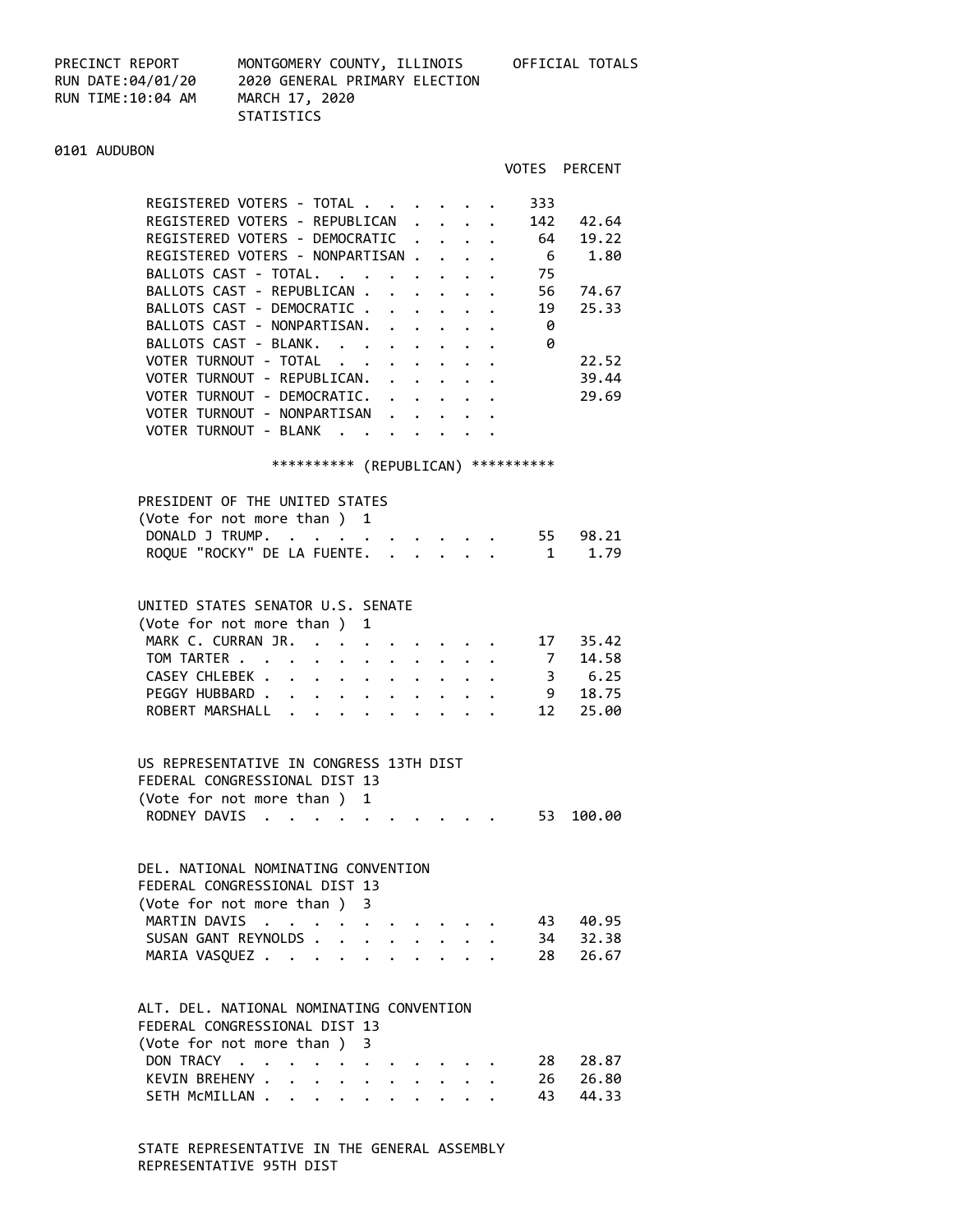| (Vote for not more than)<br>AVERY BOURNE .<br>LAWRENCE L. OLIVER             |                      |                                        | 1            |  |  | 50                      | 94.34<br>3 5.66      |
|------------------------------------------------------------------------------|----------------------|----------------------------------------|--------------|--|--|-------------------------|----------------------|
| CIRCUIT CLERK MONTGOMERY COUNTY<br>(Vote for not more than )<br>HOLLY LEMONS |                      |                                        | 1            |  |  | 55                      | 100.00               |
|                                                                              |                      |                                        |              |  |  |                         |                      |
| STATE'S ATTY MONTGOMERY COUNTY<br>(Vote for not more than ) 1                |                      |                                        |              |  |  |                         |                      |
| ANDREW AFFRUNTI                                                              | <b>College State</b> |                                        |              |  |  | 47                      | 100.00               |
| CORONER MONTGOMERY COUNTY                                                    |                      |                                        |              |  |  |                         |                      |
| (Vote for not more than)                                                     |                      |                                        | 1            |  |  |                         |                      |
| RANDY LEETHAM .                                                              |                      |                                        |              |  |  | 49                      | 100.00               |
| COUNTY BOARD MEMBER DISTRICT 2                                               |                      |                                        |              |  |  |                         |                      |
| (Vote for not more than ) 2                                                  |                      |                                        |              |  |  |                         |                      |
| GENE MILES .<br>JIM HAVERA .                                                 | $\ddot{\phantom{a}}$ | $\bullet$ .                            |              |  |  |                         | 37 39.78<br>28 30.11 |
| CHUCK GRADEN                                                                 |                      |                                        |              |  |  | 28                      | 30.11                |
|                                                                              |                      |                                        |              |  |  |                         |                      |
| JUDGE OF THE SUPREME COURT                                                   |                      |                                        |              |  |  |                         |                      |
| SUPREME JUDICIAL DISTRICT 5 (KARMEIER)                                       |                      |                                        |              |  |  |                         |                      |
| (Vote for not more than ) 1<br>DAVID K. OVERSTREET                           |                      |                                        |              |  |  |                         |                      |
| JOHN B. BARBERIS, JR.                                                        |                      |                                        |              |  |  | 38 —<br>10              | 79.17<br>20.83       |
|                                                                              |                      |                                        |              |  |  |                         |                      |
| JUDGE OF THE APPELLATE COURT                                                 |                      |                                        |              |  |  |                         |                      |
| APPELLATE JUDICIAL DISTRICT 5 (CHAPMAN)                                      |                      |                                        |              |  |  |                         |                      |
| (Vote for not more than ) 1                                                  |                      |                                        |              |  |  |                         |                      |
| MARK M. BOIE<br>$\cdot$ $\cdot$<br>KATHERINE RUOCCO.                         |                      |                                        |              |  |  | 27<br>21                | 56.25<br>43.75       |
|                                                                              |                      |                                        |              |  |  |                         |                      |
| PRECINCT COMMITTEEPERSON AUDUBON                                             |                      |                                        |              |  |  |                         |                      |
| (Vote for not more than ) 1                                                  |                      |                                        |              |  |  |                         |                      |
| NO CANDIDATE FILED.                                                          |                      | $\sim$ $\sim$                          |              |  |  | 0                       |                      |
|                                                                              | **********           |                                        |              |  |  | (DEMOCRATIC) ********** |                      |
| PRESIDENT OF THE UNITED STATES                                               |                      |                                        |              |  |  |                         |                      |
| (Vote for not more than)                                                     |                      |                                        | 1            |  |  |                         |                      |
| AMY J. KLOBUCHAR .                                                           |                      |                                        |              |  |  | 0                       |                      |
| DEVAL PATRICK<br>BERNIE SANDERS.                                             | $\ddot{\phantom{0}}$ |                                        |              |  |  | 0<br>$\overline{2}$     | 11.11                |
| JOSEPH R. BIDEN                                                              |                      | $\bullet$ .                            |              |  |  | 16                      | 88.89                |
| MICHAEL R. BLOOMBERG.                                                        |                      | $\mathbf{L}$                           |              |  |  | 0                       |                      |
| ELIZABETH WARREN                                                             |                      |                                        | $\mathbf{L}$ |  |  | 0                       |                      |
| PETE BUTTIGIEG.                                                              |                      |                                        |              |  |  | 0                       |                      |
| TOM STEYER                                                                   |                      | $\mathbf{z} = \mathbf{z} + \mathbf{z}$ |              |  |  | 0                       |                      |
| ANDREW YANG. .<br>MICHAEL BENNET. .                                          |                      |                                        |              |  |  | 0<br>0                  |                      |
| JOHN K. DELANEY                                                              |                      |                                        |              |  |  | 0                       |                      |
| TULSI GABBARD .                                                              |                      |                                        |              |  |  | 0                       |                      |
| CORY BOOKER. .                                                               |                      |                                        |              |  |  | 0                       |                      |

 UNITED STATES SENATOR U.S. SENATE (Vote for not more than ) 1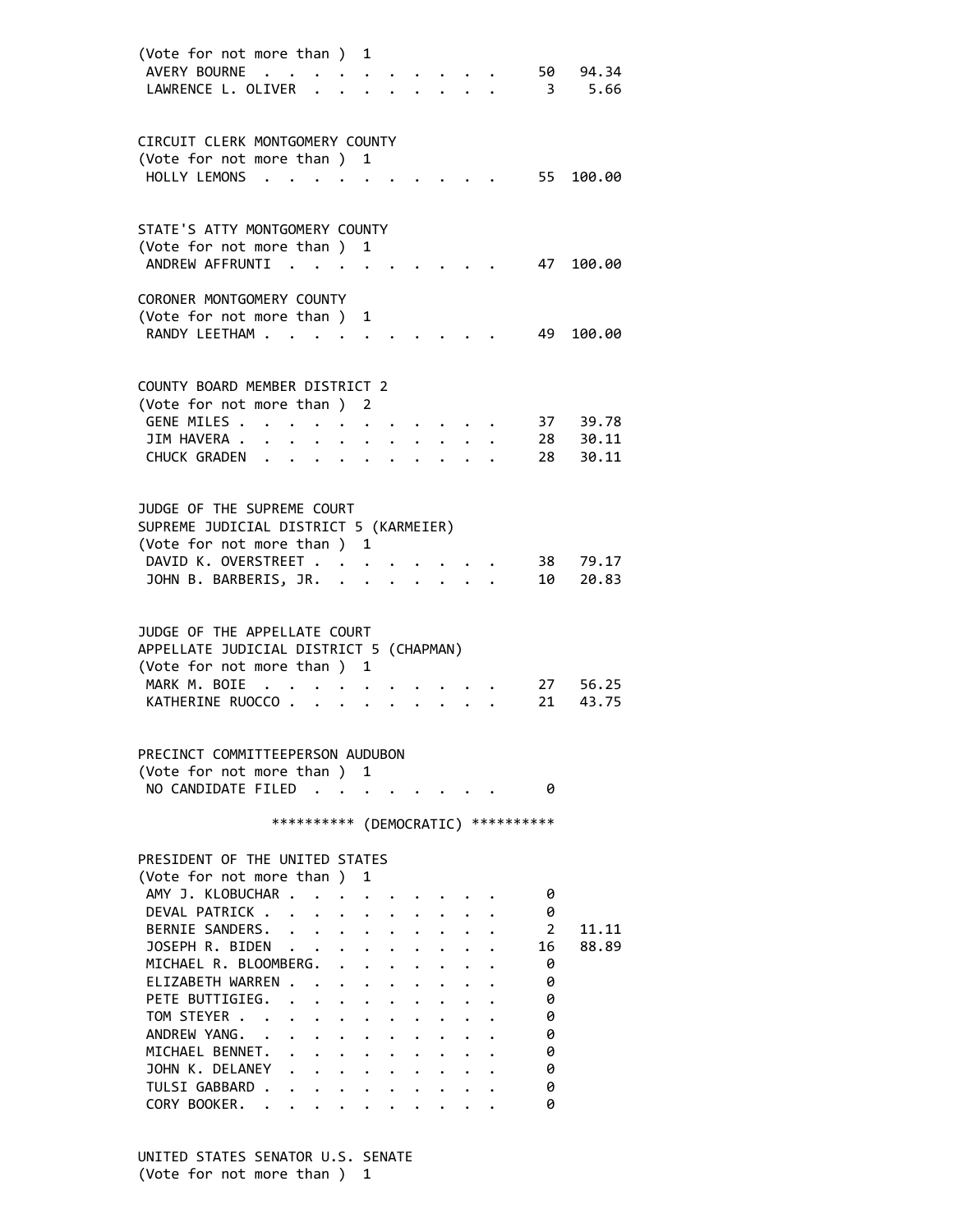| RICHARD J. DURBIN. .                                                     |  | the contract of the contract of the contract of the contract of the contract of the contract of the contract of                                                                                                                                                                                                                                                                                                                                                                                              |              |  |  | 17                | 100.00                                 |  |
|--------------------------------------------------------------------------|--|--------------------------------------------------------------------------------------------------------------------------------------------------------------------------------------------------------------------------------------------------------------------------------------------------------------------------------------------------------------------------------------------------------------------------------------------------------------------------------------------------------------|--------------|--|--|-------------------|----------------------------------------|--|
|                                                                          |  |                                                                                                                                                                                                                                                                                                                                                                                                                                                                                                              |              |  |  |                   |                                        |  |
| US REPRESENTATIVE IN CONGRESS 13TH DIST<br>FEDERAL CONGRESSIONAL DIST 13 |  |                                                                                                                                                                                                                                                                                                                                                                                                                                                                                                              |              |  |  |                   |                                        |  |
| (Vote for not more than)                                                 |  |                                                                                                                                                                                                                                                                                                                                                                                                                                                                                                              | $\mathbf{1}$ |  |  |                   |                                        |  |
| BETSY DIRKSEN LONDRIGAN. 12                                              |  |                                                                                                                                                                                                                                                                                                                                                                                                                                                                                                              |              |  |  |                   | 75.00                                  |  |
| STEFANIE SMITH.                                                          |  |                                                                                                                                                                                                                                                                                                                                                                                                                                                                                                              |              |  |  | $\overline{4}$    | 25.00                                  |  |
|                                                                          |  |                                                                                                                                                                                                                                                                                                                                                                                                                                                                                                              |              |  |  |                   |                                        |  |
| DEL. NATIONAL NOMINATING CONVENTION                                      |  |                                                                                                                                                                                                                                                                                                                                                                                                                                                                                                              |              |  |  |                   |                                        |  |
| FEDERAL CONGRESSIONAL DIST 13                                            |  |                                                                                                                                                                                                                                                                                                                                                                                                                                                                                                              |              |  |  |                   |                                        |  |
| (Vote for not more than ) 5                                              |  |                                                                                                                                                                                                                                                                                                                                                                                                                                                                                                              |              |  |  |                   |                                        |  |
| TERESA BRENNAN.                                                          |  |                                                                                                                                                                                                                                                                                                                                                                                                                                                                                                              |              |  |  |                   | 1.27<br>$1 \quad$                      |  |
| GABRIELA ROMERO                                                          |  |                                                                                                                                                                                                                                                                                                                                                                                                                                                                                                              |              |  |  | 0                 |                                        |  |
| KHALED MESSAI                                                            |  |                                                                                                                                                                                                                                                                                                                                                                                                                                                                                                              |              |  |  |                   | $2^{\sim}$<br>2.53                     |  |
| MICHELLE PAUL                                                            |  |                                                                                                                                                                                                                                                                                                                                                                                                                                                                                                              |              |  |  |                   | $2 \overline{ }$<br>2.53               |  |
| MICHAEL FRERICHS                                                         |  |                                                                                                                                                                                                                                                                                                                                                                                                                                                                                                              |              |  |  |                   | 1.27<br>$\frac{1}{1}$                  |  |
| EMMA TODD                                                                |  |                                                                                                                                                                                                                                                                                                                                                                                                                                                                                                              |              |  |  | 1                 | 1.27                                   |  |
| CRAIG COLBROOK.                                                          |  |                                                                                                                                                                                                                                                                                                                                                                                                                                                                                                              |              |  |  | 1                 | 1.27                                   |  |
| LISA M. STANLEY                                                          |  |                                                                                                                                                                                                                                                                                                                                                                                                                                                                                                              |              |  |  | $\mathbf{1}$      | 1.27                                   |  |
| SUE SCHERER.                                                             |  |                                                                                                                                                                                                                                                                                                                                                                                                                                                                                                              |              |  |  | 13                | 16.46                                  |  |
| CHUCK NAPIER                                                             |  |                                                                                                                                                                                                                                                                                                                                                                                                                                                                                                              |              |  |  | 15                | 18.99                                  |  |
| ELLEN SCHANZLE-HASKINS                                                   |  |                                                                                                                                                                                                                                                                                                                                                                                                                                                                                                              |              |  |  | 13                | 16.46                                  |  |
| MARK ROBERT MADDOCK                                                      |  |                                                                                                                                                                                                                                                                                                                                                                                                                                                                                                              |              |  |  | 13                | 16.46                                  |  |
| ADA OWENS                                                                |  |                                                                                                                                                                                                                                                                                                                                                                                                                                                                                                              |              |  |  | 11                | 13.92                                  |  |
| CAROL AMMONS                                                             |  |                                                                                                                                                                                                                                                                                                                                                                                                                                                                                                              |              |  |  | - 0               |                                        |  |
| JENN CARRILLO                                                            |  |                                                                                                                                                                                                                                                                                                                                                                                                                                                                                                              |              |  |  | 1                 | 1.27                                   |  |
| PAMELLA GRONEMEYER                                                       |  |                                                                                                                                                                                                                                                                                                                                                                                                                                                                                                              |              |  |  | 0                 |                                        |  |
| ALLAN M. AXELROD                                                         |  |                                                                                                                                                                                                                                                                                                                                                                                                                                                                                                              |              |  |  |                   | $2 \left( \frac{1}{2} \right)$<br>2.53 |  |
| BRIAN WILENS                                                             |  |                                                                                                                                                                                                                                                                                                                                                                                                                                                                                                              |              |  |  | 1                 | 1.27                                   |  |
| CAROL McCLAINE.                                                          |  |                                                                                                                                                                                                                                                                                                                                                                                                                                                                                                              |              |  |  | 0                 |                                        |  |
|                                                                          |  |                                                                                                                                                                                                                                                                                                                                                                                                                                                                                                              |              |  |  | 0                 |                                        |  |
| JOHN BERGEE.<br>ANNE M. HEILES. .                                        |  |                                                                                                                                                                                                                                                                                                                                                                                                                                                                                                              |              |  |  |                   |                                        |  |
| CARL ERNEST KASTEN                                                       |  | $\mathbf{r} = \mathbf{r} \times \mathbf{r} \times \mathbf{r} \times \mathbf{r} \times \mathbf{r} \times \mathbf{r} \times \mathbf{r} \times \mathbf{r} \times \mathbf{r} \times \mathbf{r} \times \mathbf{r} \times \mathbf{r} \times \mathbf{r} \times \mathbf{r} \times \mathbf{r} \times \mathbf{r} \times \mathbf{r} \times \mathbf{r} \times \mathbf{r} \times \mathbf{r} \times \mathbf{r} \times \mathbf{r} \times \mathbf{r} \times \mathbf{r} \times \mathbf{r} \times \mathbf{r} \times \mathbf{r$ |              |  |  | 0<br>$\mathbf{1}$ | 1.27                                   |  |
| STATE REPRESENTATIVE IN THE GENERAL ASSEMBLY                             |  |                                                                                                                                                                                                                                                                                                                                                                                                                                                                                                              |              |  |  |                   |                                        |  |
| REPRESENTATIVE 95TH DIST                                                 |  |                                                                                                                                                                                                                                                                                                                                                                                                                                                                                                              |              |  |  |                   |                                        |  |
| (Vote for not more than ) 1                                              |  |                                                                                                                                                                                                                                                                                                                                                                                                                                                                                                              |              |  |  |                   |                                        |  |
| CHASE WILHELM                                                            |  |                                                                                                                                                                                                                                                                                                                                                                                                                                                                                                              |              |  |  | 14                | 100.00                                 |  |
|                                                                          |  |                                                                                                                                                                                                                                                                                                                                                                                                                                                                                                              |              |  |  |                   |                                        |  |
| CIRCUIT CLERK MONTGOMERY COUNTY                                          |  |                                                                                                                                                                                                                                                                                                                                                                                                                                                                                                              |              |  |  |                   |                                        |  |
| (Vote for not more than) 1                                               |  |                                                                                                                                                                                                                                                                                                                                                                                                                                                                                                              |              |  |  |                   |                                        |  |
| NO CANDIDATE FILED.                                                      |  |                                                                                                                                                                                                                                                                                                                                                                                                                                                                                                              |              |  |  | 0                 |                                        |  |
|                                                                          |  |                                                                                                                                                                                                                                                                                                                                                                                                                                                                                                              |              |  |  |                   |                                        |  |
| STATE'S ATTY MONTGOMERY COUNTY                                           |  |                                                                                                                                                                                                                                                                                                                                                                                                                                                                                                              |              |  |  |                   |                                        |  |
| (Vote for not more than)                                                 |  |                                                                                                                                                                                                                                                                                                                                                                                                                                                                                                              | 1            |  |  |                   |                                        |  |
| BRYANT "BUTCH" HITCHINGS                                                 |  |                                                                                                                                                                                                                                                                                                                                                                                                                                                                                                              |              |  |  |                   | 15 100.00                              |  |
|                                                                          |  |                                                                                                                                                                                                                                                                                                                                                                                                                                                                                                              |              |  |  |                   |                                        |  |
| CORONER MONTGOMERY COUNTY                                                |  |                                                                                                                                                                                                                                                                                                                                                                                                                                                                                                              |              |  |  |                   |                                        |  |
| (Vote for not more than )                                                |  |                                                                                                                                                                                                                                                                                                                                                                                                                                                                                                              | 1            |  |  |                   |                                        |  |
| NO CANDIDATE FILED.                                                      |  |                                                                                                                                                                                                                                                                                                                                                                                                                                                                                                              |              |  |  | 0                 |                                        |  |
| COUNTY BOARD MEMBER DISTRICT 2                                           |  |                                                                                                                                                                                                                                                                                                                                                                                                                                                                                                              |              |  |  |                   |                                        |  |
| (Vote for not more than ) 2                                              |  |                                                                                                                                                                                                                                                                                                                                                                                                                                                                                                              |              |  |  |                   |                                        |  |
| NO CANDIDATE FILED.                                                      |  |                                                                                                                                                                                                                                                                                                                                                                                                                                                                                                              |              |  |  | 0                 |                                        |  |
|                                                                          |  |                                                                                                                                                                                                                                                                                                                                                                                                                                                                                                              |              |  |  |                   |                                        |  |
| JUDGE OF THE SUPREME COURT                                               |  |                                                                                                                                                                                                                                                                                                                                                                                                                                                                                                              |              |  |  |                   |                                        |  |
| SUPREME JUDICIAL DISTRICT 5 (KARMEIER)                                   |  |                                                                                                                                                                                                                                                                                                                                                                                                                                                                                                              |              |  |  |                   |                                        |  |

(Vote for not more than ) 1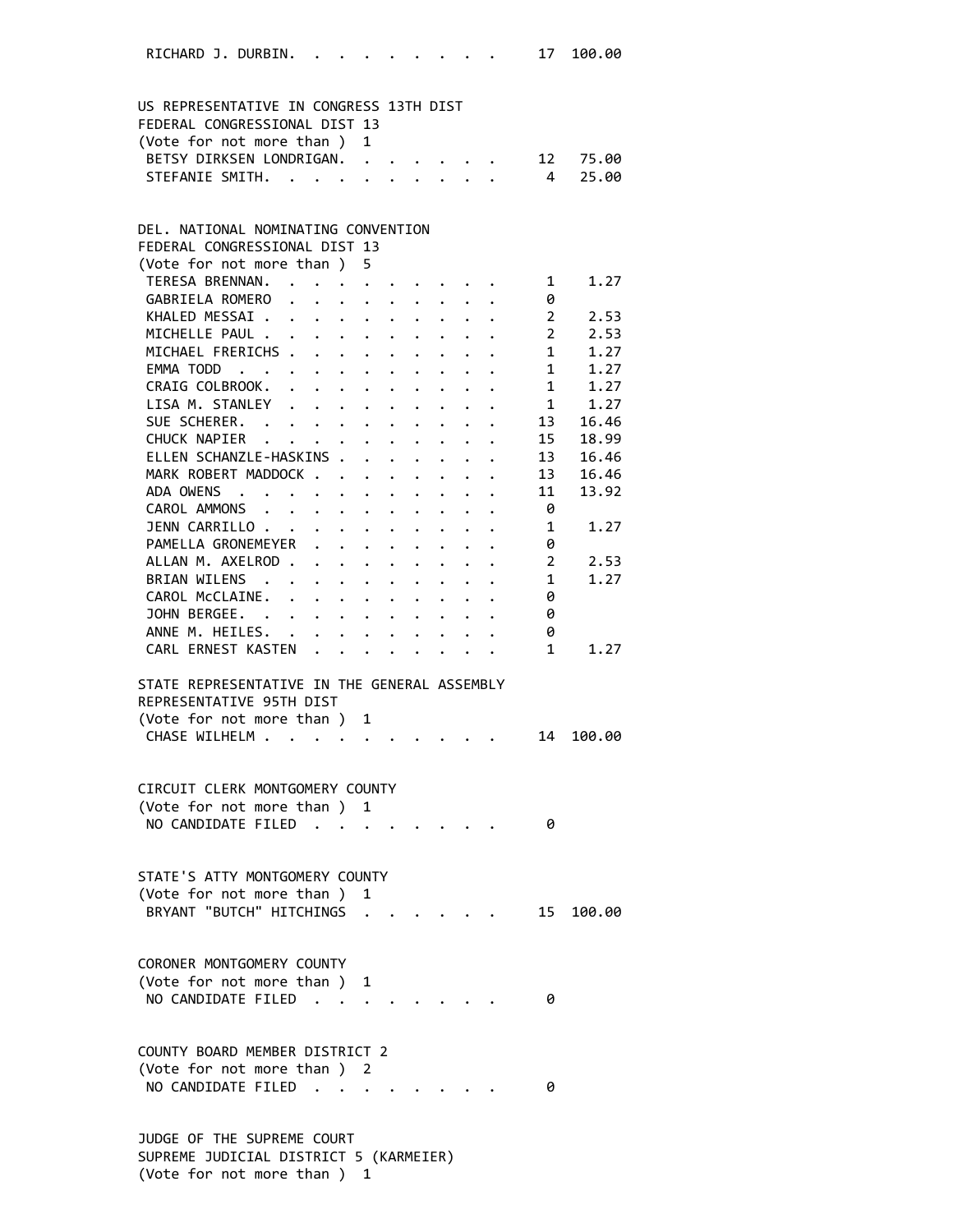| JUDY CATES |  |  |  |  |  |  | 12 100.00 |
|------------|--|--|--|--|--|--|-----------|
|            |  |  |  |  |  |  |           |

 JUDGE OF THE APPELLATE COURT APPELLATE JUDICIAL APPELLATE JUDICIAL DISTRICT 5 (CHAPMAN) (Vote for not more than ) 1 SARAH SMITH. . . . . . . . . . . . 12 100.00

 PRECINCT COMMITTEEPERSON AUDUBON (Vote for not more than ) 1 NO CANDIDATE FILED . . . . . . . . 0

| PRECINCT REPORT   | MONTGOMERY COUNTY, ILLINOIS   | OFFICIAL TOTALS |
|-------------------|-------------------------------|-----------------|
| RUN DATE:04/01/20 | 2020 GENERAL PRIMARY ELECTION |                 |
| RUN TIME:10:04 AM | MARCH 17, 2020                |                 |
|                   | <b>STATISTICS</b>             |                 |

0201 BOIS D'ARC

### VOTES PERCENT

| REGISTERED VOTERS - TOTAL        |  |  | 610 |       |
|----------------------------------|--|--|-----|-------|
| REGISTERED VOTERS - REPUBLICAN.  |  |  | 197 | 32.30 |
| REGISTERED VOTERS - DEMOCRATIC.  |  |  | 127 | 20.82 |
| REGISTERED VOTERS - NONPARTISAN. |  |  | 47  | 7.70  |
| BALLOTS CAST - TOTAL.            |  |  | 119 |       |
| BALLOTS CAST - REPUBLICAN .      |  |  | 57  | 47.90 |
| BALLOTS CAST - DEMOCRATIC        |  |  | 62  | 52.10 |
| BALLOTS CAST - NONPARTISAN.      |  |  | 0   |       |
| BALLOTS CAST - BLANK.            |  |  | 0   |       |
| VOTER TURNOUT - TOTAL            |  |  |     | 19.51 |
| VOTER TURNOUT - REPUBLICAN.      |  |  |     | 28.93 |
| VOTER TURNOUT - DEMOCRATIC.      |  |  |     | 48.82 |
| VOTER TURNOUT - NONPARTISAN      |  |  |     |       |
| VOTER TURNOUT - BLANK            |  |  |     |       |

# \*\*\*\*\*\*\*\*\*\* (REPUBLICAN) \*\*\*\*\*\*\*\*\*\*

| PRESIDENT OF THE UNITED STATES     |  |  |          |
|------------------------------------|--|--|----------|
| (Vote for not more than ) 1        |  |  |          |
| DONALD J TRUMP.                    |  |  | 56 98.25 |
| ROQUE "ROCKY" DE LA FUENTE. 1 1.75 |  |  |          |

#### UNITED STATES SENATOR U.S. SENATE

| (Vote for not more than) 1 |  |  |  |  |  |          |
|----------------------------|--|--|--|--|--|----------|
| MARK C. CURRAN JR.         |  |  |  |  |  | 16 30.19 |
| TOM TARTER 10 18.87        |  |  |  |  |  |          |
| CASEY CHLEBEK 2 3.77       |  |  |  |  |  |          |
| PEGGY HUBBARD 21 39.62     |  |  |  |  |  |          |
| ROBERT MARSHALL 4 7.55     |  |  |  |  |  |          |

# US REPRESENTATIVE IN CONGRESS 13TH DIST FEDERAL CONGRESSIONAL DIST 13 (Vote for not more than ) 1 RODNEY DAVIS . . . . . . . . . . 56 100.00

| DEL. NATIONAL NOMINATING CONVENTION |          |
|-------------------------------------|----------|
| FEDERAL CONGRESSIONAL DIST 13       |          |
| (Vote for not more than) 3          |          |
| MARTIN DAVIS                        | 48 38.10 |
| SUSAN GANT REYNOLDS                 | 40 31.75 |
| MARIA VASQUEZ 38 30.16              |          |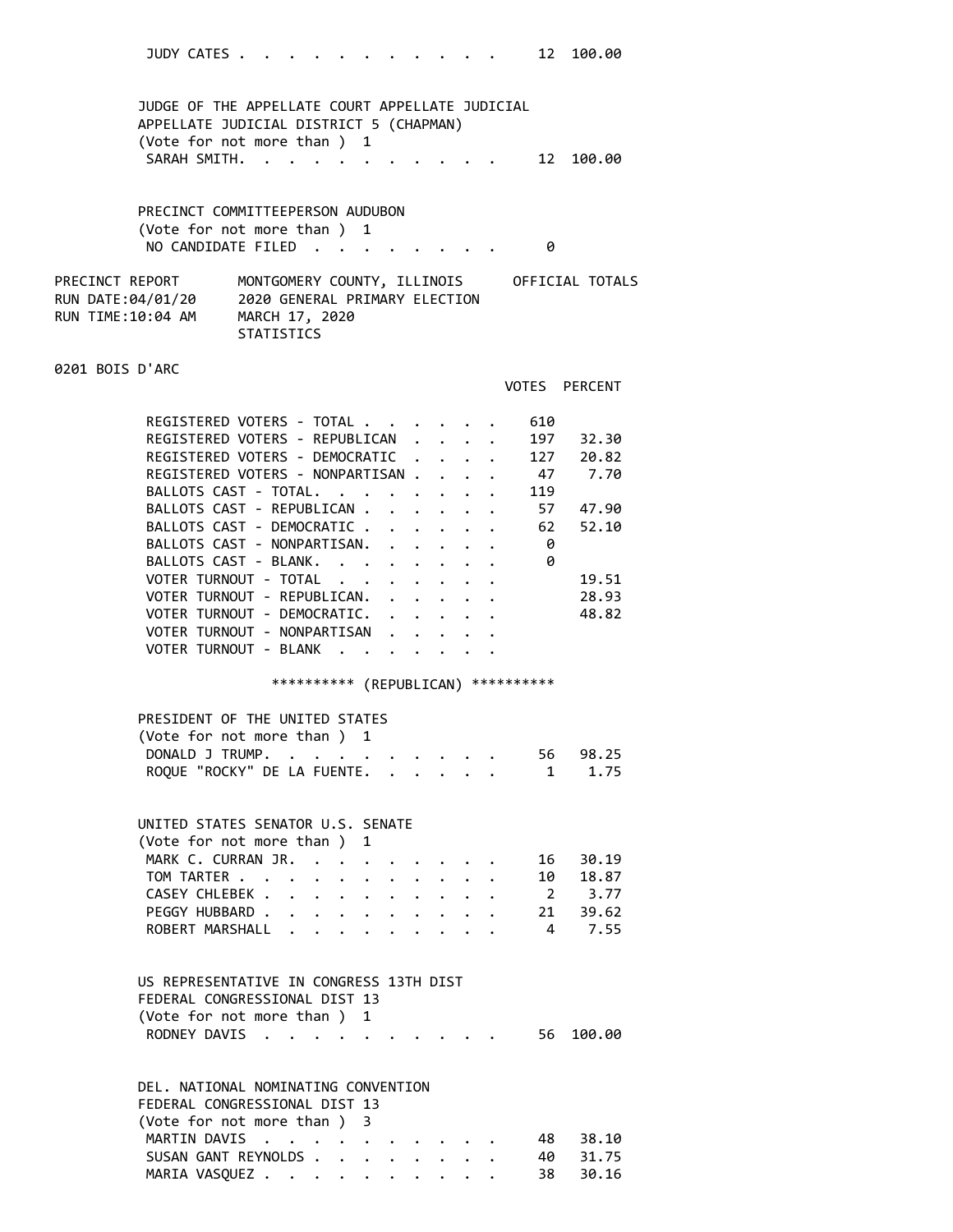| ALT. DEL. NATIONAL NOMINATING CONVENTION                                                                                                                                                                                                                                    |
|-----------------------------------------------------------------------------------------------------------------------------------------------------------------------------------------------------------------------------------------------------------------------------|
| FEDERAL CONGRESSIONAL DIST 13                                                                                                                                                                                                                                               |
| (Vote for not more than)<br>-3                                                                                                                                                                                                                                              |
|                                                                                                                                                                                                                                                                             |
| DON TRACY.<br>33.33<br>40 —<br>$\sim$<br>$\mathcal{A}$ . The contract of the contract of the contract of the contract of the contract of the contract of the contract of the contract of the contract of the contract of the contract of the contract of the contract of th |
| 37<br>KEVIN BREHENY .<br>30.83<br>$\ddot{\phantom{0}}$<br>$\ddot{\phantom{a}}$<br>$\ddot{\phantom{0}}$<br>$\bullet$                                                                                                                                                         |
| SETH MCMILLAN<br>43<br>35.83<br>$\bullet$ .                                                                                                                                                                                                                                 |
|                                                                                                                                                                                                                                                                             |
|                                                                                                                                                                                                                                                                             |
| STATE REPRESENTATIVE IN THE GENERAL ASSEMBLY                                                                                                                                                                                                                                |
| REPRESENTATIVE 95TH DIST                                                                                                                                                                                                                                                    |
| (Vote for not more than) 1                                                                                                                                                                                                                                                  |
|                                                                                                                                                                                                                                                                             |
| AVERY BOURNE<br>84.21<br>48 —                                                                                                                                                                                                                                               |
| 15.79<br>LAWRENCE L. OLIVER<br>- 9<br>$\ddot{\phantom{a}}$                                                                                                                                                                                                                  |
|                                                                                                                                                                                                                                                                             |
|                                                                                                                                                                                                                                                                             |
| CIRCUIT CLERK MONTGOMERY COUNTY                                                                                                                                                                                                                                             |
| (Vote for not more than ) 1                                                                                                                                                                                                                                                 |
| HOLLY LEMONS<br>51 100.00                                                                                                                                                                                                                                                   |
|                                                                                                                                                                                                                                                                             |
|                                                                                                                                                                                                                                                                             |
| STATE'S ATTY MONTGOMERY COUNTY                                                                                                                                                                                                                                              |
|                                                                                                                                                                                                                                                                             |
| (Vote for not more than)<br>1                                                                                                                                                                                                                                               |
| ANDREW AFFRUNTI<br>49<br>100.00                                                                                                                                                                                                                                             |
|                                                                                                                                                                                                                                                                             |
| CORONER MONTGOMERY COUNTY                                                                                                                                                                                                                                                   |
| (Vote for not more than)<br>1                                                                                                                                                                                                                                               |
| RANDY LEETHAM<br>52 100.00                                                                                                                                                                                                                                                  |
|                                                                                                                                                                                                                                                                             |
|                                                                                                                                                                                                                                                                             |
| COUNTY BOARD MEMBER DISTRICT 1                                                                                                                                                                                                                                              |
|                                                                                                                                                                                                                                                                             |
| (Vote for not more than)<br>2                                                                                                                                                                                                                                               |
| CONNIE TAYLOR BECK.<br>43.48<br>40                                                                                                                                                                                                                                          |
| JEREMY L. JONES .<br>52<br>56.52                                                                                                                                                                                                                                            |
|                                                                                                                                                                                                                                                                             |
|                                                                                                                                                                                                                                                                             |
| JUDGE OF THE SUPREME COURT                                                                                                                                                                                                                                                  |
| SUPREME JUDICIAL DISTRICT 5 (KARMEIER)                                                                                                                                                                                                                                      |
| (Vote for not more than)<br>1                                                                                                                                                                                                                                               |
| DAVID K. OVERSTREET .<br>41<br>77.36                                                                                                                                                                                                                                        |
| $\mathbf{z} = \mathbf{z} + \mathbf{z}$ , where $\mathbf{z}$                                                                                                                                                                                                                 |
| JOHN B. BARBERIS, JR.<br>12<br>22.64<br>$\bullet$ , $\bullet$ , $\bullet$                                                                                                                                                                                                   |
|                                                                                                                                                                                                                                                                             |
|                                                                                                                                                                                                                                                                             |
| JUDGE OF THE APPELLATE COURT                                                                                                                                                                                                                                                |
| APPELLATE JUDICIAL DISTRICT 5 (CHAPMAN)                                                                                                                                                                                                                                     |
| (Vote for not more than)<br>1                                                                                                                                                                                                                                               |
| MARK M. BOIE<br>21 40.38                                                                                                                                                                                                                                                    |
| KATHERINE RUOCCO.<br>31<br>59.62                                                                                                                                                                                                                                            |
|                                                                                                                                                                                                                                                                             |
|                                                                                                                                                                                                                                                                             |
| PRECINCT COMMITTEEPERSON BOIS D'ARC                                                                                                                                                                                                                                         |
|                                                                                                                                                                                                                                                                             |
| (Vote for not more than ) 1                                                                                                                                                                                                                                                 |
| JIM ALLEN.<br>50 100.00                                                                                                                                                                                                                                                     |
|                                                                                                                                                                                                                                                                             |
| *********** (DEMOCRATIC) **********                                                                                                                                                                                                                                         |
|                                                                                                                                                                                                                                                                             |
| PRESIDENT OF THE UNITED STATES                                                                                                                                                                                                                                              |
| (Vote for not more than)<br>1                                                                                                                                                                                                                                               |
| AMY J. KLOBUCHAR .<br>0<br>$\mathbf{r}$                                                                                                                                                                                                                                     |
| DEVAL PATRICK<br>0                                                                                                                                                                                                                                                          |
|                                                                                                                                                                                                                                                                             |
| BERNIE SANDERS.<br>12<br>19.67<br>$\ddot{\phantom{a}}$<br>$\mathbf{L}$<br>$\ddot{\phantom{0}}$<br>$\ddot{\phantom{a}}$                                                                                                                                                      |
| JOSEPH R. BIDEN<br>45<br>73.77                                                                                                                                                                                                                                              |
| MICHAEL R. BLOOMBERG.<br>$\mathbf{1}$<br>1.64                                                                                                                                                                                                                               |

ELIZABETH WARREN . . . . . . . . . 2 3.28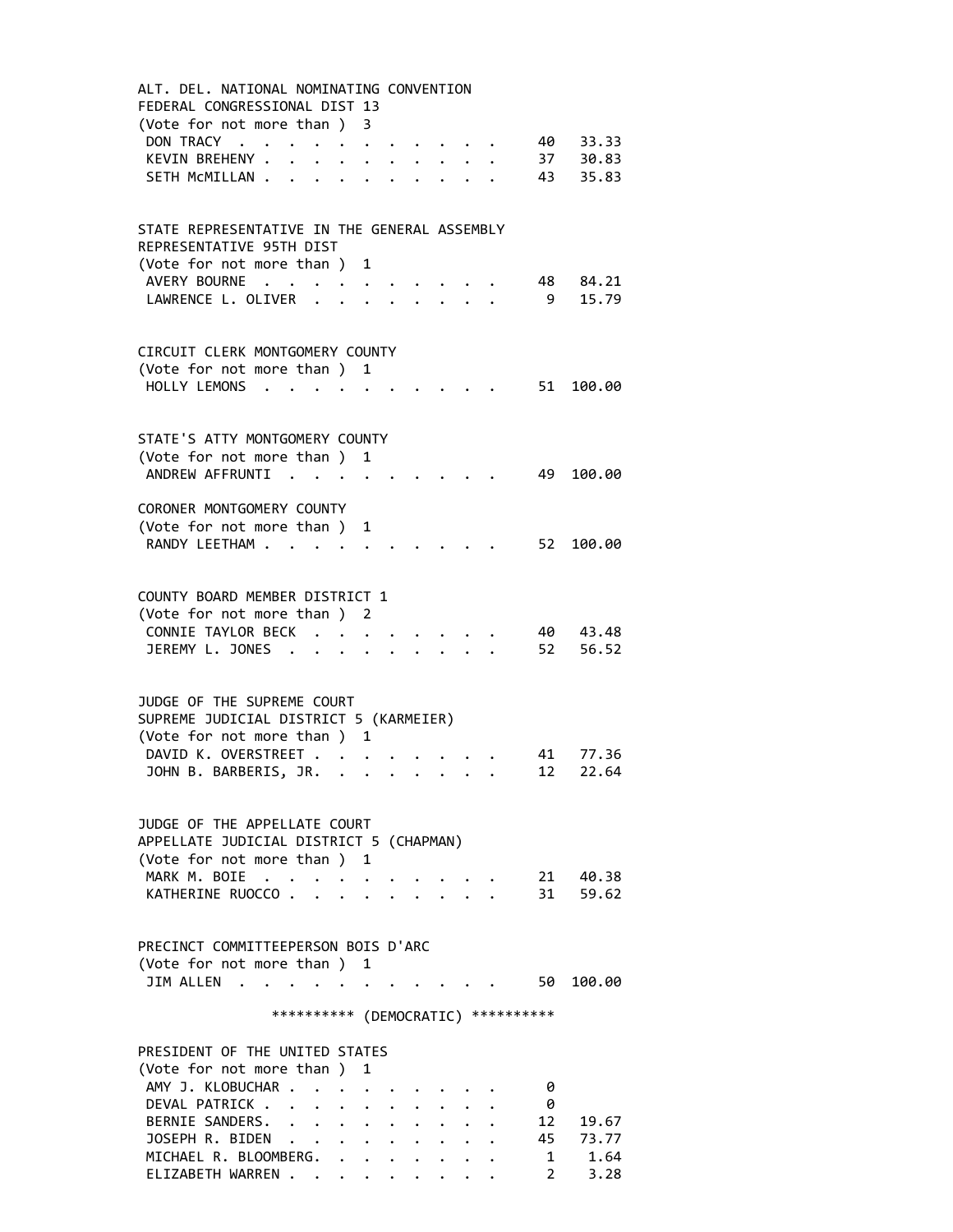| PETE BUTTIGIEG.                              |                      |                                                                                                                       |                                                             | $\mathcal{L}(\mathbf{z})$ , and $\mathcal{L}(\mathbf{z})$ , and $\mathcal{L}(\mathbf{z})$ |                                  |                                                                          |                      |                                              |                                            | 0              |         |  |
|----------------------------------------------|----------------------|-----------------------------------------------------------------------------------------------------------------------|-------------------------------------------------------------|-------------------------------------------------------------------------------------------|----------------------------------|--------------------------------------------------------------------------|----------------------|----------------------------------------------|--------------------------------------------|----------------|---------|--|
| TOM STEYER                                   |                      | $\mathbf{r}$ , $\mathbf{r}$ , $\mathbf{r}$ , $\mathbf{r}$                                                             |                                                             |                                                                                           |                                  |                                                                          |                      |                                              | $\cdot$ $\cdot$ $\cdot$                    | 0              |         |  |
| ANDREW YANG. .                               |                      |                                                                                                                       |                                                             | $\cdot$ $\cdot$ $\cdot$                                                                   | $\ddot{\bullet}$                 | $\ddot{\phantom{0}}$                                                     |                      |                                              | $\mathbf{r}$ , $\mathbf{r}$ , $\mathbf{r}$ | 1              | 1.64    |  |
| MICHAEL BENNET. .                            |                      |                                                                                                                       | $\ddot{\phantom{0}}$                                        | $\bullet$ .                                                                               |                                  | $\ddot{\bullet}$ $\ddot{\bullet}$                                        | $\ddot{\phantom{0}}$ |                                              |                                            | 0              |         |  |
| JOHN K. DELANEY                              | $\bullet$            |                                                                                                                       |                                                             | $\mathbf{r}$ , $\mathbf{r}$ , $\mathbf{r}$ , $\mathbf{r}$                                 |                                  | $\mathbf{r} = \mathbf{r} + \mathbf{r}$ , where $\mathbf{r} = \mathbf{r}$ |                      |                                              |                                            | 0              |         |  |
| TULSI GABBARD .                              |                      |                                                                                                                       |                                                             |                                                                                           |                                  |                                                                          |                      |                                              |                                            | 0              |         |  |
| CORY BOOKER. .                               |                      |                                                                                                                       |                                                             |                                                                                           |                                  |                                                                          |                      |                                              |                                            | 0              |         |  |
|                                              |                      |                                                                                                                       |                                                             |                                                                                           |                                  |                                                                          |                      |                                              |                                            |                |         |  |
|                                              |                      |                                                                                                                       |                                                             |                                                                                           |                                  |                                                                          |                      |                                              |                                            |                |         |  |
| UNITED STATES SENATOR U.S. SENATE            |                      |                                                                                                                       |                                                             |                                                                                           |                                  |                                                                          |                      |                                              |                                            |                |         |  |
| (Vote for not more than)                     |                      |                                                                                                                       |                                                             | 1                                                                                         |                                  |                                                                          |                      |                                              |                                            |                |         |  |
| RICHARD J. DURBIN.                           |                      | $\mathcal{L}(\mathbf{X})$ , and $\mathcal{L}(\mathbf{X})$ , and $\mathcal{L}(\mathbf{X})$                             |                                                             |                                                                                           |                                  |                                                                          |                      |                                              |                                            | 54             | 100.00  |  |
|                                              |                      |                                                                                                                       |                                                             |                                                                                           |                                  |                                                                          |                      |                                              |                                            |                |         |  |
| US REPRESENTATIVE IN CONGRESS 13TH DIST      |                      |                                                                                                                       |                                                             |                                                                                           |                                  |                                                                          |                      |                                              |                                            |                |         |  |
| FEDERAL CONGRESSIONAL DIST 13                |                      |                                                                                                                       |                                                             |                                                                                           |                                  |                                                                          |                      |                                              |                                            |                |         |  |
| (Vote for not more than ) 1                  |                      |                                                                                                                       |                                                             |                                                                                           |                                  |                                                                          |                      |                                              |                                            |                |         |  |
| BETSY DIRKSEN LONDRIGAN.                     |                      |                                                                                                                       |                                                             |                                                                                           |                                  |                                                                          |                      |                                              |                                            | 55             | 90.16   |  |
| STEFANIE SMITH.                              |                      |                                                                                                                       |                                                             |                                                                                           |                                  | $\ddot{\phantom{a}}$                                                     |                      | $\mathbf{r}$ $\mathbf{r}$                    |                                            | 6 <sup>6</sup> | 9.84    |  |
|                                              |                      |                                                                                                                       |                                                             |                                                                                           |                                  |                                                                          |                      |                                              |                                            |                |         |  |
|                                              |                      |                                                                                                                       |                                                             |                                                                                           |                                  |                                                                          |                      |                                              |                                            |                |         |  |
| DEL, NATIONAL NOMINATING CONVENTION          |                      |                                                                                                                       |                                                             |                                                                                           |                                  |                                                                          |                      |                                              |                                            |                |         |  |
| FEDERAL CONGRESSIONAL DIST 13                |                      |                                                                                                                       |                                                             |                                                                                           |                                  |                                                                          |                      |                                              |                                            |                |         |  |
| (Vote for not more than)                     |                      |                                                                                                                       |                                                             | 5                                                                                         |                                  |                                                                          |                      |                                              |                                            |                |         |  |
| TERESA BRENNAN. .                            |                      |                                                                                                                       |                                                             |                                                                                           |                                  |                                                                          |                      |                                              |                                            | 9              | 3.77    |  |
| GABRIELA ROMERO                              |                      | .                                                                                                                     |                                                             |                                                                                           |                                  |                                                                          |                      |                                              |                                            | - 5            | 2.09    |  |
| KHALED MESSAI                                |                      |                                                                                                                       |                                                             |                                                                                           |                                  |                                                                          |                      | $\mathbf{r} = \mathbf{r} \cdot \mathbf{r}$ . |                                            | 5              | 2.09    |  |
| MICHELLE PAUL                                |                      |                                                                                                                       |                                                             |                                                                                           |                                  | $\cdot$ $\cdot$ $\cdot$ $\cdot$ $\cdot$ $\cdot$                          |                      |                                              |                                            | 5              | 2.09    |  |
| MICHAEL FRERICHS                             |                      |                                                                                                                       |                                                             |                                                                                           |                                  |                                                                          |                      |                                              |                                            | 8              | 3.35    |  |
| EMMA TODD                                    |                      |                                                                                                                       |                                                             |                                                                                           |                                  |                                                                          |                      |                                              |                                            | 6              | 2.51    |  |
| CRAIG COLBROOK.                              |                      | $\ddot{\phantom{0}}$                                                                                                  |                                                             | $\ddot{\phantom{a}}$                                                                      |                                  |                                                                          |                      |                                              |                                            | $5^{\circ}$    | 2.09    |  |
| LISA M. STANLEY                              |                      | $\mathbf{1}^{\prime}$ , $\mathbf{1}^{\prime}$ , $\mathbf{1}^{\prime}$ , $\mathbf{1}^{\prime}$ , $\mathbf{1}^{\prime}$ |                                                             |                                                                                           |                                  |                                                                          |                      |                                              |                                            | 10             | 4.18    |  |
| SUE SCHERER.                                 |                      |                                                                                                                       |                                                             |                                                                                           | $\ddot{\phantom{0}}$             |                                                                          |                      |                                              |                                            | 34             | 14.23   |  |
|                                              |                      |                                                                                                                       |                                                             |                                                                                           |                                  |                                                                          |                      |                                              |                                            |                |         |  |
| CHUCK NAPIER                                 |                      |                                                                                                                       | $\mathbf{L}^{\text{max}}$ , where $\mathbf{L}^{\text{max}}$ |                                                                                           |                                  |                                                                          |                      |                                              | .                                          | 34             | 14.23   |  |
| ELLEN SCHANZLE-HASKINS .                     |                      |                                                                                                                       |                                                             |                                                                                           |                                  |                                                                          |                      |                                              |                                            | 34             | 14.23   |  |
| MARK ROBERT MADDOCK                          |                      |                                                                                                                       |                                                             |                                                                                           |                                  |                                                                          |                      | $\bullet$ .                                  |                                            | 31             | 12.97   |  |
| ADA OWENS                                    |                      |                                                                                                                       |                                                             | $\bullet$ .                                                                               |                                  | $\cdot$ $\cdot$ $\cdot$ $\cdot$                                          |                      |                                              |                                            |                | 19 7.95 |  |
| CAROL AMMONS                                 | $\ddot{\phantom{0}}$ | $\mathbf{L}$ and $\mathbf{L}$                                                                                         |                                                             |                                                                                           |                                  |                                                                          |                      |                                              |                                            | 8 <sup>8</sup> | 3.35    |  |
| JENN CARRILLO                                |                      |                                                                                                                       |                                                             |                                                                                           | $\mathbf{z} = \mathbf{z}$ .      | $\bullet$ .                                                              |                      |                                              |                                            | $\overline{7}$ | 2.93    |  |
| PAMELLA GRONEMEYER                           |                      |                                                                                                                       |                                                             | $\bullet$                                                                                 |                                  |                                                                          |                      |                                              |                                            | 6              | 2.51    |  |
| ALLAN M. AXELROD .                           |                      | $\sim$ $\sim$ $\sim$ $\sim$ $\sim$                                                                                    |                                                             |                                                                                           |                                  |                                                                          |                      |                                              |                                            | 7              | 2.93    |  |
| BRIAN WILENS                                 |                      |                                                                                                                       | $\ddot{\phantom{a}}$                                        | $\ddot{\phantom{0}}$                                                                      |                                  |                                                                          |                      |                                              |                                            | 6              | 2.51    |  |
| CAROL McCLAINE.                              | $\ddot{\phantom{0}}$ |                                                                                                                       | $\ddot{\phantom{a}}$                                        | $\bullet$ .                                                                               | $\bullet$ . The set of $\bullet$ | $\bullet$                                                                | $\ddot{\phantom{0}}$ |                                              |                                            | 0              |         |  |
| JOHN BERGEE.                                 |                      |                                                                                                                       |                                                             | $\bullet$ .                                                                               | $\ddot{\phantom{0}}$             | $\bullet$                                                                |                      |                                              |                                            | 0              |         |  |
| ANNE M. HEILES. .                            |                      |                                                                                                                       |                                                             |                                                                                           |                                  |                                                                          |                      |                                              |                                            | 0              |         |  |
| CARL ERNEST KASTEN.                          |                      |                                                                                                                       |                                                             |                                                                                           |                                  |                                                                          |                      |                                              |                                            | 0              |         |  |
|                                              |                      |                                                                                                                       |                                                             |                                                                                           |                                  |                                                                          |                      |                                              |                                            |                |         |  |
| STATE REPRESENTATIVE IN THE GENERAL ASSEMBLY |                      |                                                                                                                       |                                                             |                                                                                           |                                  |                                                                          |                      |                                              |                                            |                |         |  |
| REPRESENTATIVE 95TH DIST                     |                      |                                                                                                                       |                                                             |                                                                                           |                                  |                                                                          |                      |                                              |                                            |                |         |  |
| (Vote for not more than) 1                   |                      |                                                                                                                       |                                                             |                                                                                           |                                  |                                                                          |                      |                                              |                                            |                |         |  |
| CHASE WILHELM                                |                      |                                                                                                                       |                                                             |                                                                                           |                                  |                                                                          |                      |                                              |                                            | 53             | 100.00  |  |
|                                              |                      |                                                                                                                       |                                                             |                                                                                           |                                  |                                                                          |                      |                                              |                                            |                |         |  |
|                                              |                      |                                                                                                                       |                                                             |                                                                                           |                                  |                                                                          |                      |                                              |                                            |                |         |  |
| CIRCUIT CLERK MONTGOMERY COUNTY              |                      |                                                                                                                       |                                                             |                                                                                           |                                  |                                                                          |                      |                                              |                                            |                |         |  |
| (Vote for not more than ) 1                  |                      |                                                                                                                       |                                                             |                                                                                           |                                  |                                                                          |                      |                                              |                                            |                |         |  |
| NO CANDIDATE FILED                           |                      |                                                                                                                       |                                                             |                                                                                           |                                  |                                                                          |                      |                                              |                                            | 0              |         |  |
|                                              |                      |                                                                                                                       |                                                             |                                                                                           |                                  |                                                                          |                      |                                              |                                            |                |         |  |
|                                              |                      |                                                                                                                       |                                                             |                                                                                           |                                  |                                                                          |                      |                                              |                                            |                |         |  |
| STATE'S ATTY MONTGOMERY COUNTY               |                      |                                                                                                                       |                                                             |                                                                                           |                                  |                                                                          |                      |                                              |                                            |                |         |  |
| (Vote for not more than)                     |                      |                                                                                                                       |                                                             | 1                                                                                         |                                  |                                                                          |                      |                                              |                                            |                |         |  |
| BRYANT "BUTCH" HITCHINGS                     |                      |                                                                                                                       |                                                             |                                                                                           |                                  |                                                                          |                      |                                              |                                            | 61             | 100.00  |  |
|                                              |                      |                                                                                                                       |                                                             |                                                                                           |                                  |                                                                          |                      |                                              |                                            |                |         |  |
|                                              |                      |                                                                                                                       |                                                             |                                                                                           |                                  |                                                                          |                      |                                              |                                            |                |         |  |
| CORONER MONTGOMERY COUNTY                    |                      |                                                                                                                       |                                                             |                                                                                           |                                  |                                                                          |                      |                                              |                                            |                |         |  |

(Vote for not more than ) 1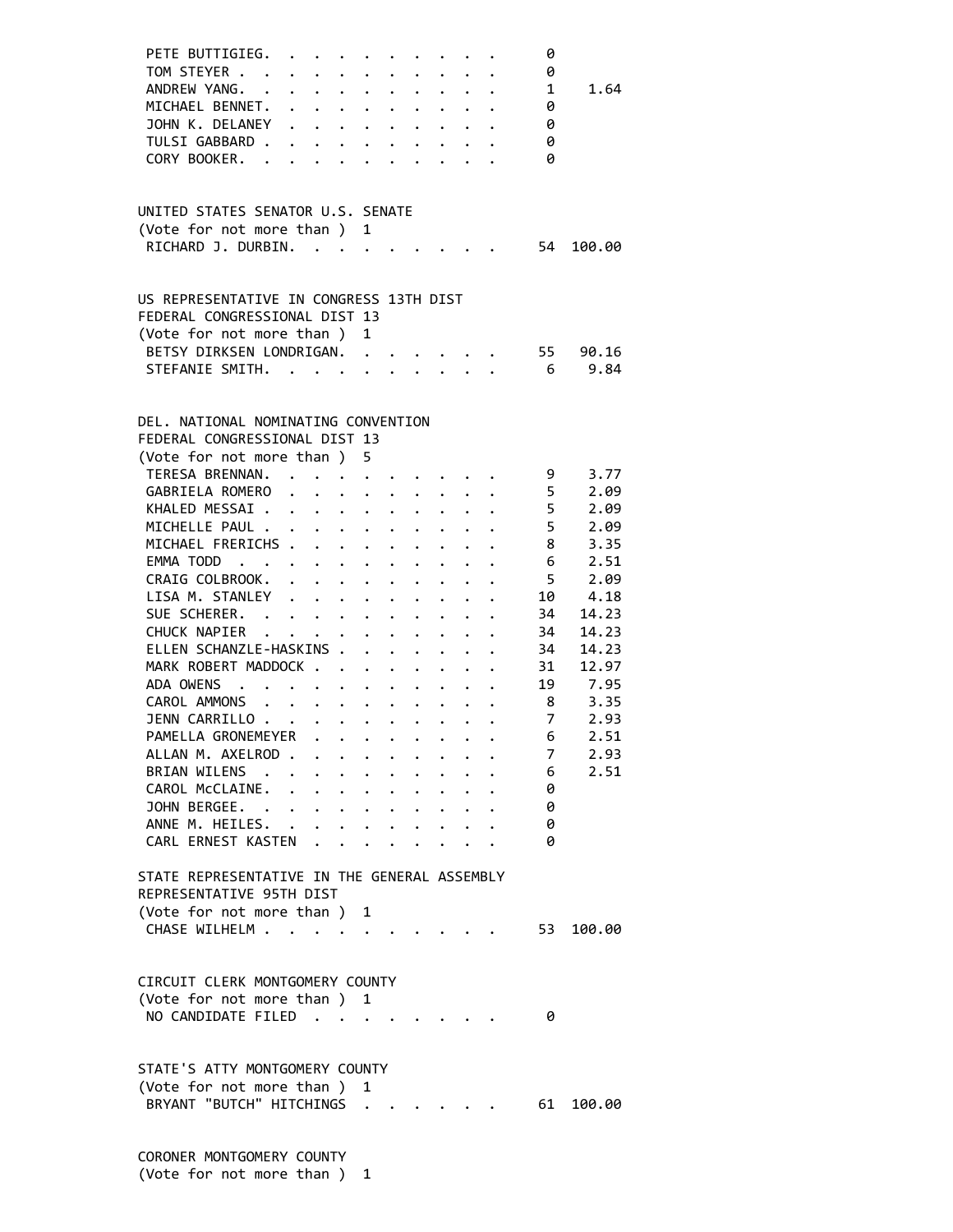COUNTY BOARD MEMBER DISTRICT 1 (Vote for not more than ) 2 RICKEY L. BROADDUS . . . . . . . . 56 100.00

 JUDGE OF THE SUPREME COURT SUPREME JUDICIAL DISTRICT 5 (KARMEIER) (Vote for not more than ) 1 JUDY CATES . . . . . . . . . . . . 52 100.00

 JUDGE OF THE APPELLATE COURT APPELLATE JUDICIAL APPELLATE JUDICIAL DISTRICT 5 (CHAPMAN) (Vote for not more than ) 1 SARAH SMITH. . . . . . . . . . . 51 100.00

 PRECINCT COMMITTEEPERSON BOIS D'ARC (Vote for not more than ) 1 NO CANDIDATE FILED . . . . . . . . 0

| PRECINCT REPORT   | MONTGOMERY COUNTY, ILLINOIS         | OFFICIAL TOTALS |
|-------------------|-------------------------------------|-----------------|
| RUN DATE:04/01/20 | 2020 GENERAL PRIMARY ELECTION       |                 |
| RUN TIME:10:04 AM | MARCH 17, 2020<br><b>STATISTICS</b> |                 |

0301 BUTLER GROVE

|                                 | <b>PERCENT</b><br><b>VOTES</b> |
|---------------------------------|--------------------------------|
| REGISTERED VOTERS - TOTAL.      | 520                            |
|                                 |                                |
| REGISTERED VOTERS - REPUBLICAN  | 215<br>41.35                   |
| REGISTERED VOTERS - DEMOCRATIC  | 121<br>23.27                   |
| REGISTERED VOTERS - NONPARTISAN | 40<br>7.69                     |
| BALLOTS CAST - TOTAL.           | 167                            |
| BALLOTS CAST - REPUBLICAN.      | 97<br>58.08                    |
| BALLOTS CAST - DEMOCRATIC.      | 69<br>41.32                    |
| BALLOTS CAST - NONPARTISAN.     | 1<br>.60                       |
| BALLOTS CAST - BLANK.           | 0                              |
| VOTER TURNOUT - TOTAL           | 32.12                          |
| VOTER TURNOUT - REPUBLICAN.     | 45.12                          |
| VOTER TURNOUT - DEMOCRATIC.     | 57.02                          |
| VOTER TURNOUT - NONPARTISAN     | 2.50                           |
| VOTER TURNOUT - BLANK           |                                |
|                                 |                                |
| **********<br>(REPUBLICAN)      | **********                     |

#### PRESIDENT OF THE UNITED STATES (Vote for not more than ) 1 DONALD J TRUMP. . . . . . . . . . 90 95.74 ROQUE "ROCKY" DE LA FUENTE. . . . . . 4 4.26

#### UNITED STATES SENATOR U.S. SENATE

| (Vote for not more than) 1  |  |  |  |  |  |  |
|-----------------------------|--|--|--|--|--|--|
| MARK C. CURRAN JR. 28 32.18 |  |  |  |  |  |  |
| TOM TARTER 13 14.94         |  |  |  |  |  |  |
| CASEY CHLEBEK 1 1.15        |  |  |  |  |  |  |
| PEGGY HUBBARD 30 34.48      |  |  |  |  |  |  |
| ROBERT MARSHALL 15 17.24    |  |  |  |  |  |  |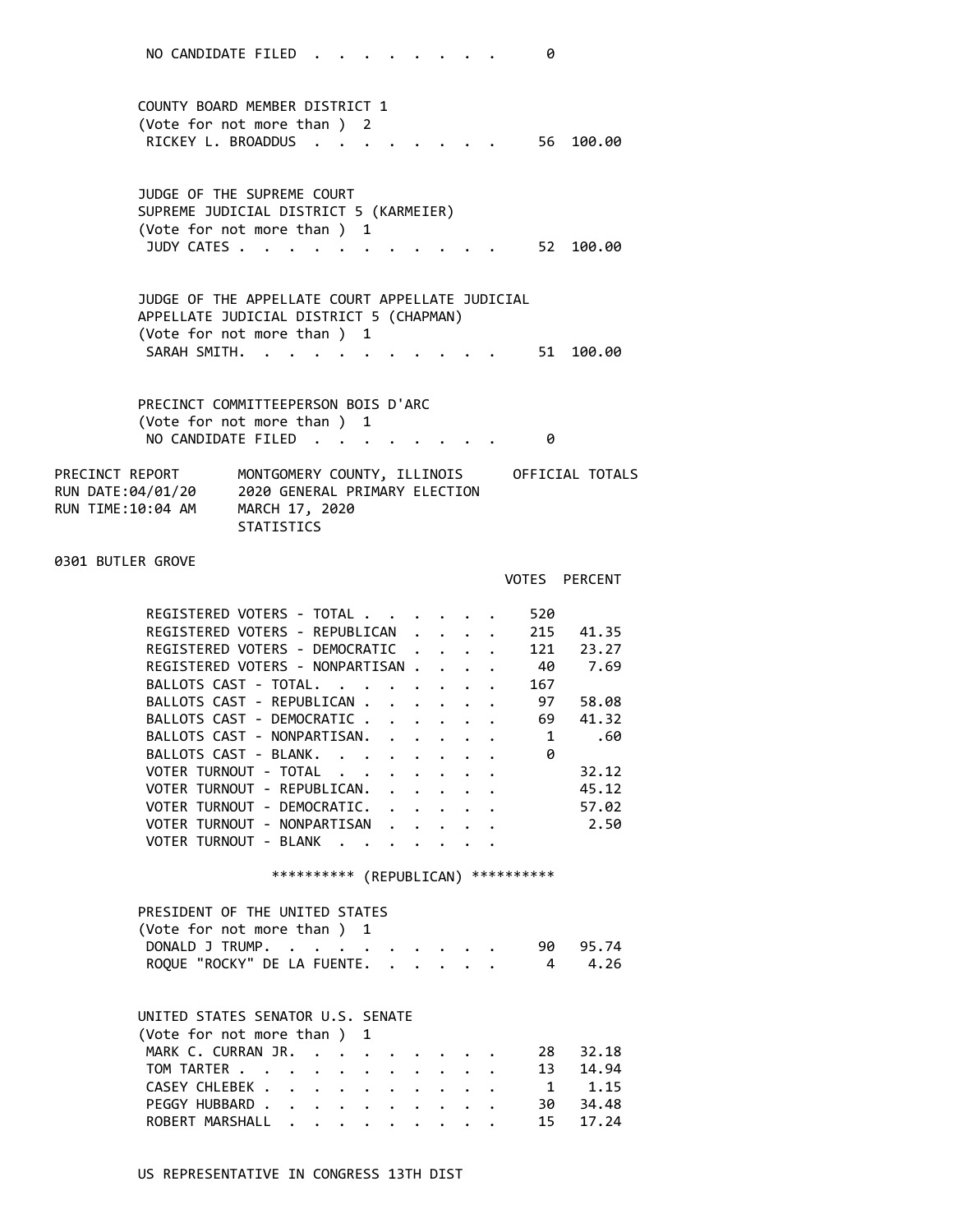| FEDERAL CONGRESSIONAL DIST 13<br>(Vote for not more than )<br>1<br>RODNEY DAVIS<br>$\sim$           | 90   | 100.00            |
|-----------------------------------------------------------------------------------------------------|------|-------------------|
| DEL. NATIONAL NOMINATING CONVENTION                                                                 |      |                   |
| FEDERAL CONGRESSIONAL DIST 13                                                                       |      |                   |
| (Vote for not more than ) 3                                                                         |      |                   |
| MARTIN DAVIS<br>$\ddot{\phantom{a}}$ . $\ddot{\phantom{a}}$                                         | 79   | 37.80             |
| SUSAN GANT REYNOLDS.                                                                                |      | 70 33.49          |
| MARIA VASQUEZ<br>$\ddot{\phantom{0}}$<br>$\ddot{\phantom{a}}$<br>$\sim$                             | 60 — | 28.71             |
|                                                                                                     |      |                   |
|                                                                                                     |      |                   |
| ALT. DEL. NATIONAL NOMINATING CONVENTION                                                            |      |                   |
| FEDERAL CONGRESSIONAL DIST 13                                                                       |      |                   |
| (Vote for not more than)<br>3                                                                       |      |                   |
| DON TRACY                                                                                           | 68   | 35.60<br>57 29.84 |
| KEVIN BREHENY .                                                                                     | 66   | 34.55             |
| SETH MCMILLAN .<br>$\ddot{\phantom{0}}$<br>$\bullet$ . The set of $\bullet$<br>$\ddot{\phantom{a}}$ |      |                   |
|                                                                                                     |      |                   |
| STATE REPRESENTATIVE IN THE GENERAL ASSEMBLY                                                        |      |                   |
| REPRESENTATIVE 95TH DIST                                                                            |      |                   |
| (Vote for not more than ) 1                                                                         |      |                   |
| AVERY BOURNE<br>$\cdot$ $\cdot$                                                                     |      | 72 77.42          |
| LAWRENCE L. OLIVER .                                                                                | 21   | 22.58             |
|                                                                                                     |      |                   |
|                                                                                                     |      |                   |
| CIRCUIT CLERK MONTGOMERY COUNTY                                                                     |      |                   |
| (Vote for not more than)<br>1                                                                       |      |                   |
| HOLLY LEMONS                                                                                        | 91   | 100.00            |
|                                                                                                     |      |                   |
| STATE'S ATTY MONTGOMERY COUNTY                                                                      |      |                   |
| (Vote for not more than)                                                                            |      |                   |
| 1<br>ANDREW AFFRUNTI<br>$\cdots$                                                                    | 85   | 100.00            |
|                                                                                                     |      |                   |
| CORONER MONTGOMERY COUNTY                                                                           |      |                   |
| (Vote for not more than)<br>1                                                                       |      |                   |
| RANDY LEETHAM .                                                                                     | 89   | 100.00            |
|                                                                                                     |      |                   |
|                                                                                                     |      |                   |
| COUNTY BOARD MEMBER DISTRICT 1                                                                      |      |                   |
| (Vote for not more than ) 2                                                                         |      |                   |
| CONNIE TAYLOR BECK                                                                                  |      | 38 50.00          |
| JEREMY L. JONES .                                                                                   | 38   | 50.00             |
|                                                                                                     |      |                   |
|                                                                                                     |      |                   |
| COUNTY BOARD MEMBER DISTRICT 6                                                                      |      |                   |
| (Vote for not more than ) 1                                                                         |      |                   |
| BEVERLY A. McCOY .<br><b><i>Contract Contract</i></b>                                               | 41   | 100.00            |
|                                                                                                     |      |                   |
| JUDGE OF THE SUPREME COURT                                                                          |      |                   |
| SUPREME JUDICIAL DISTRICT 5 (KARMEIER)                                                              |      |                   |
| (Vote for not more than ) 1                                                                         |      |                   |
| DAVID K. OVERSTREET                                                                                 |      | 64 78.05          |
| JOHN B. BARBERIS, JR. .<br>$\mathbf{r}$ . The set of $\mathbf{r}$                                   | 18   | 21.95             |
|                                                                                                     |      |                   |
|                                                                                                     |      |                   |
| JUDGE OF THE APPELLATE COURT                                                                        |      |                   |
| APPELLATE JUDICIAL DISTRICT 5 (CHAPMAN)                                                             |      |                   |
| (Vote for not more than ) 1                                                                         |      |                   |
| MARK M. BOIE                                                                                        | 40 — | 50.00             |
| KATHERINE RUOCCO                                                                                    | 40   | 50.00             |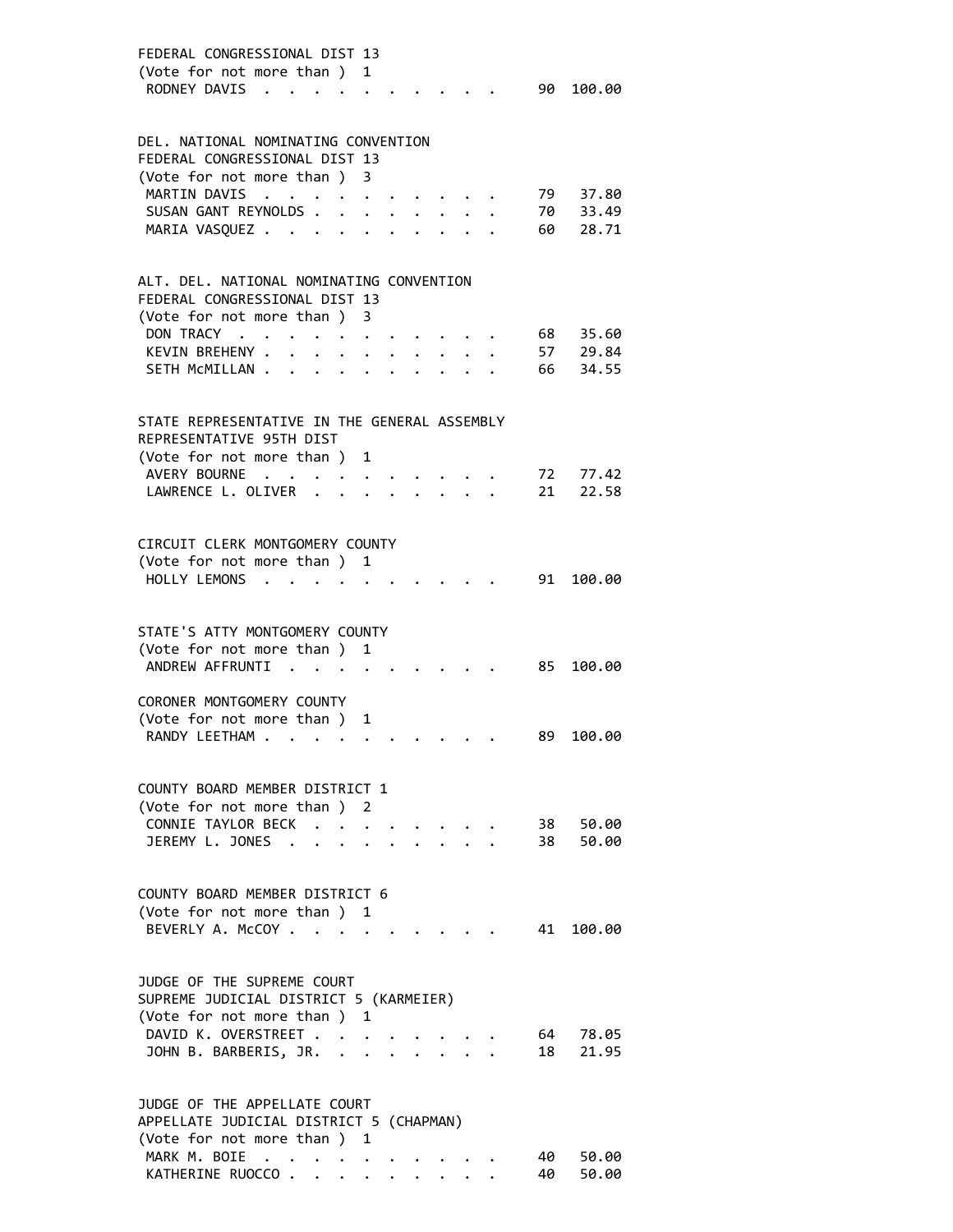PRECINCT COMMITTEEPERSON BUTLER GROVE (Vote for not more than ) 1 NO CANDIDATE FILED . . . . . . . . 0 \*\*\*\*\*\*\*\*\*\* (DEMOCRATIC) \*\*\*\*\*\*\*\*\*\* PRESIDENT OF THE UNITED STATES (Vote for not more than ) 1 AMY J. KLOBUCHAR . . . . . . . . . . 1 1.49 DEVAL PATRICK . . . . . . . . . . 0 BERNIE SANDERS. . . . . . . . . . 10 14.93 JOSEPH R. BIDEN . . . . . . . . . 48 71.64 MICHAEL R. BLOOMBERG. . . . . . . . 3 4.48 ELIZABETH WARREN . . . . . . . . . . 1 1.49<br>PETE BUTTIGIEG. . . . . . . . . . 3 4.48 PETE BUTTIGIEG. . . . . . . . . . 3 4.48<br>TOM STEYER . . . . . . . . . . . 0 TOM STEYER . . . . . . . . . . . ANDREW YANG. . . . . . . . . . . 0 MICHAEL BENNET. . . . . . . . . . 0<br>JOHN K. DELANEY . . . . . . . . . . 0 JOHN K. DELANEY . . . . . . . . . TULSI GABBARD . . . . . . . . . . 0 CORY BOOKER. . . . . . . . . . . 1 1.49 UNITED STATES SENATOR U.S. SENATE (Vote for not more than ) 1 RICHARD J. DURBIN. . . . . . . . . . 56 100.00 US REPRESENTATIVE IN CONGRESS 13TH DIST FEDERAL CONGRESSIONAL DIST 13 (Vote for not more than ) 1 BETSY DIRKSEN LONDRIGAN. . . . . . . 41 66.13 STEFANIE SMITH. . . . . . . . . . 21 33.87 DEL. NATIONAL NOMINATING CONVENTION FEDERAL CONGRESSIONAL DIST 13 (Vote for not more than ) 5 TERESA BRENNAN. . . . . . . . . . . 2 .85 GABRIELA ROMERO . . . . . . . . . 2 .85 KHALED MESSAI . . . . . . . . . . 0 MICHELLE PAUL . . . . . . . . . . 3 1.28 MICHAEL FRERICHS . . . . . . . . . 7 2.98 EMMA TODD . . . . . . . . . . . . 5 2.13 CRAIG COLBROOK. . . . . . . . . . 5 2.13 LISA M. STANLEY . . . . . . . . . . 5 2.13 SUE SCHERER. . . . . . . . . . . 32 13.62 CHUCK NAPIER . . . . . . . . . . 40 17.02 ELLEN SCHANZLE-HASKINS . . . . . . . 39 16.60 MARK ROBERT MADDOCK . . . . . . . . 36 15.32 ADA OWENS . . . . . . . . . . . 31 13.19 CAROL AMMONS . . . . . . . . . . . 5 2.13 JENN CARRILLO . . . . . . . . . . . 6 2.55 PAMELLA GRONEMEYER . . . . . . . . 4 1.70 ALLAN M. AXELROD . . . . . . . . . . 2 .85 BRIAN WILENS . . . . . . . . . . . 2 .85 CAROL McCLAINE. . . . . . . . . . 3 1.28 JOHN BERGEE. . . . . . . . . . . 1 .43 ANNE M. HEILES. . . . . . . . . . 2 .85 CARL ERNEST KASTEN . . . . . . . . 3 1.28

 STATE REPRESENTATIVE IN THE GENERAL ASSEMBLY REPRESENTATIVE 95TH DIST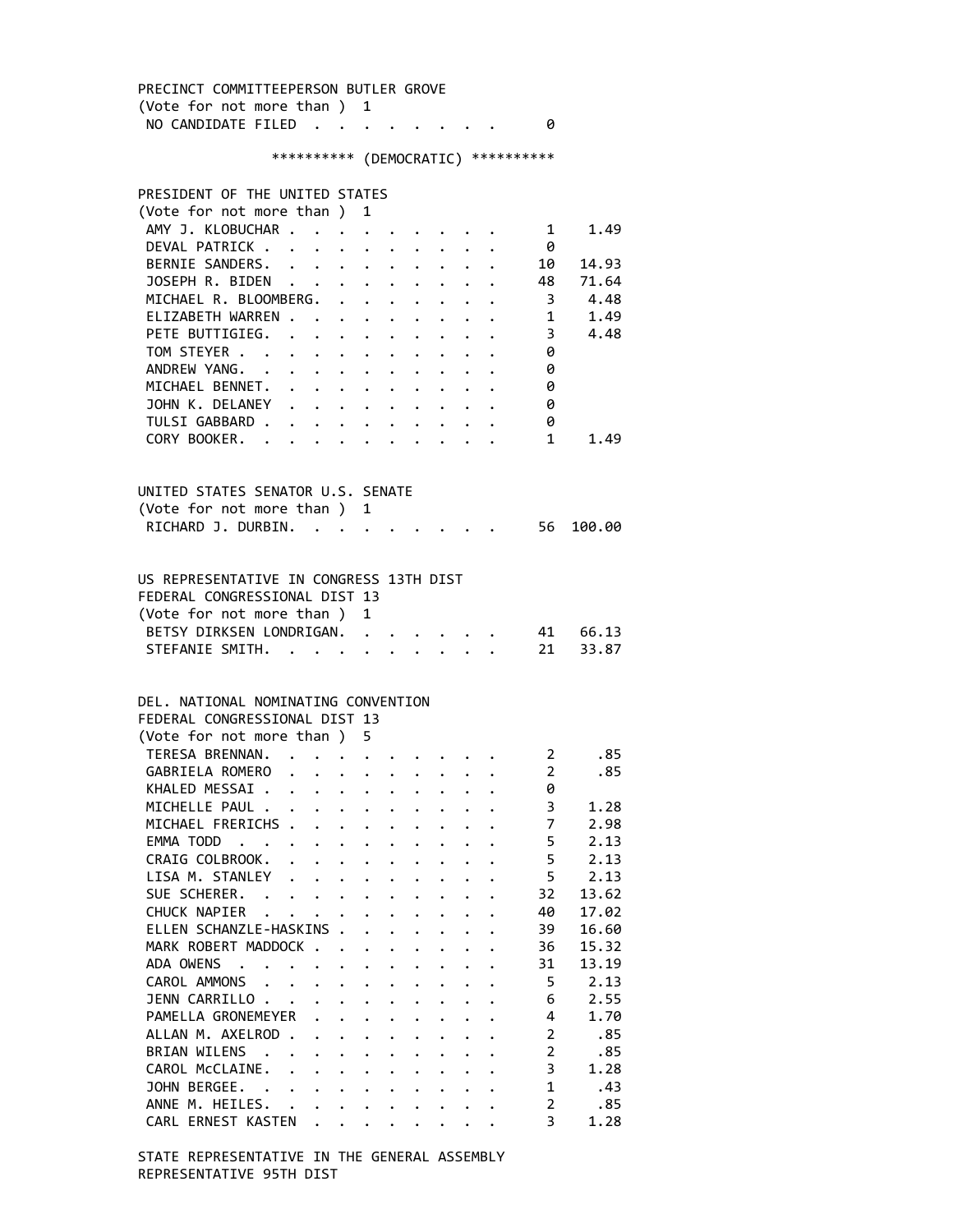| (Vote for not more than ) 1<br>CHASE WILHELM                                                                                       |                                                                                                     |            |   |               |                                      |  |            | 49 100.00                      |
|------------------------------------------------------------------------------------------------------------------------------------|-----------------------------------------------------------------------------------------------------|------------|---|---------------|--------------------------------------|--|------------|--------------------------------|
| CIRCUIT CLERK MONTGOMERY COUNTY<br>(Vote for not more than)                                                                        |                                                                                                     |            | 1 |               |                                      |  |            |                                |
| NO CANDIDATE FILED.                                                                                                                |                                                                                                     |            |   |               |                                      |  | 0          |                                |
| STATE'S ATTY MONTGOMERY COUNTY<br>(Vote for not more than ) 1<br>BRYANT "BUTCH" HITCHINGS                                          |                                                                                                     |            |   |               |                                      |  | 59         | 100.00                         |
| CORONER MONTGOMERY COUNTY<br>(Vote for not more than ) 1<br>NO CANDIDATE FILED                                                     |                                                                                                     |            |   |               |                                      |  | 0          |                                |
| COUNTY BOARD MEMBER DISTRICT 1<br>(Vote for not more than ) 2<br>RICKEY L. BROADDUS                                                |                                                                                                     |            |   |               |                                      |  | 23.        | 100.00                         |
| COUNTY BOARD MEMBER DISTRICT 6<br>(Vote for not more than )<br>PAUL SELLERS.                                                       |                                                                                                     |            | 1 |               |                                      |  | 29.        | 100.00                         |
| JUDGE OF THE SUPREME COURT<br>SUPREME JUDICIAL DISTRICT 5 (KARMEIER)<br>(Vote for not more than ) 1<br>JUDY CATES                  |                                                                                                     |            |   |               |                                      |  | 48 -       | 100.00                         |
| JUDGE OF THE APPELLATE COURT APPELLATE JUDICIAL<br>APPELLATE JUDICIAL DISTRICT 5 (CHAPMAN)<br>(Vote for not more than)             |                                                                                                     |            | 1 |               |                                      |  |            |                                |
| SARAH SMITH.                                                                                                                       |                                                                                                     |            |   |               |                                      |  | 48         | 100.00                         |
| PRECINCT COMMITTEEPERSON BUTLER GROVE<br>(Vote for not more than ) 1<br>NO CANDIDATE FILED                                         |                                                                                                     |            |   |               |                                      |  | 0          |                                |
|                                                                                                                                    |                                                                                                     | ********** |   | (NONPARTISAN) |                                      |  | ********** |                                |
| CANNABIS QUESTION CITY OF HILLSBORO<br>(Vote for not more than)                                                                    |                                                                                                     |            | 1 |               |                                      |  |            |                                |
| Yes<br>No.                                                                                                                         |                                                                                                     |            |   |               |                                      |  |            | 20 42.55<br>27 57.45           |
| PRECINCT REPORT<br>RUN DATE:04/01/20<br>RUN TIME:10:04 AM                                                                          | MONTGOMERY COUNTY, ILLINOIS<br>2020 GENERAL PRIMARY ELECTION<br>MARCH 17, 2020<br><b>STATISTICS</b> |            |   |               |                                      |  |            | OFFICIAL TOTALS                |
| 0401 EAST FORK 1                                                                                                                   |                                                                                                     |            |   |               |                                      |  |            | VOTES PERCENT                  |
| REGISTERED VOTERS - TOTAL<br>REGISTERED VOTERS - REPUBLICAN<br>REGISTERED VOTERS - DEMOCRATIC<br>REGISTERED VOTERS - NONPARTISAN . |                                                                                                     |            |   |               | $\mathbf{L}$<br>$\ddot{\phantom{0}}$ |  | 641<br>30  | 259 40.41<br>136 21.22<br>4.68 |

BALLOTS CAST - TOTAL. . . . . . . . 166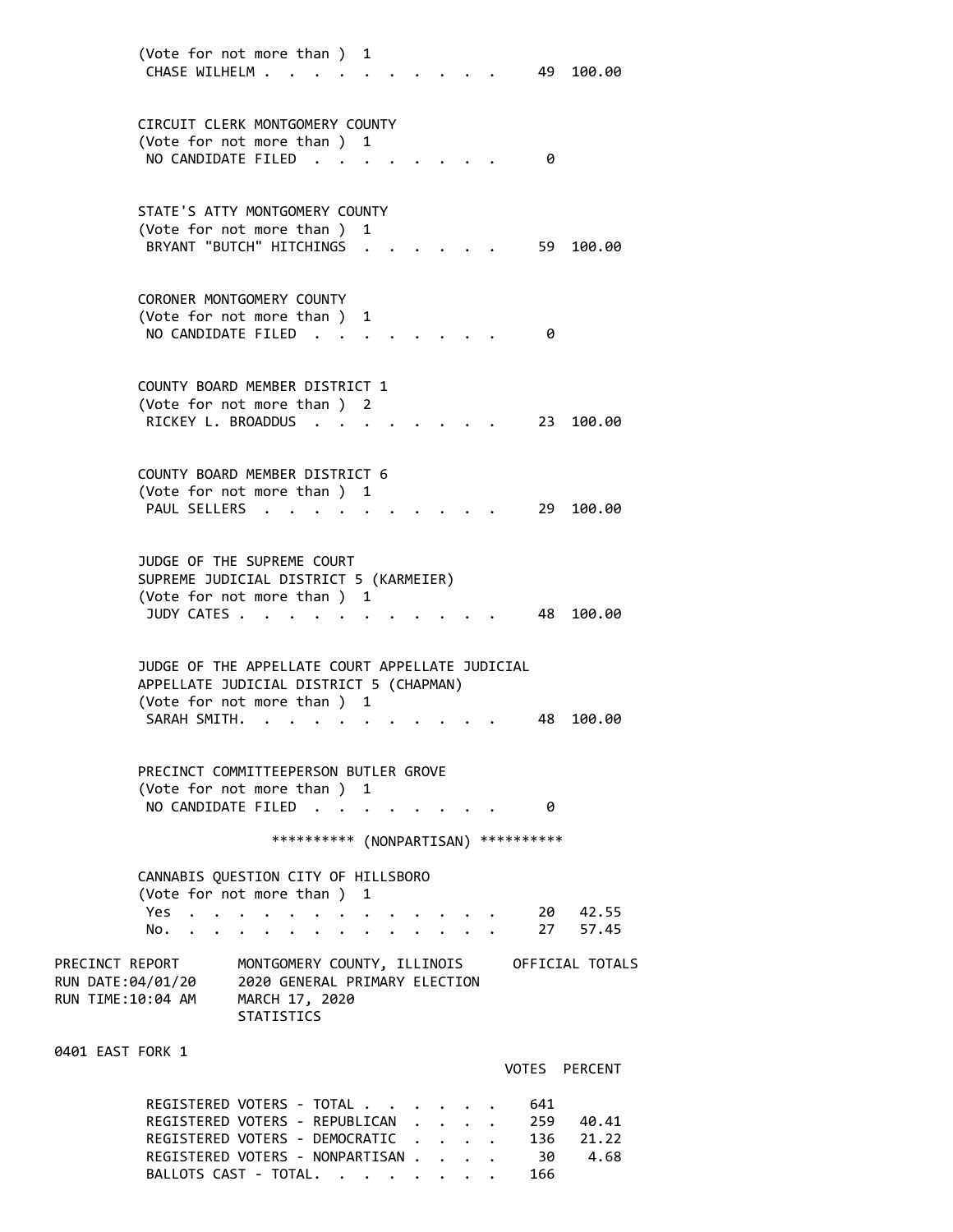| BALLOTS CAST - REPUBLICAN                                                                                             |                                                                                            |                                                                       |                         |                                          |                                                                       | 95                      | 57.23              |
|-----------------------------------------------------------------------------------------------------------------------|--------------------------------------------------------------------------------------------|-----------------------------------------------------------------------|-------------------------|------------------------------------------|-----------------------------------------------------------------------|-------------------------|--------------------|
| BALLOTS CAST - DEMOCRATIC.                                                                                            |                                                                                            |                                                                       |                         |                                          |                                                                       | 71                      | 42.77              |
| BALLOTS CAST - NONPARTISAN.                                                                                           |                                                                                            |                                                                       |                         | $\mathbf{r} = \mathbf{r} + \mathbf{r}$   |                                                                       | - 0                     |                    |
| BALLOTS CAST - BLANK.                                                                                                 |                                                                                            |                                                                       |                         | $\mathbf{r} = \mathbf{r} - \mathbf{r}$ . |                                                                       | 0                       |                    |
| VOTER TURNOUT - TOTAL                                                                                                 |                                                                                            |                                                                       |                         |                                          | $\mathbf{r}$ , and $\mathbf{r}$ , and $\mathbf{r}$ , and $\mathbf{r}$ |                         | 25.90              |
| VOTER TURNOUT - REPUBLICAN.                                                                                           |                                                                                            |                                                                       |                         |                                          | $\ddot{\phantom{0}}$                                                  |                         | 36.68              |
| VOTER TURNOUT - DEMOCRATIC.                                                                                           |                                                                                            |                                                                       |                         |                                          |                                                                       |                         | 52.21              |
| VOTER TURNOUT - NONPARTISAN                                                                                           |                                                                                            |                                                                       |                         |                                          |                                                                       |                         |                    |
| VOTER TURNOUT - BLANK .                                                                                               |                                                                                            | $\cdots$                                                              |                         |                                          |                                                                       |                         |                    |
|                                                                                                                       |                                                                                            |                                                                       |                         |                                          |                                                                       |                         |                    |
| *********** (REPUBLICAN) ***********                                                                                  |                                                                                            |                                                                       |                         |                                          |                                                                       |                         |                    |
|                                                                                                                       |                                                                                            |                                                                       |                         |                                          |                                                                       |                         |                    |
| PRESIDENT OF THE UNITED STATES                                                                                        |                                                                                            |                                                                       |                         |                                          |                                                                       |                         |                    |
| (Vote for not more than) 1                                                                                            |                                                                                            |                                                                       |                         |                                          |                                                                       |                         |                    |
| DONALD J TRUMP.                                                                                                       |                                                                                            |                                                                       |                         |                                          |                                                                       |                         | $\cdot$ 93 98.94   |
| ROQUE "ROCKY" DE LA FUENTE.                                                                                           |                                                                                            |                                                                       |                         |                                          |                                                                       | $\overline{\mathbf{1}}$ | 1.06               |
|                                                                                                                       |                                                                                            |                                                                       |                         |                                          |                                                                       |                         |                    |
|                                                                                                                       |                                                                                            |                                                                       |                         |                                          |                                                                       |                         |                    |
| UNITED STATES SENATOR U.S. SENATE                                                                                     |                                                                                            |                                                                       |                         |                                          |                                                                       |                         |                    |
| (Vote for not more than ) 1                                                                                           |                                                                                            |                                                                       |                         |                                          |                                                                       |                         |                    |
| MARK C. CURRAN JR.<br>$\mathcal{L}^{\mathcal{L}}$ , and $\mathcal{L}^{\mathcal{L}}$ , and $\mathcal{L}^{\mathcal{L}}$ |                                                                                            | $\mathbf{r}$ , and $\mathbf{r}$ , and $\mathbf{r}$ , and $\mathbf{r}$ |                         |                                          |                                                                       |                         | 29 36.71           |
| TOM TARTER                                                                                                            |                                                                                            | $\ddot{\phantom{0}}$                                                  |                         |                                          | $\cdot$ $\cdot$ $\cdot$ $\cdot$ $\cdot$ $\cdot$                       |                         | 7 8.86             |
| CASEY CHLEBEK 6 7.59                                                                                                  |                                                                                            |                                                                       |                         |                                          |                                                                       |                         |                    |
| PEGGY HUBBARD                                                                                                         |                                                                                            |                                                                       |                         |                                          |                                                                       |                         | $\cdot$ . 22 27.85 |
| ROBERT MARSHALL                                                                                                       |                                                                                            |                                                                       |                         |                                          |                                                                       | 15                      | 18.99              |
|                                                                                                                       |                                                                                            |                                                                       |                         |                                          |                                                                       |                         |                    |
|                                                                                                                       |                                                                                            |                                                                       |                         |                                          |                                                                       |                         |                    |
| US REPRESENTATIVE IN CONGRESS 13TH DIST                                                                               |                                                                                            |                                                                       |                         |                                          |                                                                       |                         |                    |
| FEDERAL CONGRESSIONAL DIST 13                                                                                         |                                                                                            |                                                                       |                         |                                          |                                                                       |                         |                    |
| (Vote for not more than ) 1                                                                                           |                                                                                            |                                                                       |                         |                                          |                                                                       |                         |                    |
| RODNEY DAVIS<br>$\mathbf{r}$ , $\mathbf{r}$ , $\mathbf{r}$ , $\mathbf{r}$ , $\mathbf{r}$ , $\mathbf{r}$               |                                                                                            |                                                                       |                         |                                          |                                                                       |                         | 86 100.00          |
|                                                                                                                       |                                                                                            |                                                                       |                         |                                          |                                                                       |                         |                    |
|                                                                                                                       |                                                                                            |                                                                       |                         |                                          |                                                                       |                         |                    |
| DEL. NATIONAL NOMINATING CONVENTION                                                                                   |                                                                                            |                                                                       |                         |                                          |                                                                       |                         |                    |
| FEDERAL CONGRESSIONAL DIST 13                                                                                         |                                                                                            |                                                                       |                         |                                          |                                                                       |                         |                    |
| (Vote for not more than ) 3                                                                                           |                                                                                            |                                                                       |                         |                                          |                                                                       |                         |                    |
| MARTIN DAVIS<br>$\mathbf{1} \times \mathbf{1} \times \mathbf{1} \times \mathbf{1}$                                    |                                                                                            | and a series of the series of                                         |                         |                                          |                                                                       |                         | 73 37.44           |
| SUSAN GANT REYNOLDS                                                                                                   |                                                                                            | .                                                                     |                         |                                          |                                                                       |                         | 64 32.82           |
| MARIA VASQUEZ                                                                                                         |                                                                                            | $\cdot$                                                               |                         |                                          |                                                                       | 58                      | 29.74              |
|                                                                                                                       |                                                                                            |                                                                       |                         |                                          |                                                                       |                         |                    |
|                                                                                                                       |                                                                                            |                                                                       |                         |                                          |                                                                       |                         |                    |
| ALT. DEL. NATIONAL NOMINATING CONVENTION<br>FEDERAL CONGRESSIONAL DIST 13                                             |                                                                                            |                                                                       |                         |                                          |                                                                       |                         |                    |
|                                                                                                                       |                                                                                            |                                                                       |                         |                                          |                                                                       |                         |                    |
| (Vote for not more than) 3                                                                                            |                                                                                            |                                                                       |                         |                                          |                                                                       |                         |                    |
| DON TRACY<br>$\ddot{\phantom{0}}$                                                                                     | $\mathbf{a} = \mathbf{a} + \mathbf{a} + \mathbf{a} + \mathbf{a} + \mathbf{a} + \mathbf{a}$ |                                                                       |                         |                                          |                                                                       | 60 —                    | 32.79              |
| KEVIN BREHENY .<br>$\ddot{\phantom{0}}$<br>$\sim$                                                                     | $\ddot{\phantom{0}}$                                                                       | $\cdot$ $\cdot$ $\cdot$ $\cdot$ $\cdot$                               |                         |                                          |                                                                       |                         | 59 32.24           |
| SETH MCMILLAN                                                                                                         |                                                                                            |                                                                       | $\cdot$ $\cdot$ $\cdot$ |                                          |                                                                       |                         | 64 34.97           |
|                                                                                                                       |                                                                                            |                                                                       |                         |                                          |                                                                       |                         |                    |
| STATE REPRESENTATIVE IN THE GENERAL ASSEMBLY                                                                          |                                                                                            |                                                                       |                         |                                          |                                                                       |                         |                    |
| REPRESENTATIVE 95TH DIST                                                                                              |                                                                                            |                                                                       |                         |                                          |                                                                       |                         |                    |
|                                                                                                                       |                                                                                            |                                                                       |                         |                                          |                                                                       |                         |                    |
| (Vote for not more than )<br>AVERY BOURNE                                                                             |                                                                                            | 1                                                                     |                         |                                          |                                                                       | 67                      |                    |
| LAWRENCE L. OLIVER.                                                                                                   | $\bullet$                                                                                  | $\bullet$ . In the case of the case of the $\bullet$<br>.             |                         |                                          |                                                                       | 23                      | 74.44<br>25.56     |
|                                                                                                                       | $\sim$                                                                                     |                                                                       |                         |                                          |                                                                       |                         |                    |
|                                                                                                                       |                                                                                            |                                                                       |                         |                                          |                                                                       |                         |                    |
| CIRCUIT CLERK MONTGOMERY COUNTY                                                                                       |                                                                                            |                                                                       |                         |                                          |                                                                       |                         |                    |
| (Vote for not more than) 1                                                                                            |                                                                                            |                                                                       |                         |                                          |                                                                       |                         |                    |
| HOLLY LEMONS<br>$\sim$                                                                                                |                                                                                            |                                                                       |                         |                                          |                                                                       |                         | 91 100.00          |
|                                                                                                                       |                                                                                            |                                                                       |                         |                                          |                                                                       |                         |                    |
|                                                                                                                       |                                                                                            |                                                                       |                         |                                          |                                                                       |                         |                    |
| STATE'S ATTY MONTGOMERY COUNTY                                                                                        |                                                                                            |                                                                       |                         |                                          |                                                                       |                         |                    |
| (Vote for not more than)                                                                                              |                                                                                            | 1                                                                     |                         |                                          |                                                                       |                         |                    |
| ANDREW AFFRUNTI                                                                                                       |                                                                                            |                                                                       |                         |                                          |                                                                       | 84                      | 100.00             |
|                                                                                                                       |                                                                                            |                                                                       |                         |                                          |                                                                       |                         |                    |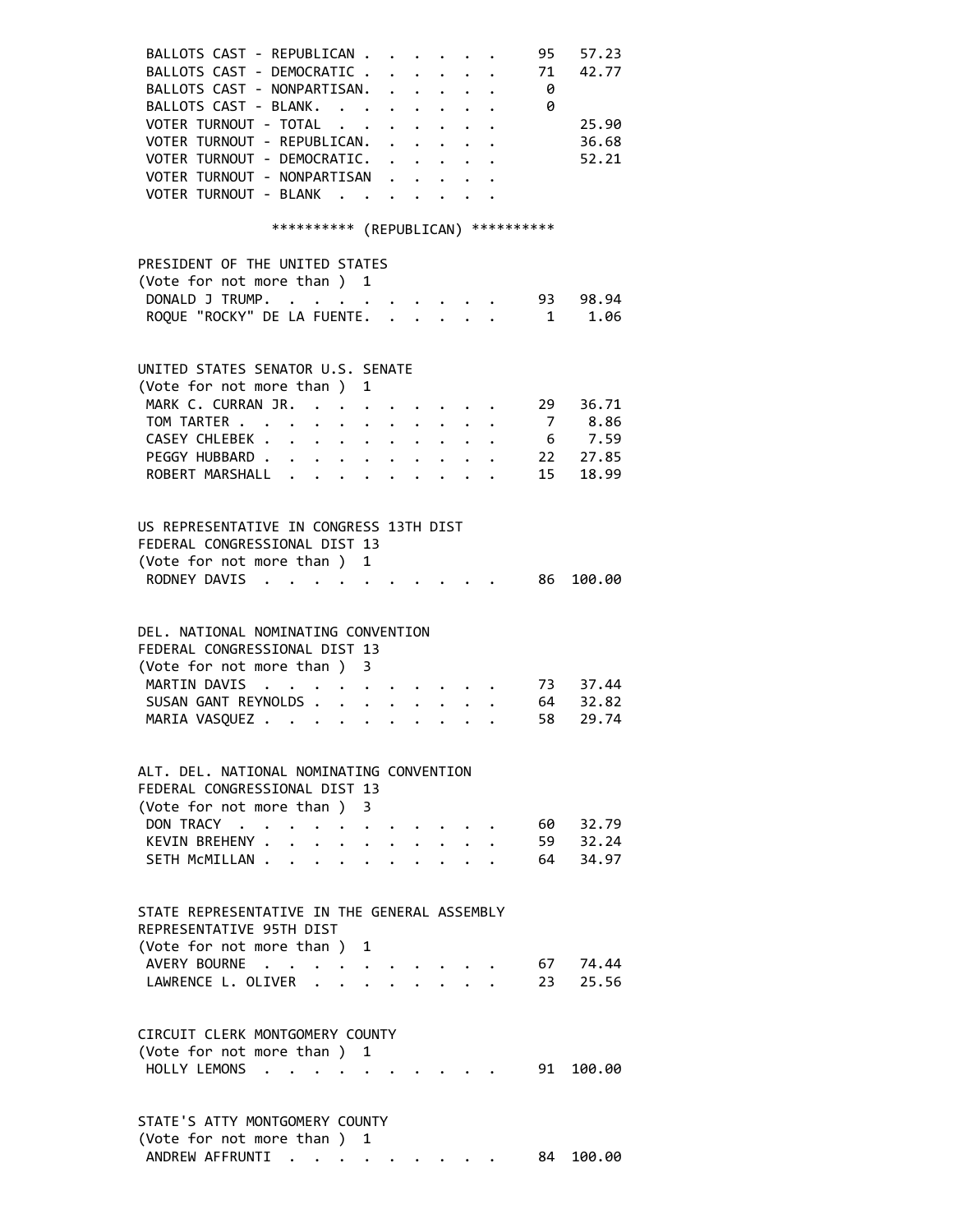| CORONER MONTGOMERY COUNTY                                                                                                              |
|----------------------------------------------------------------------------------------------------------------------------------------|
| (Vote for not more than) 1                                                                                                             |
| RANDY LEETHAM<br>89 100.00                                                                                                             |
|                                                                                                                                        |
|                                                                                                                                        |
| COUNTY BOARD MEMBER DISTRICT 3                                                                                                         |
| (Vote for not more than)<br>1                                                                                                          |
| DOUG DONALDSON.<br>11<br>100.00                                                                                                        |
|                                                                                                                                        |
|                                                                                                                                        |
| COUNTY BOARD MEMBER DISTRICT 4                                                                                                         |
| (Vote for not more than ) 1                                                                                                            |
| NO CANDIDATE FILED<br>0                                                                                                                |
|                                                                                                                                        |
|                                                                                                                                        |
| JUDGE OF THE SUPREME COURT                                                                                                             |
|                                                                                                                                        |
| SUPREME JUDICIAL DISTRICT 5 (KARMEIER)                                                                                                 |
| (Vote for not more than ) 1                                                                                                            |
| DAVID K. OVERSTREET<br>66<br>78.57                                                                                                     |
| 18<br>JOHN B. BARBERIS, JR. .<br>21.43                                                                                                 |
|                                                                                                                                        |
|                                                                                                                                        |
| JUDGE OF THE APPELLATE COURT                                                                                                           |
| APPELLATE JUDICIAL DISTRICT 5 (CHAPMAN)                                                                                                |
| (Vote for not more than ) 1                                                                                                            |
| MARK M. BOIE.<br>42<br>51.22                                                                                                           |
| 40<br>KATHERINE RUOCCO.<br>48.78                                                                                                       |
|                                                                                                                                        |
|                                                                                                                                        |
| PRECINCT COMMITTEEPERSON EAST FORK 1                                                                                                   |
| (Vote for not more than ) 1                                                                                                            |
| NO CANDIDATE FILED<br>0                                                                                                                |
|                                                                                                                                        |
| *********** (DEMOCRATIC) **********                                                                                                    |
|                                                                                                                                        |
| PRESIDENT OF THE UNITED STATES                                                                                                         |
| (Vote for not more than )<br>1                                                                                                         |
| AMY J. KLOBUCHAR .<br>0                                                                                                                |
|                                                                                                                                        |
| DEVAL PATRICK<br>0                                                                                                                     |
| BERNIE SANDERS.<br>15<br>21.43                                                                                                         |
| JOSEPH R. BIDEN<br>75.71<br>53                                                                                                         |
| MICHAEL R. BLOOMBERG.<br>2.86<br>$\overline{2}$                                                                                        |
| ELIZABETH WARREN<br>0<br>$\ddot{\phantom{1}}$<br>$\ddot{\phantom{0}}$<br>$\sim$<br>$\ddot{\phantom{0}}$<br>$\bullet$                   |
| PETE BUTTIGIEG.<br>$\mathbf{L} = \mathbf{L} \times \mathbf{L}$<br>0<br>$\cdot$ $\cdot$ $\cdot$ $\cdot$ $\cdot$ $\cdot$ $\cdot$ $\cdot$ |
| TOM STEYER<br>0<br>$\cdot$ $\cdot$ $\cdot$ $\cdot$ $\cdot$ $\cdot$ $\cdot$ $\cdot$<br>$\cdot$ $\cdot$                                  |
| ANDREW YANG. .<br>0<br>$\mathbf{r} = \mathbf{r} + \mathbf{r}$ , where $\mathbf{r} = \mathbf{r}$<br>$\cdot$ $\cdot$ $\cdot$ $\cdot$     |
| MICHAEL BENNET. .<br>0<br>$\bullet$ .<br><br><br><br><br><br><br><br><br><br><br><br><br><br>$\cdot$ $\cdot$ $\cdot$ $\cdot$ $\cdot$   |
| JOHN K. DELANEY<br>0                                                                                                                   |
| TULSI GABBARD .<br>0<br>$\ddot{\phantom{a}}$<br>$\bullet$ $\bullet$ $\bullet$                                                          |
| CORY BOOKER. .<br>0                                                                                                                    |
|                                                                                                                                        |
|                                                                                                                                        |
| UNITED STATES SENATOR U.S. SENATE                                                                                                      |
| (Vote for not more than)<br>1                                                                                                          |
| RICHARD J. DURBIN.<br>61<br>100.00                                                                                                     |
|                                                                                                                                        |
|                                                                                                                                        |
| US REPRESENTATIVE IN CONGRESS 13TH DIST                                                                                                |
|                                                                                                                                        |
|                                                                                                                                        |
| FEDERAL CONGRESSIONAL DIST 13                                                                                                          |
| (Vote for not more than)<br>1                                                                                                          |
| BETSY DIRKSEN LONDRIGAN.<br>52<br>78.79<br>STEFANIE SMITH.<br>14<br>21.21                                                              |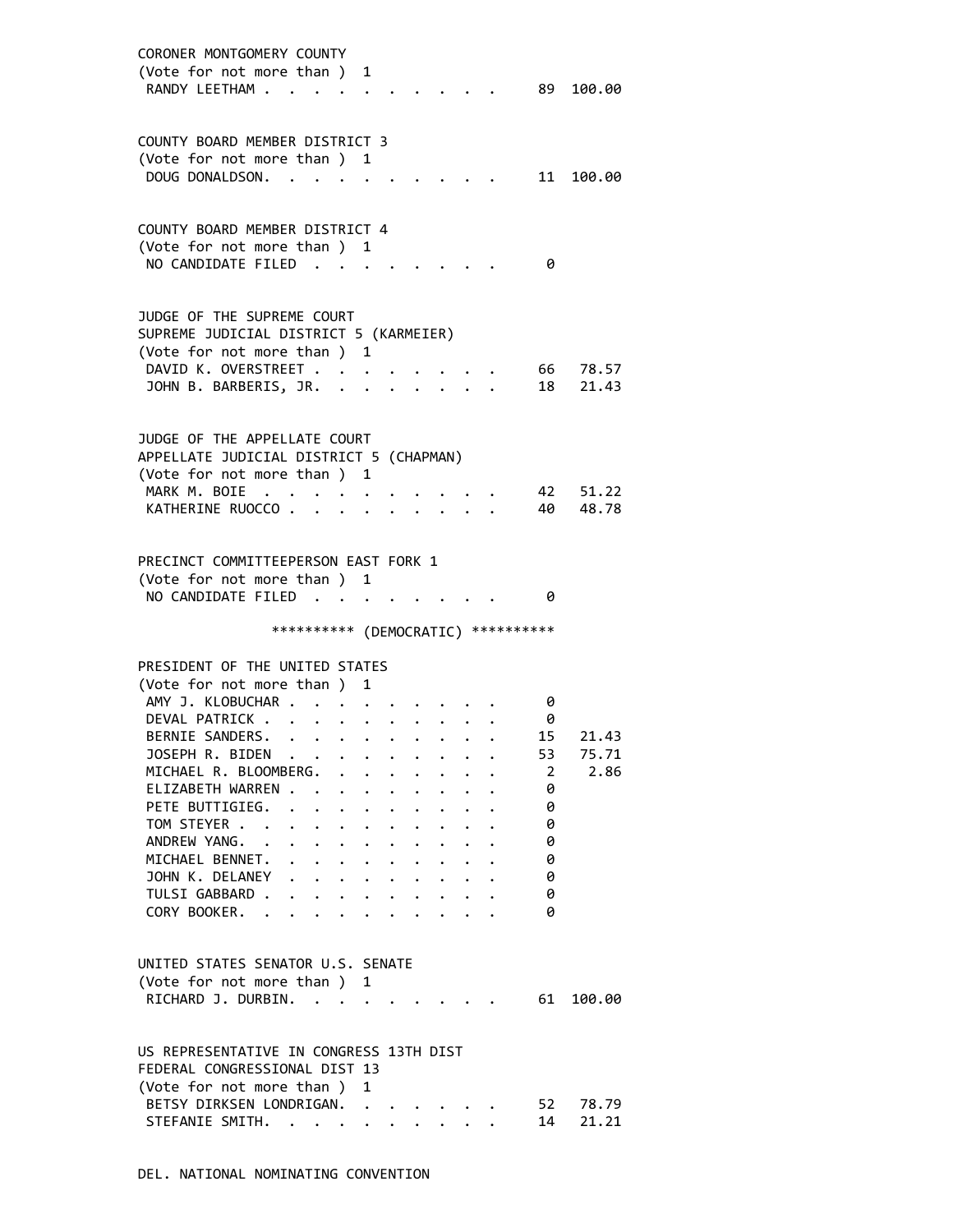| FEDERAL CONGRESSIONAL DIST 13                                             |                                                                                                               |
|---------------------------------------------------------------------------|---------------------------------------------------------------------------------------------------------------|
| (Vote for not more than ) 5                                               |                                                                                                               |
| TERESA BRENNAN.                                                           | 2.14<br>6                                                                                                     |
| GABRIELA ROMERO                                                           | 2.14<br>6                                                                                                     |
| KHALED MESSAI .<br>$\mathbf{L} = \mathbf{L} \times \mathbf{L}$            | $\overline{2}$<br>.71<br>$\ddot{\phantom{0}}$<br>$\ddot{\phantom{0}}$                                         |
| MICHELLE PAUL                                                             | 2.14<br>6<br>$\ddot{\phantom{a}}$                                                                             |
| MICHAEL FRERICHS                                                          | $\overline{2}$<br>.71<br>$\ddot{\phantom{0}}$<br>$\ddot{\phantom{0}}$<br>$\ddot{\phantom{0}}$                 |
| EMMA TODD                                                                 | $\overline{7}$<br>2.49<br>$\bullet$<br>$\ddot{\phantom{0}}$                                                   |
| CRAIG COLBROOK.<br>$\ddot{\phantom{a}}$<br>$\ddotsc$                      | 3<br>1.07<br>$\ddot{\phantom{0}}$<br>$\ddot{\phantom{0}}$                                                     |
| LISA M. STANLEY<br>$\ddot{\phantom{0}}$<br>$\sim$<br>$\ddot{\phantom{0}}$ | 6<br>2.14<br>$\ddot{\phantom{0}}$                                                                             |
| SUE SCHERER. .<br>$\mathbf{r} = \mathbf{r} + \mathbf{r}$ .                | 14.23<br>40<br>$\ddot{\phantom{0}}$                                                                           |
| CHUCK NAPIER                                                              | 43<br>15.30                                                                                                   |
| ELLEN SCHANZLE-HASKINS .                                                  | 39<br>13.88<br>$\mathbf{r}$<br>$\ddot{\phantom{0}}$<br>$\sim$<br>$\ddot{\phantom{0}}$<br>$\ddot{\phantom{0}}$ |
| MARK ROBERT MADDOCK                                                       | 39<br>13.88<br>$\cdot$ $\cdot$ $\cdot$ $\cdot$<br>$\ddot{\phantom{0}}$                                        |
| ADA OWENS                                                                 | 35<br>12.46<br>$\ddot{\phantom{a}}$<br>$\ddot{\phantom{0}}$<br>$\ddot{\phantom{a}}$                           |
| CAROL AMMONS                                                              | 3.20<br>9<br>$\ddotsc$ . The contract of $\ddotsc$                                                            |
| JENN CARRILLO                                                             | 3.20<br>9<br>$\ddot{\phantom{0}}$<br>$\bullet$ .                                                              |
| PAMELLA GRONEMEYER<br>$\ddot{\phantom{0}}$                                | $\overline{7}$<br>2.49<br>$\bullet$                                                                           |
| ALLAN M. AXELROD.<br>$\ddot{\phantom{0}}$                                 | 9<br>3.20<br>$\ddot{\phantom{0}}$                                                                             |
| BRIAN WILENS .<br>$\ddotsc$ . The contract of $\ddotsc$                   | 9<br>3.20<br>$\ddot{\phantom{0}}$<br>$\bullet$ .                                                              |
| CAROL MCCLAINE.<br>$\mathbf{r}$                                           | 3<br>1.07<br>$\mathbf{r} = \mathbf{r} + \mathbf{r} + \mathbf{r}$<br>$\sim$                                    |
| JOHN BERGEE.                                                              | 0                                                                                                             |
| ANNE M. HEILES. .                                                         | $\cdot$ $\cdot$ $\cdot$ $\cdot$ $\cdot$ $\cdot$<br>0<br>$\ddot{\phantom{a}}$                                  |
| CARL ERNEST KASTEN                                                        | $\mathbf{1}$<br>. 36                                                                                          |
|                                                                           |                                                                                                               |
| STATE REPRESENTATIVE IN THE GENERAL ASSEMBLY                              |                                                                                                               |
| REPRESENTATIVE 95TH DIST                                                  |                                                                                                               |
| (Vote for not more than ) 1                                               |                                                                                                               |
| CHASE WILHELM                                                             | 61<br>100.00                                                                                                  |
|                                                                           |                                                                                                               |
|                                                                           |                                                                                                               |
| CIRCUIT CLERK MONTGOMERY COUNTY                                           |                                                                                                               |
| (Vote for not more than ) 1                                               |                                                                                                               |
| NO CANDIDATE FILED                                                        | 0                                                                                                             |
|                                                                           |                                                                                                               |
| STATE'S ATTY MONTGOMERY COUNTY                                            |                                                                                                               |
| (Vote for not more than ) 1                                               |                                                                                                               |
| BRYANT "BUTCH" HITCHINGS                                                  |                                                                                                               |
|                                                                           | 62<br>100.00                                                                                                  |
|                                                                           |                                                                                                               |
| CORONER MONTGOMERY COUNTY                                                 |                                                                                                               |
| (Vote for not more than) 1                                                |                                                                                                               |
| NO CANDIDATE FILED.                                                       | 0                                                                                                             |
|                                                                           |                                                                                                               |
|                                                                           |                                                                                                               |
| COUNTY BOARD MEMBER DISTRICT 3                                            |                                                                                                               |
| (Vote for not more than )                                                 | 1                                                                                                             |
| NO CANDIDATE FILED                                                        | ø                                                                                                             |
|                                                                           |                                                                                                               |
|                                                                           |                                                                                                               |
| COUNTY BOARD MEMBER DISTRICT 4                                            |                                                                                                               |
| (Vote for not more than) 1                                                |                                                                                                               |
| JIM MOORE                                                                 | 44 100.00                                                                                                     |
|                                                                           |                                                                                                               |
|                                                                           |                                                                                                               |
| JUDGE OF THE SUPREME COURT                                                |                                                                                                               |
| SUPREME JUDICIAL DISTRICT 5 (KARMEIER)                                    |                                                                                                               |
| (Vote for not more than ) 1                                               |                                                                                                               |
| JUDY CATES                                                                | 54 100.00                                                                                                     |
|                                                                           |                                                                                                               |
|                                                                           |                                                                                                               |
| JUDGE OF THE APPELLATE COURT APPELLATE JUDICIAL                           |                                                                                                               |

 APPELLATE JUDICIAL DISTRICT 5 (CHAPMAN) (Vote for not more than ) 1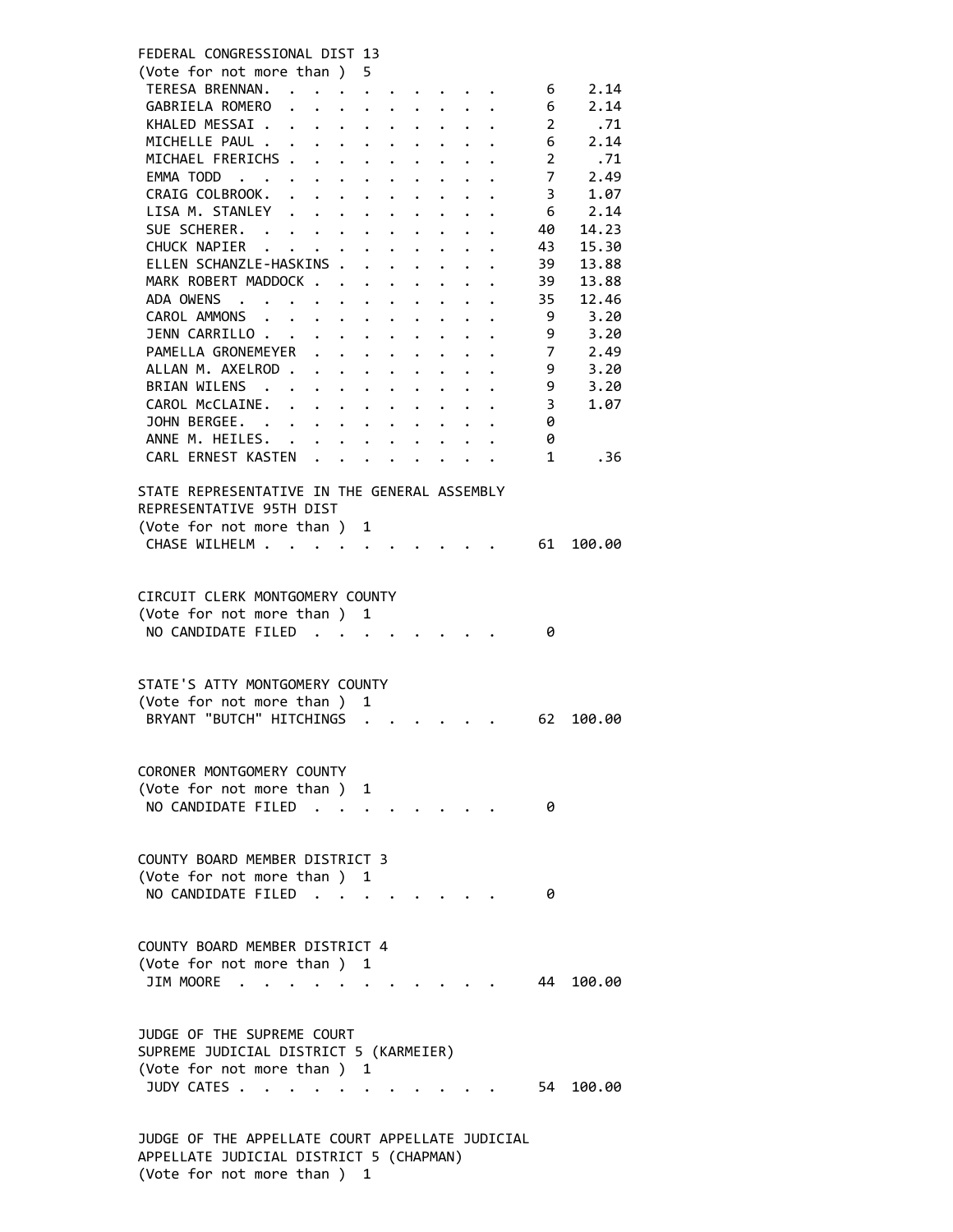SARAH SMITH. . . . . . . . . . . . 54 100.00 PRECINCT COMMITTEEPERSON EAST FORK 1 (Vote for not more than ) 1 STEPHEN VOYLES. . . . . . . . . . 60 100.00 \*\*\*\*\*\*\*\*\*\* (NONPARTISAN) \*\*\*\*\*\*\*\*\*\* CANNABIS QUESTION CITY OF HILLSBORO (Vote for not more than ) 1 Yes . . . . . . . . . . . . . . 0 No. . . . . . . . . . . . . . . 0 PRECINCT REPORT MONTGOMERY COUNTY, ILLINOIS OFFICIAL TOTALS RUN DATE:04/01/20 2020 GENERAL PRIMARY ELECTION RUN TIME:10:04 AM MARCH 17, 2020 STATISTICS 0402 EAST FORK 2 VOTES PERCENT REGISTERED VOTERS - TOTAL . . . . . . 127 REGISTERED VOTERS - REPUBLICAN . . . . 49 38.58 REGISTERED VOTERS - DEMOCRATIC . . . . 26 20.47 REGISTERED VOTERS - NONPARTISAN . . . . 8 6.30<br>BALLOTS CAST - TOTAL. . . . . . . . 29 BALLOTS CAST - TOTAL. . . . . . . . BALLOTS CAST - REPUBLICAN  $\cdots$  . . . . 18 62.07 BALLOTS CAST - DEMOCRATIC . . . . . . 11 37.93 BALLOTS CAST - NONPARTISAN. . . . . . 0 BALLOTS CAST - BLANK. . . . . . . . 0 VOTER TURNOUT - TOTAL . . . . . . . . 22.83<br>VOTER TURNOUT - REPUBLICAN. . . . . . . 36.73 VOTER TURNOUT - REPUBLICAN. . . . . . VOTER TURNOUT - DEMOCRATIC. . . . . . 42.31 VOTER TURNOUT - NONPARTISAN . . . . . VOTER TURNOUT - BLANK . . . . . . \*\*\*\*\*\*\*\*\*\* (REPUBLICAN) \*\*\*\*\*\*\*\*\*\* PRESIDENT OF THE UNITED STATES (Vote for not more than ) 1 DONALD J TRUMP. . . . . . . . . . 14 87.50 ROQUE "ROCKY" DE LA FUENTE. . . . . . 2 12.50 UNITED STATES SENATOR U.S. SENATE (Vote for not more than ) 1 MARK C. CURRAN JR. . . . . . . . . 4 23.53 TOM TARTER . . . . . . . . . . . 2 11.76 CASEY CHLEBEK . . . . . . . . . . 0 PEGGY HUBBARD . . . . . . . . . . 8 47.06 ROBERT MARSHALL . . . . . . . . . . 3 17.65 US REPRESENTATIVE IN CONGRESS 13TH DIST FEDERAL CONGRESSIONAL DIST 13 (Vote for not more than ) 1 RODNEY DAVIS . . . . . . . . . . 16 100.00 DEL. NATIONAL NOMINATING CONVENTION FEDERAL CONGRESSIONAL DIST 13 (Vote for not more than ) 3 MARTIN DAVIS . . . . . . . . . . 9 32.14

SUSAN GANT REYNOLDS . . . . . . . . 10 35.71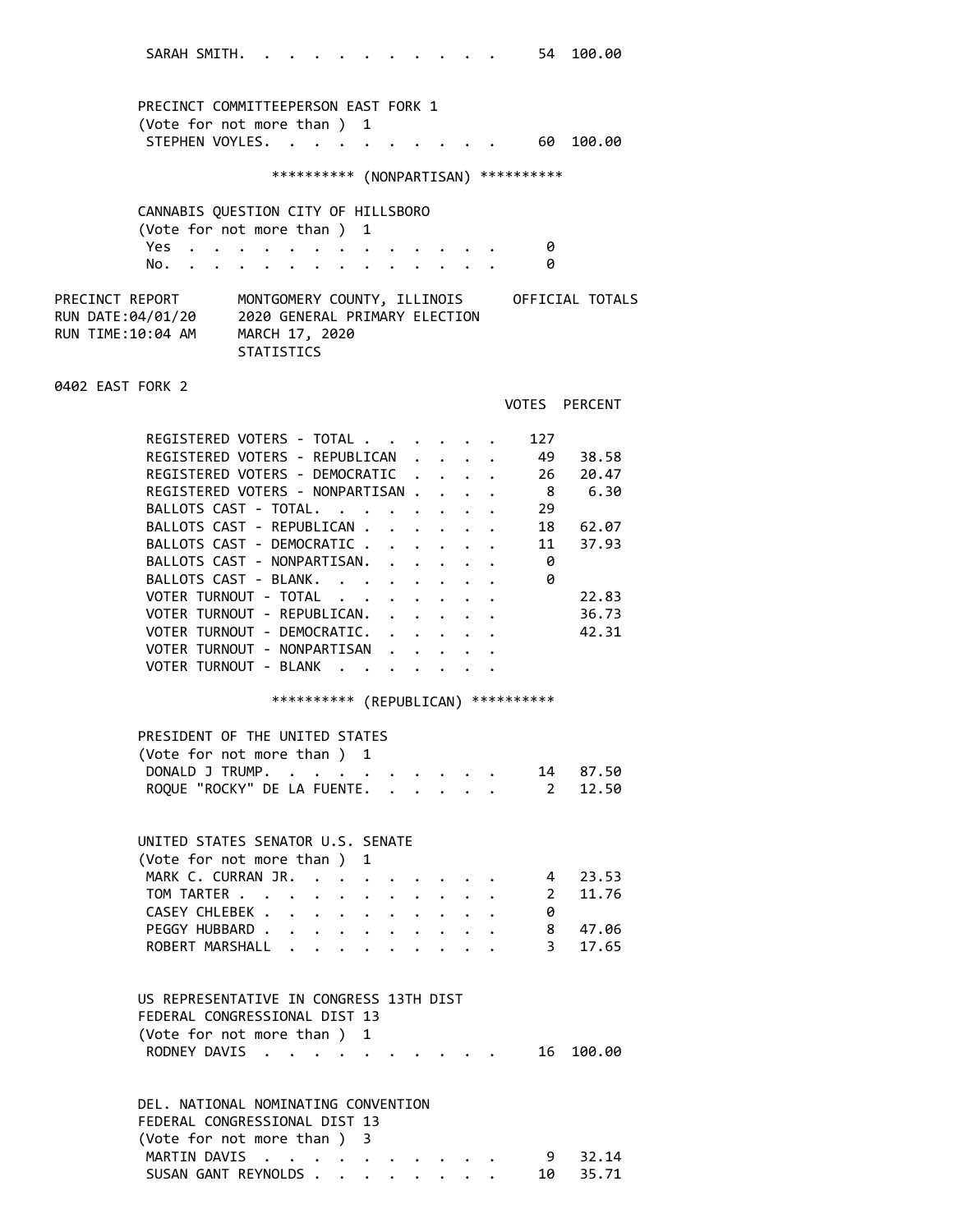| 32.14<br>9<br>MARIA VASQUEZ                                                                                                                                                                                                                                                                                                  |
|------------------------------------------------------------------------------------------------------------------------------------------------------------------------------------------------------------------------------------------------------------------------------------------------------------------------------|
| ALT. DEL. NATIONAL NOMINATING CONVENTION<br>FEDERAL CONGRESSIONAL DIST 13                                                                                                                                                                                                                                                    |
| (Vote for not more than )<br>3                                                                                                                                                                                                                                                                                               |
| DON TRACY<br>7 26.92<br>$\mathcal{A}(\mathbf{r})$ , and $\mathcal{A}(\mathbf{r})$ , and $\mathcal{A}(\mathbf{r})$ , and                                                                                                                                                                                                      |
| KEVIN BREHENY .<br>8 30.77<br>$\ddot{\phantom{0}}$<br>$\ddot{\bullet}$ . The set of the set of the set of the set of the set of the set of the set of the set of the set of the set of the set of the set of the set of the set of the set of the set of the set of the set of the set of t<br>$\bullet$ $\bullet$ $\bullet$ |
| 11 42.31<br>SETH MCMILLAN<br>$\ddot{\phantom{0}}$                                                                                                                                                                                                                                                                            |
|                                                                                                                                                                                                                                                                                                                              |
| STATE REPRESENTATIVE IN THE GENERAL ASSEMBLY<br>REPRESENTATIVE 95TH DIST                                                                                                                                                                                                                                                     |
| (Vote for not more than ) 1                                                                                                                                                                                                                                                                                                  |
| AVERY BOURNE<br>13 72.22                                                                                                                                                                                                                                                                                                     |
| LAWRENCE L. OLIVER<br>5 27.78                                                                                                                                                                                                                                                                                                |
| CIRCUIT CLERK MONTGOMERY COUNTY                                                                                                                                                                                                                                                                                              |
| (Vote for not more than ) 1                                                                                                                                                                                                                                                                                                  |
| HOLLY LEMONS<br>16<br>100.00                                                                                                                                                                                                                                                                                                 |
|                                                                                                                                                                                                                                                                                                                              |
| STATE'S ATTY MONTGOMERY COUNTY                                                                                                                                                                                                                                                                                               |
| (Vote for not more than ) 1                                                                                                                                                                                                                                                                                                  |
| ANDREW AFFRUNTI<br>13<br>100.00                                                                                                                                                                                                                                                                                              |
|                                                                                                                                                                                                                                                                                                                              |
| CORONER MONTGOMERY COUNTY                                                                                                                                                                                                                                                                                                    |
| (Vote for not more than ) 1                                                                                                                                                                                                                                                                                                  |
| RANDY LEETHAM<br>17<br>100.00                                                                                                                                                                                                                                                                                                |
|                                                                                                                                                                                                                                                                                                                              |
| COUNTY BOARD MEMBER DISTRICT 4                                                                                                                                                                                                                                                                                               |
| (Vote for not more than ) 1                                                                                                                                                                                                                                                                                                  |
| NO CANDIDATE FILED.<br>0                                                                                                                                                                                                                                                                                                     |
|                                                                                                                                                                                                                                                                                                                              |
|                                                                                                                                                                                                                                                                                                                              |
| JUDGE OF THE SUPREME COURT                                                                                                                                                                                                                                                                                                   |
| SUPREME JUDICIAL DISTRICT 5 (KARMEIER)<br>(Vote for not more than ) 1                                                                                                                                                                                                                                                        |
| DAVID K. OVERSTREET<br>12 80.00                                                                                                                                                                                                                                                                                              |
| JOHN B. BARBERIS, JR.<br>$\overline{\mathbf{3}}$<br>20.00                                                                                                                                                                                                                                                                    |
|                                                                                                                                                                                                                                                                                                                              |
|                                                                                                                                                                                                                                                                                                                              |
| JUDGE OF THE APPELLATE COURT                                                                                                                                                                                                                                                                                                 |
| APPELLATE JUDICIAL DISTRICT 5 (CHAPMAN)                                                                                                                                                                                                                                                                                      |
| (Vote for not more than ) 1<br>MARK M. BOIE<br>9 64.29                                                                                                                                                                                                                                                                       |
| KATHERINE RUOCCO<br>5 35.71                                                                                                                                                                                                                                                                                                  |
|                                                                                                                                                                                                                                                                                                                              |
|                                                                                                                                                                                                                                                                                                                              |
| PRECINCT COMMITTEEPERSON EAST FORK 2                                                                                                                                                                                                                                                                                         |
| (Vote for not more than ) 1                                                                                                                                                                                                                                                                                                  |
| ROBERTA MEYER<br>$\cdot$ 13 100.00                                                                                                                                                                                                                                                                                           |
| *********** (DEMOCRATIC) **********                                                                                                                                                                                                                                                                                          |
|                                                                                                                                                                                                                                                                                                                              |
| PRESIDENT OF THE UNITED STATES                                                                                                                                                                                                                                                                                               |
| (Vote for not more than ) 1                                                                                                                                                                                                                                                                                                  |
| AMY J. KLOBUCHAR<br>0                                                                                                                                                                                                                                                                                                        |
| DEVAL PATRICK<br>0<br>$\ddot{\phantom{0}}$                                                                                                                                                                                                                                                                                   |
| BERNIE SANDERS.<br>4 36.36                                                                                                                                                                                                                                                                                                   |
| JOSEPH R. BIDEN<br>6 54.55<br>MICHAEL R. BLOOMBERG.<br>0                                                                                                                                                                                                                                                                     |
|                                                                                                                                                                                                                                                                                                                              |

ELIZABETH WARREN . . . . . . . . . 1 9.09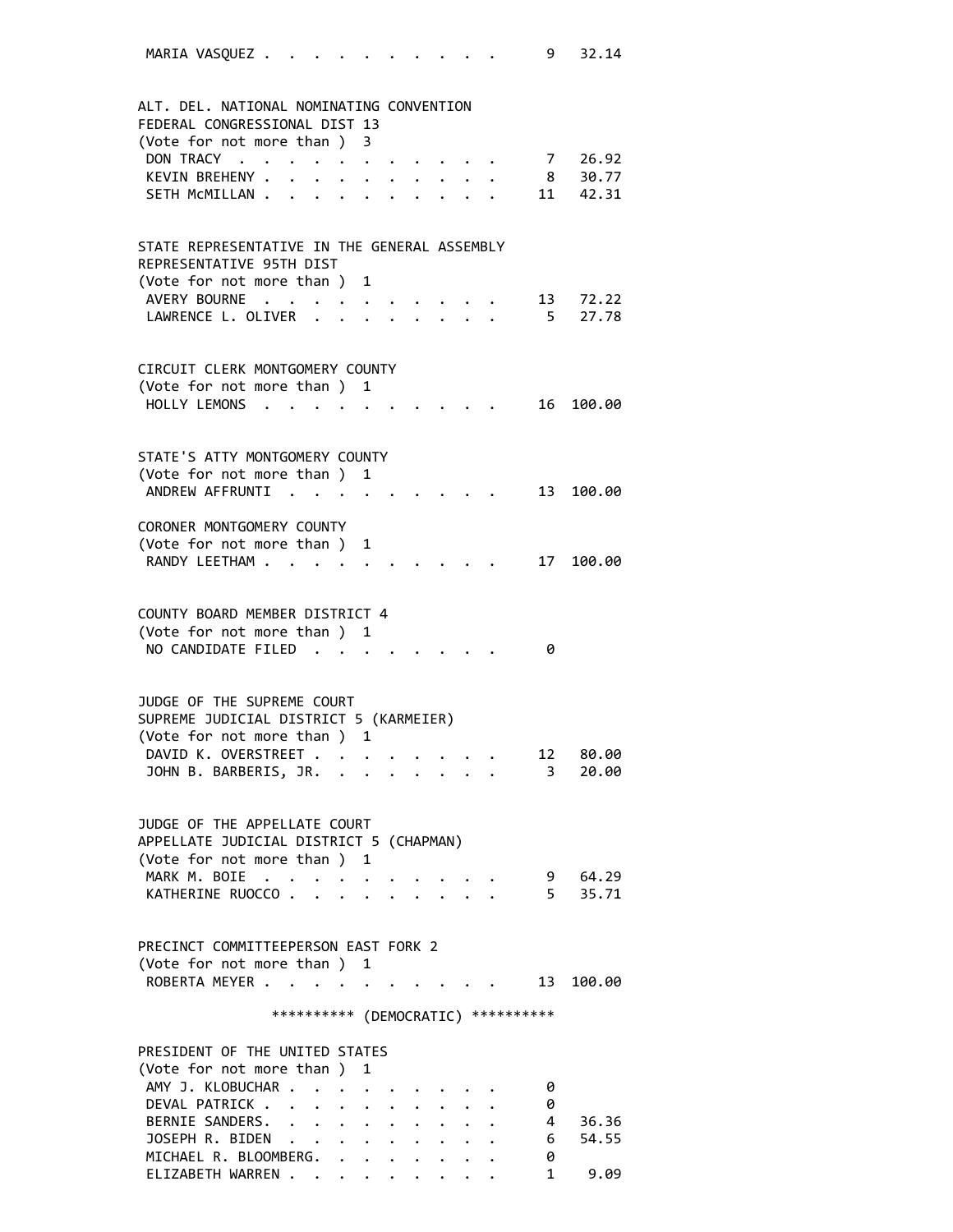| PETE BUTTIGIEG.                              |                                                                          |                                                                          |                                 |                                                                                                                                                                                                                                       |                         |                      |                      | 0                      |                                                           |
|----------------------------------------------|--------------------------------------------------------------------------|--------------------------------------------------------------------------|---------------------------------|---------------------------------------------------------------------------------------------------------------------------------------------------------------------------------------------------------------------------------------|-------------------------|----------------------|----------------------|------------------------|-----------------------------------------------------------|
| TOM STEYER                                   |                                                                          |                                                                          |                                 | $\ddot{\phantom{0}}$                                                                                                                                                                                                                  | $\ddot{\phantom{0}}$    |                      |                      | 0                      |                                                           |
| ANDREW YANG. .                               |                                                                          | $\ddot{\phantom{a}}$ . $\ddot{\phantom{a}}$                              |                                 | $\ddot{\phantom{0}}$                                                                                                                                                                                                                  | $\ddot{\phantom{0}}$    | $\ddot{\phantom{0}}$ |                      | 0                      |                                                           |
| MICHAEL BENNET.                              |                                                                          | $\mathbf{r} = \mathbf{r} + \mathbf{r}$ , where $\mathbf{r}$              |                                 | $\ddot{\phantom{a}}$                                                                                                                                                                                                                  |                         |                      |                      | 0                      |                                                           |
| JOHN K. DELANEY                              | $\ddot{\phantom{0}}$                                                     | $\cdots$                                                                 |                                 |                                                                                                                                                                                                                                       |                         |                      |                      | 0                      |                                                           |
| TULSI GABBARD.                               |                                                                          |                                                                          |                                 |                                                                                                                                                                                                                                       |                         |                      |                      | 0                      |                                                           |
| CORY BOOKER.                                 |                                                                          |                                                                          |                                 |                                                                                                                                                                                                                                       |                         |                      |                      | 0                      |                                                           |
|                                              |                                                                          |                                                                          |                                 |                                                                                                                                                                                                                                       |                         |                      |                      |                        |                                                           |
|                                              |                                                                          |                                                                          |                                 |                                                                                                                                                                                                                                       |                         |                      |                      |                        |                                                           |
| UNITED STATES SENATOR U.S. SENATE            |                                                                          |                                                                          |                                 |                                                                                                                                                                                                                                       |                         |                      |                      |                        |                                                           |
| (Vote for not more than ) 1                  |                                                                          |                                                                          |                                 |                                                                                                                                                                                                                                       |                         |                      |                      |                        |                                                           |
| RICHARD J. DURBIN.                           |                                                                          |                                                                          |                                 |                                                                                                                                                                                                                                       |                         |                      |                      | 10                     | 100.00                                                    |
|                                              |                                                                          |                                                                          |                                 |                                                                                                                                                                                                                                       |                         |                      |                      |                        |                                                           |
| US REPRESENTATIVE IN CONGRESS 13TH DIST      |                                                                          |                                                                          |                                 |                                                                                                                                                                                                                                       |                         |                      |                      |                        |                                                           |
| FEDERAL CONGRESSIONAL DIST 13                |                                                                          |                                                                          |                                 |                                                                                                                                                                                                                                       |                         |                      |                      |                        |                                                           |
| (Vote for not more than)                     |                                                                          |                                                                          | $\mathbf{1}$                    |                                                                                                                                                                                                                                       |                         |                      |                      |                        |                                                           |
| BETSY DIRKSEN LONDRIGAN. .                   |                                                                          |                                                                          |                                 |                                                                                                                                                                                                                                       |                         |                      |                      | 10                     | 90.91                                                     |
| STEFANIE SMITH.                              |                                                                          |                                                                          |                                 |                                                                                                                                                                                                                                       | $\ddot{\phantom{1}}$    | $\mathbf{L}$         |                      |                        | 9.09<br>$1 \quad \blacksquare$                            |
|                                              |                                                                          |                                                                          |                                 |                                                                                                                                                                                                                                       |                         |                      |                      |                        |                                                           |
|                                              |                                                                          |                                                                          |                                 |                                                                                                                                                                                                                                       |                         |                      |                      |                        |                                                           |
| DEL. NATIONAL NOMINATING CONVENTION          |                                                                          |                                                                          |                                 |                                                                                                                                                                                                                                       |                         |                      |                      |                        |                                                           |
| FEDERAL CONGRESSIONAL DIST 13                |                                                                          |                                                                          |                                 |                                                                                                                                                                                                                                       |                         |                      |                      |                        |                                                           |
| (Vote for not more than)                     |                                                                          |                                                                          | 5.                              |                                                                                                                                                                                                                                       |                         |                      |                      |                        |                                                           |
| TERESA BRENNAN. .                            |                                                                          |                                                                          |                                 |                                                                                                                                                                                                                                       |                         |                      |                      |                        | $1 \t2.27$                                                |
| GABRIELA ROMERO                              |                                                                          | .                                                                        |                                 |                                                                                                                                                                                                                                       |                         |                      |                      | $1 \quad \blacksquare$ | 2.27                                                      |
| KHALED MESSAI.                               |                                                                          | $\cdot$ $\cdot$ $\cdot$ $\cdot$ $\cdot$ $\cdot$ $\cdot$                  |                                 |                                                                                                                                                                                                                                       |                         |                      |                      | $1 \quad \blacksquare$ | 2.27                                                      |
| MICHELLE PAUL .                              |                                                                          | $\cdot$ $\cdot$ $\cdot$ $\cdot$ $\cdot$ $\cdot$                          |                                 |                                                                                                                                                                                                                                       |                         |                      |                      | $1 \quad \blacksquare$ | 2.27                                                      |
| MICHAEL FRERICHS .                           |                                                                          | $\ddot{\phantom{0}}$                                                     | $\cdot$ $\cdot$ $\cdot$ $\cdot$ |                                                                                                                                                                                                                                       |                         |                      |                      | $1 \quad \blacksquare$ | 2.27                                                      |
| EMMA TODD                                    |                                                                          |                                                                          |                                 | $\mathbf{r} = \mathbf{r} \cdot \mathbf{r}$ .                                                                                                                                                                                          |                         |                      |                      |                        | 2.27                                                      |
| CRAIG COLBROOK.                              |                                                                          |                                                                          |                                 |                                                                                                                                                                                                                                       |                         |                      |                      | 1                      | $\frac{1}{2}$<br>2.27                                     |
| LISA M. STANLEY                              | $\mathbf{r}$                                                             | $\mathbf{L}^{\text{max}}$                                                |                                 |                                                                                                                                                                                                                                       |                         |                      |                      | 1                      | 2.27                                                      |
|                                              |                                                                          |                                                                          | $\ddot{\phantom{0}}$            |                                                                                                                                                                                                                                       |                         |                      |                      |                        | $\overline{4}$                                            |
| SUE SCHERER.                                 |                                                                          |                                                                          |                                 | $\ddot{\phantom{a}}$                                                                                                                                                                                                                  | $\ddot{\phantom{0}}$    | $\ddot{\phantom{0}}$ |                      |                        | 9.09                                                      |
| CHUCK NAPIER                                 |                                                                          |                                                                          |                                 |                                                                                                                                                                                                                                       | $\ddot{\phantom{0}}$    |                      |                      | $5 -$                  | 11.36                                                     |
| ELLEN SCHANZLE-HASKINS .                     |                                                                          |                                                                          | $\ddot{\phantom{0}}$            |                                                                                                                                                                                                                                       | $\ddot{\phantom{0}}$    | $\ddot{\phantom{0}}$ | $\ddot{\phantom{1}}$ |                        | 4 9.09                                                    |
| MARK ROBERT MADDOCK                          |                                                                          |                                                                          |                                 |                                                                                                                                                                                                                                       | $\bullet$ .             | $\ddot{\phantom{0}}$ |                      |                        | 4 9.09                                                    |
| ADA OWENS.                                   | $\mathbf{r}$ , $\mathbf{r}$ , $\mathbf{r}$ , $\mathbf{r}$ , $\mathbf{r}$ |                                                                          |                                 |                                                                                                                                                                                                                                       |                         |                      |                      |                        | 5 11.36                                                   |
| CAROL AMMONS<br>$\ddot{\phantom{0}}$         |                                                                          | $\sim$ $\sim$                                                            |                                 | $\bullet$ , $\bullet$ , $\bullet$ , $\bullet$                                                                                                                                                                                         |                         |                      |                      |                        | $\begin{array}{ccc} 2 & & 4.55 \\ 2 & & 4.55 \end{array}$ |
| JENN CARRILLO                                |                                                                          |                                                                          |                                 | $\ddot{\bullet}$ . The set of the set of the set of the set of the set of the set of the set of the set of the set of the set of the set of the set of the set of the set of the set of the set of the set of the set of the set of t | $\ddot{\phantom{0}}$    |                      |                      |                        |                                                           |
| PAMELLA GRONEMEYER                           |                                                                          |                                                                          |                                 | $\bullet$                                                                                                                                                                                                                             |                         |                      |                      | $\overline{4}$         | 9.09                                                      |
| ALLAN M. AXELROD .                           |                                                                          | $\cdots$                                                                 |                                 |                                                                                                                                                                                                                                       |                         |                      |                      | 4                      | 9.09                                                      |
| BRIAN WILENS .                               |                                                                          | $\cdot$ $\cdot$ $\cdot$                                                  |                                 | $\ddot{\phantom{0}}$                                                                                                                                                                                                                  |                         |                      |                      | $2^{\circ}$            | 4.55                                                      |
| CAROL McCLAINE. .                            |                                                                          | $\mathbf{r} = \mathbf{r} + \mathbf{r}$ , where $\mathbf{r} = \mathbf{r}$ |                                 |                                                                                                                                                                                                                                       | $\cdot$ $\cdot$ $\cdot$ | $\ddot{\phantom{0}}$ |                      | 0                      |                                                           |
| JOHN BERGEE.                                 |                                                                          | $\mathbf{r} = \mathbf{r} + \mathbf{r}$ , where $\mathbf{r} = \mathbf{r}$ |                                 |                                                                                                                                                                                                                                       | $\cdot$ $\cdot$ $\cdot$ |                      |                      | 0                      |                                                           |
| ANNE M. HEILES. .                            |                                                                          |                                                                          |                                 |                                                                                                                                                                                                                                       |                         |                      |                      | 0                      |                                                           |
| CARL ERNEST KASTEN                           |                                                                          |                                                                          |                                 |                                                                                                                                                                                                                                       |                         |                      |                      | 0                      |                                                           |
|                                              |                                                                          |                                                                          |                                 |                                                                                                                                                                                                                                       |                         |                      |                      |                        |                                                           |
| STATE REPRESENTATIVE IN THE GENERAL ASSEMBLY |                                                                          |                                                                          |                                 |                                                                                                                                                                                                                                       |                         |                      |                      |                        |                                                           |
| REPRESENTATIVE 95TH DIST                     |                                                                          |                                                                          |                                 |                                                                                                                                                                                                                                       |                         |                      |                      |                        |                                                           |
| (Vote for not more than) 1                   |                                                                          |                                                                          |                                 |                                                                                                                                                                                                                                       |                         |                      |                      |                        |                                                           |
| CHASE WILHELM                                |                                                                          |                                                                          |                                 |                                                                                                                                                                                                                                       |                         |                      |                      | 9                      | 100.00                                                    |
|                                              |                                                                          |                                                                          |                                 |                                                                                                                                                                                                                                       |                         |                      |                      |                        |                                                           |
|                                              |                                                                          |                                                                          |                                 |                                                                                                                                                                                                                                       |                         |                      |                      |                        |                                                           |
| CIRCUIT CLERK MONTGOMERY COUNTY              |                                                                          |                                                                          |                                 |                                                                                                                                                                                                                                       |                         |                      |                      |                        |                                                           |
| (Vote for not more than ) 1                  |                                                                          |                                                                          |                                 |                                                                                                                                                                                                                                       |                         |                      |                      |                        |                                                           |
| NO CANDIDATE FILED                           |                                                                          |                                                                          |                                 |                                                                                                                                                                                                                                       |                         |                      |                      | 0                      |                                                           |
|                                              |                                                                          |                                                                          |                                 |                                                                                                                                                                                                                                       |                         |                      |                      |                        |                                                           |
|                                              |                                                                          |                                                                          |                                 |                                                                                                                                                                                                                                       |                         |                      |                      |                        |                                                           |
| STATE'S ATTY MONTGOMERY COUNTY               |                                                                          |                                                                          |                                 |                                                                                                                                                                                                                                       |                         |                      |                      |                        |                                                           |
| (Vote for not more than)                     |                                                                          |                                                                          | 1                               |                                                                                                                                                                                                                                       |                         |                      |                      |                        |                                                           |
| BRYANT "BUTCH" HITCHINGS .                   |                                                                          |                                                                          |                                 |                                                                                                                                                                                                                                       |                         |                      |                      | 10                     | 100.00                                                    |
|                                              |                                                                          |                                                                          |                                 |                                                                                                                                                                                                                                       |                         |                      |                      |                        |                                                           |
|                                              |                                                                          |                                                                          |                                 |                                                                                                                                                                                                                                       |                         |                      |                      |                        |                                                           |
| CORONER MONTGOMERY COUNTY                    |                                                                          |                                                                          |                                 |                                                                                                                                                                                                                                       |                         |                      |                      |                        |                                                           |

(Vote for not more than ) 1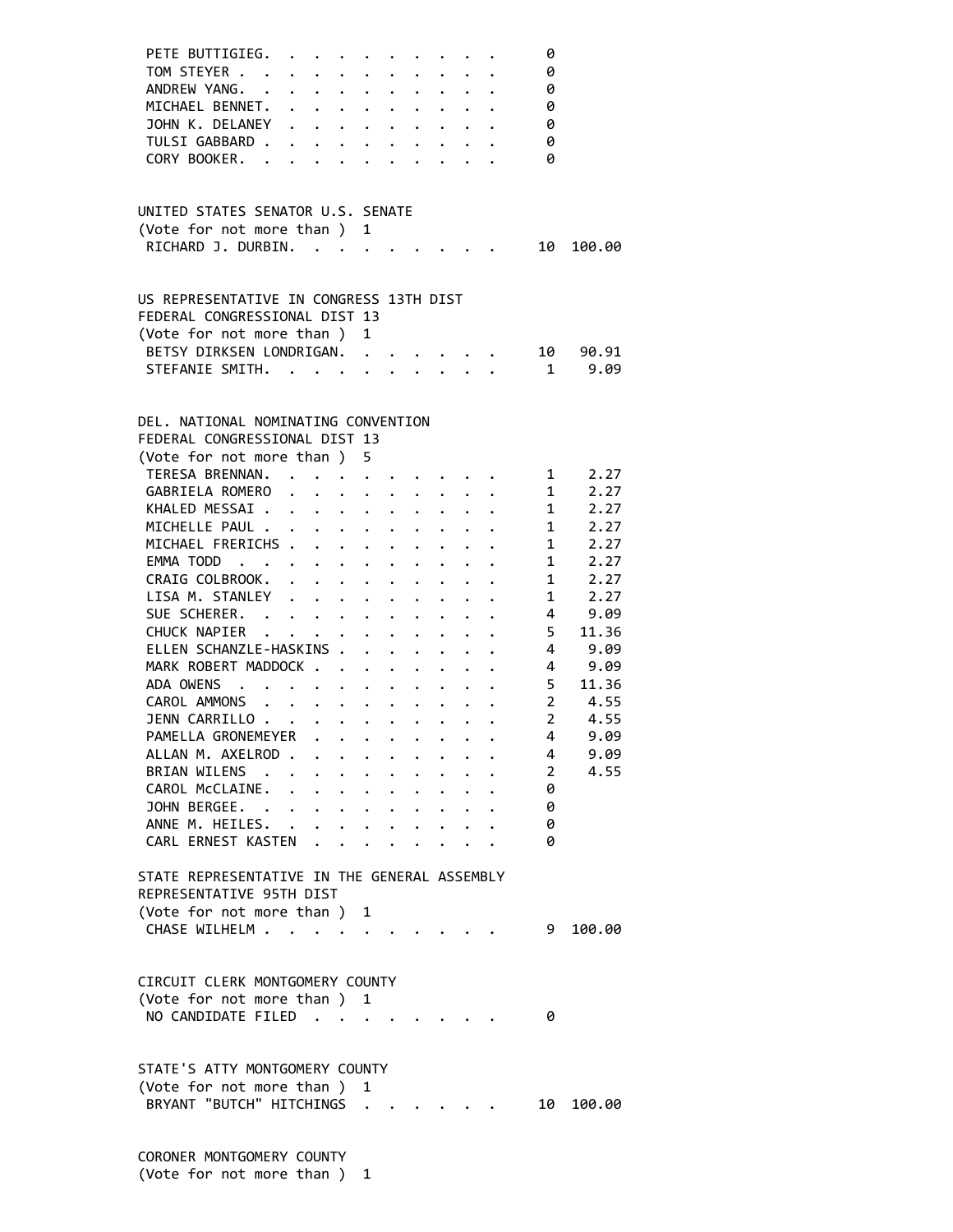| NO CANDIDATE FILED.<br>0                                                                                                                                                                                                                                                                                        |                |
|-----------------------------------------------------------------------------------------------------------------------------------------------------------------------------------------------------------------------------------------------------------------------------------------------------------------|----------------|
| COUNTY BOARD MEMBER DISTRICT 4<br>(Vote for not more than ) 1<br><b>JIM MOORE</b><br>10                                                                                                                                                                                                                         | 100.00         |
| JUDGE OF THE SUPREME COURT<br>SUPREME JUDICIAL DISTRICT 5 (KARMEIER)                                                                                                                                                                                                                                            |                |
| (Vote for not more than ) 1<br>JUDY CATES<br>9                                                                                                                                                                                                                                                                  | 100.00         |
| JUDGE OF THE APPELLATE COURT APPELLATE JUDICIAL<br>APPELLATE JUDICIAL DISTRICT 5 (CHAPMAN)<br>(Vote for not more than ) 1<br>SARAH SMITH.                                                                                                                                                                       | 100.00         |
| 8<br>PRECINCT COMMITTEEPERSON EAST FORK 2                                                                                                                                                                                                                                                                       |                |
| (Vote for not more than ) 1<br>NO CANDIDATE FILED<br>0<br>$\overline{\phantom{a}}$                                                                                                                                                                                                                              |                |
| MONTGOMERY COUNTY, ILLINOIS<br>OFFICIAL TOTALS<br>PRECINCT REPORT<br>2020 GENERAL PRIMARY ELECTION<br>RUN DATE:04/01/20<br>RUN TIME:10:04 AM<br>MARCH 17, 2020<br><b>STATISTICS</b>                                                                                                                             |                |
| 0403 EAST FORK 3<br>VOTES PERCENT                                                                                                                                                                                                                                                                               |                |
| REGISTERED VOTERS - TOTAL<br>556<br>REGISTERED VOTERS - REPUBLICAN<br>243                                                                                                                                                                                                                                       | 43.71          |
| 125<br>REGISTERED VOTERS - DEMOCRATIC<br>REGISTERED VOTERS - NONPARTISAN<br>35 6.29                                                                                                                                                                                                                             | 22.48          |
| BALLOTS CAST - TOTAL.<br>158<br>$\mathbf{r}$ . The set of $\mathbf{r}$<br>$\ddot{\bullet}$ . The set of the set of the set of the set of the set of the set of the set of the set of the set of the set of the set of the set of the set of the set of the set of the set of the set of the set of the set of t |                |
| BALLOTS CAST - REPUBLICAN .<br>76<br>$\ddot{\phantom{0}}$<br>BALLOTS CAST - DEMOCRATIC<br>80 —                                                                                                                                                                                                                  | 48.10<br>50.63 |
| BALLOTS CAST - NONPARTISAN.<br>2                                                                                                                                                                                                                                                                                | 1.27           |
| BALLOTS CAST - BLANK.<br>0                                                                                                                                                                                                                                                                                      |                |
| VOTER TURNOUT - TOTAL                                                                                                                                                                                                                                                                                           | 28.42          |
| VOTER TURNOUT - REPUBLICAN.<br>VOTER TURNOUT - DEMOCRATIC.                                                                                                                                                                                                                                                      | 31.28          |
| VOTER TURNOUT - NONPARTISAN<br>$\mathbf{L} = \mathbf{L}$                                                                                                                                                                                                                                                        | 64.00          |
|                                                                                                                                                                                                                                                                                                                 |                |
| VOTER TURNOUT - BLANK .<br>$\cdot$ $\cdot$<br>$\sim$ $\sim$<br>$\ddot{\phantom{0}}$                                                                                                                                                                                                                             | 5.71           |
| *********** (REPUBLICAN) ***********                                                                                                                                                                                                                                                                            |                |
| PRESIDENT OF THE UNITED STATES                                                                                                                                                                                                                                                                                  |                |
| (Vote for not more than ) 1                                                                                                                                                                                                                                                                                     |                |
| DONALD J TRUMP.<br>74<br>$\cdot$ $\cdot$<br>ROQUE "ROCKY" DE LA FUENTE.<br>$\mathbf{r}$ and $\mathbf{r}$ and $\mathbf{r}$<br>- 0                                                                                                                                                                                | 100.00         |
|                                                                                                                                                                                                                                                                                                                 |                |
| UNITED STATES SENATOR U.S. SENATE<br>(Vote for not more than ) 1                                                                                                                                                                                                                                                |                |
| MARK C. CURRAN JR. .<br>19                                                                                                                                                                                                                                                                                      | 34.55          |
| TOM TARTER<br>$\overline{7}$                                                                                                                                                                                                                                                                                    | 12.73          |
| CASEY CHLEBEK<br>- 0<br>$\mathbf{r}$<br>$\mathbf{L}$<br>$\ddot{\phantom{0}}$<br>PEGGY HUBBARD<br>19<br>$\bullet$ . The set of $\bullet$                                                                                                                                                                         | 34.55          |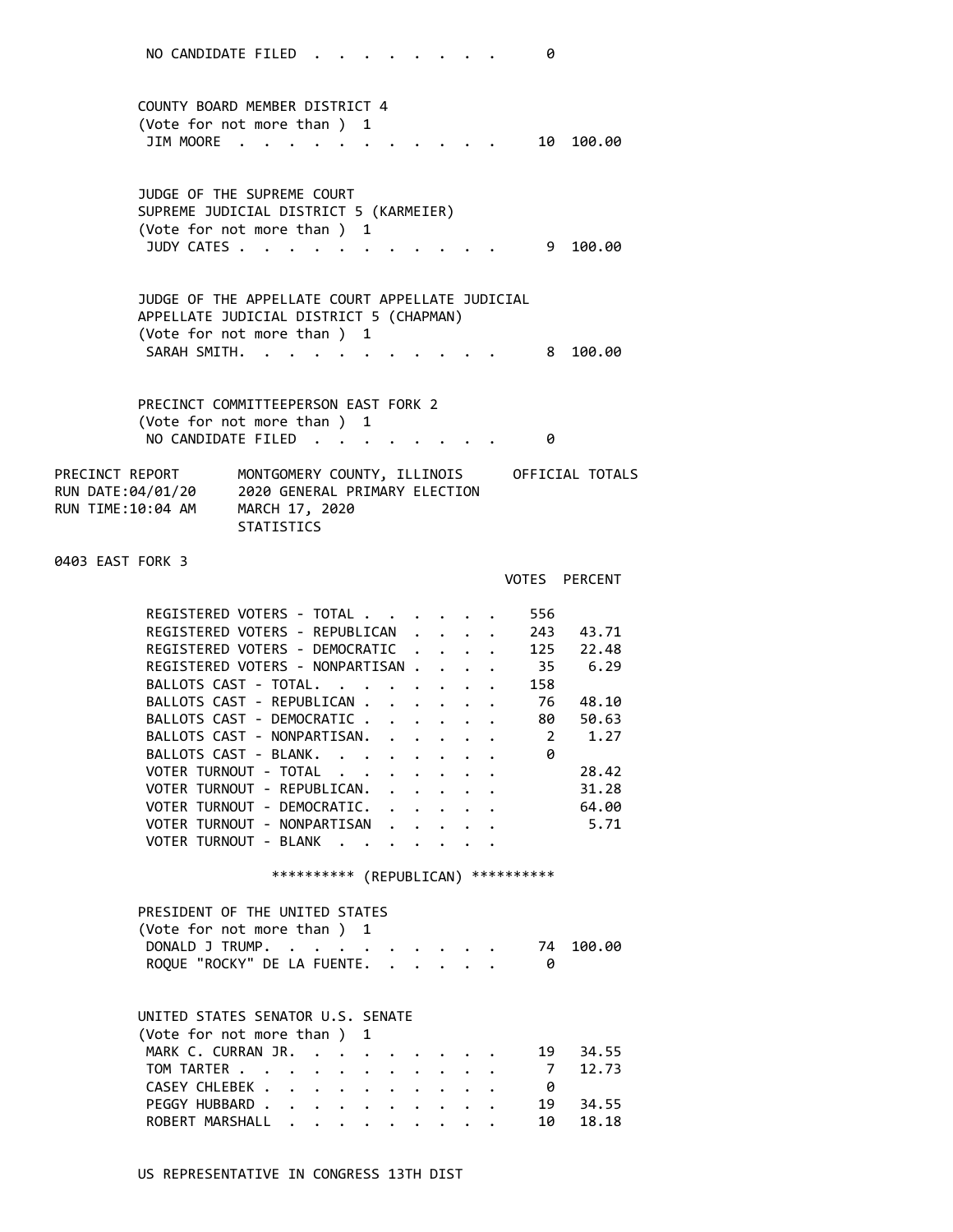| FEDERAL CONGRESSIONAL DIST 13<br>(Vote for not more than)<br>1<br>RODNEY DAVIS<br>74 100.00              |  |
|----------------------------------------------------------------------------------------------------------|--|
| DEL. NATIONAL NOMINATING CONVENTION                                                                      |  |
| FEDERAL CONGRESSIONAL DIST 13                                                                            |  |
| (Vote for not more than)<br>3                                                                            |  |
| <b>MARTIN DAVIS</b><br>59 37.82<br>$\ddot{\phantom{a}}$<br>$\sim$ $\sim$                                 |  |
| SUSAN GANT REYNOLDS.<br>50 32.05<br>$\ddot{\phantom{a}}$<br>$\ddot{\phantom{0}}$<br>$\ddot{\phantom{a}}$ |  |
| 47<br>MARIA VASQUEZ<br>30.13                                                                             |  |
|                                                                                                          |  |
| ALT. DEL. NATIONAL NOMINATING CONVENTION                                                                 |  |
| FEDERAL CONGRESSIONAL DIST 13                                                                            |  |
| (Vote for not more than)<br>3                                                                            |  |
| DON TRACY<br>52 36.88<br>$\bullet$ . The set of $\bullet$                                                |  |
| KEVIN BREHENY .<br>42 29.79<br>$\bullet$<br>$\ddot{\phantom{0}}$<br>$\bullet$ . The set of $\bullet$     |  |
| 47<br>SETH MCMILLAN<br>33.33                                                                             |  |
|                                                                                                          |  |
| STATE REPRESENTATIVE IN THE GENERAL ASSEMBLY                                                             |  |
| REPRESENTATIVE 95TH DIST                                                                                 |  |
| (Vote for not more than) 1                                                                               |  |
| AVERY BOURNE<br>80.00<br>60 —<br>$\ddot{\phantom{a}}$                                                    |  |
| LAWRENCE L. OLIVER .<br>15<br>20.00<br>$\ddot{\phantom{a}}$                                              |  |
|                                                                                                          |  |
|                                                                                                          |  |
| CIRCUIT CLERK MONTGOMERY COUNTY                                                                          |  |
| (Vote for not more than)<br>1                                                                            |  |
| HOLLY LEMONS<br>71<br>100.00<br>$\sim 10^{-1}$                                                           |  |
|                                                                                                          |  |
| STATE'S ATTY MONTGOMERY COUNTY                                                                           |  |
| (Vote for not more than )<br>1<br>ANDREW AFFRUNTI<br>100.00                                              |  |
| 61                                                                                                       |  |
| CORONER MONTGOMERY COUNTY                                                                                |  |
| (Vote for not more than )<br>1                                                                           |  |
| RANDY LEETHAM<br>70 100.00                                                                               |  |
|                                                                                                          |  |
| COUNTY BOARD MEMBER DISTRICT 3                                                                           |  |
| (Vote for not more than ) 1                                                                              |  |
| DOUG DONALDSON. .<br>66 100.00                                                                           |  |
|                                                                                                          |  |
| JUDGE OF THE SUPREME COURT                                                                               |  |
| SUPREME JUDICIAL DISTRICT 5 (KARMEIER)                                                                   |  |
|                                                                                                          |  |
| (Vote for not more than ) 1<br>DAVID K. OVERSTREET<br>47 78.33                                           |  |
|                                                                                                          |  |
| JOHN B. BARBERIS, JR. .<br>13<br>21.67                                                                   |  |
|                                                                                                          |  |
| JUDGE OF THE APPELLATE COURT                                                                             |  |
| APPELLATE JUDICIAL DISTRICT 5 (CHAPMAN)                                                                  |  |
| (Vote for not more than ) 1                                                                              |  |
| MARK M. BOIE<br>32 55.17                                                                                 |  |
| 26 44.83<br>KATHERINE RUOCCO<br>$\sim$ $\sim$                                                            |  |
|                                                                                                          |  |
| PRECINCT COMMITTEEPERSON EAST FORK 3                                                                     |  |
| (Vote for not more than ) 1                                                                              |  |
| BRADFORD A. OZEE<br>100.00<br>64                                                                         |  |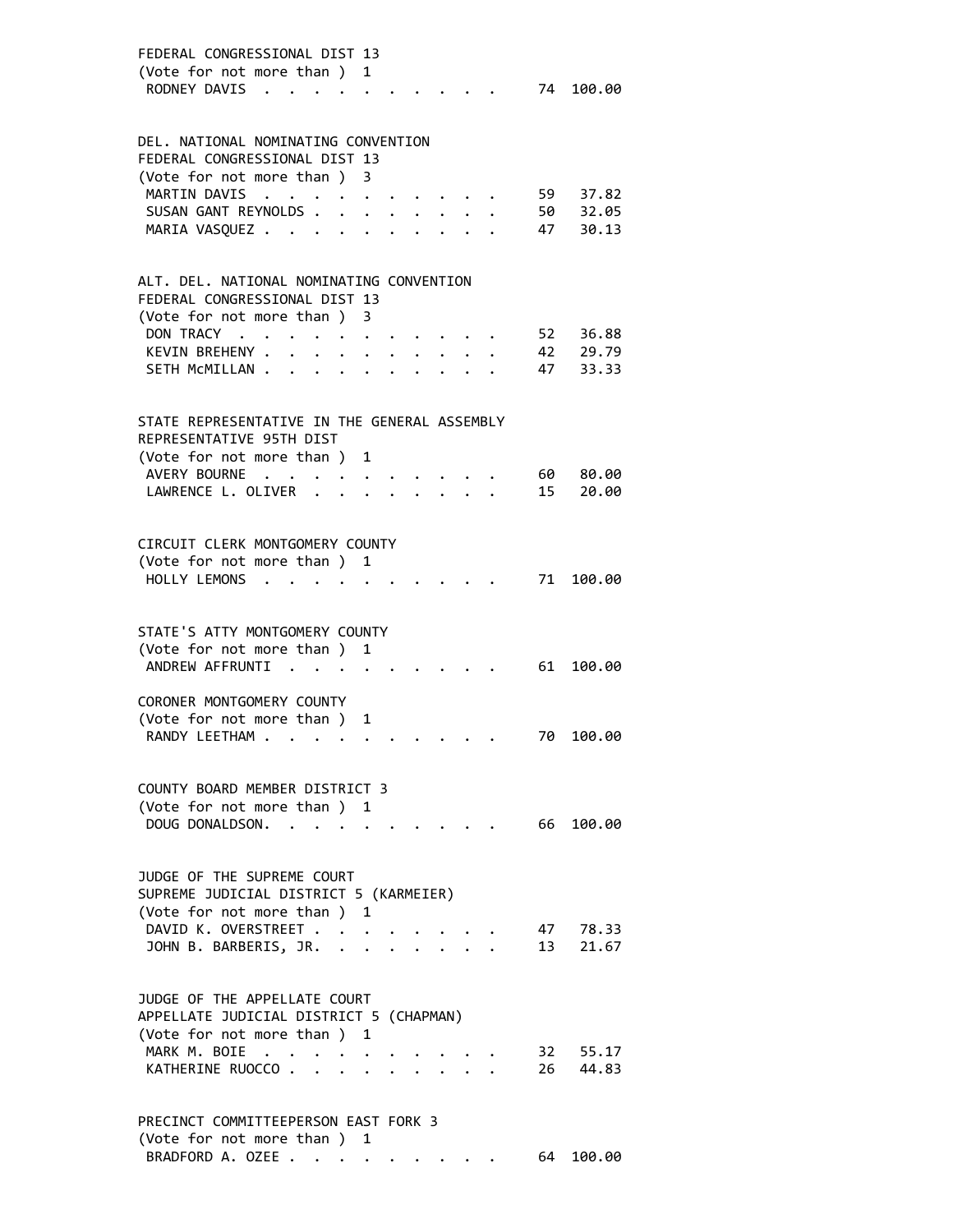# \*\*\*\*\*\*\*\*\*\* (DEMOCRATIC) \*\*\*\*\*\*\*\*\*\*

| PRESIDENT OF THE UNITED STATES                                                                 |                                                       |                                      |                      |                                                                 |                      |                      |                                                |                      |                                                                                                                         |                                     |                    |
|------------------------------------------------------------------------------------------------|-------------------------------------------------------|--------------------------------------|----------------------|-----------------------------------------------------------------|----------------------|----------------------|------------------------------------------------|----------------------|-------------------------------------------------------------------------------------------------------------------------|-------------------------------------|--------------------|
| (Vote for not more than ) 1                                                                    |                                                       |                                      |                      |                                                                 |                      |                      |                                                |                      |                                                                                                                         |                                     |                    |
| AMY J. KLOBUCHAR                                                                               |                                                       |                                      |                      |                                                                 |                      |                      |                                                |                      | $\ddot{i}$                                                                                                              | $\mathbf{1}$                        | 1.27               |
| DEVAL PATRICK                                                                                  |                                                       |                                      |                      |                                                                 |                      |                      |                                                |                      |                                                                                                                         | - 0                                 |                    |
| BERNIE SANDERS. 18                                                                             |                                                       |                                      |                      |                                                                 |                      |                      |                                                |                      |                                                                                                                         |                                     | 22.78              |
| JOSEPH R. BIDEN 56 70.89                                                                       |                                                       |                                      |                      |                                                                 |                      |                      |                                                |                      |                                                                                                                         |                                     |                    |
| MICHAEL R. BLOOMBERG. 2 2.53                                                                   |                                                       |                                      |                      |                                                                 |                      |                      |                                                |                      |                                                                                                                         |                                     |                    |
|                                                                                                |                                                       |                                      |                      |                                                                 |                      |                      |                                                |                      |                                                                                                                         |                                     |                    |
| ELIZABETH WARREN 1 1.27                                                                        |                                                       |                                      |                      |                                                                 |                      |                      |                                                |                      |                                                                                                                         |                                     |                    |
| PETE BUTTIGIEG. 1                                                                              |                                                       |                                      |                      |                                                                 |                      |                      |                                                |                      |                                                                                                                         |                                     | 1.27               |
| TOM STEYER                                                                                     |                                                       |                                      |                      |                                                                 |                      |                      |                                                |                      |                                                                                                                         | $\theta$                            |                    |
| ANDREW YANG.                                                                                   |                                                       |                                      |                      |                                                                 |                      |                      |                                                |                      |                                                                                                                         | $\begin{matrix} 0 \ 0 \end{matrix}$ |                    |
| MICHAEL BENNET.                                                                                |                                                       |                                      |                      |                                                                 |                      |                      |                                                |                      |                                                                                                                         |                                     |                    |
| JOHN K. DELANEY                                                                                |                                                       |                                      |                      |                                                                 |                      |                      |                                                |                      |                                                                                                                         | $\theta$                            |                    |
| TULSI GABBARD                                                                                  |                                                       |                                      |                      |                                                                 |                      |                      |                                                |                      |                                                                                                                         | 0                                   |                    |
| CORY BOOKER. 0                                                                                 |                                                       |                                      |                      |                                                                 |                      |                      |                                                |                      |                                                                                                                         |                                     |                    |
|                                                                                                |                                                       |                                      |                      |                                                                 |                      |                      |                                                |                      |                                                                                                                         |                                     |                    |
|                                                                                                |                                                       |                                      |                      |                                                                 |                      |                      |                                                |                      |                                                                                                                         |                                     |                    |
| UNITED STATES SENATOR U.S. SENATE                                                              |                                                       |                                      |                      |                                                                 |                      |                      |                                                |                      |                                                                                                                         |                                     |                    |
|                                                                                                |                                                       |                                      |                      |                                                                 |                      |                      |                                                |                      |                                                                                                                         |                                     |                    |
| (Vote for not more than ) 1<br>RICHARD J. DURBIN. 70                                           |                                                       |                                      |                      |                                                                 |                      |                      |                                                |                      |                                                                                                                         |                                     | 100.00             |
|                                                                                                |                                                       |                                      |                      |                                                                 |                      |                      |                                                |                      |                                                                                                                         |                                     |                    |
|                                                                                                |                                                       |                                      |                      |                                                                 |                      |                      |                                                |                      |                                                                                                                         |                                     |                    |
| US REPRESENTATIVE IN CONGRESS 13TH DIST                                                        |                                                       |                                      |                      |                                                                 |                      |                      |                                                |                      |                                                                                                                         |                                     |                    |
| FEDERAL CONGRESSIONAL DIST 13                                                                  |                                                       |                                      |                      |                                                                 |                      |                      |                                                |                      |                                                                                                                         |                                     |                    |
| (Vote for not more than ) 1                                                                    |                                                       |                                      |                      |                                                                 |                      |                      |                                                |                      |                                                                                                                         |                                     |                    |
| BETSY DIRKSEN LONDRIGAN.                                                                       |                                                       |                                      |                      |                                                                 |                      |                      |                                                |                      |                                                                                                                         |                                     | 57 75.00           |
| STEFANIE SMITH.                                                                                |                                                       |                                      |                      |                                                                 |                      |                      | $\cdot$ $\cdot$ $\cdot$ $\cdot$ $\cdot$        |                      |                                                                                                                         |                                     | 19 25.00           |
|                                                                                                |                                                       |                                      |                      |                                                                 |                      |                      |                                                |                      |                                                                                                                         |                                     |                    |
|                                                                                                |                                                       |                                      |                      |                                                                 |                      |                      |                                                |                      |                                                                                                                         |                                     |                    |
| DEL. NATIONAL NOMINATING CONVENTION                                                            |                                                       |                                      |                      |                                                                 |                      |                      |                                                |                      |                                                                                                                         |                                     |                    |
|                                                                                                |                                                       |                                      |                      |                                                                 |                      |                      |                                                |                      |                                                                                                                         |                                     |                    |
| FEDERAL CONGRESSIONAL DIST 13                                                                  |                                                       |                                      |                      |                                                                 |                      |                      |                                                |                      |                                                                                                                         |                                     |                    |
| (Vote for not more than) 5                                                                     |                                                       |                                      |                      |                                                                 |                      |                      |                                                |                      |                                                                                                                         |                                     |                    |
| TERESA BRENNAN. 2 .65<br>GABRIELA ROMERO 4 1.31<br>KHALED MESSAI 1 .33<br>MICHELLE PAUL 5 1.63 |                                                       |                                      |                      |                                                                 |                      |                      |                                                |                      |                                                                                                                         |                                     |                    |
|                                                                                                |                                                       |                                      |                      |                                                                 |                      |                      |                                                |                      |                                                                                                                         |                                     |                    |
|                                                                                                |                                                       |                                      |                      |                                                                 |                      |                      |                                                |                      |                                                                                                                         |                                     |                    |
|                                                                                                |                                                       |                                      |                      |                                                                 |                      |                      |                                                |                      |                                                                                                                         |                                     |                    |
| MICHAEL FRERICHS 8                                                                             |                                                       |                                      |                      |                                                                 |                      |                      |                                                |                      |                                                                                                                         |                                     | 2.61               |
| EMMA TODD 4                                                                                    |                                                       |                                      |                      |                                                                 |                      |                      |                                                |                      |                                                                                                                         |                                     | 1.31               |
| CRAIG COLBROOK.                                                                                |                                                       |                                      |                      |                                                                 |                      |                      |                                                |                      |                                                                                                                         |                                     | $3^{\circ}$<br>.98 |
| LISA M. STANLEY                                                                                |                                                       |                                      |                      |                                                                 |                      |                      |                                                |                      |                                                                                                                         | $\overline{7}$                      | 2.29               |
| SUE SCHERER.                                                                                   |                                                       |                                      |                      |                                                                 |                      |                      |                                                |                      |                                                                                                                         | 46                                  | 15.03              |
| CHUCK NAPIER                                                                                   |                                                       |                                      |                      |                                                                 |                      |                      |                                                |                      |                                                                                                                         | 51                                  | 16.67              |
| ELLEN SCHANZLE-HASKINS .                                                                       |                                                       |                                      |                      |                                                                 |                      | $\ddot{\phantom{a}}$ |                                                |                      |                                                                                                                         | 47                                  | 15.36              |
| MARK ROBERT MADDOCK                                                                            |                                                       |                                      |                      | $\mathbf{L}$                                                    | $\ddot{\phantom{0}}$ | $\ddot{\phantom{0}}$ | $\mathbf{L}$                                   | $\mathbf{r}$         | $\ddot{\phantom{a}}$                                                                                                    | 44                                  | 14.38              |
| ADA OWENS                                                                                      | $\mathcal{A}$ , and $\mathcal{A}$ , and $\mathcal{A}$ |                                      |                      |                                                                 |                      |                      |                                                |                      |                                                                                                                         | 31                                  | 10.13              |
|                                                                                                |                                                       |                                      |                      | $\ddot{\phantom{0}}$                                            | $\ddot{\phantom{0}}$ | $\ddot{\phantom{0}}$ | $\ddot{\phantom{0}}$                           | $\mathbf{L}$         | $\ddot{\phantom{a}}$                                                                                                    |                                     |                    |
| CAROL AMMONS                                                                                   |                                                       |                                      |                      | $\ddot{\phantom{0}}$                                            | $\ddot{\phantom{0}}$ | $\ddot{\phantom{0}}$ | $\mathbf{L}$                                   | $\mathbf{L}$         |                                                                                                                         | - 8                                 | 2.61               |
| JENN CARRILLO                                                                                  |                                                       | $\bullet$ .                          | $\ddot{\phantom{0}}$ | $\bullet$ .                                                     | $\ddot{\phantom{0}}$ | $\ddot{\phantom{0}}$ | $\ddot{\phantom{0}}$                           | $\ddot{\phantom{a}}$ |                                                                                                                         | 11                                  | 3.59               |
| PAMELLA GRONEMEYER                                                                             |                                                       | $\ddot{\phantom{a}}$                 | $\ddot{\phantom{a}}$ | $\ddot{\phantom{0}}$                                            | $\ddot{\phantom{0}}$ | $\ddot{\bullet}$     | $\ddot{\phantom{0}}$                           | $\ddot{\phantom{a}}$ |                                                                                                                         | 11                                  | 3.59               |
| ALLAN M. AXELROD.                                                                              |                                                       | $\ddot{\phantom{a}}$                 |                      | $\bullet$ .<br><br><br><br><br><br><br><br><br><br><br><br><br> | $\ddot{\phantom{0}}$ | $\ddot{\phantom{a}}$ | $\ddot{\bullet}$                               |                      |                                                                                                                         | - 9                                 | 2.94               |
| BRIAN WILENS .                                                                                 |                                                       |                                      |                      | $\ddot{\phantom{a}}$                                            | $\ddot{\phantom{a}}$ |                      |                                                |                      |                                                                                                                         | 10                                  | 3.27               |
| CAROL McCLAINE.                                                                                |                                                       | $\ddot{\phantom{0}}$<br>$\mathbf{r}$ | $\ddot{\phantom{0}}$ | $\ddot{\phantom{a}}$                                            | $\ddot{\phantom{a}}$ |                      | $\ddot{\phantom{0}}$                           |                      |                                                                                                                         | $\mathbf{1}$                        | .33                |
| JOHN BERGEE. .                                                                                 |                                                       | $\mathbf{r}$<br>$\ddot{\phantom{0}}$ |                      | $\cdot$ $\cdot$ $\cdot$                                         | $\ddot{\phantom{0}}$ | $\ddot{\phantom{0}}$ | $\mathbf{L}$                                   | $\mathbf{L}$         | $\ddot{\phantom{a}}$                                                                                                    | 0                                   |                    |
| ANNE M. HEILES.                                                                                |                                                       | $\ddot{\phantom{0}}$<br>$\mathbf{r}$ |                      | $\ddot{\phantom{a}}$                                            | $\ddot{\phantom{0}}$ |                      | $\ddot{\phantom{a}}$                           | $\ddotsc$            |                                                                                                                         | $\mathbf{2}$                        | .65                |
| CARL ERNEST KASTEN.                                                                            |                                                       |                                      | $\mathbf{L}$         | $\ddot{\phantom{a}}$                                            | $\ddot{\phantom{0}}$ |                      | $\mathbf{r}$ and $\mathbf{r}$ and $\mathbf{r}$ |                      |                                                                                                                         | $\mathbf{1}$                        | .33                |
|                                                                                                |                                                       |                                      |                      |                                                                 |                      |                      |                                                |                      |                                                                                                                         |                                     |                    |
| STATE REPRESENTATIVE IN THE GENERAL ASSEMBLY                                                   |                                                       |                                      |                      |                                                                 |                      |                      |                                                |                      |                                                                                                                         |                                     |                    |
| REPRESENTATIVE 95TH DIST                                                                       |                                                       |                                      |                      |                                                                 |                      |                      |                                                |                      |                                                                                                                         |                                     |                    |
| (Vote for not more than ) 1                                                                    |                                                       |                                      |                      |                                                                 |                      |                      |                                                |                      |                                                                                                                         |                                     |                    |
| CHASE WILHELM                                                                                  |                                                       |                                      |                      |                                                                 |                      |                      |                                                |                      | $\mathbf{r} = \mathbf{r} - \mathbf{r}$ , where $\mathbf{r} = \mathbf{r} - \mathbf{r}$ , where $\mathbf{r} = \mathbf{r}$ | 68                                  | 100.00             |
|                                                                                                |                                                       |                                      |                      |                                                                 |                      |                      |                                                |                      |                                                                                                                         |                                     |                    |
|                                                                                                |                                                       |                                      |                      |                                                                 |                      |                      |                                                |                      |                                                                                                                         |                                     |                    |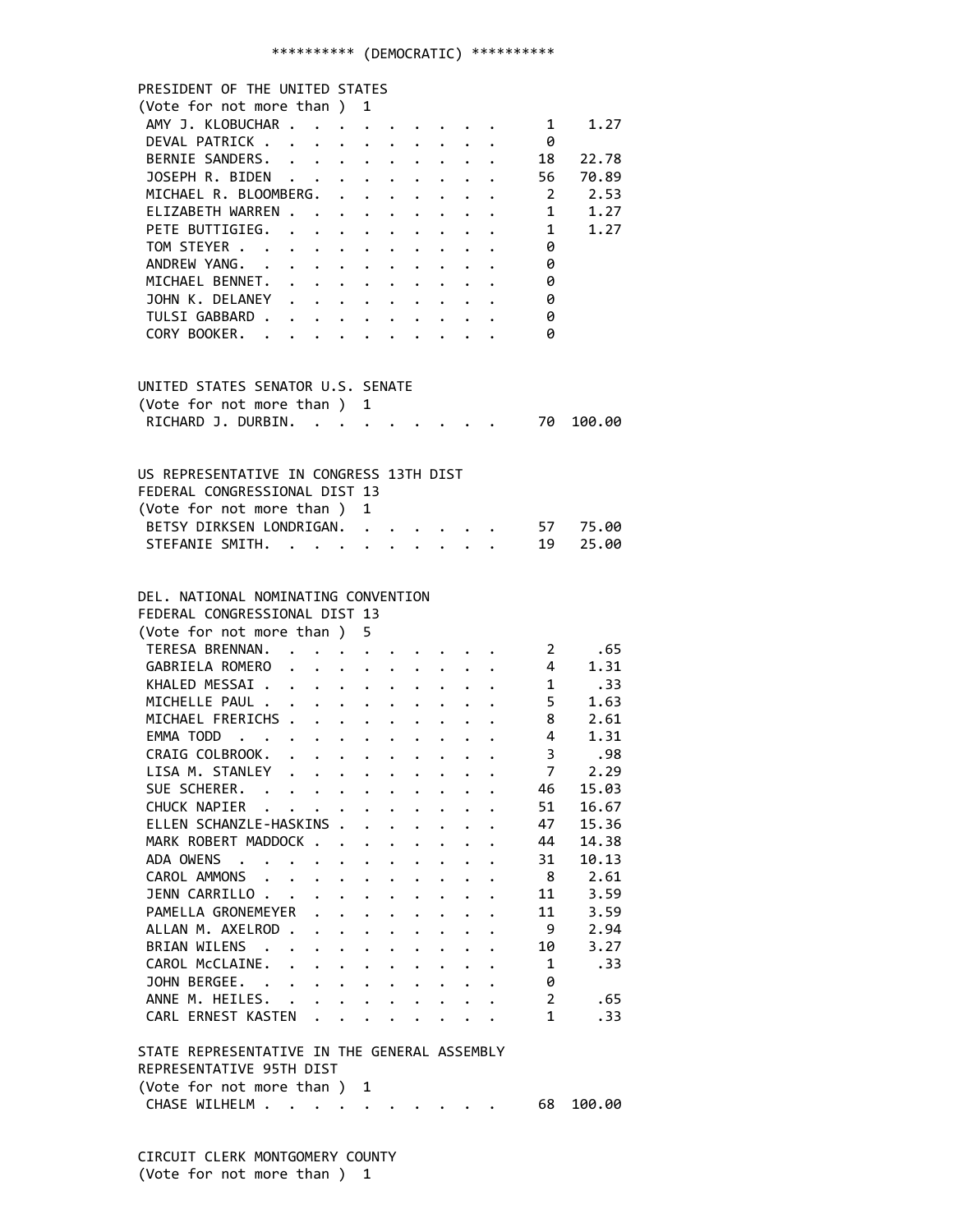STATE'S ATTY MONTGOMERY COUNTY (Vote for not more than ) 1 BRYANT "BUTCH" HITCHINGS . . . . . . 70 100.00 CORONER MONTGOMERY COUNTY (Vote for not more than ) 1 NO CANDIDATE FILED . . . . . . . . 0 COUNTY BOARD MEMBER DISTRICT 3 (Vote for not more than ) 1 NO CANDIDATE FILED . . . . . . . . 0 JUDGE OF THE SUPREME COURT SUPREME JUDICIAL DISTRICT 5 (KARMEIER) (Vote for not more than ) 1 JUDY CATES . . . . . . . . . . . 61 100.00 JUDGE OF THE APPELLATE COURT APPELLATE JUDICIAL APPELLATE JUDICIAL DISTRICT 5 (CHAPMAN) (Vote for not more than ) 1 SARAH SMITH. . . . . . . . . . . . 60 100.00 PRECINCT COMMITTEEPERSON EAST FORK 3 (Vote for not more than ) 1 STEVEN L. TRAYLOR. . . . . . . . . 68 100.00 \*\*\*\*\*\*\*\*\*\* (NONPARTISAN) \*\*\*\*\*\*\*\*\*\* CANNABIS QUESTION CITY OF HILLSBORO (Vote for not more than ) 1 Yes . . . . . . . . . . . . . . 18 46.15 No. . . . . . . . . . . . . . 21 53.85 PRECINCT REPORT MONTGOMERY COUNTY, ILLINOIS OFFICIAL TOTALS RUN DATE:04/01/20 2020 GENERAL PRIMARY ELECTION RUN TIME:10:04 AM MARCH 17, 2020 STATISTICS 0501 FILLMORE CONSOLIDATED VOTES PERCENT REGISTERED VOTERS - TOTAL . . . . . . 562

| REGISTERED VOIERS - IUTAL.         |  |  | ∠סכ |       |
|------------------------------------|--|--|-----|-------|
| REGISTERED VOTERS - REPUBLICAN     |  |  | 239 | 42.53 |
| REGISTERED VOTERS - DEMOCRATIC     |  |  | 126 | 22.42 |
| REGISTERED VOTERS - NONPARTISAN    |  |  | 15  | 2.67  |
| BALLOTS CAST - TOTAL.              |  |  | 181 |       |
| BALLOTS CAST - REPUBLICAN          |  |  | 122 | 67.40 |
| BALLOTS CAST - DEMOCRATIC          |  |  | 59  | 32.60 |
| BALLOTS CAST - NONPARTISAN.        |  |  | 0   |       |
| BALLOTS CAST - BLANK.              |  |  | 0   |       |
| VOTER TURNOUT - TOTAL<br>$\cdot$ . |  |  |     | 32.21 |
| VOTER TURNOUT - REPUBLICAN.        |  |  |     | 51.05 |
| VOTER TURNOUT - DEMOCRATIC. .      |  |  |     | 46.83 |
| VOTER TURNOUT - NONPARTISAN .      |  |  |     |       |
| VOTER TURNOUT - BLANK              |  |  |     |       |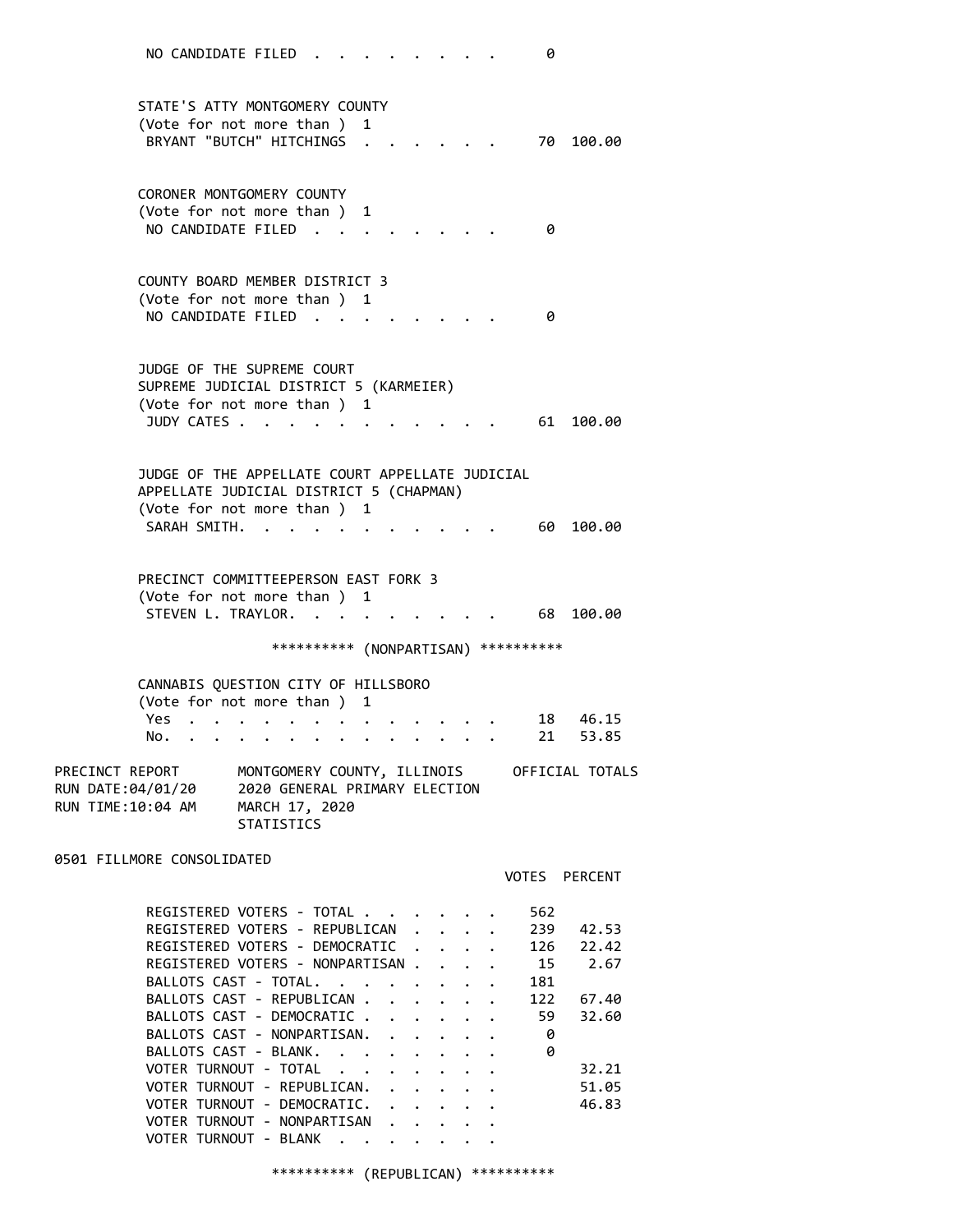| PRESIDENT OF THE UNITED STATES<br>(Vote for not more than) 1<br>DONALD J TRUMP. .<br>119 97.54<br>$3 \t 2.46$<br>ROQUE "ROCKY" DE LA FUENTE.<br>$\mathbf{r} = \mathbf{r} \times \mathbf{r}$<br>$\Delta \sim 10^{-11}$                                                                                                                                               |
|---------------------------------------------------------------------------------------------------------------------------------------------------------------------------------------------------------------------------------------------------------------------------------------------------------------------------------------------------------------------|
| UNITED STATES SENATOR U.S. SENATE<br>(Vote for not more than )<br>$\mathbf{1}$<br>MARK C. CURRAN JR.<br>30 28.57<br>$\ddot{\phantom{a}}$<br>TOM TARTER<br>$21 20.00$<br>4 3.81<br>CASEY CHLEBEK .<br>$\ddot{\phantom{0}}$<br>$\bullet$ .<br>$\bullet$ .<br>29 27.62<br>PEGGY HUBBARD<br>$\ddot{\phantom{0}}$<br>21 20.00<br>ROBERT MARSHALL<br>$\ddot{\phantom{0}}$ |
| US REPRESENTATIVE IN CONGRESS 13TH DIST<br>FEDERAL CONGRESSIONAL DIST 13<br>(Vote for not more than )<br>1<br>RODNEY DAVIS.<br>111 100.00                                                                                                                                                                                                                           |
| DEL. NATIONAL NOMINATING CONVENTION<br>FFDFRAL CONGRESSIONAL DIST 13<br>(Vote for not more than) 3<br>MARTIN DAVIS<br>96 38.40<br>SUSAN GANT REYNOLDS.<br>82      32.80<br>72       28.80<br>MARIA VASQUEZ<br>$\bullet$<br>$\ddot{\phantom{0}}$                                                                                                                     |
| ALT. DEL. NATIONAL NOMINATING CONVENTION<br>FEDERAL CONGRESSIONAL DIST 13<br>(Vote for not more than)<br>3<br>DON TRACY .<br>86 36.60<br>$\ddot{\phantom{0}}$<br>KEVIN BREHENY .<br>68       28.94<br>81       34.47<br>SETH MCMILLAN.                                                                                                                              |
| STATE REPRESENTATIVE IN THE GENERAL ASSEMBLY<br>REPRESENTATTVE 95TH DTST<br>(Vote for not more than )<br>AVERY BOURNE<br>86.21<br>100<br>LAWRENCE L. OLIVER<br>13.79<br>16                                                                                                                                                                                          |
| CIRCUIT CLERK MONTGOMERY COUNTY<br>(Vote for not more than) 1<br>HOLLY LEMONS<br>111<br>100.00<br>$\ddot{\phantom{0}}$                                                                                                                                                                                                                                              |
| STATE'S ATTY MONTGOMERY COUNTY<br>(Vote for not more than ) 1<br>ANDREW AFFRUNTI<br>102<br>100.00<br>$\cdot$ .                                                                                                                                                                                                                                                      |
| CORONER MONTGOMERY COUNTY<br>(Vote for not more than)<br>1<br>RANDY LEETHAM.<br>105<br>100.00                                                                                                                                                                                                                                                                       |
| COUNTY BOARD MEMBER DISTRICT 3<br>(Vote for not more than ) 1<br>DOUG DONALDSON.<br>106<br>100.00                                                                                                                                                                                                                                                                   |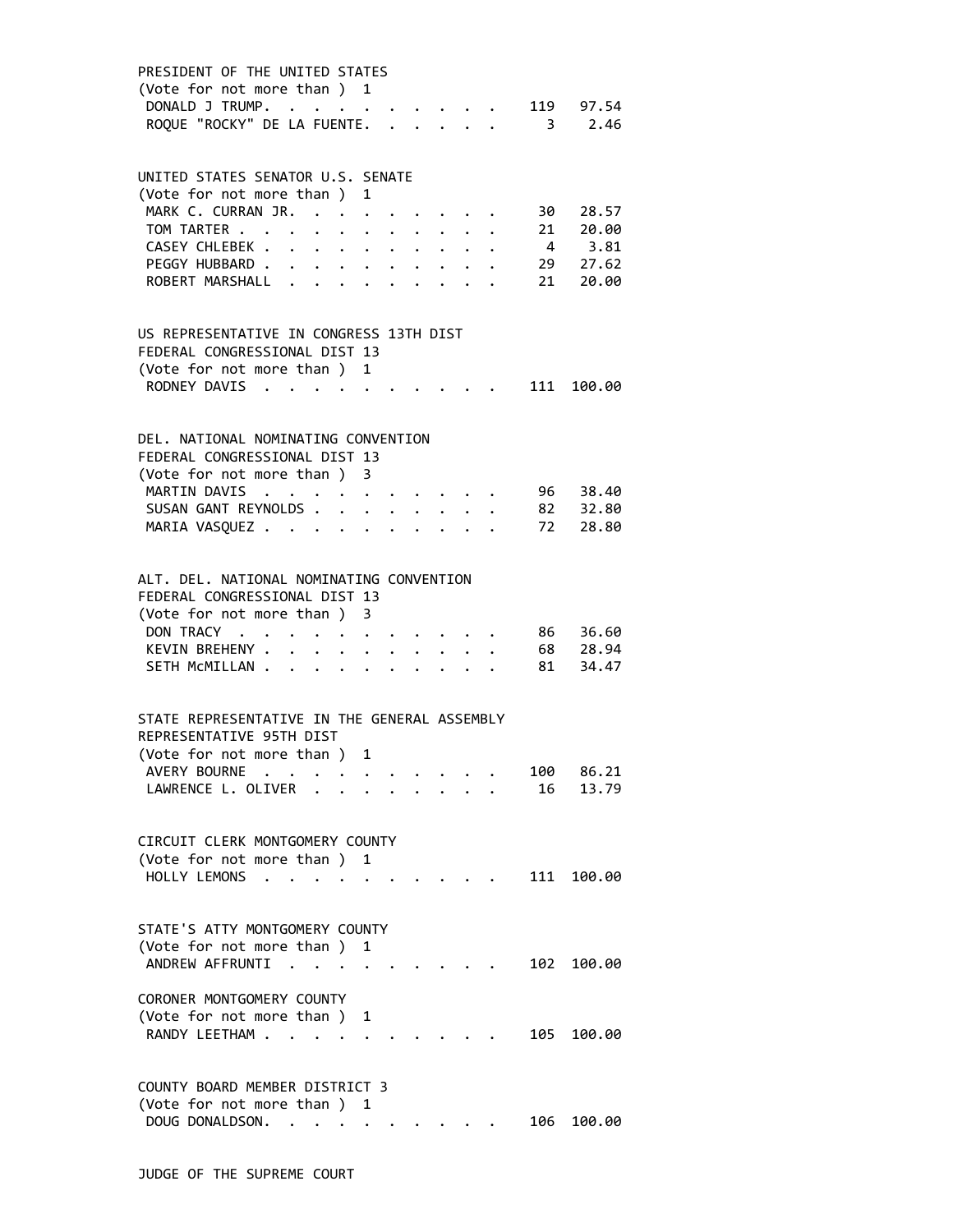| SUPREME JUDICIAL DISTRICT 5 (KARMEIER)<br>(Vote for not more than)                     |                                                           |                      | $\mathbf{1}$                               |                                                                 |                                                                    |                      |                         |                         |                      |
|----------------------------------------------------------------------------------------|-----------------------------------------------------------|----------------------|--------------------------------------------|-----------------------------------------------------------------|--------------------------------------------------------------------|----------------------|-------------------------|-------------------------|----------------------|
| DAVID K. OVERSTREET                                                                    |                                                           |                      |                                            |                                                                 |                                                                    |                      |                         |                         | $\cdot$ , . 77 74.76 |
| JOHN B. BARBERIS, JR.                                                                  |                                                           |                      |                                            |                                                                 |                                                                    |                      |                         |                         | 26 25.24             |
|                                                                                        |                                                           |                      |                                            |                                                                 |                                                                    |                      |                         |                         |                      |
| JUDGE OF THE APPELLATE COURT                                                           |                                                           |                      |                                            |                                                                 |                                                                    |                      |                         |                         |                      |
| APPELLATE JUDICIAL DISTRICT 5 (CHAPMAN)                                                |                                                           |                      |                                            |                                                                 |                                                                    |                      |                         |                         |                      |
| (Vote for not more than ) 1                                                            |                                                           |                      |                                            |                                                                 |                                                                    |                      |                         |                         |                      |
| MARK M. BOIE<br>$\ddot{\phantom{1}}$                                                   | $\sim$ $\sim$                                             | $\cdots$             |                                            |                                                                 |                                                                    |                      |                         | 50                      | 52.08                |
| KATHERINE RUOCCO                                                                       |                                                           |                      | $\mathbf{r}$ , $\mathbf{r}$ , $\mathbf{r}$ |                                                                 | $\cdots$                                                           |                      |                         | 46                      | 47.92                |
|                                                                                        |                                                           |                      |                                            |                                                                 |                                                                    |                      |                         |                         |                      |
|                                                                                        |                                                           |                      |                                            |                                                                 |                                                                    |                      |                         |                         |                      |
| PRECINCT COMMITTEEPERSON FILLMORE CONSOLIDATED                                         |                                                           |                      |                                            |                                                                 |                                                                    |                      |                         |                         |                      |
| (Vote for not more than ) 1                                                            |                                                           |                      |                                            |                                                                 |                                                                    |                      |                         |                         |                      |
| NO CANDIDATE FILED                                                                     |                                                           |                      |                                            |                                                                 |                                                                    |                      |                         | 0                       |                      |
|                                                                                        |                                                           |                      |                                            |                                                                 |                                                                    |                      |                         |                         |                      |
|                                                                                        | *********** (DEMOCRATIC) **********                       |                      |                                            |                                                                 |                                                                    |                      |                         |                         |                      |
|                                                                                        |                                                           |                      |                                            |                                                                 |                                                                    |                      |                         |                         |                      |
| PRESIDENT OF THE UNITED STATES                                                         |                                                           |                      |                                            |                                                                 |                                                                    |                      |                         |                         |                      |
| (Vote for not more than ) 1                                                            |                                                           |                      |                                            |                                                                 |                                                                    |                      |                         |                         |                      |
| AMY J. KLOBUCHAR .                                                                     | $\ddot{\phantom{a}}$                                      |                      |                                            |                                                                 |                                                                    |                      |                         | $3^{\circ}$             | 5.26                 |
| DEVAL PATRICK.                                                                         |                                                           |                      |                                            |                                                                 |                                                                    |                      |                         | - 0                     |                      |
| BERNIE SANDERS.                                                                        | $\mathbf{L}^{\text{max}}$                                 | $\ddot{\phantom{0}}$ | $\ddot{\phantom{0}}$                       | $\ddot{\phantom{0}}$                                            | $\ddot{\phantom{0}}$                                               |                      |                         | 10                      | 17.54                |
| JOSEPH R. BIDEN                                                                        | .                                                         |                      |                                            |                                                                 |                                                                    |                      |                         | 42                      | 73.68                |
| MICHAEL R. BLOOMBERG.                                                                  |                                                           |                      | $\cdot$ $\cdot$ $\cdot$                    | $\ddot{\phantom{0}}$                                            | $\ddot{\phantom{0}}$                                               |                      |                         | 0                       |                      |
| ELIZABETH WARREN.                                                                      |                                                           |                      | $\cdot$ $\cdot$ $\cdot$ $\cdot$ $\cdot$    |                                                                 |                                                                    |                      |                         | $\mathbf{1}$            | 1.75                 |
| PETE BUTTIGIEG.                                                                        |                                                           |                      |                                            |                                                                 |                                                                    |                      |                         | 0                       |                      |
| TOM STEYER                                                                             |                                                           |                      |                                            |                                                                 |                                                                    |                      |                         | 0                       |                      |
| ANDREW YANG.                                                                           |                                                           |                      |                                            | $\bullet$ .<br><br><br><br><br><br><br><br><br><br><br><br><br> |                                                                    |                      |                         | 0                       |                      |
| MICHAEL BENNET.                                                                        |                                                           |                      |                                            |                                                                 |                                                                    |                      |                         | 0                       |                      |
| JOHN K. DELANEY                                                                        | $\mathbf{1}$ , $\mathbf{1}$ , $\mathbf{1}$ , $\mathbf{1}$ |                      |                                            | $\ddot{\phantom{0}}$                                            | $\ddot{\phantom{0}}$                                               |                      |                         | 0                       |                      |
| TULSI GABBARD .                                                                        | $\mathbf{r} = \mathbf{r} + \mathbf{r} + \mathbf{r}$       |                      |                                            |                                                                 | $\ddot{\phantom{0}}$                                               | $\ddot{\phantom{0}}$ |                         | 0                       |                      |
| CORY BOOKER.                                                                           | $\mathbf{r}$ , $\mathbf{r}$                               |                      |                                            |                                                                 | $\sim$ $\sim$                                                      |                      |                         | 1                       | 1.75                 |
|                                                                                        |                                                           |                      |                                            |                                                                 |                                                                    |                      |                         |                         |                      |
|                                                                                        |                                                           |                      |                                            |                                                                 |                                                                    |                      |                         |                         |                      |
| UNITED STATES SENATOR U.S. SENATE                                                      |                                                           |                      |                                            |                                                                 |                                                                    |                      |                         |                         |                      |
| (Vote for not more than)                                                               |                                                           |                      | 1                                          |                                                                 |                                                                    |                      |                         |                         |                      |
| RICHARD J. DURBIN. .                                                                   |                                                           |                      |                                            |                                                                 |                                                                    |                      |                         |                         | 52 100.00            |
|                                                                                        |                                                           |                      |                                            |                                                                 |                                                                    |                      |                         |                         |                      |
|                                                                                        |                                                           |                      |                                            |                                                                 |                                                                    |                      |                         |                         |                      |
| US REPRESENTATIVE IN CONGRESS 13TH DIST                                                |                                                           |                      |                                            |                                                                 |                                                                    |                      |                         |                         |                      |
| FEDERAL CONGRESSIONAL DIST 13                                                          |                                                           |                      |                                            |                                                                 |                                                                    |                      |                         |                         |                      |
| (Vote for not more than)                                                               |                                                           |                      | $\mathbf{1}$                               |                                                                 |                                                                    |                      |                         |                         |                      |
| BETSY DIRKSEN LONDRIGAN.                                                               |                                                           |                      |                                            |                                                                 | $\mathbf{r} = \mathbf{r} + \mathbf{r} + \mathbf{r} + \mathbf{r}$ . |                      |                         | 37                      | 75.51                |
| STEFANIE SMITH.                                                                        |                                                           |                      |                                            |                                                                 |                                                                    | $\mathbf{A}$         |                         | 12                      | 24.49                |
|                                                                                        |                                                           |                      |                                            |                                                                 |                                                                    |                      |                         |                         |                      |
| DEL, NATIONAL NOMINATING CONVENTION                                                    |                                                           |                      |                                            |                                                                 |                                                                    |                      |                         |                         |                      |
| FEDERAL CONGRESSIONAL DIST 13                                                          |                                                           |                      |                                            |                                                                 |                                                                    |                      |                         |                         |                      |
| (Vote for not more than)                                                               |                                                           |                      | 5.                                         |                                                                 |                                                                    |                      |                         |                         |                      |
| TERESA BRENNAN.                                                                        |                                                           |                      |                                            |                                                                 |                                                                    |                      |                         | $\mathbf{2}$            | .92                  |
| GABRIELA ROMERO                                                                        |                                                           |                      | $\cdot$ $\cdot$ $\cdot$ $\cdot$ $\cdot$    |                                                                 |                                                                    |                      |                         | $\overline{\mathbf{3}}$ | 1.38                 |
| KHALED MESSAI.                                                                         | $\ddot{\phantom{0}}$                                      |                      |                                            |                                                                 |                                                                    |                      |                         | 1                       | .46                  |
| MICHELLE PAUL .                                                                        | $\cdot$ $\cdot$ $\cdot$ $\cdot$ $\cdot$ $\cdot$           |                      |                                            |                                                                 |                                                                    |                      |                         | 6                       | 2.76                 |
| MICHAEL FRERICHS                                                                       |                                                           | $\ddot{\phantom{0}}$ |                                            | $\mathbf{L}^{\text{max}}$ , and $\mathbf{L}^{\text{max}}$       |                                                                    |                      |                         | $\overline{2}$          | .92                  |
| EMMA TODD                                                                              |                                                           |                      |                                            | $\mathbf{r}$ $\mathbf{r}$                                       | $\ddot{\phantom{0}}$                                               |                      |                         | $7^{\circ}$             | 3.23                 |
| CRAIG COLBROOK.                                                                        |                                                           |                      |                                            |                                                                 |                                                                    |                      | $\cdot$ $\cdot$ $\cdot$ | 6                       | 2.76                 |
| LISA M. STANLEY                                                                        |                                                           |                      |                                            |                                                                 |                                                                    |                      |                         | $\overline{4}$          | 1.84                 |
| SUE SCHERER.                                                                           |                                                           |                      |                                            |                                                                 |                                                                    |                      |                         | 33                      | 15.21                |
| CHUCK NAPIER                                                                           |                                                           |                      |                                            |                                                                 |                                                                    |                      |                         | 31                      | 14.29                |
| ELLEN SCHANZLE-HASKINS .                                                               |                                                           |                      | $\mathbf{r}$                               | $\ddot{\phantom{0}}$                                            |                                                                    |                      |                         | 28                      | 12.90                |
| MARK ROBERT MADDOCK                                                                    |                                                           |                      |                                            | $\mathbf{z} = \mathbf{z}$ . The $\mathbf{z}$                    | $\ddot{\phantom{0}}$                                               |                      |                         | 26                      | 11.98                |
| ADA OWENS<br>$\mathcal{A}=\mathcal{A}=\mathcal{A}=\mathcal{A}=\mathcal{A}=\mathcal{A}$ |                                                           |                      | $\sim$                                     | $\ddot{\phantom{0}}$                                            | $\ddot{\phantom{0}}$                                               | $\ddot{\phantom{0}}$ | $\ddot{\phantom{a}}$    | 20                      | 9.22                 |
| CAROL AMMONS                                                                           |                                                           |                      |                                            |                                                                 |                                                                    |                      |                         | 11                      | 5.07                 |
|                                                                                        |                                                           |                      |                                            |                                                                 |                                                                    |                      |                         |                         |                      |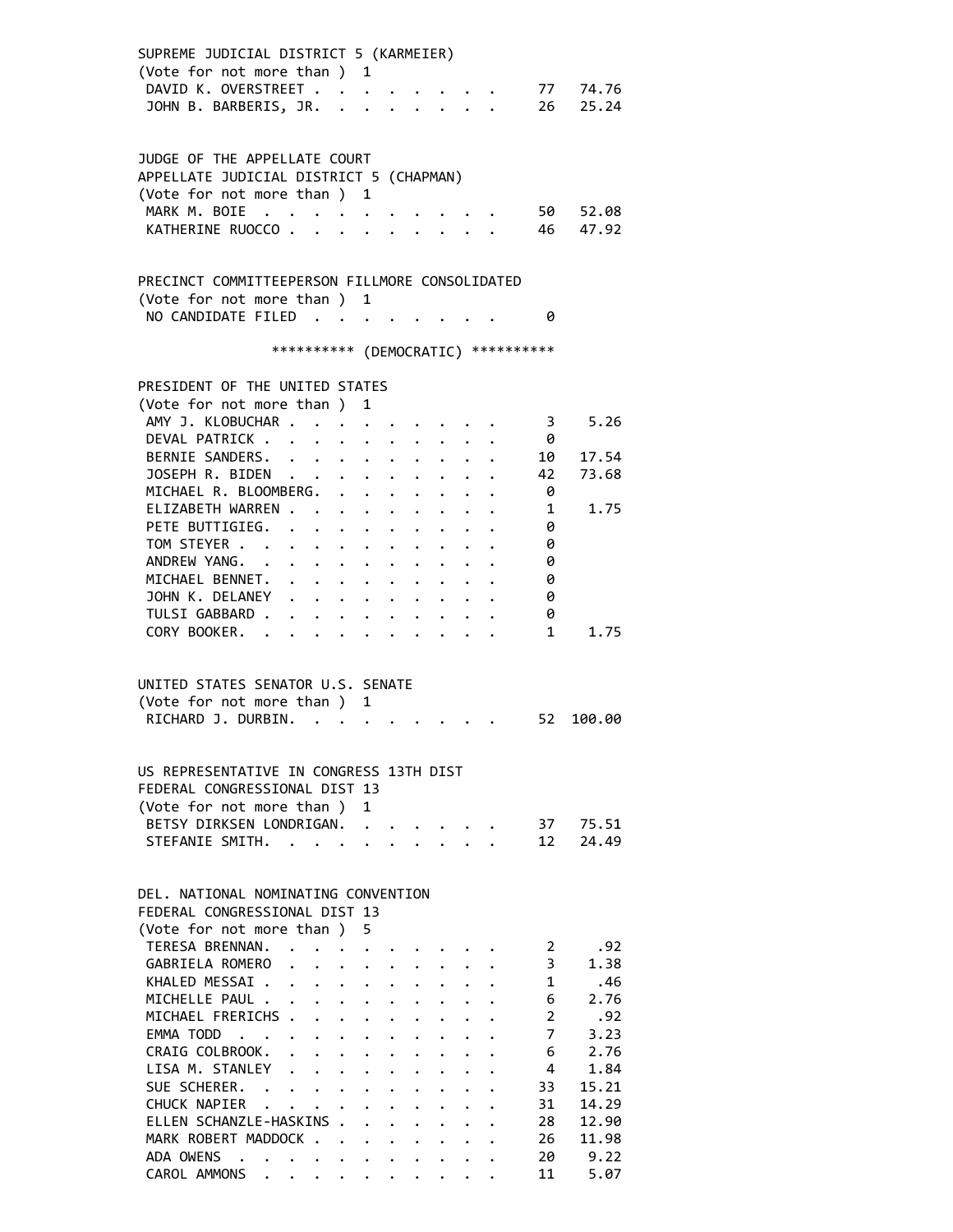| JENN CARRILLO.<br>PAMELLA GRONEMEYER<br>ALLAN M. AXELROD .<br>BRIAN WILENS .<br>CAROL McCLAINE. .<br>JOHN BERGEE. .<br>ANNE M. HEILES.<br>CARL ERNEST KASTEN | $\cdot$ $\cdot$                                                                                     | $\mathbf{r} = \mathbf{r}$<br>$\ddot{\phantom{a}}$<br>$\ddot{\phantom{a}}$<br><b>Contract Contract</b><br>$\bullet$ . | $\ddot{\phantom{0}}$ |  |  | 11<br>-9<br>8<br>9<br>0<br>0<br>0<br>0 | 5.07<br>4.15<br>3.69<br>4.15 |
|--------------------------------------------------------------------------------------------------------------------------------------------------------------|-----------------------------------------------------------------------------------------------------|----------------------------------------------------------------------------------------------------------------------|----------------------|--|--|----------------------------------------|------------------------------|
| STATE REPRESENTATIVE IN THE GENERAL ASSEMBLY<br>REPRESENTATIVE 95TH DIST<br>(Vote for not more than) 1                                                       |                                                                                                     |                                                                                                                      |                      |  |  |                                        |                              |
| CHASE WILHELM                                                                                                                                                |                                                                                                     |                                                                                                                      |                      |  |  | 53                                     | 100.00                       |
| CIRCUIT CLERK MONTGOMERY COUNTY<br>(Vote for not more than) 1                                                                                                |                                                                                                     |                                                                                                                      |                      |  |  |                                        |                              |
| NO CANDIDATE FILED.                                                                                                                                          |                                                                                                     |                                                                                                                      |                      |  |  | 0                                      |                              |
| STATE'S ATTY MONTGOMERY COUNTY                                                                                                                               |                                                                                                     |                                                                                                                      | 1                    |  |  |                                        |                              |
| (Vote for not more than )<br>BRYANT "BUTCH" HITCHINGS                                                                                                        |                                                                                                     |                                                                                                                      |                      |  |  | 50                                     | 100.00                       |
| CORONER MONTGOMERY COUNTY                                                                                                                                    |                                                                                                     |                                                                                                                      |                      |  |  |                                        |                              |
| (Vote for not more than )<br>NO CANDIDATE FILED.                                                                                                             |                                                                                                     |                                                                                                                      | 1                    |  |  | 0                                      |                              |
| COUNTY BOARD MEMBER DISTRICT 3                                                                                                                               |                                                                                                     |                                                                                                                      |                      |  |  |                                        |                              |
| (Vote for not more than ) 1<br>NO CANDIDATE FILED.                                                                                                           |                                                                                                     | $\sim$                                                                                                               |                      |  |  | 0                                      |                              |
| JUDGE OF THE SUPREME COURT<br>SUPREME JUDICIAL DISTRICT 5 (KARMEIER)                                                                                         |                                                                                                     |                                                                                                                      |                      |  |  |                                        |                              |
| (Vote for not more than ) 1<br>JUDY CATES .                                                                                                                  |                                                                                                     |                                                                                                                      |                      |  |  | 47                                     | 100.00                       |
| JUDGE OF THE APPELLATE COURT APPELLATE JUDICIAL                                                                                                              |                                                                                                     |                                                                                                                      |                      |  |  |                                        |                              |
| APPELLATE JUDICIAL DISTRICT 5 (CHAPMAN)<br>(Vote for not more than)                                                                                          |                                                                                                     |                                                                                                                      | 1                    |  |  |                                        |                              |
| SARAH SMITH.                                                                                                                                                 |                                                                                                     |                                                                                                                      |                      |  |  | 48.                                    | 100.00                       |
| PRECINCT COMMITTEEPERSON FILLMORE CONSOLIDATED<br>(Vote for not more than ) 1                                                                                |                                                                                                     |                                                                                                                      |                      |  |  |                                        |                              |
| JAMES M. EVANS.                                                                                                                                              | $\mathbf{r}$ . The set of $\mathbf{r}$                                                              |                                                                                                                      |                      |  |  | 53                                     | 100.00                       |
| PRECINCT REPORT<br>RUN DATE:04/01/20<br>RUN TIME:10:04 AM                                                                                                    | MONTGOMERY COUNTY, ILLINOIS<br>2020 GENERAL PRIMARY ELECTION<br>MARCH 17, 2020<br><b>STATISTICS</b> |                                                                                                                      |                      |  |  |                                        | OFFICIAL TOTALS              |
| 0601 GRISHAM 1                                                                                                                                               |                                                                                                     |                                                                                                                      |                      |  |  |                                        | VOTES PERCENT                |
| REGISTERED VOTERS - TOTAL.<br>REGISTERED VOTERS - REPUBLICAN<br>REGISTERED VOTERS - DEMOCRATIC                                                               |                                                                                                     |                                                                                                                      |                      |  |  | 228<br>61<br>82                        | 26.75<br>35.96               |

REGISTERED VOTERS - NONPARTISAN . . . . 7 3.07 BALLOTS CAST - TOTAL. . . . . . . . 75 BALLOTS CAST - REPUBLICAN . . . . . . 31 41.33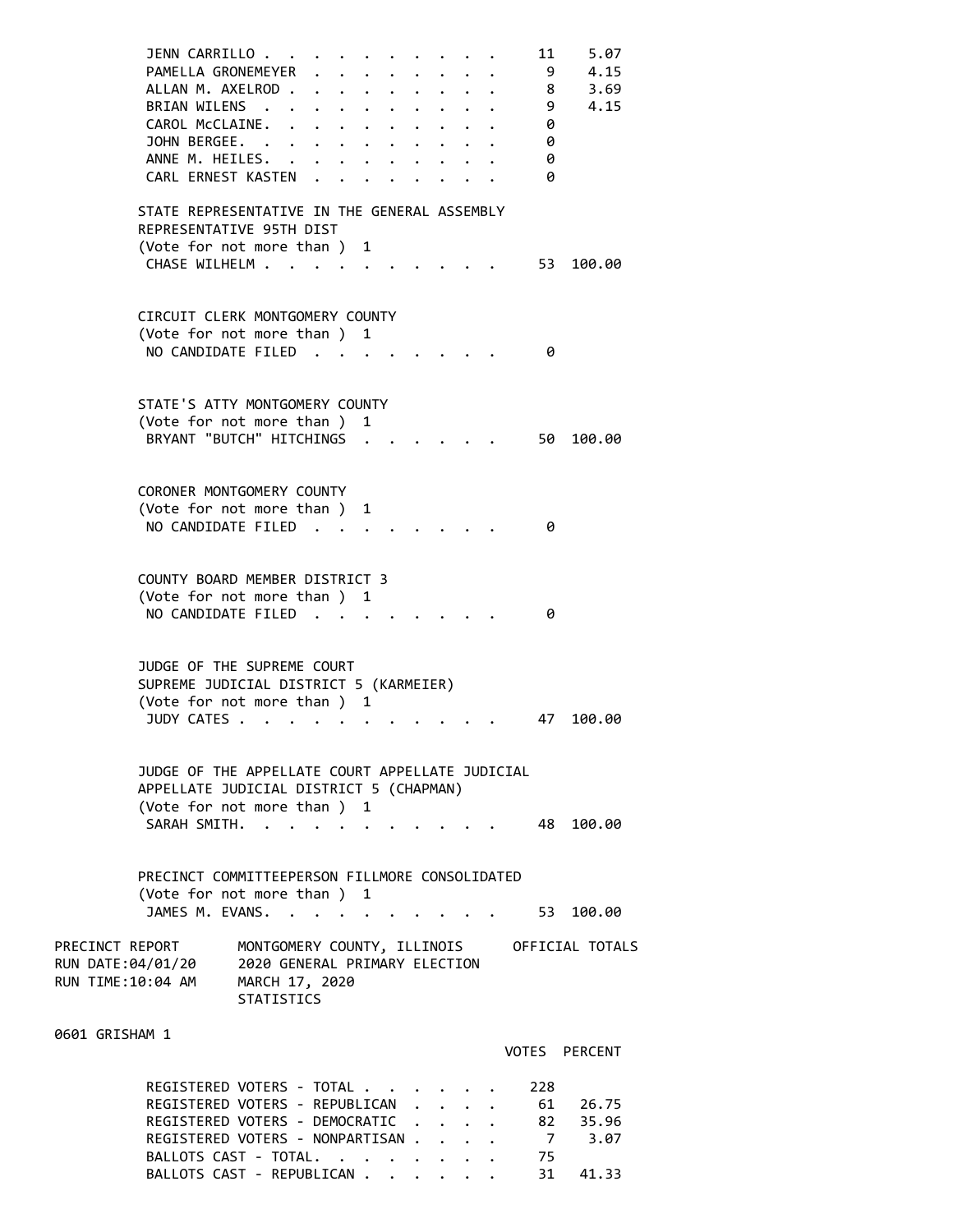| BALLOTS CAST - DEMOCRATIC<br>BALLOTS CAST - NONPARTISAN.                                                                                                       |                                                                       | $\cdot$ $\cdot$ $\cdot$ $\cdot$ $\cdot$ |  | 44<br>- 0               | 58.67      |
|----------------------------------------------------------------------------------------------------------------------------------------------------------------|-----------------------------------------------------------------------|-----------------------------------------|--|-------------------------|------------|
| BALLOTS CAST - BLANK.                                                                                                                                          |                                                                       | $\cdot$ $\cdot$ $\cdot$ $\cdot$ $\cdot$ |  | - 0                     |            |
| VOTER TURNOUT - TOTAL                                                                                                                                          |                                                                       |                                         |  |                         | 32.89      |
| VOTER TURNOUT - REPUBLICAN.                                                                                                                                    |                                                                       |                                         |  |                         | 50.82      |
| VOTER TURNOUT - DEMOCRATIC.                                                                                                                                    |                                                                       |                                         |  |                         | 53.66      |
| VOTER TURNOUT - NONPARTISAN                                                                                                                                    |                                                                       |                                         |  |                         |            |
| VOTER TURNOUT - BLANK                                                                                                                                          |                                                                       | $\cdot$ $\cdot$ $\cdot$ $\cdot$         |  |                         |            |
| *********** (REPUBLICAN) ***********                                                                                                                           |                                                                       |                                         |  |                         |            |
| PRESIDENT OF THE UNITED STATES                                                                                                                                 |                                                                       |                                         |  |                         |            |
| (Vote for not more than ) 1                                                                                                                                    |                                                                       |                                         |  |                         |            |
| DONALD J TRUMP.                                                                                                                                                |                                                                       |                                         |  |                         | 30 96.77   |
| ROQUE "ROCKY" DE LA FUENTE.                                                                                                                                    |                                                                       |                                         |  |                         | $1 \t3.23$ |
|                                                                                                                                                                |                                                                       |                                         |  |                         |            |
| UNITED STATES SENATOR U.S. SENATE                                                                                                                              |                                                                       |                                         |  |                         |            |
| (Vote for not more than)<br>1                                                                                                                                  |                                                                       |                                         |  |                         |            |
| MARK C. CURRAN JR.                                                                                                                                             |                                                                       |                                         |  | 6                       | 24.00      |
| TOM TARTER                                                                                                                                                     |                                                                       |                                         |  | 3 <sup>7</sup>          | 12.00      |
| CASEY CHLEBEK                                                                                                                                                  |                                                                       |                                         |  | $\overline{\mathbf{3}}$ | 12.00      |
| PEGGY HUBBARD                                                                                                                                                  |                                                                       |                                         |  | $\frac{4}{1}$           | 16.00      |
| ROBERT MARSHALL                                                                                                                                                |                                                                       |                                         |  | 9                       | 36.00      |
|                                                                                                                                                                |                                                                       |                                         |  |                         |            |
| US REPRESENTATIVE IN CONGRESS 13TH DIST                                                                                                                        |                                                                       |                                         |  |                         |            |
| FEDERAL CONGRESSIONAL DIST 13                                                                                                                                  |                                                                       |                                         |  |                         |            |
| (Vote for not more than ) 1                                                                                                                                    |                                                                       |                                         |  |                         |            |
| RODNEY DAVIS                                                                                                                                                   |                                                                       |                                         |  |                         | 30 100.00  |
|                                                                                                                                                                |                                                                       |                                         |  |                         |            |
| DEL, NATIONAL NOMINATING CONVENTION                                                                                                                            |                                                                       |                                         |  |                         |            |
| FEDERAL CONGRESSIONAL DIST 13                                                                                                                                  |                                                                       |                                         |  |                         |            |
| (Vote for not more than ) 3                                                                                                                                    |                                                                       |                                         |  |                         |            |
| MARTIN DAVIS<br>$\mathbf{r} = \mathbf{r} + \mathbf{r} + \mathbf{r} + \mathbf{r} + \mathbf{r} + \mathbf{r} + \mathbf{r} + \mathbf{r} + \mathbf{r} + \mathbf{r}$ |                                                                       |                                         |  |                         | 25 37.31   |
| SUSAN GANT REYNOLDS                                                                                                                                            | $\mathbf{r}$ , and $\mathbf{r}$ , and $\mathbf{r}$ , and $\mathbf{r}$ |                                         |  |                         | 24 35.82   |
| MARIA VASQUEZ                                                                                                                                                  | $\mathbf{L}$ and $\mathbf{L}$                                         |                                         |  | 18                      | 26.87      |
|                                                                                                                                                                |                                                                       |                                         |  |                         |            |
| ALT. DEL. NATIONAL NOMINATING CONVENTION                                                                                                                       |                                                                       |                                         |  |                         |            |
| FEDERAL CONGRESSIONAL DIST 13                                                                                                                                  |                                                                       |                                         |  |                         |            |
| (Vote for not more than )<br>3.                                                                                                                                |                                                                       |                                         |  |                         |            |
| DON TRACY.<br>$\ddot{\phantom{1}}$                                                                                                                             |                                                                       |                                         |  | 24                      | 36.36      |
| KEVIN BREHENY .<br>$\bullet$<br>$\ddot{\phantom{0}}$                                                                                                           | $\bullet$ .                                                           |                                         |  | 21                      | 31.82      |
| SETH MCMILLAN<br>$\mathbf{r}$ , $\mathbf{r}$ , $\mathbf{r}$<br>$\bullet$                                                                                       |                                                                       |                                         |  | 21                      | 31.82      |
|                                                                                                                                                                |                                                                       |                                         |  |                         |            |
| STATE REPRESENTATIVE IN THE GENERAL ASSEMBLY                                                                                                                   |                                                                       |                                         |  |                         |            |
| REPRESENTATIVE 95TH DIST                                                                                                                                       |                                                                       |                                         |  |                         |            |
| (Vote for not more than )<br>1                                                                                                                                 |                                                                       |                                         |  |                         |            |
| AVERY BOURNE<br>$\mathcal{L}^{\text{max}}$ , $\mathcal{L}^{\text{max}}$                                                                                        |                                                                       |                                         |  | 19                      | 65.52      |
| LAWRENCE L. OLIVER .                                                                                                                                           |                                                                       |                                         |  | 10                      | 34.48      |
| $\ddot{\phantom{a}}$                                                                                                                                           |                                                                       |                                         |  |                         |            |
| CIRCUIT CLERK MONTGOMERY COUNTY                                                                                                                                |                                                                       |                                         |  |                         |            |
| (Vote for not more than ) 1                                                                                                                                    |                                                                       |                                         |  |                         |            |
| HOLLY LEMONS                                                                                                                                                   |                                                                       |                                         |  | 26                      | 100.00     |
| $\cdot$ $\cdot$ $\cdot$<br>$\bullet$                                                                                                                           |                                                                       |                                         |  |                         |            |
| STATE'S ATTY MONTGOMERY COUNTY                                                                                                                                 |                                                                       |                                         |  |                         |            |
|                                                                                                                                                                |                                                                       |                                         |  |                         |            |
| (Vote for not more than )<br>1                                                                                                                                 |                                                                       |                                         |  |                         |            |
| ANDREW AFFRUNTI                                                                                                                                                |                                                                       |                                         |  | 25                      | 100.00     |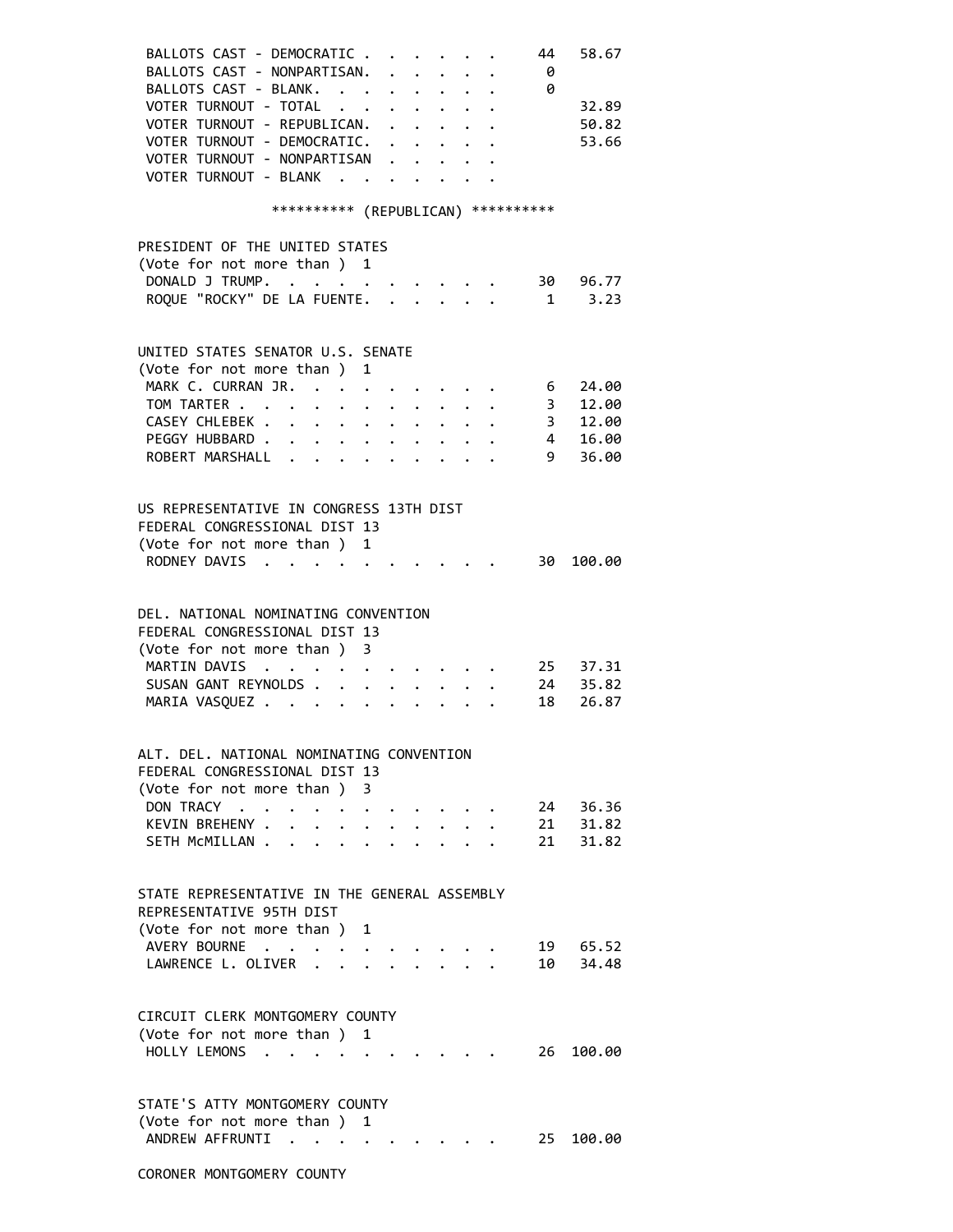| (Vote for not more than ) 1<br>RANDY LEETHAM                         |                                                                                                                                                                                                                               |                           |                      |                      |                      |                                                                 |                         |                 | 26 100.00      |
|----------------------------------------------------------------------|-------------------------------------------------------------------------------------------------------------------------------------------------------------------------------------------------------------------------------|---------------------------|----------------------|----------------------|----------------------|-----------------------------------------------------------------|-------------------------|-----------------|----------------|
|                                                                      |                                                                                                                                                                                                                               |                           |                      |                      |                      |                                                                 |                         |                 |                |
|                                                                      |                                                                                                                                                                                                                               |                           |                      |                      |                      |                                                                 |                         |                 |                |
| COUNTY BOARD MEMBER DISTRICT 4                                       |                                                                                                                                                                                                                               |                           |                      |                      |                      |                                                                 |                         |                 |                |
| (Vote for not more than ) 1<br>NO CANDIDATE FILED                    | $\sim$                                                                                                                                                                                                                        |                           |                      |                      |                      |                                                                 |                         | 0               |                |
|                                                                      |                                                                                                                                                                                                                               |                           |                      |                      |                      |                                                                 |                         |                 |                |
|                                                                      |                                                                                                                                                                                                                               |                           |                      |                      |                      |                                                                 |                         |                 |                |
| JUDGE OF THE SUPREME COURT<br>SUPREME JUDICIAL DISTRICT 5 (KARMEIER) |                                                                                                                                                                                                                               |                           |                      |                      |                      |                                                                 |                         |                 |                |
| (Vote for not more than ) 1                                          |                                                                                                                                                                                                                               |                           |                      |                      |                      |                                                                 |                         |                 |                |
| DAVID K. OVERSTREET                                                  |                                                                                                                                                                                                                               |                           |                      |                      |                      |                                                                 |                         |                 | 15 71.43       |
| JOHN B. BARBERIS, JR.                                                |                                                                                                                                                                                                                               |                           |                      |                      |                      |                                                                 | $\cdot$ $\cdot$ $\cdot$ | $6\overline{6}$ | 28.57          |
|                                                                      |                                                                                                                                                                                                                               |                           |                      |                      |                      |                                                                 |                         |                 |                |
| JUDGE OF THE APPELLATE COURT                                         |                                                                                                                                                                                                                               |                           |                      |                      |                      |                                                                 |                         |                 |                |
| APPELLATE JUDICIAL DISTRICT 5 (CHAPMAN)                              |                                                                                                                                                                                                                               |                           |                      |                      |                      |                                                                 |                         |                 |                |
| (Vote for not more than ) 1                                          |                                                                                                                                                                                                                               |                           |                      |                      |                      |                                                                 |                         |                 |                |
| MARK M. BOIE                                                         |                                                                                                                                                                                                                               |                           |                      |                      |                      |                                                                 |                         |                 | 7 31.82        |
| KATHERINE RUOCCO.                                                    |                                                                                                                                                                                                                               |                           |                      |                      |                      |                                                                 |                         |                 | 15 68.18       |
|                                                                      |                                                                                                                                                                                                                               |                           |                      |                      |                      |                                                                 |                         |                 |                |
|                                                                      |                                                                                                                                                                                                                               |                           |                      |                      |                      |                                                                 |                         |                 |                |
| PRECINCT COMMITTEEPERSON GRISHAM 1                                   |                                                                                                                                                                                                                               |                           |                      |                      |                      |                                                                 |                         |                 |                |
| (Vote for not more than ) 1<br>NO CANDIDATE FILED.                   |                                                                                                                                                                                                                               |                           |                      |                      |                      |                                                                 |                         | 0               |                |
|                                                                      |                                                                                                                                                                                                                               |                           |                      |                      |                      |                                                                 |                         |                 |                |
|                                                                      | *********** (DEMOCRATIC) **********                                                                                                                                                                                           |                           |                      |                      |                      |                                                                 |                         |                 |                |
|                                                                      |                                                                                                                                                                                                                               |                           |                      |                      |                      |                                                                 |                         |                 |                |
| PRESIDENT OF THE UNITED STATES                                       |                                                                                                                                                                                                                               |                           |                      |                      |                      |                                                                 |                         |                 |                |
| (Vote for not more than )                                            |                                                                                                                                                                                                                               |                           | 1                    |                      |                      |                                                                 |                         |                 |                |
| AMY J. KLOBUCHAR .                                                   |                                                                                                                                                                                                                               |                           |                      |                      |                      |                                                                 |                         | 2               | 4.55           |
| DEVAL PATRICK.                                                       |                                                                                                                                                                                                                               |                           |                      |                      |                      |                                                                 |                         | 0               |                |
| BERNIE SANDERS.<br>JOSEPH R. BIDEN                                   | $\ddotsc$                                                                                                                                                                                                                     |                           |                      |                      |                      |                                                                 |                         | 10<br>29        | 22.73<br>65.91 |
| MICHAEL R. BLOOMBERG.                                                |                                                                                                                                                                                                                               |                           |                      |                      |                      |                                                                 |                         | $\overline{2}$  | 4.55           |
| ELIZABETH WARREN                                                     |                                                                                                                                                                                                                               |                           |                      |                      |                      |                                                                 |                         | 0               |                |
| PETE BUTTIGIEG.                                                      |                                                                                                                                                                                                                               | $\ddot{\phantom{0}}$      |                      | $\ddot{\phantom{0}}$ |                      |                                                                 |                         | 0               |                |
| TOM STEYER                                                           |                                                                                                                                                                                                                               |                           |                      |                      |                      | $\bullet$ .<br><br><br><br><br><br><br><br><br><br><br><br><br> |                         | 0               |                |
| ANDREW YANG.                                                         | . The contract of the contract of the contract of the contract of the contract of the contract of the contract of the contract of the contract of the contract of the contract of the contract of the contract of the contrac |                           |                      |                      |                      |                                                                 |                         | 0               |                |
| MICHAEL BENNET. .                                                    |                                                                                                                                                                                                                               |                           |                      |                      |                      |                                                                 |                         | 0               |                |
| JOHN K. DELANEY                                                      | $\mathbf{r} = \mathbf{r}$                                                                                                                                                                                                     |                           |                      |                      |                      |                                                                 |                         | 0               |                |
| TULSI GABBARD.                                                       | $\bullet$ .                                                                                                                                                                                                                   | $\ddot{\phantom{a}}$      | $\ddot{\phantom{0}}$ |                      | $\ddot{\phantom{0}}$ |                                                                 |                         | $1 \quad$       | 2.27           |
| CORY BOOKER. .                                                       | $\mathbf{L}^{\text{max}}$                                                                                                                                                                                                     | $\mathbf{L}^{\text{max}}$ |                      |                      |                      |                                                                 |                         | 0               |                |
|                                                                      |                                                                                                                                                                                                                               |                           |                      |                      |                      |                                                                 |                         |                 |                |
|                                                                      |                                                                                                                                                                                                                               |                           |                      |                      |                      |                                                                 |                         |                 |                |
| UNITED STATES SENATOR U.S. SENATE                                    |                                                                                                                                                                                                                               |                           |                      |                      |                      |                                                                 |                         |                 |                |
| (Vote for not more than ) 1                                          |                                                                                                                                                                                                                               |                           |                      |                      |                      |                                                                 |                         |                 |                |
| RICHARD J. DURBIN.                                                   |                                                                                                                                                                                                                               | $\mathbf{L} = \mathbf{L}$ |                      |                      |                      |                                                                 |                         | 39              | 100.00         |
|                                                                      |                                                                                                                                                                                                                               |                           |                      |                      |                      |                                                                 |                         |                 |                |
| US REPRESENTATIVE IN CONGRESS 13TH DIST                              |                                                                                                                                                                                                                               |                           |                      |                      |                      |                                                                 |                         |                 |                |
| FEDERAL CONGRESSIONAL DIST 13                                        |                                                                                                                                                                                                                               |                           |                      |                      |                      |                                                                 |                         |                 |                |
| (Vote for not more than ) 1                                          |                                                                                                                                                                                                                               |                           |                      |                      |                      |                                                                 |                         |                 |                |
| BETSY DIRKSEN LONDRIGAN.                                             |                                                                                                                                                                                                                               |                           |                      |                      |                      |                                                                 |                         |                 | 25 62.50       |
| STEFANIE SMITH.                                                      |                                                                                                                                                                                                                               |                           |                      |                      |                      |                                                                 |                         |                 | 15 37.50       |
|                                                                      |                                                                                                                                                                                                                               |                           |                      |                      |                      |                                                                 |                         |                 |                |
| DEL, NATIONAL NOMINATING CONVENTION                                  |                                                                                                                                                                                                                               |                           |                      |                      |                      |                                                                 |                         |                 |                |
| FEDERAL CONGRESSIONAL DIST 13                                        |                                                                                                                                                                                                                               |                           |                      |                      |                      |                                                                 |                         |                 |                |
| (Vote for not more than)                                             |                                                                                                                                                                                                                               |                           | 5.                   |                      |                      |                                                                 |                         |                 |                |
| TERESA BRENNAN.                                                      |                                                                                                                                                                                                                               |                           |                      |                      |                      |                                                                 |                         | $2^{\circ}$     | 1.18           |
| GABRIELA ROMERO                                                      |                                                                                                                                                                                                                               |                           |                      |                      |                      |                                                                 |                         | $4\overline{ }$ | 2.35           |
| KHALED MESSAI                                                        |                                                                                                                                                                                                                               |                           |                      |                      |                      |                                                                 |                         | $\mathbf{1}$    | .59            |
| MICHELLE PAUL                                                        |                                                                                                                                                                                                                               |                           |                      |                      |                      |                                                                 |                         | $5 -$           | 2.94           |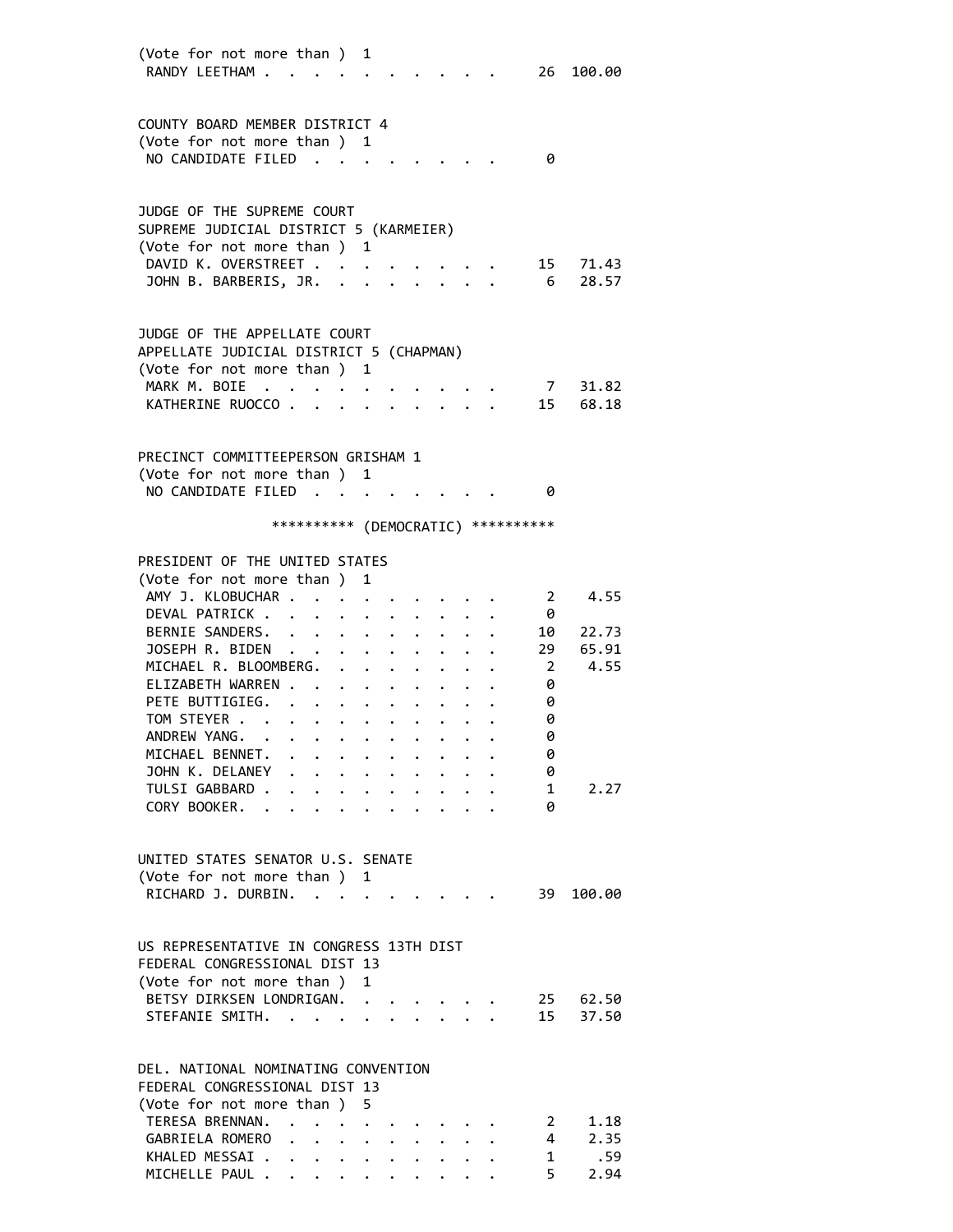| MICHAEL FRERICHS .                                                                                                       |                                                 |                                                                                                 |             |                                                         |                      |                                 |                         | 2               | 1.18                                        |
|--------------------------------------------------------------------------------------------------------------------------|-------------------------------------------------|-------------------------------------------------------------------------------------------------|-------------|---------------------------------------------------------|----------------------|---------------------------------|-------------------------|-----------------|---------------------------------------------|
| EMMA TODD                                                                                                                |                                                 |                                                                                                 |             |                                                         |                      |                                 |                         | $6\overline{6}$ | 3.53                                        |
| CRAIG COLBROOK.                                                                                                          |                                                 |                                                                                                 |             |                                                         |                      |                                 |                         | 5 <sup>5</sup>  | 2.94                                        |
| LISA M. STANLEY                                                                                                          |                                                 |                                                                                                 | $\bullet$ . |                                                         |                      |                                 |                         |                 | $6 \t 3.53$                                 |
| SUE SCHERER.                                                                                                             |                                                 |                                                                                                 |             |                                                         |                      |                                 |                         | 24              | 14.12                                       |
| CHUCK NAPIER                                                                                                             |                                                 |                                                                                                 |             |                                                         | $\ddot{\phantom{0}}$ |                                 | $\cdot$ $\cdot$ $\cdot$ | 24              | 14.12                                       |
| ELLEN SCHANZLE-HASKINS                                                                                                   |                                                 |                                                                                                 |             |                                                         |                      | $\ddot{\phantom{a}}$            |                         | 23              | 13.53                                       |
| MARK ROBERT MADDOCK                                                                                                      |                                                 |                                                                                                 |             |                                                         |                      |                                 |                         | 24              | 14.12                                       |
| ADA OWENS                                                                                                                |                                                 |                                                                                                 |             |                                                         |                      |                                 |                         | 15              | 8.82                                        |
| CAROL AMMONS                                                                                                             |                                                 |                                                                                                 |             |                                                         |                      |                                 |                         | 5 <sup>5</sup>  | 2.94                                        |
| JENN CARRILLO                                                                                                            |                                                 |                                                                                                 |             |                                                         |                      |                                 |                         | 5<br>5          | 2.94<br>2.94                                |
| PAMELLA GRONEMEYER<br>ALLAN M. AXELROD                                                                                   |                                                 |                                                                                                 | $\bullet$ . |                                                         |                      |                                 |                         | $6\overline{6}$ | 3.53                                        |
| BRIAN WILENS                                                                                                             |                                                 |                                                                                                 |             |                                                         | $\ddot{\phantom{0}}$ | $\cdot$ $\cdot$ $\cdot$ $\cdot$ |                         | $4 \quad$       | 2.35                                        |
| CAROL McCLAINE.                                                                                                          |                                                 |                                                                                                 |             |                                                         |                      | $\cdot$ $\cdot$ $\cdot$ $\cdot$ |                         |                 | 1 .59                                       |
| JOHN BERGEE.                                                                                                             |                                                 |                                                                                                 |             |                                                         |                      |                                 |                         |                 | 1 .59                                       |
| ANNE M. HEILES. .                                                                                                        |                                                 |                                                                                                 |             | $\cdot$ $\cdot$ $\cdot$ $\cdot$ $\cdot$ $\cdot$ $\cdot$ |                      |                                 |                         |                 | 1 .59                                       |
| CARL ERNEST KASTEN                                                                                                       |                                                 |                                                                                                 |             |                                                         |                      |                                 |                         |                 | 1 .59                                       |
|                                                                                                                          |                                                 |                                                                                                 |             |                                                         |                      |                                 |                         |                 |                                             |
| STATE REPRESENTATIVE IN THE GENERAL ASSEMBLY<br>REPRESENTATIVE 95TH DIST<br>(Vote for not more than ) 1<br>CHASE WILHELM |                                                 |                                                                                                 |             |                                                         |                      |                                 |                         | 42              | 100.00                                      |
|                                                                                                                          |                                                 |                                                                                                 |             |                                                         |                      |                                 |                         |                 |                                             |
| CIRCUIT CLERK MONTGOMERY COUNTY                                                                                          |                                                 |                                                                                                 |             |                                                         |                      |                                 |                         |                 |                                             |
| (Vote for not more than ) 1                                                                                              |                                                 |                                                                                                 |             |                                                         |                      |                                 |                         |                 |                                             |
| NO CANDIDATE FILED                                                                                                       |                                                 |                                                                                                 |             |                                                         |                      |                                 |                         | 0               |                                             |
|                                                                                                                          |                                                 |                                                                                                 |             |                                                         |                      |                                 |                         |                 |                                             |
|                                                                                                                          |                                                 |                                                                                                 |             |                                                         |                      |                                 |                         |                 |                                             |
| STATE'S ATTY MONTGOMERY COUNTY                                                                                           |                                                 |                                                                                                 |             |                                                         |                      |                                 |                         |                 |                                             |
| (Vote for not more than ) 1                                                                                              |                                                 |                                                                                                 |             |                                                         |                      |                                 |                         |                 |                                             |
| BRYANT "BUTCH" HITCHINGS                                                                                                 |                                                 |                                                                                                 |             |                                                         |                      |                                 |                         | 40              | 100.00                                      |
|                                                                                                                          |                                                 |                                                                                                 |             |                                                         |                      |                                 |                         |                 |                                             |
| CORONER MONTGOMERY COUNTY                                                                                                |                                                 |                                                                                                 |             |                                                         |                      |                                 |                         |                 |                                             |
| (Vote for not more than ) 1                                                                                              |                                                 |                                                                                                 |             |                                                         |                      |                                 |                         |                 |                                             |
| NO CANDIDATE FILED                                                                                                       |                                                 |                                                                                                 |             |                                                         |                      |                                 |                         | 0               |                                             |
|                                                                                                                          |                                                 |                                                                                                 |             |                                                         |                      |                                 |                         |                 |                                             |
|                                                                                                                          |                                                 |                                                                                                 |             |                                                         |                      |                                 |                         |                 |                                             |
| COUNTY BOARD MEMBER DISTRICT 4                                                                                           |                                                 |                                                                                                 |             |                                                         |                      |                                 |                         |                 |                                             |
| (Vote for not more than) 1                                                                                               |                                                 |                                                                                                 |             |                                                         |                      |                                 |                         |                 |                                             |
| JIM MOORE                                                                                                                |                                                 |                                                                                                 |             |                                                         |                      |                                 |                         |                 | 39 100.00                                   |
|                                                                                                                          |                                                 |                                                                                                 |             |                                                         |                      |                                 |                         |                 |                                             |
|                                                                                                                          |                                                 |                                                                                                 |             |                                                         |                      |                                 |                         |                 |                                             |
| JUDGE OF THE SUPREME COURT                                                                                               |                                                 |                                                                                                 |             |                                                         |                      |                                 |                         |                 |                                             |
| SUPREME JUDICIAL DISTRICT 5 (KARMEIER)                                                                                   |                                                 |                                                                                                 |             |                                                         |                      |                                 |                         |                 |                                             |
| (Vote for not more than ) 1                                                                                              |                                                 |                                                                                                 |             |                                                         |                      |                                 |                         |                 |                                             |
| JUDY CATES                                                                                                               |                                                 |                                                                                                 |             |                                                         |                      |                                 |                         | 38 -            | 100.00                                      |
|                                                                                                                          |                                                 |                                                                                                 |             |                                                         |                      |                                 |                         |                 |                                             |
| JUDGE OF THE APPELLATE COURT APPELLATE JUDICIAL                                                                          |                                                 |                                                                                                 |             |                                                         |                      |                                 |                         |                 |                                             |
| APPELLATE JUDICIAL DISTRICT 5 (CHAPMAN)                                                                                  |                                                 |                                                                                                 |             |                                                         |                      |                                 |                         |                 |                                             |
| (Vote for not more than ) 1                                                                                              |                                                 |                                                                                                 |             |                                                         |                      |                                 |                         |                 |                                             |
| SARAH SMITH.                                                                                                             |                                                 | $\mathcal{L}^{\mathcal{L}}$ , and $\mathcal{L}^{\mathcal{L}}$ , and $\mathcal{L}^{\mathcal{L}}$ |             |                                                         |                      |                                 |                         | 38              | 100.00                                      |
|                                                                                                                          |                                                 |                                                                                                 |             |                                                         |                      |                                 |                         |                 |                                             |
|                                                                                                                          |                                                 |                                                                                                 |             |                                                         |                      |                                 |                         |                 |                                             |
| PRECINCT COMMITTEEPERSON GRISHAM 1                                                                                       |                                                 |                                                                                                 |             |                                                         |                      |                                 |                         |                 |                                             |
| (Vote for not more than ) 1                                                                                              |                                                 |                                                                                                 |             |                                                         |                      |                                 |                         |                 |                                             |
| NO CANDIDATE FILED                                                                                                       |                                                 |                                                                                                 |             |                                                         |                      |                                 |                         | 0               |                                             |
|                                                                                                                          |                                                 |                                                                                                 |             |                                                         |                      |                                 |                         |                 |                                             |
| PRECINCT REPORT                                                                                                          |                                                 |                                                                                                 |             |                                                         |                      |                                 |                         |                 | MONTGOMERY COUNTY, ILLINOIS OFFICIAL TOTALS |
| RUN DATE:04/01/20<br>RUN TIME:10:04 AM                                                                                   | 2020 GENERAL PRIMARY ELECTION<br>MARCH 17, 2020 |                                                                                                 |             |                                                         |                      |                                 |                         |                 |                                             |
|                                                                                                                          |                                                 |                                                                                                 |             |                                                         |                      |                                 |                         |                 |                                             |

**STATISTICS**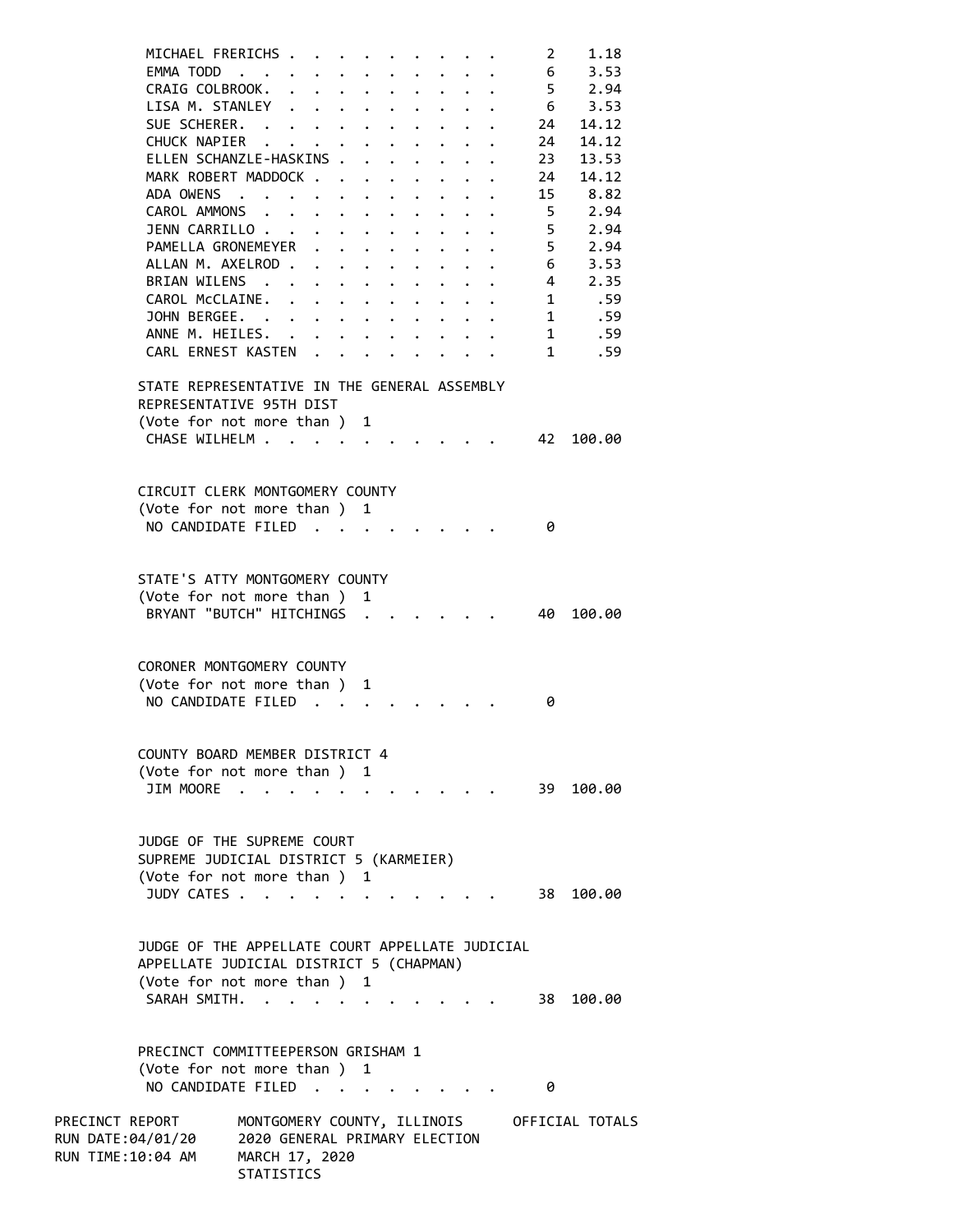| REGISTERED VOTERS - TOTAL<br>170                                                                                         |       |
|--------------------------------------------------------------------------------------------------------------------------|-------|
| REGISTERED VOTERS - REPUBLICAN .                                                                                         |       |
| $\cdot$ . 60 35.29<br>REGISTERED VOTERS - DEMOCRATIC                                                                     |       |
| 38 22.35<br>9 5.29<br>REGISTERED VOTERS - NONPARTISAN<br>$\bullet$ .<br><br><br><br><br><br><br><br><br><br><br><br><br> |       |
| BALLOTS CAST - TOTAL.<br>49                                                                                              |       |
| BALLOTS CAST - REPUBLICAN 32 65.31                                                                                       |       |
| BALLOTS CAST - DEMOCRATIC 17                                                                                             | 34.69 |
| BALLOTS CAST - NONPARTISAN.<br>- 0                                                                                       |       |
| BALLOTS CAST - BLANK. 0                                                                                                  |       |
| VOTER TURNOUT - TOTAL                                                                                                    | 28.82 |
| VOTER TURNOUT - REPUBLICAN.                                                                                              | 53.33 |
| VOTER TURNOUT - DEMOCRATIC.                                                                                              | 44.74 |
| VOTER TURNOUT - NONPARTISAN                                                                                              |       |
| VOTER TURNOUT - BLANK                                                                                                    |       |
|                                                                                                                          |       |
| ********** (REPUBLICAN) **********                                                                                       |       |
| PRESIDENT OF THE UNITED STATES                                                                                           |       |
| (Vote for not more than ) 1                                                                                              |       |
| DONALD J TRUMP. 31 96.88                                                                                                 |       |
| $1 \t3.13$<br>ROQUE "ROCKY" DE LA FUENTE.                                                                                |       |
|                                                                                                                          |       |
|                                                                                                                          |       |
| UNITED STATES SENATOR U.S. SENATE                                                                                        |       |
| (Vote for not more than)<br>1                                                                                            |       |
| MARK C. CURRAN JR.                                                                                                       |       |
| 3 10.34<br>5 17.24<br>1 3.45<br>TOM TARTER                                                                               |       |
| CASEY CHLEBEK<br>13 44.83                                                                                                |       |
| PEGGY HUBBARD<br>ROBERT MARSHALL<br>7, 24.14                                                                             |       |
|                                                                                                                          |       |
|                                                                                                                          |       |
| US REPRESENTATIVE IN CONGRESS 13TH DIST                                                                                  |       |
| FEDERAL CONGRESSIONAL DIST 13                                                                                            |       |
| (Vote for not more than ) 1                                                                                              |       |
| RODNEY DAVIS<br>$\cdot$ 31 100.00<br>$\ddot{\phantom{a}}$                                                                |       |
|                                                                                                                          |       |
| DEL, NATIONAL NOMINATING CONVENTION                                                                                      |       |
| FEDERAL CONGRESSIONAL DIST 13                                                                                            |       |
| (Vote for not more than ) 3                                                                                              |       |
| MARTIN DAVIS<br>25 34.25<br>$\mathbf{z} = \mathbf{z} + \mathbf{z} + \mathbf{z}$                                          |       |
| SUSAN GANT REYNOLDS.<br>26 35.62<br>22 30.14                                                                             |       |
| MARIA VASQUEZ                                                                                                            |       |
|                                                                                                                          |       |
| ALT. DEL. NATIONAL NOMINATING CONVENTION                                                                                 |       |
| FEDERAL CONGRESSIONAL DIST 13                                                                                            |       |
| (Vote for not more than)<br>3                                                                                            |       |
| DON TRACY<br>22 31.43                                                                                                    |       |
| KEVIN BREHENY .<br>$\ddot{\phantom{a}}$<br>$\ddot{\phantom{0}}$                                                          |       |
| 24 34.29<br>24 34.29<br>SETH MCMILLAN.<br>$\ddot{\phantom{0}}$<br>$\ddot{\phantom{0}}$                                   |       |
|                                                                                                                          |       |
|                                                                                                                          |       |
| STATE REPRESENTATIVE IN THE GENERAL ASSEMBLY                                                                             |       |

## REPRESENTATIVE 95TH DIST (Vote for not more than ) 1 AVERY BOURNE . . . . . . . . . . 22 73.33 LAWRENCE L. OLIVER . . . . . . . . 8 26.67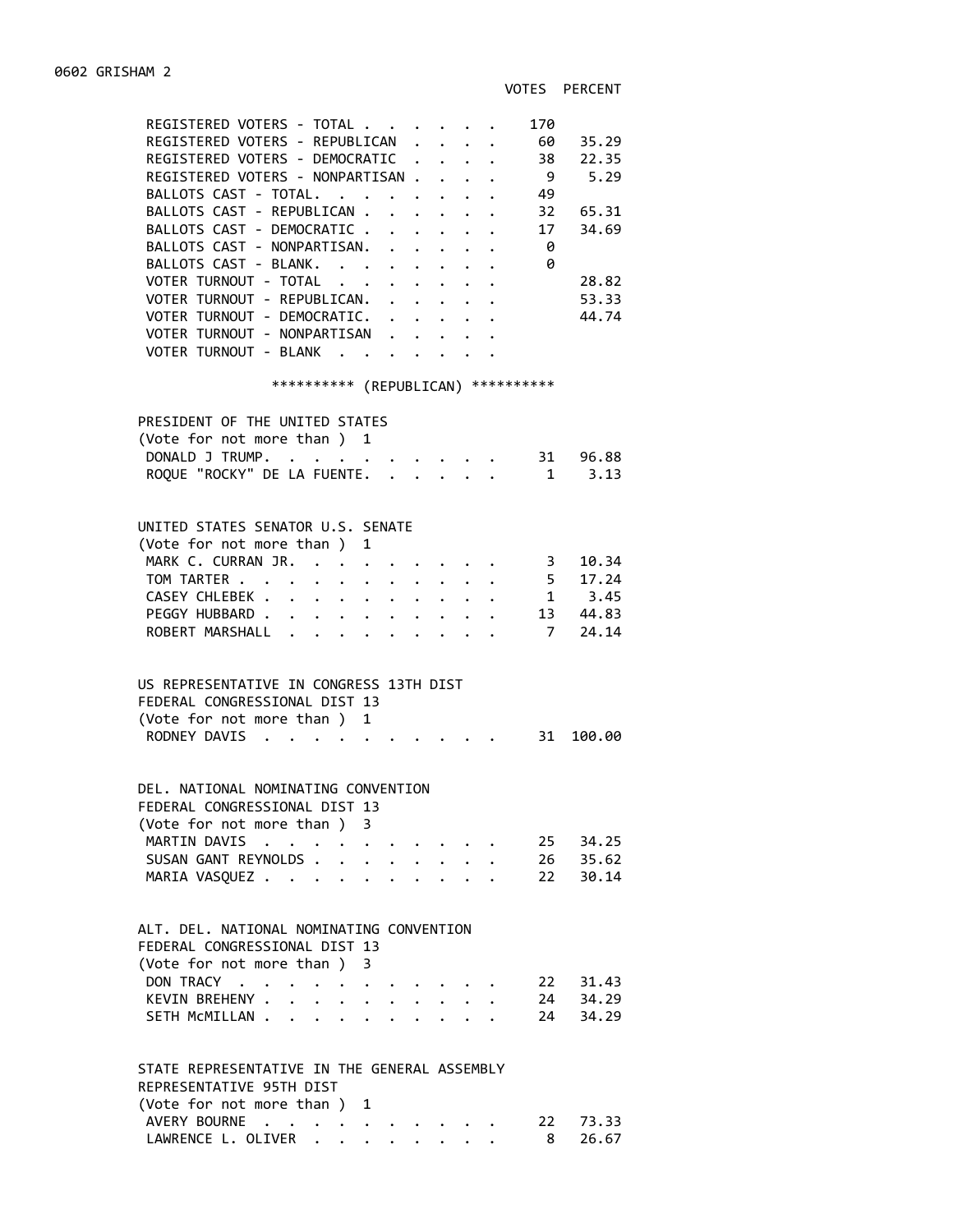| CIRCUIT CLERK MONTGOMERY COUNTY                                                                                                                                          |
|--------------------------------------------------------------------------------------------------------------------------------------------------------------------------|
| (Vote for not more than ) 1                                                                                                                                              |
| HOLLY LEMONS.<br>31 100.00                                                                                                                                               |
|                                                                                                                                                                          |
| STATE'S ATTY MONTGOMERY COUNTY                                                                                                                                           |
| (Vote for not more than)<br>1                                                                                                                                            |
| ANDREW AFFRUNTI .<br>29<br>100.00                                                                                                                                        |
| CORONER MONTGOMERY COUNTY                                                                                                                                                |
| (Vote for not more than )<br>1                                                                                                                                           |
| RANDY LEETHAM<br>28<br>100.00                                                                                                                                            |
|                                                                                                                                                                          |
| COUNTY BOARD MEMBER DISTRICT 4                                                                                                                                           |
| (Vote for not more than) 1                                                                                                                                               |
| NO CANDIDATE FILED<br>0                                                                                                                                                  |
|                                                                                                                                                                          |
|                                                                                                                                                                          |
| JUDGE OF THE SUPREME COURT                                                                                                                                               |
| SUPREME JUDICIAL DISTRICT 5 (KARMEIER)<br>(Vote for not more than)<br>1                                                                                                  |
| DAVID K. OVERSTREET .<br>64.00<br>16                                                                                                                                     |
| JOHN B. BARBERIS, JR. .<br>9<br>36.00                                                                                                                                    |
|                                                                                                                                                                          |
|                                                                                                                                                                          |
| JUDGE OF THE APPELLATE COURT                                                                                                                                             |
| APPELLATE JUDICIAL DISTRICT 5 (CHAPMAN)<br>(Vote for not more than )<br>1                                                                                                |
| MARK M. BOIE<br>13<br>52.00<br>$\cdot$ .                                                                                                                                 |
| 12<br>KATHERINE RUOCCO<br>48.00<br><b>Contract Contract Contract</b>                                                                                                     |
|                                                                                                                                                                          |
|                                                                                                                                                                          |
| PRECINCT COMMITTEEPERSON GRISHAM 2<br>(Vote for not more than) 1                                                                                                         |
| NO CANDIDATE FILED<br>0<br>$\sim$<br>$\sim$ $\sim$                                                                                                                       |
|                                                                                                                                                                          |
| **********<br>(DEMOCRATIC) ***********                                                                                                                                   |
| PRESIDENT OF THE UNITED STATES                                                                                                                                           |
| (Vote for not more than )<br>1                                                                                                                                           |
| AMY J. KLOBUCHAR<br>5.88<br>1                                                                                                                                            |
| DEVAL PATRICK<br>$1 - 1 - 1$<br>0                                                                                                                                        |
| BERNIE SANDERS.<br>4<br>23.53                                                                                                                                            |
| JOSEPH R. BIDEN<br>11<br>64.71<br>$\ddot{\phantom{0}}$                                                                                                                   |
| MICHAEL R. BLOOMBERG. .<br>0<br>$\bullet$                                                                                                                                |
| ELIZABETH WARREN .<br>0<br>$\mathcal{L}(\mathbf{z})$ , and $\mathcal{L}(\mathbf{z})$                                                                                     |
| PETE BUTTIGIEG.<br>0<br>$\ddot{\phantom{a}}$<br>$\cdot$ $\cdot$ $\cdot$<br>$\ddot{\phantom{0}}$<br>$\mathbf{a} = \mathbf{a} + \mathbf{a} + \mathbf{a}$ .                 |
| TOM STEYER<br>0<br>$\ddot{\phantom{0}}$                                                                                                                                  |
| ANDREW YANG. .<br>0<br>$\mathbf{L} = \mathbf{L} \mathbf{L}$<br>$\ddot{\phantom{0}}$<br>MICHAEL BENNET.<br>$\mathbf{r}$ , $\mathbf{r}$ , $\mathbf{r}$ , $\mathbf{r}$<br>0 |
| $\cdot$ $\cdot$ $\cdot$<br>$\ddot{\phantom{0}}$<br>JOHN K. DELANEY<br>.<br>$\mathbf{1}$<br>5.88                                                                          |
| TULSI GABBARD .<br>.<br>0                                                                                                                                                |
| CORY BOOKER. .<br>0<br>$\ddot{\phantom{0}}$<br>$\cdot$ $\cdot$ $\cdot$ $\cdot$ $\cdot$ $\cdot$ $\cdot$<br>$\ddot{\phantom{0}}$                                           |
|                                                                                                                                                                          |
| UNITED STATES SENATOR U.S. SENATE                                                                                                                                        |
| (Vote for not more than ) 1                                                                                                                                              |
| RICHARD J. DURBIN.<br>13<br>100.00<br>$\mathbf{r}$ . The set of $\mathbf{r}$                                                                                             |
|                                                                                                                                                                          |
|                                                                                                                                                                          |
| US REPRESENTATIVE IN CONGRESS 13TH DIST                                                                                                                                  |
| FEDERAL CONGRESSIONAL DIST 13                                                                                                                                            |
| (Vote for not more than )<br>1<br>BETSY DIRKSEN LONDRIGAN.<br>13<br>81.25                                                                                                |
|                                                                                                                                                                          |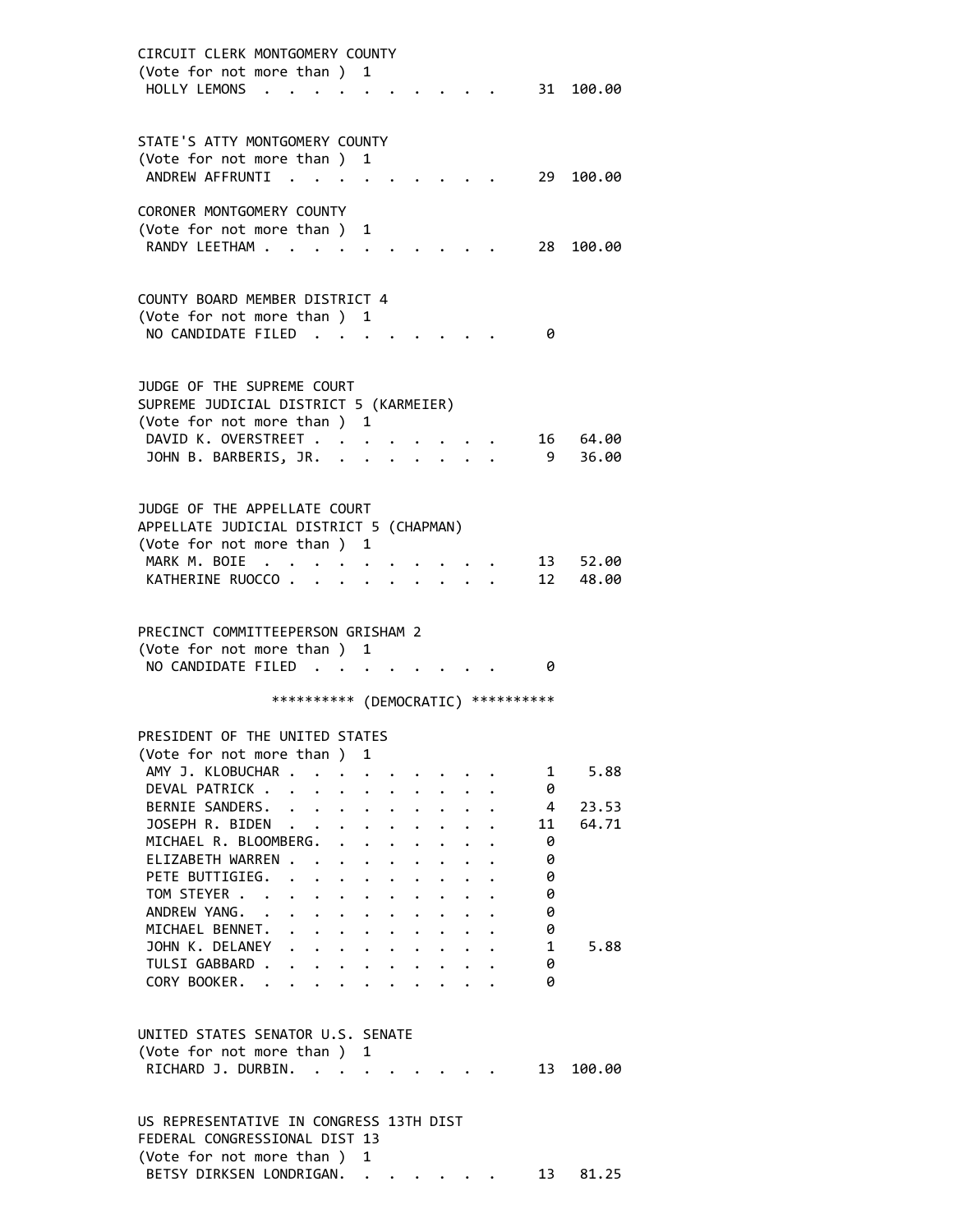| DEL. NATIONAL NOMINATING CONVENTION<br>FEDERAL CONGRESSIONAL DIST 13                                                                          |                                                     |                      |                      |                      |                      |                                        |                |           |
|-----------------------------------------------------------------------------------------------------------------------------------------------|-----------------------------------------------------|----------------------|----------------------|----------------------|----------------------|----------------------------------------|----------------|-----------|
|                                                                                                                                               |                                                     |                      |                      |                      |                      |                                        |                |           |
| (Vote for not more than)                                                                                                                      | 5                                                   |                      |                      |                      |                      |                                        |                |           |
| TERESA BRENNAN.                                                                                                                               |                                                     |                      |                      |                      |                      |                                        | $1 \quad$      | 1.67      |
| GABRIELA ROMERO                                                                                                                               |                                                     |                      |                      |                      |                      |                                        | 1              | 1.67      |
| KHALED MESSAI.<br>$\mathbf{1}$ . $\mathbf{1}$ . $\mathbf{1}$                                                                                  |                                                     | $\ddot{\phantom{0}}$ | $\ddot{\phantom{0}}$ | $\ddot{\phantom{0}}$ |                      |                                        | 1              | 1.67      |
| MICHELLE PAUL .                                                                                                                               | $\cdot$ $\cdot$ $\cdot$ $\cdot$                     |                      |                      |                      |                      |                                        | 0              |           |
| MICHAEL FRERICHS                                                                                                                              | $\ddot{\phantom{0}}$                                | $\ddot{\phantom{0}}$ | $\ddot{\phantom{0}}$ |                      |                      |                                        | 1              | 1.67      |
| EMMA TODD<br>$\mathbf{z} = \mathbf{z}$ . The set of $\mathbf{z}$                                                                              |                                                     | $\bullet$            | $\bullet$            |                      |                      |                                        | 0              |           |
| CRAIG COLBROOK.<br>$\ddotsc$<br>$\ddot{\phantom{0}}$                                                                                          | $\ddot{\phantom{0}}$                                |                      |                      |                      |                      |                                        | 0              |           |
| LISA M. STANLEY<br>$\cdot$ $\cdot$ $\cdot$ $\cdot$                                                                                            | $\ddot{\phantom{0}}$                                |                      |                      |                      |                      |                                        | 0              |           |
| SUE SCHERER. .<br>$\mathbf{r} = \mathbf{r} + \mathbf{r}$                                                                                      | $\ddot{\phantom{0}}$                                |                      |                      |                      |                      |                                        | 7              | 11.67     |
| CHUCK NAPIER                                                                                                                                  |                                                     | $\ddot{\phantom{0}}$ |                      |                      |                      |                                        | 10             | 16.67     |
| ELLEN SCHANZLE-HASKINS .                                                                                                                      | $\mathbf{L}^{\text{max}}$                           | $\mathbf{L}$         | $\mathbf{r}$         | $\mathbf{r}$         | $\mathbf{L}$         | $\ddot{\phantom{a}}$                   | 6              | 10.00     |
|                                                                                                                                               |                                                     |                      |                      |                      |                      |                                        |                |           |
| MARK ROBERT MADDOCK                                                                                                                           |                                                     |                      |                      | $\mathbf{L}$         |                      |                                        | 7 <sup>7</sup> | 11.67     |
| ADA OWENS<br>$\sim$ $\sim$ $\sim$<br>$\sim$ $\sim$                                                                                            | $\ddot{\phantom{0}}$                                | $\ddot{\phantom{0}}$ | $\ddot{\phantom{0}}$ | $\ddot{\phantom{0}}$ |                      |                                        | 6              | 10.00     |
| CAROL AMMONS .<br>$\mathbf{z} = \mathbf{z} + \mathbf{z}$ . The set of $\mathbf{z}$                                                            | $\ddot{\phantom{0}}$                                | $\ddot{\phantom{0}}$ | $\bullet$            | $\bullet$            |                      |                                        | 4              | 6.67      |
| JENN CARRILLO                                                                                                                                 | $\ddot{\phantom{0}}$<br>$\ddot{\phantom{0}}$        | $\ddot{\phantom{0}}$ | $\ddot{\phantom{0}}$ |                      |                      |                                        | 3              | 5.00      |
| PAMELLA GRONEMEYER                                                                                                                            | $\mathbf{L}$<br>$\ddot{\phantom{0}}$                |                      |                      |                      |                      |                                        | 3              | 5.00      |
| ALLAN M. AXELROD                                                                                                                              | $\ddot{\phantom{a}}$<br>$\bullet$ .                 |                      |                      |                      |                      |                                        | 3              | 5.00      |
| BRIAN WILENS .                                                                                                                                | $\mathbf{L} = \mathbf{L} \times \mathbf{L}$         | $\ddot{\phantom{0}}$ |                      |                      |                      |                                        | 3              | 5.00      |
| CAROL McCLAINE.                                                                                                                               |                                                     |                      |                      |                      |                      |                                        |                |           |
|                                                                                                                                               |                                                     | $\ddot{\phantom{0}}$ | $\ddot{\phantom{0}}$ | $\mathbf{L}$         | $\sim$               |                                        | 0              |           |
| JOHN BERGEE.                                                                                                                                  | $\mathbf{r} = \mathbf{r} + \mathbf{r} + \mathbf{r}$ |                      | $\mathbf{L}$         | $\mathbf{L}$         |                      |                                        | 0              |           |
| ANNE M. HEILES. .                                                                                                                             | $\ddot{\phantom{0}}$                                | $\ddot{\phantom{0}}$ | $\ddot{\phantom{0}}$ |                      | $\ddot{\phantom{1}}$ |                                        | $1 \quad$      | 1.67      |
| CARL ERNEST KASTEN                                                                                                                            |                                                     |                      | $\ddot{\phantom{a}}$ |                      |                      | $\mathbf{r} = \mathbf{r} + \mathbf{r}$ | 3 <sup>7</sup> | 5.00      |
| STATE REPRESENTATIVE IN THE GENERAL ASSEMBLY<br>REPRESENTATIVE 95TH DIST<br>(Vote for not more than)<br>CHASE WILHELM<br>$\ddot{\phantom{a}}$ | 1<br>$\ddot{\phantom{a}}$                           |                      | $\cdots$             |                      |                      |                                        | 13             | 100.00    |
| CIRCUIT CLERK MONTGOMERY COUNTY                                                                                                               |                                                     |                      |                      |                      |                      |                                        |                |           |
| (Vote for not more than)                                                                                                                      | 1                                                   |                      |                      |                      |                      |                                        |                |           |
| NO CANDIDATE FILED                                                                                                                            |                                                     |                      |                      |                      |                      |                                        | 0              |           |
| STATE'S ATTY MONTGOMERY COUNTY                                                                                                                |                                                     |                      |                      |                      |                      |                                        |                |           |
| (Vote for not more than )                                                                                                                     | 1                                                   |                      |                      |                      |                      |                                        |                |           |
| BRYANT "BUTCH" HITCHINGS                                                                                                                      |                                                     |                      |                      |                      |                      |                                        | 11             | 100.00    |
|                                                                                                                                               |                                                     |                      |                      |                      |                      |                                        |                |           |
| CORONER MONTGOMERY COUNTY                                                                                                                     |                                                     |                      |                      |                      |                      |                                        |                |           |
| (Vote for not more than)                                                                                                                      | 1                                                   |                      |                      |                      |                      |                                        |                |           |
| NO CANDIDATE FILED.                                                                                                                           |                                                     |                      |                      |                      |                      |                                        | 0              |           |
|                                                                                                                                               |                                                     |                      |                      |                      |                      |                                        |                |           |
|                                                                                                                                               |                                                     |                      |                      |                      |                      |                                        |                |           |
| COUNTY BOARD MEMBER DISTRICT 4                                                                                                                |                                                     |                      |                      |                      |                      |                                        |                |           |
| (Vote for not more than) 1                                                                                                                    |                                                     |                      |                      |                      |                      |                                        |                |           |
| JIM MOORE                                                                                                                                     |                                                     |                      |                      |                      |                      |                                        |                | 12 100.00 |
| JUDGE OF THE SUPREME COURT                                                                                                                    |                                                     |                      |                      |                      |                      |                                        |                |           |
| SUPREME JUDICIAL DISTRICT 5 (KARMEIER)                                                                                                        |                                                     |                      |                      |                      |                      |                                        |                |           |
| (Vote for not more than ) 1                                                                                                                   |                                                     |                      |                      |                      |                      |                                        |                |           |
| JUDY CATES .<br>$\mathbf{r}$ , $\mathbf{r}$ , $\mathbf{r}$                                                                                    |                                                     |                      |                      |                      |                      |                                        | 13             | 100.00    |
| JUDGE OF THE APPELLATE COURT APPELLATE JUDICIAL<br>APPELLATE JUDICIAL DISTRICT 5 (CHAPMAN)                                                    |                                                     |                      |                      |                      |                      |                                        |                |           |
| (Vote for not more than ) 1                                                                                                                   |                                                     |                      |                      |                      |                      |                                        |                |           |

SARAH SMITH. . . . . . . . . . . 13 100.00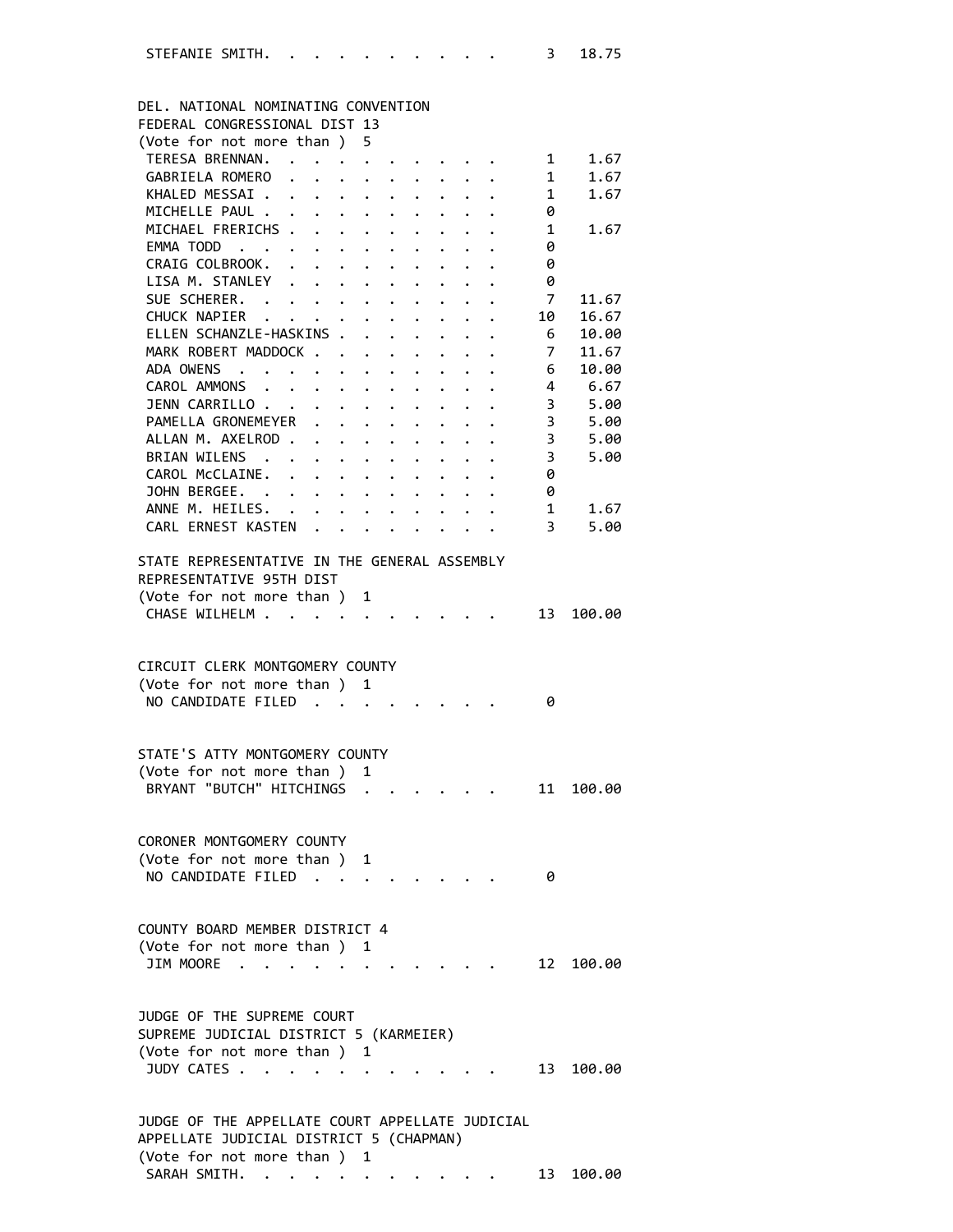# PRECINCT COMMITTEEPERSON GRISHAM 2 (Vote for not more than ) 1 NO CANDIDATE FILED . . . . . . . . 0

PRECINCT REPORT MONTGOMERY COUNTY, ILLINOIS OFFICIAL TOTALS RUN DATE:04/01/20 2020 GENERAL PRIMARY ELECTION RUN TIME:10:04 AM MARCH 17, 2020 STATISTICS

#### 0701 HARVEL

VOTES PERCENT

| REGISTERED VOTERS - TOTAL.       |  |  | 133 |       |
|----------------------------------|--|--|-----|-------|
| REGISTERED VOTERS - REPUBLICAN   |  |  | 43  | 32.33 |
| REGISTERED VOTERS - DEMOCRATIC   |  |  | 34  | 25.56 |
| REGISTERED VOTERS - NONPARTISAN. |  |  | 9   | 6.77  |
| BALLOTS CAST - TOTAL.            |  |  | 40  |       |
| BALLOTS CAST - REPUBLICAN.       |  |  | 21  | 52.50 |
| BALLOTS CAST - DEMOCRATIC.       |  |  | 19  | 47.50 |
| BALLOTS CAST - NONPARTISAN.      |  |  | 0   |       |
| BALLOTS CAST - BLANK.            |  |  | 0   |       |
| VOTER TURNOUT - TOTAL            |  |  |     | 30.08 |
| VOTER TURNOUT - REPUBLICAN.      |  |  |     | 48.84 |
| VOTER TURNOUT - DEMOCRATIC.      |  |  |     | 55.88 |
| VOTER TURNOUT - NONPARTISAN      |  |  |     |       |
| VOTER TURNOUT - BLANK            |  |  |     |       |
|                                  |  |  |     |       |

# \*\*\*\*\*\*\*\*\*\* (REPUBLICAN) \*\*\*\*\*\*\*\*\*\*

| PRESIDENT OF THE UNITED STATES<br>(Vote for not more than ) 1<br>DONALD J TRUMP.<br>21 100.00<br>ROQUE "ROCKY" DE LA FUENTE.<br>ø                                                                                                                     |
|-------------------------------------------------------------------------------------------------------------------------------------------------------------------------------------------------------------------------------------------------------|
| UNITED STATES SENATOR U.S. SENATE<br>(Vote for not more than) 1<br>MARK C. CURRAN JR.<br>7 35.00<br>TOM TARTER 2<br>10.00<br>CASEY CHLEBEK 1 5.00<br>7 35.00<br>PEGGY HUBBARD<br>$3^{\circ}$<br>ROBERT MARSHALL<br>15.00                              |
| US REPRESENTATIVE IN CONGRESS 13TH DIST<br>FEDERAL CONGRESSIONAL DIST 13<br>(Vote for not more than) 1<br>RODNEY DAVIS<br>21 100.00                                                                                                                   |
| DEL, NATIONAL NOMINATING CONVENTION<br>FEDERAL CONGRESSIONAL DIST 13<br>(Vote for not more than ) 3<br>MARTIN DAVIS<br>16 43.24<br>SUSAN GANT REYNOLDS<br>10 27.03<br>11<br>MARIA VASQUEZ<br>29.73<br>$\cdot$ $\cdot$ $\cdot$ $\cdot$ $\cdot$ $\cdot$ |
| ALT. DEL. NATIONAL NOMINATING CONVENTION<br>FEDERAL CONGRESSIONAL DIST 13<br>(Vote for not more than ) 3                                                                                                                                              |

| DON TRACY     |  |  |  |  |  |  | 12 32.43 |
|---------------|--|--|--|--|--|--|----------|
| KEVIN BREHENY |  |  |  |  |  |  | 8 21.62  |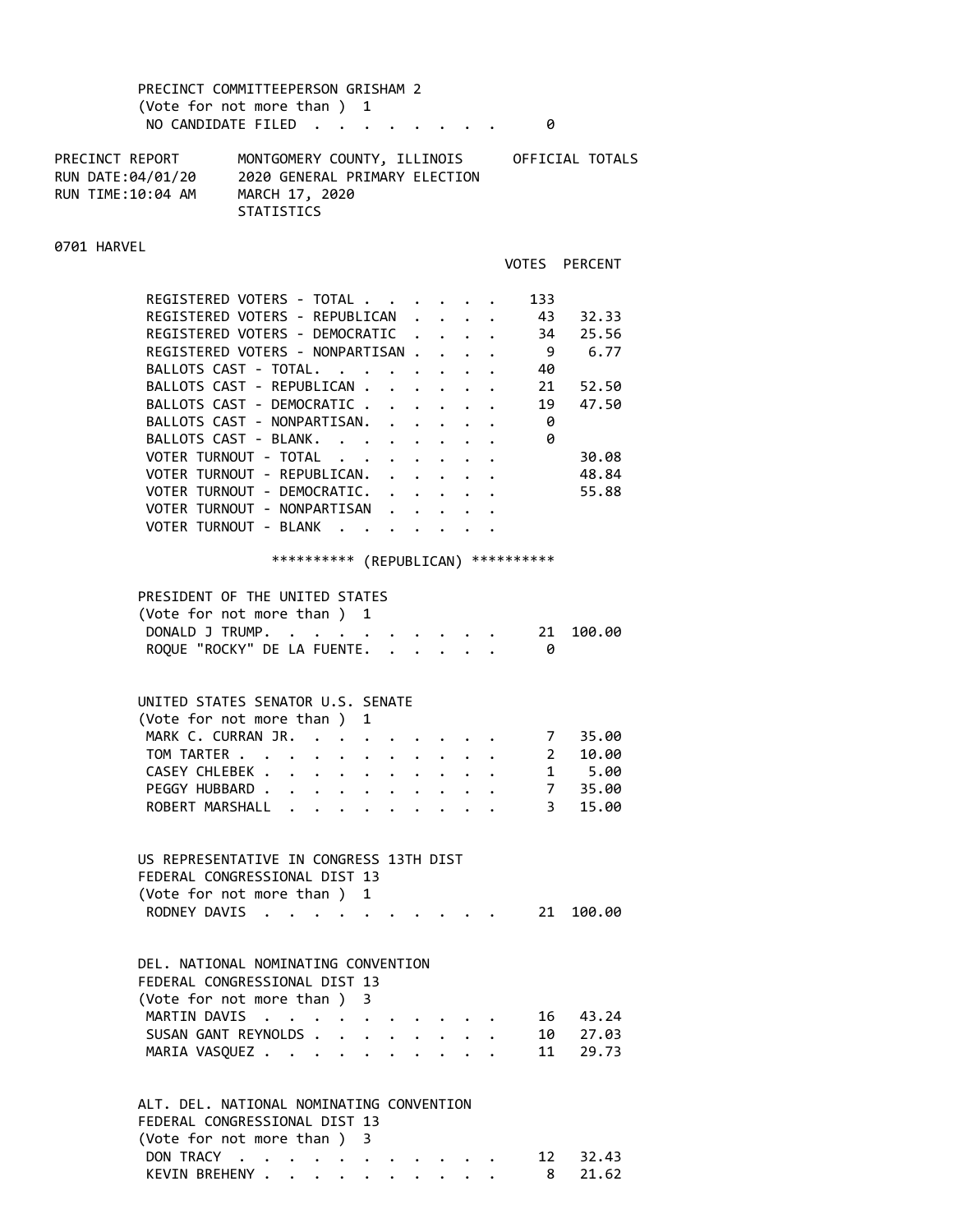| SETH MCMILLAN .                                                          |                                     |                                                                 |                                |                      |                                            |                      |  |                         | 17 45.95  |
|--------------------------------------------------------------------------|-------------------------------------|-----------------------------------------------------------------|--------------------------------|----------------------|--------------------------------------------|----------------------|--|-------------------------|-----------|
|                                                                          |                                     |                                                                 |                                |                      |                                            |                      |  |                         |           |
| STATE REPRESENTATIVE IN THE GENERAL ASSEMBLY<br>REPRESENTATIVE 95TH DIST |                                     |                                                                 |                                |                      |                                            |                      |  |                         |           |
| (Vote for not more than ) 1                                              |                                     |                                                                 |                                |                      |                                            |                      |  |                         |           |
| AVERY BOURNE                                                             |                                     |                                                                 |                                |                      |                                            |                      |  |                         | 18 85.71  |
| LAWRENCE L. OLIVER                                                       |                                     |                                                                 |                                |                      |                                            |                      |  | $\overline{\mathbf{3}}$ | 14.29     |
|                                                                          |                                     |                                                                 |                                |                      |                                            |                      |  |                         |           |
| CIRCUIT CLERK MONTGOMERY COUNTY                                          |                                     |                                                                 |                                |                      |                                            |                      |  |                         |           |
| (Vote for not more than ) 1                                              |                                     |                                                                 |                                |                      |                                            |                      |  |                         |           |
| HOLLY LEMONS                                                             |                                     |                                                                 |                                |                      |                                            |                      |  |                         | 21 100.00 |
|                                                                          |                                     |                                                                 |                                |                      |                                            |                      |  |                         |           |
| STATE'S ATTY MONTGOMERY COUNTY                                           |                                     |                                                                 |                                |                      |                                            |                      |  |                         |           |
| (Vote for not more than ) 1                                              |                                     |                                                                 |                                |                      |                                            |                      |  |                         |           |
| ANDREW AFFRUNTI                                                          |                                     |                                                                 |                                |                      |                                            |                      |  |                         | 20 100.00 |
|                                                                          |                                     |                                                                 |                                |                      |                                            |                      |  |                         |           |
| CORONER MONTGOMERY COUNTY<br>(Vote for not more than )                   |                                     |                                                                 | 1                              |                      |                                            |                      |  |                         |           |
| RANDY LEETHAM                                                            |                                     |                                                                 |                                |                      |                                            |                      |  |                         | 21 100.00 |
|                                                                          |                                     |                                                                 |                                |                      |                                            |                      |  |                         |           |
|                                                                          |                                     |                                                                 |                                |                      |                                            |                      |  |                         |           |
| COUNTY BOARD MEMBER DISTRICT 1                                           |                                     |                                                                 |                                |                      |                                            |                      |  |                         |           |
| (Vote for not more than ) 2<br>CONNIE TAYLOR BECK                        |                                     |                                                                 |                                |                      |                                            |                      |  |                         | 14 45.16  |
| JEREMY L. JONES                                                          |                                     |                                                                 | $\sim$<br>$\ddot{\phantom{a}}$ |                      |                                            | $\sim$ $\sim$ $\sim$ |  |                         | 17 54.84  |
|                                                                          |                                     |                                                                 |                                |                      |                                            |                      |  |                         |           |
|                                                                          |                                     |                                                                 |                                |                      |                                            |                      |  |                         |           |
| JUDGE OF THE SUPREME COURT                                               |                                     |                                                                 |                                |                      |                                            |                      |  |                         |           |
| SUPREME JUDICIAL DISTRICT 5 (KARMEIER)<br>(Vote for not more than ) 1    |                                     |                                                                 |                                |                      |                                            |                      |  |                         |           |
| DAVID K. OVERSTREET                                                      |                                     |                                                                 |                                |                      |                                            |                      |  |                         | 12 63.16  |
| JOHN B. BARBERIS, JR.                                                    |                                     |                                                                 |                                |                      | $\mathbf{r}$ , $\mathbf{r}$ , $\mathbf{r}$ |                      |  | $7\overline{ }$         | 36.84     |
|                                                                          |                                     |                                                                 |                                |                      |                                            |                      |  |                         |           |
| JUDGE OF THE APPELLATE COURT                                             |                                     |                                                                 |                                |                      |                                            |                      |  |                         |           |
| APPELLATE JUDICIAL DISTRICT 5 (CHAPMAN)                                  |                                     |                                                                 |                                |                      |                                            |                      |  |                         |           |
| (Vote for not more than)                                                 |                                     |                                                                 | 1                              |                      |                                            |                      |  |                         |           |
| MARK M. BOIE.                                                            |                                     |                                                                 |                                |                      |                                            |                      |  | 9                       | 52.94     |
| KATHERINE RUOCCO.                                                        |                                     |                                                                 |                                |                      |                                            |                      |  | 8                       | 47.06     |
|                                                                          |                                     |                                                                 |                                |                      |                                            |                      |  |                         |           |
| PRECINCT COMMITTEEPERSON HARVEL                                          |                                     |                                                                 |                                |                      |                                            |                      |  |                         |           |
| (Vote for not more than)                                                 |                                     |                                                                 | 1                              |                      |                                            |                      |  |                         |           |
| NO CANDIDATE FILED                                                       | $\sim$                              | $\mathcal{L}(\mathbf{z})$ , and $\mathcal{L}(\mathbf{z})$ , and |                                |                      |                                            |                      |  | 0                       |           |
|                                                                          | *********** (DEMOCRATIC) ********** |                                                                 |                                |                      |                                            |                      |  |                         |           |
|                                                                          |                                     |                                                                 |                                |                      |                                            |                      |  |                         |           |
| PRESIDENT OF THE UNITED STATES                                           |                                     |                                                                 |                                |                      |                                            |                      |  |                         |           |
| (Vote for not more than)<br>AMY J. KLOBUCHAR .                           |                                     |                                                                 | 1                              |                      |                                            |                      |  |                         |           |
| DEVAL PATRICK .                                                          |                                     | $\ddot{\phantom{a}}$                                            |                                |                      |                                            |                      |  | 0<br>0                  |           |
| BERNIE SANDERS.                                                          | $\ddot{\phantom{0}}$                | $\ddot{\bullet}$                                                |                                |                      |                                            |                      |  | 4                       | 23.53     |
| JOSEPH R. BIDEN                                                          |                                     |                                                                 |                                |                      |                                            |                      |  | 11                      | 64.71     |
| MICHAEL R. BLOOMBERG.                                                    |                                     |                                                                 |                                |                      |                                            |                      |  | $\mathbf{2}^{\prime}$   | 11.76     |
| ELIZABETH WARREN                                                         |                                     |                                                                 | $\mathbf{L}$                   | $\ddot{\phantom{a}}$ | $\ddot{\phantom{0}}$                       |                      |  | 0                       |           |
| PETE BUTTIGIEG.<br>TOM STEYER                                            | $\cdot$ $\cdot$ $\cdot$ $\cdot$     |                                                                 |                                | $\ddot{\phantom{0}}$ | $\ddot{\phantom{0}}$                       |                      |  | 0<br>0                  |           |
| ANDREW YANG. .                                                           | $\cdot$ $\cdot$ $\cdot$ $\cdot$     | $\mathbf{r} = \mathbf{r} + \mathbf{r}$                          |                                |                      |                                            |                      |  | 0                       |           |
| MICHAEL BENNET. .                                                        |                                     | $\mathbf{r} = \mathbf{r} + \mathbf{r}$                          |                                |                      |                                            |                      |  | 0                       |           |
| JOHN K. DELANEY                                                          | $\ddot{\phantom{0}}$                | $\mathbf{r} = \mathbf{r} + \mathbf{r}$ , where $\mathbf{r}$     |                                |                      |                                            |                      |  | 0                       |           |
| TULSI GABBARD .                                                          | $\bullet$ .                         |                                                                 |                                |                      |                                            |                      |  | 0                       |           |
| CORY BOOKER.                                                             |                                     |                                                                 |                                |                      |                                            |                      |  | 0                       |           |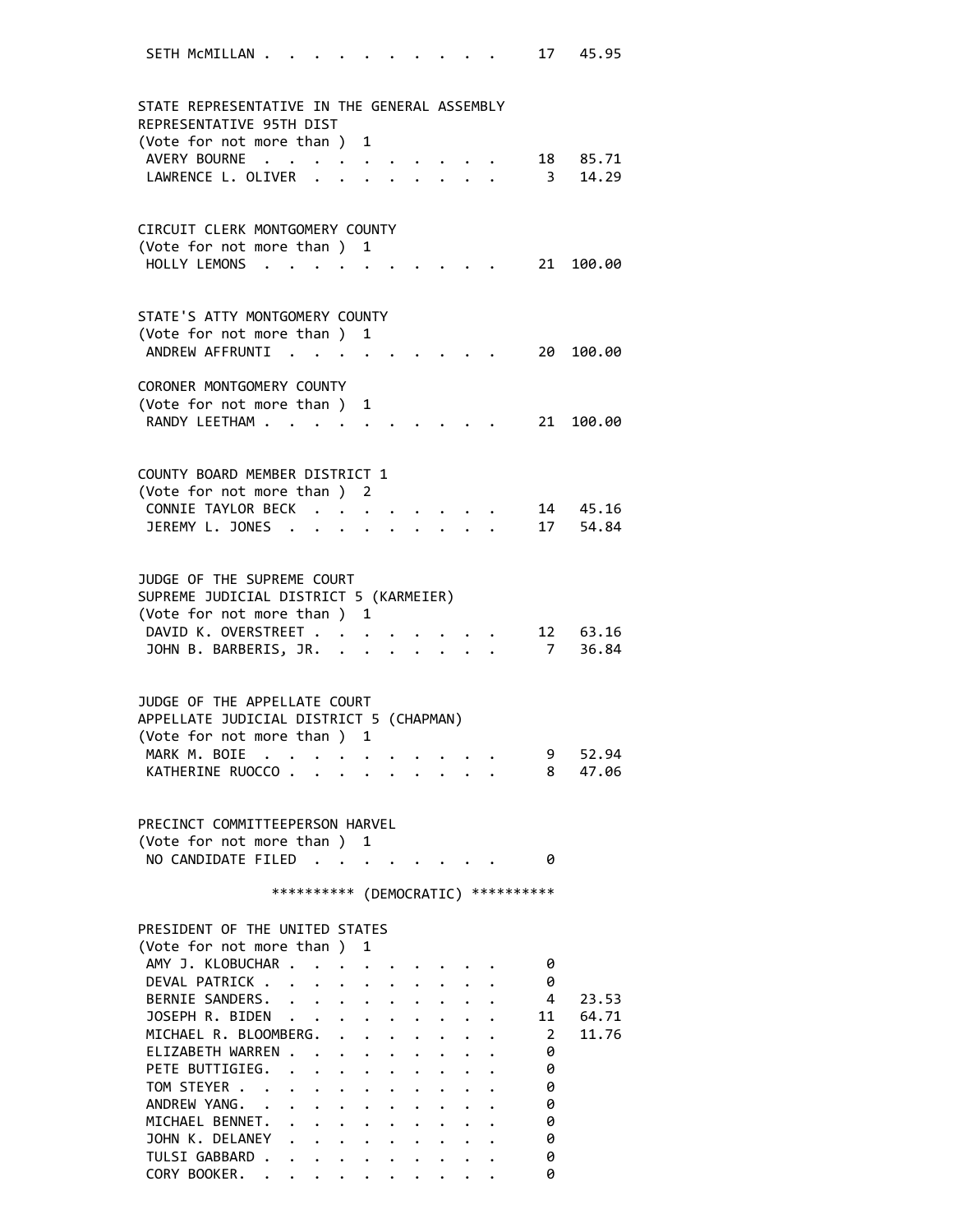| UNITED STATES SENATOR U.S. SENATE                                                                           |                                                                     |                                          |                      |                                 |                         |                      |                         |                                |
|-------------------------------------------------------------------------------------------------------------|---------------------------------------------------------------------|------------------------------------------|----------------------|---------------------------------|-------------------------|----------------------|-------------------------|--------------------------------|
| (Vote for not more than ) 1                                                                                 |                                                                     |                                          |                      |                                 |                         |                      |                         |                                |
| RICHARD J. DURBIN.<br>$\ddot{\phantom{a}}$                                                                  |                                                                     |                                          |                      |                                 |                         |                      | 17                      | 100.00                         |
|                                                                                                             |                                                                     |                                          |                      |                                 |                         |                      |                         |                                |
|                                                                                                             |                                                                     |                                          |                      |                                 |                         |                      |                         |                                |
| US REPRESENTATIVE IN CONGRESS 13TH DIST                                                                     |                                                                     |                                          |                      |                                 |                         |                      |                         |                                |
| FEDERAL CONGRESSIONAL DIST 13                                                                               |                                                                     |                                          |                      |                                 |                         |                      |                         |                                |
| (Vote for not more than)                                                                                    | $\mathbf{1}$                                                        |                                          |                      |                                 |                         |                      |                         |                                |
| BETSY DIRKSEN LONDRIGAN.                                                                                    |                                                                     |                                          |                      |                                 |                         |                      | 16                      | 84.21                          |
|                                                                                                             |                                                                     |                                          |                      |                                 |                         |                      | $\overline{\mathbf{3}}$ |                                |
| STEFANIE SMITH.                                                                                             |                                                                     |                                          |                      |                                 |                         |                      |                         | 15.79                          |
|                                                                                                             |                                                                     |                                          |                      |                                 |                         |                      |                         |                                |
|                                                                                                             |                                                                     |                                          |                      |                                 |                         |                      |                         |                                |
| DEL. NATIONAL NOMINATING CONVENTION                                                                         |                                                                     |                                          |                      |                                 |                         |                      |                         |                                |
| FEDERAL CONGRESSIONAL DIST 13                                                                               |                                                                     |                                          |                      |                                 |                         |                      |                         |                                |
| (Vote for not more than ) 5                                                                                 |                                                                     |                                          |                      |                                 |                         |                      |                         |                                |
| TERESA BRENNAN.                                                                                             |                                                                     | $\mathbf{r} = \mathbf{r} + \mathbf{r}$ . |                      |                                 |                         |                      | $1 \quad$               | 1.67                           |
| GABRIELA ROMERO                                                                                             |                                                                     |                                          |                      |                                 |                         |                      | 0                       |                                |
| KHALED MESSAI.<br>$\cdot$ $\cdot$ $\cdot$                                                                   |                                                                     | $\ddot{\phantom{0}}$                     | $\ddot{\phantom{0}}$ |                                 |                         |                      | 0                       |                                |
| MICHELLE PAUL .<br>$\mathbf{1}$ $\mathbf{1}$ $\mathbf{1}$ $\mathbf{1}$ $\mathbf{1}$<br>$\ddot{\phantom{0}}$ |                                                                     |                                          | $\ddot{\phantom{a}}$ |                                 |                         |                      | $1 \quad$               | 1.67                           |
| MICHAEL FRERICHS .<br>$\mathbf{1}$ $\mathbf{1}$ $\mathbf{1}$ $\mathbf{1}$ $\mathbf{1}$                      |                                                                     | $\ddot{\phantom{0}}$                     | $\ddot{\phantom{0}}$ |                                 | $\ddot{\phantom{0}}$    |                      | $1 \quad$               | 1.67                           |
| EMMA TODD<br>$\mathbf{r} = \mathbf{r} + \mathbf{r}$ , where $\mathbf{r} = \mathbf{r}$                       |                                                                     | $\bullet$ .                              | $\bullet$ .          |                                 | $\ddot{\phantom{0}}$    |                      | $1 \quad$               | 1.67                           |
| CRAIG COLBROOK.<br>$\cdot$ $\cdot$ $\cdot$ $\cdot$ $\cdot$                                                  |                                                                     |                                          |                      |                                 |                         |                      | 0                       |                                |
| LISA M. STANLEY .                                                                                           |                                                                     |                                          | $\ddot{\phantom{0}}$ | $\ddot{\phantom{0}}$            |                         |                      | 1                       | 1.67                           |
| $\ddot{\phantom{0}}$                                                                                        | $\bullet$ .<br><br><br><br><br><br><br><br><br><br><br><br><br><br> | $\bullet$ .                              | $\ddot{\phantom{0}}$ |                                 |                         |                      |                         |                                |
| SUE SCHERER.<br>$\mathbf{r} = \mathbf{r} + \mathbf{r}$ , where $\mathbf{r}$                                 |                                                                     |                                          |                      |                                 |                         |                      | 14                      | 23.33                          |
| CHUCK NAPIER                                                                                                |                                                                     |                                          | $\ddot{\phantom{0}}$ |                                 |                         |                      | 10                      | 16.67                          |
| ELLEN SCHANZLE-HASKINS .                                                                                    | $\mathbf{r}$                                                        |                                          | $\ddot{\phantom{0}}$ | $\ddot{\phantom{a}}$            |                         |                      | 9                       | 15.00                          |
| MARK ROBERT MADDOCK                                                                                         |                                                                     |                                          |                      | $\cdot$ $\cdot$ $\cdot$ $\cdot$ | $\ddot{\phantom{0}}$    |                      | 7                       | 11.67                          |
| ADA OWENS<br>$\cdot$ $\cdot$ $\cdot$ $\cdot$ $\cdot$ $\cdot$ $\cdot$                                        |                                                                     |                                          |                      |                                 | $\cdot$ $\cdot$ $\cdot$ |                      | 10                      | 16.67                          |
| CAROL AMMONS .<br>$\bullet$ . The set of $\bullet$                                                          |                                                                     |                                          |                      | $\bullet$ .                     | $\ddot{\phantom{0}}$    |                      |                         | 1.67<br>$1 \quad \blacksquare$ |
| JENN CARRILLO                                                                                               | $\cdot$ $\cdot$ $\cdot$ $\cdot$ $\cdot$                             |                                          |                      | $\bullet$ .                     | $\bullet$ .             |                      | $1 \quad \blacksquare$  | 1.67                           |
| PAMELLA GRONEMEYER                                                                                          |                                                                     | $\bullet$ .                              | $\ddot{\phantom{0}}$ |                                 |                         |                      | $1 \quad \blacksquare$  | 1.67                           |
| ALLAN M. AXELROD.                                                                                           | $\mathbf{L} = \mathbf{L} \mathbf{L}$                                |                                          |                      |                                 |                         |                      | $1 \quad$               | 1.67                           |
| BRIAN WILENS .                                                                                              | $\bullet$ .<br><br><br><br><br><br><br><br><br><br><br><br><br>     | $\ddot{\phantom{0}}$                     | $\ddot{\phantom{0}}$ |                                 |                         |                      | 1                       | 1.67                           |
| CAROL McCLAINE.<br>$\ddot{\phantom{a}}$<br>$\mathbf{r} = \mathbf{r} + \mathbf{r}$                           |                                                                     | $\ddot{\phantom{0}}$                     | $\ddot{\phantom{0}}$ |                                 |                         |                      | 0                       |                                |
| JOHN BERGEE.<br>$\mathbf{r}$ , $\mathbf{r}$ , $\mathbf{r}$ , $\mathbf{r}$ , $\mathbf{r}$                    |                                                                     |                                          |                      |                                 |                         |                      | 0                       |                                |
| ANNE M. HEILES. .                                                                                           | $\cdot$ $\cdot$ $\cdot$ $\cdot$                                     |                                          |                      |                                 |                         | $\ddot{\phantom{0}}$ | 0                       |                                |
| CARL ERNEST KASTEN                                                                                          |                                                                     |                                          |                      |                                 |                         |                      | 0                       |                                |
| $\ddot{\phantom{0}}$                                                                                        |                                                                     |                                          |                      |                                 | $\ddotsc$               |                      |                         |                                |
|                                                                                                             |                                                                     |                                          |                      |                                 |                         |                      |                         |                                |
| STATE REPRESENTATIVE IN THE GENERAL ASSEMBLY                                                                |                                                                     |                                          |                      |                                 |                         |                      |                         |                                |
| REPRESENTATIVE 95TH DIST                                                                                    |                                                                     |                                          |                      |                                 |                         |                      |                         |                                |
| (Vote for not more than ) 1                                                                                 |                                                                     |                                          |                      |                                 |                         |                      |                         |                                |
| CHASE WILHELM                                                                                               |                                                                     |                                          |                      |                                 |                         |                      |                         | 15 100.00                      |
|                                                                                                             |                                                                     |                                          |                      |                                 |                         |                      |                         |                                |
|                                                                                                             |                                                                     |                                          |                      |                                 |                         |                      |                         |                                |
| CIRCUIT CLERK MONTGOMERY COUNTY                                                                             |                                                                     |                                          |                      |                                 |                         |                      |                         |                                |
| (Vote for not more than )                                                                                   | 1                                                                   |                                          |                      |                                 |                         |                      |                         |                                |
| NO CANDIDATE FILED.                                                                                         |                                                                     |                                          |                      |                                 |                         |                      | 0                       |                                |
|                                                                                                             |                                                                     |                                          |                      |                                 |                         |                      |                         |                                |
|                                                                                                             |                                                                     |                                          |                      |                                 |                         |                      |                         |                                |
| STATE'S ATTY MONTGOMERY COUNTY                                                                              |                                                                     |                                          |                      |                                 |                         |                      |                         |                                |
| (Vote for not more than)                                                                                    | 1                                                                   |                                          |                      |                                 |                         |                      |                         |                                |
| BRYANT "BUTCH" HITCHINGS .                                                                                  |                                                                     |                                          |                      |                                 |                         |                      |                         |                                |
|                                                                                                             |                                                                     |                                          |                      |                                 |                         |                      | 19                      | 100.00                         |
|                                                                                                             |                                                                     |                                          |                      |                                 |                         |                      |                         |                                |
|                                                                                                             |                                                                     |                                          |                      |                                 |                         |                      |                         |                                |
| CORONER MONTGOMERY COUNTY                                                                                   |                                                                     |                                          |                      |                                 |                         |                      |                         |                                |
| (Vote for not more than)                                                                                    | 1                                                                   |                                          |                      |                                 |                         |                      |                         |                                |
| NO CANDIDATE FILED.                                                                                         |                                                                     |                                          |                      |                                 |                         |                      | 0                       |                                |
|                                                                                                             |                                                                     |                                          |                      |                                 |                         |                      |                         |                                |
|                                                                                                             |                                                                     |                                          |                      |                                 |                         |                      |                         |                                |
| COUNTY BOARD MEMBER DISTRICT 1                                                                              |                                                                     |                                          |                      |                                 |                         |                      |                         |                                |
| (Vote for not more than)                                                                                    | 2                                                                   |                                          |                      |                                 |                         |                      |                         |                                |
| RICKEY L. BROADDUS .                                                                                        |                                                                     |                                          |                      |                                 |                         |                      | 18                      | 100.00                         |
|                                                                                                             |                                                                     |                                          |                      |                                 |                         |                      |                         |                                |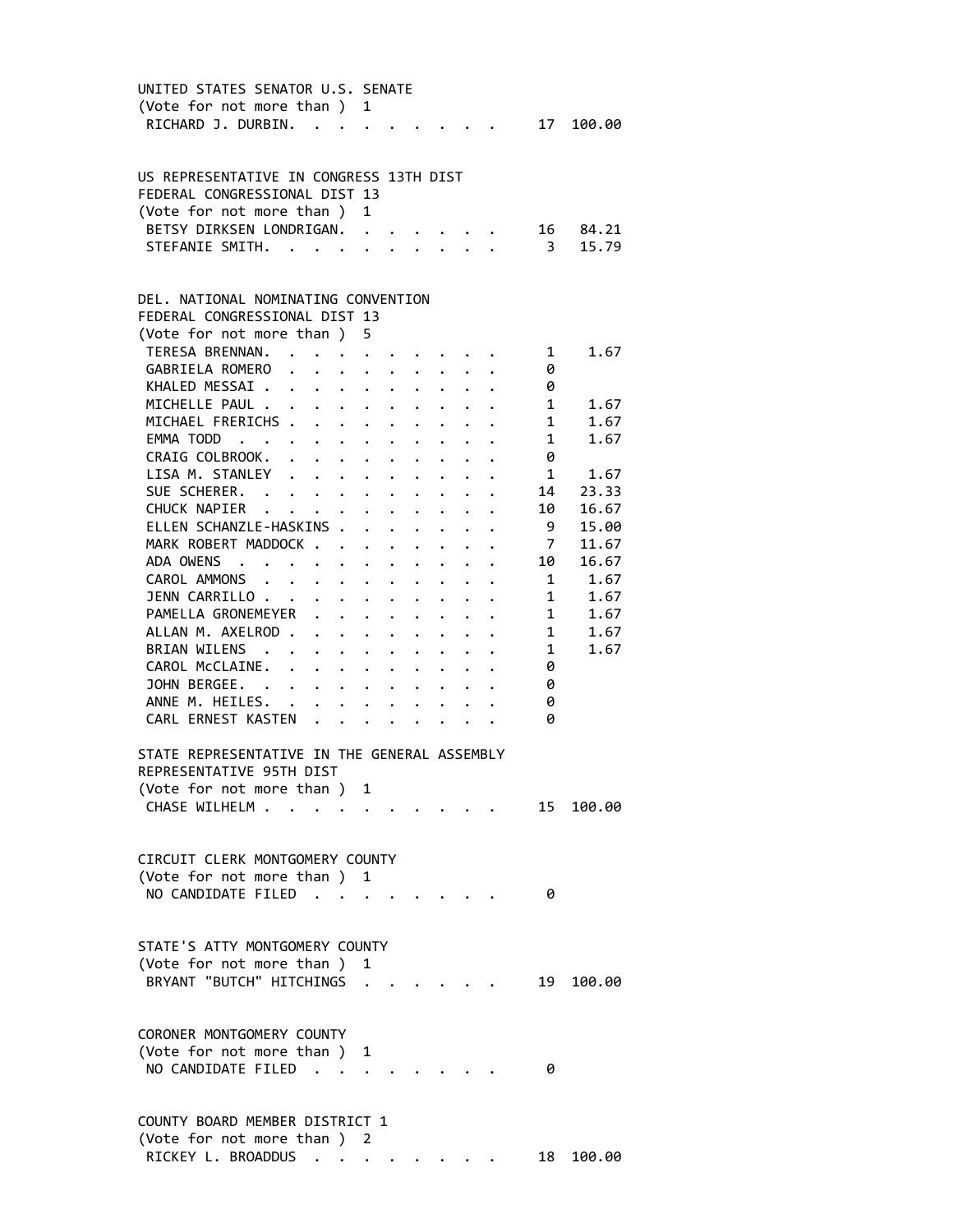JUDGE OF THE SUPREME COURT SUPREME JUDICIAL DISTRICT 5 (KARMEIER) (Vote for not more than ) 1 JUDY CATES . . . . . . . . . . . . 15 100.00 JUDGE OF THE APPELLATE COURT APPELLATE JUDICIAL APPELLATE JUDICIAL DISTRICT 5 (CHAPMAN) (Vote for not more than ) 1 SARAH SMITH. . . . . . . . . . . 16 100.00 PRECINCT COMMITTEEPERSON HARVEL (Vote for not more than ) 1 NO CANDIDATE FILED . . . . . . . . 0 PRECINCT REPORT MONTGOMERY COUNTY, ILLINOIS OFFICIAL TOTALS RUN DATE:04/01/20 2020 GENERAL PRIMARY ELECTION RUN TIME:10:04 AM MARCH 17, 2020 STATISTICS 0801 HILLSBORO 1 VOTES PERCENT REGISTERED VOTERS - TOTAL . . . . . . 469 REGISTERED VOTERS - REPUBLICAN . . . . 160 34.12 REGISTERED VOTERS - DEMOCRATIC . . . . 104 22.17 REGISTERED VOTERS - NONPARTISAN . . . . 25 5.33 BALLOTS CAST - TOTAL.  $\cdot \cdot \cdot \cdot \cdot \cdot \cdot \cdot \cdot 117$ BALLOTS CAST - REPUBLICAN . . . . . . 62 52.99 BALLOTS CAST - DEMOCRATIC . . . . . . 52 44.44 BALLOTS CAST - NONPARTISAN. . . . . . 3 2.56 BALLOTS CAST - BLANK. . . . . . . . 0 VOTER TURNOUT - TOTAL . . . . . . . 24.95 VOTER TURNOUT - REPUBLICAN. . . . . . 38.75 VOTER TURNOUT - DEMOCRATIC. . . . . . 50.00 VOTER TURNOUT - NONPARTISAN . . . . . 12.00 VOTER TURNOUT - BLANK . . . . . . \*\*\*\*\*\*\*\*\*\* (REPUBLICAN) \*\*\*\*\*\*\*\*\*\* PRESIDENT OF THE UNITED STATES (Vote for not more than ) 1 DONALD J TRUMP. . . . . . . . . . . 59 100.00 ROQUE "ROCKY" DE LA FUENTE. . . . . . 0 UNITED STATES SENATOR U.S. SENATE (Vote for not more than ) 1 MARK C. CURRAN JR. . . . . . . . . . 25 48.08<br>TOM TARTER . . . . . . . . . . . 8 15.38 TOM TARTER . . . . . . . . . . . CASEY CHLEBEK . . . . . . . . . . PEGGY HUBBARD . . . . . . . . . . 9 17.31 ROBERT MARSHALL . . . . . . . . . 9 17.31 US REPRESENTATIVE IN CONGRESS 13TH DIST FEDERAL CONGRESSIONAL DIST 13 (Vote for not more than ) 1 RODNEY DAVIS . . . . . . . . . . 58 100.00

> DEL. NATIONAL NOMINATING CONVENTION FEDERAL CONGRESSIONAL DIST 13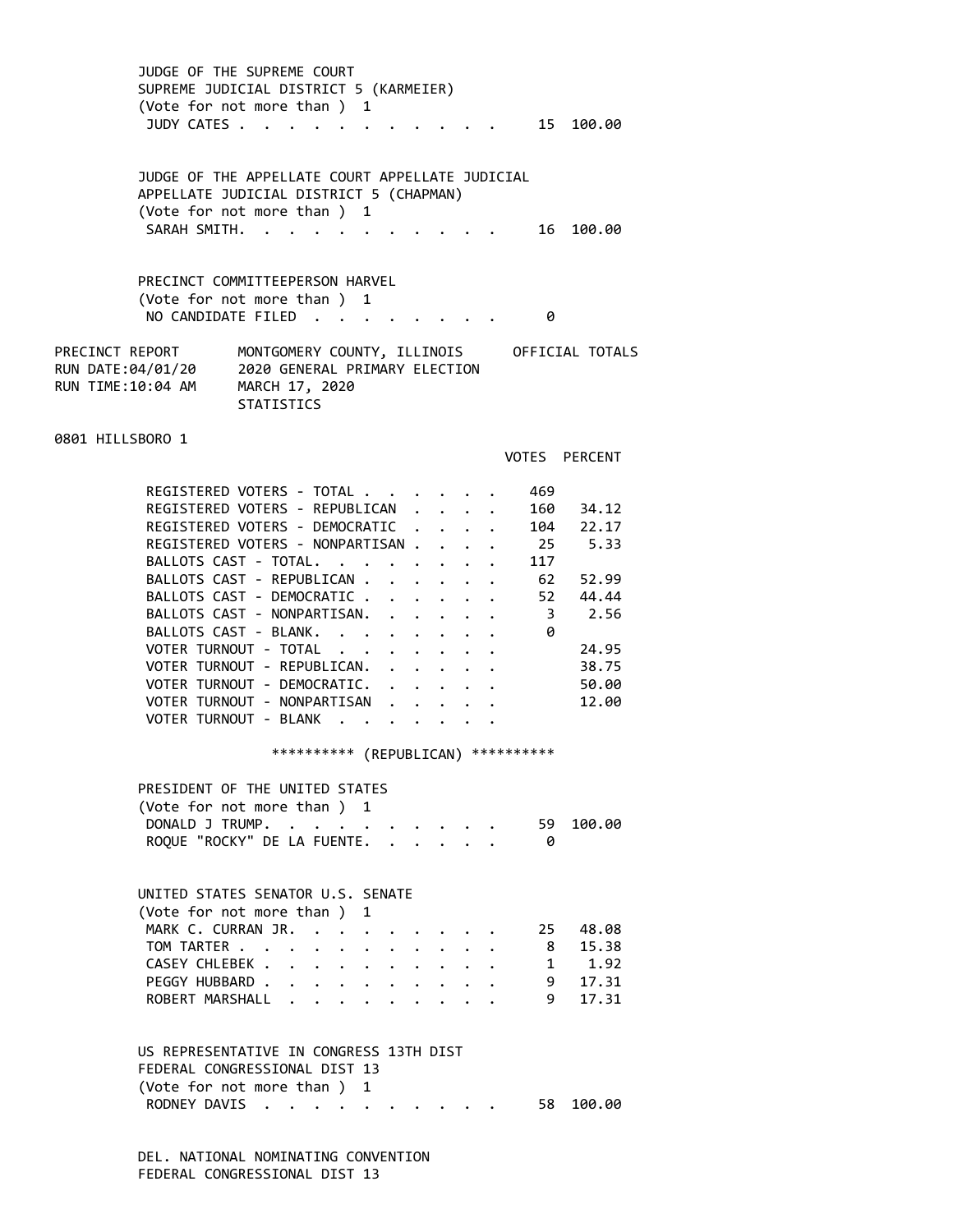| (Vote for not more than ) 3<br>MARTIN DAVIS                               | $\mathbf{L}^{\text{max}}$ , and $\mathbf{L}^{\text{max}}$ |                                               |                                                         |                                                                                                            |              |                      | 46       | 38.02             |
|---------------------------------------------------------------------------|-----------------------------------------------------------|-----------------------------------------------|---------------------------------------------------------|------------------------------------------------------------------------------------------------------------|--------------|----------------------|----------|-------------------|
| SUSAN GANT REYNOLDS.<br>MARIA VASQUEZ                                     |                                                           | $\mathbf{L}$                                  |                                                         | $\cdot$ $\cdot$ $\cdot$ $\cdot$ $\cdot$ $\cdot$<br>$\cdot$ $\cdot$ $\cdot$ $\cdot$ $\cdot$ $\cdot$ $\cdot$ |              |                      | 44<br>31 | 36.36<br>25.62    |
| ALT. DEL. NATIONAL NOMINATING CONVENTION<br>FEDERAL CONGRESSIONAL DIST 13 |                                                           |                                               |                                                         |                                                                                                            |              |                      |          |                   |
| (Vote for not more than ) 3<br>DON TRACY                                  |                                                           |                                               |                                                         |                                                                                                            |              |                      | 36       | 33.03             |
| KEVIN BREHENY .<br>SETH MCMILLAN                                          | $\cdot$ $\cdot$ $\cdot$                                   |                                               |                                                         | $\cdot$ $\cdot$ $\cdot$ $\cdot$ $\cdot$ $\cdot$                                                            | $\mathbf{L}$ |                      | 40       | 33 30.28<br>36.70 |
|                                                                           |                                                           |                                               |                                                         |                                                                                                            |              |                      |          |                   |
| STATE REPRESENTATIVE IN THE GENERAL ASSEMBLY<br>REPRESENTATIVE 95TH DIST  |                                                           |                                               |                                                         |                                                                                                            |              |                      |          |                   |
| (Vote for not more than ) 1<br>AVERY BOURNE                               |                                                           |                                               |                                                         |                                                                                                            |              |                      | 47       | 78.33             |
| LAWRENCE L. OLIVER                                                        |                                                           |                                               |                                                         |                                                                                                            |              |                      | 13       | 21.67             |
| CIRCUIT CLERK MONTGOMERY COUNTY                                           |                                                           |                                               |                                                         |                                                                                                            |              |                      |          |                   |
| (Vote for not more than )<br>HOLLY LEMONS                                 |                                                           |                                               | 1                                                       |                                                                                                            |              |                      | 58       | 100.00            |
|                                                                           |                                                           |                                               |                                                         |                                                                                                            |              |                      |          |                   |
| STATE'S ATTY MONTGOMERY COUNTY                                            |                                                           |                                               |                                                         |                                                                                                            |              |                      |          |                   |
| (Vote for not more than )                                                 |                                                           |                                               | 1                                                       |                                                                                                            |              |                      |          |                   |
| ANDREW AFFRUNTI                                                           | $\mathbf{r}$ . The set of $\mathbf{r}$                    |                                               |                                                         |                                                                                                            |              |                      | 50       | 100.00            |
| CORONER MONTGOMERY COUNTY                                                 |                                                           |                                               |                                                         |                                                                                                            |              |                      |          |                   |
| (Vote for not more than) 1<br>RANDY LEETHAM                               |                                                           |                                               |                                                         |                                                                                                            |              |                      | 56       | 100.00            |
|                                                                           |                                                           |                                               |                                                         |                                                                                                            |              |                      |          |                   |
| COUNTY BOARD MEMBER DISTRICT 6                                            |                                                           |                                               |                                                         |                                                                                                            |              |                      |          |                   |
| (Vote for not more than)<br>BEVERLY A. MCCOY.                             |                                                           |                                               | 1                                                       |                                                                                                            |              |                      | 57       | 100.00            |
|                                                                           |                                                           |                                               |                                                         |                                                                                                            |              |                      |          |                   |
| JUDGE OF THE SUPREME COURT                                                |                                                           |                                               |                                                         |                                                                                                            |              |                      |          |                   |
| SUPREME JUDICIAL DISTRICT 5 (KARMEIER)<br>(Vote for not more than ) 1     |                                                           |                                               |                                                         |                                                                                                            |              |                      |          |                   |
| DAVID K. OVERSTREET                                                       |                                                           |                                               |                                                         |                                                                                                            |              |                      |          | 34 69.39          |
| JOHN B. BARBERIS, JR.                                                     |                                                           |                                               |                                                         |                                                                                                            |              | $\ddot{\phantom{a}}$ |          | 15 30.61          |
| JUDGE OF THE APPELLATE COURT                                              |                                                           |                                               |                                                         |                                                                                                            |              |                      |          |                   |
| APPELLATE JUDICIAL DISTRICT 5 (CHAPMAN)                                   |                                                           |                                               |                                                         |                                                                                                            |              |                      |          |                   |
| (Vote for not more than ) 1<br>MARK M. BOIE                               |                                                           |                                               |                                                         |                                                                                                            |              |                      | 28       | 59.57             |
| KATHERINE RUOCCO                                                          |                                                           | $\sim$ $\sim$                                 | $\bullet$ .<br><br><br><br><br><br><br><br><br><br><br> | $\cdot$ $\cdot$ $\cdot$ $\cdot$ $\cdot$                                                                    |              |                      |          | 19 40.43          |
|                                                                           |                                                           |                                               |                                                         |                                                                                                            |              |                      |          |                   |
| PRECINCT COMMITTEEPERSON HILLSBORO 1                                      |                                                           |                                               |                                                         |                                                                                                            |              |                      |          |                   |
| (Vote for not more than) 1<br>TERRY L. RICHMOND.                          |                                                           |                                               |                                                         |                                                                                                            |              |                      |          | 55 100.00         |
|                                                                           | *********** (DEMOCRATIC) ***********                      |                                               |                                                         |                                                                                                            |              |                      |          |                   |
| PRESIDENT OF THE UNITED STATES                                            |                                                           |                                               |                                                         |                                                                                                            |              |                      |          |                   |
| (Vote for not more than )<br>AMY J. KLOBUCHAR .                           |                                                           | $\mathbf{z} = \mathbf{z} + \mathbf{z}$        | 1                                                       |                                                                                                            |              |                      | 1        | 1.96              |
| DEVAL PATRICK                                                             |                                                           | $\bullet$ , $\bullet$ , $\bullet$ , $\bullet$ |                                                         |                                                                                                            |              |                      | -0       |                   |
| BERNIE SANDERS.                                                           | $\mathbf{L}^{\text{max}}$                                 |                                               |                                                         |                                                                                                            |              |                      | 19       | 37.25             |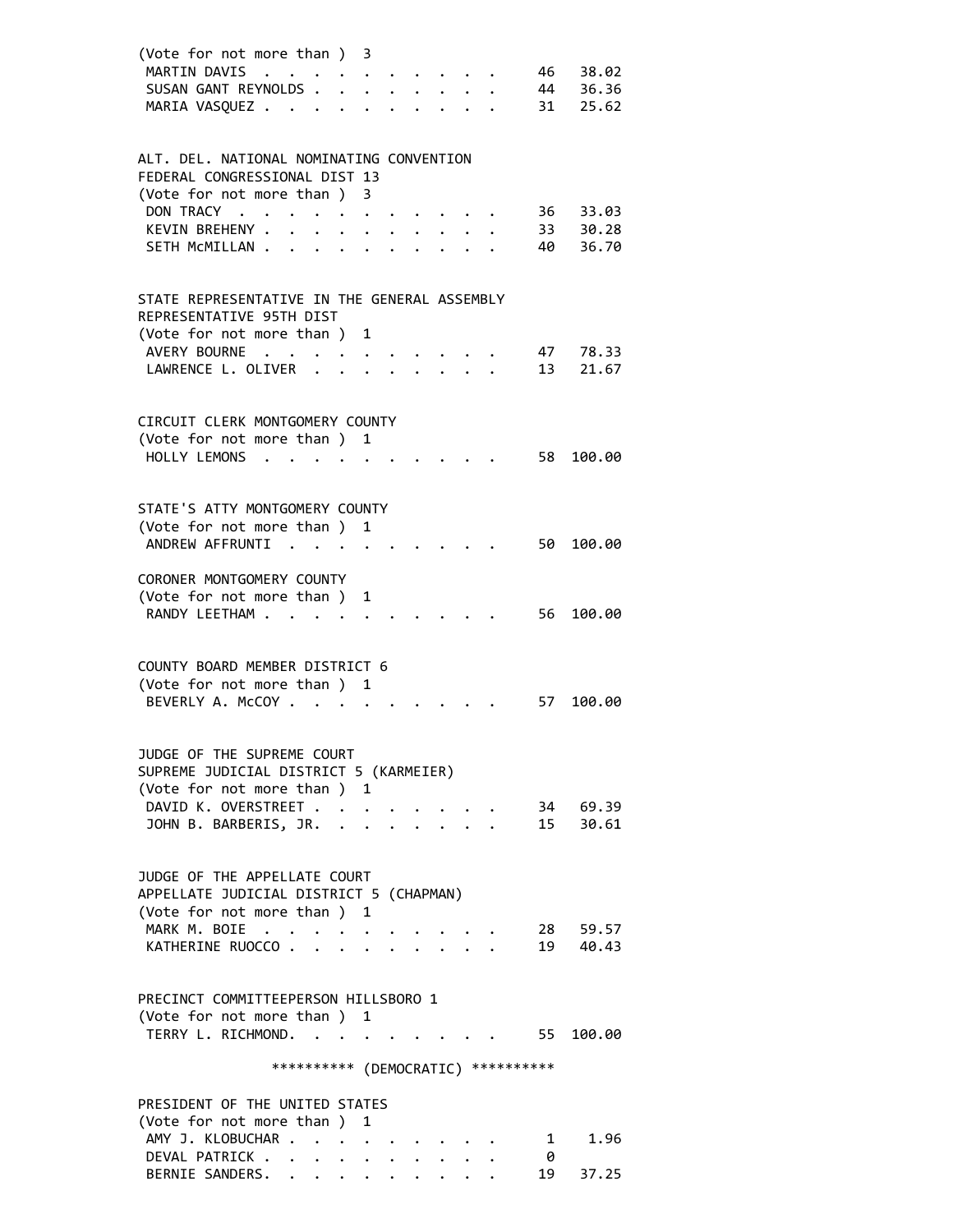| JOSEPH R. BIDEN<br>MICHAEL R. BLOOMBERG.<br>ELIZABETH WARREN.<br>PETE BUTTIGIEG.<br>TOM STEYER<br>ANDREW YANG.<br>MICHAEL BENNET.<br>JOHN K. DELANEY<br>TULSI GABBARD .<br>CORY BOOKER. . | $\cdot$ $\cdot$ $\cdot$ $\cdot$ $\cdot$ $\cdot$ $\cdot$<br>$\mathbf{L} = \mathbf{L} \times \mathbf{L}$<br>$\mathbf{r} = \mathbf{r} + \mathbf{r}$ .<br>$\mathbf{r} = \mathbf{r} + \mathbf{r} + \mathbf{r}$ .<br>$\mathbf{r}$ , $\mathbf{r}$ , $\mathbf{r}$ , $\mathbf{r}$ , $\mathbf{r}$ , $\mathbf{r}$ , $\mathbf{r}$<br>$\mathbf{r}$ | $\mathbf{r}$ , $\mathbf{r}$ , $\mathbf{r}$ , $\mathbf{r}$ , $\mathbf{r}$ , $\mathbf{r}$<br>$\cdot$ $\cdot$ $\cdot$ $\cdot$ $\cdot$                                                                                                                                                                                                                                                                                           | $\cdot$ $\cdot$ $\cdot$ $\cdot$ $\cdot$ $\cdot$ $\cdot$<br>$\ddot{\phantom{0}}$ | $\cdot$ $\cdot$ $\cdot$ $\cdot$                                  | $\cdot$ $\cdot$ $\cdot$ $\cdot$ $\cdot$                         |                      | $\mathbf{1}$ $\mathbf{1}$ $\mathbf{1}$ $\mathbf{1}$ | 29<br>$\mathbf{1}$<br>$\mathbf{1}$<br>0<br>0<br>0<br>0<br>0<br>0<br>0 | 56.86<br>1.96<br>1.96 |
|-------------------------------------------------------------------------------------------------------------------------------------------------------------------------------------------|---------------------------------------------------------------------------------------------------------------------------------------------------------------------------------------------------------------------------------------------------------------------------------------------------------------------------------------|------------------------------------------------------------------------------------------------------------------------------------------------------------------------------------------------------------------------------------------------------------------------------------------------------------------------------------------------------------------------------------------------------------------------------|---------------------------------------------------------------------------------|------------------------------------------------------------------|-----------------------------------------------------------------|----------------------|-----------------------------------------------------|-----------------------------------------------------------------------|-----------------------|
| UNITED STATES SENATOR U.S. SENATE                                                                                                                                                         |                                                                                                                                                                                                                                                                                                                                       |                                                                                                                                                                                                                                                                                                                                                                                                                              |                                                                                 |                                                                  |                                                                 |                      |                                                     |                                                                       |                       |
| (Vote for not more than)<br>RICHARD J. DURBIN.                                                                                                                                            |                                                                                                                                                                                                                                                                                                                                       |                                                                                                                                                                                                                                                                                                                                                                                                                              | 1                                                                               |                                                                  |                                                                 |                      |                                                     | 44                                                                    | 100.00                |
| US REPRESENTATIVE IN CONGRESS 13TH DIST<br>FEDERAL CONGRESSIONAL DIST 13<br>(Vote for not more than)<br>BETSY DIRKSEN LONDRIGAN.<br>STEFANIE SMITH.                                       |                                                                                                                                                                                                                                                                                                                                       |                                                                                                                                                                                                                                                                                                                                                                                                                              | 1                                                                               |                                                                  |                                                                 |                      |                                                     | 41<br>$\overline{\mathbf{8}}$                                         | 83.67<br>16.33        |
| DEL. NATIONAL NOMINATING CONVENTION                                                                                                                                                       |                                                                                                                                                                                                                                                                                                                                       |                                                                                                                                                                                                                                                                                                                                                                                                                              |                                                                                 |                                                                  |                                                                 |                      |                                                     |                                                                       |                       |
| FEDERAL CONGRESSIONAL DIST 13                                                                                                                                                             |                                                                                                                                                                                                                                                                                                                                       |                                                                                                                                                                                                                                                                                                                                                                                                                              |                                                                                 |                                                                  |                                                                 |                      |                                                     |                                                                       |                       |
| (Vote for not more than)                                                                                                                                                                  |                                                                                                                                                                                                                                                                                                                                       |                                                                                                                                                                                                                                                                                                                                                                                                                              | 5                                                                               |                                                                  |                                                                 |                      |                                                     |                                                                       |                       |
| TERESA BRENNAN.                                                                                                                                                                           |                                                                                                                                                                                                                                                                                                                                       | $\mathbf{r} = \mathbf{r} + \mathbf{r} + \mathbf{r} + \mathbf{r} + \mathbf{r} + \mathbf{r} + \mathbf{r} + \mathbf{r} + \mathbf{r} + \mathbf{r} + \mathbf{r} + \mathbf{r} + \mathbf{r} + \mathbf{r} + \mathbf{r} + \mathbf{r} + \mathbf{r} + \mathbf{r} + \mathbf{r} + \mathbf{r} + \mathbf{r} + \mathbf{r} + \mathbf{r} + \mathbf{r} + \mathbf{r} + \mathbf{r} + \mathbf{r} + \mathbf{r} + \mathbf{r} + \mathbf{r} + \mathbf$ |                                                                                 |                                                                  |                                                                 |                      |                                                     | 3<br>$\overline{2}$                                                   | 1.34                  |
| GABRIELA ROMERO                                                                                                                                                                           |                                                                                                                                                                                                                                                                                                                                       |                                                                                                                                                                                                                                                                                                                                                                                                                              |                                                                                 |                                                                  |                                                                 |                      |                                                     | 1                                                                     | .89                   |
| KHALED MESSAI<br>MICHELLE PAUL .                                                                                                                                                          |                                                                                                                                                                                                                                                                                                                                       |                                                                                                                                                                                                                                                                                                                                                                                                                              |                                                                                 |                                                                  |                                                                 |                      |                                                     | 7 <sup>7</sup>                                                        | .45<br>3.13           |
| MICHAEL FRERICHS                                                                                                                                                                          |                                                                                                                                                                                                                                                                                                                                       | $\bullet$ .                                                                                                                                                                                                                                                                                                                                                                                                                  | $\ddot{\phantom{0}}$                                                            | $\mathbf{L}$                                                     | $\ddot{\phantom{0}}$                                            | $\mathbf{L}$         |                                                     | $\overline{\phantom{0}}$                                              | 2.23                  |
| EMMA TODD                                                                                                                                                                                 |                                                                                                                                                                                                                                                                                                                                       | $\mathbf{r} = \mathbf{r} + \mathbf{r} + \mathbf{r}$ .                                                                                                                                                                                                                                                                                                                                                                        |                                                                                 |                                                                  | $\ddot{\phantom{0}}$                                            | $\ddot{\phantom{0}}$ |                                                     | 8                                                                     | 3.57                  |
| CRAIG COLBROOK.                                                                                                                                                                           | $\ddot{\phantom{0}}$                                                                                                                                                                                                                                                                                                                  | $\cdot$ $\cdot$ $\cdot$ $\cdot$ $\cdot$                                                                                                                                                                                                                                                                                                                                                                                      |                                                                                 |                                                                  | $\ddot{\phantom{0}}$                                            |                      | $\ddot{\phantom{a}}$                                | $\overline{3}$                                                        | 1.34                  |
| LISA M. STANLEY .                                                                                                                                                                         |                                                                                                                                                                                                                                                                                                                                       | $\mathbf{L} = \mathbf{L}$                                                                                                                                                                                                                                                                                                                                                                                                    |                                                                                 | $\bullet$ .<br><br><br><br><br><br><br><br><br><br><br><br><br>  |                                                                 | $\ddot{\phantom{0}}$ |                                                     | $\overline{7}$                                                        | 3.13                  |
| SUE SCHERER.                                                                                                                                                                              |                                                                                                                                                                                                                                                                                                                                       |                                                                                                                                                                                                                                                                                                                                                                                                                              |                                                                                 | $\mathbf{r} = \mathbf{r} + \mathbf{r} + \mathbf{r} + \mathbf{r}$ |                                                                 |                      |                                                     | 26                                                                    | 11.61                 |
| CHUCK NAPIER                                                                                                                                                                              |                                                                                                                                                                                                                                                                                                                                       | $\bullet$ , $\bullet$ , $\bullet$ , $\bullet$                                                                                                                                                                                                                                                                                                                                                                                |                                                                                 | $\cdots$ $\cdots$                                                |                                                                 |                      |                                                     | 25                                                                    | 11.16                 |
| ELLEN SCHANZLE-HASKINS .                                                                                                                                                                  |                                                                                                                                                                                                                                                                                                                                       |                                                                                                                                                                                                                                                                                                                                                                                                                              | $\mathbf{A}^{\text{max}}$                                                       |                                                                  |                                                                 |                      |                                                     | 24                                                                    | 10.71                 |
| MARK ROBERT MADDOCK                                                                                                                                                                       |                                                                                                                                                                                                                                                                                                                                       |                                                                                                                                                                                                                                                                                                                                                                                                                              |                                                                                 |                                                                  | $\ddot{\phantom{a}}$                                            |                      |                                                     | 26                                                                    | 11.61                 |
| ADA OWENS                                                                                                                                                                                 |                                                                                                                                                                                                                                                                                                                                       |                                                                                                                                                                                                                                                                                                                                                                                                                              |                                                                                 |                                                                  |                                                                 |                      |                                                     |                                                                       | 16 7.14               |
| CAROL AMMONS                                                                                                                                                                              |                                                                                                                                                                                                                                                                                                                                       |                                                                                                                                                                                                                                                                                                                                                                                                                              |                                                                                 |                                                                  |                                                                 |                      |                                                     | 14                                                                    | 6.25                  |
| JENN CARRILLO                                                                                                                                                                             |                                                                                                                                                                                                                                                                                                                                       |                                                                                                                                                                                                                                                                                                                                                                                                                              |                                                                                 |                                                                  |                                                                 |                      |                                                     | 14                                                                    | 6.25                  |
| PAMELLA GRONEMEYER                                                                                                                                                                        |                                                                                                                                                                                                                                                                                                                                       |                                                                                                                                                                                                                                                                                                                                                                                                                              |                                                                                 |                                                                  |                                                                 |                      |                                                     | 16                                                                    | 7.14                  |
| ALLAN M. AXELROD .                                                                                                                                                                        |                                                                                                                                                                                                                                                                                                                                       | $\ddot{\phantom{a}}$                                                                                                                                                                                                                                                                                                                                                                                                         |                                                                                 | $\cdot$ $\cdot$ $\cdot$ $\cdot$                                  |                                                                 |                      |                                                     | 11                                                                    | 4.91                  |
| BRIAN WILENS .                                                                                                                                                                            |                                                                                                                                                                                                                                                                                                                                       | $\cdot$ $\cdot$ $\cdot$ $\cdot$ $\cdot$ $\cdot$ $\cdot$                                                                                                                                                                                                                                                                                                                                                                      |                                                                                 |                                                                  |                                                                 |                      |                                                     | 11                                                                    | 4.91                  |
| CAROL McCLAINE.                                                                                                                                                                           | $\ddot{\phantom{0}}$                                                                                                                                                                                                                                                                                                                  |                                                                                                                                                                                                                                                                                                                                                                                                                              |                                                                                 |                                                                  |                                                                 |                      |                                                     | 1                                                                     | .45                   |
| JOHN BERGEE. .                                                                                                                                                                            |                                                                                                                                                                                                                                                                                                                                       | $\mathbf{r} = \mathbf{r} + \mathbf{r}$ , where $\mathbf{r} = \mathbf{r}$                                                                                                                                                                                                                                                                                                                                                     |                                                                                 |                                                                  | $\bullet$ .<br><br><br><br><br><br><br><br><br><br><br><br><br> |                      |                                                     | 1                                                                     | .45                   |
| ANNE M. HEILES.                                                                                                                                                                           |                                                                                                                                                                                                                                                                                                                                       |                                                                                                                                                                                                                                                                                                                                                                                                                              |                                                                                 |                                                                  | $\cdot$ $\cdot$                                                 | $\mathbf{L}$         |                                                     | $\overline{2}$                                                        | .89                   |
| CARL ERNEST KASTEN                                                                                                                                                                        |                                                                                                                                                                                                                                                                                                                                       |                                                                                                                                                                                                                                                                                                                                                                                                                              |                                                                                 |                                                                  |                                                                 |                      |                                                     | $\mathbf{1}$                                                          | .45                   |
| STATE REPRESENTATIVE IN THE GENERAL ASSEMBLY                                                                                                                                              |                                                                                                                                                                                                                                                                                                                                       |                                                                                                                                                                                                                                                                                                                                                                                                                              |                                                                                 |                                                                  |                                                                 |                      |                                                     |                                                                       |                       |
| REPRESENTATIVE 95TH DIST                                                                                                                                                                  |                                                                                                                                                                                                                                                                                                                                       |                                                                                                                                                                                                                                                                                                                                                                                                                              |                                                                                 |                                                                  |                                                                 |                      |                                                     |                                                                       |                       |
| (Vote for not more than )                                                                                                                                                                 |                                                                                                                                                                                                                                                                                                                                       |                                                                                                                                                                                                                                                                                                                                                                                                                              | 1                                                                               |                                                                  |                                                                 |                      |                                                     |                                                                       |                       |
| CHASE WILHELM                                                                                                                                                                             |                                                                                                                                                                                                                                                                                                                                       |                                                                                                                                                                                                                                                                                                                                                                                                                              |                                                                                 |                                                                  |                                                                 |                      |                                                     | 48                                                                    | 100.00                |
|                                                                                                                                                                                           |                                                                                                                                                                                                                                                                                                                                       |                                                                                                                                                                                                                                                                                                                                                                                                                              |                                                                                 |                                                                  |                                                                 |                      |                                                     |                                                                       |                       |
|                                                                                                                                                                                           |                                                                                                                                                                                                                                                                                                                                       |                                                                                                                                                                                                                                                                                                                                                                                                                              |                                                                                 |                                                                  |                                                                 |                      |                                                     |                                                                       |                       |
| CIRCUIT CLERK MONTGOMERY COUNTY                                                                                                                                                           |                                                                                                                                                                                                                                                                                                                                       |                                                                                                                                                                                                                                                                                                                                                                                                                              |                                                                                 |                                                                  |                                                                 |                      |                                                     |                                                                       |                       |
| (Vote for not more than ) 1                                                                                                                                                               |                                                                                                                                                                                                                                                                                                                                       |                                                                                                                                                                                                                                                                                                                                                                                                                              |                                                                                 |                                                                  |                                                                 |                      |                                                     |                                                                       |                       |
| NO CANDIDATE FILED                                                                                                                                                                        |                                                                                                                                                                                                                                                                                                                                       |                                                                                                                                                                                                                                                                                                                                                                                                                              |                                                                                 |                                                                  |                                                                 |                      |                                                     | 0                                                                     |                       |
|                                                                                                                                                                                           |                                                                                                                                                                                                                                                                                                                                       |                                                                                                                                                                                                                                                                                                                                                                                                                              |                                                                                 |                                                                  |                                                                 |                      |                                                     |                                                                       |                       |
|                                                                                                                                                                                           |                                                                                                                                                                                                                                                                                                                                       |                                                                                                                                                                                                                                                                                                                                                                                                                              |                                                                                 |                                                                  |                                                                 |                      |                                                     |                                                                       |                       |
| STATE'S ATTY MONTGOMERY COUNTY                                                                                                                                                            |                                                                                                                                                                                                                                                                                                                                       |                                                                                                                                                                                                                                                                                                                                                                                                                              |                                                                                 |                                                                  |                                                                 |                      |                                                     |                                                                       |                       |
| (Vote for not more than ) 1<br>BRYANT "BUTCH" HITCHINGS                                                                                                                                   |                                                                                                                                                                                                                                                                                                                                       |                                                                                                                                                                                                                                                                                                                                                                                                                              |                                                                                 |                                                                  |                                                                 |                      |                                                     | 46                                                                    | 100.00                |
|                                                                                                                                                                                           |                                                                                                                                                                                                                                                                                                                                       |                                                                                                                                                                                                                                                                                                                                                                                                                              | $\ddot{\phantom{0}}$                                                            |                                                                  |                                                                 |                      |                                                     |                                                                       |                       |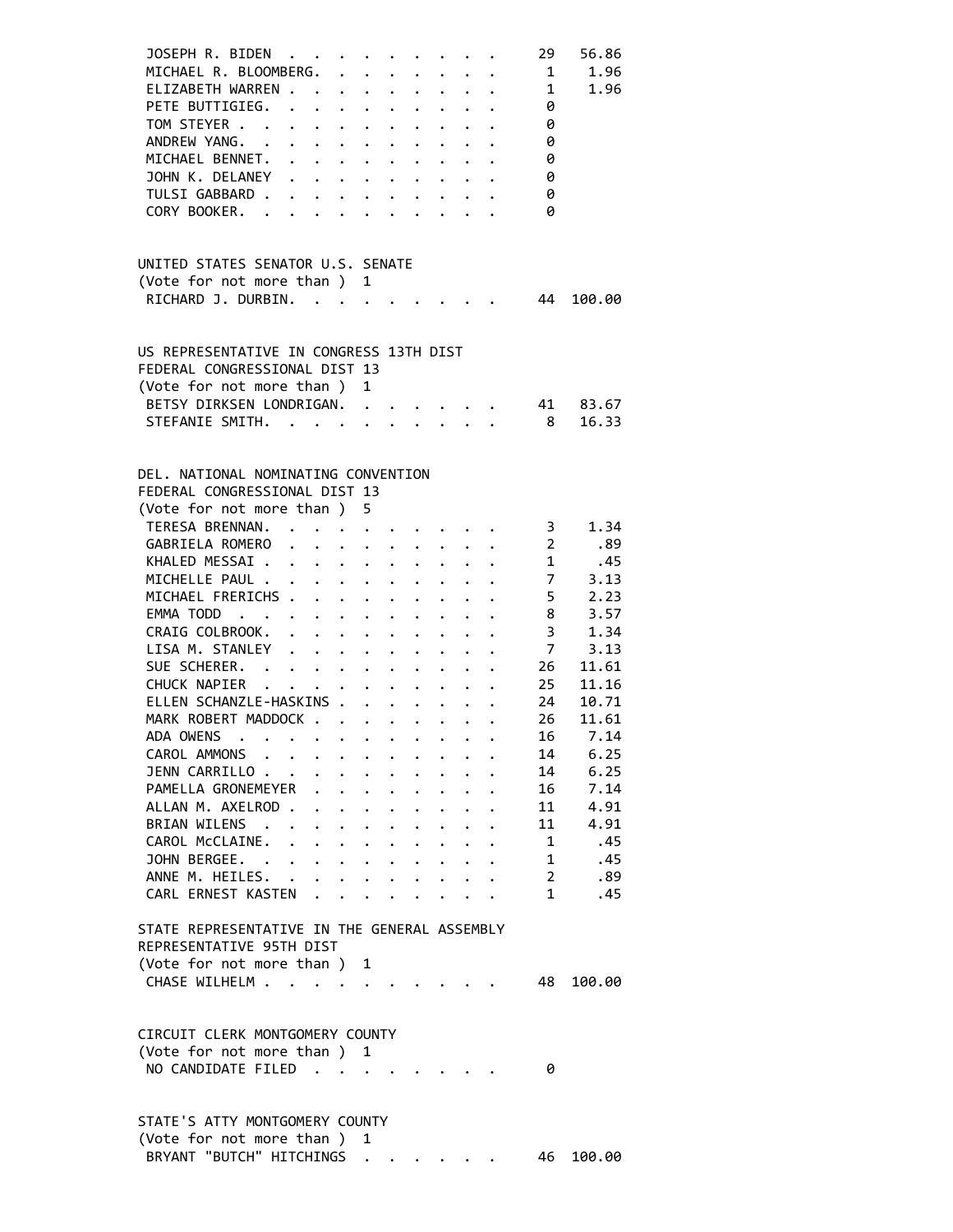CORONER MONTGOMERY COUNTY (Vote for not more than ) 1 NO CANDIDATE FILED . . . . . . . . 0 COUNTY BOARD MEMBER DISTRICT 6 (Vote for not more than ) 1 PAUL SELLERS . . . . . . . . . . . 44 100.00 JUDGE OF THE SUPREME COURT SUPREME JUDICIAL DISTRICT 5 (KARMEIER) (Vote for not more than ) 1 JUDY CATES . . . . . . . . . . . . 41 100.00 JUDGE OF THE APPELLATE COURT APPELLATE JUDICIAL APPELLATE JUDICIAL DISTRICT 5 (CHAPMAN) (Vote for not more than ) 1 SARAH SMITH. . . . . . . . . . . 41 100.00 PRECINCT COMMITTEEPERSON HILLSBORO 1 (Vote for not more than ) 1 NO CANDIDATE FILED . . . . . . . . 0 \*\*\*\*\*\*\*\*\*\* (NONPARTISAN) \*\*\*\*\*\*\*\*\*\* CANNABIS QUESTION CITY OF HILLSBORO (Vote for not more than ) 1 Yes . . . . . . . . . . . . . 44 55.70 No. . . . . . . . . . . . . . 35 44.30 PRECINCT REPORT MONTGOMERY COUNTY, ILLINOIS OFFICIAL TOTALS RUN DATE:04/01/20 2020 GENERAL PRIMARY ELECTION RUN TIME:10:04 AM MARCH 17, 2020 STATISTICS 0802 HILLSBORO 2 VOTES PERCENT REGISTERED VOTERS - TOTAL . . . . . . 400 REGISTERED VOTERS - REPUBLICAN . . . . 152 38.00 REGISTERED VOTERS - DEMOCRATIC . . . . 85 21.25 REGISTERED VOTERS - NONPARTISAN . . . . 20 5.00 BALLOTS CAST - TOTAL. . . . . . . . 111 BALLOTS CAST - REPUBLICAN . . . . . . 61 54.95 BALLOTS CAST - DEMOCRATIC . . . . . . 49 44.14 BALLOTS CAST - NONPARTISAN. . . . . . 1 .90 BALLOTS CAST - BLANK. . . . . . . . 0 VOTER TURNOUT - TOTAL . . . . . . . 27.75 VOTER TURNOUT - REPUBLICAN. . . . . . 40.13 VOTER TURNOUT - DEMOCRATIC. . . . . . 57.65 VOTER TURNOUT - NONPARTISAN . . . . . 5.00 VOTER TURNOUT - BLANK . . . . . \*\*\*\*\*\*\*\*\*\* (REPUBLICAN) \*\*\*\*\*\*\*\*\*\* PRESIDENT OF THE UNITED STATES (Vote for not more than ) 1 DONALD J TRUMP. . . . . . . . . . 59 100.00 ROQUE "ROCKY" DE LA FUENTE. . . . . . 0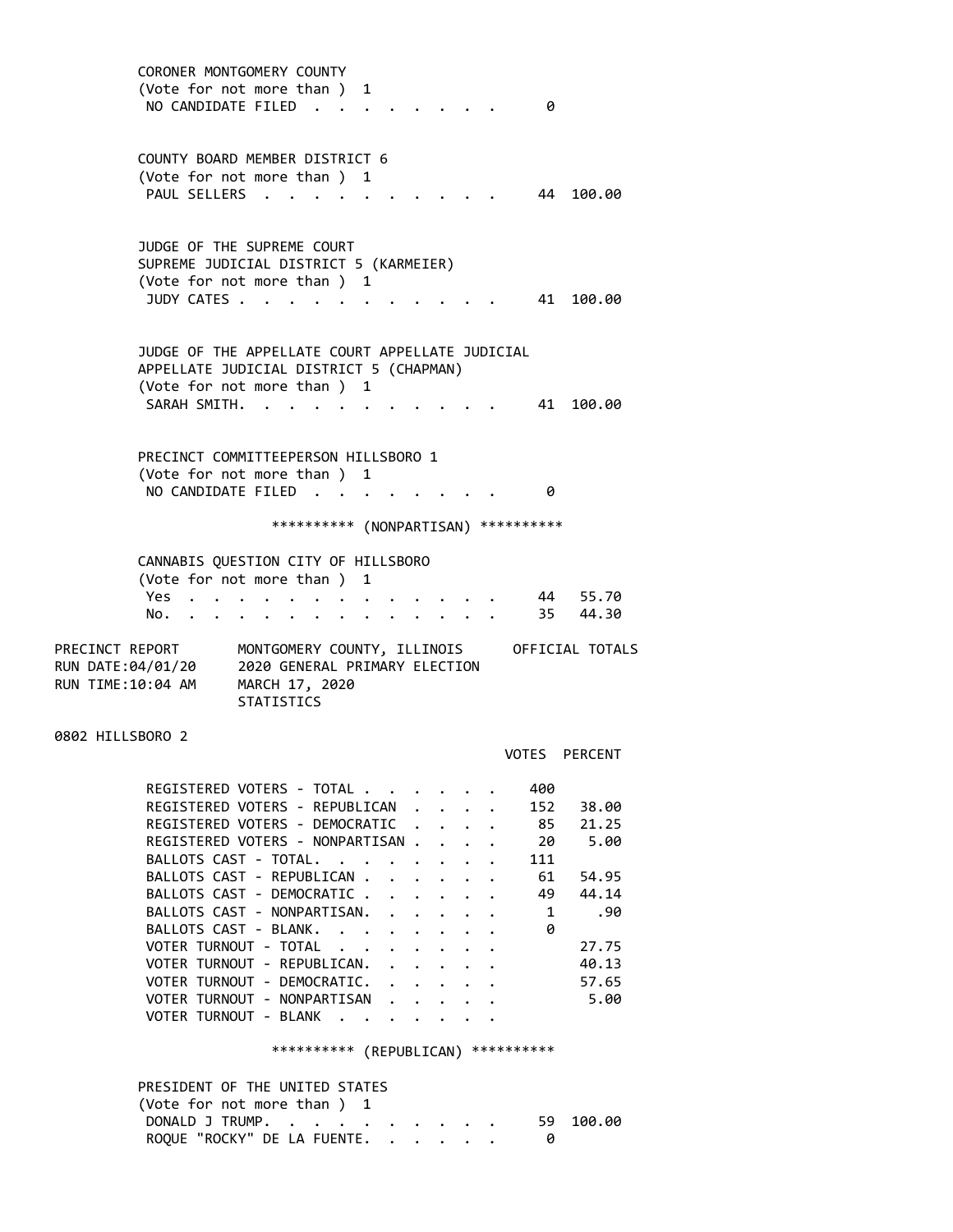| UNITED STATES SENATOR U.S. SENATE<br>(Vote for not more than ) 1 |                                              |                                                                                                                                                                                       |                      |                      |  |                                                         |                                                                       |      |                                  |  |
|------------------------------------------------------------------|----------------------------------------------|---------------------------------------------------------------------------------------------------------------------------------------------------------------------------------------|----------------------|----------------------|--|---------------------------------------------------------|-----------------------------------------------------------------------|------|----------------------------------|--|
| MARK C. CURRAN JR.<br>TOM TARTER                                 |                                              |                                                                                                                                                                                       |                      |                      |  |                                                         |                                                                       |      | 23 41.82                         |  |
| CASEY CHLEBEK                                                    |                                              |                                                                                                                                                                                       |                      |                      |  |                                                         | $\mathbf{r}$ , and $\mathbf{r}$ , and $\mathbf{r}$ , and $\mathbf{r}$ |      | 10 18.18<br>2 3.64<br>8 14.55    |  |
| PEGGY HUBBARD                                                    | $\ddot{\phantom{0}}$                         |                                                                                                                                                                                       |                      |                      |  |                                                         |                                                                       |      |                                  |  |
| ROBERT MARSHALL                                                  |                                              |                                                                                                                                                                                       |                      |                      |  |                                                         |                                                                       |      | 12 21.82                         |  |
|                                                                  |                                              |                                                                                                                                                                                       |                      |                      |  |                                                         |                                                                       |      |                                  |  |
| US REPRESENTATIVE IN CONGRESS 13TH DIST                          |                                              |                                                                                                                                                                                       |                      |                      |  |                                                         |                                                                       |      |                                  |  |
| FEDERAL CONGRESSIONAL DIST 13                                    |                                              |                                                                                                                                                                                       |                      |                      |  |                                                         |                                                                       |      |                                  |  |
| (Vote for not more than ) 1                                      |                                              |                                                                                                                                                                                       |                      |                      |  |                                                         |                                                                       |      |                                  |  |
| RODNEY DAVIS                                                     |                                              |                                                                                                                                                                                       |                      |                      |  |                                                         |                                                                       |      | . 61 100.00                      |  |
|                                                                  |                                              |                                                                                                                                                                                       |                      |                      |  |                                                         |                                                                       |      |                                  |  |
| DEL. NATIONAL NOMINATING CONVENTION                              |                                              |                                                                                                                                                                                       |                      |                      |  |                                                         |                                                                       |      |                                  |  |
| FEDERAL CONGRESSIONAL DIST 13                                    |                                              |                                                                                                                                                                                       |                      |                      |  |                                                         |                                                                       |      |                                  |  |
| (Vote for not more than ) 3                                      |                                              |                                                                                                                                                                                       |                      |                      |  |                                                         |                                                                       |      |                                  |  |
| MARTIN DAVIS                                                     |                                              |                                                                                                                                                                                       |                      |                      |  |                                                         |                                                                       |      |                                  |  |
| SUSAN GANT REYNOLDS                                              |                                              |                                                                                                                                                                                       |                      |                      |  |                                                         |                                                                       |      | 48 38.71<br>39 31.45<br>37 29.84 |  |
| MARIA VASQUEZ                                                    |                                              |                                                                                                                                                                                       | $\ddot{\phantom{0}}$ |                      |  |                                                         |                                                                       |      |                                  |  |
|                                                                  |                                              |                                                                                                                                                                                       |                      |                      |  |                                                         |                                                                       |      |                                  |  |
| ALT. DEL. NATIONAL NOMINATING CONVENTION                         |                                              |                                                                                                                                                                                       |                      |                      |  |                                                         |                                                                       |      |                                  |  |
| FEDERAL CONGRESSIONAL DIST 13                                    |                                              |                                                                                                                                                                                       |                      |                      |  |                                                         |                                                                       |      |                                  |  |
| (Vote for not more than ) 3                                      |                                              |                                                                                                                                                                                       |                      |                      |  |                                                         |                                                                       |      |                                  |  |
| DON TRACY                                                        |                                              | $\mathbf{a}^{\prime}=\mathbf{a}^{\prime}=\mathbf{a}^{\prime}=\mathbf{a}^{\prime}=\mathbf{a}^{\prime}=\mathbf{a}^{\prime}=\mathbf{a}^{\prime}=\mathbf{a}^{\prime}=\mathbf{a}^{\prime}$ |                      |                      |  |                                                         |                                                                       |      | 38 31.93                         |  |
| KEVIN BREHENY                                                    | $\mathbf{A}$                                 | $\ddot{\phantom{0}}$                                                                                                                                                                  |                      |                      |  | $\cdot$ $\cdot$ $\cdot$ $\cdot$ $\cdot$ $\cdot$ $\cdot$ |                                                                       |      | 32       26.89<br>49       41.18 |  |
| SETH MCMILLAN .                                                  | $\ddot{\phantom{0}}$<br>$\ddot{\phantom{0}}$ | $\sim$                                                                                                                                                                                |                      |                      |  |                                                         |                                                                       |      |                                  |  |
|                                                                  |                                              |                                                                                                                                                                                       |                      |                      |  |                                                         |                                                                       |      |                                  |  |
| STATE REPRESENTATIVE IN THE GENERAL ASSEMBLY                     |                                              |                                                                                                                                                                                       |                      |                      |  |                                                         |                                                                       |      |                                  |  |
| REPRESENTATIVE 95TH DIST                                         |                                              |                                                                                                                                                                                       |                      |                      |  |                                                         |                                                                       |      |                                  |  |
| (Vote for not more than ) 1                                      |                                              |                                                                                                                                                                                       |                      |                      |  |                                                         |                                                                       |      |                                  |  |
| AVERY BOURNE                                                     |                                              |                                                                                                                                                                                       |                      |                      |  |                                                         |                                                                       |      | 47 77.05                         |  |
| LAWRENCE L. OLIVER                                               |                                              |                                                                                                                                                                                       |                      |                      |  |                                                         |                                                                       | 14   | 22.95                            |  |
|                                                                  |                                              |                                                                                                                                                                                       |                      |                      |  |                                                         |                                                                       |      |                                  |  |
| CIRCUIT CLERK MONTGOMERY COUNTY                                  |                                              |                                                                                                                                                                                       |                      |                      |  |                                                         |                                                                       |      |                                  |  |
| (Vote for not more than ) 1                                      |                                              |                                                                                                                                                                                       |                      |                      |  |                                                         |                                                                       |      |                                  |  |
| HOLLY LEMONS                                                     |                                              |                                                                                                                                                                                       |                      |                      |  |                                                         |                                                                       | 59 - | 100.00                           |  |
|                                                                  |                                              |                                                                                                                                                                                       |                      |                      |  |                                                         |                                                                       |      |                                  |  |
| STATE'S ATTY MONTGOMERY COUNTY                                   |                                              |                                                                                                                                                                                       |                      |                      |  |                                                         |                                                                       |      |                                  |  |
| (Vote for not more than ) 1                                      |                                              |                                                                                                                                                                                       |                      |                      |  |                                                         |                                                                       |      |                                  |  |
| ANDREW AFFRUNTI                                                  |                                              | $\sim$ $\sim$                                                                                                                                                                         |                      |                      |  |                                                         |                                                                       | 57   | 100.00                           |  |
|                                                                  |                                              |                                                                                                                                                                                       |                      |                      |  |                                                         |                                                                       |      |                                  |  |
| CORONER MONTGOMERY COUNTY                                        |                                              |                                                                                                                                                                                       |                      |                      |  |                                                         |                                                                       |      |                                  |  |
| (Vote for not more than ) 1                                      |                                              |                                                                                                                                                                                       |                      |                      |  |                                                         |                                                                       |      |                                  |  |
| RANDY LEETHAM                                                    |                                              |                                                                                                                                                                                       |                      |                      |  |                                                         |                                                                       | 55   | 100.00                           |  |
|                                                                  |                                              |                                                                                                                                                                                       |                      |                      |  |                                                         |                                                                       |      |                                  |  |
| COUNTY BOARD MEMBER DISTRICT 6                                   |                                              |                                                                                                                                                                                       |                      |                      |  |                                                         |                                                                       |      |                                  |  |
| (Vote for not more than ) 1                                      |                                              |                                                                                                                                                                                       |                      |                      |  |                                                         |                                                                       |      |                                  |  |
| BEVERLY A. McCOY                                                 |                                              |                                                                                                                                                                                       |                      |                      |  |                                                         |                                                                       | 57   | 100.00                           |  |
|                                                                  |                                              |                                                                                                                                                                                       |                      |                      |  |                                                         |                                                                       |      |                                  |  |
| JUDGE OF THE SUPREME COURT                                       |                                              |                                                                                                                                                                                       |                      |                      |  |                                                         |                                                                       |      |                                  |  |
| SUPREME JUDICIAL DISTRICT 5 (KARMEIER)                           |                                              |                                                                                                                                                                                       |                      |                      |  |                                                         |                                                                       |      |                                  |  |
| (Vote for not more than ) 1                                      |                                              |                                                                                                                                                                                       |                      |                      |  |                                                         |                                                                       |      |                                  |  |
| DAVID K. OVERSTREET                                              |                                              |                                                                                                                                                                                       |                      |                      |  |                                                         |                                                                       |      | 45 84.91                         |  |
| JOHN B. BARBERIS, JR. .                                          |                                              |                                                                                                                                                                                       | $\mathbf{r}$         | $\ddot{\phantom{0}}$ |  |                                                         |                                                                       | 8    | 15.09                            |  |
|                                                                  |                                              |                                                                                                                                                                                       |                      |                      |  |                                                         |                                                                       |      |                                  |  |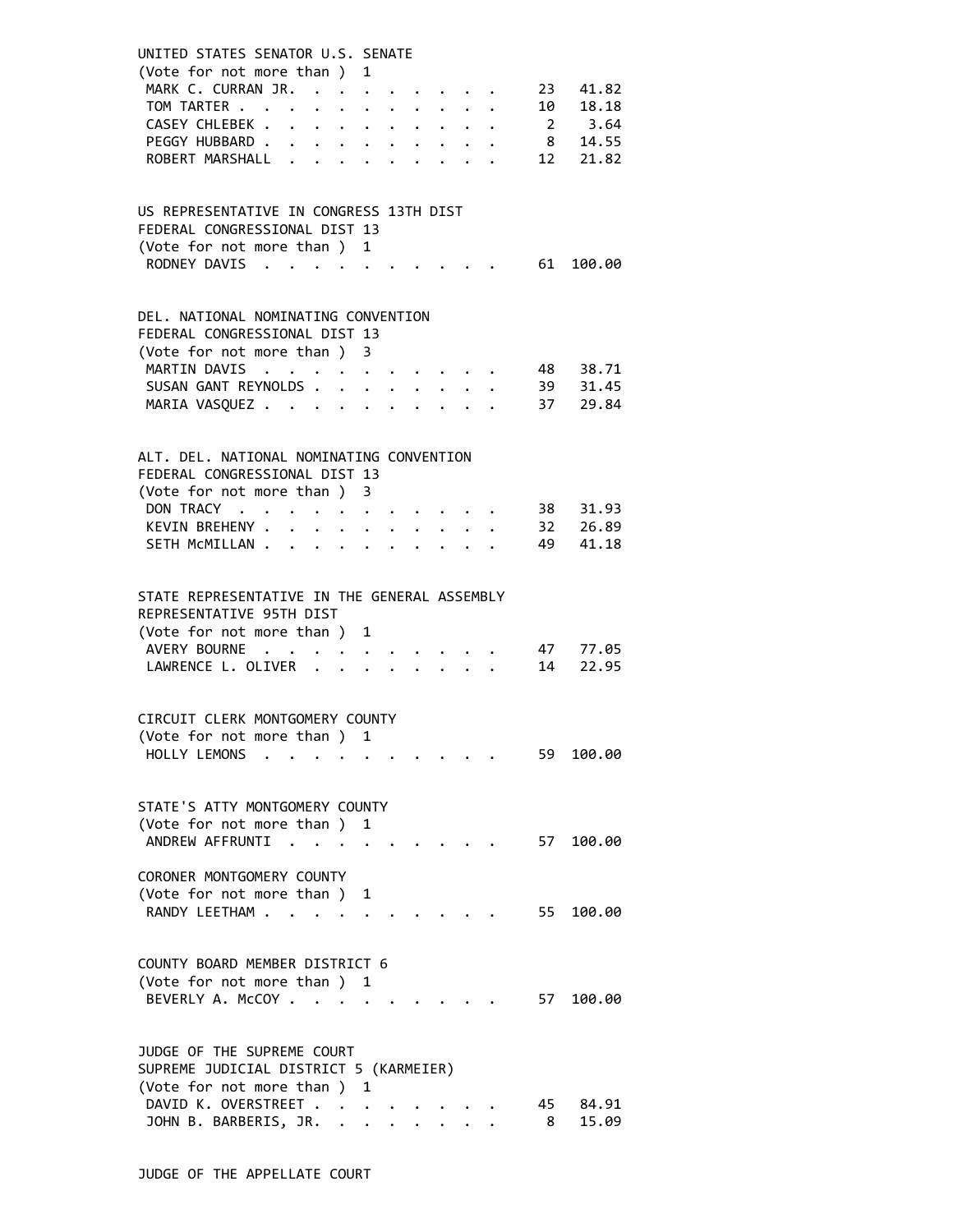| APPELLATE JUDICIAL DISTRICT 5 (CHAPMAN)<br>(Vote for not more than ) 1<br>MARK M. BOIE |                                                           |                                                                 |                                              |                                              |                      |                      |                                     |                      |
|----------------------------------------------------------------------------------------|-----------------------------------------------------------|-----------------------------------------------------------------|----------------------------------------------|----------------------------------------------|----------------------|----------------------|-------------------------------------|----------------------|
| KATHERINE RUOCCO.                                                                      |                                                           | $\ddot{\phantom{a}}$                                            | $\cdot$ $\cdot$                              |                                              |                      | $\ddot{\phantom{0}}$ |                                     | 22 44.00<br>28 56.00 |
|                                                                                        |                                                           |                                                                 |                                              |                                              |                      |                      |                                     |                      |
| PRECINCT COMMITTEEPERSON HILLSBORO 2                                                   |                                                           |                                                                 |                                              |                                              |                      |                      |                                     |                      |
| (Vote for not more than ) 1                                                            |                                                           |                                                                 |                                              |                                              |                      |                      |                                     |                      |
| MARK R. HUGHES.                                                                        |                                                           |                                                                 |                                              |                                              |                      |                      |                                     | 57 100.00            |
|                                                                                        |                                                           |                                                                 |                                              |                                              |                      |                      |                                     |                      |
|                                                                                        |                                                           |                                                                 |                                              |                                              |                      |                      | *********** (DEMOCRATIC) ********** |                      |
| PRESIDENT OF THE UNITED STATES                                                         |                                                           |                                                                 |                                              |                                              |                      |                      |                                     |                      |
| (Vote for not more than)                                                               |                                                           |                                                                 | 1                                            |                                              |                      |                      |                                     |                      |
| AMY J. KLOBUCHAR .                                                                     |                                                           |                                                                 |                                              |                                              |                      |                      | 1                                   | 2.04                 |
| DEVAL PATRICK .                                                                        |                                                           |                                                                 |                                              |                                              |                      |                      | 0                                   |                      |
| BERNIE SANDERS.                                                                        |                                                           | $\ddot{\phantom{0}}$                                            |                                              |                                              |                      |                      | 14                                  | 28.57                |
| JOSEPH R. BIDEN<br>MICHAEL R. BLOOMBERG.                                               | $\ddot{\phantom{a}}$                                      |                                                                 | $\mathbf{L}$                                 | $\ddot{\phantom{0}}$                         |                      |                      | 31                                  | 63.27                |
| ELIZABETH WARREN.                                                                      |                                                           | $\mathbf{L}$                                                    | $\mathbf{L}^{\text{max}}$                    |                                              |                      |                      | 0<br>0                              |                      |
| PETE BUTTIGIEG.                                                                        |                                                           |                                                                 |                                              | $\ddot{\phantom{0}}$                         |                      |                      | 3                                   | 6.12                 |
| TOM STEYER                                                                             |                                                           |                                                                 |                                              |                                              |                      |                      | 0                                   |                      |
| ANDREW YANG.                                                                           |                                                           | $\mathbf{z} = \mathbf{z} + \mathbf{z}$                          |                                              |                                              |                      |                      | 0                                   |                      |
| MICHAEL BENNET.                                                                        |                                                           | $\bullet$ .<br><br><br><br><br><br><br><br><br><br><br><br><br> |                                              |                                              |                      |                      | 0                                   |                      |
| JOHN K. DELANEY                                                                        |                                                           | $\ddotsc$                                                       |                                              |                                              |                      |                      | 0                                   |                      |
| TULSI GABBARD .                                                                        |                                                           | $\mathbf{L}$ $\mathbf{L}$                                       | $\ddot{\phantom{0}}$                         |                                              |                      |                      | 0                                   |                      |
| CORY BOOKER.                                                                           |                                                           |                                                                 |                                              |                                              |                      |                      | ø                                   |                      |
|                                                                                        |                                                           |                                                                 |                                              |                                              |                      |                      |                                     |                      |
|                                                                                        |                                                           |                                                                 |                                              |                                              |                      |                      |                                     |                      |
| UNITED STATES SENATOR U.S. SENATE                                                      |                                                           |                                                                 |                                              |                                              |                      |                      |                                     |                      |
| (Vote for not more than)                                                               |                                                           |                                                                 | 1                                            |                                              |                      |                      | 44                                  |                      |
| RICHARD J. DURBIN.                                                                     |                                                           |                                                                 |                                              |                                              |                      |                      |                                     | 100.00               |
|                                                                                        |                                                           |                                                                 |                                              |                                              |                      |                      |                                     |                      |
| US REPRESENTATIVE IN CONGRESS 13TH DIST                                                |                                                           |                                                                 |                                              |                                              |                      |                      |                                     |                      |
| FFDFRAL CONGRESSIONAL DIST 13                                                          |                                                           |                                                                 |                                              |                                              |                      |                      |                                     |                      |
| (Vote for not more than)                                                               |                                                           |                                                                 | 1                                            |                                              |                      |                      |                                     |                      |
| BETSY DIRKSEN LONDRIGAN.                                                               |                                                           |                                                                 |                                              |                                              |                      |                      | 34 —                                | 80.95                |
| STEFANIE SMITH. .                                                                      |                                                           |                                                                 |                                              |                                              |                      |                      | 8                                   | 19.05                |
|                                                                                        |                                                           |                                                                 |                                              |                                              |                      |                      |                                     |                      |
| DEL, NATIONAL NOMINATING CONVENTION                                                    |                                                           |                                                                 |                                              |                                              |                      |                      |                                     |                      |
| FEDERAL CONGRESSIONAL DIST 13                                                          |                                                           |                                                                 |                                              |                                              |                      |                      |                                     |                      |
| (Vote for not more than)                                                               |                                                           |                                                                 | 5                                            |                                              |                      |                      |                                     |                      |
| TERESA BRENNAN.                                                                        |                                                           |                                                                 |                                              |                                              |                      |                      | 4                                   | 2.02                 |
| GABRIELA ROMERO                                                                        | $\ddot{\phantom{a}}$<br>$\ddot{\phantom{0}}$              | $\ddot{\phantom{0}}$                                            |                                              |                                              |                      |                      | 3                                   | 1.52                 |
| KHALED MESSAI.                                                                         | $\mathbf{L}^{\text{max}}$                                 |                                                                 |                                              |                                              |                      |                      | $\overline{2}$                      | 1.01                 |
| MICHELLE PAUL .                                                                        | $\bullet$ . $\bullet$                                     | $\ddot{\phantom{0}}$                                            |                                              |                                              |                      |                      | $\overline{7}$                      | 3.54                 |
| MICHAEL FRERICHS .                                                                     | $\ddot{\phantom{0}}$                                      | $\mathbf{r}$                                                    | $\ddot{\phantom{0}}$                         | $\ddot{\phantom{0}}$                         |                      |                      | 3                                   | 1.52<br>2.02         |
| EMMA TODD<br>CRAIG COLBROOK.                                                           |                                                           | $\ddot{\phantom{0}}$<br>$\mathbf{L} = \mathbf{L}$               | $\ddot{\phantom{0}}$                         | $\ddot{\phantom{0}}$                         |                      |                      | 4<br>3                              | 1.52                 |
| LISA M. STANLEY                                                                        | $\mathbf{L}$                                              | $\ddot{\phantom{0}}$                                            | $\mathbf{L}$                                 |                                              |                      |                      | $\overline{7}$                      | 3.54                 |
| SUE SCHERER. .                                                                         | $\mathbf{r} = \mathbf{r} + \mathbf{r}$ . The $\mathbf{r}$ |                                                                 | $\ddot{\phantom{0}}$<br>$\ddot{\phantom{0}}$ | $\ddot{\phantom{a}}$                         |                      |                      | 21                                  | 10.61                |
| CHUCK NAPIER                                                                           |                                                           | $\ddot{\phantom{0}}$                                            |                                              | $\ddot{\phantom{0}}$<br>$\ddot{\phantom{a}}$ |                      |                      | 29                                  | 14.65                |
| ELLEN SCHANZLE-HASKINS.                                                                |                                                           |                                                                 | $\ddot{\phantom{a}}$                         |                                              |                      |                      | 25                                  | 12.63                |
| MARK ROBERT MADDOCK                                                                    |                                                           |                                                                 | $\ddot{\phantom{0}}$                         | $\ddot{\phantom{a}}$                         |                      |                      | 26                                  | 13.13                |
| ADA OWENS                                                                              |                                                           |                                                                 | $\ddot{\phantom{0}}$                         | $\ddot{\phantom{0}}$                         |                      |                      | 16                                  | 8.08                 |
| CAROL AMMONS                                                                           | $\mathbf{r}$ , $\mathbf{r}$                               | $\mathbf{r}$                                                    | $\mathbf{L}$                                 | $\ddot{\phantom{0}}$                         |                      |                      | 8                                   | 4.04                 |
| JENN CARRILLO.                                                                         | $\sim$ $\sim$                                             | $\mathbf{r}$                                                    | $\mathbf{L}$                                 |                                              |                      |                      | 9                                   | 4.55                 |
| PAMELLA GRONEMEYER                                                                     |                                                           | $\mathbf{r}$                                                    | $\mathbf{A}^{\text{max}}$                    | $\ddot{\phantom{a}}$                         | $\ddot{\phantom{0}}$ |                      | 10                                  | 5.05                 |
| ALLAN M. AXELROD.                                                                      |                                                           |                                                                 |                                              | $\ddot{\phantom{0}}$                         |                      |                      | 8                                   | 4.04                 |
| BRIAN WILENS .                                                                         |                                                           | $\ddot{\phantom{0}}$                                            |                                              | $\ddot{\phantom{a}}$                         |                      |                      | 9                                   | 4.55                 |
| CAROL McCLAINE.                                                                        | $\ddot{\phantom{0}}$                                      |                                                                 |                                              |                                              |                      |                      | 0                                   |                      |
| JOHN BERGEE. .                                                                         |                                                           |                                                                 |                                              |                                              |                      |                      | $\overline{2}$                      | 1.01                 |
| ANNE M. HEILES.                                                                        |                                                           |                                                                 |                                              |                                              |                      |                      | $\mathbf{1}$                        | .51                  |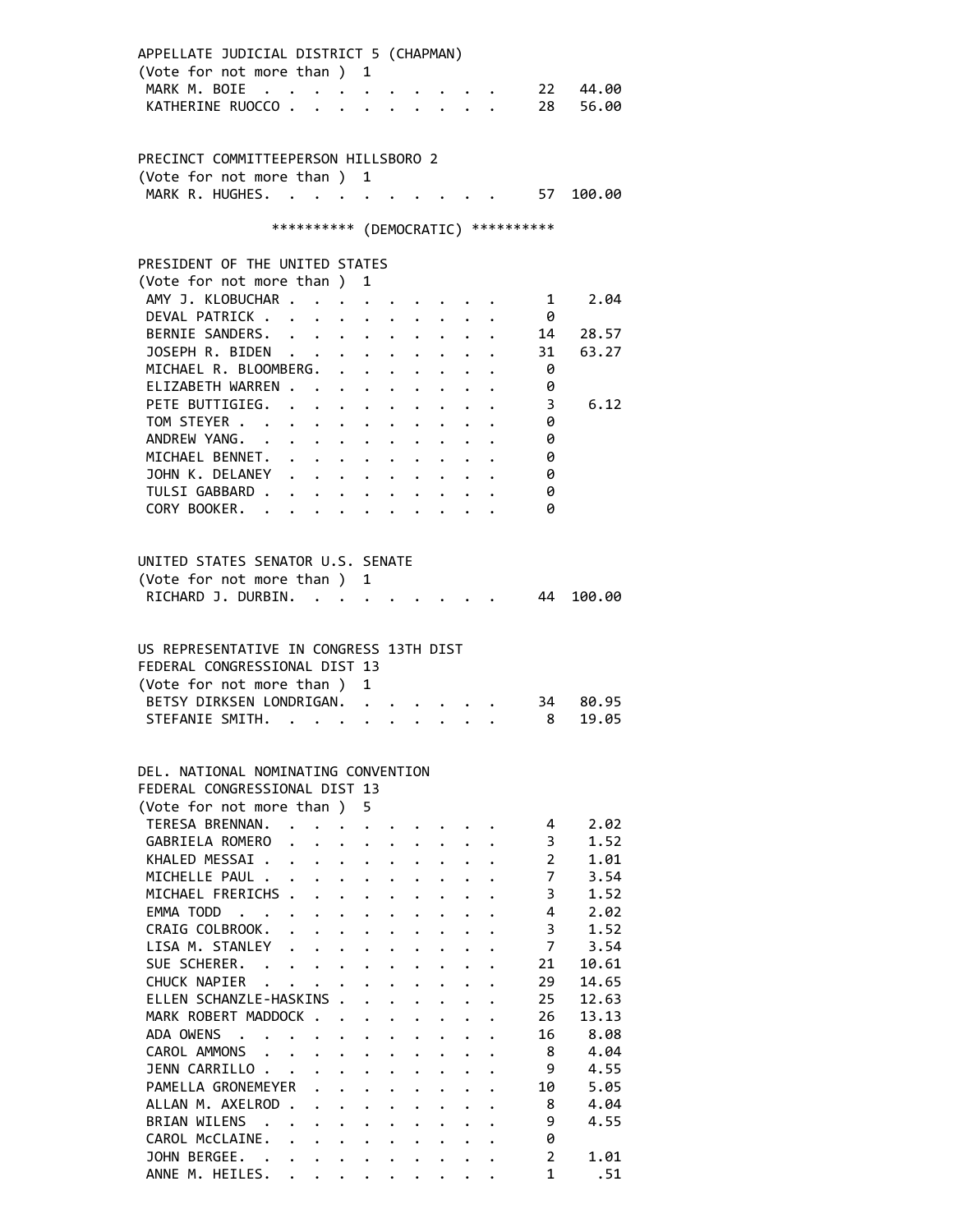CARL ERNEST KASTEN . . . . . . . . 1 .51 STATE REPRESENTATIVE IN THE GENERAL ASSEMBLY REPRESENTATIVE 95TH DIST (Vote for not more than ) 1 CHASE WILHELM . . . . . . . . . . . 39 100.00 CIRCUIT CLERK MONTGOMERY COUNTY (Vote for not more than ) 1 NO CANDIDATE FILED . . . . . . . . 0 STATE'S ATTY MONTGOMERY COUNTY (Vote for not more than ) 1 BRYANT "BUTCH" HITCHINGS . . . . . . 43 100.00 CORONER MONTGOMERY COUNTY (Vote for not more than ) 1 NO CANDIDATE FILED . . . . . . . . 0 COUNTY BOARD MEMBER DISTRICT 6 (Vote for not more than ) 1 PAUL SELLERS . . . . . . . . . . 44 100.00 JUDGE OF THE SUPREME COURT SUPREME JUDICIAL DISTRICT 5 (KARMEIER) (Vote for not more than ) 1 JUDY CATES . . . . . . . . . . . . 37 100.00 JUDGE OF THE APPELLATE COURT APPELLATE JUDICIAL APPELLATE JUDICIAL DISTRICT 5 (CHAPMAN) (Vote for not more than ) 1 SARAH SMITH. . . . . . . . . . . . 38 100.00 PRECINCT COMMITTEEPERSON HILLSBORO 2 (Vote for not more than ) 1 PAUL SELLERS . . . . . . . . . . 41 100.00 \*\*\*\*\*\*\*\*\*\* (NONPARTISAN) \*\*\*\*\*\*\*\*\*\* CANNABIS QUESTION CITY OF HILLSBORO (Vote for not more than ) 1 Yes . . . . . . . . . . . . . . 31 48.44 No. . . . . . . . . . . . . . 33 51.56 PRECINCT REPORT MONTGOMERY COUNTY, ILLINOIS OFFICIAL TOTALS RUN DATE:04/01/20 2020 GENERAL PRIMARY ELECTION RUN TIME:10:04 AM MARCH 17, 2020 STATISTICS 0803 HILLSBORO 3 VOTES PERCENT REGISTERED VOTERS - TOTAL . . . . . . 690 REGISTERED VOTERS - REPUBLICAN . . . . 298 43.19 REGISTERED VOTERS - DEMOCRATIC . . . . 148 21.45 REGISTERED VOTERS - NONPARTISAN . . . . 48 6.96 BALLOTS CAST - TOTAL. . . . . . . . 230

BALLOTS CAST - REPUBLICAN . . . . . . 120 52.17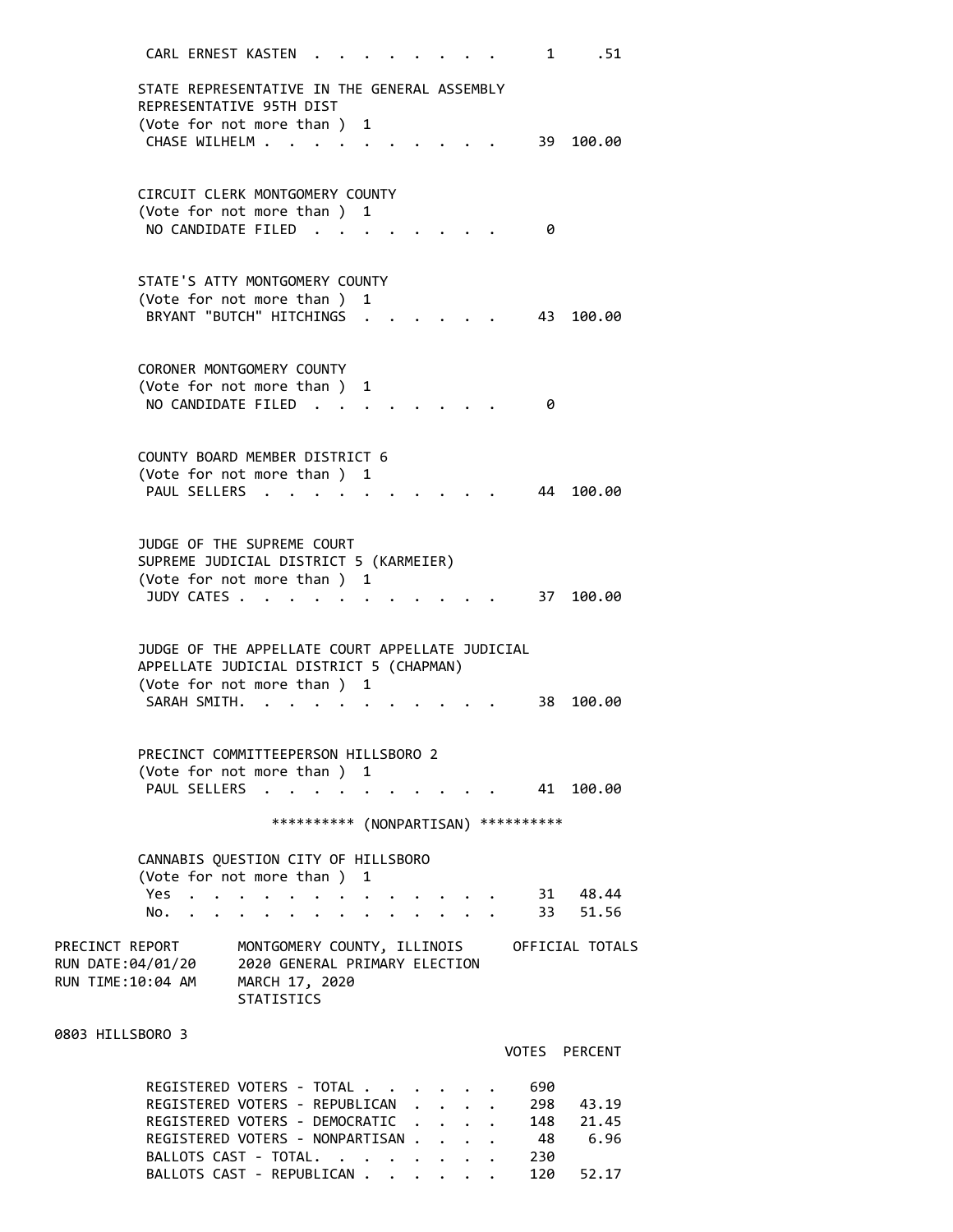| BALLOTS CAST - DEMOCRATIC<br>BALLOTS CAST - NONPARTISAN.<br>BALLOTS CAST - BLANK. 0                 |                                                                                                                                                                                                                                                                                                                                                                                                                              |                                   |                                                                                                    |                      |                      |                                 |              | $\begin{array}{cccccccccccccc} . & . & . & . & . & . & . \end{array}$ | 101<br>- 9 | 43.91<br>3.91  |
|-----------------------------------------------------------------------------------------------------|------------------------------------------------------------------------------------------------------------------------------------------------------------------------------------------------------------------------------------------------------------------------------------------------------------------------------------------------------------------------------------------------------------------------------|-----------------------------------|----------------------------------------------------------------------------------------------------|----------------------|----------------------|---------------------------------|--------------|-----------------------------------------------------------------------|------------|----------------|
| VOTER TURNOUT - TOTAL<br>VOTER TURNOUT - REPUBLICAN.                                                |                                                                                                                                                                                                                                                                                                                                                                                                                              |                                   |                                                                                                    |                      |                      |                                 |              |                                                                       |            | 33.33<br>40.27 |
| VOTER TURNOUT - DEMOCRATIC.                                                                         |                                                                                                                                                                                                                                                                                                                                                                                                                              |                                   |                                                                                                    |                      |                      |                                 |              |                                                                       |            | 68.24          |
| VOTER TURNOUT - NONPARTISAN                                                                         |                                                                                                                                                                                                                                                                                                                                                                                                                              |                                   |                                                                                                    |                      |                      |                                 |              |                                                                       |            | 18.75          |
| VOTER TURNOUT - BLANK                                                                               |                                                                                                                                                                                                                                                                                                                                                                                                                              |                                   |                                                                                                    |                      |                      | $\cdot$ $\cdot$ $\cdot$ $\cdot$ |              |                                                                       |            |                |
|                                                                                                     | *********** (REPUBLICAN) ***********                                                                                                                                                                                                                                                                                                                                                                                         |                                   |                                                                                                    |                      |                      |                                 |              |                                                                       |            |                |
| PRESIDENT OF THE UNITED STATES<br>(Vote for not more than ) 1                                       |                                                                                                                                                                                                                                                                                                                                                                                                                              |                                   |                                                                                                    |                      |                      |                                 |              |                                                                       |            |                |
| DONALD J TRUMP.                                                                                     |                                                                                                                                                                                                                                                                                                                                                                                                                              |                                   |                                                                                                    |                      |                      |                                 |              |                                                                       |            | . 111 95.69    |
| ROQUE "ROCKY" DE LA FUENTE.                                                                         |                                                                                                                                                                                                                                                                                                                                                                                                                              |                                   |                                                                                                    |                      |                      |                                 | $\mathbf{L}$ |                                                                       |            | $5 \t 4.31$    |
| UNITED STATES SENATOR U.S. SENATE                                                                   |                                                                                                                                                                                                                                                                                                                                                                                                                              |                                   |                                                                                                    |                      |                      |                                 |              |                                                                       |            |                |
| (Vote for not more than)                                                                            |                                                                                                                                                                                                                                                                                                                                                                                                                              |                                   | 1                                                                                                  |                      |                      |                                 |              |                                                                       |            |                |
| MARK C. CURRAN JR.                                                                                  |                                                                                                                                                                                                                                                                                                                                                                                                                              |                                   |                                                                                                    |                      |                      |                                 |              |                                                                       |            | 47 43.93       |
| TOM TARTER 13<br>CASEY CHLEBEK                                                                      |                                                                                                                                                                                                                                                                                                                                                                                                                              |                                   |                                                                                                    |                      |                      |                                 |              |                                                                       |            | 12.15          |
| PEGGY HUBBARD                                                                                       |                                                                                                                                                                                                                                                                                                                                                                                                                              |                                   |                                                                                                    |                      |                      |                                 |              |                                                                       |            |                |
| ROBERT MARSHALL                                                                                     |                                                                                                                                                                                                                                                                                                                                                                                                                              |                                   |                                                                                                    |                      |                      |                                 |              |                                                                       |            |                |
|                                                                                                     |                                                                                                                                                                                                                                                                                                                                                                                                                              |                                   |                                                                                                    |                      |                      |                                 |              |                                                                       |            |                |
| US REPRESENTATIVE IN CONGRESS 13TH DIST                                                             |                                                                                                                                                                                                                                                                                                                                                                                                                              |                                   |                                                                                                    |                      |                      |                                 |              |                                                                       |            |                |
| FEDERAL CONGRESSIONAL DIST 13<br>(Vote for not more than ) 1                                        |                                                                                                                                                                                                                                                                                                                                                                                                                              |                                   |                                                                                                    |                      |                      |                                 |              |                                                                       |            |                |
| RODNEY DAVIS                                                                                        |                                                                                                                                                                                                                                                                                                                                                                                                                              |                                   |                                                                                                    |                      |                      |                                 |              |                                                                       |            | . 119 100.00   |
| DEL, NATIONAL NOMINATING CONVENTION<br>FEDERAL CONGRESSIONAL DIST 13<br>(Vote for not more than ) 3 |                                                                                                                                                                                                                                                                                                                                                                                                                              |                                   |                                                                                                    |                      |                      |                                 |              |                                                                       |            |                |
| MARTIN DAVIS                                                                                        | $\mathbf{u} = \mathbf{u} + \mathbf{u} + \mathbf{u} + \mathbf{u} + \mathbf{u} + \mathbf{u} + \mathbf{u} + \mathbf{u} + \mathbf{u} + \mathbf{u} + \mathbf{u} + \mathbf{u} + \mathbf{u} + \mathbf{u} + \mathbf{u} + \mathbf{u} + \mathbf{u} + \mathbf{u} + \mathbf{u} + \mathbf{u} + \mathbf{u} + \mathbf{u} + \mathbf{u} + \mathbf{u} + \mathbf{u} + \mathbf{u} + \mathbf{u} + \mathbf{u} + \mathbf{u} + \mathbf{u} + \mathbf$ |                                   |                                                                                                    |                      |                      |                                 |              |                                                                       | 94         | 36.86          |
| SUSAN GANT REYNOLDS<br>MARIA VASQUEZ                                                                |                                                                                                                                                                                                                                                                                                                                                                                                                              |                                   | $\mathbf{r}$ , and $\mathbf{r}$ , and $\mathbf{r}$ , and $\mathbf{r}$<br>$\mathbf{L}^{\text{max}}$ |                      | $\ddot{\phantom{a}}$ |                                 |              |                                                                       | 82<br>79   | 32.16<br>30.98 |
|                                                                                                     |                                                                                                                                                                                                                                                                                                                                                                                                                              |                                   |                                                                                                    |                      |                      |                                 |              |                                                                       |            |                |
| ALT. DEL. NATIONAL NOMINATING CONVENTION<br>FEDERAL CONGRESSIONAL DIST 13                           |                                                                                                                                                                                                                                                                                                                                                                                                                              |                                   |                                                                                                    |                      |                      |                                 |              |                                                                       |            |                |
| (Vote for not more than )<br>DON TRACY.                                                             | $\ddot{\phantom{1}}$                                                                                                                                                                                                                                                                                                                                                                                                         |                                   | 3                                                                                                  |                      |                      |                                 |              |                                                                       | 87 —       | 35.22          |
| KEVIN BREHENY .                                                                                     |                                                                                                                                                                                                                                                                                                                                                                                                                              | $\bullet$ .                       | $\bullet$                                                                                          | $\ddot{\phantom{0}}$ |                      |                                 |              |                                                                       | 72         | 29.15          |
| SETH MCMILLAN                                                                                       | $\bullet$                                                                                                                                                                                                                                                                                                                                                                                                                    | <b>Contract Contract Contract</b> |                                                                                                    |                      |                      |                                 |              |                                                                       | 88         | 35.63          |
| STATE REPRESENTATIVE IN THE GENERAL ASSEMBLY<br>REPRESENTATIVE 95TH DIST                            |                                                                                                                                                                                                                                                                                                                                                                                                                              |                                   |                                                                                                    |                      |                      |                                 |              |                                                                       |            |                |
| (Vote for not more than )                                                                           |                                                                                                                                                                                                                                                                                                                                                                                                                              |                                   | 1                                                                                                  |                      |                      |                                 |              |                                                                       |            |                |
| AVERY BOURNE                                                                                        |                                                                                                                                                                                                                                                                                                                                                                                                                              |                                   |                                                                                                    |                      |                      |                                 |              |                                                                       | 100        | 86.21          |
| LAWRENCE L. OLIVER .                                                                                |                                                                                                                                                                                                                                                                                                                                                                                                                              |                                   |                                                                                                    |                      |                      |                                 |              |                                                                       | 16         | 13.79          |
| CIRCUIT CLERK MONTGOMERY COUNTY                                                                     |                                                                                                                                                                                                                                                                                                                                                                                                                              |                                   |                                                                                                    |                      |                      |                                 |              |                                                                       |            |                |
| (Vote for not more than ) 1                                                                         |                                                                                                                                                                                                                                                                                                                                                                                                                              |                                   |                                                                                                    |                      |                      |                                 |              |                                                                       |            |                |
| HOLLY LEMONS                                                                                        | $\cdot$ $\cdot$ $\cdot$                                                                                                                                                                                                                                                                                                                                                                                                      |                                   |                                                                                                    |                      |                      |                                 |              |                                                                       |            | 115 100.00     |
| STATE'S ATTY MONTGOMERY COUNTY                                                                      |                                                                                                                                                                                                                                                                                                                                                                                                                              |                                   |                                                                                                    |                      |                      |                                 |              |                                                                       |            |                |
| (Vote for not more than )                                                                           |                                                                                                                                                                                                                                                                                                                                                                                                                              |                                   | 1                                                                                                  |                      |                      |                                 |              |                                                                       |            |                |
| ANDREW AFFRUNTI                                                                                     | $\sim$                                                                                                                                                                                                                                                                                                                                                                                                                       |                                   |                                                                                                    |                      |                      |                                 |              |                                                                       | 108        | 100.00         |

CORONER MONTGOMERY COUNTY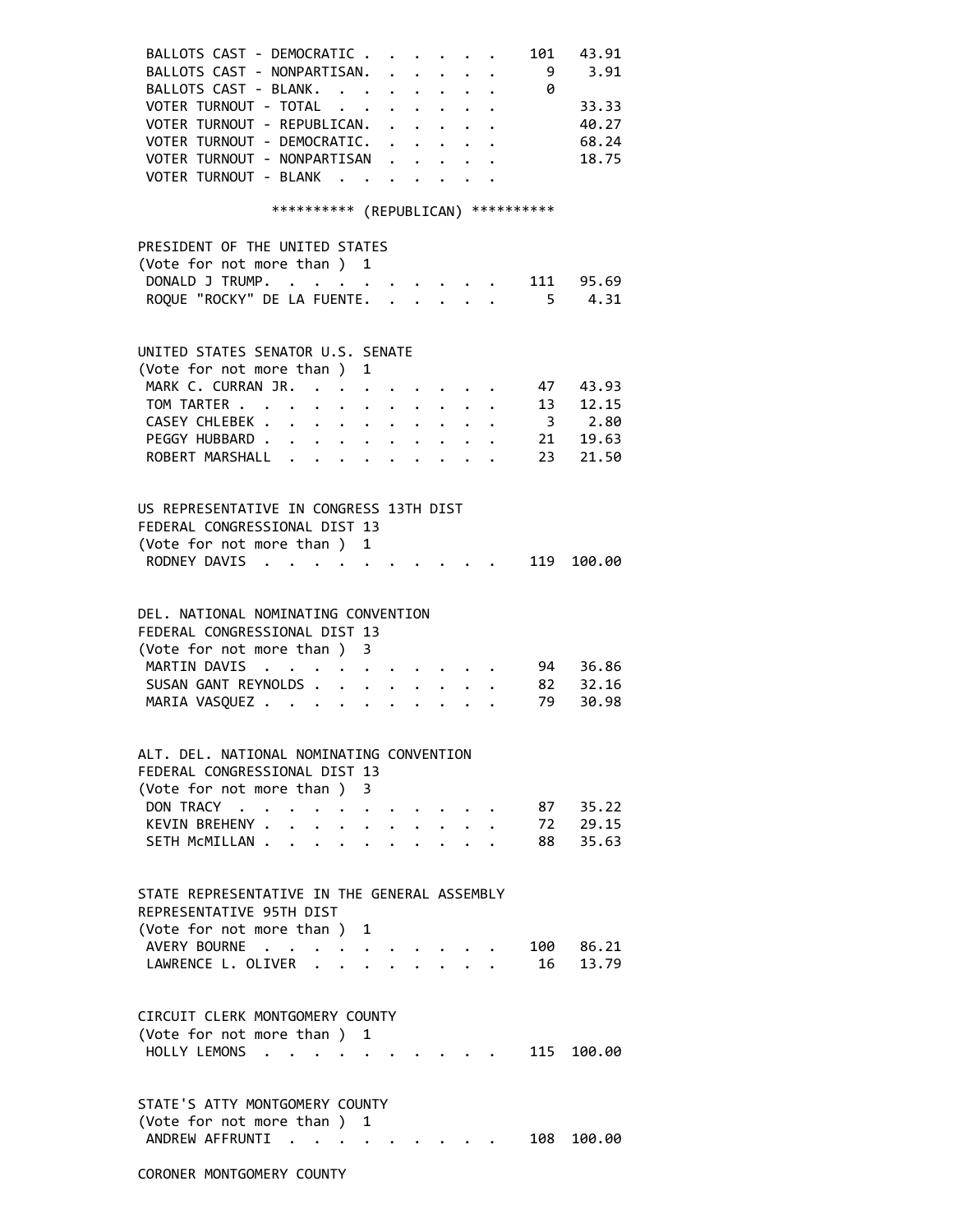| (Vote for not more than )               |                                                                                                                                                                                                                                                                                                                                                                                                                                                                                                                               |                                                                             | 1                    |                      |                                                                       |  |                                     |            |
|-----------------------------------------|-------------------------------------------------------------------------------------------------------------------------------------------------------------------------------------------------------------------------------------------------------------------------------------------------------------------------------------------------------------------------------------------------------------------------------------------------------------------------------------------------------------------------------|-----------------------------------------------------------------------------|----------------------|----------------------|-----------------------------------------------------------------------|--|-------------------------------------|------------|
| RANDY LEETHAM                           |                                                                                                                                                                                                                                                                                                                                                                                                                                                                                                                               |                                                                             |                      |                      |                                                                       |  |                                     | 111 100.00 |
|                                         |                                                                                                                                                                                                                                                                                                                                                                                                                                                                                                                               |                                                                             |                      |                      |                                                                       |  |                                     |            |
|                                         |                                                                                                                                                                                                                                                                                                                                                                                                                                                                                                                               |                                                                             |                      |                      |                                                                       |  |                                     |            |
| COUNTY BOARD MEMBER DISTRICT 6          |                                                                                                                                                                                                                                                                                                                                                                                                                                                                                                                               |                                                                             |                      |                      |                                                                       |  |                                     |            |
| (Vote for not more than ) 1             |                                                                                                                                                                                                                                                                                                                                                                                                                                                                                                                               |                                                                             |                      |                      |                                                                       |  |                                     |            |
| BEVERLY A. McCOY                        |                                                                                                                                                                                                                                                                                                                                                                                                                                                                                                                               |                                                                             |                      |                      |                                                                       |  | 113                                 | 100.00     |
|                                         |                                                                                                                                                                                                                                                                                                                                                                                                                                                                                                                               |                                                                             |                      |                      |                                                                       |  |                                     |            |
|                                         |                                                                                                                                                                                                                                                                                                                                                                                                                                                                                                                               |                                                                             |                      |                      |                                                                       |  |                                     |            |
| JUDGE OF THE SUPREME COURT              |                                                                                                                                                                                                                                                                                                                                                                                                                                                                                                                               |                                                                             |                      |                      |                                                                       |  |                                     |            |
| SUPREME JUDICIAL DISTRICT 5 (KARMEIER)  |                                                                                                                                                                                                                                                                                                                                                                                                                                                                                                                               |                                                                             |                      |                      |                                                                       |  |                                     |            |
| (Vote for not more than ) 1             |                                                                                                                                                                                                                                                                                                                                                                                                                                                                                                                               |                                                                             |                      |                      |                                                                       |  |                                     |            |
| DAVID K. OVERSTREET                     |                                                                                                                                                                                                                                                                                                                                                                                                                                                                                                                               |                                                                             |                      |                      |                                                                       |  |                                     | 85 77.98   |
| JOHN B. BARBERIS, JR. .                 |                                                                                                                                                                                                                                                                                                                                                                                                                                                                                                                               |                                                                             |                      |                      |                                                                       |  | 24                                  | 22.02      |
|                                         |                                                                                                                                                                                                                                                                                                                                                                                                                                                                                                                               |                                                                             |                      |                      |                                                                       |  |                                     |            |
|                                         |                                                                                                                                                                                                                                                                                                                                                                                                                                                                                                                               |                                                                             |                      |                      |                                                                       |  |                                     |            |
|                                         |                                                                                                                                                                                                                                                                                                                                                                                                                                                                                                                               |                                                                             |                      |                      |                                                                       |  |                                     |            |
| JUDGE OF THE APPELLATE COURT            |                                                                                                                                                                                                                                                                                                                                                                                                                                                                                                                               |                                                                             |                      |                      |                                                                       |  |                                     |            |
| APPELLATE JUDICIAL DISTRICT 5 (CHAPMAN) |                                                                                                                                                                                                                                                                                                                                                                                                                                                                                                                               |                                                                             |                      |                      |                                                                       |  |                                     |            |
| (Vote for not more than ) 1             |                                                                                                                                                                                                                                                                                                                                                                                                                                                                                                                               |                                                                             |                      |                      |                                                                       |  |                                     |            |
| MARK M. BOIE<br>$\ddot{\phantom{a}}$    |                                                                                                                                                                                                                                                                                                                                                                                                                                                                                                                               |                                                                             |                      |                      |                                                                       |  |                                     | 49 46.23   |
| KATHERINE RUOCCO.                       |                                                                                                                                                                                                                                                                                                                                                                                                                                                                                                                               | $\bullet$                                                                   |                      |                      |                                                                       |  | 57                                  | 53.77      |
|                                         |                                                                                                                                                                                                                                                                                                                                                                                                                                                                                                                               |                                                                             |                      |                      |                                                                       |  |                                     |            |
|                                         |                                                                                                                                                                                                                                                                                                                                                                                                                                                                                                                               |                                                                             |                      |                      |                                                                       |  |                                     |            |
| PRECINCT COMMITTEEPERSON HILLSBORO 3    |                                                                                                                                                                                                                                                                                                                                                                                                                                                                                                                               |                                                                             |                      |                      |                                                                       |  |                                     |            |
| (Vote for not more than ) 1             |                                                                                                                                                                                                                                                                                                                                                                                                                                                                                                                               |                                                                             |                      |                      |                                                                       |  |                                     |            |
| LYLE R. "DICK" JAMES.                   |                                                                                                                                                                                                                                                                                                                                                                                                                                                                                                                               |                                                                             |                      |                      |                                                                       |  |                                     | 112 100.00 |
|                                         |                                                                                                                                                                                                                                                                                                                                                                                                                                                                                                                               |                                                                             |                      |                      |                                                                       |  |                                     |            |
|                                         |                                                                                                                                                                                                                                                                                                                                                                                                                                                                                                                               |                                                                             |                      |                      |                                                                       |  | *********** (DEMOCRATIC) ********** |            |
|                                         |                                                                                                                                                                                                                                                                                                                                                                                                                                                                                                                               |                                                                             |                      |                      |                                                                       |  |                                     |            |
| PRESIDENT OF THE UNITED STATES          |                                                                                                                                                                                                                                                                                                                                                                                                                                                                                                                               |                                                                             |                      |                      |                                                                       |  |                                     |            |
| (Vote for not more than ) 1             |                                                                                                                                                                                                                                                                                                                                                                                                                                                                                                                               |                                                                             |                      |                      |                                                                       |  |                                     |            |
| AMY J. KLOBUCHAR                        |                                                                                                                                                                                                                                                                                                                                                                                                                                                                                                                               |                                                                             |                      |                      |                                                                       |  | 1                                   | .99        |
| DEVAL PATRICK                           |                                                                                                                                                                                                                                                                                                                                                                                                                                                                                                                               |                                                                             |                      |                      |                                                                       |  | -0                                  |            |
| BERNIE SANDERS.                         |                                                                                                                                                                                                                                                                                                                                                                                                                                                                                                                               |                                                                             |                      |                      |                                                                       |  |                                     |            |
|                                         |                                                                                                                                                                                                                                                                                                                                                                                                                                                                                                                               | $\ddot{\phantom{0}}$                                                        | $\ddot{\phantom{0}}$ | $\ddot{\phantom{0}}$ |                                                                       |  | 16                                  | 15.84      |
| JOSEPH R. BIDEN                         |                                                                                                                                                                                                                                                                                                                                                                                                                                                                                                                               | $\ddot{\phantom{0}}$                                                        |                      |                      |                                                                       |  | 74                                  | 73.27      |
| MICHAEL R. BLOOMBERG.                   |                                                                                                                                                                                                                                                                                                                                                                                                                                                                                                                               |                                                                             |                      | $\bullet$            |                                                                       |  |                                     | 4 3.96     |
| ELIZABETH WARREN .                      |                                                                                                                                                                                                                                                                                                                                                                                                                                                                                                                               |                                                                             |                      | $\ddot{\phantom{0}}$ |                                                                       |  | - 5                                 | 4.95       |
| PETE BUTTIGIEG.                         |                                                                                                                                                                                                                                                                                                                                                                                                                                                                                                                               | $\bullet$ .<br><br><br><br><br><br><br><br><br><br><br><br><br><br><br><br> |                      |                      |                                                                       |  | 0                                   |            |
| TOM STEYER                              |                                                                                                                                                                                                                                                                                                                                                                                                                                                                                                                               |                                                                             |                      |                      |                                                                       |  | 0                                   |            |
| ANDREW YANG.                            | $\mathcal{A}(\mathcal{A})$ , and $\mathcal{A}(\mathcal{A})$ , and $\mathcal{A}(\mathcal{A})$                                                                                                                                                                                                                                                                                                                                                                                                                                  |                                                                             |                      |                      |                                                                       |  | $\mathbf{1}$                        | .99        |
| MICHAEL BENNET.                         | $\mathbf{r}$ , and $\mathbf{r}$ , and $\mathbf{r}$ , and $\mathbf{r}$                                                                                                                                                                                                                                                                                                                                                                                                                                                         |                                                                             |                      |                      |                                                                       |  | 0                                   |            |
| JOHN K. DELANEY                         | $\mathbf{r} = \mathbf{r} + \mathbf{r} + \mathbf{r} + \mathbf{r} + \mathbf{r} + \mathbf{r} + \mathbf{r} + \mathbf{r}$                                                                                                                                                                                                                                                                                                                                                                                                          |                                                                             |                      |                      |                                                                       |  | 0                                   |            |
| TULSI GABBARD .                         |                                                                                                                                                                                                                                                                                                                                                                                                                                                                                                                               |                                                                             |                      |                      | $\mathbf{r}$ , and $\mathbf{r}$ , and $\mathbf{r}$ , and $\mathbf{r}$ |  | 0                                   |            |
| CORY BOOKER. .                          | $\mathbf{r}$ , and $\mathbf{r}$ , and $\mathbf{r}$ , and $\mathbf{r}$ , and $\mathbf{r}$                                                                                                                                                                                                                                                                                                                                                                                                                                      |                                                                             |                      |                      |                                                                       |  | 0                                   |            |
|                                         |                                                                                                                                                                                                                                                                                                                                                                                                                                                                                                                               |                                                                             |                      |                      |                                                                       |  |                                     |            |
|                                         |                                                                                                                                                                                                                                                                                                                                                                                                                                                                                                                               |                                                                             |                      |                      |                                                                       |  |                                     |            |
| UNITED STATES SENATOR U.S. SENATE       |                                                                                                                                                                                                                                                                                                                                                                                                                                                                                                                               |                                                                             |                      |                      |                                                                       |  |                                     |            |
| (Vote for not more than ) 1             |                                                                                                                                                                                                                                                                                                                                                                                                                                                                                                                               |                                                                             |                      |                      |                                                                       |  |                                     |            |
| RICHARD J. DURBIN.                      |                                                                                                                                                                                                                                                                                                                                                                                                                                                                                                                               |                                                                             |                      |                      |                                                                       |  | 92                                  | 100.00     |
|                                         |                                                                                                                                                                                                                                                                                                                                                                                                                                                                                                                               |                                                                             |                      |                      |                                                                       |  |                                     |            |
|                                         |                                                                                                                                                                                                                                                                                                                                                                                                                                                                                                                               |                                                                             |                      |                      |                                                                       |  |                                     |            |
| US REPRESENTATIVE IN CONGRESS 13TH DIST |                                                                                                                                                                                                                                                                                                                                                                                                                                                                                                                               |                                                                             |                      |                      |                                                                       |  |                                     |            |
|                                         |                                                                                                                                                                                                                                                                                                                                                                                                                                                                                                                               |                                                                             |                      |                      |                                                                       |  |                                     |            |
| FEDERAL CONGRESSIONAL DIST 13           |                                                                                                                                                                                                                                                                                                                                                                                                                                                                                                                               |                                                                             |                      |                      |                                                                       |  |                                     |            |
| (Vote for not more than ) 1             |                                                                                                                                                                                                                                                                                                                                                                                                                                                                                                                               |                                                                             |                      |                      |                                                                       |  |                                     |            |
| BETSY DIRKSEN LONDRIGAN.                |                                                                                                                                                                                                                                                                                                                                                                                                                                                                                                                               |                                                                             |                      |                      |                                                                       |  |                                     | 77 84.62   |
| STEFANIE SMITH.                         |                                                                                                                                                                                                                                                                                                                                                                                                                                                                                                                               |                                                                             |                      |                      | $\ddot{\phantom{0}}$                                                  |  | 14                                  | 15.38      |
|                                         |                                                                                                                                                                                                                                                                                                                                                                                                                                                                                                                               |                                                                             |                      |                      |                                                                       |  |                                     |            |
|                                         |                                                                                                                                                                                                                                                                                                                                                                                                                                                                                                                               |                                                                             |                      |                      |                                                                       |  |                                     |            |
| DEL. NATIONAL NOMINATING CONVENTION     |                                                                                                                                                                                                                                                                                                                                                                                                                                                                                                                               |                                                                             |                      |                      |                                                                       |  |                                     |            |
| FEDERAL CONGRESSIONAL DIST 13           |                                                                                                                                                                                                                                                                                                                                                                                                                                                                                                                               |                                                                             |                      |                      |                                                                       |  |                                     |            |
| (Vote for not more than ) 5             |                                                                                                                                                                                                                                                                                                                                                                                                                                                                                                                               |                                                                             |                      |                      |                                                                       |  |                                     |            |
| TERESA BRENNAN.                         |                                                                                                                                                                                                                                                                                                                                                                                                                                                                                                                               |                                                                             |                      |                      |                                                                       |  | 11                                  | 2.60       |
| GABRIELA ROMERO                         | $\cdot$ $\cdot$ $\cdot$ $\cdot$ $\cdot$                                                                                                                                                                                                                                                                                                                                                                                                                                                                                       |                                                                             |                      |                      | $\mathbf{r} = \mathbf{r} + \mathbf{r}$ , where $\mathbf{r}$           |  | 7                                   | 1.65       |
| KHALED MESSAI .                         |                                                                                                                                                                                                                                                                                                                                                                                                                                                                                                                               |                                                                             |                      |                      |                                                                       |  | 6                                   | 1.42       |
| MICHELLE PAUL .                         | $\bullet \qquad \bullet \qquad \bullet \qquad \bullet \qquad \bullet$<br>$\label{eq:reduced} \begin{array}{lllllllllllllllllllll} \mathbf{1}_{\mathbf{1}_{\mathbf{1}_{\mathbf{1}_{\mathbf{1}_{\mathbf{1}}}}\mathbf{1}_{\mathbf{1}_{\mathbf{1}}\mathbf{1}_{\mathbf{1}}\mathbf{1}_{\mathbf{1}}\mathbf{1}_{\mathbf{1}}\mathbf{1}_{\mathbf{1}}\mathbf{1}_{\mathbf{1}}\mathbf{1}_{\mathbf{1}}\mathbf{1}_{\mathbf{1}}\mathbf{1}_{\mathbf{1}}\mathbf{1}_{\mathbf{1}}\mathbf{1}_{\mathbf{1}}\mathbf{1}_{\mathbf{1}}\mathbf{1}_{\math$ |                                                                             |                      | $\bullet$ .          |                                                                       |  | 9                                   | 2.13       |
|                                         |                                                                                                                                                                                                                                                                                                                                                                                                                                                                                                                               |                                                                             |                      |                      |                                                                       |  |                                     |            |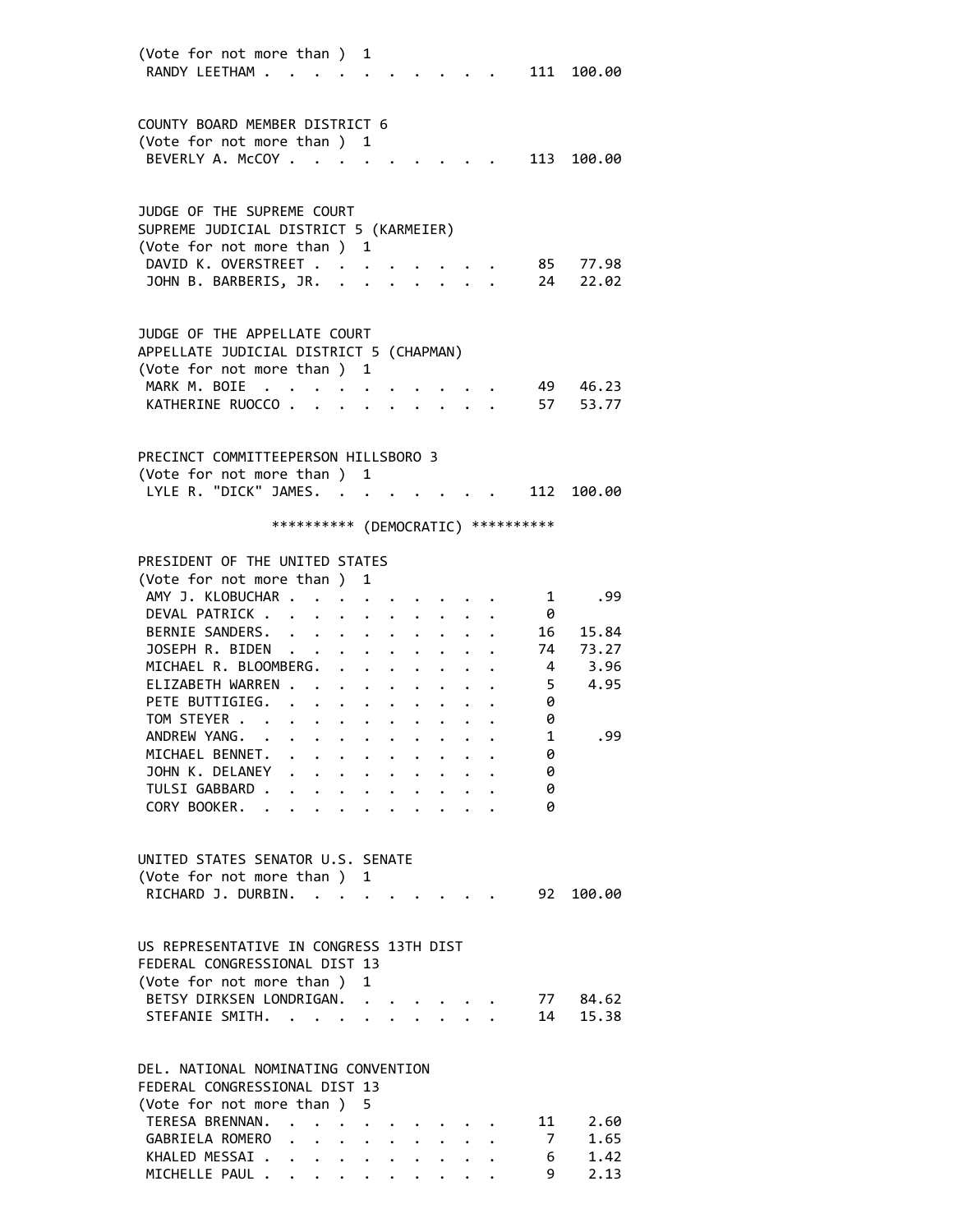|  | MICHAEL FRERICHS .<br>EMMA TODD<br>CRAIG COLBROOK.<br>LISA M. STANLEY<br>SUE SCHERER.<br>CHUCK NAPIER<br>ELLEN SCHANZLE-HASKINS .<br>MARK ROBERT MADDOCK<br>ADA OWENS<br>CAROL AMMONS<br>JENN CARRILLO<br>PAMELLA GRONEMEYER<br>ALLAN M. AXELROD<br>BRIAN WILENS .<br>CAROL McCLAINE.<br>JOHN BERGEE. | $\mathbf{L}$ | $\mathbf{r} = \mathbf{r} + \mathbf{r}$<br>$\sim$ $\sim$ $\sim$<br>$\cdot$ $\cdot$ $\cdot$ | $\bullet$ . $\bullet$<br>$\ddot{\phantom{0}}$<br>$\ddot{\phantom{a}}$<br>$\ddot{\phantom{0}}$ | $\bullet$ .<br>$\mathbf{L}$<br>$\bullet$ .<br>$\ddot{\phantom{0}}$ | $\ddot{\phantom{0}}$<br>$\ddot{\phantom{a}}$<br>$\bullet$ .<br><br><br><br><br><br><br><br><br><br><br><br><br><br><br>$\bullet$ .<br><br><br><br><br><br><br><br><br><br><br><br><br><br>$\bullet$ .<br><br><br><br><br><br><br><br><br><br><br><br><br><br><br>$\ddot{\phantom{0}}$<br>$\ddot{\phantom{0}}$<br>$\bullet$ .<br><br><br><br><br><br><br><br><br><br><br><br><br><br><br><br><br>$\mathbf{r} = \mathbf{r} + \mathbf{r}$ , where $\mathbf{r} = \mathbf{r}$ | $\ddot{\phantom{0}}$<br>$\ddot{\phantom{0}}$<br>$\ddot{\phantom{0}}$<br>$\ddot{\phantom{0}}$<br>$\ddot{\phantom{0}}$<br>$\bullet$ .<br>$\ddot{\phantom{0}}$<br>$\ddot{\phantom{0}}$<br>$\ddot{\phantom{0}}$<br>$\ddot{\bullet}$ | $\ddot{\phantom{0}}$<br>$\mathbf{L}$<br>$\ddot{\phantom{0}}$<br>$\bullet$<br>$\ddot{\phantom{0}}$<br>$\ddot{\phantom{0}}$ |  | 6<br>13<br>$\overline{\mathbf{3}}$<br>11<br>68<br>67<br>63<br>61<br>55<br>- 8<br>10<br>8<br>7<br>8<br>0<br>0 | 1.42<br>3.07<br>.71<br>2.60<br>16.08<br>15.84<br>14.89<br>14.42<br>13.00<br>1.89<br>2.36<br>1.89<br>1.65<br>1.89 |
|--|-------------------------------------------------------------------------------------------------------------------------------------------------------------------------------------------------------------------------------------------------------------------------------------------------------|--------------|-------------------------------------------------------------------------------------------|-----------------------------------------------------------------------------------------------|--------------------------------------------------------------------|--------------------------------------------------------------------------------------------------------------------------------------------------------------------------------------------------------------------------------------------------------------------------------------------------------------------------------------------------------------------------------------------------------------------------------------------------------------------------|---------------------------------------------------------------------------------------------------------------------------------------------------------------------------------------------------------------------------------|---------------------------------------------------------------------------------------------------------------------------|--|--------------------------------------------------------------------------------------------------------------|------------------------------------------------------------------------------------------------------------------|
|  | ANNE M. HEILES. .<br>CARL ERNEST KASTEN                                                                                                                                                                                                                                                               |              |                                                                                           |                                                                                               |                                                                    |                                                                                                                                                                                                                                                                                                                                                                                                                                                                          |                                                                                                                                                                                                                                 |                                                                                                                           |  | 0<br>$\mathfrak{D}$                                                                                          |                                                                                                                  |
|  |                                                                                                                                                                                                                                                                                                       |              |                                                                                           |                                                                                               |                                                                    |                                                                                                                                                                                                                                                                                                                                                                                                                                                                          |                                                                                                                                                                                                                                 |                                                                                                                           |  |                                                                                                              | .47                                                                                                              |
|  | STATE REPRESENTATIVE IN THE GENERAL ASSEMBLY<br>REPRESENTATIVE 95TH DIST<br>(Vote for not more than )<br>CHASE WILHELM .                                                                                                                                                                              |              | $\cdot$ .                                                                                 |                                                                                               | 1<br>$\sim$ $\sim$ $\sim$ $\sim$                                   |                                                                                                                                                                                                                                                                                                                                                                                                                                                                          |                                                                                                                                                                                                                                 |                                                                                                                           |  | 85                                                                                                           | 100.00                                                                                                           |
|  |                                                                                                                                                                                                                                                                                                       |              |                                                                                           |                                                                                               |                                                                    |                                                                                                                                                                                                                                                                                                                                                                                                                                                                          |                                                                                                                                                                                                                                 |                                                                                                                           |  |                                                                                                              |                                                                                                                  |
|  | CIRCUIT CLERK MONTGOMERY COUNTY<br>(Vote for not more than ) 1<br>NO CANDIDATE FILED                                                                                                                                                                                                                  |              |                                                                                           |                                                                                               |                                                                    |                                                                                                                                                                                                                                                                                                                                                                                                                                                                          |                                                                                                                                                                                                                                 |                                                                                                                           |  | 0                                                                                                            |                                                                                                                  |
|  | STATE'S ATTY MONTGOMERY COUNTY<br>(Vote for not more than ) 1<br>BRYANT "BUTCH" HITCHINGS                                                                                                                                                                                                             |              |                                                                                           |                                                                                               |                                                                    |                                                                                                                                                                                                                                                                                                                                                                                                                                                                          |                                                                                                                                                                                                                                 |                                                                                                                           |  | 89 -                                                                                                         | 100.00                                                                                                           |
|  | CORONER MONTGOMERY COUNTY<br>(Vote for not more than ) 1<br>NO CANDIDATE FILED                                                                                                                                                                                                                        |              |                                                                                           | $\mathbf{L}$ $\mathbf{L}$ $\mathbf{L}$                                                        |                                                                    |                                                                                                                                                                                                                                                                                                                                                                                                                                                                          |                                                                                                                                                                                                                                 |                                                                                                                           |  | 0                                                                                                            |                                                                                                                  |
|  | COUNTY BOARD MEMBER DISTRICT 6<br>(Vote for not more than) 1<br>PAUL SELLERS                                                                                                                                                                                                                          |              |                                                                                           |                                                                                               |                                                                    |                                                                                                                                                                                                                                                                                                                                                                                                                                                                          |                                                                                                                                                                                                                                 |                                                                                                                           |  |                                                                                                              | 88 100.00                                                                                                        |
|  | JUDGE OF THE SUPREME COURT<br>SUPREME JUDICIAL DISTRICT 5 (KARMEIER)<br>(Vote for not more than ) 1<br>JUDY CATES                                                                                                                                                                                     |              |                                                                                           |                                                                                               |                                                                    |                                                                                                                                                                                                                                                                                                                                                                                                                                                                          |                                                                                                                                                                                                                                 |                                                                                                                           |  | 82.                                                                                                          | 100.00                                                                                                           |
|  | JUDGE OF THE APPELLATE COURT APPELLATE JUDICIAL<br>APPELLATE JUDICIAL DISTRICT 5 (CHAPMAN)<br>(Vote for not more than ) 1<br>SARAH SMITH.                                                                                                                                                             |              |                                                                                           |                                                                                               |                                                                    |                                                                                                                                                                                                                                                                                                                                                                                                                                                                          |                                                                                                                                                                                                                                 |                                                                                                                           |  |                                                                                                              | 80 100.00                                                                                                        |
|  | PRECINCT COMMITTEEPERSON HILLSBORO 3<br>(Vote for not more than) 1<br>NO CANDIDATE FILED                                                                                                                                                                                                              |              |                                                                                           |                                                                                               |                                                                    |                                                                                                                                                                                                                                                                                                                                                                                                                                                                          |                                                                                                                                                                                                                                 |                                                                                                                           |  | 0                                                                                                            |                                                                                                                  |
|  |                                                                                                                                                                                                                                                                                                       |              |                                                                                           |                                                                                               |                                                                    |                                                                                                                                                                                                                                                                                                                                                                                                                                                                          |                                                                                                                                                                                                                                 |                                                                                                                           |  | *********** (NONPARTISAN) ***********                                                                        |                                                                                                                  |
|  |                                                                                                                                                                                                                                                                                                       |              |                                                                                           |                                                                                               |                                                                    |                                                                                                                                                                                                                                                                                                                                                                                                                                                                          |                                                                                                                                                                                                                                 |                                                                                                                           |  |                                                                                                              |                                                                                                                  |

 CANNABIS QUESTION CITY OF HILLSBORO (Vote for not more than ) 1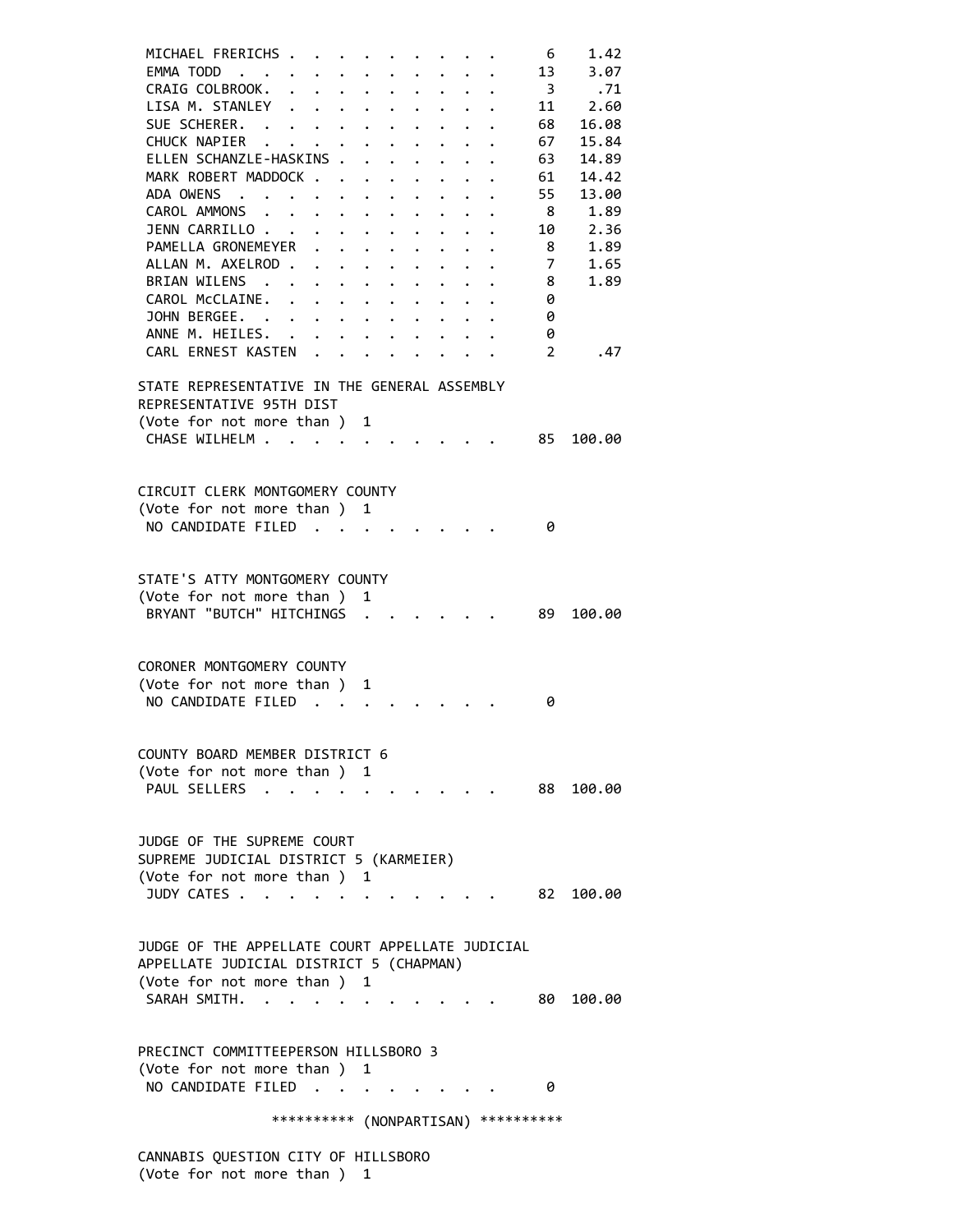| Yes                                                                                                                                                                                                                                                                                                                                                                                                                             |                                                                                                     |                                                                        |                            |                                                              |                                          |                                                 | 109 48.88                                                                              |  |
|---------------------------------------------------------------------------------------------------------------------------------------------------------------------------------------------------------------------------------------------------------------------------------------------------------------------------------------------------------------------------------------------------------------------------------|-----------------------------------------------------------------------------------------------------|------------------------------------------------------------------------|----------------------------|--------------------------------------------------------------|------------------------------------------|-------------------------------------------------|----------------------------------------------------------------------------------------|--|
| No.                                                                                                                                                                                                                                                                                                                                                                                                                             |                                                                                                     |                                                                        |                            |                                                              |                                          |                                                 | 114 51.12                                                                              |  |
| PRECINCT REPORT<br>RUN DATE:04/01/20<br>RUN TIME: 10:04 AM                                                                                                                                                                                                                                                                                                                                                                      | MONTGOMERY COUNTY, ILLINOIS<br>2020 GENERAL PRIMARY ELECTION<br>MARCH 17, 2020<br><b>STATISTICS</b> |                                                                        |                            |                                                              |                                          |                                                 | OFFICIAL TOTALS                                                                        |  |
| 0804 HILLSBORO 4                                                                                                                                                                                                                                                                                                                                                                                                                |                                                                                                     |                                                                        |                            |                                                              |                                          | VOTES                                           | <b>PERCENT</b>                                                                         |  |
|                                                                                                                                                                                                                                                                                                                                                                                                                                 |                                                                                                     |                                                                        |                            |                                                              |                                          |                                                 |                                                                                        |  |
| REGISTERED VOTERS - TOTAL<br>REGISTERED VOTERS - REPUBLICAN<br>REGISTERED VOTERS - DEMOCRATIC<br>REGISTERED VOTERS - NONPARTISAN.<br>BALLOTS CAST - TOTAL.<br>BALLOTS CAST - REPUBLICAN .<br>BALLOTS CAST - DEMOCRATIC .<br>BALLOTS CAST - NONPARTISAN.<br>BALLOTS CAST - BLANK.<br>VOTER TURNOUT - TOTAL<br>VOTER TURNOUT - REPUBLICAN.<br>VOTER TURNOUT - DEMOCRATIC.<br>VOTER TURNOUT - NONPARTISAN<br>VOTER TURNOUT - BLANK |                                                                                                     | $\mathbf{L}$<br>$\ddot{\phantom{a}}$<br>$\sim$ $\sim$ $\sim$<br>$\sim$ | $\bullet$<br>$\sim$ $\sim$ | $\ddot{\phantom{0}}$<br>$\mathbf{r}$<br>$\ddot{\phantom{0}}$ |                                          | 323<br>112<br>62<br>22<br>84<br>35<br>1<br>0    | 34.67<br>19.20<br>6.81<br>48 57.14<br>41.67<br>1.19<br>26.01<br>42.86<br>56.45<br>4.55 |  |
| PRESIDENT OF THE UNITED STATES<br>(Vote for not more than)<br>DONALD J TRUMP.<br>ROQUE "ROCKY" DE LA FUENTE.                                                                                                                                                                                                                                                                                                                    |                                                                                                     | **********                                                             | - 1                        |                                                              |                                          | (REPUBLICAN) **********<br>44<br>$\overline{4}$ | 91.67<br>8.33                                                                          |  |
| UNITED STATES SENATOR U.S. SENATE<br>(Vote for not more than )<br>MARK C. CURRAN JR.<br>TOM TARTER<br>CASEY CHLEBEK                                                                                                                                                                                                                                                                                                             |                                                                                                     |                                                                        | 1                          |                                                              |                                          |                                                 | 12 31.58<br>4 10.53                                                                    |  |
| PEGGY HUBBARD<br>ROBERT MARSHALL                                                                                                                                                                                                                                                                                                                                                                                                |                                                                                                     | $\mathbf{A}$                                                           |                            |                                                              |                                          |                                                 | $\begin{array}{ccc} 1 & 2.63 \\ 15 & 39.47 \end{array}$<br>$6$ 15.79                   |  |
| US REPRESENTATIVE IN CONGRESS 13TH DIST<br>FEDERAL CONGRESSIONAL DIST 13<br>(Vote for not more than) 1                                                                                                                                                                                                                                                                                                                          |                                                                                                     |                                                                        |                            |                                                              |                                          | 42                                              |                                                                                        |  |
| RODNEY DAVIS<br>DEL. NATIONAL NOMINATING CONVENTION<br>FEDERAL CONGRESSIONAL DIST 13                                                                                                                                                                                                                                                                                                                                            |                                                                                                     |                                                                        |                            |                                                              |                                          |                                                 | 100.00                                                                                 |  |
| (Vote for not more than ) 3<br>MARTIN DAVIS<br>SUSAN GANT REYNOLDS<br>MARIA VASQUEZ                                                                                                                                                                                                                                                                                                                                             |                                                                                                     |                                                                        | $\ddot{\phantom{0}}$       | $\ddot{\phantom{0}}$                                         | $\mathbf{r} = \mathbf{r} + \mathbf{r}$ . | 26                                              | 32 37.21<br>28 32.56<br>30.23                                                          |  |

### ALT. DEL. NATIONAL NOMINATING CONVENTION FEDERAL CONGRESSIONAL DIST 13 (Vote for not more than ) 3 DON TRACY . . . . . . . . . . . 27 32.93 KEVIN BREHENY . . . . . . . . . . 26 31.71 SETH McMILLAN . . . . . . . . . . 29 35.37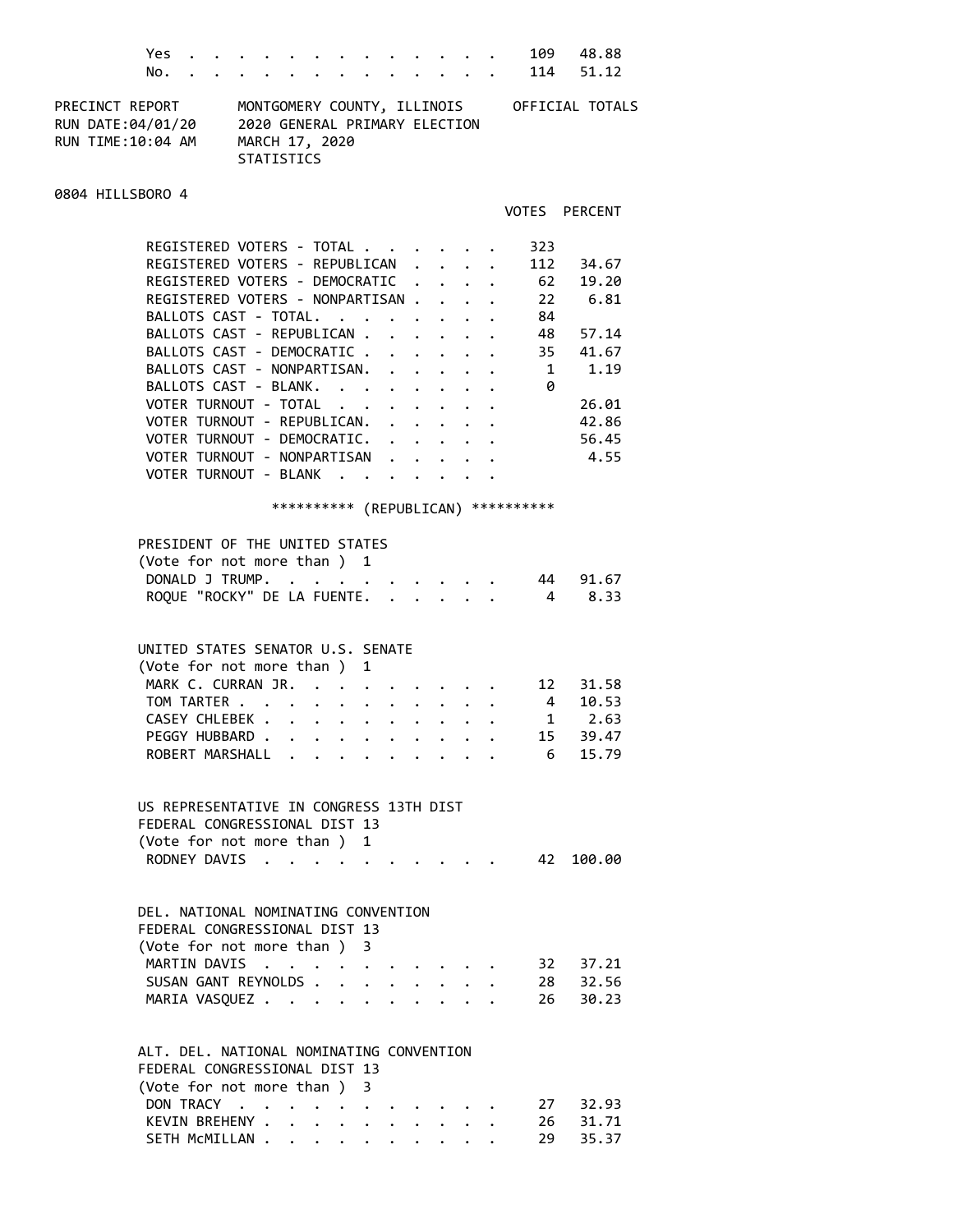| STATE REPRESENTATIVE IN THE GENERAL ASSEMBLY<br>REPRESENTATIVE 95TH DIST |                                   |                                         |                      |                                  |                      |                      |                                                         |                         |           |
|--------------------------------------------------------------------------|-----------------------------------|-----------------------------------------|----------------------|----------------------------------|----------------------|----------------------|---------------------------------------------------------|-------------------------|-----------|
| (Vote for not more than) 1                                               |                                   |                                         |                      |                                  |                      |                      |                                                         |                         |           |
| AVERY BOURNE                                                             | $\ddot{\phantom{a}}$<br>$\bullet$ | $\bullet$ .<br><br><br><br><br><br><br> |                      |                                  |                      |                      |                                                         |                         | 29 69.05  |
| LAWRENCE L. OLIVER .                                                     |                                   |                                         |                      |                                  |                      |                      |                                                         | 13                      | 30.95     |
|                                                                          |                                   |                                         |                      |                                  |                      |                      |                                                         |                         |           |
| CIRCUIT CLERK MONTGOMERY COUNTY                                          |                                   |                                         |                      |                                  |                      |                      |                                                         |                         |           |
| (Vote for not more than ) 1                                              |                                   |                                         |                      |                                  |                      |                      |                                                         |                         |           |
| HOLLY LEMONS                                                             |                                   |                                         |                      |                                  |                      |                      |                                                         | 44                      | 100.00    |
|                                                                          |                                   |                                         |                      |                                  |                      |                      |                                                         |                         |           |
|                                                                          |                                   |                                         |                      |                                  |                      |                      |                                                         |                         |           |
| STATE'S ATTY MONTGOMERY COUNTY                                           |                                   |                                         |                      |                                  |                      |                      |                                                         |                         |           |
| (Vote for not more than)                                                 |                                   |                                         | 1                    |                                  |                      |                      |                                                         |                         |           |
| ANDREW AFFRUNTI                                                          |                                   |                                         |                      |                                  |                      |                      |                                                         |                         | 41 100.00 |
| CORONER MONTGOMERY COUNTY                                                |                                   |                                         |                      |                                  |                      |                      |                                                         |                         |           |
| (Vote for not more than ) 1                                              |                                   |                                         |                      |                                  |                      |                      |                                                         |                         |           |
| RANDY LEETHAM                                                            |                                   |                                         |                      |                                  |                      |                      |                                                         | 42                      | 100.00    |
|                                                                          |                                   |                                         |                      |                                  |                      |                      |                                                         |                         |           |
|                                                                          |                                   |                                         |                      |                                  |                      |                      |                                                         |                         |           |
| COUNTY BOARD MEMBER DISTRICT 6                                           |                                   |                                         |                      |                                  |                      |                      |                                                         |                         |           |
| (Vote for not more than ) 1                                              |                                   |                                         |                      |                                  |                      |                      |                                                         |                         |           |
| BEVERLY A. McCOY .                                                       | $\sim$ $\sim$                     |                                         |                      |                                  |                      |                      |                                                         | 42                      | 100.00    |
|                                                                          |                                   |                                         |                      |                                  |                      |                      |                                                         |                         |           |
| JUDGE OF THE SUPREME COURT                                               |                                   |                                         |                      |                                  |                      |                      |                                                         |                         |           |
| SUPREME JUDICIAL DISTRICT 5 (KARMEIER)                                   |                                   |                                         |                      |                                  |                      |                      |                                                         |                         |           |
| (Vote for not more than ) 1                                              |                                   |                                         |                      |                                  |                      |                      |                                                         |                         |           |
| DAVID K. OVERSTREET                                                      |                                   |                                         |                      |                                  |                      |                      |                                                         | 28                      | 73.68     |
| JOHN B. BARBERIS, JR. .                                                  |                                   |                                         |                      |                                  |                      |                      |                                                         | 10                      | 26.32     |
|                                                                          |                                   |                                         |                      |                                  |                      |                      |                                                         |                         |           |
|                                                                          |                                   |                                         |                      |                                  |                      |                      |                                                         |                         |           |
| JUDGE OF THE APPELLATE COURT                                             |                                   |                                         |                      |                                  |                      |                      |                                                         |                         |           |
| APPELLATE JUDICIAL DISTRICT 5 (CHAPMAN)<br>(Vote for not more than ) 1   |                                   |                                         |                      |                                  |                      |                      |                                                         |                         |           |
| MARK M. BOIE<br>$\cdot$ .                                                |                                   |                                         |                      |                                  |                      |                      |                                                         | 16                      | 40.00     |
| KATHERINE RUOCCO.                                                        |                                   |                                         |                      |                                  |                      |                      |                                                         | 24                      | 60.00     |
|                                                                          |                                   |                                         |                      |                                  |                      |                      |                                                         |                         |           |
|                                                                          |                                   |                                         |                      |                                  |                      |                      |                                                         |                         |           |
| PRECINCT COMMITTEEPERSON HILLSBORO 4                                     |                                   |                                         |                      |                                  |                      |                      |                                                         |                         |           |
| (Vote for not more than ) 1                                              |                                   |                                         |                      |                                  |                      |                      |                                                         |                         |           |
| BEVERLY A. McCOY                                                         |                                   |                                         |                      |                                  |                      |                      |                                                         | 41                      | 100.00    |
|                                                                          | **********                        |                                         |                      |                                  |                      |                      |                                                         | (DEMOCRATIC) ********** |           |
|                                                                          |                                   |                                         |                      |                                  |                      |                      |                                                         |                         |           |
| PRESIDENT OF THE UNITED STATES                                           |                                   |                                         |                      |                                  |                      |                      |                                                         |                         |           |
| (Vote for not more than)                                                 |                                   |                                         | 1                    |                                  |                      |                      |                                                         |                         |           |
| AMY J. KLOBUCHAR .                                                       |                                   |                                         |                      |                                  |                      |                      |                                                         | 3                       | 8.82      |
| DEVAL PATRICK                                                            |                                   |                                         |                      |                                  |                      |                      |                                                         | 0                       |           |
| BERNIE SANDERS.                                                          | $\mathbf{L} = \mathbf{L}$         | $\ddot{\phantom{0}}$                    | $\ddot{\phantom{0}}$ |                                  |                      |                      |                                                         | 8                       | 23.53     |
| JOSEPH R. BIDEN                                                          | $\ddot{\phantom{0}}$              |                                         |                      | $\cdot$ $\cdot$                  |                      | $\ddot{\phantom{0}}$ |                                                         | 17                      | 50.00     |
| MICHAEL R. BLOOMBERG.                                                    |                                   | $\ddot{\phantom{0}}$                    |                      | $\cdot$ $\cdot$                  | $\ddot{\phantom{0}}$ |                      |                                                         | 2                       | 5.88      |
| ELIZABETH WARREN .<br>PETE BUTTIGIEG.                                    |                                   |                                         |                      | $\ddot{\bullet}$                 |                      |                      |                                                         | 2                       | 5.88      |
| TOM STEYER                                                               | $\ddot{\phantom{a}}$              | $\ddot{\phantom{0}}$                    | $\ddot{\phantom{0}}$ | $\bullet$ . The set of $\bullet$ |                      |                      |                                                         | 0<br>0                  |           |
| ANDREW YANG.                                                             | $\mathbf{L}^{\text{max}}$         | $\bullet$                               |                      |                                  |                      |                      |                                                         | 1                       | 2.94      |
| MICHAEL BENNET.                                                          | $\bullet$ .                       | $\ddot{\phantom{0}}$                    |                      |                                  |                      |                      |                                                         | 0                       |           |
| JOHN K. DELANEY                                                          | $\cdot$ $\cdot$ $\cdot$           |                                         | $\ddot{\phantom{0}}$ | $\ddot{\phantom{0}}$             | $\ddot{\phantom{0}}$ |                      |                                                         | 0                       |           |
| TULSI GABBARD .                                                          | $\cdot$ $\cdot$ $\cdot$ $\cdot$   |                                         |                      |                                  |                      |                      | $\cdot$ $\cdot$ $\cdot$ $\cdot$ $\cdot$ $\cdot$ $\cdot$ | 0                       |           |
| CORY BOOKER.                                                             |                                   |                                         |                      |                                  |                      |                      |                                                         | 1                       | 2.94      |

 UNITED STATES SENATOR U.S. SENATE (Vote for not more than ) 1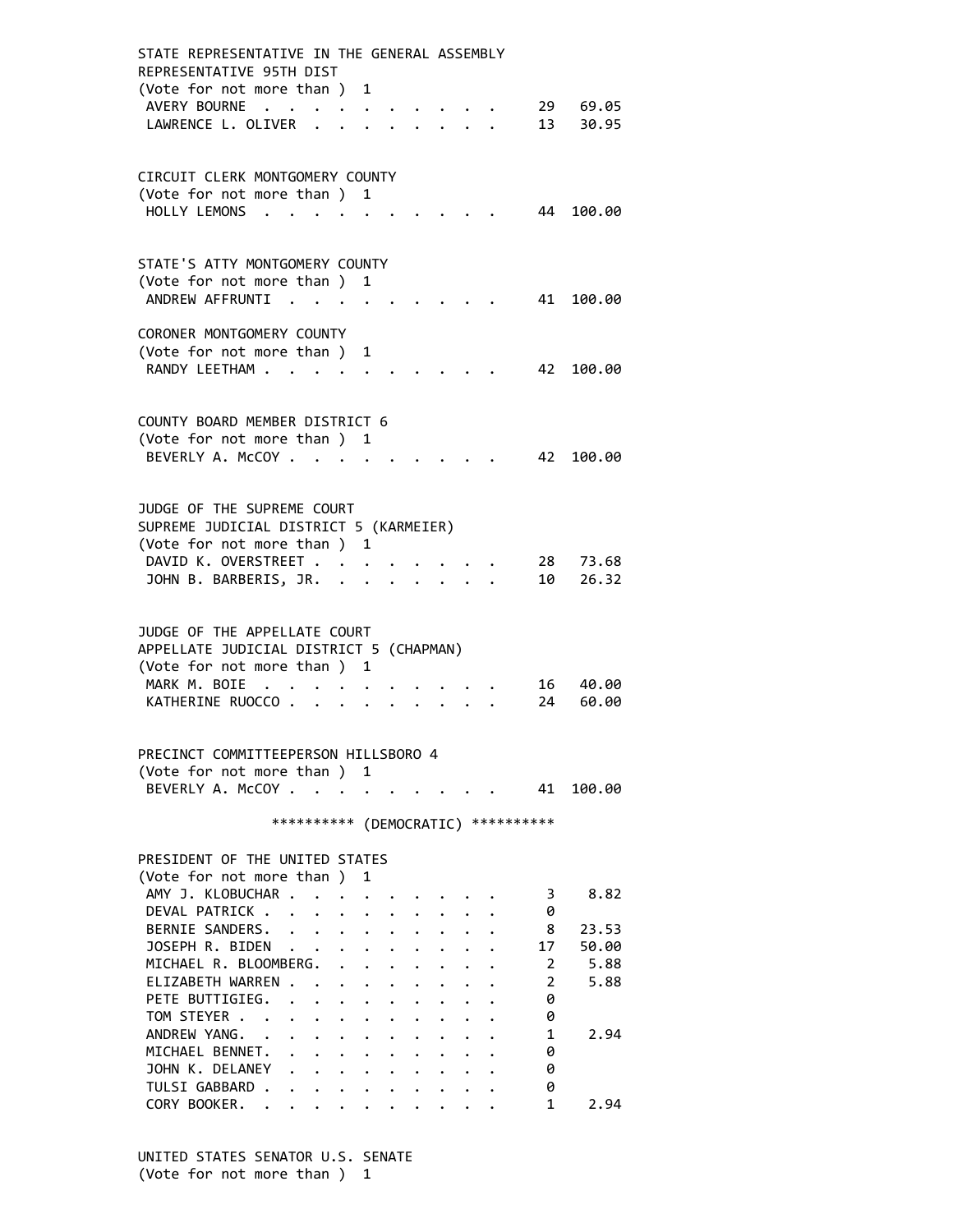| RICHARD J. DURBIN.                                    |  |                                                    |                                                                                            |                                                                               |  |                                                                 | 26                       | 100.00      |  |
|-------------------------------------------------------|--|----------------------------------------------------|--------------------------------------------------------------------------------------------|-------------------------------------------------------------------------------|--|-----------------------------------------------------------------|--------------------------|-------------|--|
|                                                       |  |                                                    |                                                                                            |                                                                               |  |                                                                 |                          |             |  |
| US REPRESENTATIVE IN CONGRESS 13TH DIST               |  |                                                    |                                                                                            |                                                                               |  |                                                                 |                          |             |  |
| FEDERAL CONGRESSIONAL DIST 13                         |  |                                                    | $\mathbf{1}$                                                                               |                                                                               |  |                                                                 |                          |             |  |
| (Vote for not more than )<br>BETSY DIRKSEN LONDRIGAN. |  |                                                    |                                                                                            |                                                                               |  |                                                                 | 16                       | 57.14       |  |
| STEFANIE SMITH.                                       |  |                                                    |                                                                                            |                                                                               |  |                                                                 | 12                       | 42.86       |  |
|                                                       |  |                                                    |                                                                                            |                                                                               |  |                                                                 |                          |             |  |
| DEL. NATIONAL NOMINATING CONVENTION                   |  |                                                    |                                                                                            |                                                                               |  |                                                                 |                          |             |  |
| FEDERAL CONGRESSIONAL DIST 13                         |  |                                                    |                                                                                            |                                                                               |  |                                                                 |                          |             |  |
| (Vote for not more than ) 5                           |  |                                                    |                                                                                            |                                                                               |  |                                                                 |                          |             |  |
| TERESA BRENNAN. 4 3.25                                |  |                                                    |                                                                                            |                                                                               |  |                                                                 |                          |             |  |
| GABRIELA ROMERO                                       |  |                                                    |                                                                                            |                                                                               |  |                                                                 | $\overline{\mathbf{3}}$  | 2.44        |  |
| KHALED MESSAI                                         |  |                                                    |                                                                                            |                                                                               |  |                                                                 | $\overline{\phantom{a}}$ | 1.63        |  |
| MICHELLE PAUL                                         |  |                                                    |                                                                                            |                                                                               |  |                                                                 | 8                        | 6.50        |  |
| MICHAEL FRERICHS                                      |  |                                                    |                                                                                            |                                                                               |  |                                                                 | $5 -$                    | 4.07        |  |
| EMMA TODD                                             |  |                                                    |                                                                                            |                                                                               |  |                                                                 | $\overline{7}$           | 5.69        |  |
| CRAIG COLBROOK.                                       |  |                                                    |                                                                                            |                                                                               |  |                                                                 | $\overline{4}$           | 3.25        |  |
| LISA M. STANLEY                                       |  |                                                    |                                                                                            |                                                                               |  |                                                                 |                          | 7 5.69      |  |
| SUE SCHERER.                                          |  |                                                    |                                                                                            |                                                                               |  |                                                                 | 14                       | 11.38       |  |
| CHUCK NAPIER                                          |  |                                                    |                                                                                            |                                                                               |  | $\cdot$ $\cdot$ $\cdot$ $\cdot$ $\cdot$ $\cdot$ $\cdot$ $\cdot$ | 17                       | 13.82       |  |
| ELLEN SCHANZLE-HASKINS .                              |  |                                                    |                                                                                            | $\mathbf{r} = \mathbf{r} - \mathbf{r} = \mathbf{r} - \mathbf{r} = \mathbf{r}$ |  |                                                                 | 15                       | 12.20       |  |
| MARK ROBERT MADDOCK                                   |  |                                                    |                                                                                            |                                                                               |  |                                                                 | 15                       | 12.20       |  |
| ADA OWENS                                             |  |                                                    |                                                                                            |                                                                               |  |                                                                 | - 6                      | 4.88        |  |
| CAROL AMMONS                                          |  |                                                    |                                                                                            |                                                                               |  |                                                                 | $\overline{\mathbf{4}}$  | 3.25        |  |
| JENN CARRILLO                                         |  |                                                    | $\mathbf{r} = \mathbf{r} + \mathbf{r} + \mathbf{r} + \mathbf{r} + \mathbf{r} + \mathbf{r}$ |                                                                               |  |                                                                 | $\overline{\mathbf{3}}$  | 2.44        |  |
| PAMELLA GRONEMEYER                                    |  |                                                    |                                                                                            |                                                                               |  |                                                                 | $\overline{\mathbf{3}}$  | 2.44        |  |
| ALLAN M. AXELROD 2                                    |  |                                                    |                                                                                            |                                                                               |  |                                                                 |                          | 1.63        |  |
| BRIAN WILENS .                                        |  |                                                    |                                                                                            |                                                                               |  |                                                                 |                          | $3 \t 2.44$ |  |
| CAROL McCLAINE.                                       |  |                                                    |                                                                                            |                                                                               |  |                                                                 | 1                        | .81         |  |
| JOHN BERGEE.                                          |  |                                                    |                                                                                            |                                                                               |  |                                                                 | 0                        |             |  |
| ANNE M. HEILES. .                                     |  | $\mathbf{r}$ , and $\mathbf{r}$ , and $\mathbf{r}$ |                                                                                            |                                                                               |  |                                                                 | 0                        |             |  |
| CARL ERNEST KASTEN                                    |  |                                                    |                                                                                            |                                                                               |  |                                                                 | 0                        |             |  |
| STATE REPRESENTATIVE IN THE GENERAL ASSEMBLY          |  |                                                    |                                                                                            |                                                                               |  |                                                                 |                          |             |  |
| REPRESENTATIVE 95TH DIST                              |  |                                                    |                                                                                            |                                                                               |  |                                                                 |                          |             |  |
| (Vote for not more than ) 1                           |  |                                                    |                                                                                            |                                                                               |  |                                                                 |                          |             |  |
| CHASE WILHELM                                         |  |                                                    |                                                                                            |                                                                               |  |                                                                 | 25                       | 100.00      |  |
|                                                       |  |                                                    |                                                                                            |                                                                               |  |                                                                 |                          |             |  |
| CIRCUIT CLERK MONTGOMERY COUNTY                       |  |                                                    |                                                                                            |                                                                               |  |                                                                 |                          |             |  |
| (Vote for not more than) 1                            |  |                                                    |                                                                                            |                                                                               |  |                                                                 |                          |             |  |
| NO CANDIDATE FILED.                                   |  |                                                    |                                                                                            |                                                                               |  |                                                                 | 0                        |             |  |
|                                                       |  |                                                    |                                                                                            |                                                                               |  |                                                                 |                          |             |  |
| STATE'S ATTY MONTGOMERY COUNTY                        |  |                                                    |                                                                                            |                                                                               |  |                                                                 |                          |             |  |
| (Vote for not more than)                              |  |                                                    | 1                                                                                          |                                                                               |  |                                                                 |                          |             |  |
| BRYANT "BUTCH" HITCHINGS                              |  |                                                    |                                                                                            |                                                                               |  |                                                                 | 28.                      | 100.00      |  |
|                                                       |  |                                                    |                                                                                            |                                                                               |  |                                                                 |                          |             |  |
| CORONER MONTGOMERY COUNTY                             |  |                                                    |                                                                                            |                                                                               |  |                                                                 |                          |             |  |
| (Vote for not more than )<br>NO CANDIDATE FILED       |  |                                                    | 1                                                                                          |                                                                               |  |                                                                 |                          |             |  |
|                                                       |  |                                                    |                                                                                            |                                                                               |  |                                                                 | 0                        |             |  |
| COUNTY BOARD MEMBER DISTRICT 6                        |  |                                                    |                                                                                            |                                                                               |  |                                                                 |                          |             |  |
| (Vote for not more than ) 1                           |  |                                                    |                                                                                            |                                                                               |  |                                                                 |                          |             |  |
| PAUL SELLERS .                                        |  |                                                    |                                                                                            |                                                                               |  |                                                                 |                          | 26 100.00   |  |
|                                                       |  |                                                    |                                                                                            |                                                                               |  |                                                                 |                          |             |  |
| JUDGE OF THE SUPREME COURT                            |  |                                                    |                                                                                            |                                                                               |  |                                                                 |                          |             |  |
| SUPREME JUDICIAL DISTRICT 5 (KARMEIER)                |  |                                                    |                                                                                            |                                                                               |  |                                                                 |                          |             |  |

(Vote for not more than ) 1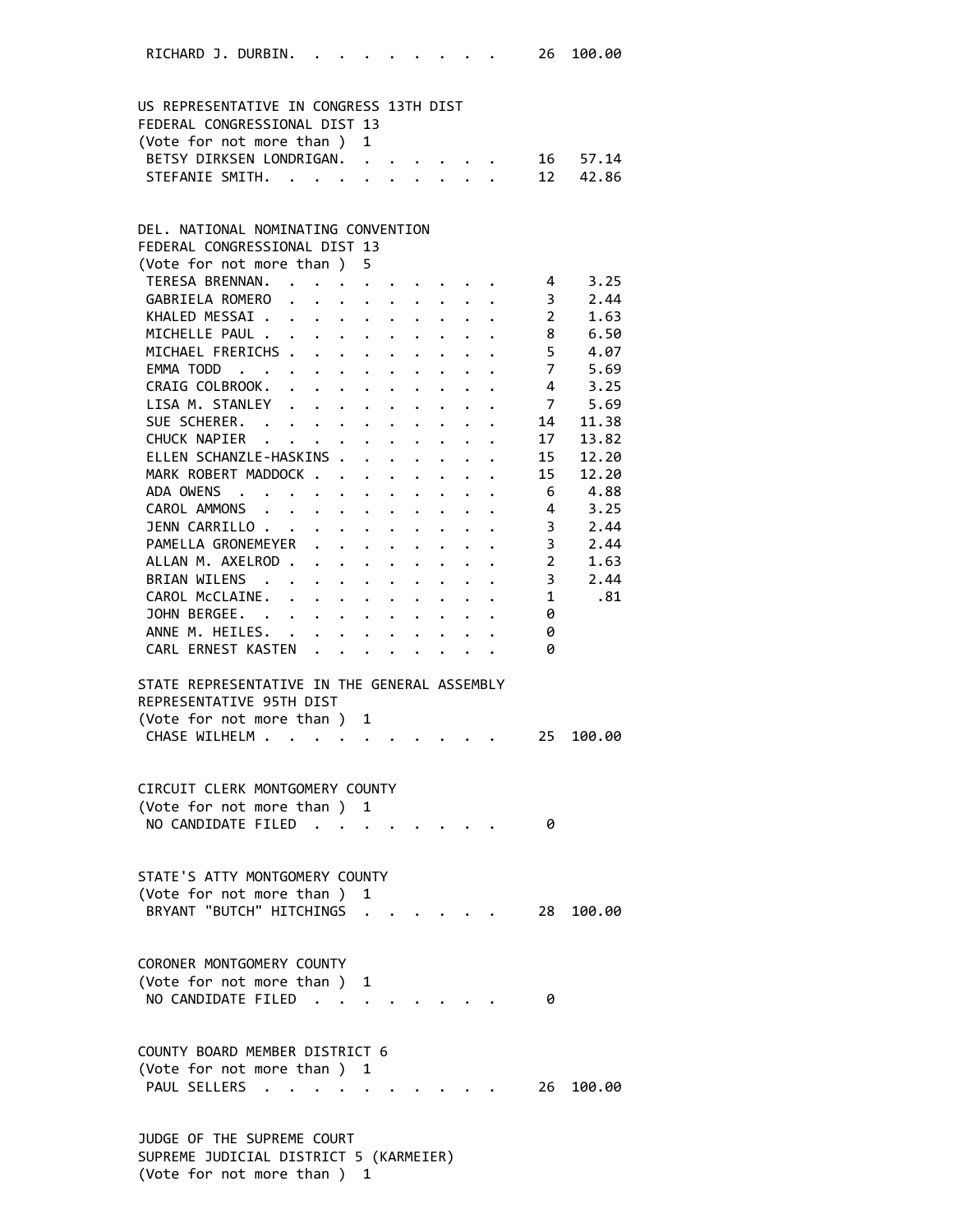JUDY CATES . . . . . . . . . . . 26 100.00 JUDGE OF THE APPELLATE COURT APPELLATE JUDICIAL APPELLATE JUDICIAL DISTRICT 5 (CHAPMAN) (Vote for not more than ) 1 SARAH SMITH. . . . . . . . . . . 24 100.00 PRECINCT COMMITTEEPERSON HILLSBORO 4 (Vote for not more than ) 1 NO CANDIDATE FILED . . . . . . . . 0 \*\*\*\*\*\*\*\*\*\* (NONPARTISAN) \*\*\*\*\*\*\*\*\*\* CANNABIS QUESTION CITY OF HILLSBORO (Vote for not more than ) 1 Yes . . . . . . . . . . . . . . 44 54.32 No. . . . . . . . . . . . . . 37 45.68 PRECINCT REPORT MONTGOMERY COUNTY, ILLINOIS OFFICIAL TOTALS RUN DATE:04/01/20 2020 GENERAL PRIMARY ELECTION RUN TIME:10:04 AM MARCH 17, 2020 **STATISTICS** 0805 HILLSBORO 5 VOTES PERCENT REGISTERED VOTERS - TOTAL . . . . . . 686 REGISTERED VOTERS - REPUBLICAN . . . . 268 39.07 REGISTERED VOTERS - DEMOCRATIC . . . . 172 25.07 REGISTERED VOTERS - NONPARTISAN . . . . 54 7.87 BALLOTS CAST - TOTAL. . . . . . . . 203 BALLOTS CAST - REPUBLICAN . . . . . . 85 41.87 BALLOTS CAST - DEMOCRATIC . . . . . . 112 55.17 BALLOTS CAST - NONPARTISAN. . . . . . 6 2.96 BALLOTS CAST - BLANK. . . . . . . . 0 VOTER TURNOUT - TOTAL . . . . . . . . 29.59 VOTER TURNOUT - REPUBLICAN. . . . . . 31.72 VOTER TURNOUT - DEMOCRATIC. . . . . . 65.12 VOTER TURNOUT - NONPARTISAN . . . . . 11.11 VOTER TURNOUT - BLANK . . . \*\*\*\*\*\*\*\*\*\* (REPUBLICAN) \*\*\*\*\*\*\*\*\*\* PRESIDENT OF THE UNITED STATES (Vote for not more than ) 1 DONALD J TRUMP. . . . . . . . . . 83 97.65 ROQUE "ROCKY" DE LA FUENTE. . . . . . 2 2.35 UNITED STATES SENATOR U.S. SENATE (Vote for not more than ) 1 MARK C. CURRAN JR. . . . . . . . . 31 41.33 TOM TARTER . . . . . . . . . . . . 14 18.67 CASEY CHLEBEK . . . . . . . . . . 2 2.67 PEGGY HUBBARD . . . . . . . . . . 16 21.33 ROBERT MARSHALL . . . . . . . . . 12 16.00 US REPRESENTATIVE IN CONGRESS 13TH DIST FEDERAL CONGRESSIONAL DIST 13 (Vote for not more than ) 1

RODNEY DAVIS . . . . . . . . . . 83 100.00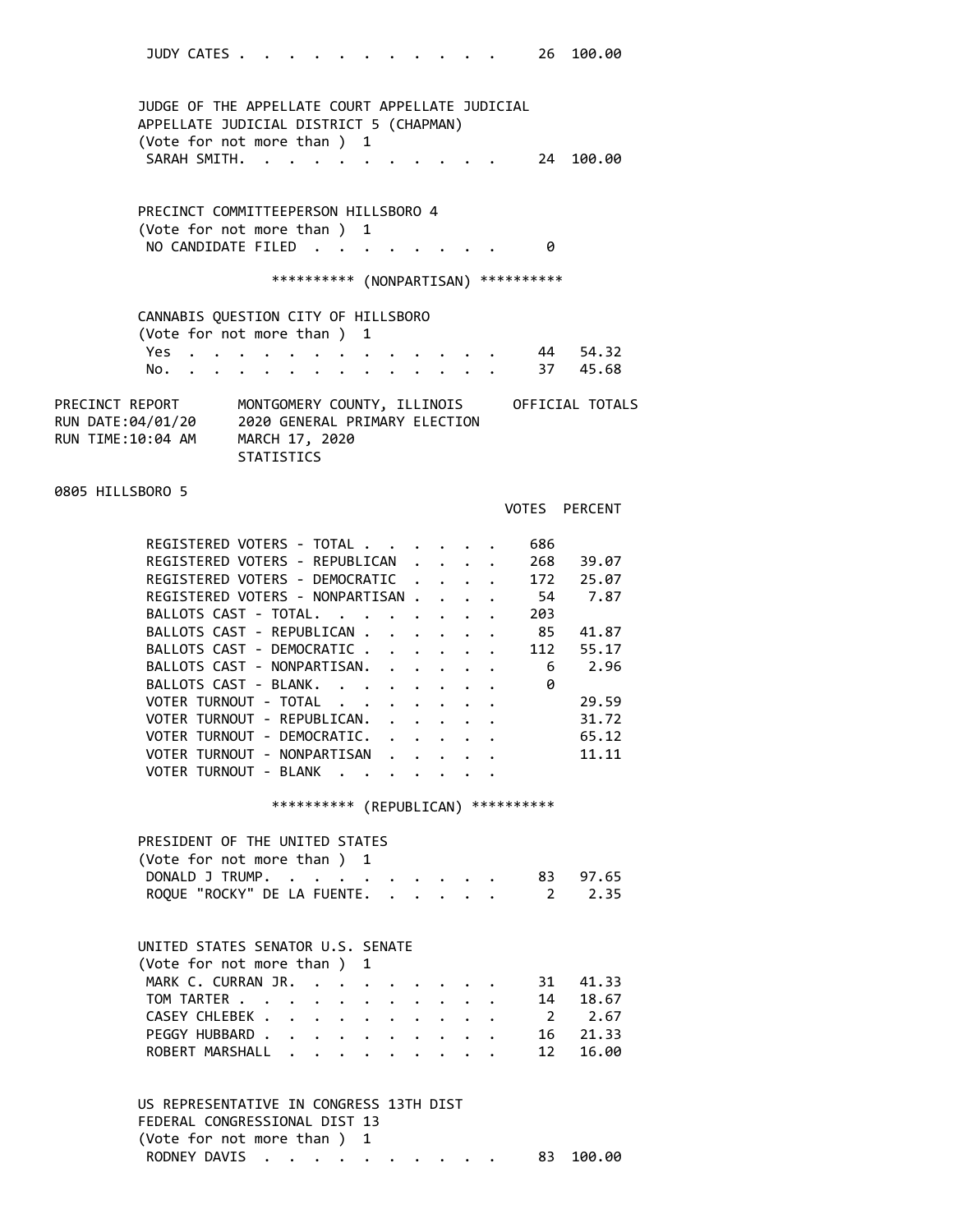| DEL, NATIONAL NOMINATING CONVENTION<br>FEDERAL CONGRESSIONAL DIST 13<br>(Vote for not more than ) 3                                                                                                                    |
|------------------------------------------------------------------------------------------------------------------------------------------------------------------------------------------------------------------------|
| MARTIN DAVIS<br>71 37.97<br>$\mathcal{A}=\mathcal{A}=\mathcal{A}=\mathcal{A}=\mathcal{A}$                                                                                                                              |
| $\bullet$ .<br><br><br><br><br><br><br><br><br><br><br><br><br><br><br><br><br><br><br><br><br><br><br><br><br><br><br>60<br>SUSAN GANT REYNOLDS.<br>32.09<br>$\mathbf{L} = \mathbf{L} \times \mathbf{L}$<br>$\bullet$ |
| 56<br>MARIA VASQUEZ<br>29.95                                                                                                                                                                                           |
|                                                                                                                                                                                                                        |
| ALT. DEL. NATIONAL NOMINATING CONVENTION<br>FEDERAL CONGRESSIONAL DIST 13<br>(Vote for not more than )<br>3                                                                                                            |
| DON TRACY .<br>36.21<br>63<br>$\ddot{\phantom{0}}$<br>$\mathcal{A}=\mathcal{A}=\mathcal{A}=\mathcal{A}=\mathcal{A}=\mathcal{A}$                                                                                        |
| 53 30.46<br>KEVIN BREHENY .<br>$\cdot$ $\cdot$ $\cdot$ $\cdot$ $\cdot$ $\cdot$ $\cdot$<br>$\ddot{\phantom{a}}$                                                                                                         |
| 58<br>SETH MCMILLAN<br>33.33                                                                                                                                                                                           |
|                                                                                                                                                                                                                        |
| STATE REPRESENTATIVE IN THE GENERAL ASSEMBLY<br>REPRESENTATIVE 95TH DIST                                                                                                                                               |
| (Vote for not more than )<br>1                                                                                                                                                                                         |
| AVERY BOURNE<br>67<br>79.76<br>$\mathbf{r}$ . The set of $\mathbf{r}$                                                                                                                                                  |
| 17<br>20.24<br>LAWRENCE L. OLIVER                                                                                                                                                                                      |
| CIRCUIT CLERK MONTGOMERY COUNTY                                                                                                                                                                                        |
| (Vote for not more than ) 1                                                                                                                                                                                            |
| HOLLY LEMONS<br>81<br>100.00<br>$\cdot$ $\cdot$ $\cdot$<br>$\bullet$                                                                                                                                                   |
|                                                                                                                                                                                                                        |
| STATE'S ATTY MONTGOMERY COUNTY                                                                                                                                                                                         |
| (Vote for not more than )<br>1<br>ANDREW AFFRUNTI                                                                                                                                                                      |
| 75<br>100.00<br>$\sim$                                                                                                                                                                                                 |
| CORONER MONTGOMERY COUNTY                                                                                                                                                                                              |
| (Vote for not more than )<br>1                                                                                                                                                                                         |
| RANDY LEETHAM<br>78<br>100.00                                                                                                                                                                                          |
|                                                                                                                                                                                                                        |
| COUNTY BOARD MEMBER DISTRICT 4                                                                                                                                                                                         |
| (Vote for not more than) 1<br>NO CANDIDATE FILED<br>0                                                                                                                                                                  |
|                                                                                                                                                                                                                        |
| COUNTY BOARD MEMBER DISTRICT 6                                                                                                                                                                                         |
| (Vote for not more than ) 1                                                                                                                                                                                            |
| 21 100.00<br>BEVERLY A. McCOY                                                                                                                                                                                          |
|                                                                                                                                                                                                                        |
| JUDGE OF THE SUPREME COURT<br>SUPREME JUDICIAL DISTRICT 5 (KARMEIER)                                                                                                                                                   |
| (Vote for not more than ) 1                                                                                                                                                                                            |
| DAVID K. OVERSTREET<br>59 81.94                                                                                                                                                                                        |
| JOHN B. BARBERIS, JR. .<br>13<br>18.06<br>$\cdot$ $\cdot$<br>$\cdot$ $\cdot$ $\cdot$ $\cdot$                                                                                                                           |
| JUDGE OF THE APPELLATE COURT<br>APPELLATE JUDICIAL DISTRICT 5 (CHAPMAN)                                                                                                                                                |
| (Vote for not more than ) 1                                                                                                                                                                                            |
| MARK M. BOIE<br>39<br>52.70<br>$\cdot$ $\cdot$ $\cdot$<br>KATHERINE RUOCCO.<br>35<br>47.30<br>$\ddot{\phantom{a}}$<br>$\mathbf{r}$ , $\mathbf{r}$ , $\mathbf{r}$<br>$\sim$ $\sim$                                      |
|                                                                                                                                                                                                                        |
| PRECINCT COMMITTEEPERSON HILLSBORO 5<br>(Vote for not more than) 1                                                                                                                                                     |

JIM VAZZI . . . . . . . . . . . 80 100.00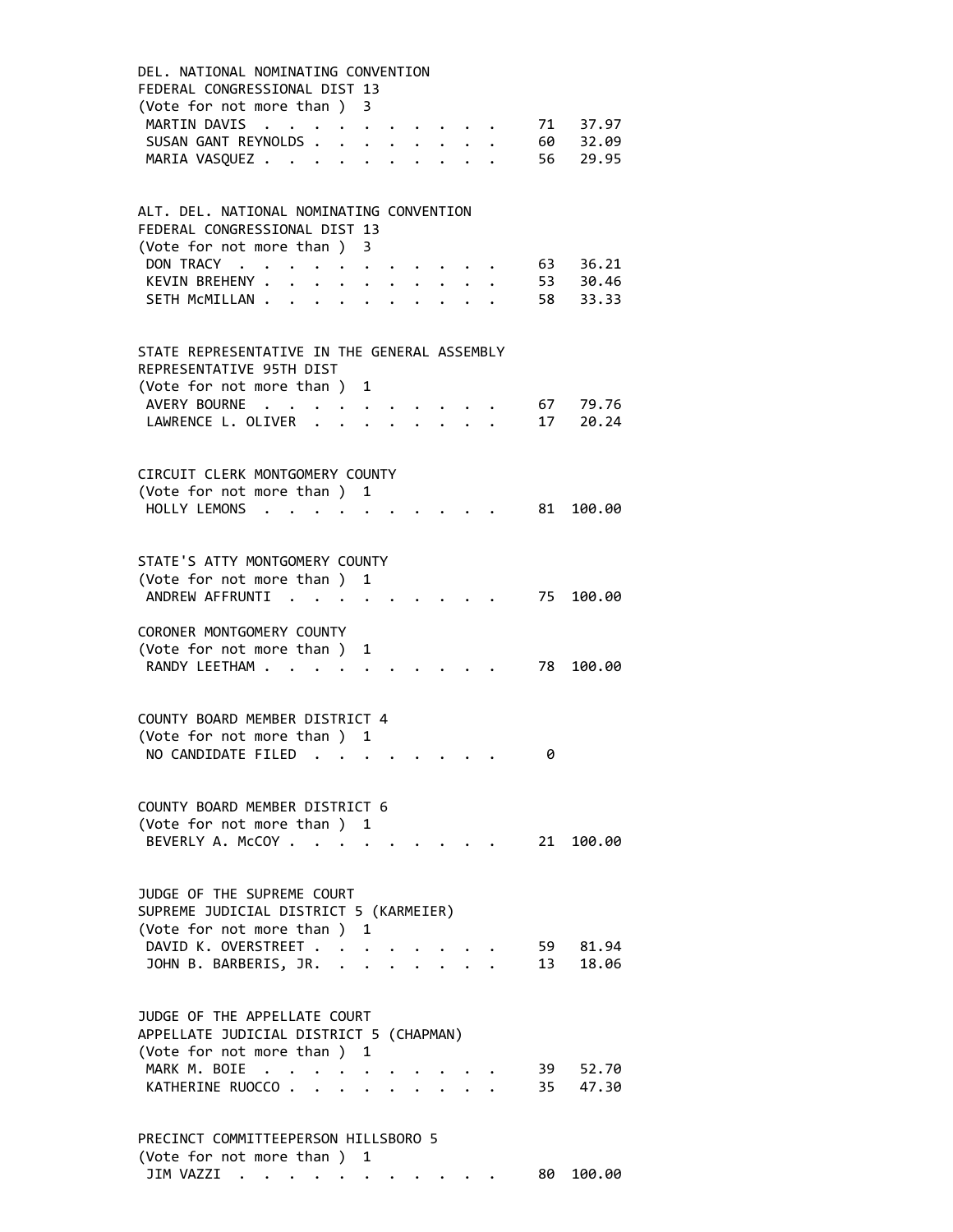## \*\*\*\*\*\*\*\*\*\* (DEMOCRATIC) \*\*\*\*\*\*\*\*\*\*

| PRESIDENT OF THE UNITED STATES                  |                                                                  |                      |                      |                         |                                                                           |                      |                      |                              |          |
|-------------------------------------------------|------------------------------------------------------------------|----------------------|----------------------|-------------------------|---------------------------------------------------------------------------|----------------------|----------------------|------------------------------|----------|
| (Vote for not more than) 1                      |                                                                  |                      |                      |                         |                                                                           |                      |                      |                              |          |
| AMY J. KLOBUCHAR                                |                                                                  |                      |                      |                         |                                                                           |                      |                      | $\cdots$ $\cdots$ $\cdots$ 3 | 2.68     |
| DEVAL PATRICK                                   |                                                                  |                      |                      |                         | $\begin{array}{cccccccccccccc} . & . & . & . & . & . & . & . \end{array}$ |                      |                      | $\mathbf 1$                  | .89      |
| BERNIE SANDERS. 25                              |                                                                  |                      |                      |                         |                                                                           |                      |                      |                              | 22.32    |
| JOSEPH R. BIDEN 75 66.96                        |                                                                  |                      |                      |                         |                                                                           |                      |                      |                              |          |
| MICHAEL R. BLOOMBERG. .                         |                                                                  |                      |                      |                         | $\cdot$ $\cdot$ $\cdot$ $\cdot$ $\cdot$ $\cdot$ $\cdot$ $\cdot$           |                      |                      | $5^{\circ}$                  | 4.46     |
| ELIZABETH WARREN                                |                                                                  |                      |                      |                         |                                                                           |                      |                      | $\theta$                     |          |
| PETE BUTTIGIEG.                                 |                                                                  |                      |                      |                         |                                                                           |                      |                      | 1                            | .89      |
| TOM STEYER                                      |                                                                  |                      |                      |                         |                                                                           |                      |                      | 0                            |          |
| ANDREW YANG.                                    | $\mathbf{r} = \mathbf{r} + \mathbf{r} + \mathbf{r} + \mathbf{r}$ |                      |                      | $\bullet$               |                                                                           |                      |                      | $\overline{\mathbf{1}}$      | .89      |
| MICHAEL BENNET.                                 |                                                                  |                      |                      |                         |                                                                           |                      |                      | 0                            |          |
| JOHN K. DELANEY                                 |                                                                  |                      |                      |                         |                                                                           |                      |                      | 0                            |          |
| TULSI GABBARD                                   |                                                                  |                      |                      |                         |                                                                           |                      |                      | 1                            | .89      |
| CORY BOOKER.                                    |                                                                  |                      |                      |                         |                                                                           |                      |                      | 0                            |          |
|                                                 |                                                                  |                      |                      |                         |                                                                           |                      |                      |                              |          |
|                                                 |                                                                  |                      |                      |                         |                                                                           |                      |                      |                              |          |
| UNITED STATES SENATOR U.S. SENATE               |                                                                  |                      |                      |                         |                                                                           |                      |                      |                              |          |
| (Vote for not more than ) 1                     |                                                                  |                      |                      |                         |                                                                           |                      |                      |                              |          |
| RICHARD J. DURBIN.                              |                                                                  |                      |                      |                         |                                                                           |                      |                      | 99                           | 100.00   |
|                                                 |                                                                  |                      |                      |                         |                                                                           |                      |                      |                              |          |
|                                                 |                                                                  |                      |                      |                         |                                                                           |                      |                      |                              |          |
| US REPRESENTATIVE IN CONGRESS 13TH DIST         |                                                                  |                      |                      |                         |                                                                           |                      |                      |                              |          |
| FEDERAL CONGRESSIONAL DIST 13                   |                                                                  |                      |                      |                         |                                                                           |                      |                      |                              |          |
| (Vote for not more than ) 1                     |                                                                  |                      |                      |                         |                                                                           |                      |                      |                              |          |
| BETSY DIRKSEN LONDRIGAN. .                      |                                                                  |                      |                      |                         |                                                                           |                      |                      |                              | 87 86.14 |
| STEFANIE SMITH.                                 |                                                                  |                      |                      | $\mathbf{r}$            | $\mathbf{r}$                                                              |                      |                      |                              | 14 13.86 |
|                                                 |                                                                  |                      |                      |                         |                                                                           |                      |                      |                              |          |
|                                                 |                                                                  |                      |                      |                         |                                                                           |                      |                      |                              |          |
| DEL. NATIONAL NOMINATING CONVENTION             |                                                                  |                      |                      |                         |                                                                           |                      |                      |                              |          |
| FEDERAL CONGRESSIONAL DIST 13                   |                                                                  |                      |                      |                         |                                                                           |                      |                      |                              |          |
| (Vote for not more than ) 5                     |                                                                  |                      |                      |                         |                                                                           |                      |                      |                              |          |
| TERESA BRENNAN.                                 |                                                                  |                      |                      |                         |                                                                           |                      |                      | 8 <sub>1</sub>               | 1.88     |
| GABRIELA ROMERO<br>$\ddot{\phantom{0}}$         | $\mathbf{r} = \mathbf{r} + \mathbf{r} + \mathbf{r} + \mathbf{r}$ |                      |                      |                         |                                                                           |                      |                      | 14                           | 3.29     |
| KHALED MESSAI                                   | $\mathbf{r} = \mathbf{r} + \mathbf{r} + \mathbf{r} + \mathbf{r}$ |                      |                      | $\ddot{\phantom{0}}$    |                                                                           |                      |                      | - 9                          | 2.11     |
| MICHELLE PAUL                                   |                                                                  |                      |                      |                         | $\mathbf{L}$ and $\mathbf{L}$                                             |                      |                      | 9                            | 2.11     |
| MICHAEL FRERICHS 7                              |                                                                  |                      |                      |                         |                                                                           |                      |                      |                              | 1.64     |
| EMMA TODD                                       |                                                                  |                      |                      |                         |                                                                           |                      |                      | 11                           | 2.58     |
| CRAIG COLBROOK.                                 |                                                                  |                      |                      |                         |                                                                           |                      |                      | 3                            | .70      |
| LISA M. STANLEY                                 |                                                                  |                      |                      |                         |                                                                           |                      |                      | 9                            | 2.11     |
| SUE SCHERER.                                    |                                                                  |                      |                      |                         |                                                                           |                      |                      | 56                           | 13.15    |
| CHUCK NAPIER                                    |                                                                  |                      |                      |                         |                                                                           |                      |                      | 61                           | 14.32    |
| ELLEN SCHANZLE-HASKINS .                        |                                                                  |                      |                      | $\ddot{\phantom{0}}$    |                                                                           |                      |                      | 56                           | 13.15    |
| MARK ROBERT MADDOCK                             |                                                                  | $\ddot{\phantom{0}}$ | $\sim$               | $\ddot{\phantom{0}}$    | $\mathbf{r}$                                                              | $\ddot{\phantom{0}}$ | $\ddot{\phantom{a}}$ | 56                           | 13.15    |
| ADA OWENS                                       |                                                                  |                      | $\ddot{\phantom{1}}$ | $\ddot{\phantom{0}}$    | $\ddot{\phantom{0}}$                                                      | $\ddot{\phantom{0}}$ |                      | 41                           | 9.62     |
| CAROL AMMONS                                    |                                                                  |                      |                      | $\ddot{\phantom{0}}$    | $\ddot{\phantom{0}}$                                                      | $\ddot{\phantom{0}}$ |                      | 15                           | 3.52     |
| JENN CARRILLO                                   | $\ddot{\phantom{0}}$                                             | $\ddot{\phantom{0}}$ | $\ddot{\phantom{0}}$ | $\ddot{\phantom{0}}$    | $\ddot{\phantom{0}}$                                                      | $\ddot{\phantom{0}}$ | $\ddot{\phantom{0}}$ | 17                           | 3.99     |
| PAMELLA GRONEMEYER<br>$\ddot{\phantom{a}}$      | $\ddot{\phantom{0}}$                                             | $\ddot{\phantom{0}}$ | $\ddot{\phantom{0}}$ | $\ddot{\phantom{0}}$    | $\bullet$ .                                                               | $\bullet$            | $\ddot{\phantom{0}}$ | 14                           | 3.29     |
| ALLAN M. AXELROD.<br>$\bullet$                  | $\bullet$ .                                                      | $\ddot{\phantom{0}}$ | $\bullet$            | $\ddot{\phantom{0}}$    | $\bullet$ .                                                               | $\bullet$            |                      | 10                           | 2.35     |
| BRIAN WILENS .                                  | $\bullet$                                                        | $\ddot{\phantom{a}}$ |                      |                         |                                                                           |                      |                      | 11                           | 2.58     |
| CAROL McCLAINE.<br>$\mathbf{r}$<br>$\mathbf{L}$ | $\ddot{\phantom{0}}$                                             | $\ddot{\phantom{0}}$ | $\ddot{\phantom{0}}$ | $\ddot{\phantom{0}}$    | $\ddot{\phantom{0}}$                                                      |                      |                      | 5                            | 1.17     |
| JOHN BERGEE. .<br>$\ddot{\phantom{0}}$          | $\cdot$ $\cdot$ $\cdot$                                          |                      | $\ddot{\phantom{0}}$ | $\ddot{\phantom{0}}$    | $\sim$                                                                    | $\sim$               | $\ddot{\phantom{0}}$ | 5                            | 1.17     |
| ANNE M. HEILES.<br>$\mathbf{L} = \mathbf{L}$    | $\mathbf{L}$                                                     |                      |                      | $\cdot$ $\cdot$ $\cdot$ | $\ddot{\phantom{0}}$                                                      | $\ddot{\phantom{0}}$ |                      | 5                            | 1.17     |
| CARL ERNEST KASTEN.                             | $\mathbf{L}$                                                     |                      |                      |                         | $\mathbf{r} = \mathbf{r} + \mathbf{r} + \mathbf{r}$                       | $\ddot{\phantom{0}}$ |                      | 4                            | .94      |
|                                                 |                                                                  |                      |                      |                         |                                                                           |                      |                      |                              |          |
| STATE REPRESENTATIVE IN THE GENERAL ASSEMBLY    |                                                                  |                      |                      |                         |                                                                           |                      |                      |                              |          |
| REPRESENTATIVE 95TH DIST                        |                                                                  |                      |                      |                         |                                                                           |                      |                      |                              |          |
| (Vote for not more than ) 1                     |                                                                  |                      |                      |                         |                                                                           |                      |                      |                              |          |
| CHASE WILHELM                                   |                                                                  |                      |                      |                         |                                                                           |                      |                      | 103                          | 100.00   |
|                                                 |                                                                  |                      |                      |                         |                                                                           |                      |                      |                              |          |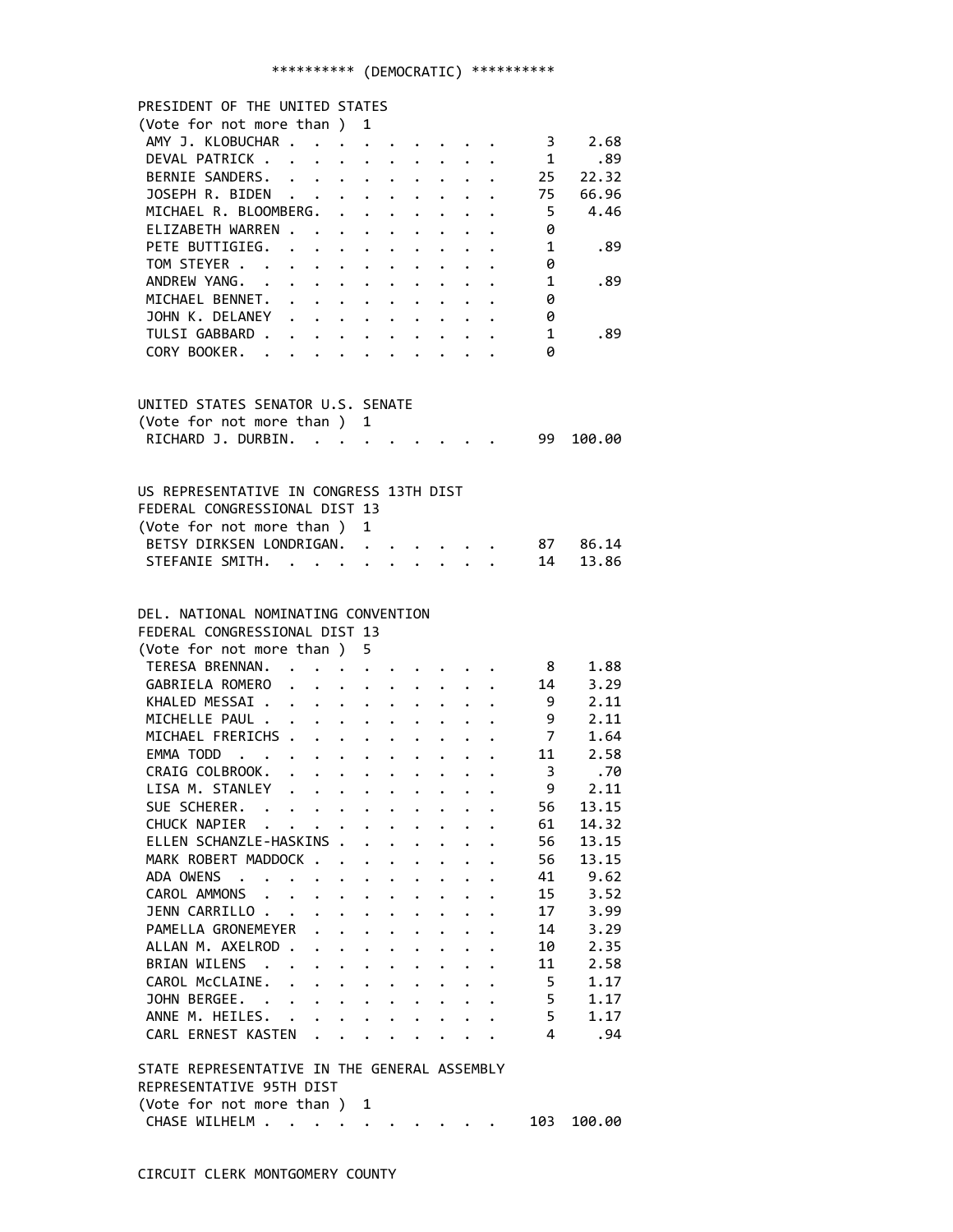| NO CANDIDATE FILED                                        | (Vote for not more than ) 1                                                                                                                                                                                                                               |               |                      |            | 0                                                                                            |
|-----------------------------------------------------------|-----------------------------------------------------------------------------------------------------------------------------------------------------------------------------------------------------------------------------------------------------------|---------------|----------------------|------------|----------------------------------------------------------------------------------------------|
|                                                           | STATE'S ATTY MONTGOMERY COUNTY<br>(Vote for not more than )<br>BRYANT "BUTCH" HITCHINGS                                                                                                                                                                   | 1             |                      |            | 99 -<br>100.00                                                                               |
| NO CANDIDATE FILED                                        | CORONER MONTGOMERY COUNTY<br>(Vote for not more than)                                                                                                                                                                                                     | 1             |                      |            | 0                                                                                            |
| JIM MOORE .                                               | COUNTY BOARD MEMBER DISTRICT 4<br>(Vote for not more than ) 1                                                                                                                                                                                             |               |                      |            | 73<br>100.00                                                                                 |
| PAUL SELLERS .                                            | COUNTY BOARD MEMBER DISTRICT 6<br>(Vote for not more than)                                                                                                                                                                                                | 1             |                      |            | 20 100.00                                                                                    |
| JUDY CATES .                                              | JUDGE OF THE SUPREME COURT<br>SUPREME JUDICIAL DISTRICT 5 (KARMEIER)<br>(Vote for not more than)                                                                                                                                                          | 1             |                      |            | 89 -<br>100.00                                                                               |
| SARAH SMITH.                                              | JUDGE OF THE APPELLATE COURT APPELLATE JUDICIAL<br>APPELLATE JUDICIAL DISTRICT 5 (CHAPMAN)<br>(Vote for not more than )                                                                                                                                   | 1             |                      |            | 90<br>100.00                                                                                 |
| JIM MOORE                                                 | PRECINCT COMMITTEEPERSON HILLSBORO 5<br>(Vote for not more than)                                                                                                                                                                                          | 1             |                      |            | 97 100.00                                                                                    |
|                                                           | *********** (NONPARTISAN)                                                                                                                                                                                                                                 |               |                      | ********** |                                                                                              |
| Yes.<br>$\ddot{\phantom{0}}$<br>No.                       | CANNABIS QUESTION CITY OF HILLSBORO<br>(Vote for not more than)                                                                                                                                                                                           | 1             |                      |            | 71 46.10<br>53.90<br>83.                                                                     |
| PRECINCT REPORT<br>RUN DATE:04/01/20<br>RUN TIME:10:04 AM | MONTGOMERY COUNTY, ILLINOIS<br>2020 GENERAL PRIMARY ELECTION<br>MARCH 17, 2020<br><b>STATISTICS</b>                                                                                                                                                       |               |                      |            | OFFICIAL TOTALS                                                                              |
| 0806 HILLSBORO 6                                          |                                                                                                                                                                                                                                                           |               |                      |            | VOTES PERCENT                                                                                |
|                                                           | REGISTERED VOTERS - TOTAL .<br>REGISTERED VOTERS - REPUBLICAN<br>REGISTERED VOTERS - DEMOCRATIC<br>REGISTERED VOTERS - NONPARTISAN.<br>BALLOTS CAST - TOTAL.<br>BALLOTS CAST - REPUBLICAN .<br>BALLOTS CAST - DEMOCRATIC .<br>BALLOTS CAST - NONPARTISAN. | $\sim$ $\sim$ | $\ddot{\phantom{0}}$ | 655<br>186 | 233<br>35.57<br>31.91<br>209<br>37 5.65<br>87<br>46.77<br>52.69<br>98<br>.54<br>$\mathbf{1}$ |

BALLOTS CAST - BLANK. . . . . . . . 0

VOTER TURNOUT - TOTAL . . . . . . . 28.40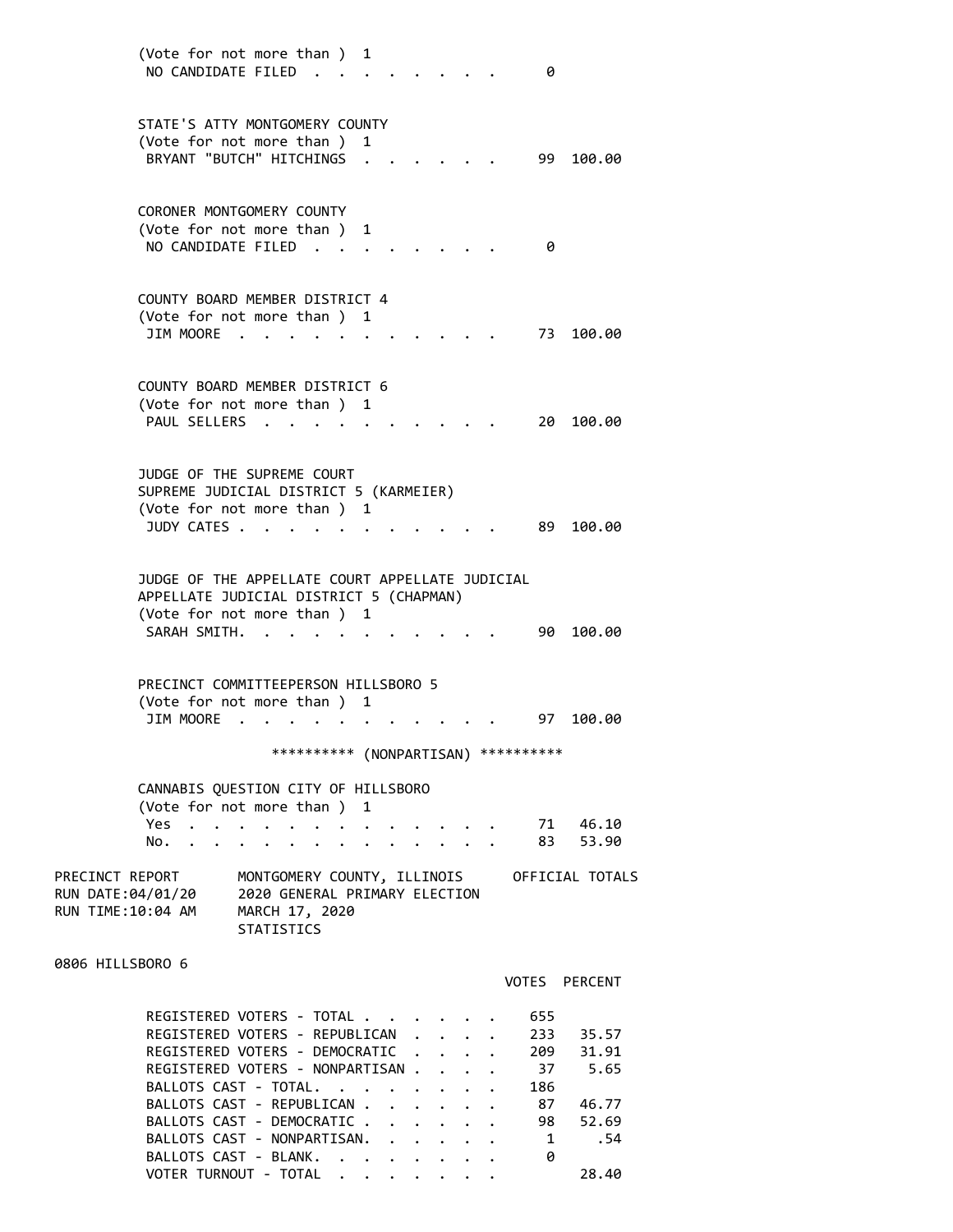| VOTER TURNOUT - REPUBLICAN.<br>37.34                                                                                        |
|-----------------------------------------------------------------------------------------------------------------------------|
| VOTER TURNOUT - DEMOCRATIC.<br>46.89                                                                                        |
| VOTER TURNOUT - NONPARTISAN<br>2.70                                                                                         |
| VOTER TURNOUT - BLANK .                                                                                                     |
|                                                                                                                             |
| *********** (REPUBLICAN) **********                                                                                         |
|                                                                                                                             |
| PRESIDENT OF THE UNITED STATES                                                                                              |
| (Vote for not more than ) 1                                                                                                 |
| DONALD J TRUMP.<br>84 98.82<br>$\mathcal{L}(\mathcal{A})$ , and $\mathcal{L}(\mathcal{A})$ , and $\mathcal{L}(\mathcal{A})$ |
| ROQUE "ROCKY" DE LA FUENTE.<br>1.18<br>$\mathbf{1}$<br>$\ddot{\phantom{0}}$<br>$\mathbf{L}$                                 |
|                                                                                                                             |
| UNITED STATES SENATOR U.S. SENATE                                                                                           |
| (Vote for not more than ) 1                                                                                                 |
| MARK C. CURRAN JR. .<br>41.56<br>32                                                                                         |
| 9 11.69                                                                                                                     |
| TOM TARTER<br>2 2.60                                                                                                        |
| CASEY CHLEBEK .<br>$\ddot{\phantom{0}}$<br>$\ddot{\phantom{0}}$<br>$\ddot{\phantom{a}}$                                     |
| 18 23.38<br>PEGGY HUBBARD.<br>$\cdot$ $\cdot$ $\cdot$ $\cdot$<br>$\bullet$                                                  |
| ROBERT MARSHALL<br>16<br>20.78<br>$\bullet$                                                                                 |
|                                                                                                                             |
| US REPRESENTATIVE IN CONGRESS 13TH DIST                                                                                     |
| FEDERAL CONGRESSIONAL DIST 13                                                                                               |
| (Vote for not more than ) 1                                                                                                 |
| RODNEY DAVIS<br>80<br>100.00                                                                                                |
|                                                                                                                             |
|                                                                                                                             |
| DEL, NATIONAL NOMINATING CONVENTION                                                                                         |
| FEDERAL CONGRESSIONAL DIST 13                                                                                               |
| (Vote for not more than ) 3                                                                                                 |
| MARTIN DAVIS<br>63 36.84                                                                                                    |
| 59 34.50<br>SUSAN GANT REYNOLDS.<br>$\ddot{\phantom{a}}$                                                                    |
| 49<br>MARIA VASQUEZ<br>28.65<br>$\ddot{\phantom{0}}$                                                                        |
|                                                                                                                             |
|                                                                                                                             |
| ALT. DEL. NATIONAL NOMINATING CONVENTION                                                                                    |
| FEDERAL CONGRESSIONAL DIST 13                                                                                               |
| (Vote for not more than ) 3                                                                                                 |
| DON TRACY<br>50<br>32.26                                                                                                    |
| KEVIN BREHENY .<br>29.68<br>46                                                                                              |
| SETH MCMILLAN.<br>59<br>38.06                                                                                               |
|                                                                                                                             |
|                                                                                                                             |
| STATE REPRESENTATIVE IN THE GENERAL ASSEMBLY                                                                                |
| REPRESENTATIVE 95TH DIST                                                                                                    |
| (Vote for not more than )<br>1                                                                                              |
| AVERY BOURNE<br>62<br>72.94                                                                                                 |
| LAWRENCE L. OLIVER<br>23<br>27.06                                                                                           |
|                                                                                                                             |
| CIRCUIT CLERK MONTGOMERY COUNTY                                                                                             |
| (Vote for not more than ) 1                                                                                                 |
| HOLLY LEMONS<br>82.<br>100.00<br>$\cdot$ $\cdot$                                                                            |
|                                                                                                                             |
|                                                                                                                             |
| STATE'S ATTY MONTGOMERY COUNTY                                                                                              |
| (Vote for not more than )<br>1                                                                                              |
| ANDREW AFFRUNTI<br>77<br>100.00<br>$\sim$                                                                                   |
|                                                                                                                             |
| CORONER MONTGOMERY COUNTY                                                                                                   |
| (Vote for not more than)<br>1                                                                                               |
| RANDY LEETHAM<br>85<br>100.00                                                                                               |
|                                                                                                                             |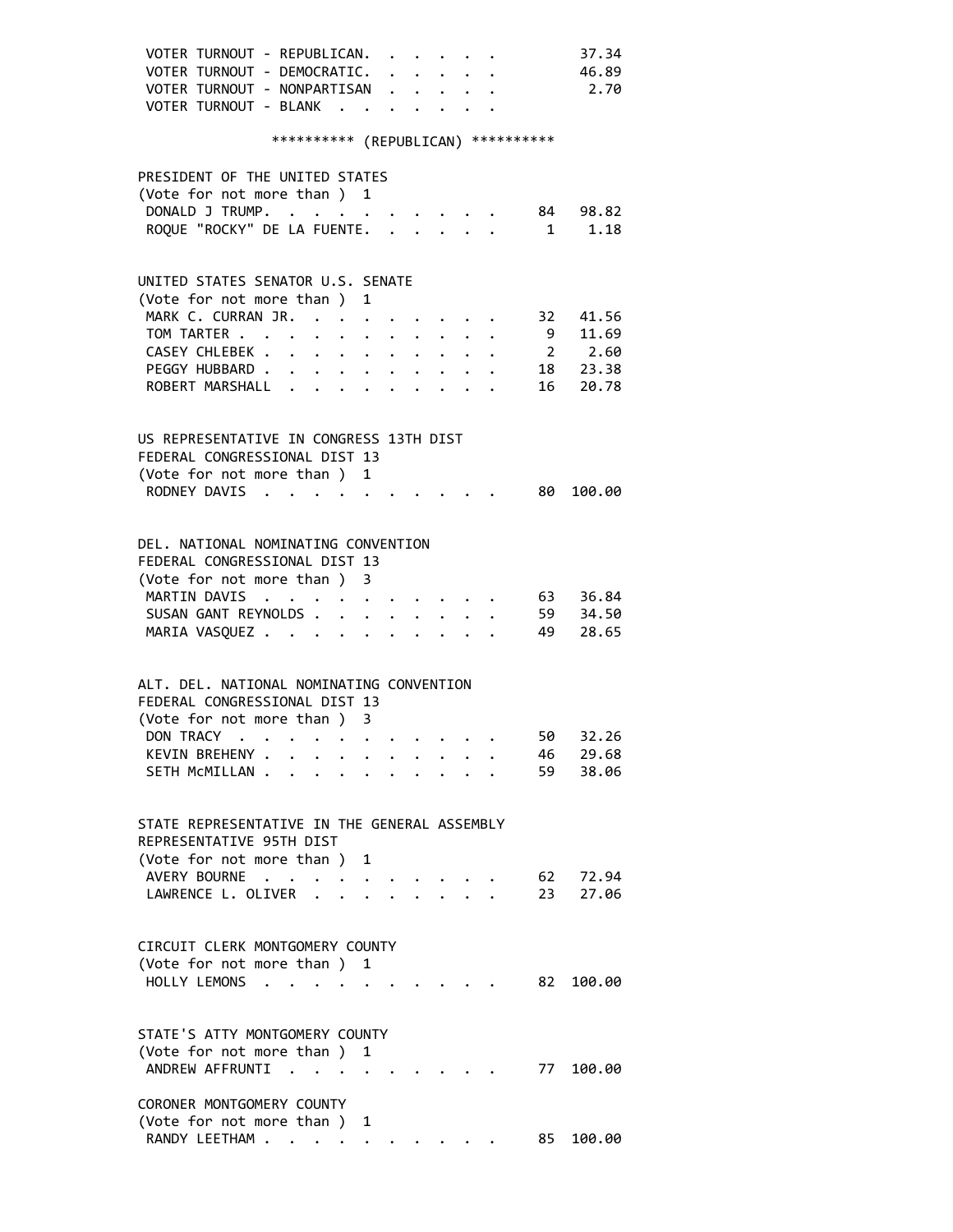COUNTY BOARD MEMBER DISTRICT 4 (Vote for not more than ) 1 NO CANDIDATE FILED . . . . . . . . 0 JUDGE OF THE SUPREME COURT SUPREME JUDICIAL DISTRICT 5 (KARMEIER) (Vote for not more than ) 1 DAVID K. OVERSTREET . . . . DAVID K. OVERSTREET . . . . . . . . 58 73.42<br>JOHN B. BARBERIS, JR. . . . . . . . 21 26.58 JUDGE OF THE APPELLATE COURT APPELLATE JUDICIAL DISTRICT 5 (CHAPMAN) (Vote for not more than ) 1 MARK M. BOIE . . . . . . . . . . 37 48.68 KATHERINE RUOCCO . . . . . . . . . 39 51.32 PRECINCT COMMITTEEPERSON HILLSBORO 6 (Vote for not more than ) 1 NO CANDIDATE FILED . . . . . . . . 0 \*\*\*\*\*\*\*\*\*\* (DEMOCRATIC) \*\*\*\*\*\*\*\*\*\* PRESIDENT OF THE UNITED STATES (Vote for not more than ) 1 AMY J. KLOBUCHAR . . . . . . . . . . 0 DEVAL PATRICK . . . . . . . . . . 0 BERNIE SANDERS. . . . . . . . . . 22 23.16 JOSEPH R. BIDEN . . . . . . . . . . . 64 67.37<br>MICHAEL R. BLOOMBERG. . . . . . . . . 5 5.26<br>ELIZABETH WARREN . . . . . . . . . . . 1 1.05<br>PETE BUTTIGIEG. . . . . . . . . . . 1 1.05<br>TOM STEYER . . . . . . . . . . . . 0 MICHAEL R. BLOOMBERG. . . . . . . . ELIZABETH WARREN . . . . . . . . . PETE BUTTIGIEG. . . . . . . . . . TOM STEYER . . . . . . . . . . . 0<br>ANDREW YANG. . . . . . . . . . . 0 ANDREW YANG. . . . . . . . . . . MICHAEL BENNET. . . . . . . . . . 0 JOHN K. DELANEY . . . . . . . . . . 0 TULSI GABBARD . . . . . . . . . . 1 1.05<br>CORY BOOKER. . . . . . . . . . . 1 1.05 CORY BOOKER. . . . . . . . . . . UNITED STATES SENATOR U.S. SENATE (Vote for not more than ) 1 RICHARD J. DURBIN. . . . . . . . . . 80 100.00 US REPRESENTATIVE IN CONGRESS 13TH DIST FEDERAL CONGRESSIONAL DIST 13 (Vote for not more than ) 1 BETSY DIRKSEN LONDRIGAN. . . . . . . 73 79.35 STEFANIE SMITH. . . . . . . . . . . 19 20.65 DEL. NATIONAL NOMINATING CONVENTION FEDERAL CONGRESSIONAL DIST 13 (Vote for not more than ) 5 TERESA BRENNAN. . . . . . . . . . 4 1.08 GABRIELA ROMERO . . . . . . . . . 2 .54 KHALED MESSAI . . . . . . . . . . . 3 .81 MICHELLE PAUL . . . . . . . . . . . 5 1.36 MICHAEL FRERICHS . . . . . . . . . 8 2.17 EMMA TODD . . . . . . . . . . . . 6 1.63<br>CRAIG COLBROOK. . . . . . . . . . 3 .81 CRAIG COLBROOK. . . . . . . . . . . 3 .81 LISA M. STANLEY . . . . . . . . . . 6 1.63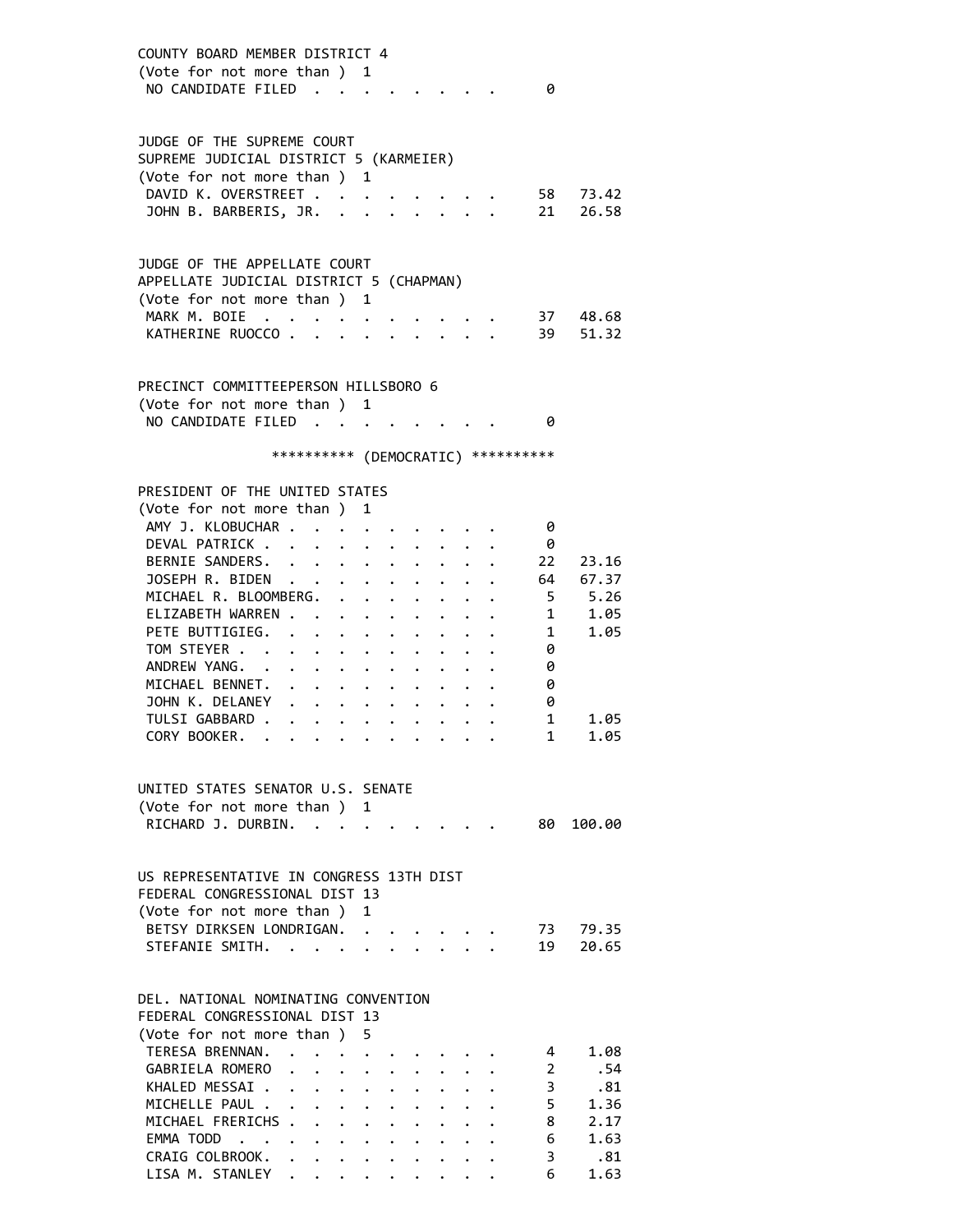| SUE SCHERER.<br>$\sim$ $\sim$ $\sim$ $\sim$                                                                          | 56           | 15.18     |
|----------------------------------------------------------------------------------------------------------------------|--------------|-----------|
| CHUCK NAPIER                                                                                                         | 62           | 16.80     |
| ELLEN SCHANZLE-HASKINS .<br>$\sim$ $\sim$<br>$\ddot{\phantom{0}}$<br>$\ddot{\phantom{0}}$                            | 54           | 14.63     |
| MARK ROBERT MADDOCK.<br>$\ddot{\phantom{0}}$<br>$\ddot{\phantom{0}}$<br>$\ddot{\phantom{0}}$<br>$\ddot{\phantom{0}}$ | 53           | 14.36     |
| ADA OWENS<br>$\sim$ $\sim$<br>$\bullet$<br>$\bullet$                                                                 | 42           | 11.38     |
| CAROL AMMONS .<br>$\bullet$ , $\bullet$ , $\bullet$ , $\bullet$<br>$\bullet$<br>$\bullet$<br>$\ddot{\phantom{0}}$    | 10           | 2.71      |
| JENN CARRILLO<br>$\bullet$ .                                                                                         | 12           | 3.25      |
| PAMELLA GRONEMEYER                                                                                                   | 14           | 3.79      |
| ALLAN M. AXELROD.                                                                                                    | -9           | 2.44      |
| $\ddot{\phantom{a}}$<br>$\ddot{\phantom{0}}$<br>$\bullet$<br>$\ddot{\phantom{0}}$                                    |              |           |
| BRIAN WILENS .<br>$\ddot{\phantom{0}}$<br>$\ddot{\phantom{0}}$<br>$\ddot{\phantom{0}}$                               | 10           | 2.71      |
| CAROL McCLAINE.<br>$\ddot{\phantom{a}}$<br>$\cdot$ $\cdot$ $\cdot$ $\cdot$<br>$\bullet$ . The set of $\bullet$       | 2            | .54       |
| JOHN BERGEE.<br>$\ddot{\phantom{0}}$<br>$\ddot{\phantom{0}}$<br>$\ddot{\phantom{0}}$                                 | 3            | .81       |
| ANNE M. HEILES. .                                                                                                    | $\mathbf{1}$ | .27       |
| CARL ERNEST KASTEN .                                                                                                 | 4            | 1.08      |
|                                                                                                                      |              |           |
| STATE REPRESENTATIVE IN THE GENERAL ASSEMBLY                                                                         |              |           |
| REPRESENTATIVE 95TH DIST                                                                                             |              |           |
| (Vote for not more than)<br>1                                                                                        |              |           |
| CHASE WILHELM                                                                                                        | 83           | 100.00    |
|                                                                                                                      |              |           |
|                                                                                                                      |              |           |
| CIRCUIT CLERK MONTGOMERY COUNTY                                                                                      |              |           |
| (Vote for not more than ) 1                                                                                          |              |           |
| NO CANDIDATE FILED.                                                                                                  | 0            |           |
|                                                                                                                      |              |           |
|                                                                                                                      |              |           |
|                                                                                                                      |              |           |
| STATE'S ATTY MONTGOMERY COUNTY                                                                                       |              |           |
| (Vote for not more than ) 1                                                                                          |              |           |
| BRYANT "BUTCH" HITCHINGS                                                                                             | 80.          | 100.00    |
|                                                                                                                      |              |           |
|                                                                                                                      |              |           |
| CORONER MONTGOMERY COUNTY                                                                                            |              |           |
| (Vote for not more than ) 1                                                                                          |              |           |
| NO CANDIDATE FILED.                                                                                                  | 0            |           |
|                                                                                                                      |              |           |
|                                                                                                                      |              |           |
| COUNTY BOARD MEMBER DISTRICT 4                                                                                       |              |           |
| (Vote for not more than)<br>1                                                                                        |              |           |
| <b>JIM MOORE</b>                                                                                                     | 84           | 100.00    |
|                                                                                                                      |              |           |
|                                                                                                                      |              |           |
|                                                                                                                      |              |           |
| JUDGE OF THE SUPREME COURT                                                                                           |              |           |
| SUPREME JUDICIAL DISTRICT 5 (KARMEIER)                                                                               |              |           |
| (Vote for not more than )<br>1                                                                                       |              |           |
| JUDY CATES .<br>$\ddot{\phantom{a}}$                                                                                 |              | 74 100.00 |
|                                                                                                                      |              |           |
|                                                                                                                      |              |           |
| JUDGE OF THE APPELLATE COURT APPELLATE JUDICIAL                                                                      |              |           |
| APPELLATE JUDICIAL DISTRICT 5 (CHAPMAN)                                                                              |              |           |
| (Vote for not more than )<br>1                                                                                       |              |           |
| SARAH SMITH.<br>$\sim$                                                                                               | 74           | 100.00    |
|                                                                                                                      |              |           |
|                                                                                                                      |              |           |
| PRECINCT COMMITTEEPERSON HILLSBORO 6                                                                                 |              |           |
| (Vote for not more than ) 1                                                                                          |              |           |
|                                                                                                                      |              |           |
| NO CANDIDATE FILED                                                                                                   | 0            |           |
| WRITE-IN.                                                                                                            | $7^{\circ}$  | 100.00    |
|                                                                                                                      |              |           |
| *********** (NONPARTISAN) ***********                                                                                |              |           |
|                                                                                                                      |              |           |
| CANNABIS QUESTION CITY OF HILLSBORO                                                                                  |              |           |
| (Vote for not more than)<br>1                                                                                        |              |           |
| Yes                                                                                                                  |              | 29 65.91  |
| No.                                                                                                                  | 15           | 34.09     |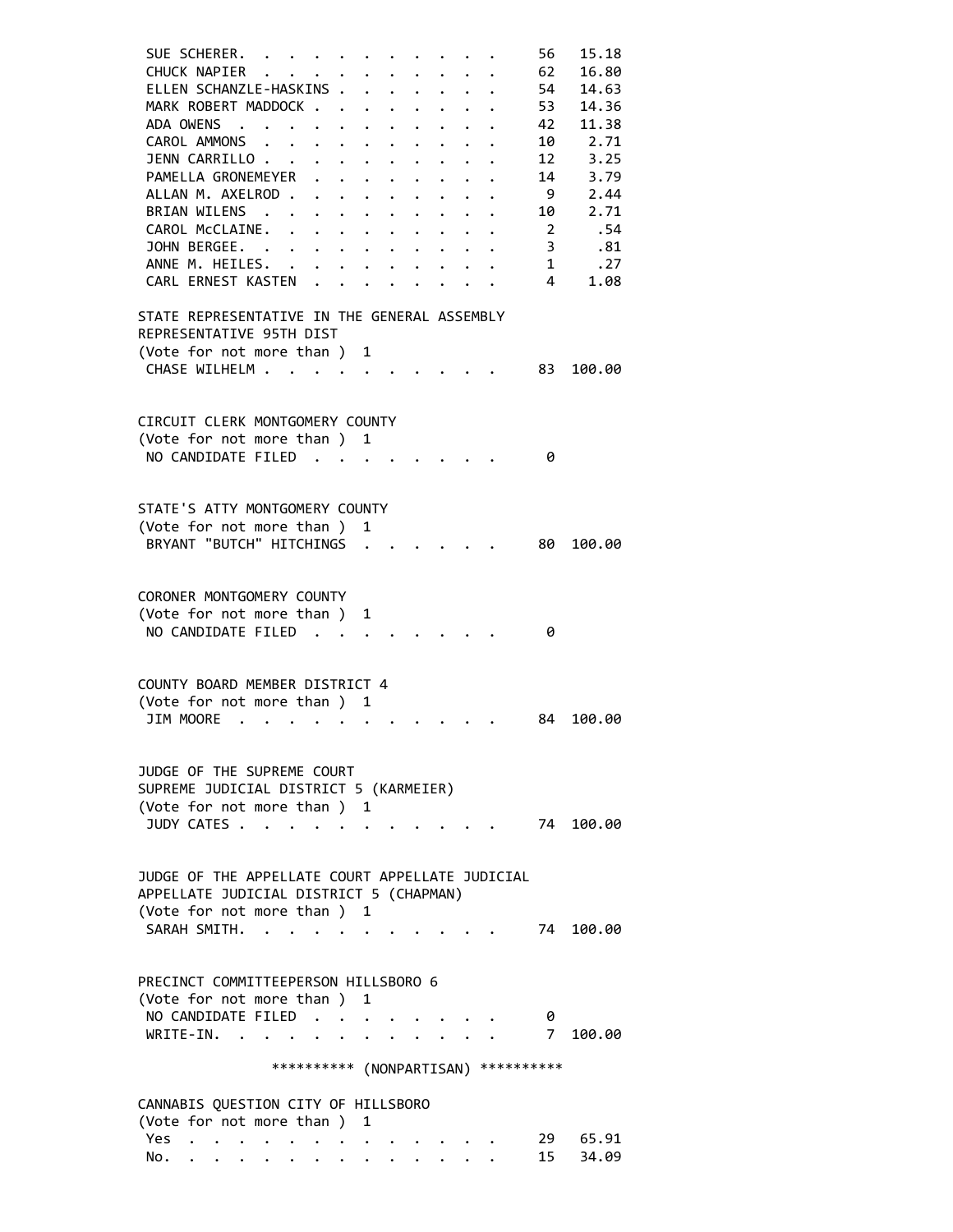PRECINCT REPORT<br>RUN DATE:04/01/20<br>RUN TIME:10:04 AM

PRECINCT REPORT MONTGOMERY COUNTY, ILLINOIS OFFICIAL TOTALS RUN DATE:04/01/20 2020 GENERAL PRIMARY ELECTION<br>RUN TIME:10:04 AM MARCH 17, 2020 STATISTICS

### 0901 IRVING

|                                                                                                         |              |                      |                                               |                      | VOTES | PERCENT                                |
|---------------------------------------------------------------------------------------------------------|--------------|----------------------|-----------------------------------------------|----------------------|-------|----------------------------------------|
|                                                                                                         |              |                      |                                               |                      |       |                                        |
| REGISTERED VOTERS - TOTAL                                                                               |              |                      |                                               |                      | 597   |                                        |
| REGISTERED VOTERS - REPUBLICAN                                                                          |              |                      | $\mathbf{r}$ , $\mathbf{r}$ , $\mathbf{r}$    |                      | 269   | 45.06                                  |
| REGISTERED VOTERS - DEMOCRATIC                                                                          |              | $\ddot{\phantom{0}}$ |                                               | $\ddot{\phantom{a}}$ | 127   | 21.27                                  |
| REGISTERED VOTERS - NONPARTISAN                                                                         |              |                      |                                               |                      | 19    | 3.18                                   |
| BALLOTS CAST - TOTAL.                                                                                   |              |                      |                                               |                      | 206   |                                        |
| BALLOTS CAST - REPUBLICAN                                                                               |              |                      |                                               |                      | 142   | 68.93                                  |
| BALLOTS CAST - DEMOCRATIC                                                                               |              |                      |                                               |                      | 64    | 31.07                                  |
| BALLOTS CAST - NONPARTISAN.                                                                             |              |                      |                                               |                      | 0     |                                        |
| BALLOTS CAST - BLANK.                                                                                   |              |                      |                                               |                      | 0     |                                        |
| $\ddot{\phantom{a}}$<br>VOTER TURNOUT - TOTAL                                                           |              |                      |                                               |                      |       | 34.51                                  |
| VOTER TURNOUT - REPUBLICAN.                                                                             |              |                      |                                               |                      |       | 52.79                                  |
| VOTER TURNOUT - DEMOCRATIC.                                                                             |              |                      |                                               |                      |       | 50.39                                  |
| VOTER TURNOUT - NONPARTISAN                                                                             |              |                      |                                               |                      |       |                                        |
| VOTER TURNOUT - BLANK                                                                                   |              |                      |                                               |                      |       |                                        |
|                                                                                                         |              |                      |                                               |                      |       |                                        |
| *********** (REPUBLICAN) ***********                                                                    |              |                      |                                               |                      |       |                                        |
| PRESIDENT OF THE UNITED STATES                                                                          |              |                      |                                               |                      |       |                                        |
| (Vote for not more than ) 1                                                                             |              |                      |                                               |                      |       |                                        |
| DONALD J TRUMP.<br>$\ddotsc$<br>$\bullet$<br>$\bullet$ .<br><br><br>$\bullet$                           |              |                      |                                               |                      |       | 139 98.58                              |
| ROQUE "ROCKY" DE LA FUENTE. .                                                                           |              |                      |                                               |                      |       | 1.42<br>$2 \left( \frac{1}{2} \right)$ |
|                                                                                                         |              |                      |                                               |                      |       |                                        |
|                                                                                                         |              |                      |                                               |                      |       |                                        |
| UNITED STATES SENATOR U.S. SENATE                                                                       |              |                      |                                               |                      |       |                                        |
| (Vote for not more than ) 1                                                                             |              |                      |                                               |                      |       |                                        |
| MARK C. CURRAN JR.                                                                                      |              |                      |                                               |                      |       | 40 32.26                               |
| TOM TARTER<br>$\mathbf{r}$ , $\mathbf{r}$ , $\mathbf{r}$ , $\mathbf{r}$ , $\mathbf{r}$ , $\mathbf{r}$   |              |                      |                                               |                      | 21    | 16.94                                  |
| CASEY CHLEBEK                                                                                           | $\bullet$ .  |                      | $\bullet$ , $\bullet$ , $\bullet$ , $\bullet$ |                      |       | 5 4.03                                 |
| PEGGY HUBBARD<br><b>All All Annual</b>                                                                  |              |                      |                                               |                      |       | 33 26.61                               |
| ROBERT MARSHALL                                                                                         |              |                      |                                               |                      | 25    | 20.16                                  |
|                                                                                                         |              |                      |                                               |                      |       |                                        |
|                                                                                                         |              |                      |                                               |                      |       |                                        |
| US REPRESENTATIVE IN CONGRESS 13TH DIST                                                                 |              |                      |                                               |                      |       |                                        |
| FEDERAL CONGRESSIONAL DIST 13                                                                           |              |                      |                                               |                      |       |                                        |
| (Vote for not more than)<br>1                                                                           |              |                      |                                               |                      |       |                                        |
| RODNEY DAVIS                                                                                            |              |                      |                                               |                      | 131   | 100.00                                 |
|                                                                                                         |              |                      |                                               |                      |       |                                        |
| DEL. NATIONAL NOMINATING CONVENTION                                                                     |              |                      |                                               |                      |       |                                        |
| FEDERAL CONGRESSIONAL DIST 13                                                                           |              |                      |                                               |                      |       |                                        |
| (Vote for not more than ) 3                                                                             |              |                      |                                               |                      |       |                                        |
|                                                                                                         |              |                      |                                               |                      | 114   | 42.22                                  |
| MARTIN DAVIS<br>$\mathcal{A}=\mathcal{A}=\mathcal{A}$ .<br>$\ddot{\phantom{0}}$<br>SUSAN GANT REYNOLDS. |              |                      |                                               |                      | 81    | 30.00                                  |
| $\ddot{\phantom{a}}$                                                                                    | $\mathbf{r}$ | $\ddot{\phantom{0}}$ |                                               | $\bullet$            |       | 27.78                                  |
| MARIA VASQUEZ                                                                                           | $\bullet$    | $\ddot{\phantom{0}}$ |                                               | $\bullet$ .          | 75    |                                        |
|                                                                                                         |              |                      |                                               |                      |       |                                        |
| ALT. DEL. NATIONAL NOMINATING CONVENTION                                                                |              |                      |                                               |                      |       |                                        |
| FEDERAL CONGRESSIONAL DIST 13                                                                           |              |                      |                                               |                      |       |                                        |
| (Vote for not more than)<br>3                                                                           |              |                      |                                               |                      |       |                                        |
| DON TRACY<br>$\ddot{\phantom{0}}$<br>$\bullet$<br>$\bullet$ .                                           |              |                      |                                               |                      | 84    | 32.31                                  |
| KEVIN BREHENY .<br>$\ddot{\phantom{0}}$<br>$\ddot{\phantom{0}}$<br>$\ddot{\phantom{0}}$                 |              | $\ddot{\phantom{0}}$ |                                               |                      | 79    | 30.38                                  |
| SETH MCMILLAN.<br>$\ddot{\phantom{0}}$<br>$\ddot{\phantom{0}}$<br>$\ddot{\phantom{0}}$<br>$\bullet$ .   |              |                      |                                               |                      | 97    | 37.31                                  |
|                                                                                                         |              |                      |                                               |                      |       |                                        |

 STATE REPRESENTATIVE IN THE GENERAL ASSEMBLY REPRESENTATIVE 95TH DIST (Vote for not more than ) 1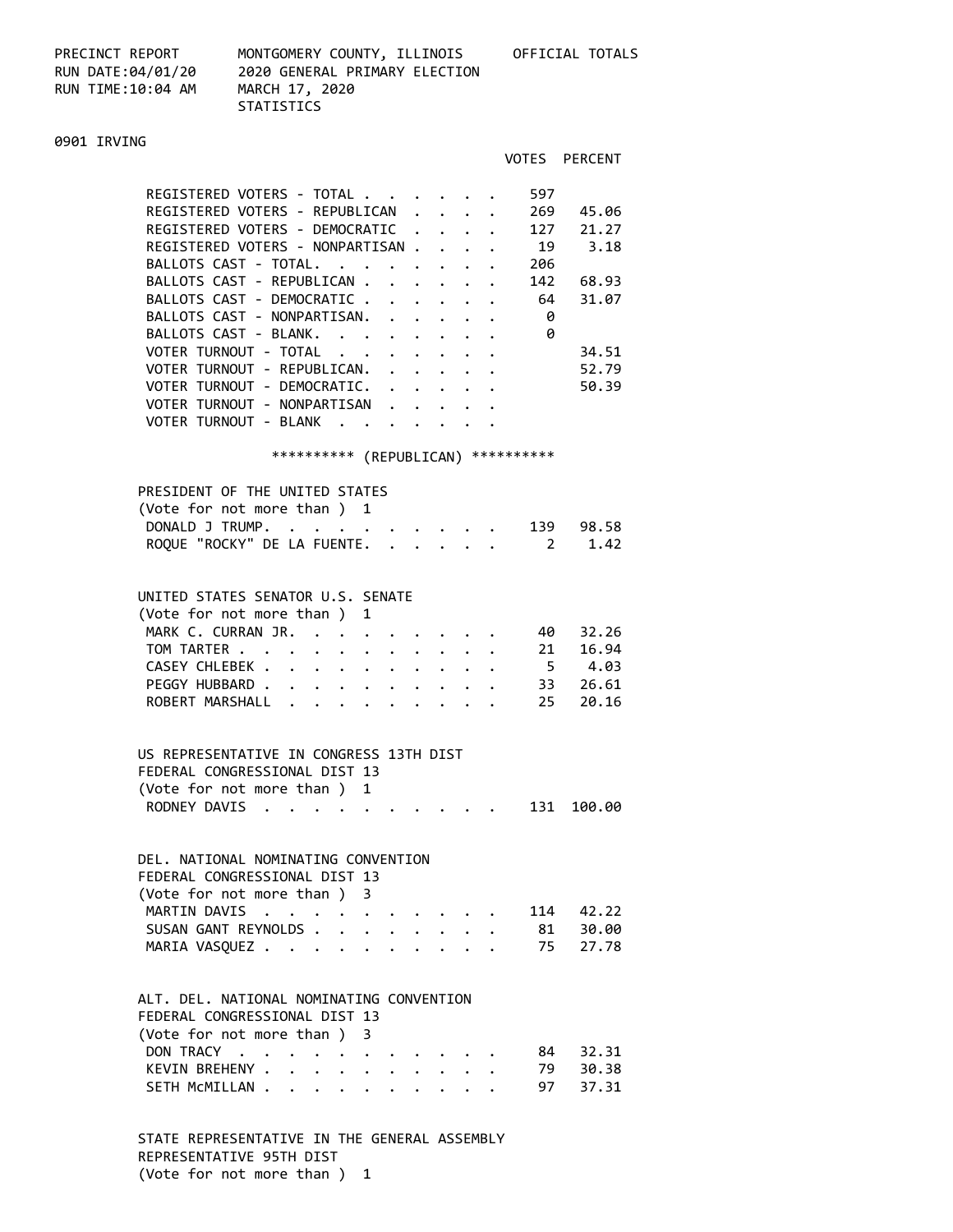| AVERY BOURNE<br>LAWRENCE L. OLIVER                             |                                     |                         |                      |              |  |  | 117<br>19  | 86.03<br>13.97 |
|----------------------------------------------------------------|-------------------------------------|-------------------------|----------------------|--------------|--|--|------------|----------------|
| CIRCUIT CLERK MONTGOMERY COUNTY                                |                                     |                         |                      |              |  |  |            |                |
| (Vote for not more than )                                      |                                     |                         |                      | 1            |  |  |            |                |
| HOLLY LEMONS                                                   | $\sim$                              |                         |                      |              |  |  |            | 133 100.00     |
| STATE'S ATTY MONTGOMERY COUNTY                                 |                                     |                         |                      |              |  |  |            |                |
| (Vote for not more than)                                       |                                     |                         |                      | 1            |  |  |            |                |
| ANDREW AFFRUNTI                                                |                                     |                         |                      |              |  |  |            | 122 100.00     |
| CORONER MONTGOMERY COUNTY                                      |                                     |                         |                      |              |  |  |            |                |
| (Vote for not more than)                                       |                                     |                         |                      | 1            |  |  |            |                |
| RANDY LEETHAM                                                  |                                     |                         |                      |              |  |  |            | 128 100.00     |
| COUNTY BOARD MEMBER DISTRICT 3                                 |                                     |                         |                      |              |  |  |            |                |
| (Vote for not more than) 1                                     |                                     |                         |                      |              |  |  |            |                |
| DOUG DONALDSON.                                                | $\sim$ $\sim$                       |                         |                      |              |  |  |            | 123 100.00     |
| JUDGE OF THE SUPREME COURT                                     |                                     |                         |                      |              |  |  |            |                |
| SUPREME JUDICIAL DISTRICT 5 (KARMEIER)                         |                                     |                         |                      |              |  |  |            |                |
| (Vote for not more than ) 1                                    |                                     |                         |                      |              |  |  |            |                |
| DAVID K. OVERSTREET                                            |                                     |                         |                      |              |  |  | 89 —<br>33 | 72.95          |
| JOHN B. BARBERIS, JR.                                          |                                     |                         |                      |              |  |  |            | 27.05          |
| JUDGE OF THE APPELLATE COURT                                   |                                     |                         |                      |              |  |  |            |                |
| APPELLATE JUDICIAL DISTRICT 5 (CHAPMAN)                        |                                     |                         |                      |              |  |  |            |                |
| (Vote for not more than ) 1<br>MARK M. BOIE.                   |                                     |                         |                      |              |  |  | 70         | 58.82          |
| KATHERINE RUOCCO.                                              |                                     |                         |                      |              |  |  | 49         | 41.18          |
|                                                                |                                     |                         |                      |              |  |  |            |                |
| PRECINCT COMMITTEEPERSON IRVING<br>(Vote for not more than ) 1 |                                     |                         |                      |              |  |  |            |                |
| KIRBY K. FURNESS                                               |                                     |                         |                      |              |  |  | 78         | 56.12          |
| JAMES E. JONES.                                                |                                     |                         |                      |              |  |  | 61         | 43.88          |
|                                                                | *********** (DEMOCRATIC) ********** |                         |                      |              |  |  |            |                |
| PRESIDENT OF THE UNITED STATES                                 |                                     |                         |                      |              |  |  |            |                |
| (Vote for not more than)                                       |                                     |                         |                      | 1            |  |  |            |                |
| AMY J. KLOBUCHAR .                                             |                                     |                         |                      |              |  |  | 1          | 1.67           |
| DEVAL PATRICK                                                  |                                     | $\bullet$               |                      |              |  |  | 1          | 1.67           |
| BERNIE SANDERS.<br>JOSEPH R. BIDEN                             |                                     | $\ddot{\phantom{a}}$    | $\ddot{\phantom{0}}$ |              |  |  | 16         | 26.67          |
| MICHAEL R. BLOOMBERG.                                          |                                     |                         | $\mathbf{r}$         |              |  |  | 40<br>1    | 66.67<br>1.67  |
| ELIZABETH WARREN                                               |                                     |                         |                      | $\mathbf{r}$ |  |  | 1          | 1.67           |
| PETE BUTTIGIEG.                                                |                                     | $\ddot{\phantom{a}}$    | $\ddot{\phantom{0}}$ |              |  |  | 0          |                |
| TOM STEYER                                                     |                                     | $\cdot$ $\cdot$ $\cdot$ |                      |              |  |  | 0          |                |
| ANDREW YANG. .                                                 |                                     | $\ddot{\phantom{0}}$    |                      |              |  |  | 0          |                |
| MICHAEL BENNET.                                                |                                     |                         |                      |              |  |  | 0          |                |
| JOHN K. DELANEY                                                |                                     |                         |                      |              |  |  | 0          |                |
| TULSI GABBARD .<br>CORY BOOKER.                                |                                     |                         |                      |              |  |  | 0<br>0     |                |
|                                                                |                                     |                         |                      |              |  |  |            |                |

| UNITED STATES SENATOR U.S. SENATE |           |
|-----------------------------------|-----------|
| (Vote for not more than ) 1       |           |
| RICHARD J. DURBIN.                | 53 100.00 |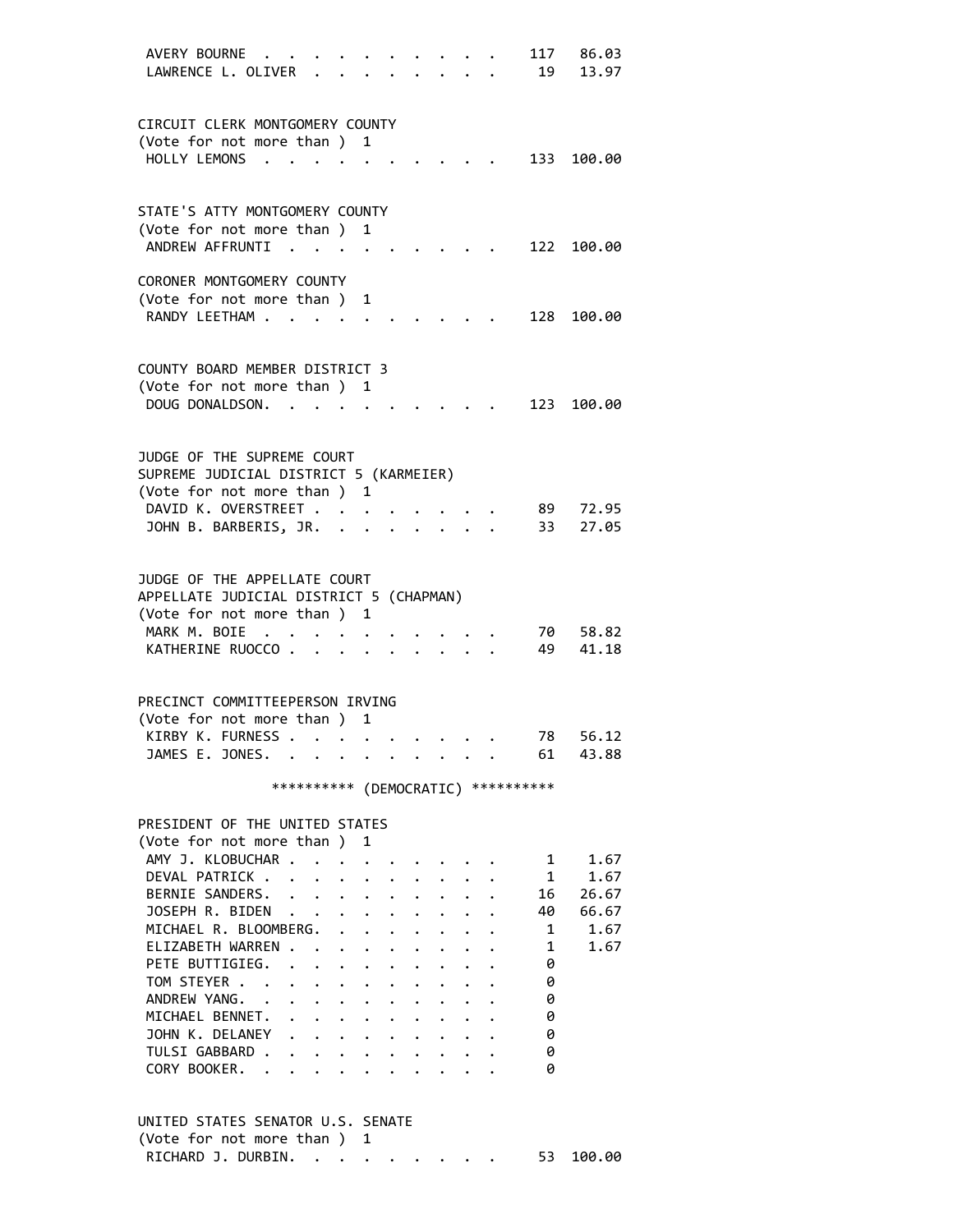| FEDERAL CONGRESSIONAL DIST 13 |  |  |                                         |                                                      |
|-------------------------------|--|--|-----------------------------------------|------------------------------------------------------|
| (Vote for not more than) 1    |  |  |                                         |                                                      |
|                               |  |  |                                         | 46 82.14                                             |
|                               |  |  |                                         |                                                      |
|                               |  |  | US REPRESENTATIVE IN CONGRESS 13TH DIST | BETSY DIRKSEN LONDRIGAN.<br>STEFANIE SMITH. 10 17.86 |

### DEL. NATIONAL NOMINATING CONVENTION FEDERAL CONGRESSIONAL DIST 13 (Vote for not more than ) 5 TERESA BRENNAN. . . . . . . . . . . 6 2.88 GABRIELA ROMERO . . . . . . . . . 1 .48 KHALED MESSAI . . . . . . . . . . 2 . 96 MICHELLE PAUL . . . . . . . . . . . 7 3.37 MICHAEL FRERICHS . . . . . . . . . 6 2.88 EMMA TODD . . . . . . . . . . . . 5 2.40<br>CRAIG COLBROOK. . . . . . . . . . 4 1.92 CRAIG COLBROOK. . . . . . . . . . 4 1.92 LISA M. STANLEY . . . . . . . . . . 6 2.88 SUE SCHERER. . . . . . . . . . . 27 12.98 CHUCK NAPIER . . . . . . . . . . 33 15.87 ELLEN SCHANZLE-HASKINS . . . . . . . 31 14.90 MARK ROBERT MADDOCK . . . . . . . . 30 14.42 ADA OWENS . . . . . . . . . . . . 20 9.62 CAROL AMMONS . . . . . . . . . . 5 2.40 JENN CARRILLO . . . . . . . . . . 6 2.88 PAMELLA GRONEMEYER . . . . . . . . 7 3.37 ALLAN M. AXELROD . . . . . . . . . . 5 2.40 BRIAN WILENS . . . . . . . . . . . 5 2.40 CAROL McCLAINE. . . . . . . . . . 0 JOHN BERGEE. . . . . . . . . . . 2 .96 ANNE M. HEILES. . . . . . . . . . 0 CARL ERNEST KASTEN . . . . . . . . 0 STATE REPRESENTATIVE IN THE GENERAL ASSEMBLY REPRESENTATIVE 95TH DIST (Vote for not more than ) 1 CHASE WILHELM . . . . . . . . . . . 50 100.00 CIRCUIT CLERK MONTGOMERY COUNTY (Vote for not more than ) 1 NO CANDIDATE FILED . . . . . . . . 0 STATE'S ATTY MONTGOMERY COUNTY (Vote for not more than ) 1 BRYANT "BUTCH" HITCHINGS . . . . . . 53 100.00 CORONER MONTGOMERY COUNTY (Vote for not more than ) 1 NO CANDIDATE FILED . . . . . . . . 0 COUNTY BOARD MEMBER DISTRICT 3 (Vote for not more than ) 1 NO CANDIDATE FILED . . . . . . . . 0 JUDGE OF THE SUPREME COURT SUPREME JUDICIAL DISTRICT 5 (KARMEIER) (Vote for not more than ) 1

JUDY CATES . . . . . . . . . . . . 53 100.00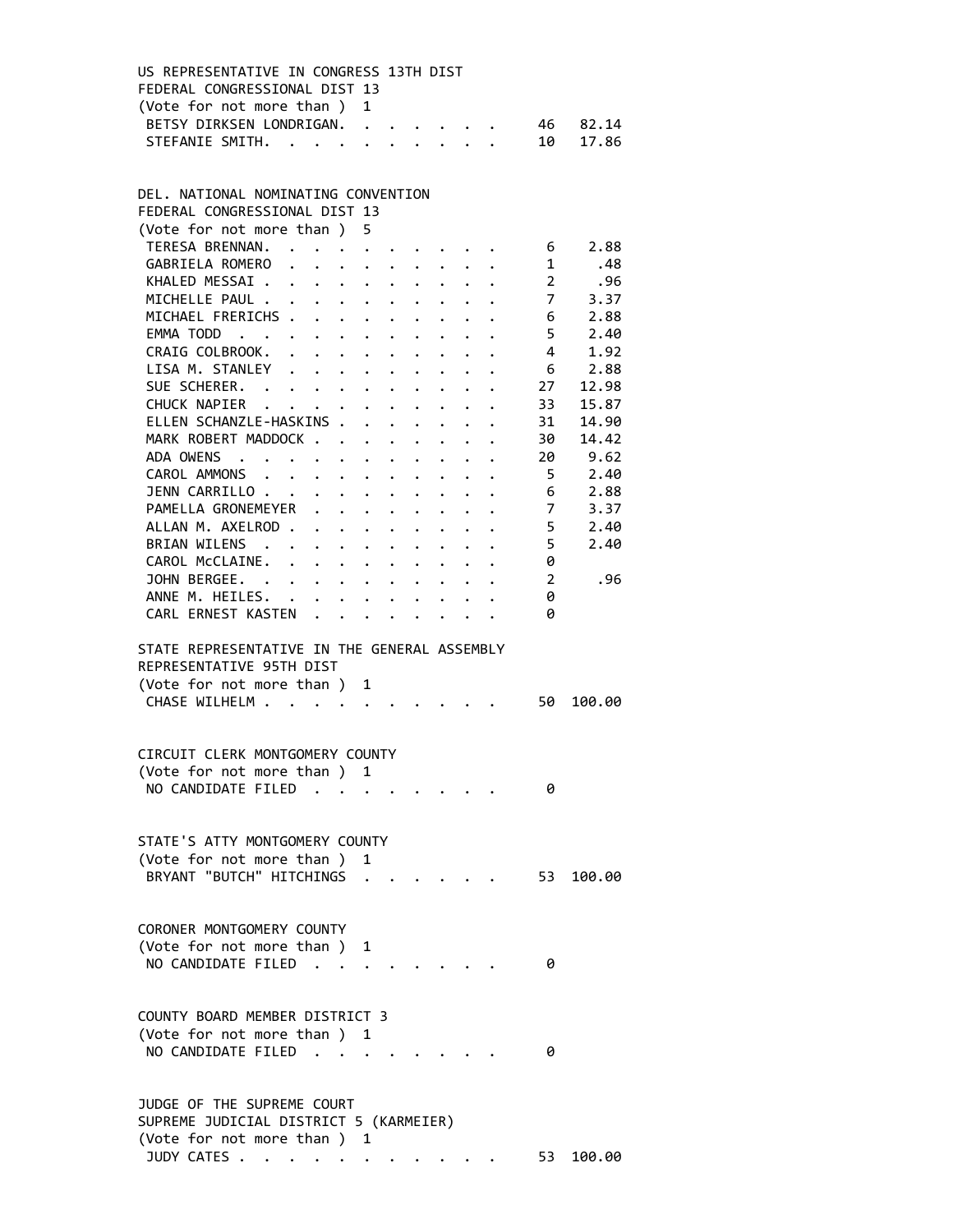JUDGE OF THE APPELLATE COURT APPELLATE JUDICIAL APPELLATE JUDICIAL DISTRICT 5 (CHAPMAN) (Vote for not more than ) 1 SARAH SMITH. . . . . . . . . . . 49 100.00

 PRECINCT COMMITTEEPERSON IRVING (Vote for not more than ) 1 NO CANDIDATE FILED . . . . . . . . 0

### \*\*\*\*\*\*\*\*\*\* (NONPARTISAN) \*\*\*\*\*\*\*\*\*\*

### CANNABIS QUESTION CITY OF HILLSBORO (Vote for not more than ) 1 Yes . . . . . . . . . . . . . 4 57.14 No. . . . . . . . . . . . . . 3 42.86 PRECINCT REPORT MONTGOMERY COUNTY, ILLINOIS OFFICIAL TOTALS

RUN DATE:04/01/20 2020 GENERAL PRIMARY ELECTION RUN TIME:10:04 AM MARCH 17, 2020 **STATISTICS** 

1001 NOKOMIS 1

VOTES PERCENT

| REGISTERED VOTERS - TOTAL          |  |  | 203 |       |
|------------------------------------|--|--|-----|-------|
| REGISTERED VOTERS - REPUBLICAN     |  |  | 76  | 37.44 |
| REGISTERED VOTERS - DEMOCRATIC.    |  |  | 55  | 27.09 |
| REGISTERED VOTERS - NONPARTISAN.   |  |  | 4   | 1.97  |
| BALLOTS CAST - TOTAL.              |  |  | 63  |       |
| BALLOTS CAST - REPUBLICAN          |  |  | 35  | 55.56 |
| BALLOTS CAST - DEMOCRATIC          |  |  | 28  | 44.44 |
| BALLOTS CAST - NONPARTISAN.        |  |  | 0   |       |
| BALLOTS CAST - BLANK.              |  |  | 0   |       |
| VOTER TURNOUT - TOTAL<br>$\cdot$ . |  |  |     | 31.03 |
| VOTER TURNOUT - REPUBLICAN.        |  |  |     | 46.05 |
| VOTER TURNOUT - DEMOCRATIC. .      |  |  |     | 50.91 |
| VOTER TURNOUT - NONPARTISAN        |  |  |     |       |
| VOTER TURNOUT - BLANK              |  |  |     |       |

\*\*\*\*\*\*\*\*\*\* (REPUBLICAN) \*\*\*\*\*\*\*\*\*\*

| PRESIDENT OF THE UNITED STATES     |  |  |          |
|------------------------------------|--|--|----------|
| (Vote for not more than ) 1        |  |  |          |
| DONALD J TRUMP.                    |  |  | 34 97.14 |
| ROQUE "ROCKY" DE LA FUENTE. 1 2.86 |  |  |          |

|  | UNITED STATES SENATOR U.S. SENATE |  |  |  |  |  |  |
|--|-----------------------------------|--|--|--|--|--|--|
|  | (Vote for not more than) 1        |  |  |  |  |  |  |
|  | MARK C. CURRAN JR. 12 37.50       |  |  |  |  |  |  |
|  | TOM TARTER 5 15.63                |  |  |  |  |  |  |
|  | CASEY CHLEBEK 2 6.25              |  |  |  |  |  |  |
|  | PEGGY HUBBARD 12 37.50            |  |  |  |  |  |  |
|  | ROBERT MARSHALL 1 3.13            |  |  |  |  |  |  |

### US REPRESENTATIVE IN CONGRESS 13TH DIST FEDERAL CONGRESSIONAL DIST 13 (Vote for not more than ) 1 RODNEY DAVIS . . . . . . . . . . 35 100.00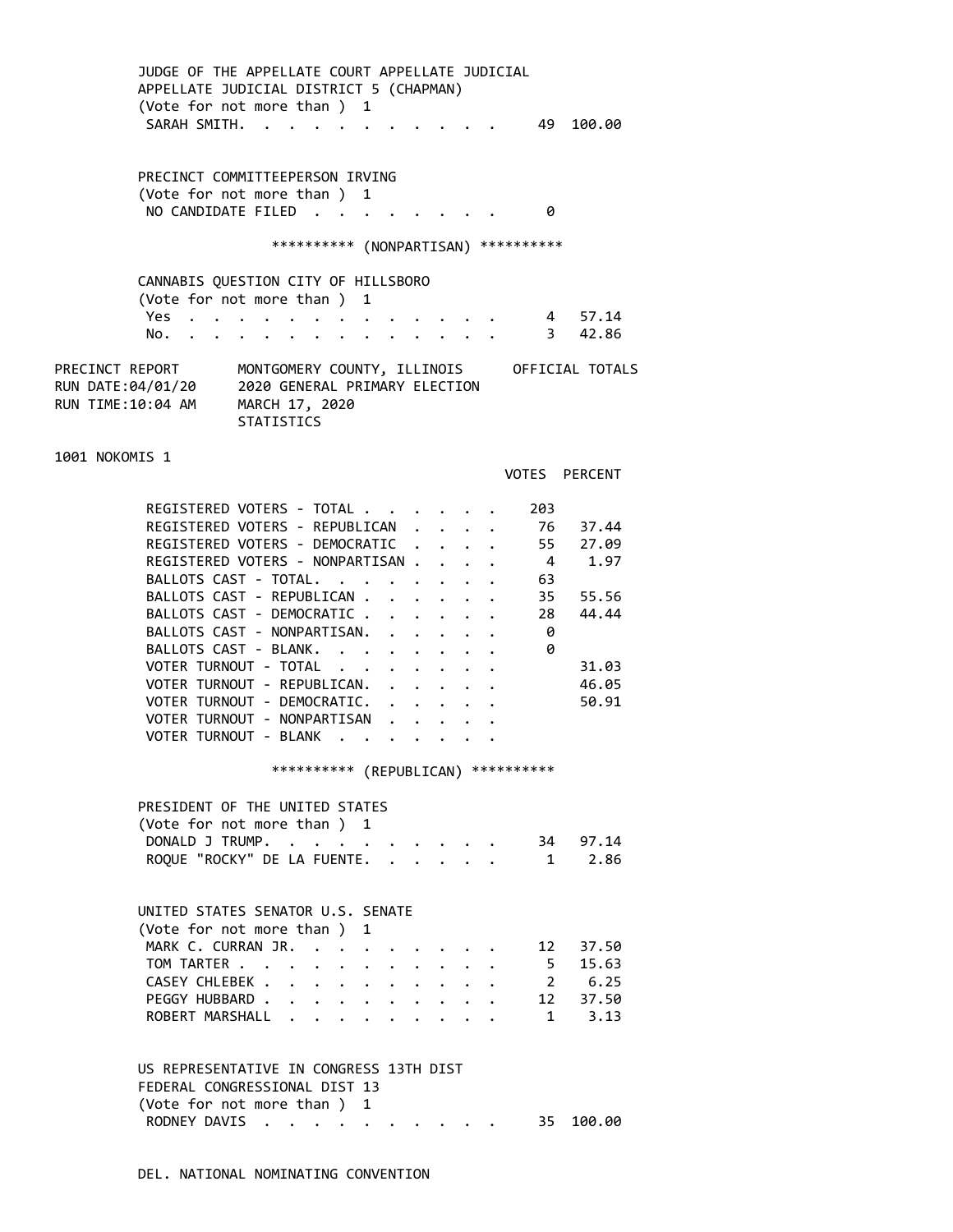| ALT. DEL. NATIONAL NOMINATING CONVENTION<br>FEDERAL CONGRESSIONAL DIST 13<br>(Vote for not more than)<br>3<br>DON TRACY.<br>35.29<br>24<br>$\sim$<br>29.41<br>KEVIN BREHENY .<br>20<br>35.29<br>SETH MCMILLAN.<br>24<br>STATE REPRESENTATIVE IN THE GENERAL ASSEMBLY<br>REPRESENTATIVE 95TH DIST<br>(Vote for not more than )<br>1<br>AVERY BOURNE<br>72.73<br>24<br>LAWRENCE L. OLIVER .<br>- 9<br>27.27<br>CIRCUIT CLERK MONTGOMERY COUNTY<br>(Vote for not more than ) 1<br>HOLLY LEMONS<br>35<br>100.00<br>STATE'S ATTY MONTGOMERY COUNTY<br>(Vote for not more than)<br>1<br>ANDREW AFFRUNTI<br>30<br>100.00<br><b>Contract</b><br>CORONER MONTGOMERY COUNTY<br>(Vote for not more than )<br>1<br>RANDY LEETHAM<br>100.00<br>34<br>COUNTY BOARD MEMBER DISTRICT 2<br>(Vote for not more than ) 2<br>GENE MILES .<br>18<br>29.03<br>$\cdot$ .<br>$\ddot{\phantom{0}}$<br>25<br>40.32<br>JIM HAVERA<br>CHUCK GRADEN<br>19<br>30.65<br>JUDGE OF THE SUPREME COURT<br>SUPREME JUDICIAL DISTRICT 5 (KARMEIER)<br>(Vote for not more than ) 1<br>DAVID K. OVERSTREET<br>22 75.86<br>$7^{\circ}$<br>JOHN B. BARBERIS, JR.<br>24.14<br>$\mathbf{r} = \mathbf{r}$ | 31 38.27<br>33.33<br>28.40 |
|---------------------------------------------------------------------------------------------------------------------------------------------------------------------------------------------------------------------------------------------------------------------------------------------------------------------------------------------------------------------------------------------------------------------------------------------------------------------------------------------------------------------------------------------------------------------------------------------------------------------------------------------------------------------------------------------------------------------------------------------------------------------------------------------------------------------------------------------------------------------------------------------------------------------------------------------------------------------------------------------------------------------------------------------------------------------------------------------------------------------------------------------------------------|----------------------------|
|                                                                                                                                                                                                                                                                                                                                                                                                                                                                                                                                                                                                                                                                                                                                                                                                                                                                                                                                                                                                                                                                                                                                                               |                            |
|                                                                                                                                                                                                                                                                                                                                                                                                                                                                                                                                                                                                                                                                                                                                                                                                                                                                                                                                                                                                                                                                                                                                                               |                            |
|                                                                                                                                                                                                                                                                                                                                                                                                                                                                                                                                                                                                                                                                                                                                                                                                                                                                                                                                                                                                                                                                                                                                                               |                            |
|                                                                                                                                                                                                                                                                                                                                                                                                                                                                                                                                                                                                                                                                                                                                                                                                                                                                                                                                                                                                                                                                                                                                                               |                            |
|                                                                                                                                                                                                                                                                                                                                                                                                                                                                                                                                                                                                                                                                                                                                                                                                                                                                                                                                                                                                                                                                                                                                                               |                            |
|                                                                                                                                                                                                                                                                                                                                                                                                                                                                                                                                                                                                                                                                                                                                                                                                                                                                                                                                                                                                                                                                                                                                                               |                            |
|                                                                                                                                                                                                                                                                                                                                                                                                                                                                                                                                                                                                                                                                                                                                                                                                                                                                                                                                                                                                                                                                                                                                                               |                            |
| JUDGE OF THE APPELLATE COURT<br>APPELLATE JUDICIAL DISTRICT 5 (CHAPMAN)<br>(Vote for not more than ) 1<br>MARK M. BOIE<br>35.71<br>10 —<br>18<br>KATHERINE RUOCCO.<br>64.29<br>$\overline{a}$                                                                                                                                                                                                                                                                                                                                                                                                                                                                                                                                                                                                                                                                                                                                                                                                                                                                                                                                                                 |                            |
| PRECINCT COMMITTEEPERSON NOKOMIS 1<br>(Vote for not more than ) 1<br>NO CANDIDATE FILED<br>0<br>*********** (DEMOCRATIC) **********                                                                                                                                                                                                                                                                                                                                                                                                                                                                                                                                                                                                                                                                                                                                                                                                                                                                                                                                                                                                                           |                            |

 PRESIDENT OF THE UNITED STATES (Vote for not more than ) 1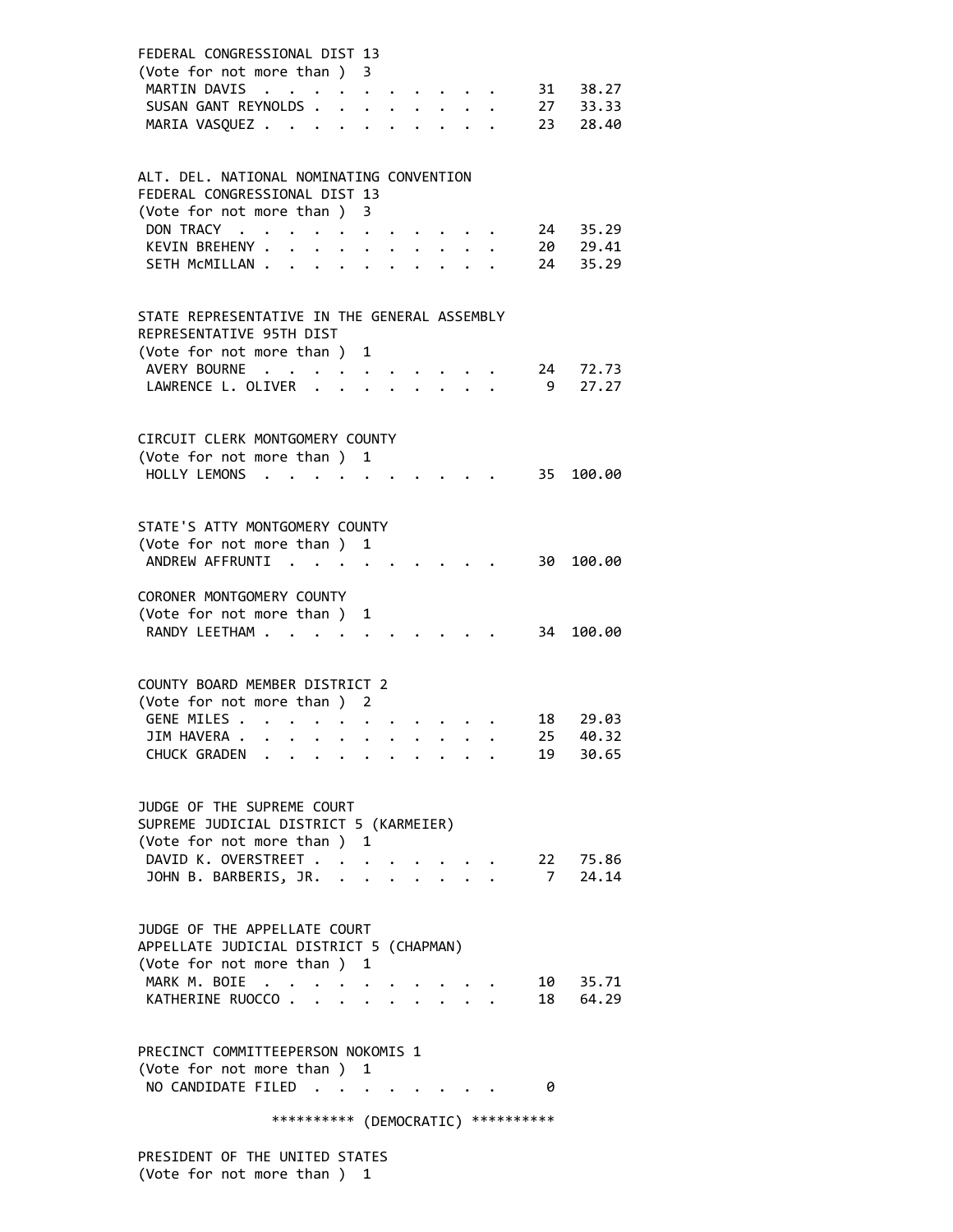| AMY J. KLOBUCHAR .                                                       |                                                                                                                       | . The contract of the contract of the contract of the contract of the contract of the contract of the contract of the contract of the contract of the contract of the contract of the contract of the contract of the contrac |                      |                      |                                                                    |                           |                                          |                                          | $1 \quad \blacksquare$ | 3.70                 |
|--------------------------------------------------------------------------|-----------------------------------------------------------------------------------------------------------------------|-------------------------------------------------------------------------------------------------------------------------------------------------------------------------------------------------------------------------------|----------------------|----------------------|--------------------------------------------------------------------|---------------------------|------------------------------------------|------------------------------------------|------------------------|----------------------|
| DEVAL PATRICK .                                                          |                                                                                                                       | $\mathbf{r}$ , and $\mathbf{r}$ , and $\mathbf{r}$ , and $\mathbf{r}$ , and $\mathbf{r}$                                                                                                                                      |                      |                      |                                                                    |                           |                                          |                                          |                        | 1 3.70               |
| BERNIE SANDERS.                                                          |                                                                                                                       |                                                                                                                                                                                                                               |                      |                      |                                                                    |                           |                                          |                                          | $\overline{7}$         | 25.93                |
| JOSEPH R. BIDEN                                                          |                                                                                                                       |                                                                                                                                                                                                                               |                      |                      | $\mathbf{r} = \mathbf{r} + \mathbf{r} + \mathbf{r} + \mathbf{r}$ . |                           |                                          |                                          | $\cdot$ $\cdot$ 18     | 66.67                |
| MICHAEL R. BLOOMBERG. .                                                  |                                                                                                                       |                                                                                                                                                                                                                               |                      |                      | $\mathbf{r} = \mathbf{r} + \mathbf{r} + \mathbf{r}$ .              |                           |                                          |                                          | - 0                    |                      |
| ELIZABETH WARREN                                                         |                                                                                                                       |                                                                                                                                                                                                                               |                      |                      | $\cdot$ $\cdot$ $\cdot$ $\cdot$ $\cdot$                            |                           |                                          |                                          | 0                      |                      |
| PETE BUTTIGIEG. .                                                        |                                                                                                                       | $\mathbf{L}^{\text{max}}$                                                                                                                                                                                                     | $\ddot{\phantom{0}}$ |                      |                                                                    |                           |                                          |                                          | 0                      |                      |
|                                                                          |                                                                                                                       |                                                                                                                                                                                                                               |                      |                      |                                                                    |                           |                                          |                                          |                        |                      |
| TOM STEYER                                                               |                                                                                                                       | $\mathbf{z} = \mathbf{z} + \mathbf{z}$ , where $\mathbf{z} = \mathbf{z}$                                                                                                                                                      |                      |                      | $\mathbf{L} = \mathbf{L}$                                          | $\ddot{\phantom{a}}$      |                                          |                                          | 0                      |                      |
| ANDREW YANG. .                                                           | $\ddot{\phantom{0}}$                                                                                                  | $\mathbf{r} = \mathbf{r} + \mathbf{r} + \mathbf{r} + \mathbf{r} + \mathbf{r}$                                                                                                                                                 |                      |                      |                                                                    |                           |                                          | $\mathbf{L}^{\text{max}}$                | 0                      |                      |
| MICHAEL BENNET.                                                          | $\mathbf{r}$ , $\mathbf{r}$ , $\mathbf{r}$ , $\mathbf{r}$ , $\mathbf{r}$ , $\mathbf{r}$ , $\mathbf{r}$ , $\mathbf{r}$ |                                                                                                                                                                                                                               |                      |                      |                                                                    |                           |                                          |                                          | 0                      |                      |
| JOHN K. DELANEY                                                          |                                                                                                                       |                                                                                                                                                                                                                               |                      |                      |                                                                    |                           |                                          |                                          | 0                      |                      |
| TULSI GABBARD                                                            |                                                                                                                       |                                                                                                                                                                                                                               |                      |                      |                                                                    |                           |                                          |                                          | 0                      |                      |
| CORY BOOKER.                                                             |                                                                                                                       |                                                                                                                                                                                                                               |                      |                      |                                                                    |                           |                                          |                                          | ø                      |                      |
|                                                                          |                                                                                                                       |                                                                                                                                                                                                                               |                      |                      |                                                                    |                           |                                          |                                          |                        |                      |
| UNITED STATES SENATOR U.S. SENATE                                        |                                                                                                                       |                                                                                                                                                                                                                               |                      |                      |                                                                    |                           |                                          |                                          |                        |                      |
| (Vote for not more than ) 1                                              |                                                                                                                       |                                                                                                                                                                                                                               |                      |                      |                                                                    |                           |                                          |                                          |                        |                      |
| RICHARD J. DURBIN.                                                       |                                                                                                                       | $\mathbf{r}$ . The set of $\mathbf{r}$                                                                                                                                                                                        |                      |                      |                                                                    |                           |                                          |                                          | 25                     | 100.00               |
|                                                                          |                                                                                                                       |                                                                                                                                                                                                                               |                      |                      |                                                                    |                           |                                          |                                          |                        |                      |
|                                                                          |                                                                                                                       |                                                                                                                                                                                                                               |                      |                      |                                                                    |                           |                                          |                                          |                        |                      |
| US REPRESENTATIVE IN CONGRESS 13TH DIST<br>FEDERAL CONGRESSIONAL DIST 13 |                                                                                                                       |                                                                                                                                                                                                                               |                      |                      |                                                                    |                           |                                          |                                          |                        |                      |
|                                                                          |                                                                                                                       |                                                                                                                                                                                                                               |                      |                      |                                                                    |                           |                                          |                                          |                        |                      |
| (Vote for not more than)                                                 |                                                                                                                       |                                                                                                                                                                                                                               | $\mathbf{1}$         |                      |                                                                    |                           |                                          |                                          |                        |                      |
| BETSY DIRKSEN LONDRIGAN.                                                 |                                                                                                                       |                                                                                                                                                                                                                               |                      |                      | $\ddot{\phantom{a}}$                                               |                           |                                          |                                          | 17                     | 68.00                |
| STEFANIE SMITH.                                                          |                                                                                                                       |                                                                                                                                                                                                                               |                      |                      | $\mathbf{r} = \mathbf{r} \cdot \mathbf{r}$                         |                           |                                          |                                          | 8                      | 32.00                |
|                                                                          |                                                                                                                       |                                                                                                                                                                                                                               |                      |                      |                                                                    |                           |                                          |                                          |                        |                      |
| DEL. NATIONAL NOMINATING CONVENTION                                      |                                                                                                                       |                                                                                                                                                                                                                               |                      |                      |                                                                    |                           |                                          |                                          |                        |                      |
|                                                                          |                                                                                                                       |                                                                                                                                                                                                                               |                      |                      |                                                                    |                           |                                          |                                          |                        |                      |
| FEDERAL CONGRESSIONAL DIST 13                                            |                                                                                                                       |                                                                                                                                                                                                                               |                      |                      |                                                                    |                           |                                          |                                          |                        |                      |
| (Vote for not more than) 5                                               |                                                                                                                       |                                                                                                                                                                                                                               |                      |                      |                                                                    |                           |                                          |                                          |                        |                      |
| TERESA BRENNAN.                                                          |                                                                                                                       |                                                                                                                                                                                                                               |                      |                      |                                                                    |                           |                                          |                                          |                        | $3\qquad 2.63$       |
| GABRIELA ROMERO                                                          |                                                                                                                       | $\mathbf{z} = \mathbf{z} + \mathbf{z}$                                                                                                                                                                                        |                      |                      |                                                                    |                           |                                          |                                          |                        | 2 1.75<br>1 .88      |
| KHALED MESSAI                                                            |                                                                                                                       |                                                                                                                                                                                                                               |                      |                      |                                                                    |                           |                                          | $\ddot{\phantom{0}}$                     |                        |                      |
| MICHELLE PAUL                                                            |                                                                                                                       |                                                                                                                                                                                                                               |                      |                      |                                                                    |                           |                                          |                                          |                        | 1.88                 |
| MICHAEL FRERICHS                                                         |                                                                                                                       |                                                                                                                                                                                                                               |                      |                      |                                                                    |                           |                                          | $\ddot{\phantom{a}}$                     |                        | $3\quad 2.63$        |
| EMMA TODD                                                                |                                                                                                                       |                                                                                                                                                                                                                               |                      |                      |                                                                    |                           |                                          | $\mathbf{z} = \mathbf{z} + \mathbf{z}$ . | $\overline{4}$         | 3.51                 |
| CRAIG COLBROOK.                                                          | $\ddot{\phantom{0}}$                                                                                                  | $\cdot$ $\cdot$ $\cdot$ $\cdot$ $\cdot$ $\cdot$ $\cdot$                                                                                                                                                                       |                      |                      |                                                                    |                           |                                          |                                          | 0                      |                      |
| LISA M. STANLEY                                                          |                                                                                                                       |                                                                                                                                                                                                                               |                      |                      | $\mathbf{z} = \mathbf{z} + \mathbf{z}$ . The $\mathbf{z}$          |                           |                                          |                                          |                        |                      |
| SUE SCHERER. .                                                           | $\cdot$ $\cdot$ $\cdot$ $\cdot$ $\cdot$ $\cdot$ $\cdot$ $\cdot$                                                       |                                                                                                                                                                                                                               |                      |                      |                                                                    | $\sim 10^{-11}$           |                                          |                                          | 13                     | $3 \t 2.63$<br>11.40 |
| CHUCK NAPIER                                                             |                                                                                                                       |                                                                                                                                                                                                                               |                      |                      |                                                                    |                           | $\bullet$ .                              |                                          | 14                     |                      |
| $\ddot{\phantom{a}}$                                                     |                                                                                                                       | $\mathcal{L}(\mathbf{z})$ , and $\mathcal{L}(\mathbf{z})$ , and $\mathcal{L}(\mathbf{z})$                                                                                                                                     |                      |                      | $\sim$ $\sim$                                                      |                           |                                          |                                          |                        | 12.28                |
| ELLEN SCHANZLE-HASKINS .                                                 |                                                                                                                       |                                                                                                                                                                                                                               |                      |                      |                                                                    |                           |                                          |                                          | 12                     | 10.53                |
| MARK ROBERT MADDOCK                                                      |                                                                                                                       |                                                                                                                                                                                                                               |                      |                      | $\ddot{\phantom{0}}$                                               | $\mathbf{L}^{\text{max}}$ | $\ddot{\phantom{0}}$                     |                                          | 12                     | 10.53                |
| ADA OWENS<br>$\cdot$ $\cdot$                                             | $\ddot{\phantom{1}}$                                                                                                  | $\ddot{\phantom{0}}$                                                                                                                                                                                                          | $\ddot{\phantom{a}}$ | $\ddot{\phantom{0}}$ | $\ddot{\phantom{0}}$                                               | $\ddot{\phantom{0}}$      | $\ddot{\phantom{0}}$                     |                                          | 7                      | 6.14                 |
| CAROL AMMONS                                                             |                                                                                                                       | $\ddot{\phantom{0}}$                                                                                                                                                                                                          | $\ddot{\phantom{0}}$ | $\ddot{\phantom{0}}$ | $\ddot{\phantom{0}}$                                               |                           |                                          |                                          | 6                      | 5.26                 |
| JENN CARRILLO                                                            |                                                                                                                       |                                                                                                                                                                                                                               |                      |                      |                                                                    |                           |                                          |                                          | 6                      | 5.26                 |
| PAMELLA GRONEMEYER                                                       |                                                                                                                       |                                                                                                                                                                                                                               |                      |                      |                                                                    |                           |                                          |                                          | 6                      | 5.26                 |
| ALLAN M. AXELROD .                                                       |                                                                                                                       |                                                                                                                                                                                                                               |                      |                      |                                                                    |                           |                                          |                                          | 7                      | 6.14                 |
| BRIAN WILENS<br>$\sim$                                                   |                                                                                                                       |                                                                                                                                                                                                                               |                      |                      |                                                                    |                           |                                          |                                          | 6                      | 5.26                 |
| CAROL McCLAINE.                                                          | $\ddot{\phantom{0}}$                                                                                                  | $\ddot{\phantom{0}}$                                                                                                                                                                                                          | $\ddot{\phantom{0}}$ | $\ddot{\phantom{0}}$ | $\ddot{\phantom{0}}$                                               | $\mathbf{L}$              | $\ddot{\phantom{0}}$                     |                                          | 1                      | .88                  |
| JOHN BERGEE.                                                             |                                                                                                                       | $\mathbf{L}$ $\mathbf{L}$                                                                                                                                                                                                     |                      |                      |                                                                    |                           |                                          |                                          | 3                      | 2.63                 |
|                                                                          |                                                                                                                       |                                                                                                                                                                                                                               |                      | $\ddot{\phantom{1}}$ | $\ddot{\phantom{0}}$                                               | $\mathbf{L}^{\text{max}}$ | $\ddot{\phantom{0}}$                     |                                          |                        |                      |
| ANNE M. HEILES.                                                          | $\sim$ $\sim$                                                                                                         | $\ddot{\phantom{0}}$                                                                                                                                                                                                          | $\ddot{\phantom{0}}$ | $\ddot{\phantom{0}}$ | $\ddot{\phantom{0}}$                                               |                           | $\cdot$ $\cdot$                          |                                          | $\overline{2}$         | 1.75                 |
| CARL ERNEST KASTEN                                                       |                                                                                                                       |                                                                                                                                                                                                                               |                      |                      | $\ddot{\phantom{a}}$                                               |                           | $\mathbf{r} = \mathbf{r} + \mathbf{r}$ . |                                          | $\overline{2}$         | 1.75                 |
| STATE REPRESENTATIVE IN THE GENERAL ASSEMBLY                             |                                                                                                                       |                                                                                                                                                                                                                               |                      |                      |                                                                    |                           |                                          |                                          |                        |                      |
| REPRESENTATIVE 95TH DIST                                                 |                                                                                                                       |                                                                                                                                                                                                                               |                      |                      |                                                                    |                           |                                          |                                          |                        |                      |
| (Vote for not more than ) 1                                              |                                                                                                                       |                                                                                                                                                                                                                               |                      |                      |                                                                    |                           |                                          |                                          |                        |                      |
|                                                                          |                                                                                                                       |                                                                                                                                                                                                                               |                      |                      |                                                                    |                           |                                          |                                          | 24                     |                      |
| CHASE WILHELM                                                            |                                                                                                                       | $\cdots$                                                                                                                                                                                                                      |                      |                      |                                                                    |                           |                                          |                                          |                        | 100.00               |
|                                                                          |                                                                                                                       |                                                                                                                                                                                                                               |                      |                      |                                                                    |                           |                                          |                                          |                        |                      |
| CIRCUIT CLERK MONTGOMERY COUNTY                                          |                                                                                                                       |                                                                                                                                                                                                                               |                      |                      |                                                                    |                           |                                          |                                          |                        |                      |
| (Vote for not more than)                                                 |                                                                                                                       |                                                                                                                                                                                                                               | 1                    |                      |                                                                    |                           |                                          |                                          |                        |                      |
| NO CANDIDATE FILED.                                                      |                                                                                                                       |                                                                                                                                                                                                                               |                      |                      |                                                                    |                           |                                          |                                          |                        |                      |
|                                                                          |                                                                                                                       | $\ddot{\phantom{0}}$                                                                                                                                                                                                          |                      | $\ddotsc$            |                                                                    |                           |                                          |                                          | 0                      |                      |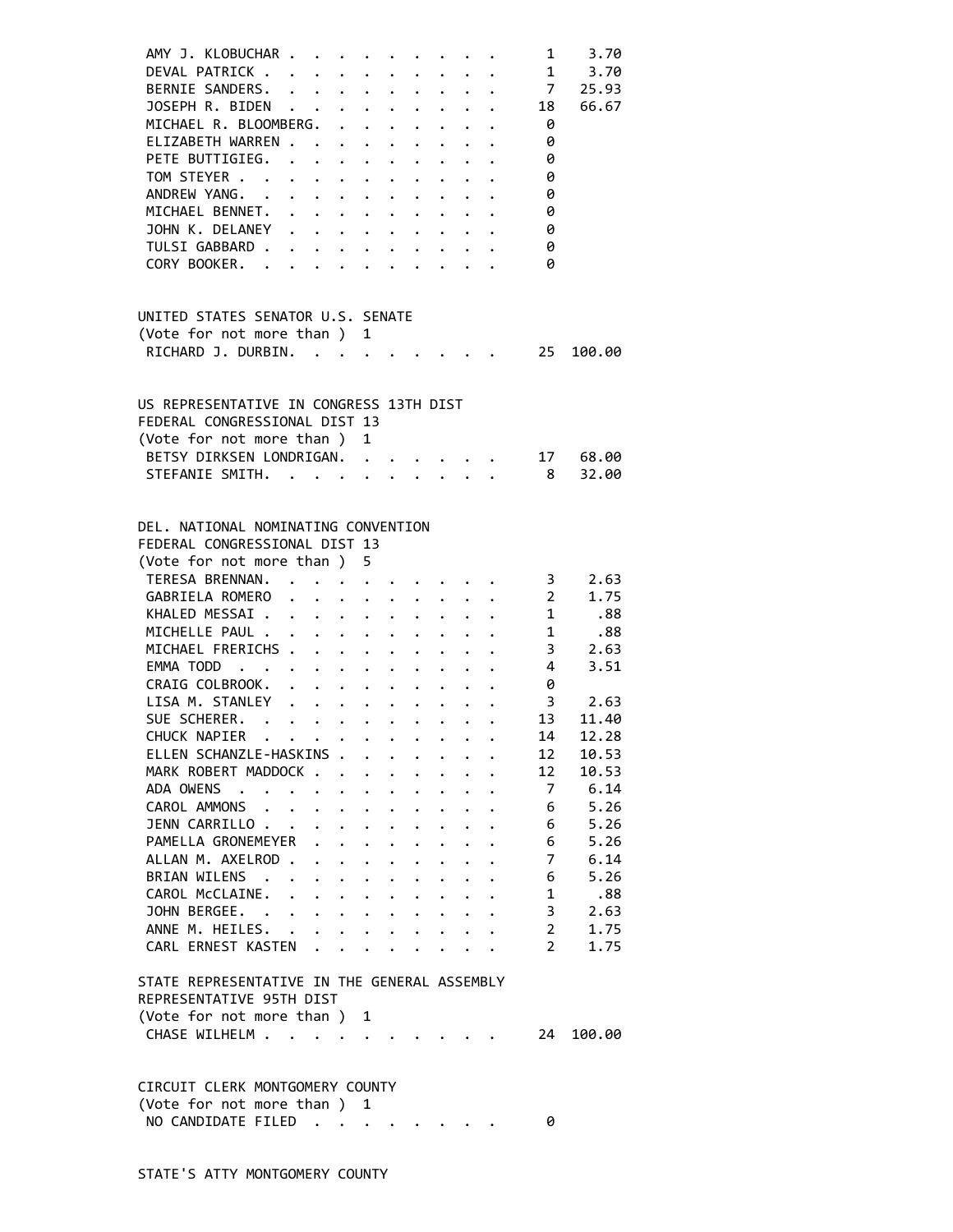(Vote for not more than ) 1 BRYANT "BUTCH" HITCHINGS . . . . . . 24 100.00 CORONER MONTGOMERY COUNTY (Vote for not more than ) 1 NO CANDIDATE FILED . . . . . . . . 0 COUNTY BOARD MEMBER DISTRICT 2 (Vote for not more than ) 2 NO CANDIDATE FILED . . . . . . . . 0 JUDGE OF THE SUPREME COURT SUPREME JUDICIAL DISTRICT 5 (KARMEIER) (Vote for not more than ) 1 JUDY CATES . . . . . . . . . . . . 25 100.00 JUDGE OF THE APPELLATE COURT APPELLATE JUDICIAL APPELLATE JUDICIAL DISTRICT 5 (CHAPMAN) (Vote for not more than ) 1 SARAH SMITH. . . . . . . . . . . 23 100.00 PRECINCT COMMITTEEPERSON NOKOMIS 1 (Vote for not more than ) 1 NO CANDIDATE FILED . . . . . . . . 0 PRECINCT REPORT MONTGOMERY COUNTY, ILLINOIS OFFICIAL TOTALS RUN DATE:04/01/20 2020 GENERAL PRIMARY ELECTION RUN TIME:10:04 AM MARCH 17, 2020 STATISTICS 1002 NOKOMIS 2 VOTES PERCENT REGISTERED VOTERS - TOTAL . . . . . . 558 REGISTERED VOTERS - REPUBLICAN . . . . 219 39.25 REGISTERED VOTERS - DEMOCRATIC . . . . 124 22.22 REGISTERED VOTERS - NONPARTISAN . . . . 25 4.48 BALLOTS CAST - TOTAL. . . . . . . . 139 BALLOTS CAST - REPUBLICAN . . . . . . 87 62.59 BALLOTS CAST - DEMOCRATIC . . . . . . 52 37.41 BALLOTS CAST - NONPARTISAN. . . . . . 0<br>BALLOTS CAST - BLANK. . . . . . . . 0 BALLOTS CAST - BLANK. . . . . . . . VOTER TURNOUT - TOTAL . . . . . . . 24.91 VOTER TURNOUT - REPUBLICAN. . . . . . 39.73 VOTER TURNOUT - DEMOCRATIC. . . . . . 41.94 VOTER TURNOUT - NONPARTISAN . . . . . VOTER TURNOUT - BLANK . . . . . . \*\*\*\*\*\*\*\*\*\* (REPUBLICAN) \*\*\*\*\*\*\*\*\*\* PRESIDENT OF THE UNITED STATES (Vote for not more than ) 1 DONALD J TRUMP. . . . . . . . . . 82 96.47 ROQUE "ROCKY" DE LA FUENTE. . . . . . 3 3.53 UNITED STATES SENATOR U.S. SENATE

 (Vote for not more than ) 1 MARK C. CURRAN JR. . . . . . . . . 32 40.51 TOM TARTER . . . . . . . . . . . . 9 11.39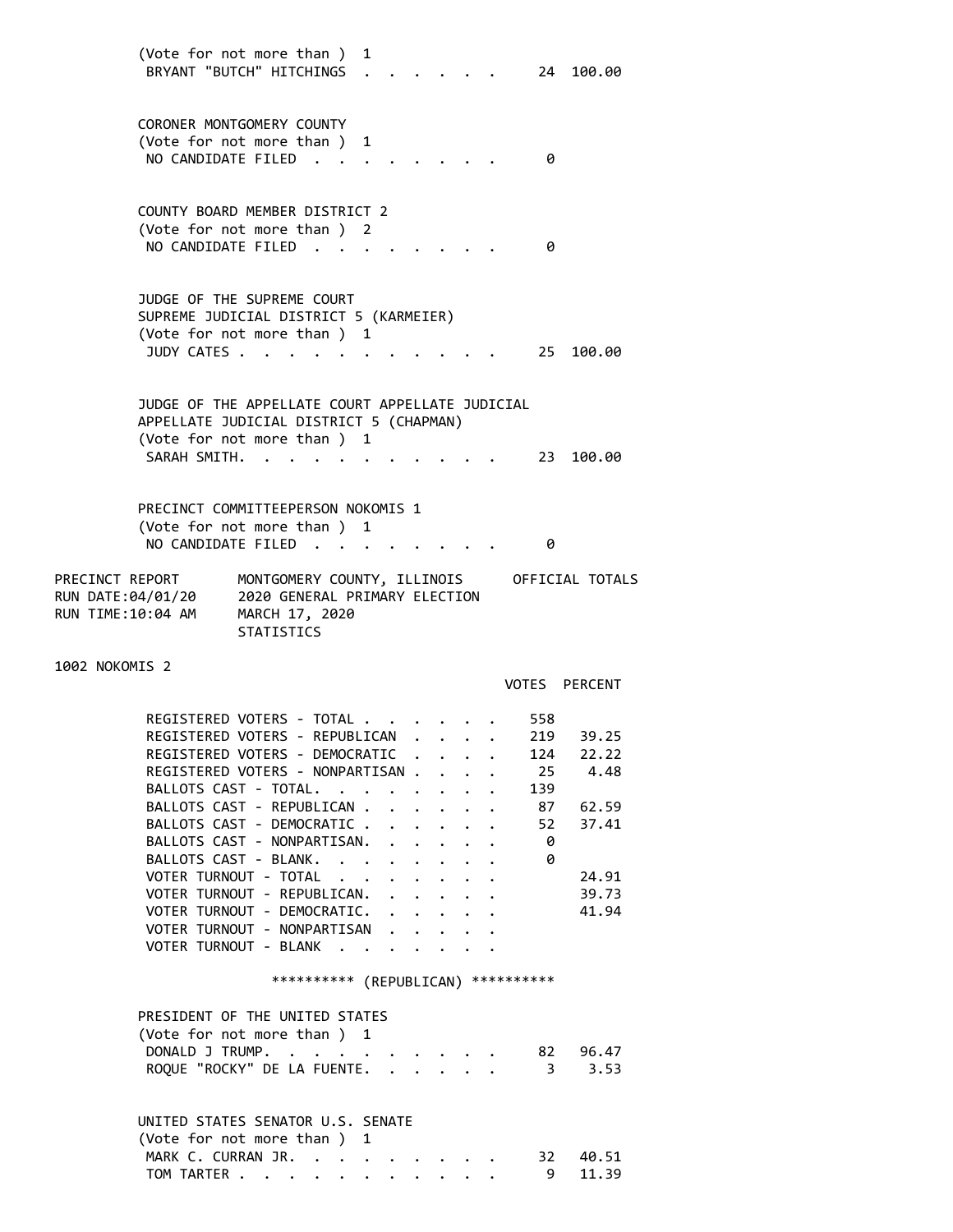| CASEY CHLEBEK<br>PEGGY HUBBARD.<br>ROBERT MARSHALL                                                                      |                                              | $\cdot$ $\cdot$ $\cdot$ $\cdot$ $\cdot$ $\cdot$ $\cdot$ $\cdot$                                                                                                                                                                                   |                                         |                                           | $\sim$ 8 | 6 7.59<br>24 30.38<br>10.13      |  |
|-------------------------------------------------------------------------------------------------------------------------|----------------------------------------------|---------------------------------------------------------------------------------------------------------------------------------------------------------------------------------------------------------------------------------------------------|-----------------------------------------|-------------------------------------------|----------|----------------------------------|--|
| US REPRESENTATIVE IN CONGRESS 13TH DIST<br>FEDERAL CONGRESSIONAL DIST 13<br>(Vote for not more than )<br>RODNEY DAVIS   | $\sim$ $\sim$                                | $\mathbf{1}$<br>$\mathbf{r}$ . The contract of the contract of the contract of the contract of the contract of the contract of the contract of the contract of the contract of the contract of the contract of the contract of the contract of th |                                         |                                           |          | 86<br>100.00                     |  |
| DEL, NATIONAL NOMINATING CONVENTION<br>FEDERAL CONGRESSIONAL DIST 13<br>(Vote for not more than ) 3                     |                                              |                                                                                                                                                                                                                                                   |                                         |                                           |          |                                  |  |
| MARTIN DAVIS<br>SUSAN GANT REYNOLDS<br>MARIA VASQUEZ                                                                    |                                              | $\cdot$ $\cdot$ $\cdot$ $\cdot$ $\cdot$ $\cdot$ $\cdot$<br>$\cdot$ $\cdot$ $\cdot$                                                                                                                                                                |                                         | $\mathbf{r} = \mathbf{r} + \mathbf{r}$    |          | 69 36.13<br>65 34.03<br>57 29.84 |  |
| ALT. DEL. NATIONAL NOMINATING CONVENTION<br>FEDERAL CONGRESSIONAL DIST 13<br>(Vote for not more than ) 3<br>DON TRACY   |                                              |                                                                                                                                                                                                                                                   |                                         |                                           |          | 55 31.43                         |  |
| KEVIN BREHENY<br>SETH MCMILLAN                                                                                          |                                              |                                                                                                                                                                                                                                                   |                                         | $\cdot$ $\cdot$ $\cdot$ $\cdot$           |          | 52 29.71<br>38.86<br>68          |  |
| STATE REPRESENTATIVE IN THE GENERAL ASSEMBLY<br>REPRESENTATIVE 95TH DIST<br>(Vote for not more than ) 1                 |                                              |                                                                                                                                                                                                                                                   |                                         |                                           |          |                                  |  |
| AVERY BOURNE<br>LAWRENCE L. OLIVER                                                                                      |                                              |                                                                                                                                                                                                                                                   | $\cdot$ $\cdot$ $\cdot$ $\cdot$ $\cdot$ | $\sim$ $\sim$ $\sim$ $\sim$ $\sim$ $\sim$ |          | 72<br>83.72<br>14<br>16.28       |  |
| CIRCUIT CLERK MONTGOMERY COUNTY<br>(Vote for not more than ) 1<br>$HOLIY IFMONS$                                        |                                              |                                                                                                                                                                                                                                                   |                                         |                                           |          | 86<br>100.00                     |  |
| STATE'S ATTY MONTGOMERY COUNTY<br>(Vote for not more than ) 1<br>ANDREW AFFRUNTI                                        |                                              | $\sim 100$ km s $^{-1}$                                                                                                                                                                                                                           |                                         |                                           |          | 80 -<br>100.00                   |  |
| CORONER MONTGOMERY COUNTY<br>(Vote for not more than ) 1<br>RANDY LEETHAM                                               |                                              |                                                                                                                                                                                                                                                   |                                         |                                           |          | 79<br>100.00                     |  |
| COUNTY BOARD MEMBER DISTRICT 2<br>(Vote for not more than ) 2<br>GENE MILES .<br>JIM HAVERA .                           |                                              |                                                                                                                                                                                                                                                   |                                         |                                           |          | 60<br>39.74                      |  |
| CHUCK GRADEN<br>JUDGE OF THE SUPREME COURT                                                                              | $\ddot{\phantom{0}}$<br>$\ddot{\phantom{a}}$ |                                                                                                                                                                                                                                                   |                                         |                                           |          | 46<br>30.46<br>45<br>29.80       |  |
| SUPREME JUDICIAL DISTRICT 5 (KARMEIER)<br>(Vote for not more than ) 1<br>DAVID K. OVERSTREET<br>JOHN B. BARBERIS, JR. . |                                              |                                                                                                                                                                                                                                                   |                                         |                                           |          | 56<br>72.73<br>21<br>27.27       |  |
|                                                                                                                         |                                              |                                                                                                                                                                                                                                                   |                                         |                                           |          |                                  |  |

 JUDGE OF THE APPELLATE COURT APPELLATE JUDICIAL DISTRICT 5 (CHAPMAN) (Vote for not more than ) 1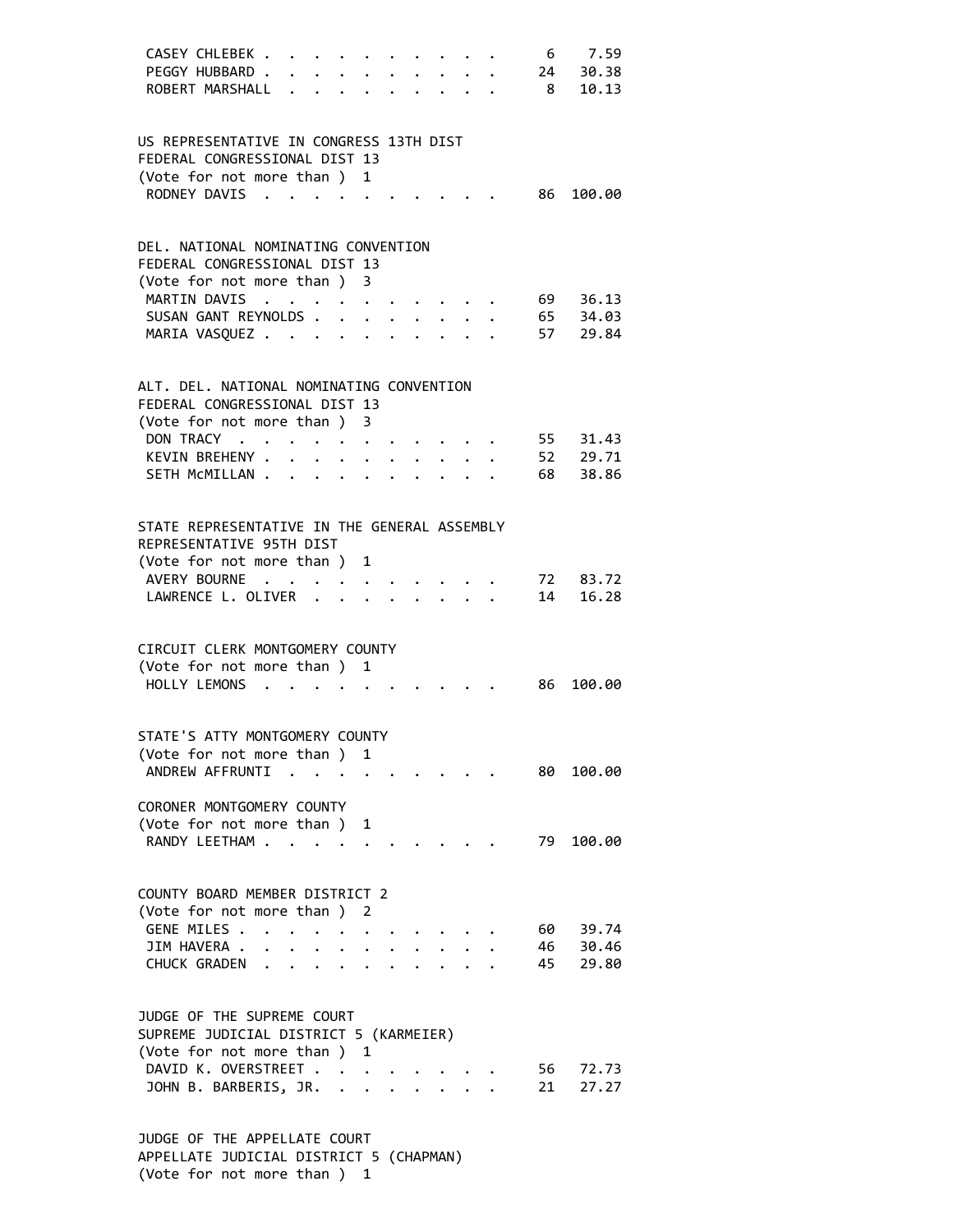| MARK M. BOIE                                                           |                                                                 |                      |                      |                                                                 |                                          |                      |                                 | 48                                  | 63.16    |
|------------------------------------------------------------------------|-----------------------------------------------------------------|----------------------|----------------------|-----------------------------------------------------------------|------------------------------------------|----------------------|---------------------------------|-------------------------------------|----------|
| KATHERINE RUOCCO                                                       |                                                                 | $\cdots$             |                      |                                                                 |                                          |                      |                                 | 28                                  | 36.84    |
|                                                                        |                                                                 |                      |                      |                                                                 |                                          |                      |                                 |                                     |          |
|                                                                        |                                                                 |                      |                      |                                                                 |                                          |                      |                                 |                                     |          |
| PRECINCT COMMITTEEPERSON NOKOMIS 2                                     |                                                                 |                      |                      |                                                                 |                                          |                      |                                 |                                     |          |
|                                                                        |                                                                 |                      |                      |                                                                 |                                          |                      |                                 |                                     |          |
| (Vote for not more than ) 1                                            |                                                                 |                      |                      |                                                                 |                                          |                      |                                 |                                     |          |
| NO CANDIDATE FILED                                                     |                                                                 |                      |                      |                                                                 |                                          |                      |                                 | - 0                                 |          |
|                                                                        |                                                                 |                      |                      |                                                                 |                                          |                      |                                 |                                     |          |
|                                                                        |                                                                 |                      |                      |                                                                 |                                          |                      |                                 | *********** (DEMOCRATIC) ********** |          |
|                                                                        |                                                                 |                      |                      |                                                                 |                                          |                      |                                 |                                     |          |
| PRESIDENT OF THE UNITED STATES                                         |                                                                 |                      |                      |                                                                 |                                          |                      |                                 |                                     |          |
| (Vote for not more than ) 1                                            |                                                                 |                      |                      |                                                                 |                                          |                      |                                 |                                     |          |
| AMY J. KLOBUCHAR                                                       |                                                                 |                      |                      |                                                                 |                                          |                      |                                 | - 0                                 |          |
| DEVAL PATRICK                                                          |                                                                 |                      |                      |                                                                 |                                          |                      |                                 | - 0                                 |          |
| BERNIE SANDERS.                                                        |                                                                 |                      |                      |                                                                 |                                          |                      |                                 | 12                                  | 23.08    |
| JOSEPH R. BIDEN                                                        |                                                                 |                      |                      |                                                                 |                                          |                      |                                 | 38                                  | 73.08    |
| MICHAEL R. BLOOMBERG. .                                                |                                                                 |                      |                      | $\bullet$ .<br><br><br><br><br><br><br><br><br><br><br><br><br> |                                          |                      |                                 | 1                                   | 1.92     |
| ELIZABETH WARREN                                                       |                                                                 |                      |                      |                                                                 |                                          |                      |                                 | 0                                   |          |
| PETE BUTTIGIEG.                                                        |                                                                 |                      |                      |                                                                 |                                          |                      |                                 | 1                                   | 1.92     |
|                                                                        |                                                                 |                      |                      |                                                                 |                                          |                      |                                 |                                     |          |
| TOM STEYER                                                             | $\cdot$ $\cdot$ $\cdot$ $\cdot$ $\cdot$ $\cdot$                 |                      |                      |                                                                 |                                          |                      |                                 | 0                                   |          |
| ANDREW YANG.                                                           |                                                                 |                      |                      |                                                                 | $\ddot{\phantom{0}}$                     |                      |                                 | 0                                   |          |
| MICHAEL BENNET.                                                        |                                                                 |                      |                      |                                                                 |                                          |                      |                                 | 0                                   |          |
| JOHN K. DELANEY                                                        |                                                                 |                      |                      |                                                                 |                                          |                      | $\cdot$ $\cdot$ $\cdot$ $\cdot$ | 0                                   |          |
| TULSI GABBARD .                                                        | $\cdot$ $\cdot$ $\cdot$ $\cdot$ $\cdot$ $\cdot$ $\cdot$ $\cdot$ |                      |                      |                                                                 |                                          |                      |                                 | 0                                   |          |
| CORY BOOKER.                                                           |                                                                 |                      |                      |                                                                 |                                          |                      |                                 | ø                                   |          |
|                                                                        |                                                                 |                      |                      |                                                                 |                                          |                      |                                 |                                     |          |
|                                                                        |                                                                 |                      |                      |                                                                 |                                          |                      |                                 |                                     |          |
| UNITED STATES SENATOR U.S. SENATE                                      |                                                                 |                      |                      |                                                                 |                                          |                      |                                 |                                     |          |
| (Vote for not more than ) 1                                            |                                                                 |                      |                      |                                                                 |                                          |                      |                                 |                                     |          |
| RICHARD J. DURBIN.                                                     |                                                                 |                      |                      |                                                                 |                                          |                      |                                 | 47                                  | 100.00   |
|                                                                        |                                                                 |                      |                      |                                                                 |                                          |                      |                                 |                                     |          |
|                                                                        |                                                                 |                      |                      |                                                                 |                                          |                      |                                 |                                     |          |
|                                                                        |                                                                 |                      |                      |                                                                 |                                          |                      |                                 |                                     |          |
| US REPRESENTATIVE IN CONGRESS 13TH DIST                                |                                                                 |                      |                      |                                                                 |                                          |                      |                                 |                                     |          |
| FEDERAL CONGRESSIONAL DIST 13                                          |                                                                 |                      |                      |                                                                 |                                          |                      |                                 |                                     |          |
| (Vote for not more than ) 1                                            |                                                                 |                      |                      |                                                                 |                                          |                      |                                 |                                     |          |
| BETSY DIRKSEN LONDRIGAN.                                               |                                                                 |                      |                      |                                                                 |                                          |                      |                                 |                                     | 41 83.67 |
| STEFANIE SMITH.                                                        |                                                                 |                      |                      | $\mathbf{r}$                                                    |                                          |                      |                                 | 8 <sup>1</sup>                      | 16.33    |
|                                                                        |                                                                 |                      |                      |                                                                 |                                          |                      |                                 |                                     |          |
|                                                                        |                                                                 |                      |                      |                                                                 |                                          |                      |                                 |                                     |          |
| DEL. NATIONAL NOMINATING CONVENTION                                    |                                                                 |                      |                      |                                                                 |                                          |                      |                                 |                                     |          |
| FEDERAL CONGRESSIONAL DIST 13                                          |                                                                 |                      |                      |                                                                 |                                          |                      |                                 |                                     |          |
| (Vote for not more than) 5                                             |                                                                 |                      |                      |                                                                 |                                          |                      |                                 |                                     |          |
| TERESA BRENNAN.                                                        |                                                                 |                      |                      |                                                                 |                                          |                      |                                 | 3                                   | 1.48     |
| GABRIELA ROMERO                                                        |                                                                 |                      |                      |                                                                 |                                          |                      |                                 | $\overline{2}$                      | .99      |
| KHALED MESSAI                                                          |                                                                 |                      | $\ddot{\phantom{a}}$ | $\ddot{\phantom{0}}$                                            |                                          |                      |                                 | $\overline{2}$                      | .99      |
| MICHELLE PAUL                                                          |                                                                 |                      | $\ddot{\phantom{0}}$ | $\ddot{\phantom{0}}$                                            | $\ddot{\phantom{a}}$                     |                      |                                 | 8                                   | 3.94     |
| MICHAEL FRERICHS .                                                     | $\ddot{\phantom{a}}$                                            | $\mathbf{r}$         | $\ddot{\phantom{a}}$ | $\ddot{\phantom{0}}$                                            |                                          |                      |                                 | 7                                   | 3.45     |
| EMMA TODD<br>$\sim$<br>$\cdots$                                        | $\ddot{\phantom{0}}$                                            | $\ddot{\phantom{0}}$ | $\ddot{\phantom{0}}$ | $\ddot{\phantom{0}}$                                            |                                          | $\ddot{\phantom{0}}$ |                                 | 2                                   | .99      |
| CRAIG COLBROOK.<br>$\ddot{\phantom{a}}$                                |                                                                 |                      |                      |                                                                 |                                          |                      |                                 | 4                                   | 1.97     |
|                                                                        |                                                                 | $\ddot{\phantom{a}}$ | $\ddot{\phantom{0}}$ | $\ddot{\phantom{0}}$                                            |                                          | $\ddot{\phantom{0}}$ |                                 | 5                                   |          |
| LISA M. STANLEY                                                        | $\ddot{\phantom{0}}$<br>$\ddot{\phantom{0}}$                    | $\ddot{\phantom{a}}$ | $\ddot{\phantom{0}}$ |                                                                 |                                          |                      |                                 |                                     | 2.46     |
| SUE SCHERER. .                                                         | $\ddot{\phantom{0}}$                                            | $\ddot{\phantom{a}}$ | $\ddot{\phantom{0}}$ |                                                                 |                                          |                      |                                 | 31                                  | 15.27    |
| CHUCK NAPIER                                                           |                                                                 |                      |                      |                                                                 |                                          |                      |                                 | 29                                  | 14.29    |
| ELLEN SCHANZLE-HASKINS .                                               |                                                                 |                      | $\ddot{\phantom{a}}$ | $\ddot{\phantom{0}}$                                            |                                          | $\ddot{\phantom{a}}$ | $\ddot{\phantom{a}}$            | 27                                  | 13.30    |
| MARK ROBERT MADDOCK                                                    |                                                                 |                      | $\ddot{\phantom{0}}$ | $\ddot{\phantom{0}}$                                            | $\ddot{\phantom{a}}$                     | $\ddot{\phantom{0}}$ | $\ddot{\phantom{a}}$            | 29                                  | 14.29    |
| ADA OWENS<br>$\mathbf{r}$ , $\mathbf{r}$ , $\mathbf{r}$ , $\mathbf{r}$ |                                                                 | $\ddot{\phantom{0}}$ | $\ddot{\phantom{a}}$ | $\ddot{\phantom{a}}$                                            |                                          | $\ddot{\phantom{0}}$ | $\mathbf{L}$                    | 21                                  | 10.34    |
| CAROL AMMONS                                                           |                                                                 | $\ddot{\phantom{0}}$ | $\ddot{\phantom{a}}$ | $\ddot{\phantom{0}}$                                            |                                          | $\ddot{\phantom{0}}$ | $\ddot{\phantom{0}}$            | 9                                   | 4.43     |
| JENN CARRILLO.                                                         | $\sim 10^{-10}$ km s $^{-1}$                                    | $\ddot{\phantom{0}}$ |                      |                                                                 |                                          | $\ddot{\phantom{0}}$ |                                 | 7                                   | 3.45     |
| PAMELLA GRONEMEYER                                                     |                                                                 |                      | $\ddot{\phantom{a}}$ |                                                                 |                                          |                      |                                 | 5                                   | 2.46     |
| ALLAN M. AXELROD.                                                      |                                                                 | $\ddot{\phantom{a}}$ | $\ddot{\phantom{0}}$ |                                                                 |                                          |                      |                                 | 5                                   | 2.46     |
| BRIAN WILENS .                                                         |                                                                 | $\ddot{\phantom{a}}$ | $\ddot{\phantom{a}}$ | $\ddot{\phantom{a}}$                                            |                                          |                      |                                 | 5                                   | 2.46     |
| CAROL McCLAINE.                                                        | $\mathbf{r}$<br>$\ddot{\phantom{a}}$                            | $\ddot{\phantom{0}}$ | $\ddot{\phantom{0}}$ | $\ddot{\phantom{a}}$                                            |                                          |                      | $\ddot{\phantom{a}}$            | $\mathbf{1}$                        | .49      |
| JOHN BERGEE.                                                           |                                                                 | $\mathbf{L}$         | $\ddot{\phantom{0}}$ | $\ddot{\phantom{a}}$                                            | $\ddot{\phantom{a}}$                     | $\ddot{\phantom{0}}$ | $\ddot{\phantom{0}}$            | 0                                   |          |
| ANNE M. HEILES.                                                        |                                                                 | $\ddot{\phantom{0}}$ | $\ddot{\phantom{0}}$ | $\ddot{\phantom{0}}$                                            | $\ddot{\phantom{a}}$                     | $\ddot{\phantom{0}}$ | $\ddot{\phantom{0}}$            | 0                                   |          |
| CARL ERNEST KASTEN                                                     | $\ddot{\phantom{0}}$                                            | $\ddot{\phantom{0}}$ |                      |                                                                 | $\mathbf{r} = \mathbf{r} + \mathbf{r}$ . |                      |                                 | $\mathbf{1}$                        | .49      |
|                                                                        |                                                                 |                      |                      |                                                                 |                                          | $\ddot{\phantom{0}}$ | $\ddot{\phantom{0}}$            |                                     |          |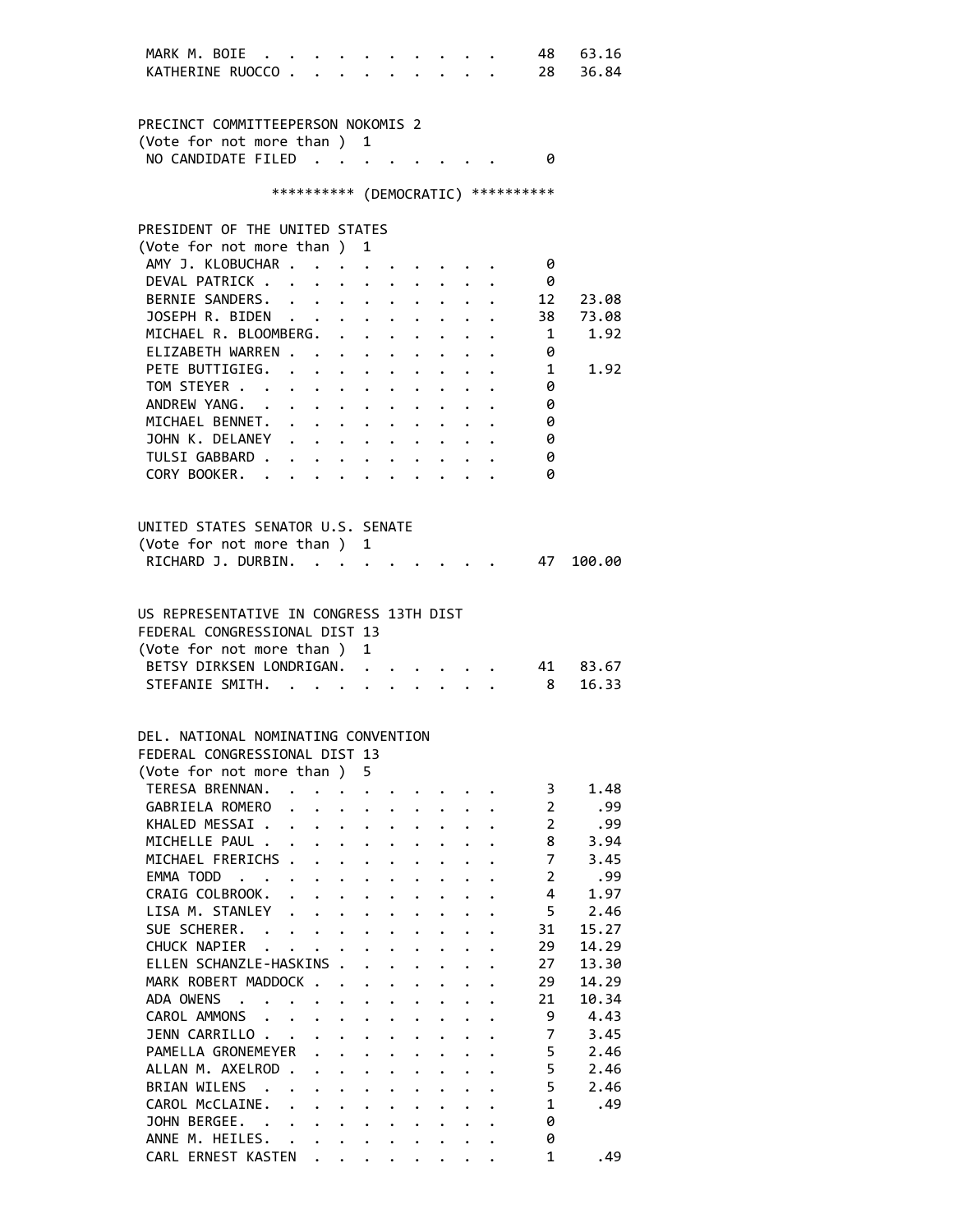|                   | STATE REPRESENTATIVE IN THE GENERAL ASSEMBLY<br>REPRESENTATTVE 95TH DIST |                                                                      |   |  |  |            |               |
|-------------------|--------------------------------------------------------------------------|----------------------------------------------------------------------|---|--|--|------------|---------------|
|                   | (Vote for not more than) 1<br>CHASE WILHELM                              |                                                                      |   |  |  |            | 46 100.00     |
|                   | CIRCUIT CLERK MONTGOMERY COUNTY<br>(Vote for not more than ) 1           |                                                                      |   |  |  |            |               |
|                   | NO CANDIDATE FILED.                                                      |                                                                      |   |  |  | 0          |               |
|                   | STATE'S ATTY MONTGOMERY COUNTY                                           |                                                                      |   |  |  |            |               |
|                   | (Vote for not more than )<br>BRYANT "BUTCH" HITCHINGS                    |                                                                      | 1 |  |  | 46         | 100.00        |
|                   | CORONER MONTGOMERY COUNTY                                                |                                                                      |   |  |  |            |               |
|                   | (Vote for not more than)<br>NO CANDIDATE FILED                           |                                                                      | 1 |  |  | 0          |               |
|                   |                                                                          |                                                                      |   |  |  |            |               |
|                   | COUNTY BOARD MEMBER DISTRICT 2                                           |                                                                      |   |  |  |            |               |
|                   | (Vote for not more than ) 2<br>NO CANDIDATE FILED                        |                                                                      |   |  |  | 0          |               |
|                   |                                                                          |                                                                      |   |  |  |            |               |
|                   | JUDGE OF THE SUPREME COURT<br>SUPREME JUDICIAL DISTRICT 5 (KARMEIER)     |                                                                      |   |  |  |            |               |
|                   | (Vote for not more than ) 1                                              |                                                                      |   |  |  |            |               |
|                   | JUDY CATES .                                                             |                                                                      |   |  |  | 48         | 100.00        |
|                   | JUDGE OF THE APPELLATE COURT APPELLATE JUDICIAL                          |                                                                      |   |  |  |            |               |
|                   | APPELLATE JUDICIAL DISTRICT 5 (CHAPMAN)                                  |                                                                      |   |  |  |            |               |
|                   | (Vote for not more than ) 1<br>SARAH SMITH.                              |                                                                      |   |  |  | 43         | 100.00        |
|                   | PRECINCT COMMITTEEPERSON NOKOMIS 2                                       |                                                                      |   |  |  |            |               |
|                   | (Vote for not more than ) 1<br>NO CANDIDATE FILED                        |                                                                      |   |  |  | 0          |               |
|                   | PRECINCT REPORT                                                          | MONTGOMERY COUNTY, ILLINOIS OFFICIAL TOTALS                          |   |  |  |            |               |
| RUN TIME:10:04 AM | RUN DATE:04/01/20                                                        | 2020 GENERAL PRIMARY ELECTION<br>MARCH 17, 2020<br><b>STATISTICS</b> |   |  |  |            |               |
| 1003 NOKOMIS 3    |                                                                          |                                                                      |   |  |  |            |               |
|                   |                                                                          |                                                                      |   |  |  |            | VOTES PERCENT |
|                   | REGISTERED VOTERS - TOTAL                                                |                                                                      |   |  |  | 423<br>126 | 29.79         |
|                   | REGISTERED VOTERS - REPUBLICAN<br>REGISTERED VOTERS - DEMOCRATIC         |                                                                      |   |  |  | 83         | 19.62         |
|                   | REGISTERED VOTERS - NONPARTISAN                                          |                                                                      |   |  |  | 27         | 6.38          |
|                   | BALLOTS CAST - TOTAL.                                                    |                                                                      |   |  |  | 102        |               |
|                   | BALLOTS CAST - REPUBLICAN                                                |                                                                      |   |  |  | 68         | 66.67         |
|                   | BALLOTS CAST - DEMOCRATIC<br>BALLOTS CAST - NONPARTISAN.                 |                                                                      |   |  |  | 34<br>- 0  | 33.33         |
|                   | BALLOTS CAST - BLANK.                                                    |                                                                      |   |  |  | - 0        |               |
|                   | VOTER TURNOUT - TOTAL                                                    |                                                                      |   |  |  |            | 24.11         |
|                   | VOTER TURNOUT - REPUBLICAN.                                              |                                                                      |   |  |  |            | 53.97         |
|                   | VOTER TURNOUT - DEMOCRATIC.<br>VOTER TURNOUT - NONPARTISAN               |                                                                      |   |  |  |            | 40.96         |
|                   | VOTER TURNOUT - BLANK                                                    |                                                                      |   |  |  |            |               |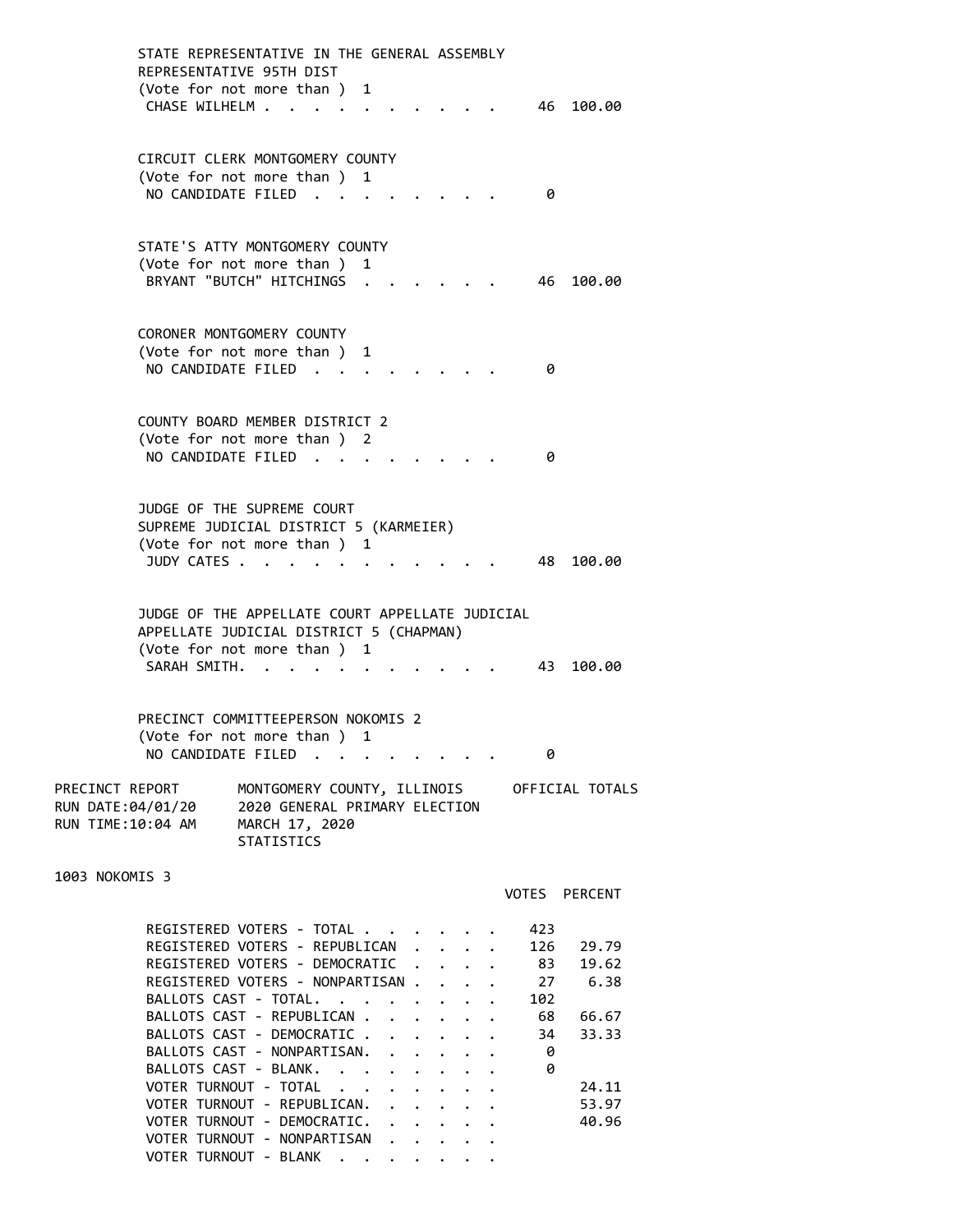## \*\*\*\*\*\*\*\*\*\* (REPUBLICAN) \*\*\*\*\*\*\*\*\*\*

| PRESIDENT OF THE UNITED STATES<br>(Vote for not more than ) 1 |                      |                                         |                               |   |                      |                                                                                                                 |                                                |  |      |                                  |  |
|---------------------------------------------------------------|----------------------|-----------------------------------------|-------------------------------|---|----------------------|-----------------------------------------------------------------------------------------------------------------|------------------------------------------------|--|------|----------------------------------|--|
| DONALD J TRUMP.                                               |                      |                                         |                               |   |                      |                                                                                                                 |                                                |  |      | 64 98.46                         |  |
| ROQUE "ROCKY" DE LA FUENTE.                                   |                      |                                         |                               |   |                      |                                                                                                                 | $\mathbf{r}$ and $\mathbf{r}$ and $\mathbf{r}$ |  |      | 1 1.54                           |  |
|                                                               |                      |                                         |                               |   |                      |                                                                                                                 |                                                |  |      |                                  |  |
| UNITED STATES SENATOR U.S. SENATE                             |                      |                                         |                               |   |                      |                                                                                                                 |                                                |  |      |                                  |  |
| (Vote for not more than ) 1                                   |                      |                                         |                               |   |                      |                                                                                                                 |                                                |  |      |                                  |  |
| MARK C. CURRAN JR. .<br>TOM TARTER                            |                      |                                         |                               |   |                      |                                                                                                                 |                                                |  |      | 16 27.59<br>7 12.07              |  |
| CASEY CHLEBEK .                                               | $\mathbf{r}$         |                                         | $\ddot{\phantom{a}}$          |   |                      |                                                                                                                 |                                                |  |      | $\frac{1}{1}$ $\frac{1}{1}$ , 72 |  |
| PEGGY HUBBARD                                                 |                      |                                         | $\bullet$ $\bullet$ $\bullet$ |   | $\ddot{\phantom{0}}$ |                                                                                                                 | $\cdot$ $\cdot$ $\cdot$                        |  |      | 26 44.83                         |  |
| ROBERT MARSHALL                                               | $\sim$ $\sim$ $\sim$ |                                         | $\cdot$ $\cdot$ $\cdot$       |   |                      |                                                                                                                 |                                                |  |      | 8 13.79                          |  |
|                                                               |                      |                                         |                               |   |                      |                                                                                                                 |                                                |  |      |                                  |  |
| US REPRESENTATIVE IN CONGRESS 13TH DIST                       |                      |                                         |                               |   |                      |                                                                                                                 |                                                |  |      |                                  |  |
| FEDERAL CONGRESSIONAL DIST 13                                 |                      |                                         |                               |   |                      |                                                                                                                 |                                                |  |      |                                  |  |
| (Vote for not more than )                                     |                      |                                         |                               | 1 |                      |                                                                                                                 |                                                |  |      |                                  |  |
| RODNEY DAVIS                                                  | $\sim$ $\sim$        |                                         |                               |   |                      |                                                                                                                 |                                                |  | 65   | 100.00                           |  |
| DEL. NATIONAL NOMINATING CONVENTION                           |                      |                                         |                               |   |                      |                                                                                                                 |                                                |  |      |                                  |  |
| FEDERAL CONGRESSIONAL DIST 13                                 |                      |                                         |                               |   |                      |                                                                                                                 |                                                |  |      |                                  |  |
| (Vote for not more than) 3                                    |                      |                                         |                               |   |                      |                                                                                                                 |                                                |  |      |                                  |  |
| MARTIN DAVIS                                                  |                      |                                         |                               |   |                      |                                                                                                                 |                                                |  |      |                                  |  |
| SUSAN GANT REYNOLDS.                                          |                      |                                         | $\ddot{\phantom{a}}$          |   |                      |                                                                                                                 |                                                |  |      | 51 37.78<br>48 35.56             |  |
| MARIA VASQUEZ                                                 |                      |                                         | $\ddot{\phantom{a}}$          |   |                      |                                                                                                                 |                                                |  |      | 36 26.67                         |  |
|                                                               |                      |                                         |                               |   |                      |                                                                                                                 |                                                |  |      |                                  |  |
| ALT. DEL. NATIONAL NOMINATING CONVENTION                      |                      |                                         |                               |   |                      |                                                                                                                 |                                                |  |      |                                  |  |
| FEDERAL CONGRESSIONAL DIST 13                                 |                      |                                         |                               |   |                      |                                                                                                                 |                                                |  |      |                                  |  |
| (Vote for not more than ) 3                                   |                      |                                         |                               |   |                      |                                                                                                                 |                                                |  |      |                                  |  |
| DON TRACY.                                                    |                      |                                         |                               |   |                      | $\begin{array}{cccccccccccccc} \bullet & \bullet & \bullet & \bullet & \bullet & \bullet & \bullet \end{array}$ |                                                |  | 40 — | 32.52                            |  |
| KEVIN BREHENY .                                               | $\mathbf{r}$         |                                         |                               |   |                      |                                                                                                                 |                                                |  |      | 37 30.08<br>46 37.40             |  |
| SETH MCMILLAN.                                                | $\ddot{\phantom{a}}$ |                                         |                               |   |                      |                                                                                                                 |                                                |  |      |                                  |  |
|                                                               |                      |                                         |                               |   |                      |                                                                                                                 |                                                |  |      |                                  |  |
| STATE REPRESENTATIVE IN THE GENERAL ASSEMBLY                  |                      |                                         |                               |   |                      |                                                                                                                 |                                                |  |      |                                  |  |
| REPRESENTATIVE 95TH DIST                                      |                      |                                         |                               |   |                      |                                                                                                                 |                                                |  |      |                                  |  |
| (Vote for not more than ) 1                                   |                      |                                         |                               |   |                      |                                                                                                                 |                                                |  |      |                                  |  |
| AVERY BOURNE.                                                 |                      |                                         |                               |   |                      |                                                                                                                 |                                                |  | 59 - | 88.06<br>11.94                   |  |
| LAWRENCE L. OLIVER                                            |                      |                                         |                               |   |                      |                                                                                                                 |                                                |  | -8   |                                  |  |
| CIRCUIT CLERK MONTGOMERY COUNTY                               |                      |                                         |                               |   |                      |                                                                                                                 |                                                |  |      |                                  |  |
| (Vote for not more than) 1                                    |                      |                                         |                               |   |                      |                                                                                                                 |                                                |  |      |                                  |  |
| HOLLY LEMONS                                                  |                      |                                         |                               |   |                      |                                                                                                                 |                                                |  | 65   | 100.00                           |  |
|                                                               |                      |                                         |                               |   |                      |                                                                                                                 |                                                |  |      |                                  |  |
| STATE'S ATTY MONTGOMERY COUNTY                                |                      |                                         |                               |   |                      |                                                                                                                 |                                                |  |      |                                  |  |
| (Vote for not more than ) 1                                   |                      |                                         |                               |   |                      |                                                                                                                 |                                                |  |      |                                  |  |
| ANDREW AFFRUNTI                                               |                      |                                         |                               |   |                      |                                                                                                                 |                                                |  | 64   | 100.00                           |  |
| CORONER MONTGOMERY COUNTY                                     |                      |                                         |                               |   |                      |                                                                                                                 |                                                |  |      |                                  |  |
| (Vote for not more than)                                      |                      |                                         |                               | 1 |                      |                                                                                                                 |                                                |  |      |                                  |  |
| RANDY LEETHAM.                                                |                      |                                         |                               |   |                      |                                                                                                                 |                                                |  | 60   | 100.00                           |  |
|                                                               |                      |                                         |                               |   |                      |                                                                                                                 |                                                |  |      |                                  |  |
| COUNTY BOARD MEMBER DISTRICT 2                                |                      |                                         |                               |   |                      |                                                                                                                 |                                                |  |      |                                  |  |
| (Vote for not more than) 2                                    |                      |                                         |                               |   |                      |                                                                                                                 |                                                |  |      |                                  |  |
| GENE MILES .                                                  |                      |                                         |                               |   |                      |                                                                                                                 |                                                |  | 38 — | 34.86                            |  |
| JIM HAVERA .                                                  |                      |                                         |                               |   |                      |                                                                                                                 |                                                |  | 39 — | 35.78                            |  |
| CHUCK GRADEN.                                                 | $\bullet$            | $\bullet$ .<br><br><br><br><br><br><br> |                               |   |                      |                                                                                                                 |                                                |  | 32   | 29.36                            |  |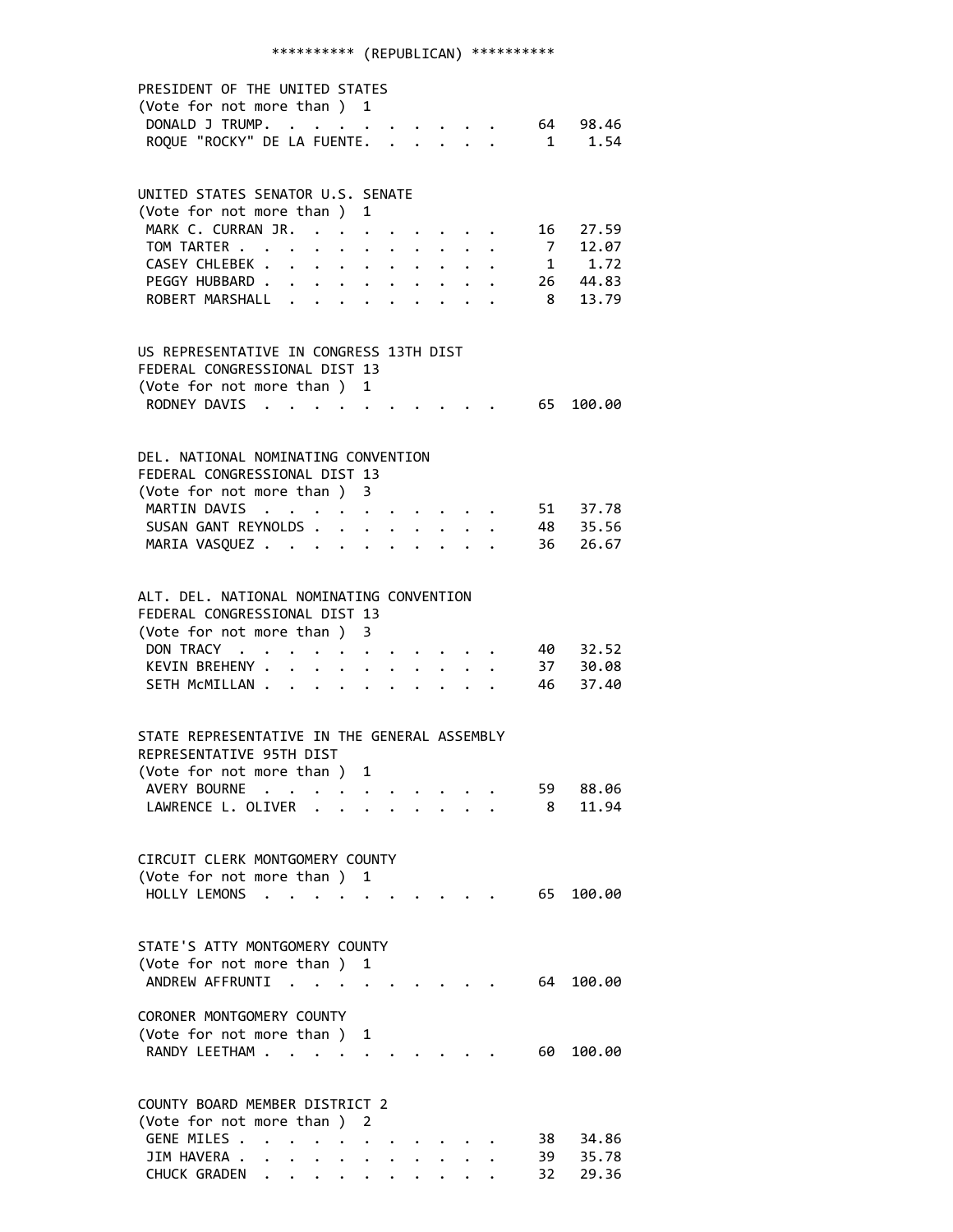JUDGE OF THE SUPREME COURT SUPREME JUDICIAL DISTRICT 5 (KARMEIER) (Vote for not more than ) 1 DAVID K. OVERSTREET . . . . . . . . 47 79.66 JOHN B. BARBERIS, JR. . . . . . . . 12 20.34 JUDGE OF THE APPELLATE COURT APPELLATE JUDICIAL DISTRICT 5 (CHAPMAN) (Vote for not more than ) 1 MARK M. BOIE . . . . . . . . . . 23 39.66 KATHERINE RUOCCO . . . . . . . . . 35 60.34 PRECINCT COMMITTEEPERSON NOKOMIS 3 (Vote for not more than ) 1 NO CANDIDATE FILED . . . . . . . . 0 \*\*\*\*\*\*\*\*\*\* (DEMOCRATIC) \*\*\*\*\*\*\*\*\*\* PRESIDENT OF THE UNITED STATES (Vote for not more than ) 1 AMY J. KLOBUCHAR . . . . . . . . . 0 DEVAL PATRICK . . . . . . . . . . 0 BERNIE SANDERS. . . . . . . . . . 9 26.47 JOSEPH R. BIDEN . . . . . . . . . 22 64.71 MICHAEL R. BLOOMBERG. . . . . . . . 3 8.82 ELIZABETH WARREN . . . . . . . . . 0 PETE BUTTIGIEG. . . . . . . . . . 0 TOM STEYER . . . . . . . . . . . 0 ANDREW YANG. . . . . . . . . . . 0 MICHAEL BENNET. . . . . . . . . . 0 JOHN K. DELANEY . . . . . . . . . 0<br>TULSI GABBARD . . . . . . . . . . 0 TULSI GABBARD . . . . . . . . . . 0<br>CORY BOOKER. . . . . . . . . . . . 0 CORY BOOKER. . . . . . . . . . . UNITED STATES SENATOR U.S. SENATE (Vote for not more than ) 1 RICHARD J. DURBIN. . . . . . . . . . 28 100.00 US REPRESENTATIVE IN CONGRESS 13TH DIST FEDERAL CONGRESSIONAL DIST 13 (Vote for not more than ) 1 BETSY DIRKSEN LONDRIGAN. . . . . . . 25 86.21 STEFANIE SMITH. . . . . . . . . . . 4 13.79 DEL. NATIONAL NOMINATING CONVENTION FEDERAL CONGRESSIONAL DIST 13 (Vote for not more than ) 5 TERESA BRENNAN. . . . . . . . . . . 4 2.94 GABRIELA ROMERO . . . . . . . . . 1 .74 KHALED MESSAI . . . . . . . . . . 2 1.47 MICHELLE PAUL . . . . . . . . . . . 3 2.21 MICHAEL FRERICHS . . . . . . . . . 2 1.47 EMMA TODD . . . . . . . . . . . . 2 1.47 CRAIG COLBROOK. . . . . . . . . . 2 1.47 LISA M. STANLEY . . . . . . . . . . 4 2.94 SUE SCHERER. . . . . . . . . . . 23 16.91<br>CHUCK NAPIER . . . . . . . . . . 23 16.91 CHUCK NAPIER . . . . . . . . . . 23 16.91 ELLEN SCHANZLE-HASKINS . . . . . . . 19 13.97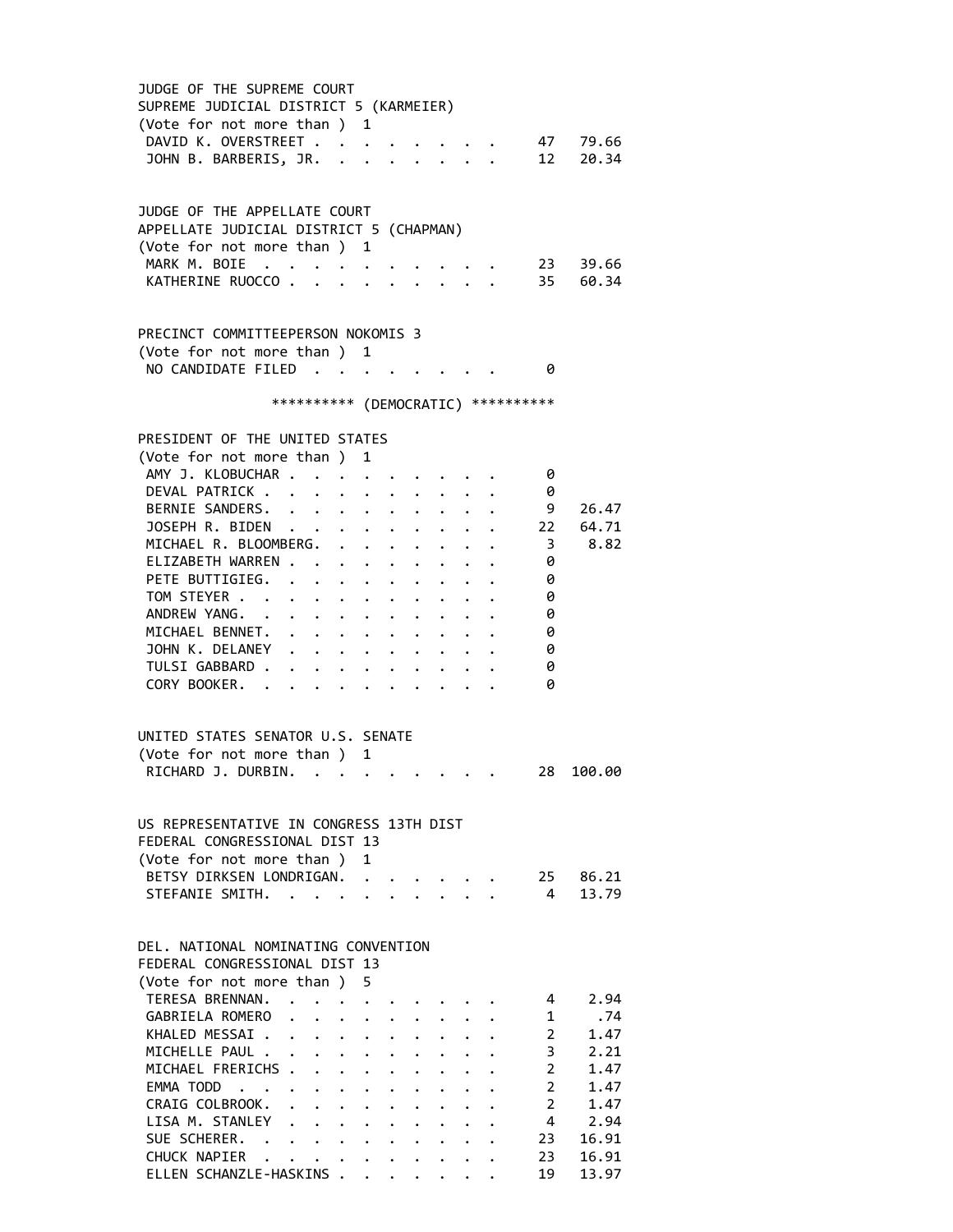MARK ROBERT MADDOCK . . . . . . . . 22 16.18<br>ADA OWENS . . . . . . . . . . . 12 8.82 ADA OWENS . . . . . . . . . . . 12<br>CAROL AMMONS . . . . . . . . . . 3<br>JENN CARRILLO . . . . . . . . . . 3 CAROL AMMONS . . . . . . . . . . 3 2.21 JENN CARRILLO . . . . . . . . . . . 3 2.21<br>PAMELLA GRONEMEYER . . . . . . . . 3 2.21 PAMELLA GRONEMEYER . . . . . . . . 3 2.21<br>ALLAN M. AXELROD . . . . . . . . . . 3 2.21 ALLAN M. AXELROD . . . . . . . . . BRIAN WILENS . . . . . . . . . . . 5 3.68 CAROL McCLAINE. . . . . . . . . . 0 JOHN BERGEE. . . . . . . . . . . 0 ANNE M. HEILES. . . . . . . . . . 0 CARL ERNEST KASTEN . . . . . . . . 0 STATE REPRESENTATIVE IN THE GENERAL ASSEMBLY REPRESENTATIVE 95TH DIST (Vote for not more than ) 1 CHASE WILHELM . . . . . . . . . . 26 100.00 CIRCUIT CLERK MONTGOMERY COUNTY (Vote for not more than ) 1 NO CANDIDATE FILED . . . . . . . . 0 STATE'S ATTY MONTGOMERY COUNTY (Vote for not more than ) 1 BRYANT "BUTCH" HITCHINGS . . . . . . 26 100.00 CORONER MONTGOMERY COUNTY (Vote for not more than ) 1 NO CANDIDATE FILED . . . . . . . . 0 COUNTY BOARD MEMBER DISTRICT 2 (Vote for not more than ) 2 NO CANDIDATE FILED . . . . . . . . 0 JUDGE OF THE SUPREME COURT SUPREME JUDICIAL DISTRICT 5 (KARMEIER) (Vote for not more than ) 1 JUDY CATES . . . . . . . . . . . . 27 100.00 JUDGE OF THE APPELLATE COURT APPELLATE JUDICIAL APPELLATE JUDICIAL DISTRICT 5 (CHAPMAN) (Vote for not more than ) 1 SARAH SMITH. . . . . . . . . . . 26 100.00 PRECINCT COMMITTEEPERSON NOKOMIS 3 (Vote for not more than ) 1 TREVER L. LOAFMAN. . . . . . . . . . 27 100.00 PRECINCT REPORT MONTGOMERY COUNTY, ILLINOIS OFFICIAL TOTALS RUN DATE:04/01/20 2020 GENERAL PRIMARY ELECTION RUN TIME:10:04 AM MARCH 17, 2020 STATISTICS 1004 NOKOMIS 4 VOTES PERCENT REGISTERED VOTERS - TOTAL . . . . . . 449

REGISTERED VOTERS - REPUBLICAN . . . . 166 36.97 REGISTERED VOTERS - DEMOCRATIC . . . . 82 18.26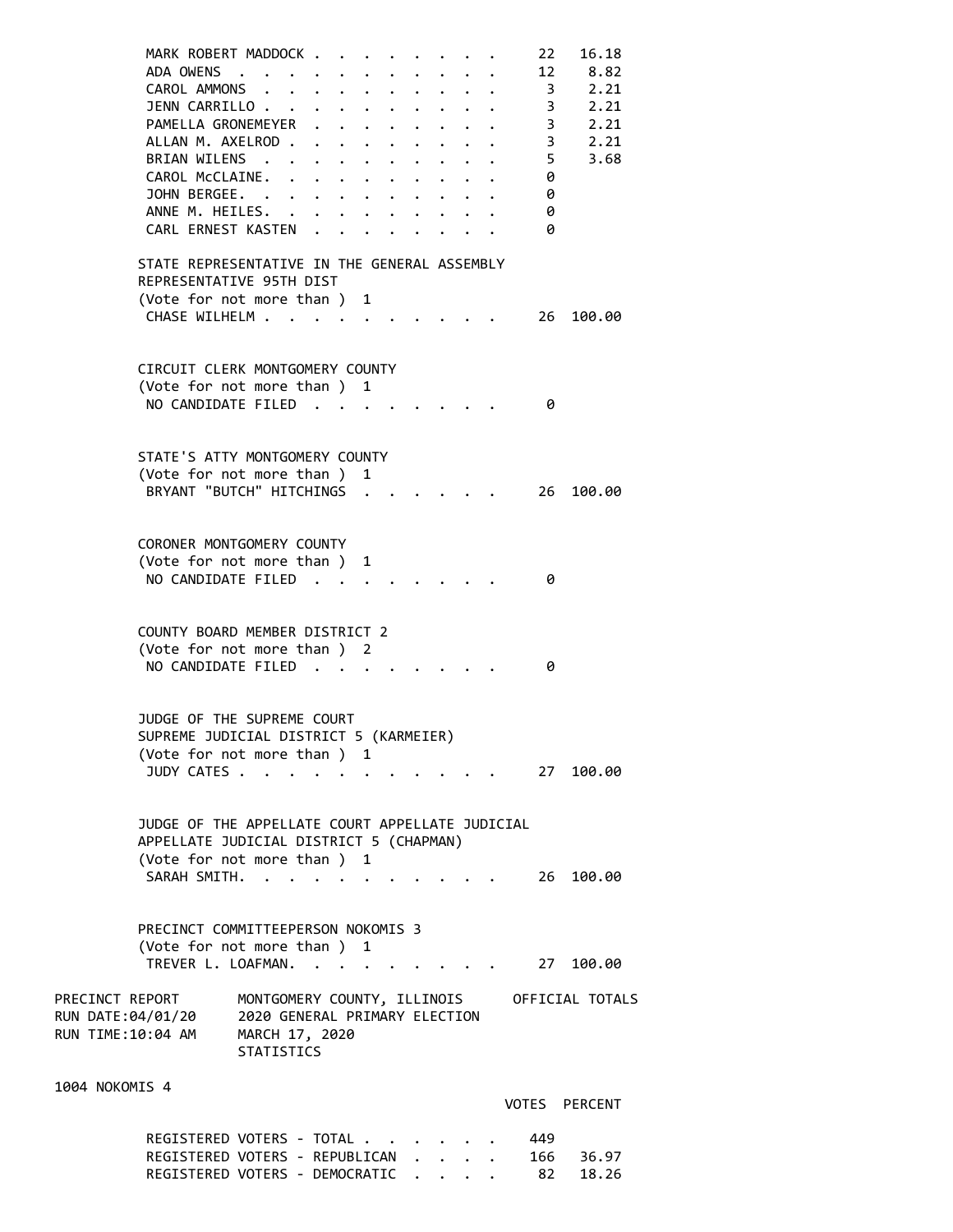| REGISTERED VOTERS - NONPARTISAN                                                                          |                                                                                              |                      |                                                                                                                                                                                                                                        |  | 17   | 3.79        |
|----------------------------------------------------------------------------------------------------------|----------------------------------------------------------------------------------------------|----------------------|----------------------------------------------------------------------------------------------------------------------------------------------------------------------------------------------------------------------------------------|--|------|-------------|
| BALLOTS CAST - TOTAL.                                                                                    |                                                                                              |                      |                                                                                                                                                                                                                                        |  | 114  |             |
| BALLOTS CAST - REPUBLICAN .                                                                              |                                                                                              |                      | $\cdot$ $\cdot$ $\cdot$ $\cdot$ $\cdot$                                                                                                                                                                                                |  |      | 75 65.79    |
| BALLOTS CAST - DEMOCRATIC                                                                                |                                                                                              |                      |                                                                                                                                                                                                                                        |  | 39   | 34.21       |
| BALLOTS CAST - NONPARTISAN.                                                                              |                                                                                              | $\ddot{\phantom{0}}$ | $\mathbf{r} = \mathbf{r} + \mathbf{r}$ , where $\mathbf{r} = \mathbf{r}$                                                                                                                                                               |  | - 0  |             |
| BALLOTS CAST - BLANK.                                                                                    |                                                                                              |                      | $\cdot$ $\cdot$ $\cdot$ $\cdot$ $\cdot$                                                                                                                                                                                                |  | - 0  |             |
| VOTER TURNOUT - TOTAL                                                                                    | $\mathbf{r} = \mathbf{r} + \mathbf{r} + \mathbf{r} + \mathbf{r} + \mathbf{r} + \mathbf{r}$ . |                      |                                                                                                                                                                                                                                        |  |      | 25.39       |
| VOTER TURNOUT - REPUBLICAN.                                                                              |                                                                                              |                      | $\cdot$ $\cdot$ $\cdot$ $\cdot$                                                                                                                                                                                                        |  |      | 45.18       |
| VOTER TURNOUT - DEMOCRATIC.                                                                              |                                                                                              |                      |                                                                                                                                                                                                                                        |  |      | 47.56       |
| VOTER TURNOUT - NONPARTISAN                                                                              |                                                                                              |                      |                                                                                                                                                                                                                                        |  |      |             |
| VOTER TURNOUT - BLANK                                                                                    |                                                                                              |                      |                                                                                                                                                                                                                                        |  |      |             |
|                                                                                                          |                                                                                              |                      |                                                                                                                                                                                                                                        |  |      |             |
| *********** (REPUBLICAN) **********                                                                      |                                                                                              |                      |                                                                                                                                                                                                                                        |  |      |             |
| PRESIDENT OF THE UNITED STATES                                                                           |                                                                                              |                      |                                                                                                                                                                                                                                        |  |      |             |
| (Vote for not more than) 1                                                                               |                                                                                              |                      |                                                                                                                                                                                                                                        |  |      |             |
| DONALD J TRUMP. 70 97.22                                                                                 |                                                                                              |                      |                                                                                                                                                                                                                                        |  |      |             |
| ROQUE "ROCKY" DE LA FUENTE.                                                                              |                                                                                              |                      |                                                                                                                                                                                                                                        |  |      | 2 2.78      |
|                                                                                                          |                                                                                              |                      |                                                                                                                                                                                                                                        |  |      |             |
| UNITED STATES SENATOR U.S. SENATE                                                                        |                                                                                              |                      |                                                                                                                                                                                                                                        |  |      |             |
|                                                                                                          |                                                                                              |                      |                                                                                                                                                                                                                                        |  |      |             |
| (Vote for not more than ) 1                                                                              |                                                                                              |                      |                                                                                                                                                                                                                                        |  |      | 21 34.43    |
| MARK C. CURRAN JR.                                                                                       |                                                                                              |                      |                                                                                                                                                                                                                                        |  |      |             |
| TOM TARTER                                                                                               |                                                                                              |                      |                                                                                                                                                                                                                                        |  |      | 13 21.31    |
| CASEY CHLEBEK                                                                                            |                                                                                              |                      |                                                                                                                                                                                                                                        |  |      | $2 \t 3.28$ |
| PEGGY HUBBARD                                                                                            |                                                                                              |                      |                                                                                                                                                                                                                                        |  |      | 16 26.23    |
| ROBERT MARSHALL                                                                                          |                                                                                              |                      |                                                                                                                                                                                                                                        |  | 9    | 14.75       |
|                                                                                                          |                                                                                              |                      |                                                                                                                                                                                                                                        |  |      |             |
| US REPRESENTATIVE IN CONGRESS 13TH DIST                                                                  |                                                                                              |                      |                                                                                                                                                                                                                                        |  |      |             |
| FEDERAL CONGRESSIONAL DIST 13                                                                            |                                                                                              |                      |                                                                                                                                                                                                                                        |  |      |             |
| (Vote for not more than ) 1                                                                              |                                                                                              |                      |                                                                                                                                                                                                                                        |  |      |             |
| RODNEY DAVIS                                                                                             |                                                                                              |                      |                                                                                                                                                                                                                                        |  |      | 70 100.00   |
|                                                                                                          |                                                                                              |                      |                                                                                                                                                                                                                                        |  |      |             |
| DEL. NATIONAL NOMINATING CONVENTION                                                                      |                                                                                              |                      |                                                                                                                                                                                                                                        |  |      |             |
| FEDERAL CONGRESSIONAL DIST 13                                                                            |                                                                                              |                      |                                                                                                                                                                                                                                        |  |      |             |
| (Vote for not more than ) 3                                                                              |                                                                                              |                      |                                                                                                                                                                                                                                        |  |      |             |
| MARTIN DAVIS<br>$\mathcal{A}^{\mathcal{A}}$ . As a set of the set of the set of the set of $\mathcal{A}$ |                                                                                              |                      |                                                                                                                                                                                                                                        |  | 58 — | 37.42       |
| SUSAN GANT REYNOLDS                                                                                      |                                                                                              |                      |                                                                                                                                                                                                                                        |  |      | 51 32.90    |
| MARIA VASQUEZ                                                                                            |                                                                                              |                      |                                                                                                                                                                                                                                        |  | 46   | 29.68       |
|                                                                                                          |                                                                                              |                      |                                                                                                                                                                                                                                        |  |      |             |
| ALT. DEL. NATIONAL NOMINATING CONVENTION                                                                 |                                                                                              |                      |                                                                                                                                                                                                                                        |  |      |             |
| FEDERAL CONGRESSIONAL DIST 13                                                                            |                                                                                              |                      |                                                                                                                                                                                                                                        |  |      |             |
|                                                                                                          |                                                                                              |                      |                                                                                                                                                                                                                                        |  |      |             |
| (Vote for not more than ) 3                                                                              |                                                                                              |                      |                                                                                                                                                                                                                                        |  |      |             |
| DON TRACY                                                                                                |                                                                                              |                      |                                                                                                                                                                                                                                        |  |      | 47 31.76    |
| KEVIN BREHENY                                                                                            |                                                                                              |                      | $\ddot{\phantom{0}}$                                                                                                                                                                                                                   |  |      | 46 31.08    |
| SETH MCMILLAN                                                                                            |                                                                                              |                      | $\ddot{\phantom{a}}$ . The contract of the contract of the contract of the contract of the contract of the contract of the contract of the contract of the contract of the contract of the contract of the contract of the contract of |  | 55   | 37.16       |
|                                                                                                          |                                                                                              |                      |                                                                                                                                                                                                                                        |  |      |             |
| STATE REPRESENTATIVE IN THE GENERAL ASSEMBLY                                                             |                                                                                              |                      |                                                                                                                                                                                                                                        |  |      |             |
| REPRESENTATIVE 95TH DIST                                                                                 |                                                                                              |                      |                                                                                                                                                                                                                                        |  |      |             |
| (Vote for not more than ) 1                                                                              |                                                                                              |                      |                                                                                                                                                                                                                                        |  |      |             |
| AVERY BOURNE                                                                                             |                                                                                              |                      |                                                                                                                                                                                                                                        |  | 62   | 84.93       |
|                                                                                                          |                                                                                              |                      |                                                                                                                                                                                                                                        |  | 11   |             |
| LAWRENCE L. OLIVER                                                                                       |                                                                                              |                      |                                                                                                                                                                                                                                        |  |      | 15.07       |
|                                                                                                          |                                                                                              |                      |                                                                                                                                                                                                                                        |  |      |             |
| CIRCUIT CLERK MONTGOMERY COUNTY                                                                          |                                                                                              |                      |                                                                                                                                                                                                                                        |  |      |             |
| (Vote for not more than ) 1                                                                              |                                                                                              |                      |                                                                                                                                                                                                                                        |  |      |             |
| HOLLY LEMONS                                                                                             | $\bullet$ , $\bullet$ , $\bullet$ , $\bullet$ , $\bullet$                                    |                      |                                                                                                                                                                                                                                        |  | 70   | 100.00      |

 STATE'S ATTY MONTGOMERY COUNTY (Vote for not more than ) 1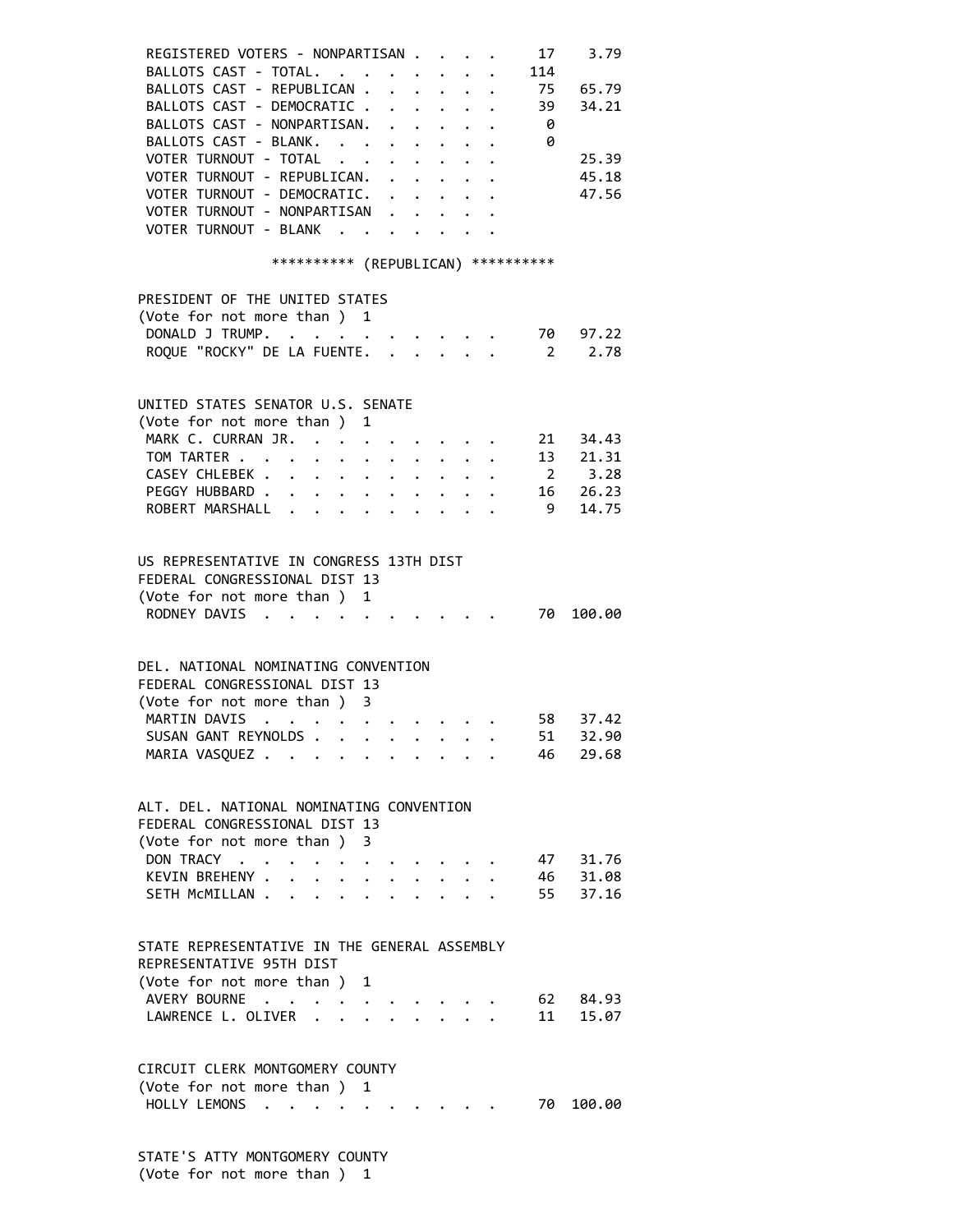| ANDREW AFFRUNTI                                              |                      |                                                                        |              |              |              |                                 |                         | 63                                  | 100.00    |
|--------------------------------------------------------------|----------------------|------------------------------------------------------------------------|--------------|--------------|--------------|---------------------------------|-------------------------|-------------------------------------|-----------|
| CORONER MONTGOMERY COUNTY                                    |                      |                                                                        |              |              |              |                                 |                         |                                     |           |
| (Vote for not more than)                                     |                      |                                                                        | 1            |              |              |                                 |                         |                                     |           |
| RANDY LEETHAM .                                              |                      |                                                                        |              |              |              |                                 |                         | 67                                  | 100.00    |
|                                                              |                      |                                                                        |              |              |              |                                 |                         |                                     |           |
|                                                              |                      |                                                                        |              |              |              |                                 |                         |                                     |           |
| COUNTY BOARD MEMBER DISTRICT 2<br>(Vote for not more than) 2 |                      |                                                                        |              |              |              |                                 |                         |                                     |           |
| GENE MILES .                                                 |                      |                                                                        |              |              |              |                                 |                         |                                     | 46 37.10  |
| JIM HAVERA .                                                 |                      |                                                                        |              |              |              |                                 |                         |                                     | 39 31.45  |
| CHUCK GRADEN                                                 |                      | $\ddot{\phantom{a}}$<br>$\sim$                                         |              |              |              |                                 |                         | 39                                  | 31.45     |
|                                                              |                      |                                                                        |              |              |              |                                 |                         |                                     |           |
| JUDGE OF THE SUPREME COURT                                   |                      |                                                                        |              |              |              |                                 |                         |                                     |           |
| SUPREME JUDICIAL DISTRICT 5 (KARMEIER)                       |                      |                                                                        |              |              |              |                                 |                         |                                     |           |
| (Vote for not more than ) 1                                  |                      |                                                                        |              |              |              |                                 |                         |                                     |           |
| DAVID K. OVERSTREET                                          |                      |                                                                        |              |              |              |                                 |                         |                                     | 51 80.95  |
| JOHN B. BARBERIS, JR. .                                      |                      |                                                                        |              |              |              |                                 | $\cdot$ $\cdot$ $\cdot$ | 12                                  | 19.05     |
|                                                              |                      |                                                                        |              |              |              |                                 |                         |                                     |           |
| JUDGE OF THE APPELLATE COURT                                 |                      |                                                                        |              |              |              |                                 |                         |                                     |           |
| APPELLATE JUDICIAL DISTRICT 5 (CHAPMAN)                      |                      |                                                                        |              |              |              |                                 |                         |                                     |           |
| (Vote for not more than ) 1                                  |                      |                                                                        |              |              |              |                                 |                         |                                     |           |
| MARK M. BOIE                                                 |                      |                                                                        |              |              |              |                                 |                         | 26                                  | 40.63     |
| KATHERINE RUOCCO.                                            |                      |                                                                        |              |              |              |                                 |                         | 38                                  | 59.38     |
|                                                              |                      |                                                                        |              |              |              |                                 |                         |                                     |           |
| PRECINCT COMMITTEEPERSON NOKOMIS 4                           |                      |                                                                        |              |              |              |                                 |                         |                                     |           |
| (Vote for not more than ) 1                                  |                      |                                                                        |              |              |              |                                 |                         |                                     |           |
| JIM HAVERA                                                   |                      |                                                                        |              |              |              |                                 |                         |                                     | 70 100.00 |
|                                                              |                      |                                                                        |              |              |              |                                 |                         |                                     |           |
|                                                              |                      |                                                                        |              |              |              |                                 |                         |                                     |           |
|                                                              |                      |                                                                        |              |              |              |                                 |                         | *********** (DEMOCRATIC) ********** |           |
|                                                              |                      |                                                                        |              |              |              |                                 |                         |                                     |           |
| PRESIDENT OF THE UNITED STATES                               |                      |                                                                        | 1            |              |              |                                 |                         |                                     |           |
| (Vote for not more than)<br>AMY J. KLOBUCHAR .               |                      |                                                                        |              |              |              |                                 |                         | 0                                   |           |
| DEVAL PATRICK.                                               |                      |                                                                        |              |              |              |                                 |                         | 0                                   |           |
| BERNIE SANDERS.                                              | $\ddot{\phantom{a}}$ | $\bullet$<br>$\mathbf{r}$ , $\mathbf{r}$ , $\mathbf{r}$ , $\mathbf{r}$ |              |              |              |                                 |                         | 15                                  | 38.46     |
| JOSEPH R. BIDEN                                              | $\sim$ $\sim$        |                                                                        |              |              |              |                                 |                         | 21                                  | 53.85     |
| MICHAEL R. BLOOMBERG.                                        |                      |                                                                        |              |              |              |                                 |                         | $\overline{2}$                      | 5.13      |
| ELIZABETH WARREN                                             |                      |                                                                        |              |              |              |                                 |                         | 0                                   |           |
| PETE BUTTIGIEG.                                              |                      | .                                                                      |              |              |              |                                 |                         | 0                                   |           |
| TOM STEYER                                                   |                      |                                                                        |              |              |              |                                 |                         | 1                                   | 2.56      |
| ANDREW YANG.                                                 |                      |                                                                        |              |              |              |                                 |                         | 0                                   |           |
| MICHAEL BENNET.                                              |                      |                                                                        |              |              |              |                                 |                         | 0                                   |           |
| JOHN K. DELANEY                                              |                      | $\cdot$ $\cdot$ $\cdot$ $\cdot$                                        |              | $\bullet$ .  |              | $\cdot$ $\cdot$ $\cdot$ $\cdot$ |                         | 0<br>0                              |           |
| TULSI GABBARD .<br>CORY BOOKER.                              |                      | $\ddot{\phantom{0}}$                                                   | $\mathbf{L}$ | $\mathbf{L}$ | $\mathbf{A}$ |                                 |                         | 0                                   |           |
|                                                              |                      |                                                                        |              |              |              |                                 |                         |                                     |           |
|                                                              |                      |                                                                        |              |              |              |                                 |                         |                                     |           |
| UNITED STATES SENATOR U.S. SENATE                            |                      |                                                                        |              |              |              |                                 |                         |                                     |           |
| (Vote for not more than ) 1                                  |                      |                                                                        |              |              |              |                                 |                         |                                     |           |
| RICHARD J. DURBIN.                                           |                      |                                                                        |              |              |              |                                 |                         |                                     | 35 100.00 |
|                                                              |                      |                                                                        |              |              |              |                                 |                         |                                     |           |
| US REPRESENTATIVE IN CONGRESS 13TH DIST                      |                      |                                                                        |              |              |              |                                 |                         |                                     |           |
| FEDERAL CONGRESSIONAL DIST 13                                |                      |                                                                        |              |              |              |                                 |                         |                                     |           |
| (Vote for not more than)                                     |                      |                                                                        | 1            |              |              |                                 |                         |                                     |           |
| BETSY DIRKSEN LONDRIGAN.                                     |                      |                                                                        |              |              |              |                                 |                         | 33                                  | 86.84     |
| STEFANIE SMITH.                                              |                      |                                                                        |              |              |              |                                 |                         | 5                                   | 13.16     |

 DEL. NATIONAL NOMINATING CONVENTION FEDERAL CONGRESSIONAL DIST 13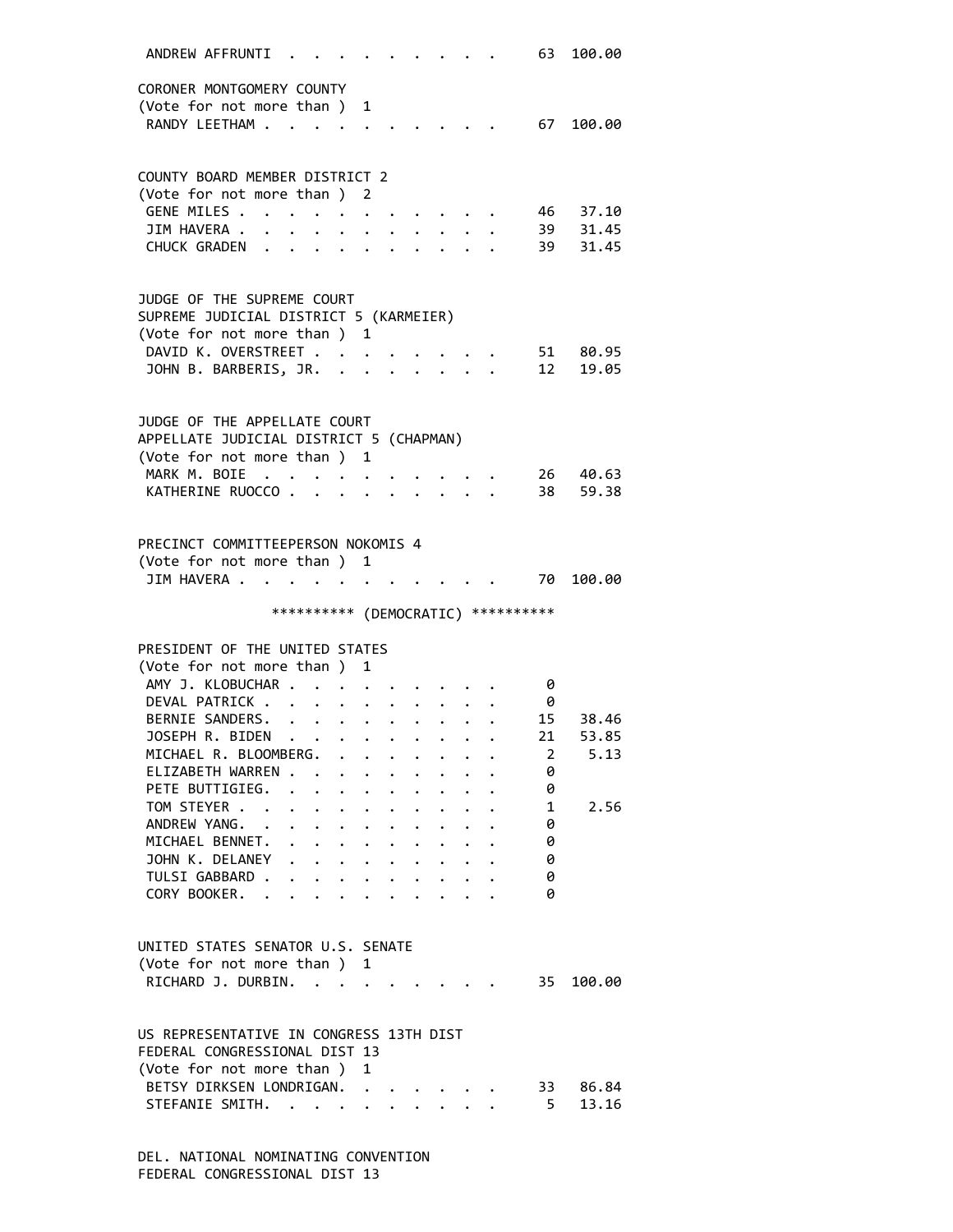| (Vote for not more than ) 5                     |                                                           |                                                                          |              |                      |                      |                                                                                                                           |              |                      |                         |        |  |
|-------------------------------------------------|-----------------------------------------------------------|--------------------------------------------------------------------------|--------------|----------------------|----------------------|---------------------------------------------------------------------------------------------------------------------------|--------------|----------------------|-------------------------|--------|--|
| TERESA BRENNAN.                                 |                                                           |                                                                          |              |                      |                      |                                                                                                                           |              |                      | $\overline{\mathbf{3}}$ | 1.80   |  |
| GABRIELA ROMERO                                 |                                                           |                                                                          |              |                      |                      |                                                                                                                           |              |                      | $\mathbf{1}$            | .60    |  |
| KHALED MESSAI                                   |                                                           |                                                                          |              |                      |                      |                                                                                                                           |              |                      | 0                       |        |  |
| MICHELLE PAUL                                   |                                                           |                                                                          |              |                      |                      |                                                                                                                           |              |                      | - 8                     | 4.79   |  |
| MICHAEL FRERICHS                                |                                                           |                                                                          |              |                      |                      | $\cdot$ $\cdot$ $\cdot$ $\cdot$                                                                                           |              |                      | 6                       | 3.59   |  |
| EMMA TODD                                       |                                                           |                                                                          |              |                      |                      | $\begin{array}{cccccccccccccc} \bullet & \bullet & \bullet & \bullet & \bullet & \bullet & \bullet & \bullet \end{array}$ |              |                      | 6                       | 3.59   |  |
| CRAIG COLBROOK.                                 | $\ddot{\phantom{a}}$                                      | $\mathbf{r} = \mathbf{r} + \mathbf{r}$ , where $\mathbf{r} = \mathbf{r}$ |              | $\bullet$ .          |                      |                                                                                                                           |              |                      | 9                       | 5.39   |  |
| LISA M. STANLEY                                 | $\mathbf{r}$ , $\mathbf{r}$ , $\mathbf{r}$ , $\mathbf{r}$ |                                                                          |              |                      |                      |                                                                                                                           |              |                      | -8                      | 4.79   |  |
| SUE SCHERER. .                                  | $\cdot$ $\cdot$ $\cdot$ $\cdot$ $\cdot$                   |                                                                          |              | $\bullet$ .          |                      |                                                                                                                           |              |                      | 21                      | 12.57  |  |
| CHUCK NAPIER                                    | $\mathbf{r}$ , $\mathbf{r}$                               |                                                                          |              |                      | $\ddot{\phantom{a}}$ |                                                                                                                           |              |                      | 21                      | 12.57  |  |
| ELLEN SCHANZLE-HASKINS                          |                                                           |                                                                          |              |                      |                      | $\ddot{\phantom{1}}$                                                                                                      | $\mathbf{L}$ | $\ddot{\phantom{a}}$ | 20                      | 11.98  |  |
| MARK ROBERT MADDOCK                             |                                                           |                                                                          |              |                      |                      |                                                                                                                           |              |                      | 17                      | 10.18  |  |
| ADA OWENS                                       |                                                           |                                                                          |              |                      |                      |                                                                                                                           |              |                      | 14                      | 8.38   |  |
| CAROL AMMONS                                    |                                                           |                                                                          |              |                      |                      |                                                                                                                           |              |                      | $7\overline{ }$         | 4.19   |  |
| JENN CARRILLO                                   |                                                           |                                                                          |              |                      |                      |                                                                                                                           |              |                      | 7                       | 4.19   |  |
| PAMELLA GRONEMEYER                              |                                                           | $\mathbf{L} = \mathbf{L} \times \mathbf{L}$                              |              |                      |                      |                                                                                                                           |              |                      | 8                       | 4.79   |  |
| ALLAN M. AXELROD.                               |                                                           | $\ddot{\phantom{a}}$                                                     | $\sim$       | $\ddot{\phantom{0}}$ |                      |                                                                                                                           |              |                      | 5                       | 2.99   |  |
| BRIAN WILENS                                    |                                                           | $\mathbf{r} = \mathbf{r} + \mathbf{r}$ .                                 | $\bullet$ .  | $\bullet$ .          | $\ddot{\phantom{0}}$ |                                                                                                                           |              |                      | 5                       | 2.99   |  |
| CAROL McCLAINE.                                 |                                                           |                                                                          |              |                      |                      |                                                                                                                           |              |                      | 0                       |        |  |
| JOHN BERGEE.                                    |                                                           |                                                                          |              |                      |                      |                                                                                                                           |              |                      | 0                       |        |  |
| ANNE M. HEILES.                                 |                                                           |                                                                          |              |                      |                      |                                                                                                                           |              |                      | 0                       |        |  |
| CARL ERNEST KASTEN                              |                                                           |                                                                          |              |                      |                      |                                                                                                                           |              |                      | 1                       | .60    |  |
|                                                 |                                                           |                                                                          |              |                      |                      |                                                                                                                           |              |                      |                         |        |  |
| STATE REPRESENTATIVE IN THE GENERAL ASSEMBLY    |                                                           |                                                                          |              |                      |                      |                                                                                                                           |              |                      |                         |        |  |
| REPRESENTATIVE 95TH DIST                        |                                                           |                                                                          |              |                      |                      |                                                                                                                           |              |                      |                         |        |  |
| (Vote for not more than ) 1                     |                                                           |                                                                          |              |                      |                      |                                                                                                                           |              |                      |                         |        |  |
| CHASE WILHELM                                   |                                                           |                                                                          | $\mathbf{A}$ |                      |                      |                                                                                                                           |              |                      | 34                      | 100.00 |  |
|                                                 |                                                           |                                                                          |              |                      |                      |                                                                                                                           |              |                      |                         |        |  |
|                                                 |                                                           |                                                                          |              |                      |                      |                                                                                                                           |              |                      |                         |        |  |
| CIRCUIT CLERK MONTGOMERY COUNTY                 |                                                           |                                                                          |              |                      |                      |                                                                                                                           |              |                      |                         |        |  |
| (Vote for not more than ) 1                     |                                                           |                                                                          |              |                      |                      |                                                                                                                           |              |                      |                         |        |  |
| NO CANDIDATE FILED                              |                                                           |                                                                          |              |                      |                      |                                                                                                                           |              |                      | 0                       |        |  |
|                                                 |                                                           |                                                                          |              |                      |                      |                                                                                                                           |              |                      |                         |        |  |
|                                                 |                                                           |                                                                          |              |                      |                      |                                                                                                                           |              |                      |                         |        |  |
| STATE'S ATTY MONTGOMERY COUNTY                  |                                                           |                                                                          |              |                      |                      |                                                                                                                           |              |                      |                         |        |  |
| (Vote for not more than ) 1                     |                                                           |                                                                          |              |                      |                      |                                                                                                                           |              |                      |                         |        |  |
| BRYANT "BUTCH" HITCHINGS                        |                                                           |                                                                          |              |                      |                      |                                                                                                                           |              |                      | 34                      | 100.00 |  |
|                                                 |                                                           |                                                                          |              |                      |                      |                                                                                                                           |              |                      |                         |        |  |
| CORONER MONTGOMERY COUNTY                       |                                                           |                                                                          |              |                      |                      |                                                                                                                           |              |                      |                         |        |  |
| (Vote for not more than ) 1                     |                                                           |                                                                          |              |                      |                      |                                                                                                                           |              |                      |                         |        |  |
| NO CANDIDATE FILED.                             |                                                           |                                                                          |              |                      |                      |                                                                                                                           |              |                      | 0                       |        |  |
|                                                 |                                                           |                                                                          |              |                      |                      |                                                                                                                           |              |                      |                         |        |  |
|                                                 |                                                           |                                                                          |              |                      |                      |                                                                                                                           |              |                      |                         |        |  |
| COUNTY BOARD MEMBER DISTRICT 2                  |                                                           |                                                                          |              |                      |                      |                                                                                                                           |              |                      |                         |        |  |
| (Vote for not more than) 2                      |                                                           |                                                                          |              |                      |                      |                                                                                                                           |              |                      |                         |        |  |
| NO CANDIDATE FILED                              |                                                           |                                                                          |              |                      |                      |                                                                                                                           |              |                      | 0                       |        |  |
|                                                 |                                                           |                                                                          |              |                      |                      |                                                                                                                           |              |                      |                         |        |  |
|                                                 |                                                           |                                                                          |              |                      |                      |                                                                                                                           |              |                      |                         |        |  |
| JUDGE OF THE SUPREME COURT                      |                                                           |                                                                          |              |                      |                      |                                                                                                                           |              |                      |                         |        |  |
| SUPREME JUDICIAL DISTRICT 5 (KARMEIER)          |                                                           |                                                                          |              |                      |                      |                                                                                                                           |              |                      |                         |        |  |
| (Vote for not more than ) 1                     |                                                           |                                                                          |              |                      |                      |                                                                                                                           |              |                      |                         |        |  |
| JUDY CATES                                      |                                                           | $\ddotsc$                                                                |              |                      |                      |                                                                                                                           |              |                      | 32                      | 100.00 |  |
|                                                 |                                                           |                                                                          |              |                      |                      |                                                                                                                           |              |                      |                         |        |  |
|                                                 |                                                           |                                                                          |              |                      |                      |                                                                                                                           |              |                      |                         |        |  |
| JUDGE OF THE APPELLATE COURT APPELLATE JUDICIAL |                                                           |                                                                          |              |                      |                      |                                                                                                                           |              |                      |                         |        |  |
| APPELLATE JUDICIAL DISTRICT 5 (CHAPMAN)         |                                                           |                                                                          |              |                      |                      |                                                                                                                           |              |                      |                         |        |  |
| (Vote for not more than ) 1                     |                                                           |                                                                          |              |                      |                      |                                                                                                                           |              |                      |                         |        |  |
| SARAH SMITH.                                    |                                                           |                                                                          |              |                      |                      |                                                                                                                           |              |                      | 34                      | 100.00 |  |
|                                                 |                                                           |                                                                          |              |                      |                      |                                                                                                                           |              |                      |                         |        |  |
|                                                 |                                                           |                                                                          |              |                      |                      |                                                                                                                           |              |                      |                         |        |  |
| PRECINCT COMMITTEEPERSON NOKOMIS 4              |                                                           |                                                                          |              |                      |                      |                                                                                                                           |              |                      |                         |        |  |
| (Vote for not more than) 1                      |                                                           |                                                                          |              |                      |                      |                                                                                                                           |              |                      |                         |        |  |
|                                                 |                                                           |                                                                          |              |                      |                      |                                                                                                                           |              |                      |                         |        |  |

MICHAEL R. GLENN . . . . . . . . . 35 100.00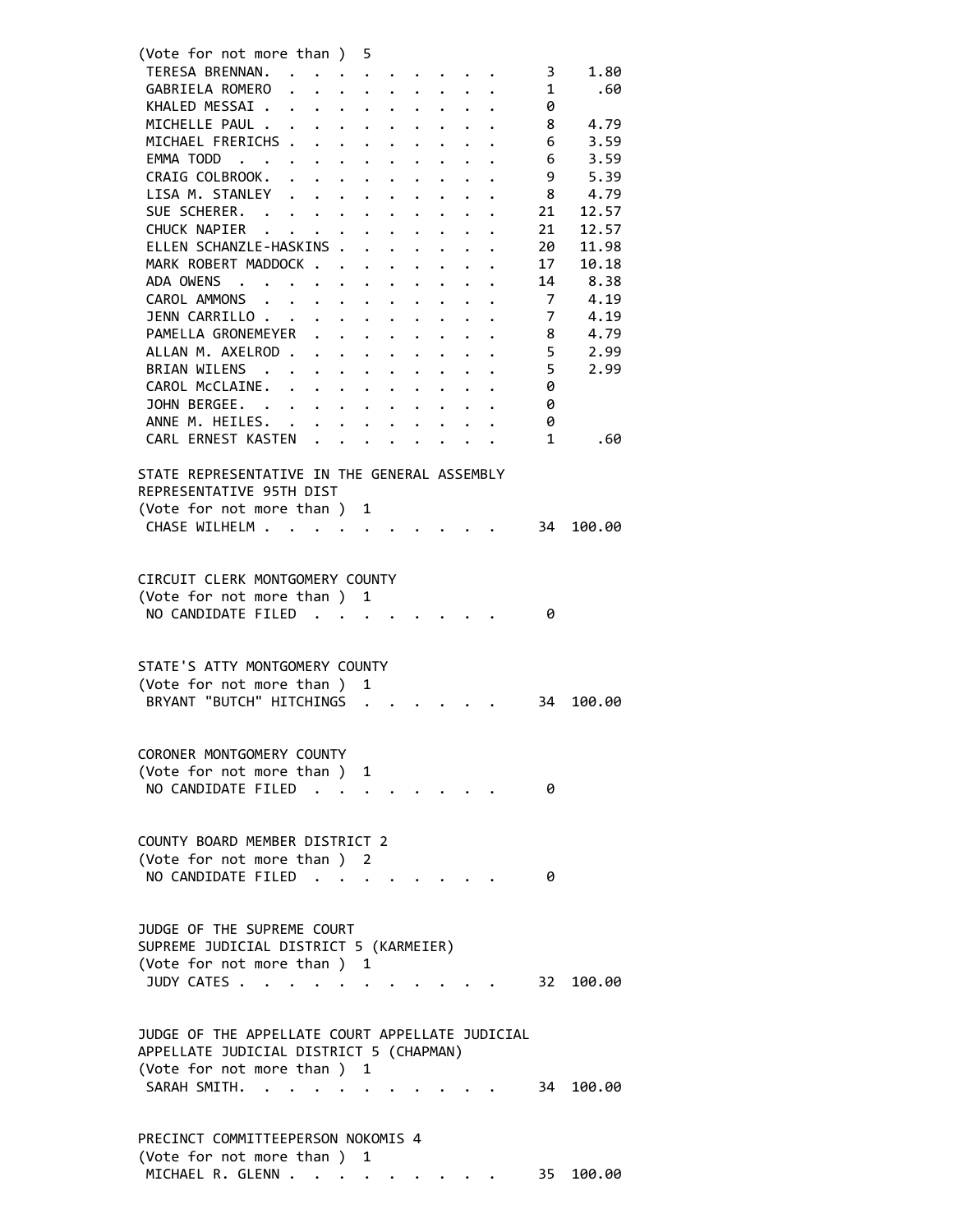| PRECINCT REPORT   | MONTGOMERY COUNTY, ILLINOIS   | OFFICIAL TOTALS |
|-------------------|-------------------------------|-----------------|
| RUN DATE:04/01/20 | 2020 GENERAL PRIMARY ELECTION |                 |
| RUN TIME:10:04 AM | MARCH 17, 2020                |                 |
|                   | <b>STATISTICS</b>             |                 |

VOTES PERCENT

1101 NORTH LITCHFIELD 1

| REGISTERED VOTERS - TOTAL.<br>655     |       |
|---------------------------------------|-------|
| REGISTERED VOTERS - REPUBLICAN<br>277 | 42.29 |
| REGISTERED VOTERS - DEMOCRATIC<br>107 | 16.34 |
| REGISTERED VOTERS - NONPARTISAN<br>11 | 1.68  |
| BALLOTS CAST - TOTAL.<br>155          |       |
| BALLOTS CAST - REPUBLICAN .<br>101    | 65.16 |
| BALLOTS CAST - DEMOCRATIC.<br>54      | 34.84 |
| BALLOTS CAST - NONPARTISAN.<br>0      |       |
| 0<br>BALLOTS CAST - BLANK.            |       |
| VOTER TURNOUT - TOTAL                 | 23.66 |
| VOTER TURNOUT - REPUBLICAN.           | 36.46 |
| VOTER TURNOUT - DEMOCRATIC.           | 50.47 |
| VOTER TURNOUT - NONPARTISAN           |       |
| VOTER TURNOUT - BLANK                 |       |
|                                       |       |

### \*\*\*\*\*\*\*\*\*\* (REPUBLICAN) \*\*\*\*\*\*\*\*\*\*

| PRESIDENT OF THE UNITED STATES     |  |
|------------------------------------|--|
| (Vote for not more than ) 1        |  |
| DONALD J TRUMP. 97 97.98           |  |
| ROQUE "ROCKY" DE LA FUENTE. 2 2.02 |  |
|                                    |  |

# UNITED STATES SENATOR U.S. SENATE

| (Vote for not more than) 1  |  |  |  |  |  |  |
|-----------------------------|--|--|--|--|--|--|
| MARK C. CURRAN JR. 37 41.57 |  |  |  |  |  |  |
| TOM TARTER 14 15.73         |  |  |  |  |  |  |
| CASEY CHLEBEK 2 2.25        |  |  |  |  |  |  |
| PEGGY HUBBARD 17 19.10      |  |  |  |  |  |  |
| ROBERT MARSHALL 19 21.35    |  |  |  |  |  |  |

### US REPRESENTATIVE IN CONGRESS 13TH DIST FEDERAL CONGRESSIONAL DIST 13 (Vote for not more than ) 1 RODNEY DAVIS . . . . . . . . . . 95 100.00

#### DEL. NATIONAL NOMINATING CONVENTION

|  | (Vote for not more than) 3 | FEDERAL CONGRESSIONAL DIST 13 |  |  | MARTIN DAVIS 82 36.12<br>SUSAN GANT REYNOLDS 77 33.92<br>MARIA VASQUEZ 68 29.96 |
|--|----------------------------|-------------------------------|--|--|---------------------------------------------------------------------------------|

#### ALT. DEL. NATIONAL NOMINATING CONVENTION FEDERAL CONGRESSIONAL DIST 13

|                             | LLULINAL CUNUNLSSIUNAL DIST IS |  |  |  |  |  |                        |                        |
|-----------------------------|--------------------------------|--|--|--|--|--|------------------------|------------------------|
| (Vote for not more than ) 3 |                                |  |  |  |  |  |                        |                        |
|                             |                                |  |  |  |  |  | DON TRACY 71 32.87     |                        |
|                             |                                |  |  |  |  |  | KEVIN BREHENY 68 31.48 |                        |
|                             |                                |  |  |  |  |  |                        | SETH MCMILLAN 77 35.65 |
|                             |                                |  |  |  |  |  |                        |                        |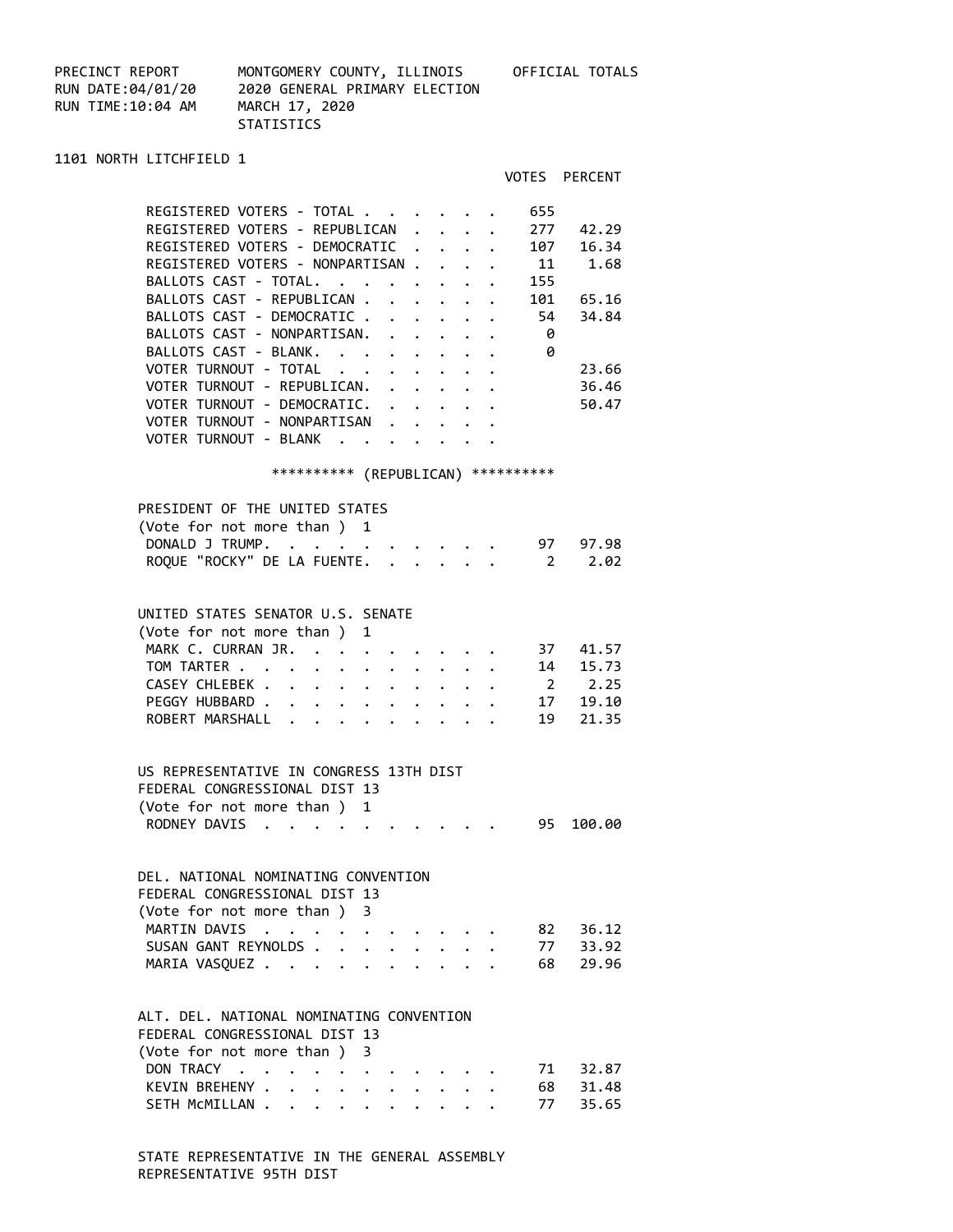| (Vote for not more than )<br>AVERY BOURNE<br>$\ddot{\phantom{a}}$<br>LAWRENCE L. OLIVER                                                               | 1                                                                        |                                                                                              |  | 86 -<br>13     | 86.87<br>13.13 |
|-------------------------------------------------------------------------------------------------------------------------------------------------------|--------------------------------------------------------------------------|----------------------------------------------------------------------------------------------|--|----------------|----------------|
| CIRCUIT CLERK MONTGOMERY COUNTY<br>(Vote for not more than ) 1<br>HOLLY LEMONS<br>$\sim$ $\sim$                                                       |                                                                          |                                                                                              |  | 96 -           | 100.00         |
| STATE'S ATTY MONTGOMERY COUNTY<br>(Vote for not more than ) 1<br>ANDREW AFFRUNTI<br>$\sim$ $\sim$                                                     |                                                                          |                                                                                              |  | 91             | 100.00         |
| CORONER MONTGOMERY COUNTY<br>(Vote for not more than)<br>RANDY LEETHAM                                                                                | 1                                                                        |                                                                                              |  | 94             | 100.00         |
| COUNTY BOARD MEMBER DISTRICT 1<br>(Vote for not more than ) 2<br>CONNIE TAYLOR BECK<br>JEREMY L. JONES .                                              |                                                                          |                                                                                              |  | 39<br>26       | 60.00<br>40.00 |
| COUNTY BOARD MEMBER DISTRICT 7<br>(Vote for not more than ) 2<br>ANDY RITCHIE                                                                         |                                                                          |                                                                                              |  | 46             | 100.00         |
| JUDGE OF THE SUPREME COURT<br>SUPREME JUDICIAL DISTRICT 5 (KARMEIER)<br>(Vote for not more than ) 1<br>DAVID K. OVERSTREET<br>JOHN B. BARBERIS, JR. . |                                                                          |                                                                                              |  | 61<br>20       | 75.31<br>24.69 |
| JUDGE OF THE APPELLATE COURT<br>APPELLATE JUDICIAL DISTRICT 5 (CHAPMAN)<br>(Vote for not more than ) 1                                                |                                                                          |                                                                                              |  |                |                |
| MARK M. BOIE<br>KATHERINE RUOCCO                                                                                                                      |                                                                          |                                                                                              |  | 42<br>38 —     | 52.50<br>47.50 |
| PRECINCT COMMITTEEPERSON NORTH LITCHFIELD 1<br>(Vote for not more than ) 1<br>CONNIE TAYLOR BECK                                                      |                                                                          |                                                                                              |  | 87             | 100.00         |
| *********** (DEMOCRATIC) **********                                                                                                                   |                                                                          |                                                                                              |  |                |                |
| PRESIDENT OF THE UNITED STATES<br>(Vote for not more than ) 1                                                                                         |                                                                          |                                                                                              |  |                |                |
| AMY J. KLOBUCHAR<br>DEVAL PATRICK<br>$\mathbf{L}$<br>BERNIE SANDERS.                                                                                  | $\mathbf{r}$ , $\mathbf{r}$ , $\mathbf{r}$ , $\mathbf{r}$ , $\mathbf{r}$ |                                                                                              |  | 1<br>- 0<br>12 | 1.85<br>22.22  |
| JOSEPH R. BIDEN<br>MICHAEL R. BLOOMBERG.                                                                                                              |                                                                          | $\mathbf{r} = \mathbf{r} + \mathbf{r}$                                                       |  | 39<br>2        | 72.22<br>3.70  |
| ELIZABETH WARREN<br>PETE BUTTIGIEG.<br>TOM STEYER                                                                                                     |                                                                          | $\cdot$ $\cdot$ $\cdot$ $\cdot$<br>$\bullet$ , $\bullet$ , $\bullet$ , $\bullet$ , $\bullet$ |  | 0<br>0<br>0    |                |
| ANDREW YANG. .<br>$\ddot{\phantom{0}}$<br>MICHAEL BENNET.                                                                                             | $\mathbf{r} = \mathbf{r} + \mathbf{r}$ , where $\mathbf{r} = \mathbf{r}$ | $\bullet$ $\bullet$ $\bullet$ $\bullet$ $\bullet$<br>$\ddot{\phantom{a}}$                    |  | 0<br>0         |                |
| JOHN K. DELANEY<br>TULSI GABBARD<br>CORY BOOKER.                                                                                                      |                                                                          |                                                                                              |  | 0<br>0<br>0    |                |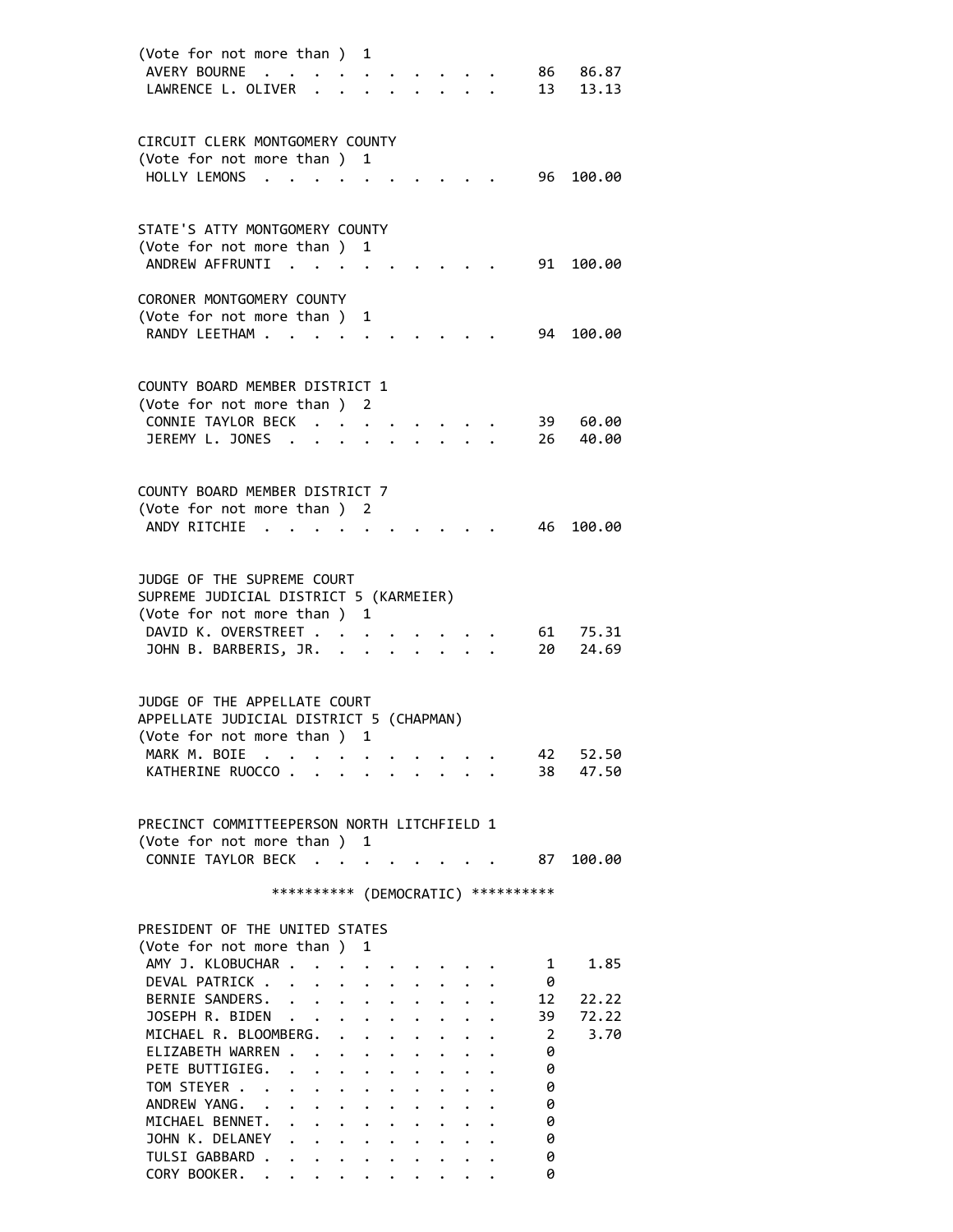| UNITED STATES SENATOR U.S. SENATE            |               |                                                                                                        |                                                                                                                                                         |                                                                                                                                                                                                                                       |                      |                                                                     |                      |                     |                |
|----------------------------------------------|---------------|--------------------------------------------------------------------------------------------------------|---------------------------------------------------------------------------------------------------------------------------------------------------------|---------------------------------------------------------------------------------------------------------------------------------------------------------------------------------------------------------------------------------------|----------------------|---------------------------------------------------------------------|----------------------|---------------------|----------------|
| (Vote for not more than ) 1                  |               |                                                                                                        |                                                                                                                                                         |                                                                                                                                                                                                                                       |                      |                                                                     |                      |                     |                |
| RICHARD J. DURBIN.                           |               |                                                                                                        |                                                                                                                                                         |                                                                                                                                                                                                                                       |                      |                                                                     |                      | 47                  | 100.00         |
|                                              |               |                                                                                                        |                                                                                                                                                         |                                                                                                                                                                                                                                       |                      |                                                                     |                      |                     |                |
|                                              |               |                                                                                                        |                                                                                                                                                         |                                                                                                                                                                                                                                       |                      |                                                                     |                      |                     |                |
| US REPRESENTATIVE IN CONGRESS 13TH DIST      |               |                                                                                                        |                                                                                                                                                         |                                                                                                                                                                                                                                       |                      |                                                                     |                      |                     |                |
| FEDERAL CONGRESSIONAL DIST 13                |               |                                                                                                        |                                                                                                                                                         |                                                                                                                                                                                                                                       |                      |                                                                     |                      |                     |                |
| (Vote for not more than)                     |               |                                                                                                        | 1                                                                                                                                                       |                                                                                                                                                                                                                                       |                      |                                                                     |                      |                     |                |
| BETSY DIRKSEN LONDRIGAN.                     |               |                                                                                                        |                                                                                                                                                         |                                                                                                                                                                                                                                       |                      |                                                                     |                      | 33                  | 70.21          |
| STEFANIE SMITH. .                            |               |                                                                                                        |                                                                                                                                                         |                                                                                                                                                                                                                                       |                      |                                                                     |                      | 14                  | 29.79          |
|                                              |               |                                                                                                        |                                                                                                                                                         |                                                                                                                                                                                                                                       |                      |                                                                     |                      |                     |                |
|                                              |               |                                                                                                        |                                                                                                                                                         |                                                                                                                                                                                                                                       |                      |                                                                     |                      |                     |                |
| DEL. NATIONAL NOMINATING CONVENTION          |               |                                                                                                        |                                                                                                                                                         |                                                                                                                                                                                                                                       |                      |                                                                     |                      |                     |                |
| FEDERAL CONGRESSIONAL DIST 13                |               |                                                                                                        |                                                                                                                                                         |                                                                                                                                                                                                                                       |                      |                                                                     |                      |                     |                |
| (Vote for not more than ) 5                  |               |                                                                                                        |                                                                                                                                                         |                                                                                                                                                                                                                                       |                      |                                                                     |                      |                     |                |
| TERESA BRENNAN.                              |               |                                                                                                        |                                                                                                                                                         |                                                                                                                                                                                                                                       |                      |                                                                     |                      |                     | 1.36           |
| GABRIELA ROMERO                              |               | $\mathbf{r} = \mathbf{r} + \mathbf{r} + \mathbf{r} + \mathbf{r} + \mathbf{r} + \mathbf{r}$             |                                                                                                                                                         |                                                                                                                                                                                                                                       |                      |                                                                     |                      | 3 <sup>7</sup><br>4 | 1.81           |
| KHALED MESSAI.                               |               |                                                                                                        |                                                                                                                                                         |                                                                                                                                                                                                                                       |                      |                                                                     |                      | $\frac{1}{3}$       | 1.36           |
|                                              |               | $\mathbf{r} = \mathbf{r} + \mathbf{r}$ , where $\mathbf{r} = \mathbf{r}$                               |                                                                                                                                                         | $\ddotsc$                                                                                                                                                                                                                             |                      |                                                                     |                      |                     | $7 \t3.17$     |
| MICHELLE PAUL .                              |               | $\mathbf{r} = \mathbf{r} + \mathbf{r} + \mathbf{r} + \mathbf{r} + \mathbf{r}$                          |                                                                                                                                                         |                                                                                                                                                                                                                                       |                      |                                                                     |                      |                     |                |
| MICHAEL FRERICHS                             |               |                                                                                                        |                                                                                                                                                         |                                                                                                                                                                                                                                       |                      |                                                                     |                      | $\overline{4}$      | 1.81           |
| EMMA TODD                                    |               |                                                                                                        |                                                                                                                                                         |                                                                                                                                                                                                                                       |                      | $\mathbf{1}$ $\mathbf{1}$ $\mathbf{1}$                              |                      | $\overline{2}$      | .90            |
| CRAIG COLBROOK.                              |               | $\mathbf{r}$ , and $\mathbf{r}$ , and $\mathbf{r}$ , and $\mathbf{r}$                                  |                                                                                                                                                         |                                                                                                                                                                                                                                       |                      |                                                                     |                      | 1                   | .45            |
| LISA M. STANLEY                              |               |                                                                                                        |                                                                                                                                                         |                                                                                                                                                                                                                                       |                      | $\bullet$ .<br><br><br><br><br><br><br><br><br><br><br><br><br><br> |                      |                     | $6\qquad 2.71$ |
| SUE SCHERER.                                 |               | $\mathbf{r} = \mathbf{r} + \mathbf{r} + \mathbf{r} + \mathbf{r} + \mathbf{r}$                          |                                                                                                                                                         |                                                                                                                                                                                                                                       |                      |                                                                     |                      | 33                  | 14.93          |
| CHUCK NAPIER                                 |               |                                                                                                        |                                                                                                                                                         | $\bullet$ , $\bullet$ , $\bullet$                                                                                                                                                                                                     |                      |                                                                     |                      | 36                  | 16.29          |
| ELLEN SCHANZLE-HASKINS .                     |               |                                                                                                        | $\ddot{\phantom{0}}$                                                                                                                                    | $\ddot{\bullet}$ . The set of the set of the set of the set of the set of the set of the set of the set of the set of the set of the set of the set of the set of the set of the set of the set of the set of the set of the set of t |                      |                                                                     |                      | 35                  | 15.84          |
| MARK ROBERT MADDOCK                          |               |                                                                                                        |                                                                                                                                                         |                                                                                                                                                                                                                                       |                      | $\ddot{\phantom{0}}$                                                |                      | 31                  | 14.03          |
| ADA OWENS                                    |               | $\mathbf{r}$ , $\mathbf{r}$ , $\mathbf{r}$ , $\mathbf{r}$ , $\mathbf{r}$ , $\mathbf{r}$ , $\mathbf{r}$ |                                                                                                                                                         |                                                                                                                                                                                                                                       |                      |                                                                     |                      | 26                  | 11.76          |
| CAROL AMMONS .                               |               | $\begin{array}{cccccccccccccccccc} . & . & . & . & . & . & . & . & . & . & . & . & . \end{array}$      |                                                                                                                                                         |                                                                                                                                                                                                                                       |                      |                                                                     |                      |                     | 7 3.17         |
| JENN CARRILLO                                |               | $\mathbf{r}$ , and $\mathbf{r}$ , and $\mathbf{r}$ , and $\mathbf{r}$                                  |                                                                                                                                                         |                                                                                                                                                                                                                                       |                      |                                                                     |                      | $5 -$               | 2.26           |
| PAMELLA GRONEMEYER                           |               | $\ddot{\phantom{0}}$                                                                                   | $\begin{array}{cccccccccccccc} \bullet & \bullet & \bullet & \bullet & \bullet & \bullet & \bullet & \bullet & \bullet & \bullet & \bullet \end{array}$ |                                                                                                                                                                                                                                       |                      |                                                                     |                      | $6\overline{6}$     | 2.71           |
| ALLAN M. AXELROD.                            |               | $\mathbf{r} = \mathbf{r} + \mathbf{r} + \mathbf{r} + \mathbf{r}$ .                                     |                                                                                                                                                         |                                                                                                                                                                                                                                       |                      |                                                                     |                      | $\overline{4}$      | 1.81           |
| BRIAN WILENS .                               |               |                                                                                                        |                                                                                                                                                         |                                                                                                                                                                                                                                       |                      |                                                                     |                      | $4\overline{ }$     | 1.81           |
| CAROL McCLAINE.                              |               | $\cdot$ $\cdot$ $\cdot$ $\cdot$ $\cdot$ $\cdot$                                                        |                                                                                                                                                         |                                                                                                                                                                                                                                       |                      |                                                                     |                      |                     |                |
| JOHN BERGEE. .                               |               | <b>All All Annual</b>                                                                                  |                                                                                                                                                         | $\ddot{\phantom{0}}$                                                                                                                                                                                                                  |                      |                                                                     |                      | 0                   |                |
|                                              |               | $\cdot$ $\cdot$ $\cdot$ $\cdot$ $\cdot$ $\cdot$                                                        |                                                                                                                                                         |                                                                                                                                                                                                                                       | $\mathbf{L}$         |                                                                     |                      | $1 \quad$           | .45            |
| ANNE M. HEILES.                              | $\sim$ $\sim$ | $\cdot$ $\cdot$ $\cdot$ $\cdot$ $\cdot$                                                                |                                                                                                                                                         |                                                                                                                                                                                                                                       | $\ddot{\phantom{0}}$ |                                                                     | $\ddot{\phantom{0}}$ | 1                   | .45            |
| CARL ERNEST KASTEN                           |               |                                                                                                        |                                                                                                                                                         |                                                                                                                                                                                                                                       | $\ddot{\phantom{0}}$ | $\ddotsc$                                                           |                      | $\mathbf{2}$        | .90            |
|                                              |               |                                                                                                        |                                                                                                                                                         |                                                                                                                                                                                                                                       |                      |                                                                     |                      |                     |                |
| STATE REPRESENTATIVE IN THE GENERAL ASSEMBLY |               |                                                                                                        |                                                                                                                                                         |                                                                                                                                                                                                                                       |                      |                                                                     |                      |                     |                |
| REPRESENTATIVE 95TH DIST                     |               |                                                                                                        |                                                                                                                                                         |                                                                                                                                                                                                                                       |                      |                                                                     |                      |                     |                |
| (Vote for not more than ) 1                  |               |                                                                                                        |                                                                                                                                                         |                                                                                                                                                                                                                                       |                      |                                                                     |                      |                     |                |
| CHASE WILHELM                                |               |                                                                                                        |                                                                                                                                                         |                                                                                                                                                                                                                                       |                      |                                                                     |                      | 48                  | 100.00         |
|                                              |               |                                                                                                        |                                                                                                                                                         |                                                                                                                                                                                                                                       |                      |                                                                     |                      |                     |                |
|                                              |               |                                                                                                        |                                                                                                                                                         |                                                                                                                                                                                                                                       |                      |                                                                     |                      |                     |                |
| CIRCUIT CLERK MONTGOMERY COUNTY              |               |                                                                                                        |                                                                                                                                                         |                                                                                                                                                                                                                                       |                      |                                                                     |                      |                     |                |
| (Vote for not more than)                     |               |                                                                                                        | 1                                                                                                                                                       |                                                                                                                                                                                                                                       |                      |                                                                     |                      |                     |                |
| NO CANDIDATE FILED.                          |               |                                                                                                        | $\mathcal{L}^{\mathcal{L}}$ , and $\mathcal{L}^{\mathcal{L}}$ , and $\mathcal{L}^{\mathcal{L}}$                                                         |                                                                                                                                                                                                                                       |                      |                                                                     |                      | 0                   |                |
|                                              |               |                                                                                                        |                                                                                                                                                         |                                                                                                                                                                                                                                       |                      |                                                                     |                      |                     |                |
|                                              |               |                                                                                                        |                                                                                                                                                         |                                                                                                                                                                                                                                       |                      |                                                                     |                      |                     |                |
| STATE'S ATTY MONTGOMERY COUNTY               |               |                                                                                                        |                                                                                                                                                         |                                                                                                                                                                                                                                       |                      |                                                                     |                      |                     |                |
| (Vote for not more than ) 1                  |               |                                                                                                        |                                                                                                                                                         |                                                                                                                                                                                                                                       |                      |                                                                     |                      |                     |                |
| BRYANT "BUTCH" HITCHINGS .                   |               |                                                                                                        |                                                                                                                                                         |                                                                                                                                                                                                                                       |                      |                                                                     |                      | 50 -                | 100.00         |
|                                              |               |                                                                                                        |                                                                                                                                                         |                                                                                                                                                                                                                                       |                      |                                                                     |                      |                     |                |
|                                              |               |                                                                                                        |                                                                                                                                                         |                                                                                                                                                                                                                                       |                      |                                                                     |                      |                     |                |
| CORONER MONTGOMERY COUNTY                    |               |                                                                                                        |                                                                                                                                                         |                                                                                                                                                                                                                                       |                      |                                                                     |                      |                     |                |
| (Vote for not more than )                    |               |                                                                                                        | 1                                                                                                                                                       |                                                                                                                                                                                                                                       |                      |                                                                     |                      |                     |                |
| NO CANDIDATE FILED.                          |               |                                                                                                        |                                                                                                                                                         |                                                                                                                                                                                                                                       |                      |                                                                     |                      | 0                   |                |
|                                              |               |                                                                                                        |                                                                                                                                                         |                                                                                                                                                                                                                                       |                      |                                                                     |                      |                     |                |
|                                              |               |                                                                                                        |                                                                                                                                                         |                                                                                                                                                                                                                                       |                      |                                                                     |                      |                     |                |
| COUNTY BOARD MEMBER DISTRICT 1               |               |                                                                                                        |                                                                                                                                                         |                                                                                                                                                                                                                                       |                      |                                                                     |                      |                     |                |
|                                              |               |                                                                                                        |                                                                                                                                                         |                                                                                                                                                                                                                                       |                      |                                                                     |                      |                     |                |
| (Vote for not more than )                    |               |                                                                                                        | 2                                                                                                                                                       |                                                                                                                                                                                                                                       |                      |                                                                     |                      |                     |                |
| RICKEY L. BROADDUS                           |               |                                                                                                        |                                                                                                                                                         |                                                                                                                                                                                                                                       |                      |                                                                     |                      | 12                  | 100.00         |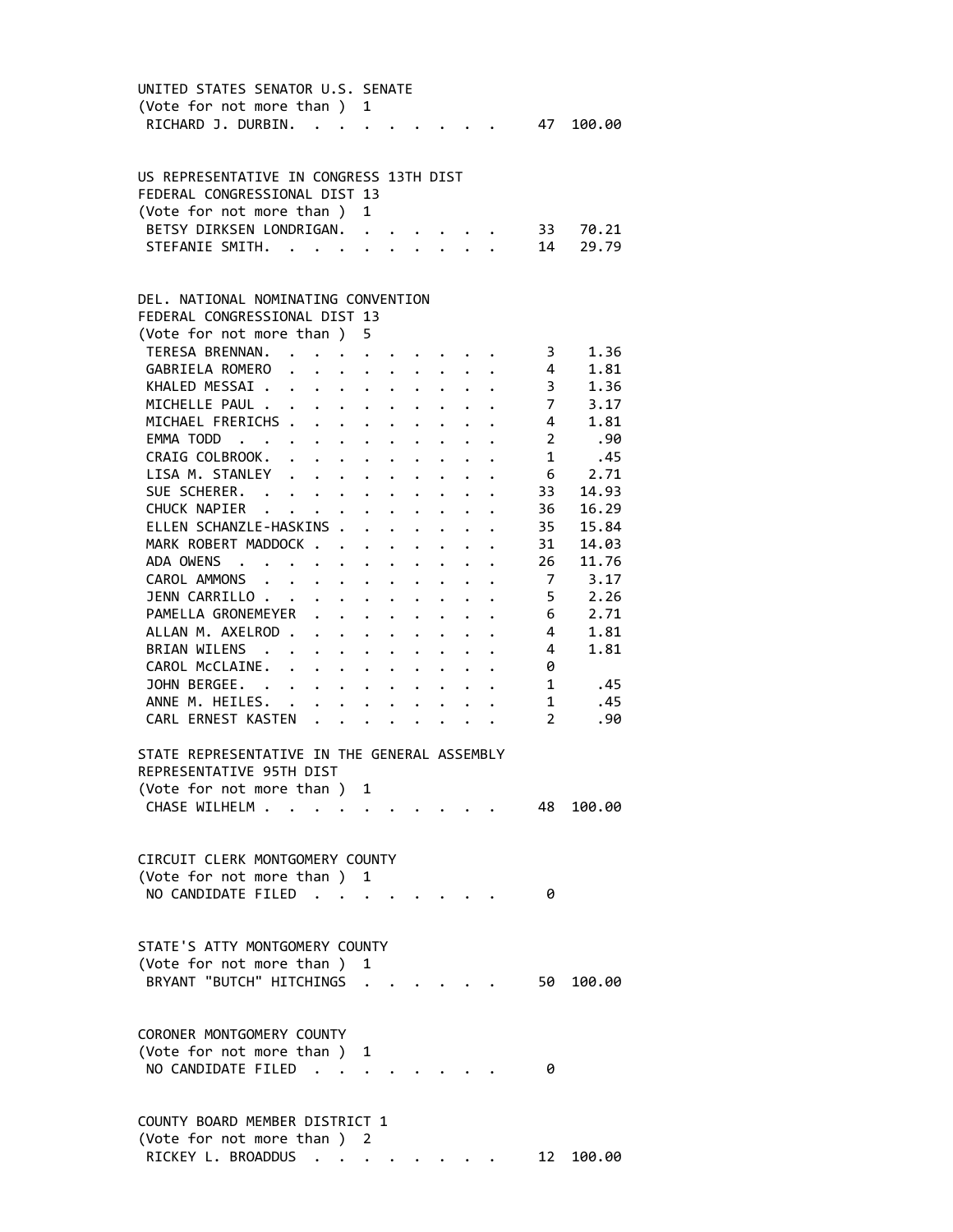COUNTY BOARD MEMBER DISTRICT 7 (Vote for not more than ) 2 TIMOTHY L. FOGLE . . . . . . . . . . 35 100.00 JUDGE OF THE SUPREME COURT SUPREME JUDICIAL DISTRICT 5 (KARMEIER) (Vote for not more than ) 1 JUDY CATES . . . . . . . . . . . . 47 100.00 JUDGE OF THE APPELLATE COURT APPELLATE JUDICIAL APPELLATE JUDICIAL DISTRICT 5 (CHAPMAN) (Vote for not more than ) 1 SARAH SMITH. . . . . . . . . . . . 46 100.00 PRECINCT COMMITTEEPERSON NORTH LITCHFIELD 1 (Vote for not more than ) 1 NO CANDIDATE FILED . . . . . . . . 0 PRECINCT REPORT MONTGOMERY COUNTY, ILLINOIS OFFICIAL TOTALS RUN DATE:04/01/20 2020 GENERAL PRIMARY ELECTION RUN TIME:10:04 AM MARCH 17, 2020 **STATISTICS** 1102 NORTH LITCHFIELD 2 VOTES PERCENT REGISTERED VOTERS - TOTAL . . . . . . 564 REGISTERED VOTERS - REPUBLICAN . . . . 166 29.43 REGISTERED VOTERS - DEMOCRATIC . . . . 124 21.99 REGISTERED VOTERS - NONPARTISAN . . . . 9 1.60 BALLOTS CAST - TOTAL. . . . . . . . 116 BALLOTS CAST - REPUBLICAN . . . . . . 67 57.76 BALLOTS CAST - DEMOCRATIC . . . . . . 49 42.24<br>BALLOTS CAST - NONPARTISAN. . . . . . . 0<br>BALLOTS CAST - BLANK. . . . . . . . 0<br>VOTER TURNOUT - TOTAL . . . . . . . . 20.57<br>COTER TURNOUT - TOTAL . . . . . . . . . 20.57 BALLOTS CAST - NONPARTISAN. . . . . . BALLOTS CAST - BLANK. . . . . . . . VOTER TURNOUT - TOTAL . . . . . . . . 20.57 VOTER TURNOUT - REPUBLICAN. . . . . . 40.36 VOTER TURNOUT - DEMOCRATIC. . . . . . 39.52 VOTER TURNOUT - NONPARTISAN . . . . . VOTER TURNOUT - BLANK . . . . . . . \*\*\*\*\*\*\*\*\*\* (REPUBLICAN) \*\*\*\*\*\*\*\*\*\* PRESIDENT OF THE UNITED STATES (Vote for not more than ) 1 DONALD J TRUMP. . . . . . . . . . . 64 96.97 ROQUE "ROCKY" DE LA FUENTE. . . . . . 2 3.03 UNITED STATES SENATOR U.S. SENATE (Vote for not more than ) 1 MARK C. CURRAN JR. . . . . . . . . . 20 32.79 TOM TARTER . . . . . . . . . . . . 11 18.03 CASEY CHLEBEK . . . . . . . . . . 3 4.92 PEGGY HUBBARD . . . . . . . . . . 18 29.51 ROBERT MARSHALL . . . . . . . . . 9 14.75 US REPRESENTATIVE IN CONGRESS 13TH DIST FEDERAL CONGRESSIONAL DIST 13 (Vote for not more than ) 1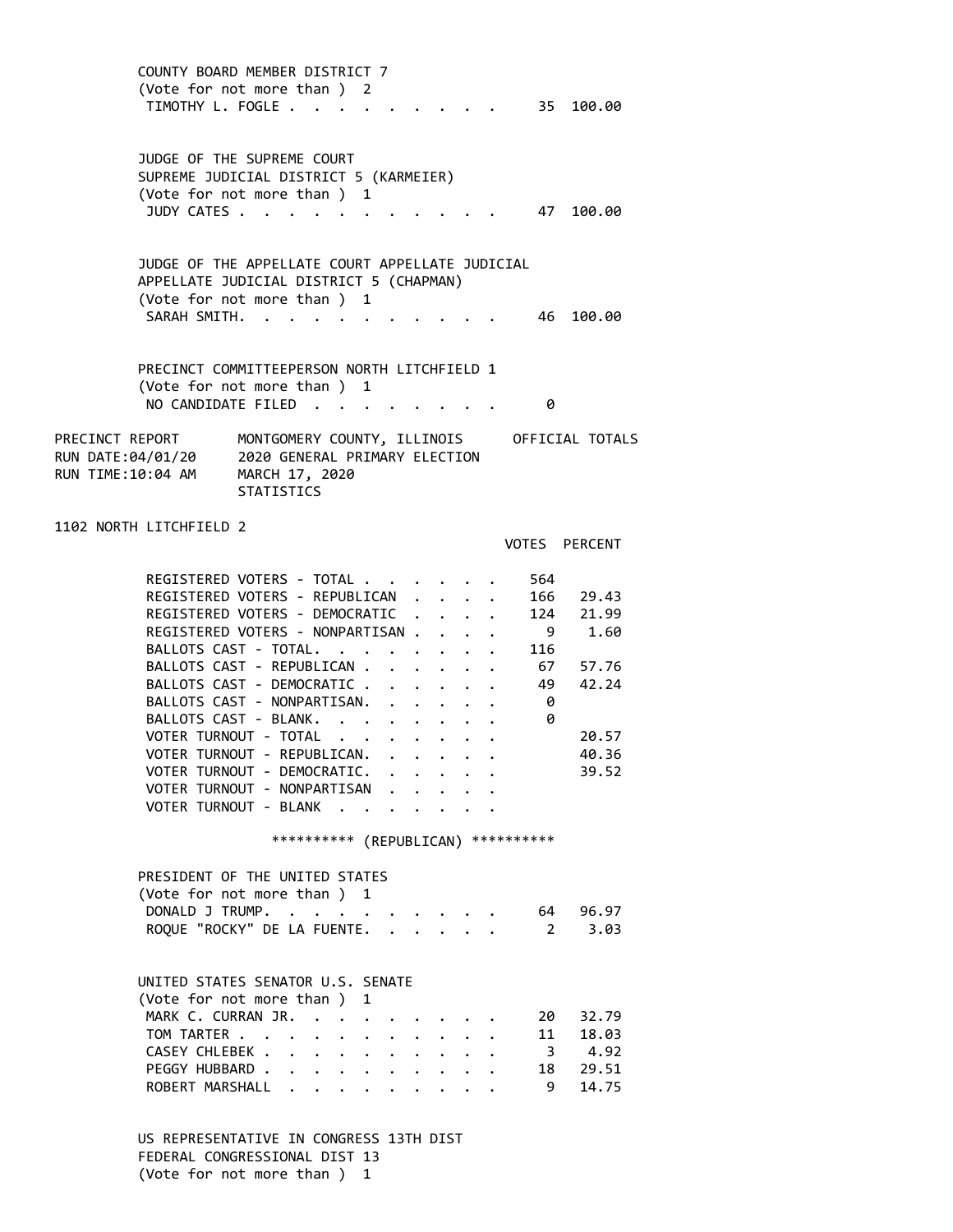| RODNEY DAVIS |  |  | . |  |  |  |  |  |  |  |  |  | 64 100.00 |
|--------------|--|--|---|--|--|--|--|--|--|--|--|--|-----------|
|--------------|--|--|---|--|--|--|--|--|--|--|--|--|-----------|

| DEL, NATIONAL NOMINATING CONVENTION                                        |                                             |                                   |                                  |                      |                               |  |                |          |
|----------------------------------------------------------------------------|---------------------------------------------|-----------------------------------|----------------------------------|----------------------|-------------------------------|--|----------------|----------|
| FEDERAL CONGRESSIONAL DIST 13                                              |                                             |                                   |                                  |                      |                               |  |                |          |
| (Vote for not more than) 3                                                 |                                             |                                   |                                  |                      |                               |  |                |          |
| MARTIN DAVIS                                                               | $\ddot{\phantom{a}}$ . $\ddot{\phantom{a}}$ |                                   | $\cdot$ $\cdot$                  |                      |                               |  |                | 58 36.48 |
| SUSAN GANT REYNOLDS.                                                       |                                             | $\ddot{\phantom{0}}$              | $\ddot{\phantom{0}}$             | $\ddot{\phantom{0}}$ | $\ddot{\phantom{0}}$          |  |                | 52 32.70 |
| MARIA VASQUEZ                                                              |                                             | $\sim 100$ km s $^{-1}$           | $\bullet$ .                      |                      | $\bullet$ $\bullet$ $\bullet$ |  | 49             | 30.82    |
|                                                                            |                                             |                                   |                                  |                      |                               |  |                |          |
| ALT. DEL. NATIONAL NOMINATING CONVENTION                                   |                                             |                                   |                                  |                      |                               |  |                |          |
| FEDERAL CONGRESSIONAL DIST 13                                              |                                             |                                   |                                  |                      |                               |  |                |          |
| (Vote for not more than )                                                  |                                             |                                   | 3                                |                      |                               |  |                |          |
| DON TRACY                                                                  |                                             | $\bullet$ . The set of $\bullet$  | $\bullet$                        |                      |                               |  |                | 46 32.39 |
| KEVIN BREHENY .                                                            |                                             | $\ddot{\phantom{0}}$<br>$\bullet$ | $\ddot{\phantom{0}}$             | $\ddot{\phantom{0}}$ |                               |  |                | 44 30.99 |
| SETH MCMILLAN                                                              |                                             |                                   | $\bullet$ . The set of $\bullet$ |                      | $\ddot{\phantom{1}}$          |  |                | 52 36.62 |
|                                                                            |                                             |                                   |                                  |                      |                               |  |                |          |
| STATE REPRESENTATIVE IN THE GENERAL ASSEMBLY                               |                                             |                                   |                                  |                      |                               |  |                |          |
| REPRESENTATIVE 95TH DIST                                                   |                                             |                                   |                                  |                      |                               |  |                |          |
| (Vote for not more than) 1<br>AVERY BOURNE                                 | $\cdot$ $\cdot$                             |                                   |                                  |                      |                               |  |                | 57 87.69 |
| LAWRENCE L. OLIVER.                                                        |                                             | $\sim$                            |                                  |                      |                               |  | 8 <sup>1</sup> | 12.31    |
|                                                                            |                                             |                                   |                                  |                      |                               |  |                |          |
|                                                                            |                                             |                                   |                                  |                      |                               |  |                |          |
| CIRCUIT CLERK MONTGOMERY COUNTY                                            |                                             |                                   |                                  |                      |                               |  |                |          |
| (Vote for not more than ) 1<br>HOLLY LEMONS<br>$\sim$                      |                                             |                                   |                                  |                      |                               |  | 64             | 100.00   |
|                                                                            |                                             |                                   |                                  |                      |                               |  |                |          |
|                                                                            |                                             |                                   |                                  |                      |                               |  |                |          |
| STATE'S ATTY MONTGOMERY COUNTY                                             |                                             |                                   |                                  |                      |                               |  |                |          |
| (Vote for not more than )                                                  |                                             |                                   | 1                                |                      |                               |  |                |          |
| ANDREW AFFRUNTI                                                            |                                             |                                   |                                  |                      |                               |  | 63             | 100.00   |
| CORONER MONTGOMERY COUNTY                                                  |                                             |                                   |                                  |                      |                               |  |                |          |
| (Vote for not more than ) 1                                                |                                             |                                   |                                  |                      |                               |  |                |          |
| RANDY LEETHAM .                                                            | $\sim$<br>$\sim$                            |                                   |                                  |                      |                               |  | 63             | 100.00   |
|                                                                            |                                             |                                   |                                  |                      |                               |  |                |          |
| COUNTY BOARD MEMBER DISTRICT 7                                             |                                             |                                   |                                  |                      |                               |  |                |          |
| (Vote for not more than )                                                  |                                             |                                   |                                  |                      |                               |  |                |          |
| ANDY RITCHIE .                                                             |                                             |                                   |                                  |                      |                               |  | 64             | 100.00   |
|                                                                            |                                             |                                   |                                  |                      |                               |  |                |          |
|                                                                            |                                             |                                   |                                  |                      |                               |  |                |          |
| JUDGE OF THE SUPREME COURT                                                 |                                             |                                   |                                  |                      |                               |  |                |          |
| SUPREME JUDICIAL DISTRICT 5 (KARMEIER)<br>(Vote for not more than ) 1      |                                             |                                   |                                  |                      |                               |  |                |          |
| DAVID K. OVERSTREET .                                                      |                                             | $\ddot{\phantom{a}}$              |                                  |                      |                               |  | 45 —           | 72.58    |
| JOHN B. BARBERIS, JR.                                                      |                                             |                                   |                                  |                      |                               |  | 17             | 27.42    |
|                                                                            |                                             |                                   |                                  |                      |                               |  |                |          |
|                                                                            |                                             |                                   |                                  |                      |                               |  |                |          |
| JUDGE OF THE APPELLATE COURT<br>APPELLATE JUDICIAL DISTRICT 5 (CHAPMAN)    |                                             |                                   |                                  |                      |                               |  |                |          |
| (Vote for not more than)                                                   |                                             |                                   | 1                                |                      |                               |  |                |          |
| MARK M. BOIE                                                               |                                             |                                   |                                  |                      |                               |  |                | 28 44.44 |
| KATHERINE RUOCCO                                                           |                                             |                                   |                                  |                      |                               |  | 35             | 55.56    |
|                                                                            |                                             |                                   |                                  |                      |                               |  |                |          |
|                                                                            |                                             |                                   |                                  |                      |                               |  |                |          |
| PRECINCT COMMITTEEPERSON NORTH LITCHFIELD 2<br>(Vote for not more than ) 1 |                                             |                                   |                                  |                      |                               |  |                |          |
| NO CANDIDATE FILED                                                         |                                             | $\ddot{\phantom{a}}$              | $\ddot{\phantom{1}}$             |                      |                               |  | 0              |          |
|                                                                            |                                             |                                   |                                  |                      |                               |  |                |          |

\*\*\*\*\*\*\*\*\*\* (DEMOCRATIC) \*\*\*\*\*\*\*\*\*\*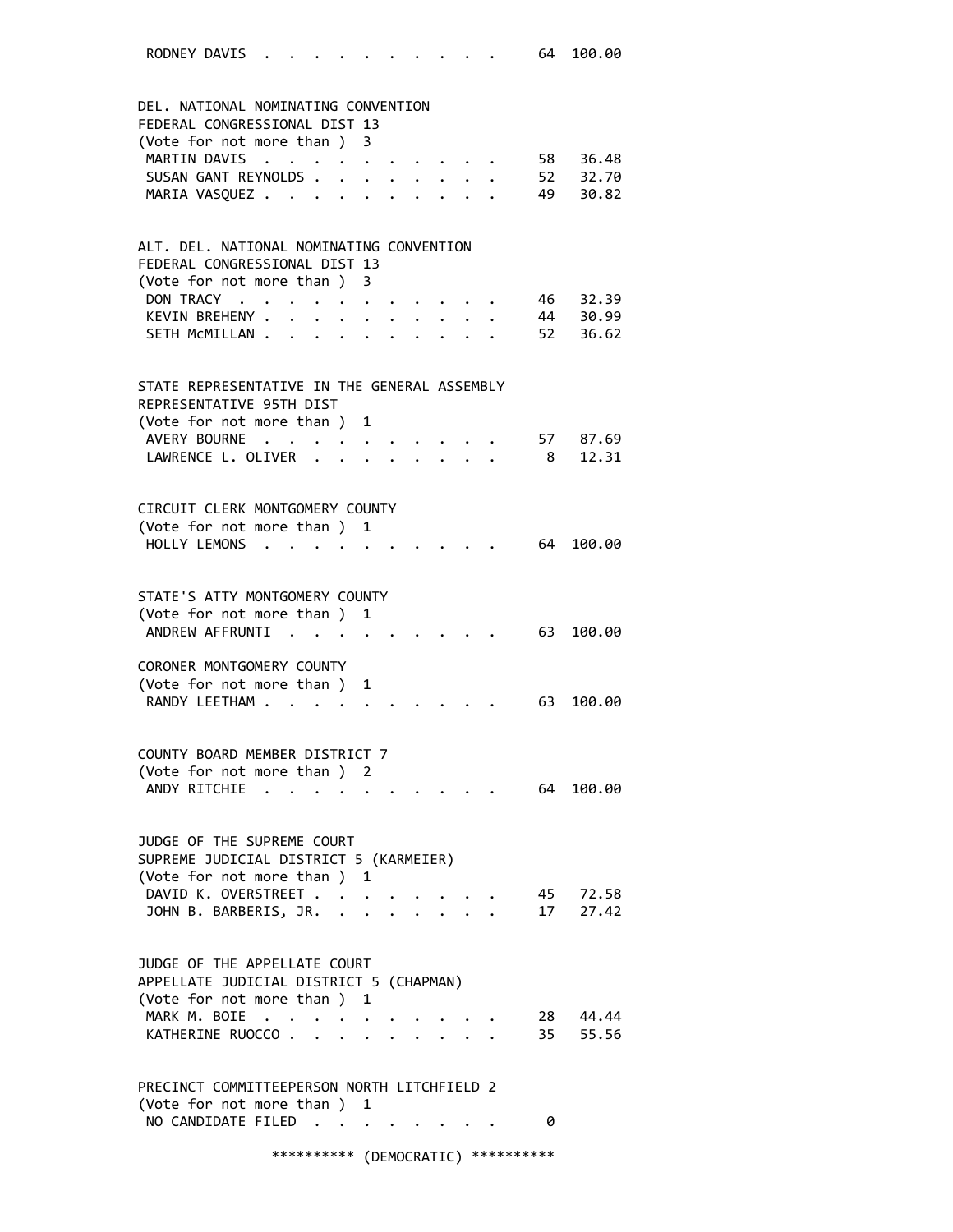| PRESIDENT OF THE UNITED STATES                                                                                                                                                                                              |  |
|-----------------------------------------------------------------------------------------------------------------------------------------------------------------------------------------------------------------------------|--|
| (Vote for not more than ) 1                                                                                                                                                                                                 |  |
| AMY J. KLOBUCHAR<br>$\overline{2}$<br>4.08                                                                                                                                                                                  |  |
| DEVAL PATRICK<br>0                                                                                                                                                                                                          |  |
| BERNIE SANDERS.<br>14<br>28.57                                                                                                                                                                                              |  |
| JOSEPH R. BIDEN<br>28<br>57.14<br>$\cdot$ $\cdot$ $\cdot$ $\cdot$ $\cdot$ $\cdot$ $\cdot$                                                                                                                                   |  |
| MICHAEL R. BLOOMBERG. .<br>6.12<br>3<br>$\ddot{\phantom{0}}$<br>$\cdot$ $\cdot$ $\cdot$ $\cdot$                                                                                                                             |  |
| ELIZABETH WARREN.<br>2.04<br>1<br>$\sim 10^{-11}$ and $\sim 10^{-11}$<br>$\cdot$ $\cdot$ $\cdot$ $\cdot$ $\cdot$                                                                                                            |  |
| PETE BUTTIGIEG. .<br>0<br>$\ddot{\phantom{0}}$<br>$\mathbf{L}^{\text{max}}$<br>$\bullet$ .<br>$\ddot{\phantom{0}}$                                                                                                          |  |
| TOM STEYER<br>0<br>$\mathbf{r} = \mathbf{r} + \mathbf{r}$<br>$\ddot{\phantom{0}}$                                                                                                                                           |  |
| ANDREW YANG.<br>1<br>2.04<br>$\cdot$ $\cdot$                                                                                                                                                                                |  |
| MICHAEL BENNET.<br>0                                                                                                                                                                                                        |  |
| JOHN K. DELANEY<br>0                                                                                                                                                                                                        |  |
|                                                                                                                                                                                                                             |  |
| TULSI GABBARD<br>0                                                                                                                                                                                                          |  |
| CORY BOOKER.<br>ø                                                                                                                                                                                                           |  |
|                                                                                                                                                                                                                             |  |
| UNITED STATES SENATOR U.S. SENATE                                                                                                                                                                                           |  |
| (Vote for not more than ) 1                                                                                                                                                                                                 |  |
| RICHARD J. DURBIN.<br>$\mathbf{r}$ . The set of the set of $\mathbf{r}$<br>45<br>100.00                                                                                                                                     |  |
|                                                                                                                                                                                                                             |  |
| US REPRESENTATIVE IN CONGRESS 13TH DIST                                                                                                                                                                                     |  |
| FEDERAL CONGRESSIONAL DIST 13                                                                                                                                                                                               |  |
| (Vote for not more than)<br>$\mathbf{1}$                                                                                                                                                                                    |  |
| BETSY DIRKSEN LONDRIGAN.<br>34<br>75.56                                                                                                                                                                                     |  |
| 11<br>24.44<br>STEFANIE SMITH.<br>$\mathbf{r} = \mathbf{r}$<br>$\mathbf{r}$ and $\mathbf{r}$<br>$\ddot{\phantom{a}}$                                                                                                        |  |
|                                                                                                                                                                                                                             |  |
| DEL. NATIONAL NOMINATING CONVENTION                                                                                                                                                                                         |  |
| FEDERAL CONGRESSIONAL DIST 13                                                                                                                                                                                               |  |
|                                                                                                                                                                                                                             |  |
| (Vote for not more than ) 5<br>TERESA BRENNAN. .<br>1.91<br>$\overline{4}$                                                                                                                                                  |  |
|                                                                                                                                                                                                                             |  |
| GABRIELA ROMERO<br>$\overline{2}$<br>.96<br>$\ddot{\phantom{0}}$<br>$\mathbf{L}$<br>$\ddot{\phantom{0}}$<br>$\ddot{\phantom{0}}$<br>$\ddot{\phantom{0}}$                                                                    |  |
| $\overline{1}$<br>.48<br>KHALED MESSAI<br>$1 - 1 - 1$<br>$\ddot{\phantom{a}}$                                                                                                                                               |  |
| MICHELLE PAUL<br>$\overline{7}$<br>3.35                                                                                                                                                                                     |  |
| MICHAEL FRERICHS<br>$5 -$<br>2.39                                                                                                                                                                                           |  |
| 2.87<br>EMMA TODD<br>6                                                                                                                                                                                                      |  |
| CRAIG COLBROOK.<br>4<br>1.91                                                                                                                                                                                                |  |
| LISA M. STANLEY .<br>6<br>2.87<br>$\bullet$ , $\bullet$ , $\bullet$ , $\bullet$ , $\bullet$ , $\bullet$<br>$\bullet$ , $\bullet$ , $\bullet$ , $\bullet$<br>$\bullet$ . $\bullet$                                           |  |
| SUE SCHERER.<br>29<br>13.88<br>$\mathcal{A}=\mathcal{A}=\mathcal{A}=\mathcal{A}$ . The $\mathcal{A}=\mathcal{A}$                                                                                                            |  |
| CHUCK NAPIER<br>15.79<br>33                                                                                                                                                                                                 |  |
| ELLEN SCHANZLE-HASKINS .<br>12.44<br>26<br>$\ddot{\phantom{0}}$<br>$\ddot{\phantom{a}}$<br>$\ddot{\phantom{0}}$<br>$\ddot{\phantom{0}}$<br>$\ddot{\phantom{0}}$<br>$\cdot$                                                  |  |
| MARK ROBERT MADDOCK<br>29<br>13.88<br>$\ddot{\phantom{0}}$<br>$\ddot{\phantom{0}}$<br>$\ddot{\phantom{0}}$<br>$\ddot{\phantom{0}}$<br>$\ddot{\phantom{0}}$                                                                  |  |
| ADA OWENS<br>20<br>9.57<br>$\ddot{\phantom{a}}$<br>$\ddot{\phantom{0}}$<br>$\ddot{\phantom{a}}$<br>$\ddot{\phantom{0}}$<br>$\ddot{\phantom{0}}$<br>$\ddot{\phantom{0}}$<br>$\ddot{\phantom{0}}$<br><b>Contract Contract</b> |  |
| 5<br>2.39<br>CAROL AMMONS .<br>$\ddot{\phantom{1}}$<br>$\bullet$ .<br>$\ddot{\phantom{0}}$<br>$\ddot{\phantom{0}}$<br>$\bullet$<br>$\bullet$                                                                                |  |
| 2.87<br>JENN CARRILLO<br>6<br>$\ddot{\phantom{0}}$                                                                                                                                                                          |  |
| $\ddot{\phantom{0}}$<br>$\ddot{\phantom{0}}$<br>$\bullet$<br>$\bullet$ .<br>PAMELLA GRONEMEYER                                                                                                                              |  |
| 2.87<br>6<br>$\ddot{\phantom{0}}$                                                                                                                                                                                           |  |
| ALLAN M. AXELROD.<br>6<br>2.87<br>$\ddot{\phantom{a}}$<br>$\ddot{\phantom{0}}$                                                                                                                                              |  |
| 2.87<br>BRIAN WILENS<br>6<br>$\sim$<br>$\ddot{\phantom{0}}$<br>$\ddot{\phantom{0}}$<br>$\ddot{\phantom{a}}$<br>$\ddot{\phantom{a}}$                                                                                         |  |
| CAROL McCLAINE.<br>$\overline{2}$<br>.96<br>$\mathbf{L}$ and $\mathbf{L}$<br>$\cdot$ $\cdot$<br>$\ddot{\phantom{0}}$<br>$\ddot{\phantom{0}}$<br>$\ddot{\phantom{0}}$<br>$\ddot{\phantom{0}}$                                |  |
| $\overline{2}$<br>JOHN BERGEE.<br>.96<br>$\cdot$ $\cdot$ $\cdot$<br>$\ddot{\phantom{0}}$<br>$\ddot{\phantom{0}}$<br>$\ddot{\phantom{0}}$<br>$\sim$                                                                          |  |
| ANNE M. HEILES.<br>$\overline{2}$<br>.96<br>$\sim$ $\sim$<br>$\ddot{\phantom{0}}$<br>$\ddot{\phantom{0}}$<br>$\ddot{\phantom{0}}$<br>$\ddot{\phantom{0}}$<br>$\ddot{\phantom{a}}$                                           |  |
| $\overline{2}$<br>CARL ERNEST KASTEN<br>.96<br>$\ddot{\phantom{0}}$<br>$\mathbf{L} = \mathbf{L} \mathbf{L} + \mathbf{L} \mathbf{L}$<br>$\ddot{\phantom{0}}$                                                                 |  |
| STATE REPRESENTATIVE IN THE GENERAL ASSEMBLY                                                                                                                                                                                |  |
| REPRESENTATIVE 95TH DIST                                                                                                                                                                                                    |  |
| (Vote for not more than )<br>1                                                                                                                                                                                              |  |
| CHASE WILHELM<br>43<br>100.00                                                                                                                                                                                               |  |
|                                                                                                                                                                                                                             |  |
|                                                                                                                                                                                                                             |  |
| CIRCUIT CLERK MONTGOMERY COUNTY                                                                                                                                                                                             |  |
|                                                                                                                                                                                                                             |  |

NO CANDIDATE FILED . . . . . . . . 0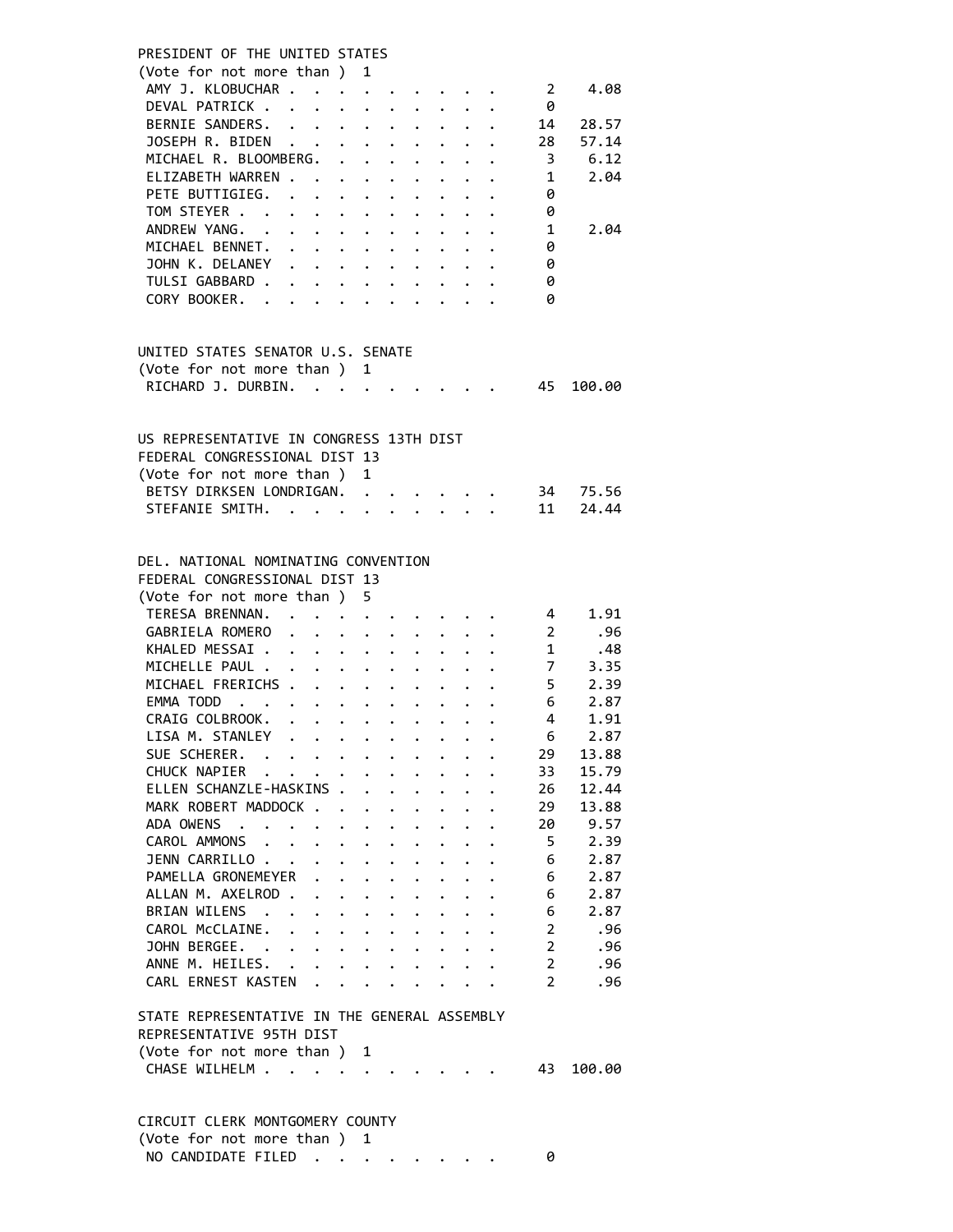STATE'S ATTY MONTGOMERY COUNTY (Vote for not more than ) 1 BRYANT "BUTCH" HITCHINGS . . . . . . 45 100.00 CORONER MONTGOMERY COUNTY (Vote for not more than ) 1 NO CANDIDATE FILED . . . . . . . . 0 COUNTY BOARD MEMBER DISTRICT 7 (Vote for not more than ) 2 TIMOTHY L. FOGLE . . . . . . . . . . 43 100.00 JUDGE OF THE SUPREME COURT SUPREME JUDICIAL DISTRICT 5 (KARMEIER) (Vote for not more than ) 1 JUDY CATES . . . . . . . . . . . . 44 100.00 JUDGE OF THE APPELLATE COURT APPELLATE JUDICIAL APPELLATE JUDICIAL DISTRICT 5 (CHAPMAN) (Vote for not more than ) 1 SARAH SMITH. . . . . . . . . . . . 45 100.00 PRECINCT COMMITTEEPERSON NORTH LITCHFIELD 2 (Vote for not more than ) 1 LOUIS L. LEWEY. . . . . . . . . . . 45 100.00 PRECINCT REPORT MONTGOMERY COUNTY, ILLINOIS OFFICIAL TOTALS RUN DATE:04/01/20 2020 GENERAL PRIMARY ELECTION RUN TIME:10:04 AM MARCH 17, 2020 STATISTICS 1103 NORTH LITCHFIELD 3 VOTES PERCENT REGISTERED VOTERS - TOTAL . . . . . . 413 REGISTERED VOTERS - REPUBLICAN . . . . 141 34.14 REGISTERED VOTERS - DEMOCRATIC . . . . 90 21.79 REGISTERED VOTERS - NONPARTISAN . . . . 4 .97 BALLOTS CAST - TOTAL. . . . . . . . 104 BALLOTS CAST - REPUBLICAN . . . . . . 53 50.96 BALLOTS CAST - DEMOCRATIC . . . . . . 51 49.04 BALLOTS CAST - NONPARTISAN. . . . . . 0<br>BALLOTS CAST - BLANK. . . . . . . . 0 BALLOTS CAST - BLANK. . . . . . . . VOTER TURNOUT - TOTAL . . . . . . . . 25.18 VOTER TURNOUT - REPUBLICAN. . . . . . 37.59 VOTER TURNOUT - DEMOCRATIC. . . . . . 56.67 VOTER TURNOUT - NONPARTISAN . . . . . VOTER TURNOUT - BLANK . . . . . \*\*\*\*\*\*\*\*\*\* (REPUBLICAN) \*\*\*\*\*\*\*\*\*\* PRESIDENT OF THE UNITED STATES (Vote for not more than ) 1 DONALD J TRUMP. . . . . . . . . . . 52 98.11 ROQUE "ROCKY" DE LA FUENTE. . . . . . 1 1.89

> UNITED STATES SENATOR U.S. SENATE (Vote for not more than ) 1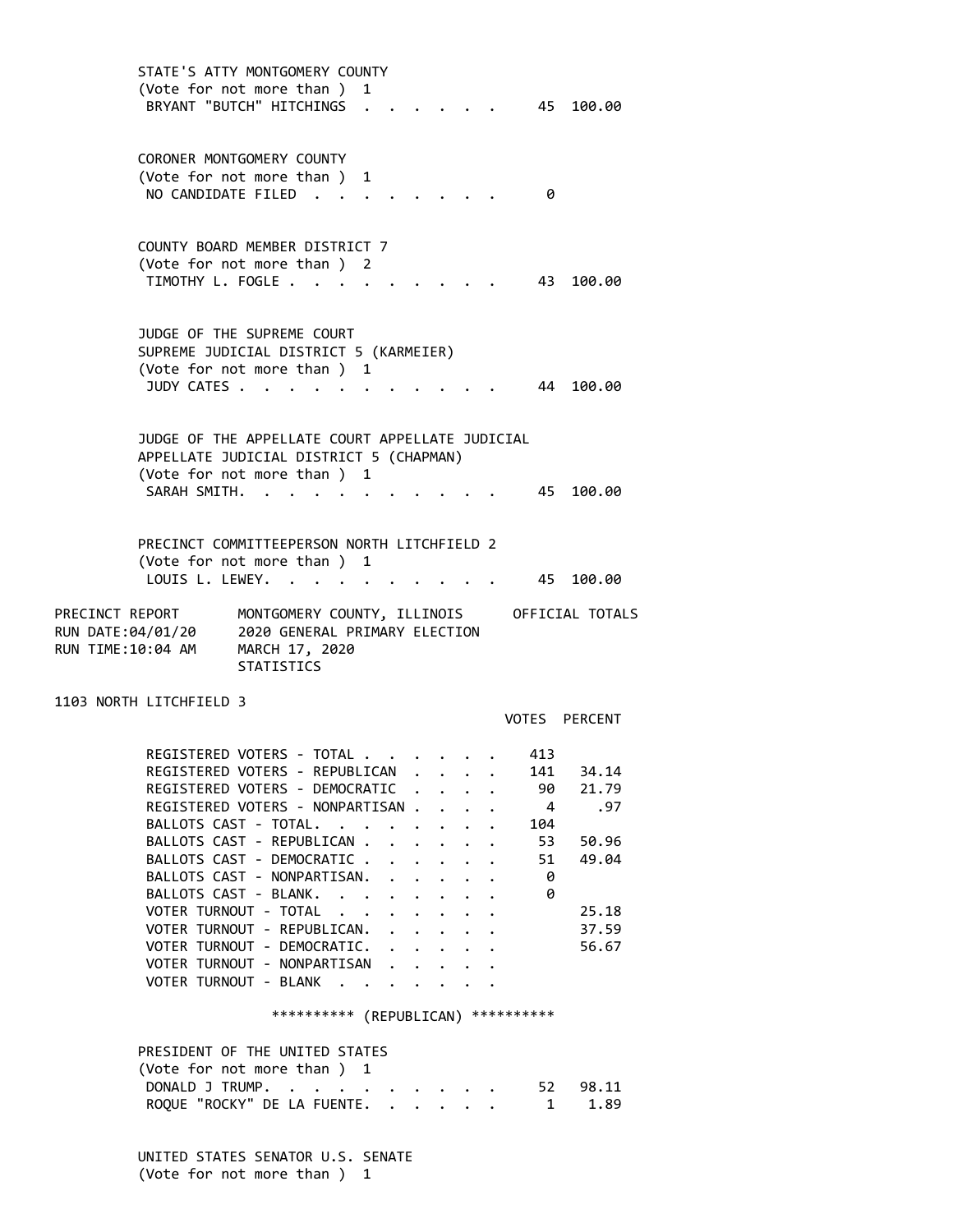| MARK C. CURRAN JR.<br>TOM TARTER .                                   | $\sim$ $\sim$                           | $\sim$               | $\ddot{\phantom{0}}$                                                                    | $\bullet$ . The set of $\bullet$<br>$\ddot{\phantom{0}}$              | $\ddot{\phantom{0}}$ | $\bullet$ . The set of $\bullet$ |                                                             | $\ddot{\phantom{a}}$ | 13<br>10             | 28.26<br>21.74 |
|----------------------------------------------------------------------|-----------------------------------------|----------------------|-----------------------------------------------------------------------------------------|-----------------------------------------------------------------------|----------------------|----------------------------------|-------------------------------------------------------------|----------------------|----------------------|----------------|
| CASEY CHLEBEK.                                                       | $\ddot{\phantom{a}}$                    |                      | $\cdot$ $\cdot$ $\cdot$ $\cdot$                                                         |                                                                       |                      | $\bullet$                        | $\bullet$                                                   | $\mathbf{L}$         |                      | 4 8.70         |
| PEGGY HUBBARD.                                                       | $\ddot{\phantom{0}}$                    |                      |                                                                                         | $\bullet$ , $\bullet$ , $\bullet$ , $\bullet$ , $\bullet$ , $\bullet$ |                      |                                  | $\bullet$ .<br><br><br><br><br><br><br><br><br><br><br><br> |                      |                      | 13 28.26       |
| ROBERT MARSHALL .                                                    |                                         | $\ddot{\phantom{a}}$ |                                                                                         |                                                                       |                      |                                  |                                                             |                      | 6 <sup>6</sup>       | 13.04          |
|                                                                      |                                         |                      |                                                                                         |                                                                       |                      |                                  |                                                             |                      |                      |                |
|                                                                      |                                         |                      |                                                                                         |                                                                       |                      |                                  |                                                             |                      |                      |                |
| US REPRESENTATIVE IN CONGRESS 13TH DIST                              |                                         |                      |                                                                                         |                                                                       |                      |                                  |                                                             |                      |                      |                |
| FEDERAL CONGRESSIONAL DIST 13                                        |                                         |                      |                                                                                         |                                                                       |                      |                                  |                                                             |                      |                      |                |
| (Vote for not more than) 1                                           |                                         |                      |                                                                                         |                                                                       |                      |                                  |                                                             |                      |                      |                |
| RODNEY DAVIS                                                         |                                         |                      | $\cdot$ $\cdot$ $\cdot$ $\cdot$                                                         |                                                                       |                      |                                  |                                                             |                      | 50                   | 100.00         |
|                                                                      |                                         |                      |                                                                                         |                                                                       |                      |                                  |                                                             |                      |                      |                |
|                                                                      |                                         |                      |                                                                                         |                                                                       |                      |                                  |                                                             |                      |                      |                |
| DEL. NATIONAL NOMINATING CONVENTION<br>FEDERAL CONGRESSIONAL DIST 13 |                                         |                      |                                                                                         |                                                                       |                      |                                  |                                                             |                      |                      |                |
| (Vote for not more than ) 3                                          |                                         |                      |                                                                                         |                                                                       |                      |                                  |                                                             |                      |                      |                |
| MARTIN DAVIS                                                         | $\mathcal{A}=\mathcal{A}=\mathcal{A}$ . |                      |                                                                                         | $\cdot$ $\cdot$ $\cdot$ $\cdot$ $\cdot$ $\cdot$                       |                      |                                  |                                                             |                      |                      | 43 38.39       |
| SUSAN GANT REYNOLDS                                                  |                                         |                      |                                                                                         |                                                                       |                      |                                  |                                                             |                      |                      | 36 32.14       |
| MARIA VASQUEZ                                                        |                                         |                      |                                                                                         |                                                                       |                      | $\bullet$ . The set of $\bullet$ |                                                             | $\ddot{\phantom{a}}$ | 33                   | 29.46          |
|                                                                      |                                         |                      |                                                                                         |                                                                       |                      |                                  |                                                             |                      |                      |                |
|                                                                      |                                         |                      |                                                                                         |                                                                       |                      |                                  |                                                             |                      |                      |                |
| ALT. DEL. NATIONAL NOMINATING CONVENTION                             |                                         |                      |                                                                                         |                                                                       |                      |                                  |                                                             |                      |                      |                |
| FEDERAL CONGRESSIONAL DIST 13                                        |                                         |                      |                                                                                         |                                                                       |                      |                                  |                                                             |                      |                      |                |
| (Vote for not more than ) 3                                          |                                         |                      |                                                                                         |                                                                       |                      |                                  |                                                             |                      |                      |                |
| DON TRACY                                                            |                                         | $\sim$ $\sim$ $\sim$ | $\ddot{\phantom{0}}$                                                                    |                                                                       |                      |                                  |                                                             |                      |                      | 34 35.05       |
| KEVIN BREHENY .                                                      |                                         |                      | $\mathbf{r}$ , $\mathbf{r}$ , $\mathbf{r}$ , $\mathbf{r}$ , $\mathbf{r}$ , $\mathbf{r}$ |                                                                       |                      |                                  |                                                             | $\ddot{\phantom{a}}$ |                      | 31 31.96       |
| SETH MCMILLAN                                                        |                                         |                      |                                                                                         |                                                                       |                      | $\ddot{\phantom{0}}$             |                                                             | $\ddot{\phantom{a}}$ | 32                   | 32.99          |
|                                                                      |                                         |                      |                                                                                         |                                                                       |                      |                                  |                                                             |                      |                      |                |
|                                                                      |                                         |                      |                                                                                         |                                                                       |                      |                                  |                                                             |                      |                      |                |
| STATE REPRESENTATIVE IN THE GENERAL ASSEMBLY                         |                                         |                      |                                                                                         |                                                                       |                      |                                  |                                                             |                      |                      |                |
| REPRESENTATIVE 95TH DIST                                             |                                         |                      |                                                                                         |                                                                       |                      |                                  |                                                             |                      |                      |                |
| (Vote for not more than ) 1<br>AVERY BOURNE                          |                                         |                      |                                                                                         |                                                                       |                      |                                  |                                                             |                      |                      |                |
| LAWRENCE L. OLIVER .                                                 | $\cdot$ $\cdot$ $\cdot$                 | $\sim$               |                                                                                         | $\cdot$ $\cdot$ $\cdot$ $\cdot$ $\cdot$                               |                      |                                  |                                                             |                      | 49<br>$\overline{2}$ | 96.08<br>3.92  |
|                                                                      |                                         |                      |                                                                                         |                                                                       |                      |                                  |                                                             |                      |                      |                |
|                                                                      |                                         |                      |                                                                                         |                                                                       |                      |                                  |                                                             |                      |                      |                |
| CIRCUIT CLERK MONTGOMERY COUNTY                                      |                                         |                      |                                                                                         |                                                                       |                      |                                  |                                                             |                      |                      |                |
| (Vote for not more than ) 1                                          |                                         |                      |                                                                                         |                                                                       |                      |                                  |                                                             |                      |                      |                |
| HOLLY LEMONS                                                         |                                         |                      |                                                                                         |                                                                       |                      |                                  |                                                             |                      | 47                   | 100.00         |
|                                                                      |                                         |                      |                                                                                         |                                                                       |                      |                                  |                                                             |                      |                      |                |
|                                                                      |                                         |                      |                                                                                         |                                                                       |                      |                                  |                                                             |                      |                      |                |
| STATE'S ATTY MONTGOMERY COUNTY                                       |                                         |                      |                                                                                         |                                                                       |                      |                                  |                                                             |                      |                      |                |
| (Vote for not more than)                                             |                                         |                      |                                                                                         | 1                                                                     |                      |                                  |                                                             |                      |                      |                |
| ANDREW AFFRUNTI                                                      |                                         |                      |                                                                                         |                                                                       |                      |                                  |                                                             |                      |                      | 44 100.00      |
|                                                                      |                                         |                      |                                                                                         |                                                                       |                      |                                  |                                                             |                      |                      |                |
| CORONER MONTGOMERY COUNTY                                            |                                         |                      |                                                                                         |                                                                       |                      |                                  |                                                             |                      |                      |                |
| (Vote for not more than)                                             |                                         |                      |                                                                                         | 1                                                                     |                      |                                  |                                                             |                      |                      |                |
| RANDY LEFTHAM.                                                       |                                         |                      |                                                                                         |                                                                       |                      |                                  |                                                             |                      | 48.                  | 100.00         |
|                                                                      |                                         |                      |                                                                                         |                                                                       |                      |                                  |                                                             |                      |                      |                |
| COUNTY BOARD MEMBER DISTRICT 7                                       |                                         |                      |                                                                                         |                                                                       |                      |                                  |                                                             |                      |                      |                |
| (Vote for not more than) 2                                           |                                         |                      |                                                                                         |                                                                       |                      |                                  |                                                             |                      |                      |                |
| ANDY RITCHIE                                                         |                                         |                      |                                                                                         |                                                                       |                      |                                  |                                                             |                      | 46                   | 100.00         |
|                                                                      |                                         |                      |                                                                                         |                                                                       |                      |                                  |                                                             |                      |                      |                |
|                                                                      |                                         |                      |                                                                                         |                                                                       |                      |                                  |                                                             |                      |                      |                |
| JUDGE OF THE SUPREME COURT                                           |                                         |                      |                                                                                         |                                                                       |                      |                                  |                                                             |                      |                      |                |
| SUPREME JUDICIAL DISTRICT 5 (KARMEIER)                               |                                         |                      |                                                                                         |                                                                       |                      |                                  |                                                             |                      |                      |                |
| (Vote for not more than )                                            |                                         |                      |                                                                                         | 1                                                                     |                      |                                  |                                                             |                      |                      |                |
| DAVID K. OVERSTREET.                                                 |                                         |                      |                                                                                         |                                                                       |                      |                                  |                                                             |                      |                      | 35 70.00       |
| JOHN B. BARBERIS, JR. .                                              |                                         |                      |                                                                                         |                                                                       | $\ddot{\phantom{a}}$ |                                  |                                                             |                      | 15                   | 30.00          |
|                                                                      |                                         |                      |                                                                                         |                                                                       |                      |                                  |                                                             |                      |                      |                |
|                                                                      |                                         |                      |                                                                                         |                                                                       |                      |                                  |                                                             |                      |                      |                |
| OF THE ADDELLATE COUDT                                               |                                         |                      |                                                                                         |                                                                       |                      |                                  |                                                             |                      |                      |                |

 JUDGE OF THE APPELLATE COURT APPELLATE JUDICIAL DISTRICT 5 (CHAPMAN) (Vote for not more than ) 1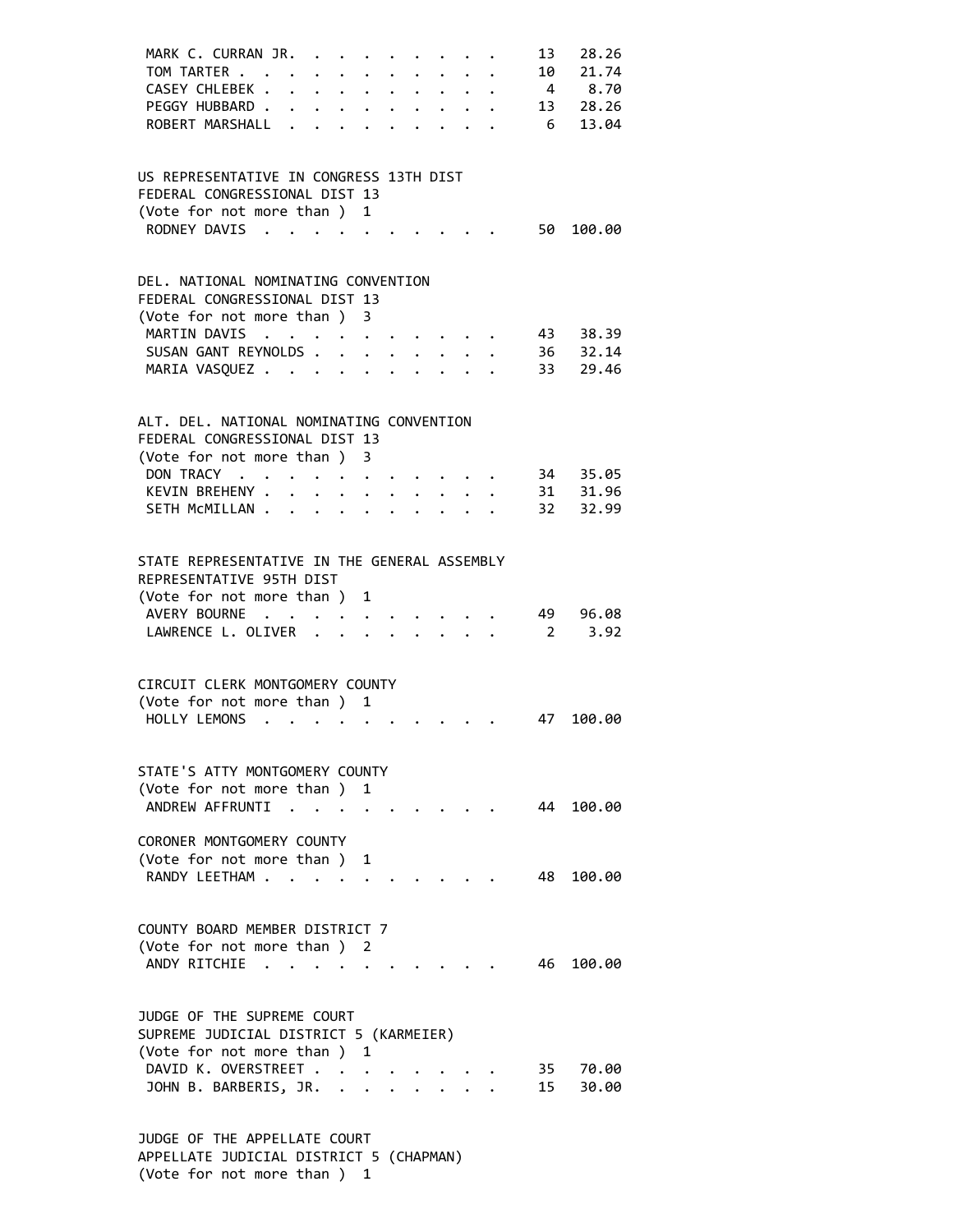| MARK M. BOIE                                                            | $\ddot{\phantom{a}}$            |                      |                           |                                            |                           |                      |                                     |                      |                      |                      | 25                                  | 52.08          |
|-------------------------------------------------------------------------|---------------------------------|----------------------|---------------------------|--------------------------------------------|---------------------------|----------------------|-------------------------------------|----------------------|----------------------|----------------------|-------------------------------------|----------------|
| KATHERINE RUOCCO.                                                       |                                 |                      | $\overline{a}$            |                                            |                           |                      |                                     |                      |                      |                      | 23                                  | 47.92          |
|                                                                         |                                 |                      |                           |                                            |                           |                      |                                     |                      |                      |                      |                                     |                |
|                                                                         |                                 |                      |                           |                                            |                           |                      |                                     |                      |                      |                      |                                     |                |
| PRECINCT COMMITTEEPERSON NORTH LITCHFIELD 3                             |                                 |                      |                           |                                            |                           |                      |                                     |                      |                      |                      |                                     |                |
|                                                                         |                                 |                      |                           |                                            |                           |                      |                                     |                      |                      |                      |                                     |                |
| (Vote for not more than ) 1                                             |                                 |                      |                           |                                            |                           |                      |                                     |                      |                      |                      |                                     |                |
| <b>CURT FAAS</b><br>$\sim$                                              |                                 |                      |                           |                                            |                           |                      |                                     |                      |                      |                      |                                     | 46 100.00      |
|                                                                         |                                 |                      |                           |                                            |                           |                      |                                     |                      |                      |                      |                                     |                |
|                                                                         |                                 |                      |                           |                                            |                           |                      |                                     |                      |                      |                      | *********** (DEMOCRATIC) ********** |                |
|                                                                         |                                 |                      |                           |                                            |                           |                      |                                     |                      |                      |                      |                                     |                |
| PRESIDENT OF THE UNITED STATES                                          |                                 |                      |                           |                                            |                           |                      |                                     |                      |                      |                      |                                     |                |
| (Vote for not more than)                                                |                                 |                      |                           |                                            | 1                         |                      |                                     |                      |                      |                      |                                     |                |
|                                                                         |                                 |                      |                           |                                            |                           |                      |                                     |                      |                      |                      |                                     |                |
| AMY J. KLOBUCHAR .                                                      |                                 |                      |                           |                                            |                           |                      |                                     |                      |                      |                      | 0                                   |                |
| DEVAL PATRICK.                                                          |                                 |                      |                           |                                            |                           |                      |                                     |                      |                      |                      | 0                                   |                |
| BERNIE SANDERS.                                                         |                                 |                      | $\ddot{\phantom{0}}$      |                                            |                           |                      |                                     |                      |                      |                      | 14                                  | 27.45          |
| JOSEPH R. BIDEN                                                         |                                 |                      |                           |                                            |                           |                      |                                     |                      |                      |                      | 33                                  | 64.71          |
| MICHAEL R. BLOOMBERG. .                                                 |                                 |                      |                           |                                            | $\mathbf{A}$              | $\ddot{\phantom{0}}$ | $\ddot{\phantom{0}}$                |                      |                      |                      | $\overline{4}$                      | 7.84           |
| ELIZABETH WARREN.                                                       |                                 |                      | $\sim$ $\sim$             |                                            | $\ddot{\phantom{0}}$      |                      |                                     |                      |                      |                      | 0                                   |                |
| PETE BUTTIGIEG.                                                         |                                 |                      |                           |                                            |                           |                      |                                     |                      |                      |                      | 0                                   |                |
|                                                                         |                                 |                      | $\ddot{\phantom{0}}$      |                                            | $\ddot{\phantom{0}}$      |                      | $\ddot{\phantom{0}}$                | $\ddot{\phantom{0}}$ |                      |                      |                                     |                |
| TOM STEYER                                                              |                                 |                      |                           |                                            | $\bullet$ .               | $\bullet$            | $\bullet$ .<br><br><br><br><br><br> |                      |                      |                      | 0                                   |                |
| ANDREW YANG. .                                                          |                                 |                      |                           | $\mathbf{r}$ , $\mathbf{r}$ , $\mathbf{r}$ | $\bullet$ .               |                      |                                     |                      |                      |                      | 0                                   |                |
| MICHAEL BENNET. .                                                       |                                 |                      | $\ddot{\phantom{0}}$      | $\bullet$ .                                |                           |                      |                                     |                      |                      |                      | 0                                   |                |
| JOHN K. DELANEY                                                         |                                 |                      | $\mathbf{L}^{\text{max}}$ | $\bullet$ .                                | $\ddot{\phantom{0}}$      |                      |                                     |                      |                      |                      | 0                                   |                |
| TULSI GABBARD.                                                          |                                 |                      |                           |                                            |                           |                      |                                     |                      |                      |                      | 0                                   |                |
| CORY BOOKER.                                                            |                                 |                      |                           | $\mathbf{L}^{\text{max}}$                  |                           |                      |                                     |                      |                      |                      | 0                                   |                |
|                                                                         |                                 |                      |                           |                                            |                           |                      |                                     |                      |                      |                      |                                     |                |
|                                                                         |                                 |                      |                           |                                            |                           |                      |                                     |                      |                      |                      |                                     |                |
|                                                                         |                                 |                      |                           |                                            |                           |                      |                                     |                      |                      |                      |                                     |                |
| UNITED STATES SENATOR U.S. SENATE                                       |                                 |                      |                           |                                            |                           |                      |                                     |                      |                      |                      |                                     |                |
| (Vote for not more than )                                               |                                 |                      |                           |                                            | 1                         |                      |                                     |                      |                      |                      |                                     |                |
| RICHARD J. DURBIN.                                                      |                                 |                      |                           |                                            |                           |                      |                                     |                      |                      |                      | 46                                  | 100.00         |
|                                                                         |                                 |                      |                           |                                            |                           |                      |                                     |                      |                      |                      |                                     |                |
| (Vote for not more than)<br>BETSY DIRKSEN LONDRIGAN.<br>STEFANIE SMITH. |                                 |                      |                           |                                            | 1<br>$\ddot{\phantom{a}}$ |                      |                                     |                      |                      |                      | 33<br>13                            | 71.74<br>28.26 |
|                                                                         |                                 |                      |                           |                                            | $\ddot{\phantom{0}}$      |                      |                                     |                      |                      |                      |                                     |                |
|                                                                         |                                 |                      |                           |                                            |                           |                      |                                     |                      |                      |                      |                                     |                |
|                                                                         |                                 |                      |                           |                                            |                           |                      |                                     |                      |                      |                      |                                     |                |
| DEL, NATIONAL NOMINATING CONVENTION                                     |                                 |                      |                           |                                            |                           |                      |                                     |                      |                      |                      |                                     |                |
| FEDERAL CONGRESSIONAL DIST 13                                           |                                 |                      |                           |                                            |                           |                      |                                     |                      |                      |                      |                                     |                |
| (Vote for not more than)                                                |                                 |                      |                           |                                            | 5.                        |                      |                                     |                      |                      |                      |                                     |                |
| TERESA BRENNAN.                                                         |                                 | $\ddot{\phantom{a}}$ |                           | $\mathbf{z} = \mathbf{z} + \mathbf{z}$     | $\bullet$                 |                      |                                     |                      |                      |                      | 3                                   | 1.44           |
| GABRIELA ROMERO                                                         |                                 | $\ddot{\phantom{a}}$ | $\ddot{\phantom{0}}$      |                                            |                           |                      |                                     |                      |                      |                      | 3                                   | 1.44           |
|                                                                         |                                 |                      |                           |                                            | $\ddot{\phantom{0}}$      | $\ddot{\phantom{a}}$ |                                     |                      |                      | $\ddot{\phantom{0}}$ |                                     |                |
| KHALED MESSAI. .                                                        |                                 |                      | $\mathbf{L}^{\text{max}}$ | $\ddot{\phantom{0}}$                       | $\ddot{\phantom{0}}$      | $\ddot{\phantom{0}}$ |                                     |                      |                      |                      | 3                                   | 1.44           |
| MICHELLE PAUL .                                                         |                                 |                      |                           |                                            | $\ddot{\phantom{0}}$      |                      |                                     |                      |                      |                      | 4                                   | 1.91           |
| MICHAEL FRERICHS .                                                      |                                 |                      | $\ddot{\phantom{a}}$      |                                            | $\ddot{\phantom{0}}$      |                      |                                     |                      |                      |                      | 5                                   | 2.39           |
| EMMA TODD                                                               |                                 |                      |                           | $\ddot{\phantom{0}}$                       | $\ddot{\phantom{a}}$      | $\ddot{\phantom{a}}$ |                                     |                      |                      |                      | 5                                   | 2.39           |
| CRAIG COLBROOK.                                                         |                                 | $\ddot{\phantom{a}}$ | $\mathbf{r}$              | $\mathbf{L}$                               | $\ddot{\phantom{a}}$      | $\ddot{\phantom{a}}$ | $\ddot{\phantom{a}}$                | $\ddot{\phantom{0}}$ | $\ddot{\phantom{0}}$ |                      | $\mathbf 1$                         | .48            |
| LISA M. STANLEY                                                         |                                 |                      |                           |                                            | $\ddot{\phantom{a}}$      | $\ddot{\phantom{a}}$ | $\ddot{\phantom{a}}$                |                      | $\mathbf{L}$         |                      | 5                                   | 2.39           |
|                                                                         |                                 |                      |                           |                                            |                           |                      |                                     |                      |                      |                      |                                     |                |
| SUE SCHERER.                                                            | $\cdot$ $\cdot$ $\cdot$ $\cdot$ |                      |                           |                                            | $\ddot{\phantom{0}}$      | $\ddot{\phantom{a}}$ | $\ddot{\phantom{0}}$                | $\ddot{\phantom{0}}$ | $\ddot{\phantom{0}}$ |                      | 32                                  | 15.31          |
| CHUCK NAPIER                                                            | $\ddot{\phantom{0}}$            |                      | $\ddot{\phantom{0}}$      |                                            |                           | $\ddot{\phantom{a}}$ | $\ddot{\phantom{a}}$                | $\ddot{\phantom{a}}$ | $\ddot{\phantom{0}}$ | $\ddot{\phantom{0}}$ | 29                                  | 13.88          |
| ELLEN SCHANZLE-HASKINS .                                                |                                 |                      |                           |                                            |                           | $\ddot{\phantom{a}}$ | $\ddot{\phantom{0}}$                | $\ddot{\phantom{0}}$ | $\bullet$            |                      | 30                                  | 14.35          |
| MARK ROBERT MADDOCK                                                     |                                 |                      |                           |                                            | $\ddot{\phantom{0}}$      | $\ddot{\phantom{a}}$ |                                     |                      |                      |                      | 27                                  | 12.92          |
| ADA OWENS<br>$\sim$                                                     | $\ddot{\phantom{0}}$            |                      | $\ddot{\phantom{0}}$      |                                            | $\ddot{\phantom{0}}$      |                      |                                     | $\ddot{\phantom{a}}$ |                      |                      | 20                                  | 9.57           |
| CAROL AMMONS                                                            | $\ddot{\phantom{0}}$            | $\mathbf{r}$         | $\ddot{\phantom{a}}$      | $\mathbf{r}$                               | $\ddot{\phantom{0}}$      | $\ddot{\phantom{a}}$ |                                     | $\ddot{\phantom{0}}$ |                      |                      | 8                                   | 3.83           |
| JENN CARRILLO                                                           |                                 |                      |                           |                                            | $\ddot{\phantom{a}}$      | $\ddot{\phantom{a}}$ | $\ddot{\phantom{a}}$                | $\ddot{\phantom{0}}$ | $\ddot{\phantom{a}}$ |                      | 9                                   | 4.31           |
|                                                                         |                                 |                      |                           |                                            |                           |                      |                                     |                      |                      |                      |                                     |                |
| PAMELLA GRONEMEYER                                                      |                                 |                      |                           | $\mathbf{r}$                               | $\ddot{\phantom{0}}$      | $\ddot{\phantom{a}}$ | $\ddot{\phantom{a}}$                | $\ddot{\phantom{0}}$ | $\mathbf{L}$         |                      | 9                                   | 4.31           |
| ALLAN M. AXELROD.                                                       |                                 |                      | $\ddot{\phantom{0}}$      | $\ddot{\phantom{0}}$                       | $\ddot{\phantom{0}}$      | $\ddot{\phantom{a}}$ | $\ddot{\phantom{a}}$                | $\ddot{\phantom{a}}$ | $\ddot{\phantom{0}}$ |                      | 8                                   | 3.83           |
| BRIAN WILENS                                                            | $\sim$                          |                      | $\ddot{\phantom{0}}$      | $\ddot{\phantom{0}}$                       | $\ddot{\phantom{0}}$      | $\ddot{\phantom{0}}$ | $\ddot{\phantom{a}}$                | $\ddot{\phantom{0}}$ | $\ddot{\phantom{0}}$ | $\ddot{\phantom{0}}$ | 8                                   | 3.83           |
| CAROL McCLAINE. .                                                       |                                 |                      | $\ddot{\phantom{0}}$      | $\ddot{\phantom{0}}$                       | $\ddot{\phantom{0}}$      | $\ddot{\phantom{a}}$ | $\ddot{\phantom{0}}$                | $\ddot{\phantom{0}}$ |                      |                      | 0                                   |                |
| JOHN BERGEE.                                                            | $\sim$ $\sim$ $\sim$ $\sim$     |                      | $\ddot{\phantom{0}}$      |                                            | $\ddot{\phantom{0}}$      |                      | $\ddot{\phantom{0}}$                |                      |                      |                      | 0                                   |                |
| ANNE M. HEILES.                                                         |                                 |                      |                           |                                            |                           |                      |                                     |                      |                      |                      | 0                                   |                |
|                                                                         |                                 |                      |                           |                                            |                           |                      |                                     |                      |                      |                      |                                     |                |

CARL ERNEST KASTEN . . . . . . . . 0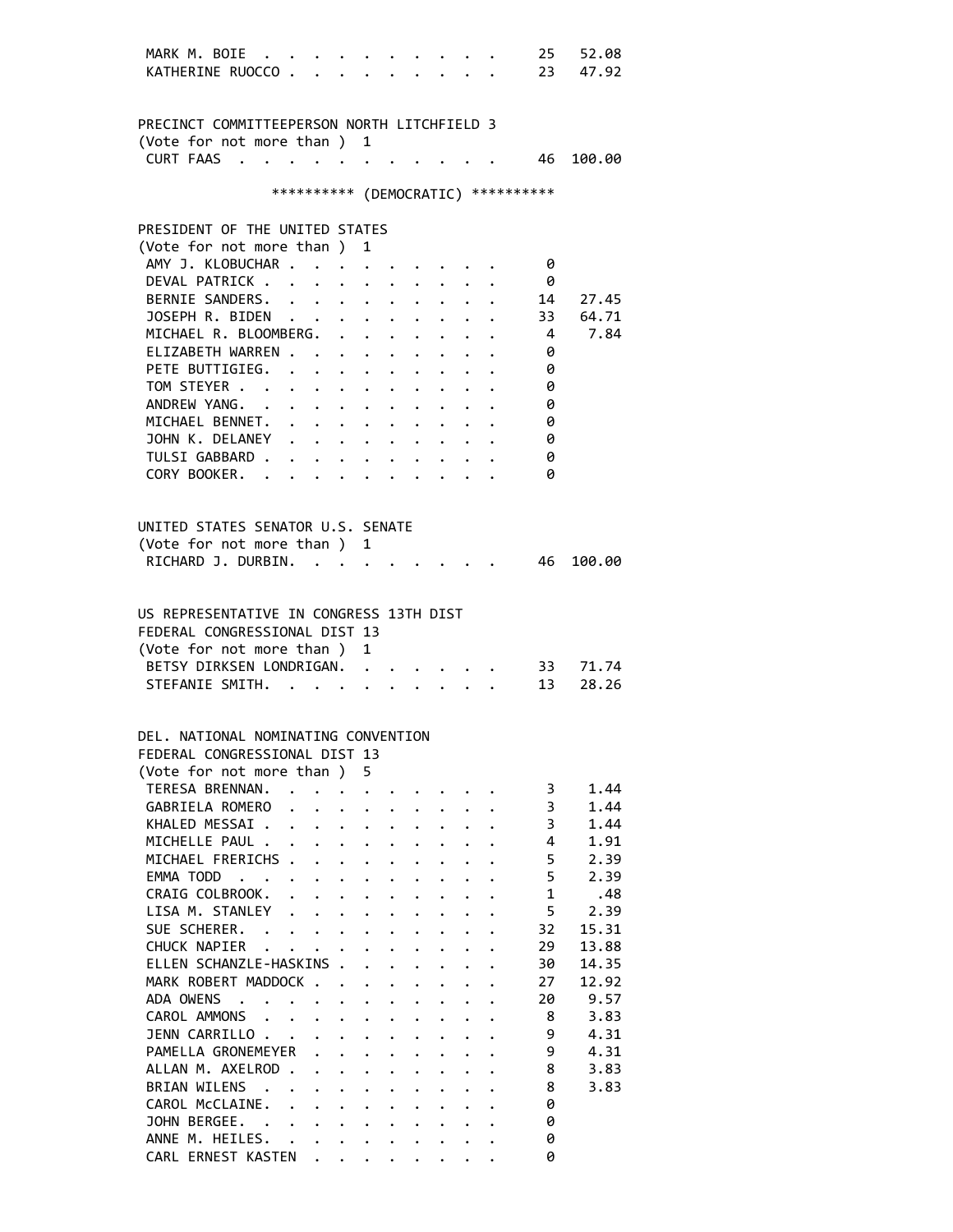|                                                           | CHASE WILHELM.     | STATE REPRESENTATIVE IN THE GENERAL ASSEMBLY<br>REPRESENTATIVE 95TH DIST<br>(Vote for not more than ) 1                                                                                                                                                                                                                                                                                               |        |   |              |                      |                                        |                  | 44                                                             | 100.00                                                              |
|-----------------------------------------------------------|--------------------|-------------------------------------------------------------------------------------------------------------------------------------------------------------------------------------------------------------------------------------------------------------------------------------------------------------------------------------------------------------------------------------------------------|--------|---|--------------|----------------------|----------------------------------------|------------------|----------------------------------------------------------------|---------------------------------------------------------------------|
|                                                           |                    | CIRCUIT CLERK MONTGOMERY COUNTY<br>(Vote for not more than ) 1<br>NO CANDIDATE FILED.                                                                                                                                                                                                                                                                                                                 |        |   |              |                      |                                        |                  | 0                                                              |                                                                     |
|                                                           |                    | STATE'S ATTY MONTGOMERY COUNTY<br>(Vote for not more than)<br>BRYANT "BUTCH" HITCHINGS                                                                                                                                                                                                                                                                                                                |        | 1 |              |                      |                                        |                  | 44                                                             | 100.00                                                              |
|                                                           | NO CANDIDATE FILED | CORONER MONTGOMERY COUNTY<br>(Vote for not more than ) 1                                                                                                                                                                                                                                                                                                                                              | $\sim$ |   |              |                      |                                        |                  | 0                                                              |                                                                     |
|                                                           | TIMOTHY L. FOGLE.  | COUNTY BOARD MEMBER DISTRICT 7<br>(Vote for not more than ) 2                                                                                                                                                                                                                                                                                                                                         |        |   |              |                      |                                        |                  | 41                                                             | 100.00                                                              |
|                                                           | JUDY CATES         | JUDGE OF THE SUPREME COURT<br>SUPREME JUDICIAL DISTRICT 5 (KARMEIER)<br>(Vote for not more than ) 1                                                                                                                                                                                                                                                                                                   |        |   |              |                      |                                        |                  | 42                                                             | 100.00                                                              |
|                                                           | SARAH SMITH.       | JUDGE OF THE APPELLATE COURT APPELLATE JUDICIAL<br>APPELLATE JUDICIAL DISTRICT 5 (CHAPMAN)<br>(Vote for not more than)                                                                                                                                                                                                                                                                                |        | 1 |              |                      |                                        |                  | 43                                                             | 100.00                                                              |
|                                                           |                    | PRECINCT COMMITTEEPERSON NORTH LITCHFIELD 3<br>(Vote for not more than )<br>TIMOTHY L. FOGLE                                                                                                                                                                                                                                                                                                          |        | 1 |              |                      |                                        |                  | 42                                                             | 100.00                                                              |
| PRECINCT REPORT<br>RUN DATE:04/01/20<br>RUN TIME:10:04 AM |                    | 2020 GENERAL PRIMARY ELECTION<br>MARCH 17, 2020<br><b>STATISTICS</b>                                                                                                                                                                                                                                                                                                                                  |        |   |              |                      |                                        |                  |                                                                | MONTGOMERY COUNTY, ILLINOIS OFFICIAL TOTALS                         |
| 1104 NORTH LITCHFIELD 4                                   |                    |                                                                                                                                                                                                                                                                                                                                                                                                       |        |   |              |                      |                                        |                  |                                                                | VOTES PERCENT                                                       |
|                                                           |                    | REGISTERED VOTERS - TOTAL<br>REGISTERED VOTERS - REPUBLICAN<br>REGISTERED VOTERS - DEMOCRATIC<br>REGISTERED VOTERS - NONPARTISAN<br>BALLOTS CAST - TOTAL.<br>BALLOTS CAST - REPUBLICAN .<br>BALLOTS CAST - DEMOCRATIC<br>BALLOTS CAST - NONPARTISAN.<br>BALLOTS CAST - BLANK.<br>VOTER TURNOUT - TOTAL<br>VOTER TURNOUT - REPUBLICAN. .<br>VOTER TURNOUT - DEMOCRATIC.<br>VOTER TURNOUT - NONPARTISAN |        |   | $\mathbf{A}$ | $\ddot{\phantom{0}}$ | $\mathbf{1}$ . The set of $\mathbf{1}$ | $\ddot{\bullet}$ | 362<br>118<br>79<br>$5^{\circ}$<br>83<br>54<br>29<br>- 0<br>-0 | 32.60<br>21.82<br>1.38<br>65.06<br>34.94<br>22.93<br>45.76<br>36.71 |
|                                                           |                    | VOTER TURNOUT - BLANK                                                                                                                                                                                                                                                                                                                                                                                 |        |   |              |                      |                                        |                  |                                                                |                                                                     |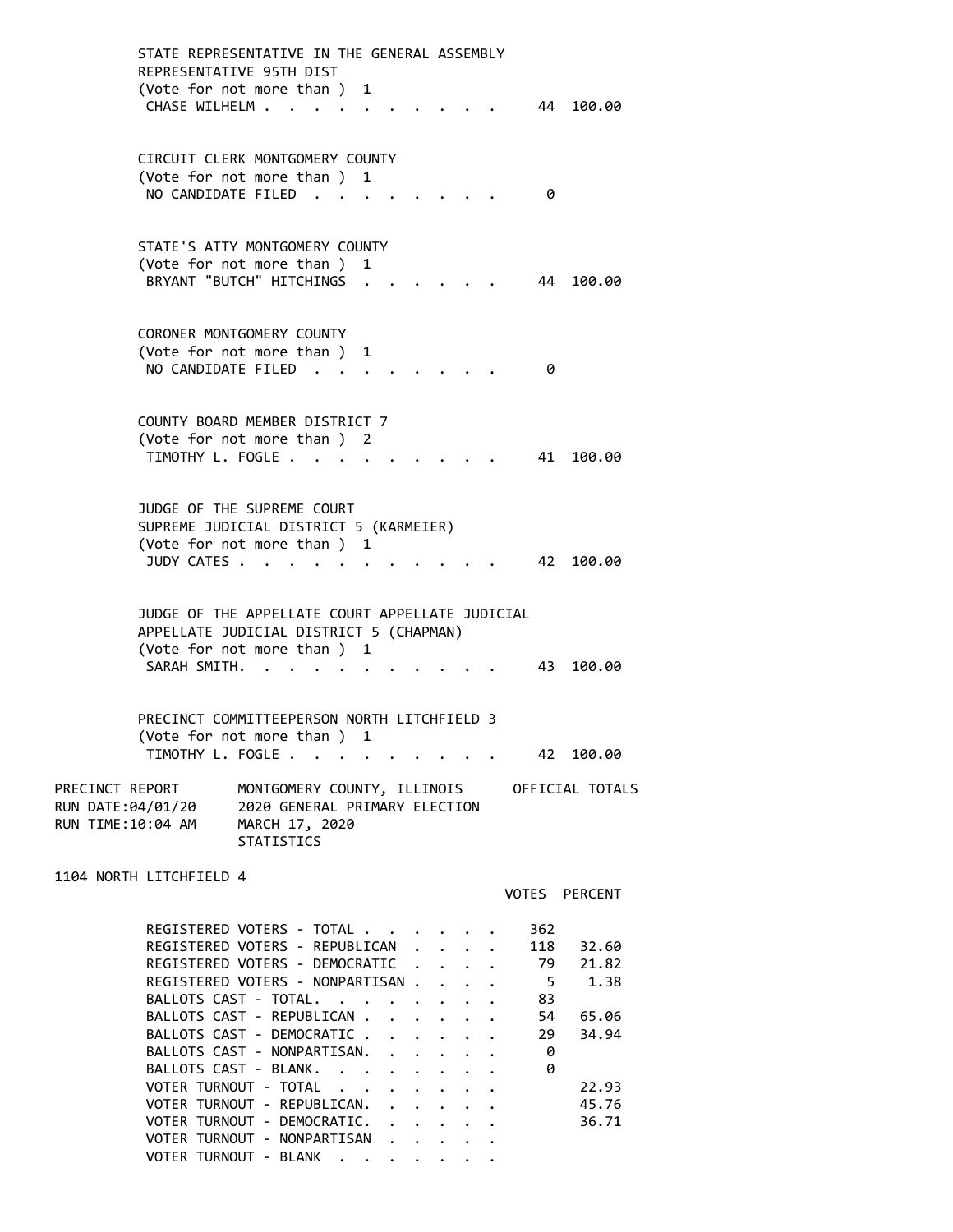## \*\*\*\*\*\*\*\*\*\* (REPUBLICAN) \*\*\*\*\*\*\*\*\*\*

| PRESIDENT OF THE UNITED STATES<br>(Vote for not more than ) 1<br>DONALD J TRUMP. 53<br>ROQUE "ROCKY" DE LA FUENTE.      |                      |  |   |  |                                                                                                                                     | - 0                   | 100.00             |
|-------------------------------------------------------------------------------------------------------------------------|----------------------|--|---|--|-------------------------------------------------------------------------------------------------------------------------------------|-----------------------|--------------------|
| UNITED STATES SENATOR U.S. SENATE                                                                                       |                      |  |   |  |                                                                                                                                     |                       |                    |
| (Vote for not more than ) 1                                                                                             |                      |  |   |  |                                                                                                                                     |                       |                    |
| MARK C. CURRAN JR.                                                                                                      |                      |  |   |  | $\begin{array}{cccccccccccccc} \bullet & \bullet & \bullet & \bullet & \bullet & \bullet & \bullet & \bullet & \bullet \end{array}$ |                       | 21 43.75           |
| TOM TARTER                                                                                                              |                      |  |   |  |                                                                                                                                     |                       | 10 20.83           |
| CASEY CHLEBEK                                                                                                           |                      |  |   |  |                                                                                                                                     |                       | 3, 6.25            |
| PEGGY HUBBARD<br>ROBERT MARSHALL                                                                                        |                      |  |   |  |                                                                                                                                     |                       | 8 16.67<br>6 12.50 |
|                                                                                                                         |                      |  |   |  |                                                                                                                                     |                       |                    |
| US REPRESENTATIVE IN CONGRESS 13TH DIST                                                                                 |                      |  |   |  |                                                                                                                                     |                       |                    |
| FEDERAL CONGRESSIONAL DIST 13                                                                                           |                      |  |   |  |                                                                                                                                     |                       |                    |
| (Vote for not more than ) 1                                                                                             |                      |  |   |  |                                                                                                                                     |                       |                    |
| RODNEY DAVIS                                                                                                            |                      |  |   |  |                                                                                                                                     |                       | . 52 100.00        |
| DEL, NATIONAL NOMINATING CONVENTION                                                                                     |                      |  |   |  |                                                                                                                                     |                       |                    |
| FEDERAL CONGRESSIONAL DIST 13                                                                                           |                      |  |   |  |                                                                                                                                     |                       |                    |
| (Vote for not more than ) 3                                                                                             |                      |  |   |  |                                                                                                                                     |                       |                    |
| MARTIN DAVIS                                                                                                            |                      |  |   |  |                                                                                                                                     |                       | 46 36.51           |
| SUSAN GANT REYNOLDS                                                                                                     |                      |  |   |  |                                                                                                                                     |                       | 44 34.92           |
| MARIA VASQUEZ                                                                                                           |                      |  |   |  |                                                                                                                                     |                       | 36 28.57           |
| ALT. DEL. NATIONAL NOMINATING CONVENTION<br>FEDERAL CONGRESSIONAL DIST 13<br>(Vote for not more than ) 3<br>DON TRACY   |                      |  |   |  |                                                                                                                                     |                       | 43 34.96           |
| KEVIN BREHENY                                                                                                           |                      |  |   |  | $\cdot$ $\cdot$ $\cdot$ $\cdot$ $\cdot$ $\cdot$                                                                                     |                       | 36 29.27           |
| SETH MCMILLAN                                                                                                           |                      |  |   |  |                                                                                                                                     |                       | 44 35.77           |
| STATE REPRESENTATIVE IN THE GENERAL ASSEMBLY<br>REPRESENTATIVE 95TH DIST<br>(Vote for not more than ) 1<br>AVERY BOURNE |                      |  |   |  |                                                                                                                                     |                       | 92.59              |
| LAWRENCE L. OLIVER                                                                                                      |                      |  |   |  |                                                                                                                                     | 50.<br>$\overline{4}$ | 7.41               |
| CIRCUIT CLERK MONTGOMERY COUNTY<br>(Vote for not more than) 1<br>HOLLY LEMONS                                           |                      |  |   |  |                                                                                                                                     | 50 -                  | 100.00             |
| STATE'S ATTY MONTGOMERY COUNTY                                                                                          |                      |  |   |  |                                                                                                                                     |                       |                    |
| (Vote for not more than )<br>ANDREW AFFRUNTI                                                                            | $\ddot{\phantom{a}}$ |  | 1 |  |                                                                                                                                     | 48 -                  | 100.00             |
| CORONER MONTGOMERY COUNTY<br>(Vote for not more than ) 1<br>RANDY LEETHAM .                                             |                      |  |   |  |                                                                                                                                     | 46                    | 100.00             |
| COUNTY BOARD MEMBER DISTRICT 5                                                                                          |                      |  |   |  |                                                                                                                                     |                       |                    |
| (Vote for not more than ) 2<br>RUSSELL BEASON.                                                                          |                      |  |   |  |                                                                                                                                     | 45                    | 100.00             |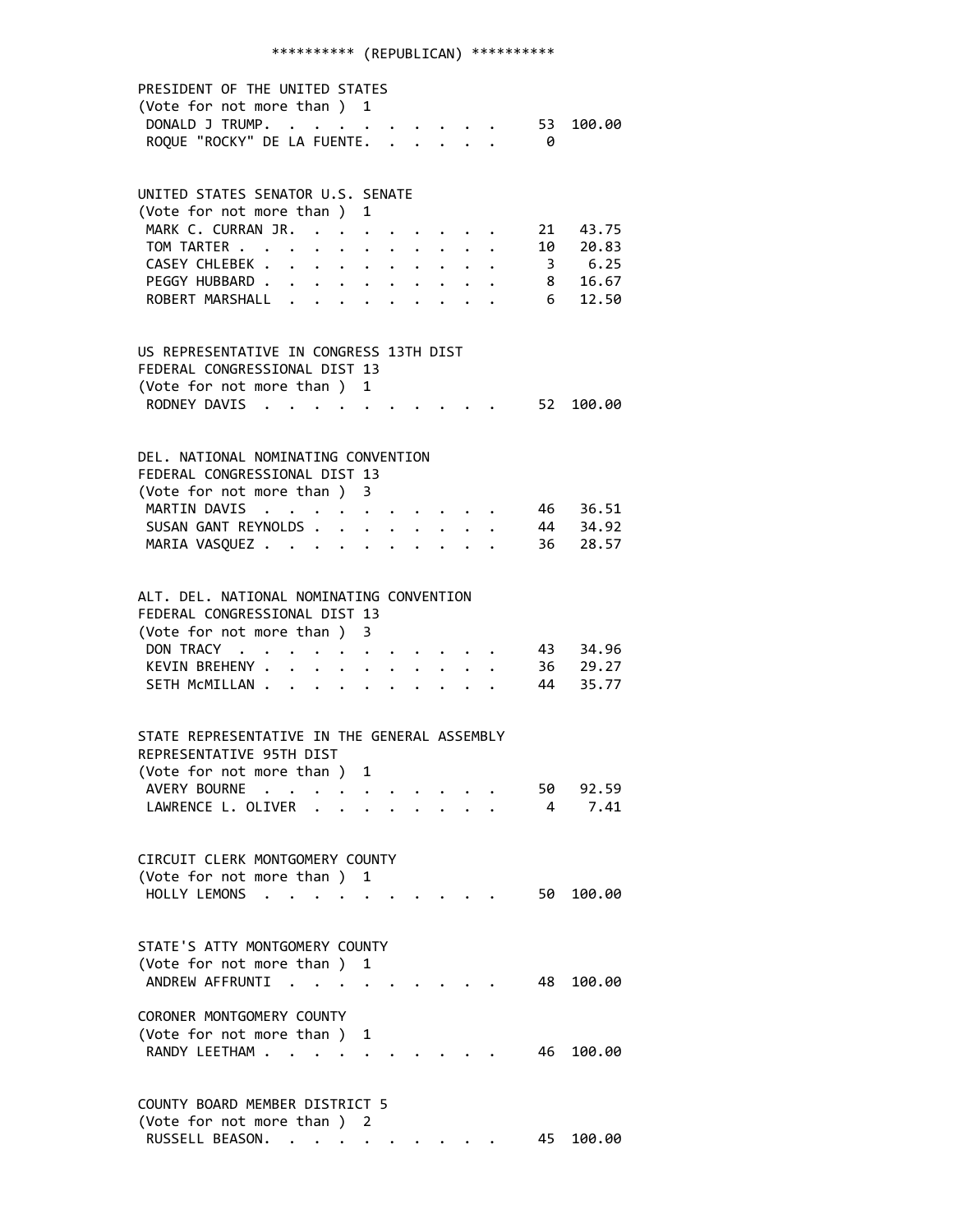| JUDGE OF THE SUPREME COURT<br>SUPREME JUDICIAL DISTRICT 5 (KARMEIER)<br>(Vote for not more than ) 1<br>DAVID K. OVERSTREET<br>JOHN B. BARBERIS, JR.                                                                                                                                                           |                                                                                                                                                                                                                |                              | $\cdots$                                       |                                                              |              |                                     |                                                                       | $\cdot$ 33 75.00<br>11 25.00             |
|---------------------------------------------------------------------------------------------------------------------------------------------------------------------------------------------------------------------------------------------------------------------------------------------------------------|----------------------------------------------------------------------------------------------------------------------------------------------------------------------------------------------------------------|------------------------------|------------------------------------------------|--------------------------------------------------------------|--------------|-------------------------------------|-----------------------------------------------------------------------|------------------------------------------|
| JUDGE OF THE APPELLATE COURT<br>APPELLATE JUDICIAL DISTRICT 5 (CHAPMAN)<br>(Vote for not more than ) 1<br>MARK M. BOIE<br>KATHERINE RUOCCO                                                                                                                                                                    |                                                                                                                                                                                                                |                              |                                                |                                                              |              |                                     | 22<br>21                                                              | 51.16<br>48.84                           |
| PRECINCT COMMITTEEPERSON NORTH LITCHFIELD 4<br>(Vote for not more than ) 1<br>NO CANDIDATE FILED                                                                                                                                                                                                              |                                                                                                                                                                                                                |                              |                                                |                                                              |              | - 0                                 |                                                                       |                                          |
|                                                                                                                                                                                                                                                                                                               |                                                                                                                                                                                                                |                              |                                                |                                                              |              | *********** (DEMOCRATIC) ********** |                                                                       |                                          |
| PRESIDENT OF THE UNITED STATES<br>(Vote for not more than ) 1<br>AMY J. KLOBUCHAR<br>DEVAL PATRICK<br>BERNIE SANDERS.<br>JOSEPH R. BIDEN<br>MICHAEL R. BLOOMBERG.<br>ELIZABETH WARREN<br>PETE BUTTIGIEG.<br>TOM STEYER<br>ANDREW YANG.<br>MICHAEL BENNET.<br>JOHN K. DELANEY<br>TULSI GABBARD<br>CORY BOOKER. |                                                                                                                                                                                                                | $\bullet$ .                  | $\cdot$ $\cdot$ $\cdot$ $\cdot$ $\cdot$        |                                                              |              |                                     | - 0<br>- 0<br>11<br>18<br>- 0<br>0<br>0<br>0<br>0<br>0<br>0<br>0<br>0 | 37.93<br>62.07                           |
| UNITED STATES SENATOR U.S. SENATE<br>(Vote for not more than) 1<br>RICHARD J. DURBIN.                                                                                                                                                                                                                         |                                                                                                                                                                                                                |                              |                                                |                                                              |              |                                     | 27                                                                    | 100.00                                   |
| US REPRESENTATIVE IN CONGRESS 13TH DIST<br>FEDERAL CONGRESSIONAL DIST 13<br>(Vote for not more than)<br>BETSY DIRKSEN LONDRIGAN.<br>STEFANIE SMITH.<br>DEL. NATIONAL NOMINATING CONVENTION                                                                                                                    |                                                                                                                                                                                                                | $\mathbf{1}$<br>$\mathbf{L}$ | $\mathbf{r}$ and $\mathbf{r}$ and $\mathbf{r}$ |                                                              |              |                                     | 19<br>7 <sup>7</sup>                                                  | 73.08<br>26.92                           |
| FEDERAL CONGRESSIONAL DIST 13<br>(Vote for not more than )<br>TERESA BRENNAN.<br>GABRIELA ROMERO<br>KHALED MESSAI .<br>MICHELLE PAUL .<br>MICHAEL FRERICHS<br>EMMA TODD                                                                                                                                       | $\begin{array}{cccccccccccccc} . & . & . & . & . & . & . & . \end{array}$<br>$\mathbf{r}$ , $\mathbf{r}$ , $\mathbf{r}$ , $\mathbf{r}$ , $\mathbf{r}$<br>$\mathbf{r}$ , and $\mathbf{r}$ , and $\mathbf{r}$    |                              |                                                | $\mathbf{r}$<br>$\ddot{\phantom{a}}$<br>$\ddot{\phantom{0}}$ |              |                                     | 1<br>1<br>0<br>0<br>$\overline{2}$<br>$\overline{2}$                  | .83<br>.83<br>1.67<br>1.67               |
| CRAIG COLBROOK.<br>$\ddot{\phantom{0}}$<br>LISA M. STANLEY<br>SUE SCHERER. .<br>CHUCK NAPIER<br>ELLEN SCHANZLE-HASKINS<br>MARK ROBERT MADDOCK<br>ADA OWENS                                                                                                                                                    | $\mathbf{r} = \mathbf{r} + \mathbf{r} + \mathbf{r} + \mathbf{r}$ .<br>$\mathbf{r} = \mathbf{r} + \mathbf{r} + \mathbf{r} + \mathbf{r} + \mathbf{r}$<br>$\cdot$ $\cdot$ $\cdot$ $\cdot$ $\cdot$ $\cdot$ $\cdot$ |                              |                                                |                                                              | $\mathbf{L}$ |                                     | 0<br>0<br>15<br>18<br>14<br>15<br>10                                  | 12.50<br>15.00<br>11.67<br>12.50<br>8.33 |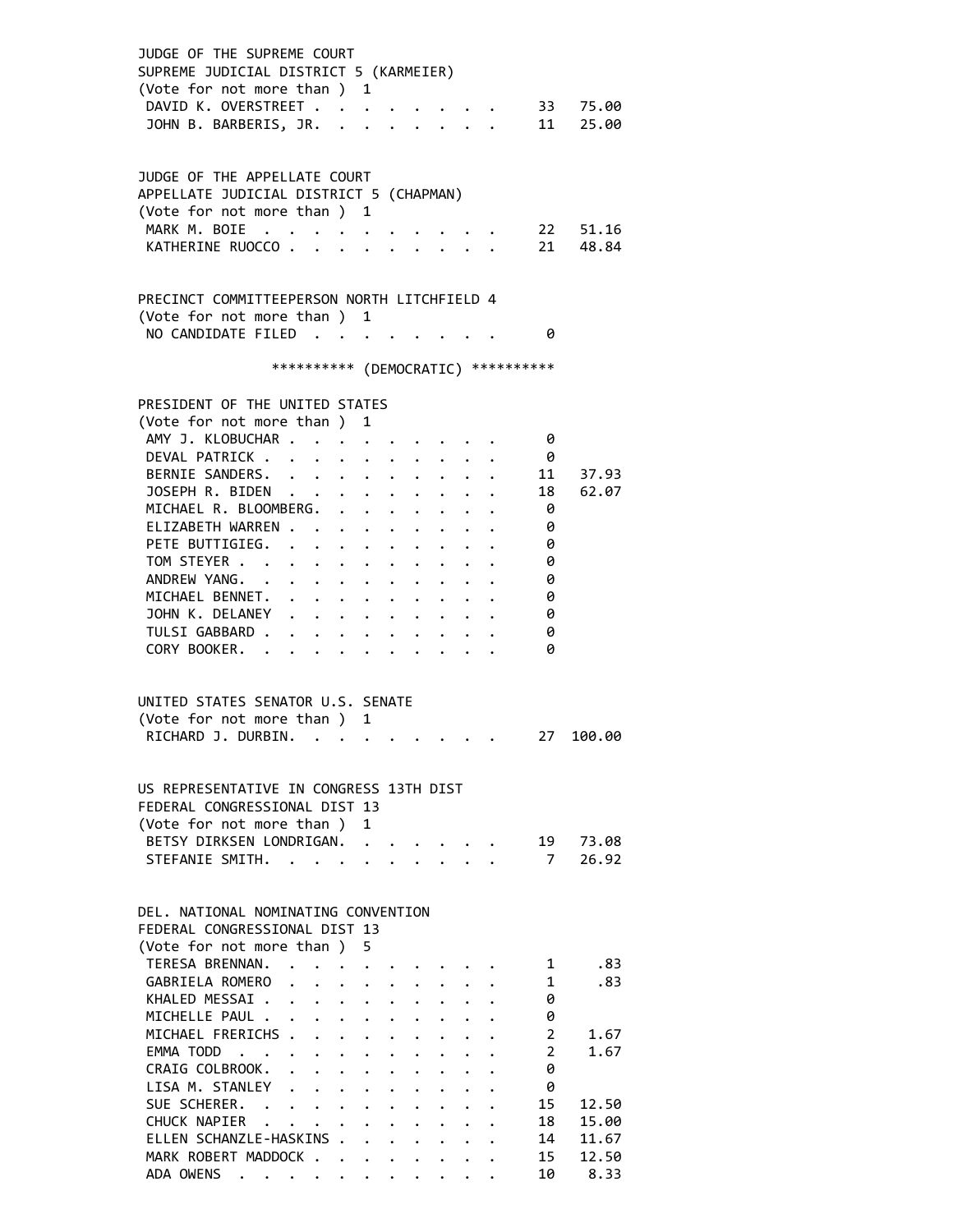| CAROL AMMONS                                     |                               |           |                                  |   |  |        |  | 8               | 6.67            |
|--------------------------------------------------|-------------------------------|-----------|----------------------------------|---|--|--------|--|-----------------|-----------------|
| JENN CARRILLO.                                   |                               |           |                                  |   |  |        |  | 8               | 6.67            |
| PAMELLA GRONEMEYER                               |                               |           | $\ddot{\phantom{0}}$             |   |  |        |  | 9               | 7.50            |
| ALLAN M. AXELROD.                                |                               |           | $\bullet$ . The set of $\bullet$ |   |  |        |  | 9               | 7.50            |
| BRIAN WILENS.                                    |                               |           | $\ddot{\phantom{0}}$             |   |  |        |  | $7\overline{ }$ | 5.83            |
| CAROL McCLAINE.                                  | $\bullet$                     | $\bullet$ | $\bullet$ . The set of $\bullet$ |   |  |        |  | 0               |                 |
| JOHN BERGEE. .                                   |                               |           |                                  |   |  |        |  | 0               |                 |
| ANNE M. HEILES. .                                |                               |           |                                  |   |  |        |  | 0               |                 |
| CARL ERNEST KASTEN                               |                               |           |                                  |   |  |        |  | $\mathbf{1}$    | .83             |
|                                                  |                               |           |                                  |   |  |        |  |                 |                 |
| STATE REPRESENTATIVE IN THE GENERAL ASSEMBLY     |                               |           |                                  |   |  |        |  |                 |                 |
| REPRESENTATIVE 95TH DIST                         |                               |           |                                  |   |  |        |  |                 |                 |
| (Vote for not more than) 1<br>CHASE WILHELM      |                               |           |                                  |   |  |        |  |                 |                 |
|                                                  |                               |           |                                  |   |  |        |  | 26              | 100.00          |
|                                                  |                               |           |                                  |   |  |        |  |                 |                 |
| CIRCUIT CLERK MONTGOMERY COUNTY                  |                               |           |                                  |   |  |        |  |                 |                 |
| (Vote for not more than ) 1                      |                               |           |                                  |   |  |        |  |                 |                 |
| NO CANDIDATE FILED.                              |                               |           |                                  |   |  |        |  | 0               |                 |
|                                                  |                               |           |                                  |   |  |        |  |                 |                 |
|                                                  |                               |           |                                  |   |  |        |  |                 |                 |
| STATE'S ATTY MONTGOMERY COUNTY                   |                               |           |                                  |   |  |        |  |                 |                 |
| (Vote for not more than )                        |                               |           |                                  | 1 |  |        |  |                 |                 |
| BRYANT "BUTCH" HITCHINGS                         |                               |           |                                  |   |  |        |  | 26              | 100.00          |
|                                                  |                               |           |                                  |   |  |        |  |                 |                 |
|                                                  |                               |           |                                  |   |  |        |  |                 |                 |
| CORONER MONTGOMERY COUNTY                        |                               |           |                                  |   |  |        |  |                 |                 |
| (Vote for not more than )<br>NO CANDIDATE FILED. |                               |           |                                  | 1 |  |        |  | 0               |                 |
|                                                  |                               |           | $\sim$ $\sim$                    |   |  |        |  |                 |                 |
|                                                  |                               |           |                                  |   |  |        |  |                 |                 |
| COUNTY BOARD MEMBER DISTRICT 5                   |                               |           |                                  |   |  |        |  |                 |                 |
| (Vote for not more than) 2                       |                               |           |                                  |   |  |        |  |                 |                 |
| RICHARD WENDEL.                                  |                               |           |                                  |   |  |        |  | 25              | 100.00          |
|                                                  |                               |           |                                  |   |  |        |  |                 |                 |
|                                                  |                               |           |                                  |   |  |        |  |                 |                 |
| JUDGE OF THE SUPREME COURT                       |                               |           |                                  |   |  |        |  |                 |                 |
| SUPREME JUDICIAL DISTRICT 5 (KARMEIER)           |                               |           |                                  |   |  |        |  |                 |                 |
| (Vote for not more than ) 1                      |                               |           |                                  |   |  |        |  |                 |                 |
| JUDY CATES .                                     | $\sim$                        |           |                                  |   |  |        |  | 26              | 100.00          |
|                                                  |                               |           |                                  |   |  |        |  |                 |                 |
| JUDGE OF THE APPELLATE COURT APPELLATE JUDICIAL  |                               |           |                                  |   |  |        |  |                 |                 |
| APPELLATE JUDICIAL DISTRICT 5 (CHAPMAN)          |                               |           |                                  |   |  |        |  |                 |                 |
| (Vote for not more than)                         |                               |           |                                  | 1 |  |        |  |                 |                 |
| SARAH SMTTH.                                     |                               |           |                                  |   |  |        |  | 25              | 100.00          |
|                                                  |                               |           |                                  |   |  |        |  |                 |                 |
|                                                  |                               |           |                                  |   |  |        |  |                 |                 |
| PRECINCT COMMITTEEPERSON NORTH LITCHFIELD 4      |                               |           |                                  |   |  |        |  |                 |                 |
| (Vote for not more than ) 1                      |                               |           |                                  |   |  |        |  |                 |                 |
| NO CANDIDATE FILED                               |                               |           |                                  |   |  |        |  | 0               |                 |
|                                                  |                               |           |                                  |   |  |        |  |                 |                 |
| PRECINCT REPORT                                  | MONTGOMERY COUNTY, ILLINOIS   |           |                                  |   |  |        |  |                 | OFFICIAL TOTALS |
| RUN DATE:04/01/20                                | 2020 GENERAL PRIMARY ELECTION |           |                                  |   |  |        |  |                 |                 |
| RUN TIME:10:04 AM                                | MARCH 17, 2020                |           |                                  |   |  |        |  |                 |                 |
|                                                  | <b>STATISTICS</b>             |           |                                  |   |  |        |  |                 |                 |
| 1105 NORTH LITCHFIELD 5                          |                               |           |                                  |   |  |        |  |                 |                 |
|                                                  |                               |           |                                  |   |  |        |  |                 | VOTES PERCENT   |
|                                                  |                               |           |                                  |   |  |        |  |                 |                 |
| REGISTERED VOTERS - TOTAL.                       |                               |           |                                  |   |  |        |  | 373             |                 |
| REGISTERED VOTERS - REPUBLICAN                   |                               |           |                                  |   |  |        |  |                 | 106 28.42       |
| REGISTERED VOTERS - DEMOCRATIC                   |                               |           |                                  |   |  |        |  |                 | 88 23.59        |
| REGISTERED VOTERS - NONPARTISAN .                |                               |           |                                  |   |  | $\sim$ |  | 1               | .27             |
| BALLOTS CAST - TOTAL.                            |                               |           |                                  |   |  |        |  | 98              |                 |
|                                                  |                               |           |                                  |   |  |        |  |                 |                 |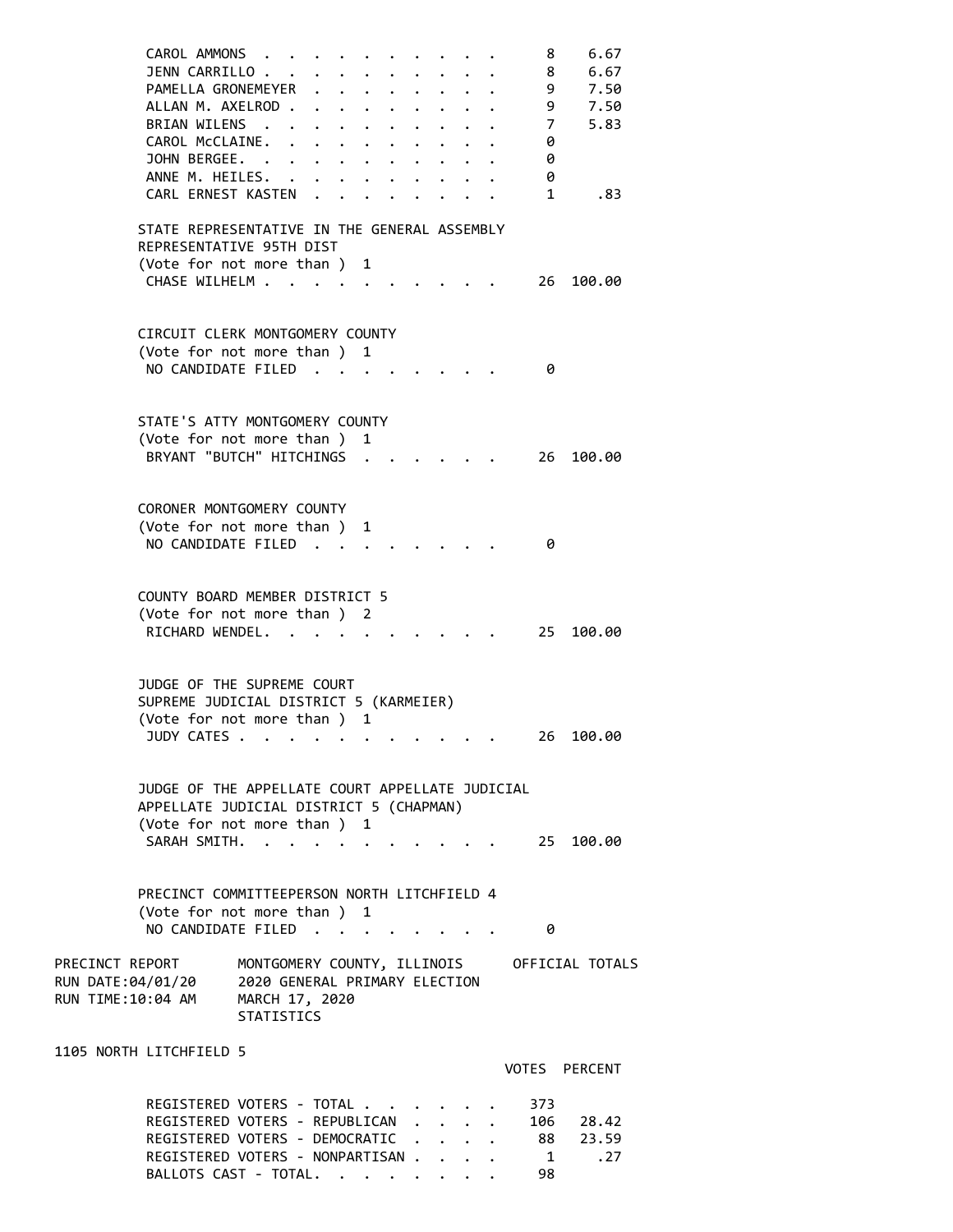| BALLOTS CAST - REPUBLICAN<br>BALLOTS CAST - DEMOCRATIC .      |                          |   |                      |                                                 |  | 48<br>50       | 48.98<br>51.02   |
|---------------------------------------------------------------|--------------------------|---|----------------------|-------------------------------------------------|--|----------------|------------------|
| BALLOTS CAST - NONPARTISAN.                                   |                          |   |                      | $\cdot$ $\cdot$ $\cdot$ $\cdot$ $\cdot$ $\cdot$ |  | - 0            |                  |
| BALLOTS CAST - BLANK.                                         |                          |   |                      |                                                 |  | $\theta$       |                  |
| VOTER TURNOUT - TOTAL                                         |                          |   |                      |                                                 |  |                | 26.27            |
|                                                               |                          |   |                      |                                                 |  |                |                  |
| VOTER TURNOUT - REPUBLICAN.                                   |                          |   |                      |                                                 |  |                | 45.28            |
| VOTER TURNOUT - DEMOCRATIC.                                   |                          |   |                      |                                                 |  |                | 56.82            |
| VOTER TURNOUT - NONPARTISAN                                   |                          |   |                      |                                                 |  |                |                  |
| VOTER TURNOUT - BLANK                                         |                          |   |                      |                                                 |  |                |                  |
|                                                               |                          |   |                      |                                                 |  |                |                  |
| *********** (REPUBLICAN) **********                           |                          |   |                      |                                                 |  |                |                  |
| PRESIDENT OF THE UNITED STATES                                |                          |   |                      |                                                 |  |                |                  |
| (Vote for not more than ) 1                                   |                          |   |                      |                                                 |  |                |                  |
| DONALD J TRUMP.                                               |                          |   |                      |                                                 |  | 48             | 100.00           |
| ROQUE "ROCKY" DE LA FUENTE.                                   |                          |   |                      |                                                 |  | - 0            |                  |
|                                                               |                          |   |                      |                                                 |  |                |                  |
|                                                               |                          |   |                      |                                                 |  |                |                  |
| UNITED STATES SENATOR U.S. SENATE                             |                          |   |                      |                                                 |  |                |                  |
| (Vote for not more than ) 1                                   |                          |   |                      |                                                 |  |                |                  |
| MARK C. CURRAN JR. 12 31.58                                   |                          |   |                      |                                                 |  |                |                  |
| TOM TARTER 9 23.68                                            |                          |   |                      |                                                 |  |                |                  |
| CASEY CHLEBEK 2 5.26                                          |                          |   |                      |                                                 |  |                |                  |
| PEGGY HUBBARD 8 21.05                                         |                          |   |                      |                                                 |  |                |                  |
| ROBERT MARSHALL                                               |                          |   |                      |                                                 |  | $\overline{7}$ | 18.42            |
|                                                               |                          |   |                      |                                                 |  |                |                  |
|                                                               |                          |   |                      |                                                 |  |                |                  |
| US REPRESENTATIVE IN CONGRESS 13TH DIST                       |                          |   |                      |                                                 |  |                |                  |
| FEDERAL CONGRESSIONAL DIST 13                                 |                          |   |                      |                                                 |  |                |                  |
| (Vote for not more than ) 1                                   |                          |   |                      |                                                 |  |                |                  |
| RODNEY DAVIS                                                  |                          |   |                      |                                                 |  |                | 44 100.00        |
|                                                               |                          |   |                      |                                                 |  |                |                  |
|                                                               |                          |   |                      |                                                 |  |                |                  |
| DEL. NATIONAL NOMINATING CONVENTION                           |                          |   |                      |                                                 |  |                |                  |
| FEDERAL CONGRESSIONAL DIST 13                                 |                          |   |                      |                                                 |  |                |                  |
| (Vote for not more than ) 3                                   |                          |   |                      |                                                 |  |                |                  |
| MARTIN DAVIS<br>$\mathbf{r}=\mathbf{r}+\mathbf{r}+\mathbf{r}$ |                          |   |                      |                                                 |  |                | $\cdot$ 35 34.31 |
| SUSAN GANT REYNOLDS 34 33.33                                  |                          |   |                      |                                                 |  |                |                  |
| MARIA VASQUEZ                                                 |                          |   |                      |                                                 |  |                | 33 32.35         |
|                                                               |                          |   |                      |                                                 |  |                |                  |
|                                                               |                          |   |                      |                                                 |  |                |                  |
| ALT. DEL. NATIONAL NOMINATING CONVENTION                      |                          |   |                      |                                                 |  |                |                  |
| FEDERAL CONGRESSIONAL DIST 13                                 |                          |   |                      |                                                 |  |                |                  |
| (Vote for not more than )                                     |                          | 3 |                      |                                                 |  |                |                  |
| DON TRACY                                                     |                          |   |                      |                                                 |  |                | 34 34.69         |
| KEVIN BREHENY .<br>$\ddot{\phantom{0}}$                       | $\ddot{\phantom{0}}$     |   | $\ddot{\phantom{0}}$ |                                                 |  |                | 28 28.57         |
| SETH MCMILLAN<br>$\ddot{\phantom{a}}$                         | <b>Contract Contract</b> |   |                      |                                                 |  |                | 36 36.73         |
|                                                               |                          |   |                      |                                                 |  |                |                  |
|                                                               |                          |   |                      |                                                 |  |                |                  |
| STATE REPRESENTATIVE IN THE GENERAL ASSEMBLY                  |                          |   |                      |                                                 |  |                |                  |
| REPRESENTATIVE 95TH DIST                                      |                          |   |                      |                                                 |  |                |                  |
| (Vote for not more than) 1                                    |                          |   |                      |                                                 |  |                |                  |
| AVERY BOURNE                                                  |                          |   |                      |                                                 |  |                | 38 82.61         |
| LAWRENCE L. OLIVER<br>$\ddot{\phantom{a}}$                    |                          |   |                      |                                                 |  | 8 <sup>2</sup> | 17.39            |
|                                                               |                          |   |                      |                                                 |  |                |                  |
|                                                               |                          |   |                      |                                                 |  |                |                  |
| CIRCUIT CLERK MONTGOMERY COUNTY                               |                          |   |                      |                                                 |  |                |                  |
| (Vote for not more than ) 1                                   |                          |   |                      |                                                 |  |                |                  |
| HOLLY LEMONS<br>$\sim$ $\sim$                                 |                          |   |                      |                                                 |  |                | 44 100.00        |
|                                                               |                          |   |                      |                                                 |  |                |                  |
|                                                               |                          |   |                      |                                                 |  |                |                  |
| STATE'S ATTY MONTGOMERY COUNTY                                |                          |   |                      |                                                 |  |                |                  |
| (Vote for not more than)                                      |                          | 1 |                      |                                                 |  |                |                  |
| ANDREW AFFRUNTI                                               |                          |   |                      |                                                 |  | 42             | 100.00           |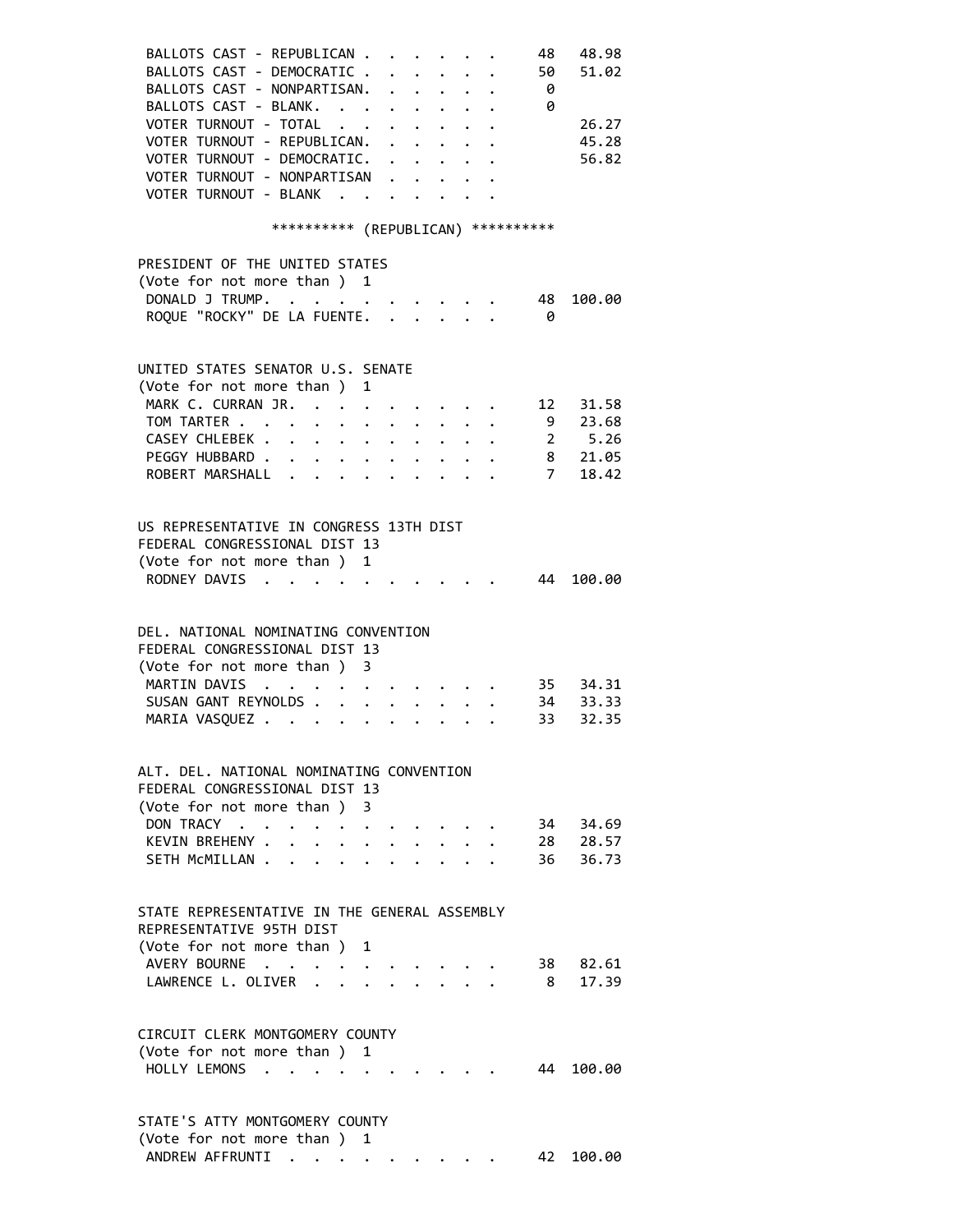| CORONER MONTGOMERY COUNTY<br>(Vote for not more than) 1<br>RANDY LEETHAM                             |                                                                                          |                                                                                                                                 |                                                             |                      |                                                                                                                                                                                                                                                                                                                                                                                                                              |              | 43                      | 100.00         |
|------------------------------------------------------------------------------------------------------|------------------------------------------------------------------------------------------|---------------------------------------------------------------------------------------------------------------------------------|-------------------------------------------------------------|----------------------|------------------------------------------------------------------------------------------------------------------------------------------------------------------------------------------------------------------------------------------------------------------------------------------------------------------------------------------------------------------------------------------------------------------------------|--------------|-------------------------|----------------|
| COUNTY BOARD MEMBER DISTRICT 7<br>(Vote for not more than ) 2<br>ANDY RITCHIE<br>$\sim$              |                                                                                          |                                                                                                                                 |                                                             |                      |                                                                                                                                                                                                                                                                                                                                                                                                                              |              | 42                      | 100.00         |
| JUDGE OF THE SUPREME COURT<br>SUPREME JUDICIAL DISTRICT 5 (KARMEIER)<br>(Vote for not more than ) 1  |                                                                                          |                                                                                                                                 |                                                             |                      |                                                                                                                                                                                                                                                                                                                                                                                                                              |              |                         |                |
| DAVID K. OVERSTREET<br>JOHN B. BARBERIS, JR.                                                         |                                                                                          |                                                                                                                                 |                                                             |                      | $\ddotsc$                                                                                                                                                                                                                                                                                                                                                                                                                    |              | 30<br>11                | 73.17<br>26.83 |
| JUDGE OF THE APPELLATE COURT<br>APPELLATE JUDICIAL DISTRICT 5 (CHAPMAN)                              |                                                                                          |                                                                                                                                 |                                                             |                      |                                                                                                                                                                                                                                                                                                                                                                                                                              |              |                         |                |
| (Vote for not more than ) 1<br>MARK M. BOIE<br>KATHERINE RUOCCO                                      | $\mathcal{A}=\mathcal{A}=\mathcal{A}=\mathcal{A}=\mathcal{A}$<br>$\sim 100$ km s $^{-1}$ |                                                                                                                                 |                                                             |                      | $\mathbf{a} = \mathbf{a} + \mathbf{a} + \mathbf{a} + \mathbf{a} + \mathbf{a} + \mathbf{a} + \mathbf{a} + \mathbf{a} + \mathbf{a} + \mathbf{a} + \mathbf{a} + \mathbf{a} + \mathbf{a} + \mathbf{a} + \mathbf{a} + \mathbf{a} + \mathbf{a} + \mathbf{a} + \mathbf{a} + \mathbf{a} + \mathbf{a} + \mathbf{a} + \mathbf{a} + \mathbf{a} + \mathbf{a} + \mathbf{a} + \mathbf{a} + \mathbf{a} + \mathbf{a} + \mathbf{a} + \mathbf$ |              | 20<br>20                | 50.00<br>50.00 |
| PRECINCT COMMITTEEPERSON NORTH LITCHFIELD 5<br>(Vote for not more than ) 1                           |                                                                                          |                                                                                                                                 |                                                             |                      |                                                                                                                                                                                                                                                                                                                                                                                                                              |              |                         |                |
| NO CANDIDATE FILED                                                                                   | *********** (DEMOCRATIC) **********                                                      |                                                                                                                                 |                                                             |                      |                                                                                                                                                                                                                                                                                                                                                                                                                              |              | 0                       |                |
| PRESIDENT OF THE UNITED STATES<br>(Vote for not more than )                                          |                                                                                          | 1                                                                                                                               |                                                             |                      |                                                                                                                                                                                                                                                                                                                                                                                                                              |              |                         |                |
| AMY J. KLOBUCHAR .<br>DEVAL PATRICK.<br>BERNIE SANDERS.                                              | $\ddot{\phantom{0}}$                                                                     |                                                                                                                                 |                                                             |                      |                                                                                                                                                                                                                                                                                                                                                                                                                              |              | $\mathbf{2}$<br>0<br>25 | 4.00<br>50.00  |
| JOSEPH R. BIDEN<br>MICHAEL R. BLOOMBERG.<br>ELIZABETH WARREN .                                       |                                                                                          |                                                                                                                                 | $\mathbf{r} = \mathbf{r} + \mathbf{r}$ , where $\mathbf{r}$ | $\ddot{\phantom{a}}$ | $\cdot$ $\cdot$ $\cdot$                                                                                                                                                                                                                                                                                                                                                                                                      |              | 22<br>1<br>0            | 44.00<br>2.00  |
| PETE BUTTIGIEG.<br>TOM STEYER<br>ANDREW YANG.                                                        |                                                                                          |                                                                                                                                 |                                                             |                      |                                                                                                                                                                                                                                                                                                                                                                                                                              |              | 0<br>0<br>0             |                |
| MICHAEL BENNET.<br>JOHN K. DELANEY<br>TULSI GABBARD .                                                | $\mathbf{r}$ , $\mathbf{r}$ , $\mathbf{r}$ , $\mathbf{r}$ , $\mathbf{r}$<br>.            |                                                                                                                                 |                                                             |                      | $\ddot{\phantom{0}}$                                                                                                                                                                                                                                                                                                                                                                                                         | $\mathbf{L}$ | 0<br>0<br>0             |                |
| CORY BOOKER.                                                                                         | $\cdot$ $\cdot$ $\cdot$ $\cdot$ $\cdot$                                                  | $\ddot{\phantom{0}}$                                                                                                            |                                                             | $\cdot$ $\cdot$      | $\sim$                                                                                                                                                                                                                                                                                                                                                                                                                       |              | 0                       |                |
| UNITED STATES SENATOR U.S. SENATE<br>(Vote for not more than)<br>RICHARD J. DURBIN. .                |                                                                                          | 1                                                                                                                               |                                                             |                      |                                                                                                                                                                                                                                                                                                                                                                                                                              |              | 42                      | 100.00         |
| US REPRESENTATIVE IN CONGRESS 13TH DIST<br>FEDERAL CONGRESSIONAL DIST 13<br>(Vote for not more than) |                                                                                          | 1                                                                                                                               |                                                             |                      |                                                                                                                                                                                                                                                                                                                                                                                                                              |              |                         |                |
| BETSY DIRKSEN LONDRIGAN.<br>STEFANIE SMITH.                                                          |                                                                                          |                                                                                                                                 |                                                             |                      |                                                                                                                                                                                                                                                                                                                                                                                                                              |              | 27<br>18                | 60.00<br>40.00 |
| DEL, NATIONAL NOMINATING CONVENTION<br>FEDERAL CONGRESSIONAL DIST 13                                 |                                                                                          |                                                                                                                                 |                                                             |                      |                                                                                                                                                                                                                                                                                                                                                                                                                              |              |                         |                |
| (Vote for not more than)<br>TERESA BRENNAN.<br>$\ddot{\phantom{1}}$<br>GABRIELA ROMERO.              | $\bullet$                                                                                | 5.<br>$\begin{array}{cccccccccccccc} \bullet & \bullet & \bullet & \bullet & \bullet & \bullet & \bullet & \bullet \end{array}$ |                                                             |                      |                                                                                                                                                                                                                                                                                                                                                                                                                              |              | 3.<br>0                 | 1.45           |

KHALED MESSAI . . . . . . . . . . 4 1.93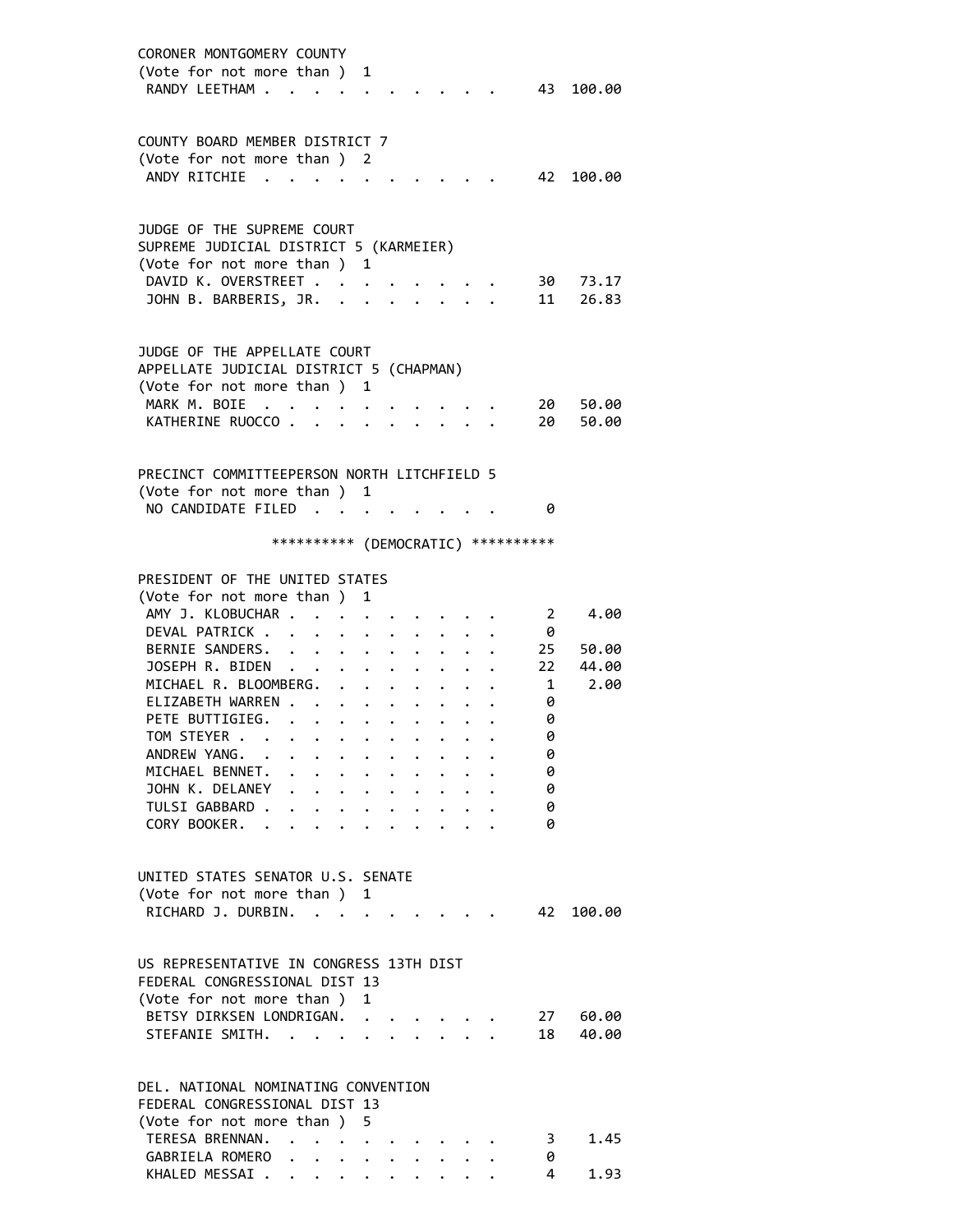| MICHELLE PAUL                                                                                                            |                                                                                |                      |                      |             |                                                                                                        |             |                      |                      |                                                                       | 6              | 2.90            |
|--------------------------------------------------------------------------------------------------------------------------|--------------------------------------------------------------------------------|----------------------|----------------------|-------------|--------------------------------------------------------------------------------------------------------|-------------|----------------------|----------------------|-----------------------------------------------------------------------|----------------|-----------------|
| MICHAEL FRERICHS                                                                                                         |                                                                                |                      |                      |             |                                                                                                        |             |                      |                      |                                                                       | $\overline{7}$ | 3.38            |
| EMMA TODD                                                                                                                |                                                                                |                      |                      |             |                                                                                                        |             |                      |                      |                                                                       | 5 <sup>5</sup> | 2.42            |
| CRAIG COLBROOK. .                                                                                                        |                                                                                |                      |                      |             | $\mathbf{r}$ , $\mathbf{r}$ , $\mathbf{r}$ , $\mathbf{r}$ , $\mathbf{r}$ , $\mathbf{r}$ , $\mathbf{r}$ |             |                      |                      |                                                                       | $\overline{4}$ | 1.93            |
| LISA M. STANLEY                                                                                                          |                                                                                |                      |                      |             |                                                                                                        |             | $\ddot{\phantom{0}}$ |                      | $\cdot$ $\cdot$ $\cdot$ $\cdot$                                       | $\overline{4}$ | 1.93            |
| SUE SCHERER.                                                                                                             |                                                                                |                      |                      |             |                                                                                                        |             |                      |                      |                                                                       | 22             | 10.63           |
| CHUCK NAPIER                                                                                                             |                                                                                |                      |                      |             |                                                                                                        | $\bullet$ . |                      |                      | $\bullet$ , $\bullet$ , $\bullet$ , $\bullet$ , $\bullet$ , $\bullet$ | 20             | 9.66            |
| ELLEN SCHANZLE-HASKINS .                                                                                                 |                                                                                |                      |                      |             | $\mathbf{r}$                                                                                           |             |                      |                      |                                                                       | 22             | 10.63           |
| MARK ROBERT MADDOCK                                                                                                      |                                                                                |                      |                      |             | $\ddot{\phantom{0}}$                                                                                   | $\bullet$   |                      |                      |                                                                       | 20             | 9.66            |
| ADA OWENS                                                                                                                |                                                                                |                      |                      |             | $\mathbf{L}^{\text{max}}$                                                                              |             |                      |                      |                                                                       | 12             | 5.80            |
| CAROL AMMONS                                                                                                             |                                                                                |                      | $\ddot{\phantom{0}}$ | $\bullet$ . |                                                                                                        | $\bullet$ . | $\bullet$            | $\ddot{\phantom{a}}$ |                                                                       | 12             | 5.80            |
| JENN CARRILLO                                                                                                            |                                                                                |                      |                      |             |                                                                                                        |             |                      |                      | $\sim$                                                                | 17             | 8.21            |
|                                                                                                                          |                                                                                |                      |                      |             |                                                                                                        |             |                      |                      |                                                                       |                | 6.76            |
| PAMELLA GRONEMEYER                                                                                                       |                                                                                |                      |                      |             |                                                                                                        |             |                      | $\ddot{\phantom{a}}$ | $\ddot{\phantom{0}}$                                                  | 14             |                 |
| ALLAN M. AXELROD                                                                                                         |                                                                                |                      |                      |             |                                                                                                        |             |                      |                      |                                                                       | 13             | 6.28            |
| BRIAN WILENS .                                                                                                           |                                                                                |                      |                      |             | $\cdot$ $\cdot$ $\cdot$ $\cdot$ $\cdot$                                                                |             |                      |                      |                                                                       | 12             | 5.80            |
| CAROL MCCLAINE.                                                                                                          |                                                                                | $\ddot{\phantom{0}}$ |                      |             | $\cdot$ $\cdot$ $\cdot$ $\cdot$ $\cdot$ $\cdot$                                                        |             |                      |                      |                                                                       | 3 <sup>7</sup> | 1.45            |
| JOHN BERGEE. .                                                                                                           |                                                                                |                      |                      |             | $\mathbf{r} = \mathbf{r} + \mathbf{r}$ , where $\mathbf{r} = \mathbf{r}$                               |             |                      |                      |                                                                       | $\mathbf{1}$   | .48             |
| ANNE M. HEILES.                                                                                                          |                                                                                |                      |                      |             | $\mathbf{L} = \mathbf{L} \times \mathbf{L}$                                                            |             |                      |                      |                                                                       | $\overline{3}$ | 1.45            |
| CARL ERNEST KASTEN                                                                                                       |                                                                                |                      |                      |             |                                                                                                        |             |                      |                      |                                                                       | 3              | 1.45            |
| STATE REPRESENTATIVE IN THE GENERAL ASSEMBLY<br>REPRESENTATIVE 95TH DIST<br>(Vote for not more than ) 1<br>CHASE WILHELM |                                                                                |                      |                      |             |                                                                                                        |             |                      |                      |                                                                       | 40             | 100.00          |
|                                                                                                                          |                                                                                |                      |                      |             |                                                                                                        |             |                      |                      |                                                                       |                |                 |
| CIRCUIT CLERK MONTGOMERY COUNTY                                                                                          |                                                                                |                      |                      |             |                                                                                                        |             |                      |                      |                                                                       |                |                 |
| (Vote for not more than ) 1                                                                                              |                                                                                |                      |                      |             |                                                                                                        |             |                      |                      |                                                                       |                |                 |
| NO CANDIDATE FILED                                                                                                       |                                                                                |                      |                      |             |                                                                                                        |             |                      |                      |                                                                       | 0              |                 |
|                                                                                                                          |                                                                                |                      |                      |             |                                                                                                        |             |                      |                      |                                                                       |                |                 |
|                                                                                                                          |                                                                                |                      |                      |             |                                                                                                        |             |                      |                      |                                                                       |                |                 |
| STATE'S ATTY MONTGOMERY COUNTY                                                                                           |                                                                                |                      |                      |             |                                                                                                        |             |                      |                      |                                                                       |                |                 |
| (Vote for not more than ) 1                                                                                              |                                                                                |                      |                      |             |                                                                                                        |             |                      |                      |                                                                       |                |                 |
| BRYANT "BUTCH" HITCHINGS .                                                                                               |                                                                                |                      |                      |             |                                                                                                        |             |                      |                      |                                                                       | 42             | 100.00          |
|                                                                                                                          |                                                                                |                      |                      |             |                                                                                                        |             |                      |                      |                                                                       |                |                 |
|                                                                                                                          |                                                                                |                      |                      |             |                                                                                                        |             |                      |                      |                                                                       |                |                 |
| CORONER MONTGOMERY COUNTY                                                                                                |                                                                                |                      |                      |             |                                                                                                        |             |                      |                      |                                                                       |                |                 |
| (Vote for not more than)                                                                                                 |                                                                                |                      |                      |             | 1                                                                                                      |             |                      |                      |                                                                       |                |                 |
| NO CANDIDATE FILED                                                                                                       |                                                                                |                      |                      |             |                                                                                                        |             |                      |                      |                                                                       |                |                 |
|                                                                                                                          |                                                                                |                      |                      |             |                                                                                                        |             |                      |                      |                                                                       | 0              |                 |
|                                                                                                                          |                                                                                |                      |                      |             |                                                                                                        |             |                      |                      |                                                                       |                |                 |
|                                                                                                                          |                                                                                |                      |                      |             |                                                                                                        |             |                      |                      |                                                                       |                |                 |
| COUNTY BOARD MEMBER DISTRICT 7                                                                                           |                                                                                |                      |                      |             |                                                                                                        |             |                      |                      |                                                                       |                |                 |
| (Vote for not more than ) 2                                                                                              |                                                                                |                      |                      |             |                                                                                                        |             |                      |                      |                                                                       |                |                 |
| TIMOTHY L. FOGLE.                                                                                                        |                                                                                |                      |                      |             |                                                                                                        |             |                      |                      |                                                                       | 38             | 100.00          |
|                                                                                                                          |                                                                                |                      |                      |             |                                                                                                        |             |                      |                      |                                                                       |                |                 |
| JUDGE OF THE SUPREME COURT<br>SUPREME JUDICIAL DISTRICT 5 (KARMEIER)<br>(Vote for not more than ) 1<br>JUDY CATES        |                                                                                |                      |                      |             |                                                                                                        |             |                      |                      |                                                                       | 40             | 100.00          |
|                                                                                                                          |                                                                                |                      |                      |             |                                                                                                        |             |                      |                      |                                                                       |                |                 |
| JUDGE OF THE APPELLATE COURT APPELLATE JUDICIAL<br>APPELLATE JUDICIAL DISTRICT 5 (CHAPMAN)                               |                                                                                |                      |                      |             |                                                                                                        |             |                      |                      |                                                                       |                |                 |
| (Vote for not more than ) 1                                                                                              |                                                                                |                      |                      |             |                                                                                                        |             |                      |                      |                                                                       |                |                 |
| SARAH SMITH.                                                                                                             |                                                                                |                      |                      |             |                                                                                                        |             |                      |                      |                                                                       |                | 37 100.00       |
|                                                                                                                          |                                                                                |                      |                      |             |                                                                                                        |             |                      |                      |                                                                       |                |                 |
|                                                                                                                          |                                                                                |                      |                      |             |                                                                                                        |             |                      |                      |                                                                       |                |                 |
| PRECINCT COMMITTEEPERSON NORTH LITCHFIELD 5                                                                              |                                                                                |                      |                      |             |                                                                                                        |             |                      |                      |                                                                       |                |                 |
| (Vote for not more than )                                                                                                |                                                                                |                      |                      |             | 1                                                                                                      |             |                      |                      |                                                                       |                |                 |
| TED ELIZONDO                                                                                                             |                                                                                |                      |                      |             |                                                                                                        |             |                      |                      |                                                                       | 42             | 100.00          |
|                                                                                                                          |                                                                                |                      |                      |             |                                                                                                        |             |                      |                      |                                                                       |                |                 |
| PRECINCT REPORT<br>RUN DATE:04/01/20<br>RUN TIME:10:04 AM                                                                | MONTGOMERY COUNTY, ILLINOIS<br>2020 GENERAL PRIMARY ELECTION<br>MARCH 17, 2020 |                      |                      |             |                                                                                                        |             |                      |                      |                                                                       |                | OFFICIAL TOTALS |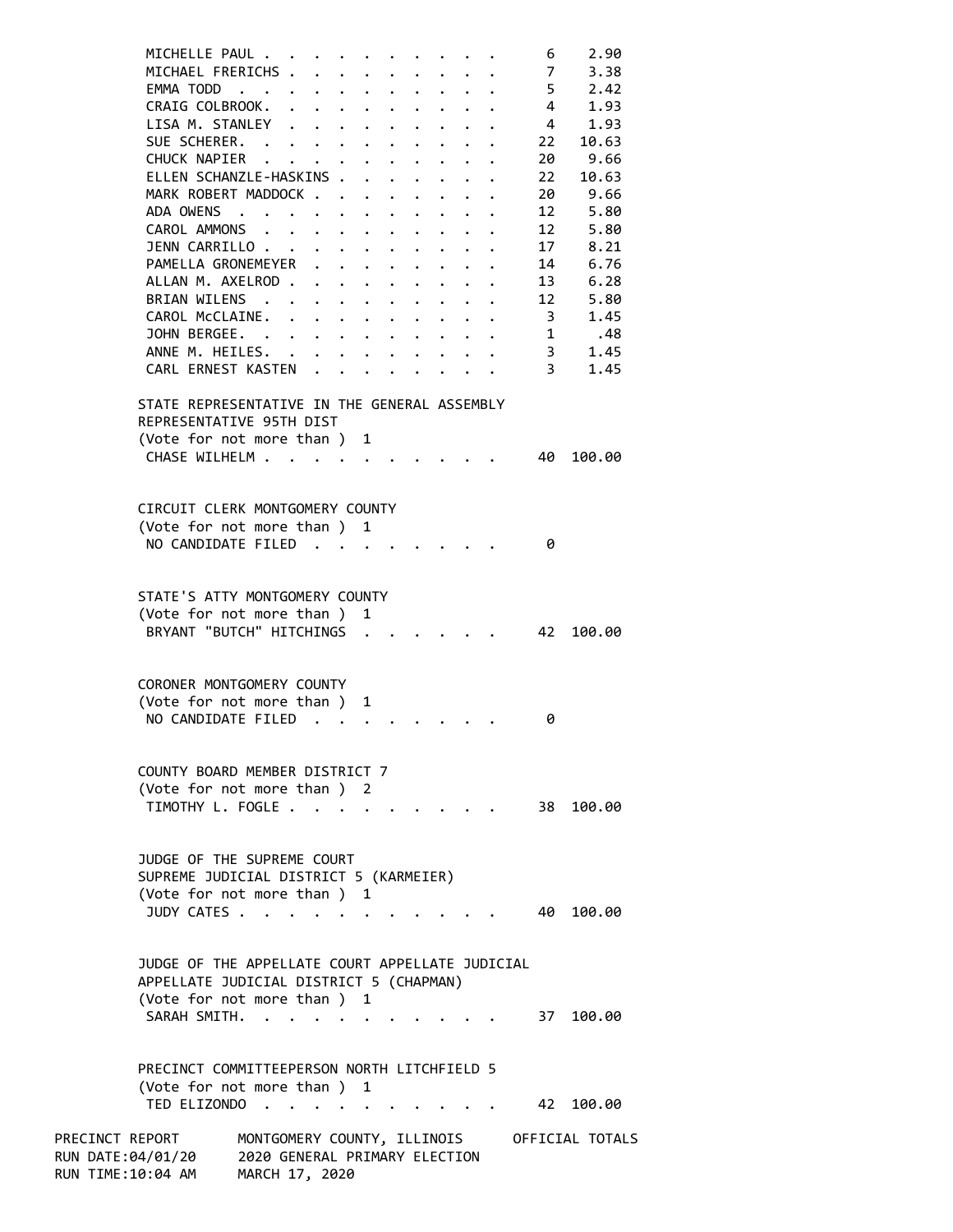1106 NORTH LITCHFIELD 6

| REGISTERED VOTERS - TOTAL                                                                                                                                                                                                                                |                      |                                              |                      | 743            |          |
|----------------------------------------------------------------------------------------------------------------------------------------------------------------------------------------------------------------------------------------------------------|----------------------|----------------------------------------------|----------------------|----------------|----------|
| REGISTERED VOTERS - REPUBLICAN                                                                                                                                                                                                                           | $\ddot{\phantom{a}}$ | $\mathbf{r} = \mathbf{r} \cdot \mathbf{r}$ . |                      | 270            | 36.34    |
| REGISTERED VOTERS - DEMOCRATIC                                                                                                                                                                                                                           | $\ddot{\phantom{0}}$ |                                              |                      | 122            | 16.42    |
| REGISTERED VOTERS - NONPARTISAN .                                                                                                                                                                                                                        |                      | $\ddot{\phantom{0}}$                         |                      | - 14           | 1.88     |
| BALLOTS CAST - TOTAL.                                                                                                                                                                                                                                    |                      |                                              |                      | 136            |          |
| BALLOTS CAST - REPUBLICAN .<br>$\mathbf{r}$                                                                                                                                                                                                              |                      |                                              |                      | 81             | 59.56    |
| BALLOTS CAST - DEMOCRATIC .                                                                                                                                                                                                                              |                      |                                              |                      | 55             | 40.44    |
| $\ddot{\phantom{0}}$                                                                                                                                                                                                                                     | $\mathbf{L}$         | $\ddot{\phantom{0}}$                         | $\ddot{\phantom{0}}$ |                |          |
| BALLOTS CAST - NONPARTISAN.                                                                                                                                                                                                                              |                      | $\ddot{\phantom{a}}$                         |                      | - 0            |          |
| BALLOTS CAST - BLANK.<br>$\mathbf{L}^{\text{max}}$ , $\mathbf{L}^{\text{max}}$<br>$\ddot{\phantom{0}}$                                                                                                                                                   | $\ddot{\phantom{0}}$ |                                              |                      | - 0            |          |
| VOTER TURNOUT - TOTAL                                                                                                                                                                                                                                    |                      |                                              |                      |                | 18.30    |
| VOTER TURNOUT - REPUBLICAN.<br>$\ddot{\phantom{0}}$                                                                                                                                                                                                      |                      |                                              |                      |                | 30.00    |
| VOTER TURNOUT - DEMOCRATIC.                                                                                                                                                                                                                              |                      |                                              |                      |                | 45.08    |
| VOTER TURNOUT - NONPARTISAN                                                                                                                                                                                                                              |                      |                                              |                      |                |          |
| VOTER TURNOUT - BLANK                                                                                                                                                                                                                                    |                      |                                              |                      |                |          |
|                                                                                                                                                                                                                                                          |                      |                                              |                      |                |          |
| *********** (REPUBLICAN) ***********                                                                                                                                                                                                                     |                      |                                              |                      |                |          |
|                                                                                                                                                                                                                                                          |                      |                                              |                      |                |          |
| PRESIDENT OF THE UNITED STATES                                                                                                                                                                                                                           |                      |                                              |                      |                |          |
| (Vote for not more than )<br>1                                                                                                                                                                                                                           |                      |                                              |                      |                |          |
| DONALD J TRUMP.                                                                                                                                                                                                                                          |                      |                                              |                      | 78             | 97.50    |
|                                                                                                                                                                                                                                                          |                      |                                              |                      |                |          |
| ROQUE "ROCKY" DE LA FUENTE.<br>$\mathbb{R}^{n \times n}$                                                                                                                                                                                                 |                      | $\mathbf{r}$                                 |                      | 2              | 2.50     |
|                                                                                                                                                                                                                                                          |                      |                                              |                      |                |          |
|                                                                                                                                                                                                                                                          |                      |                                              |                      |                |          |
| UNITED STATES SENATOR U.S. SENATE                                                                                                                                                                                                                        |                      |                                              |                      |                |          |
| (Vote for not more than)<br>1                                                                                                                                                                                                                            |                      |                                              |                      |                |          |
| MARK C. CURRAN JR.<br>$\sim$<br>$\ddot{\phantom{0}}$                                                                                                                                                                                                     |                      |                                              |                      | 31             | 41.89    |
| TOM TARTER<br>$\bullet$ $\bullet$ $\bullet$<br>$\ddot{\phantom{0}}$                                                                                                                                                                                      |                      |                                              |                      | 8 <sup>7</sup> | 10.81    |
| CASEY CHLEBEK .<br>$\ddot{\bullet}$ . The set of the set of the set of the set of the set of the set of the set of the set of the set of the set of the set of the set of the set of the set of the set of the set of the set of the set of the set of t |                      |                                              |                      | 4              | 5.41     |
| PEGGY HUBBARD.                                                                                                                                                                                                                                           |                      |                                              |                      | 20             | 27.03    |
| ROBERT MARSHALL<br>$\mathbf{r}$                                                                                                                                                                                                                          |                      |                                              |                      | 11             | 14.86    |
|                                                                                                                                                                                                                                                          |                      |                                              |                      |                |          |
|                                                                                                                                                                                                                                                          |                      |                                              |                      |                |          |
| US REPRESENTATIVE IN CONGRESS 13TH DIST                                                                                                                                                                                                                  |                      |                                              |                      |                |          |
|                                                                                                                                                                                                                                                          |                      |                                              |                      |                |          |
| FEDERAL CONGRESSIONAL DIST 13                                                                                                                                                                                                                            |                      |                                              |                      |                |          |
| (Vote for not more than)<br>1                                                                                                                                                                                                                            |                      |                                              |                      |                |          |
| RODNEY DAVIS                                                                                                                                                                                                                                             |                      |                                              |                      | 78             | 100.00   |
|                                                                                                                                                                                                                                                          |                      |                                              |                      |                |          |
|                                                                                                                                                                                                                                                          |                      |                                              |                      |                |          |
| DEL. NATIONAL NOMINATING CONVENTION                                                                                                                                                                                                                      |                      |                                              |                      |                |          |
| FEDERAL CONGRESSIONAL DIST 13                                                                                                                                                                                                                            |                      |                                              |                      |                |          |
| (Vote for not more than ) 3                                                                                                                                                                                                                              |                      |                                              |                      |                |          |
| MARTIN DAVIS<br>$\mathcal{L}(\mathcal{L})$ , and $\mathcal{L}(\mathcal{L})$                                                                                                                                                                              |                      |                                              |                      | 68             | 36.36    |
| SUSAN GANT REYNOLDS<br>$\ddotsc$ . The contract of $\ddotsc$                                                                                                                                                                                             |                      |                                              |                      | 64             | 34.22    |
| MARIA VASQUEZ                                                                                                                                                                                                                                            |                      |                                              |                      | 55             | 29.41    |
|                                                                                                                                                                                                                                                          |                      |                                              |                      |                |          |
|                                                                                                                                                                                                                                                          |                      |                                              |                      |                |          |
| ALT. DEL. NATIONAL NOMINATING CONVENTION                                                                                                                                                                                                                 |                      |                                              |                      |                |          |
| FEDERAL CONGRESSIONAL DIST 13                                                                                                                                                                                                                            |                      |                                              |                      |                |          |
|                                                                                                                                                                                                                                                          |                      |                                              |                      |                |          |
| (Vote for not more than ) 3                                                                                                                                                                                                                              |                      |                                              |                      |                |          |
| DON TRACY                                                                                                                                                                                                                                                |                      |                                              |                      |                | 61 35.47 |
| KEVIN BREHENY .<br>$\ddot{\phantom{0}}$<br>$\bullet$ . The set of $\bullet$                                                                                                                                                                              |                      |                                              |                      |                | 54 31.40 |
| SETH MCMILLAN<br>$\mathbf{L} = \mathbf{L} \mathbf{L}$                                                                                                                                                                                                    |                      |                                              |                      |                | 57 33.14 |
|                                                                                                                                                                                                                                                          |                      |                                              |                      |                |          |
|                                                                                                                                                                                                                                                          |                      |                                              |                      |                |          |
| STATE REPRESENTATIVE IN THE GENERAL ASSEMBLY                                                                                                                                                                                                             |                      |                                              |                      |                |          |
| REPRESENTATIVE 95TH DIST                                                                                                                                                                                                                                 |                      |                                              |                      |                |          |
| (Vote for not more than ) 1                                                                                                                                                                                                                              |                      |                                              |                      |                |          |

| $\sqrt{2}$ and $\sqrt{2}$ and $\sqrt{2}$ and $\sqrt{2}$ and $\sqrt{2}$ |  |  |  |  |  |                           |
|------------------------------------------------------------------------|--|--|--|--|--|---------------------------|
|                                                                        |  |  |  |  |  | AVERY BOURNE 73 90.12     |
|                                                                        |  |  |  |  |  | LAWRENCE L. OLIVER 8 9.88 |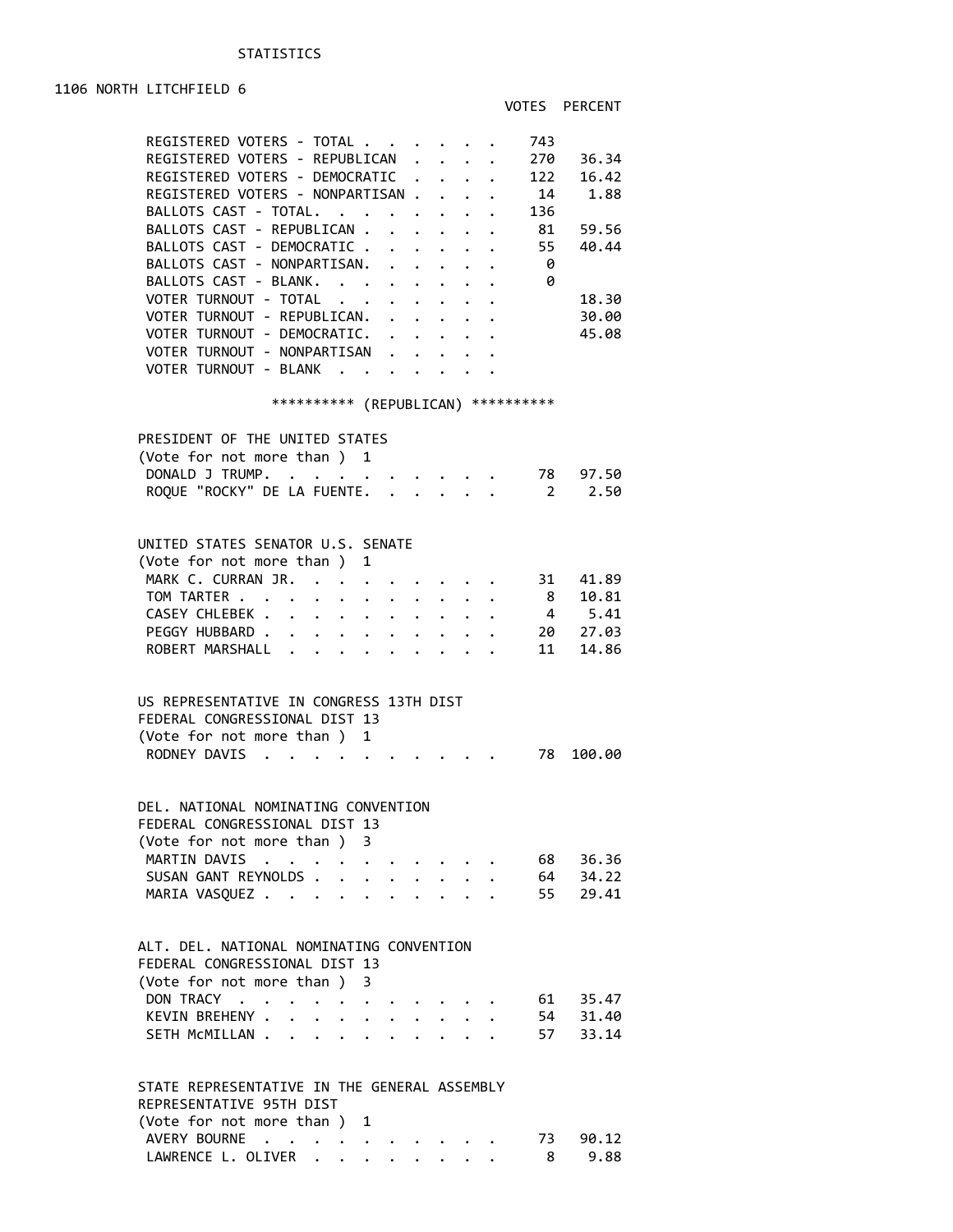| CIRCUIT CLERK MONTGOMERY COUNTY<br>(Vote for not more than ) 1<br>HOLLY LEMONS .                                                                     |                                                                                                                                                        |                                   |                                                                                                         |                                         |                                 |                                     |                                  | 75 100.00      |
|------------------------------------------------------------------------------------------------------------------------------------------------------|--------------------------------------------------------------------------------------------------------------------------------------------------------|-----------------------------------|---------------------------------------------------------------------------------------------------------|-----------------------------------------|---------------------------------|-------------------------------------|----------------------------------|----------------|
| STATE'S ATTY MONTGOMERY COUNTY<br>(Vote for not more than)<br>ANDREW AFFRUNTI                                                                        |                                                                                                                                                        | 1                                 |                                                                                                         |                                         |                                 |                                     | 72                               | 100.00         |
| CORONER MONTGOMERY COUNTY<br>(Vote for not more than)<br>RANDY LEETHAM                                                                               |                                                                                                                                                        | 1                                 |                                                                                                         |                                         |                                 |                                     | 76 -                             | 100.00         |
| COUNTY BOARD MEMBER DISTRICT 7<br>(Vote for not more than ) 2<br>ANDY RITCHIE                                                                        |                                                                                                                                                        |                                   |                                                                                                         |                                         |                                 |                                     |                                  | 72 100.00      |
| JUDGE OF THE SUPREME COURT<br>SUPREME JUDICIAL DISTRICT 5 (KARMEIER)<br>(Vote for not more than)<br>DAVID K. OVERSTREET .<br>JOHN B. BARBERIS, JR. . |                                                                                                                                                        | 1<br>$\ddot{\phantom{a}}$         |                                                                                                         |                                         |                                 |                                     | 55<br>18                         | 75.34<br>24.66 |
| JUDGE OF THE APPELLATE COURT<br>APPELLATE JUDICIAL DISTRICT 5 (CHAPMAN)<br>(Vote for not more than )                                                 |                                                                                                                                                        | 1                                 |                                                                                                         |                                         |                                 |                                     |                                  |                |
| MARK M. BOIE<br>KATHERINE RUOCCO                                                                                                                     |                                                                                                                                                        |                                   |                                                                                                         |                                         |                                 |                                     | 40 -<br>32                       | 55.56<br>44.44 |
| PRECINCT COMMITTEEPERSON NORTH LITCHFIELD 6<br>(Vote for not more than) 1<br>NO CANDIDATE FILED                                                      | $\sim$                                                                                                                                                 | <b>Contract Contract Contract</b> |                                                                                                         |                                         |                                 |                                     | 0                                |                |
|                                                                                                                                                      |                                                                                                                                                        |                                   |                                                                                                         |                                         |                                 | *********** (DEMOCRATIC) ********** |                                  |                |
| PRESIDENT OF THE UNITED STATES<br>(Vote for not more than ) 1<br>AMY J. KLOBUCHAR                                                                    |                                                                                                                                                        |                                   | $\bullet$ .<br><br><br><br><br><br><br><br><br><br><br><br><br><br><br><br><br>                         |                                         |                                 |                                     | 3                                | 5.45           |
| DEVAL PATRICK<br>BERNIE SANDERS.<br>JOSEPH R. BIDEN<br>MICHAEL R. BLOOMBERG. .                                                                       |                                                                                                                                                        |                                   | $\ddot{\phantom{0}}$<br>$\ddot{\phantom{0}}$<br>$\cdot$ $\cdot$ $\cdot$ $\cdot$ $\cdot$ $\cdot$ $\cdot$ |                                         | $\cdot$ $\cdot$ $\cdot$         |                                     | 0<br>$\overline{7}$<br>44<br>0   | 12.73<br>80.00 |
| ELIZABETH WARREN .<br>PETE BUTTIGIEG.<br>TOM STEYER                                                                                                  | $\mathbf{r}$ , and $\mathbf{r}$ , and $\mathbf{r}$ , and $\mathbf{r}$<br>$\mathbf{r} = \mathbf{r} + \mathbf{r} + \mathbf{r} + \mathbf{r} + \mathbf{r}$ |                                   |                                                                                                         | $\cdot$ $\cdot$ $\cdot$ $\cdot$ $\cdot$ |                                 |                                     | 0<br>0<br>0                      |                |
| ANDREW YANG. .<br>MICHAEL BENNET.<br>JOHN K. DELANEY<br>TULSI GABBARD<br>CORY BOOKER.                                                                | $\cdot$ $\cdot$ $\cdot$ $\cdot$                                                                                                                        |                                   | $\bullet$ .                                                                                             |                                         | $\cdot$ $\cdot$ $\cdot$ $\cdot$ |                                     | $\mathbf{1}$<br>0<br>0<br>0<br>0 | 1.82           |
| UNITED STATES SENATOR U.S. SENATE<br>(Vote for not more than ) 1                                                                                     |                                                                                                                                                        |                                   |                                                                                                         |                                         |                                 |                                     |                                  |                |
| RICHARD J. DURBIN.                                                                                                                                   |                                                                                                                                                        |                                   |                                                                                                         |                                         |                                 |                                     | 52                               | 100.00         |
| US REPRESENTATIVE IN CONGRESS 13TH DIST<br>FEDERAL CONGRESSIONAL DIST 13<br>(Vote for not more than ) 1                                              |                                                                                                                                                        |                                   |                                                                                                         |                                         |                                 |                                     |                                  |                |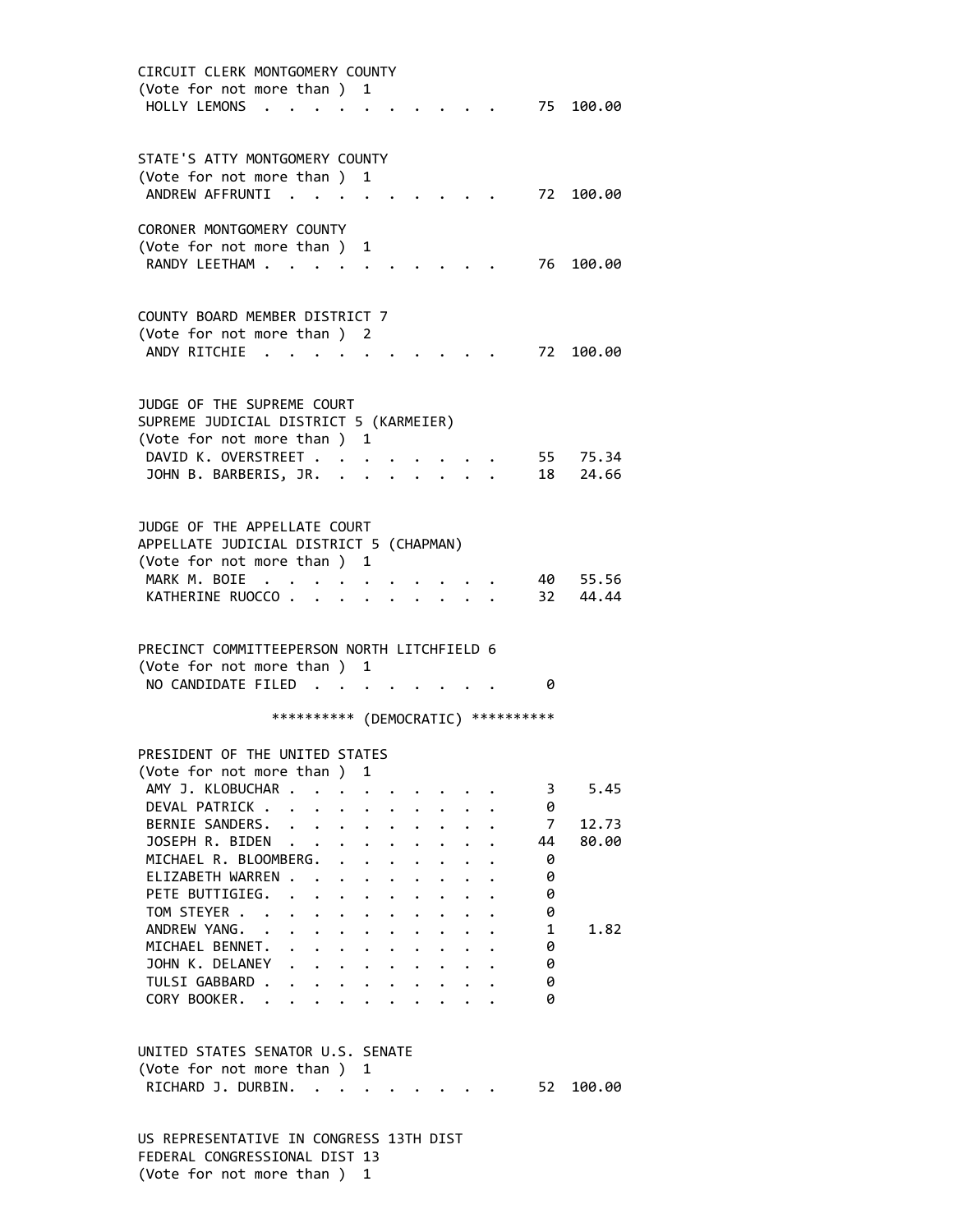|                                                 | BETSY DIRKSEN LONDRIGAN. . |  |                                                                          |               |        |                                                                                                                                                                                                                                       | $\cdots$                                                                                                                                                                     |                                                                 |                      | 39                       | 81.25     |
|-------------------------------------------------|----------------------------|--|--------------------------------------------------------------------------|---------------|--------|---------------------------------------------------------------------------------------------------------------------------------------------------------------------------------------------------------------------------------------|------------------------------------------------------------------------------------------------------------------------------------------------------------------------------|-----------------------------------------------------------------|----------------------|--------------------------|-----------|
| STEFANIE SMITH.                                 |                            |  |                                                                          |               |        |                                                                                                                                                                                                                                       |                                                                                                                                                                              |                                                                 |                      | - 9                      | 18.75     |
|                                                 |                            |  |                                                                          |               |        |                                                                                                                                                                                                                                       |                                                                                                                                                                              |                                                                 |                      |                          |           |
|                                                 |                            |  |                                                                          |               |        |                                                                                                                                                                                                                                       |                                                                                                                                                                              |                                                                 |                      |                          |           |
| DEL. NATIONAL NOMINATING CONVENTION             |                            |  |                                                                          |               |        |                                                                                                                                                                                                                                       |                                                                                                                                                                              |                                                                 |                      |                          |           |
| FEDERAL CONGRESSIONAL DIST 13                   |                            |  |                                                                          |               |        |                                                                                                                                                                                                                                       |                                                                                                                                                                              |                                                                 |                      |                          |           |
| (Vote for not more than)                        |                            |  |                                                                          |               | 5      |                                                                                                                                                                                                                                       |                                                                                                                                                                              |                                                                 |                      |                          |           |
| TERESA BRENNAN.                                 |                            |  |                                                                          |               |        |                                                                                                                                                                                                                                       |                                                                                                                                                                              |                                                                 |                      | $\overline{4}$           | 1.75      |
|                                                 |                            |  |                                                                          |               |        |                                                                                                                                                                                                                                       | $\mathbf{a}^{\prime}=\mathbf{a}^{\prime}=\mathbf{a}^{\prime}=\mathbf{a}^{\prime}=\mathbf{a}^{\prime}=\mathbf{a}^{\prime}=\mathbf{a}^{\prime}=\mathbf{a}^{\prime}=\mathbf{a}$ |                                                                 |                      |                          |           |
| GABRIELA ROMERO                                 |                            |  | $\mathbf{z} = \mathbf{z} + \mathbf{z}$ , where $\mathbf{z} = \mathbf{z}$ |               |        |                                                                                                                                                                                                                                       | $\cdot$ $\cdot$ $\cdot$ $\cdot$ $\cdot$                                                                                                                                      |                                                                 |                      | $\overline{\phantom{a}}$ | .87       |
| KHALED MESSAI                                   |                            |  |                                                                          |               |        |                                                                                                                                                                                                                                       |                                                                                                                                                                              |                                                                 |                      | $\mathbf{1}$             | .44       |
| MICHELLE PAUL                                   |                            |  |                                                                          |               |        | $\ddot{\bullet}$ . The set of the set of the set of the set of the set of the set of the set of the set of the set of the set of the set of the set of the set of the set of the set of the set of the set of the set of the set of t |                                                                                                                                                                              |                                                                 |                      | 4                        | 1.75      |
| MICHAEL FRERICHS                                |                            |  |                                                                          |               | $\sim$ | $\bullet$ .                                                                                                                                                                                                                           |                                                                                                                                                                              |                                                                 |                      | $\overline{4}$           | 1.75      |
| EMMA TODD                                       |                            |  |                                                                          |               |        | $\mathbf{r}$ , $\mathbf{r}$ , $\mathbf{r}$ , $\mathbf{r}$                                                                                                                                                                             | $\ddot{\phantom{0}}$                                                                                                                                                         |                                                                 | $\ddot{\phantom{0}}$ | $\overline{3}$           | 1.31      |
| CRAIG COLBROOK.                                 |                            |  |                                                                          |               |        |                                                                                                                                                                                                                                       |                                                                                                                                                                              |                                                                 |                      | $\overline{4}$           | 1.75      |
| LISA M. STANLEY                                 |                            |  |                                                                          |               |        |                                                                                                                                                                                                                                       |                                                                                                                                                                              | $\cdot$ $\cdot$ $\cdot$ $\cdot$                                 |                      | $\overline{3}$           | 1.31      |
| SUE SCHERER.                                    |                            |  |                                                                          |               |        |                                                                                                                                                                                                                                       |                                                                                                                                                                              |                                                                 |                      | 37                       | 16.16     |
| CHUCK NAPIER                                    |                            |  |                                                                          |               |        |                                                                                                                                                                                                                                       | $\cdot$ $\cdot$ $\cdot$ $\cdot$ $\cdot$                                                                                                                                      |                                                                 |                      | 39                       | 17.03     |
| ELLEN SCHANZLE-HASKINS .                        |                            |  |                                                                          |               |        |                                                                                                                                                                                                                                       | $\mathbf{r} = \mathbf{r} + \mathbf{r}$                                                                                                                                       |                                                                 |                      | 36                       | 15.72     |
| MARK ROBERT MADDOCK                             |                            |  |                                                                          |               |        |                                                                                                                                                                                                                                       |                                                                                                                                                                              |                                                                 |                      | 33                       | 14.41     |
|                                                 |                            |  |                                                                          |               |        | $\ddot{\phantom{0}}$                                                                                                                                                                                                                  |                                                                                                                                                                              |                                                                 |                      | 27                       |           |
| ADA OWENS                                       |                            |  |                                                                          |               |        | $\ddot{\phantom{a}}$                                                                                                                                                                                                                  |                                                                                                                                                                              |                                                                 |                      |                          | 11.79     |
| CAROL AMMONS                                    |                            |  |                                                                          |               |        |                                                                                                                                                                                                                                       | $\mathbf{L}$                                                                                                                                                                 |                                                                 | $\cdot$ $\cdot$      | - 6                      | 2.62      |
| JENN CARRILLO                                   |                            |  |                                                                          |               |        |                                                                                                                                                                                                                                       |                                                                                                                                                                              |                                                                 |                      | 5.                       | 2.18      |
| PAMELLA GRONEMEYER                              |                            |  |                                                                          |               |        |                                                                                                                                                                                                                                       |                                                                                                                                                                              | $\mathbf{r}$ , $\mathbf{r}$ , $\mathbf{r}$                      |                      | 6                        | 2.62      |
| ALLAN M. AXELROD                                |                            |  |                                                                          |               |        |                                                                                                                                                                                                                                       |                                                                                                                                                                              |                                                                 |                      | $\overline{4}$           | 1.75      |
| BRIAN WILENS .                                  |                            |  | $\mathbf{r} = \mathbf{r} + \mathbf{r}$ , where $\mathbf{r}$              |               |        | $\ddot{\phantom{0}}$                                                                                                                                                                                                                  |                                                                                                                                                                              | $\bullet$ .<br><br><br><br><br><br><br><br><br><br><br><br><br> |                      | 5                        | 2.18      |
| CAROL McCLAINE.                                 |                            |  |                                                                          |               |        |                                                                                                                                                                                                                                       |                                                                                                                                                                              | $\bullet$ .<br><br><br><br><br><br><br><br><br><br><br><br><br> |                      | $\mathbf{1}$             | .44       |
| JOHN BERGEE.                                    |                            |  |                                                                          |               |        |                                                                                                                                                                                                                                       |                                                                                                                                                                              |                                                                 |                      | 1                        | .44       |
|                                                 |                            |  |                                                                          |               |        |                                                                                                                                                                                                                                       |                                                                                                                                                                              |                                                                 |                      |                          |           |
| ANNE M. HEILES. .                               |                            |  |                                                                          |               |        |                                                                                                                                                                                                                                       |                                                                                                                                                                              |                                                                 |                      | $\overline{2}$           | .87       |
| CARL ERNEST KASTEN                              |                            |  | $\ddot{\phantom{a}}$                                                     | $\sim$ $\sim$ |        | $\mathbf{r}$                                                                                                                                                                                                                          |                                                                                                                                                                              |                                                                 |                      | $\mathbf{2}$             | .87       |
|                                                 |                            |  |                                                                          |               |        |                                                                                                                                                                                                                                       |                                                                                                                                                                              |                                                                 |                      |                          |           |
| STATE REPRESENTATIVE IN THE GENERAL ASSEMBLY    |                            |  |                                                                          |               |        |                                                                                                                                                                                                                                       |                                                                                                                                                                              |                                                                 |                      |                          |           |
| REPRESENTATIVE 95TH DIST                        |                            |  |                                                                          |               |        |                                                                                                                                                                                                                                       |                                                                                                                                                                              |                                                                 |                      |                          |           |
| (Vote for not more than) 1                      |                            |  |                                                                          |               |        |                                                                                                                                                                                                                                       |                                                                                                                                                                              |                                                                 |                      |                          |           |
|                                                 |                            |  |                                                                          |               |        |                                                                                                                                                                                                                                       |                                                                                                                                                                              |                                                                 |                      |                          |           |
| CHASE WILHELM                                   |                            |  |                                                                          |               |        |                                                                                                                                                                                                                                       |                                                                                                                                                                              |                                                                 |                      | 49                       | 100.00    |
|                                                 |                            |  |                                                                          |               |        |                                                                                                                                                                                                                                       |                                                                                                                                                                              |                                                                 |                      |                          |           |
|                                                 |                            |  |                                                                          |               |        |                                                                                                                                                                                                                                       |                                                                                                                                                                              |                                                                 |                      |                          |           |
|                                                 |                            |  |                                                                          |               |        |                                                                                                                                                                                                                                       |                                                                                                                                                                              |                                                                 |                      |                          |           |
| CIRCUIT CLERK MONTGOMERY COUNTY                 |                            |  |                                                                          |               |        |                                                                                                                                                                                                                                       |                                                                                                                                                                              |                                                                 |                      |                          |           |
| (Vote for not more than ) 1                     |                            |  |                                                                          |               |        |                                                                                                                                                                                                                                       |                                                                                                                                                                              |                                                                 |                      |                          |           |
| NO CANDIDATE FILED                              |                            |  |                                                                          |               |        |                                                                                                                                                                                                                                       |                                                                                                                                                                              |                                                                 |                      | 0                        |           |
|                                                 |                            |  |                                                                          |               |        |                                                                                                                                                                                                                                       |                                                                                                                                                                              |                                                                 |                      |                          |           |
|                                                 |                            |  |                                                                          |               |        |                                                                                                                                                                                                                                       |                                                                                                                                                                              |                                                                 |                      |                          |           |
| STATE'S ATTY MONTGOMERY COUNTY                  |                            |  |                                                                          |               |        |                                                                                                                                                                                                                                       |                                                                                                                                                                              |                                                                 |                      |                          |           |
| (Vote for not more than) 1                      |                            |  |                                                                          |               |        |                                                                                                                                                                                                                                       |                                                                                                                                                                              |                                                                 |                      |                          |           |
| BRYANT "BUTCH" HITCHINGS                        |                            |  |                                                                          |               |        |                                                                                                                                                                                                                                       |                                                                                                                                                                              |                                                                 |                      |                          | 48 100.00 |
|                                                 |                            |  |                                                                          |               |        |                                                                                                                                                                                                                                       |                                                                                                                                                                              |                                                                 |                      |                          |           |
|                                                 |                            |  |                                                                          |               |        |                                                                                                                                                                                                                                       |                                                                                                                                                                              |                                                                 |                      |                          |           |
|                                                 |                            |  |                                                                          |               |        |                                                                                                                                                                                                                                       |                                                                                                                                                                              |                                                                 |                      |                          |           |
| CORONER MONTGOMERY COUNTY                       |                            |  |                                                                          |               |        |                                                                                                                                                                                                                                       |                                                                                                                                                                              |                                                                 |                      |                          |           |
| (Vote for not more than)                        |                            |  |                                                                          |               | 1      |                                                                                                                                                                                                                                       |                                                                                                                                                                              |                                                                 |                      |                          |           |
| NO CANDIDATE FILED                              |                            |  |                                                                          |               |        |                                                                                                                                                                                                                                       |                                                                                                                                                                              |                                                                 |                      | ø                        |           |
|                                                 |                            |  |                                                                          |               |        |                                                                                                                                                                                                                                       |                                                                                                                                                                              |                                                                 |                      |                          |           |
|                                                 |                            |  |                                                                          |               |        |                                                                                                                                                                                                                                       |                                                                                                                                                                              |                                                                 |                      |                          |           |
| COUNTY BOARD MEMBER DISTRICT 7                  |                            |  |                                                                          |               |        |                                                                                                                                                                                                                                       |                                                                                                                                                                              |                                                                 |                      |                          |           |
| (Vote for not more than) 2                      |                            |  |                                                                          |               |        |                                                                                                                                                                                                                                       |                                                                                                                                                                              |                                                                 |                      |                          |           |
| TIMOTHY L. FOGLE                                |                            |  |                                                                          |               |        |                                                                                                                                                                                                                                       |                                                                                                                                                                              |                                                                 |                      | 47                       | 100.00    |
|                                                 |                            |  |                                                                          |               |        |                                                                                                                                                                                                                                       |                                                                                                                                                                              |                                                                 |                      |                          |           |
|                                                 |                            |  |                                                                          |               |        |                                                                                                                                                                                                                                       |                                                                                                                                                                              |                                                                 |                      |                          |           |
|                                                 |                            |  |                                                                          |               |        |                                                                                                                                                                                                                                       |                                                                                                                                                                              |                                                                 |                      |                          |           |
| JUDGE OF THE SUPREME COURT                      |                            |  |                                                                          |               |        |                                                                                                                                                                                                                                       |                                                                                                                                                                              |                                                                 |                      |                          |           |
| SUPREME JUDICIAL DISTRICT 5 (KARMEIER)          |                            |  |                                                                          |               |        |                                                                                                                                                                                                                                       |                                                                                                                                                                              |                                                                 |                      |                          |           |
| (Vote for not more than ) 1                     |                            |  |                                                                          |               |        |                                                                                                                                                                                                                                       |                                                                                                                                                                              |                                                                 |                      |                          |           |
| JUDY CATES                                      |                            |  |                                                                          |               |        |                                                                                                                                                                                                                                       |                                                                                                                                                                              |                                                                 |                      | 49                       | 100.00    |
|                                                 |                            |  |                                                                          |               |        |                                                                                                                                                                                                                                       |                                                                                                                                                                              |                                                                 |                      |                          |           |
| JUDGE OF THE APPELLATE COURT APPELLATE JUDICIAL |                            |  |                                                                          |               |        |                                                                                                                                                                                                                                       |                                                                                                                                                                              |                                                                 |                      |                          |           |

 APPELLATE JUDICIAL DISTRICT 5 (CHAPMAN) (Vote for not more than ) 1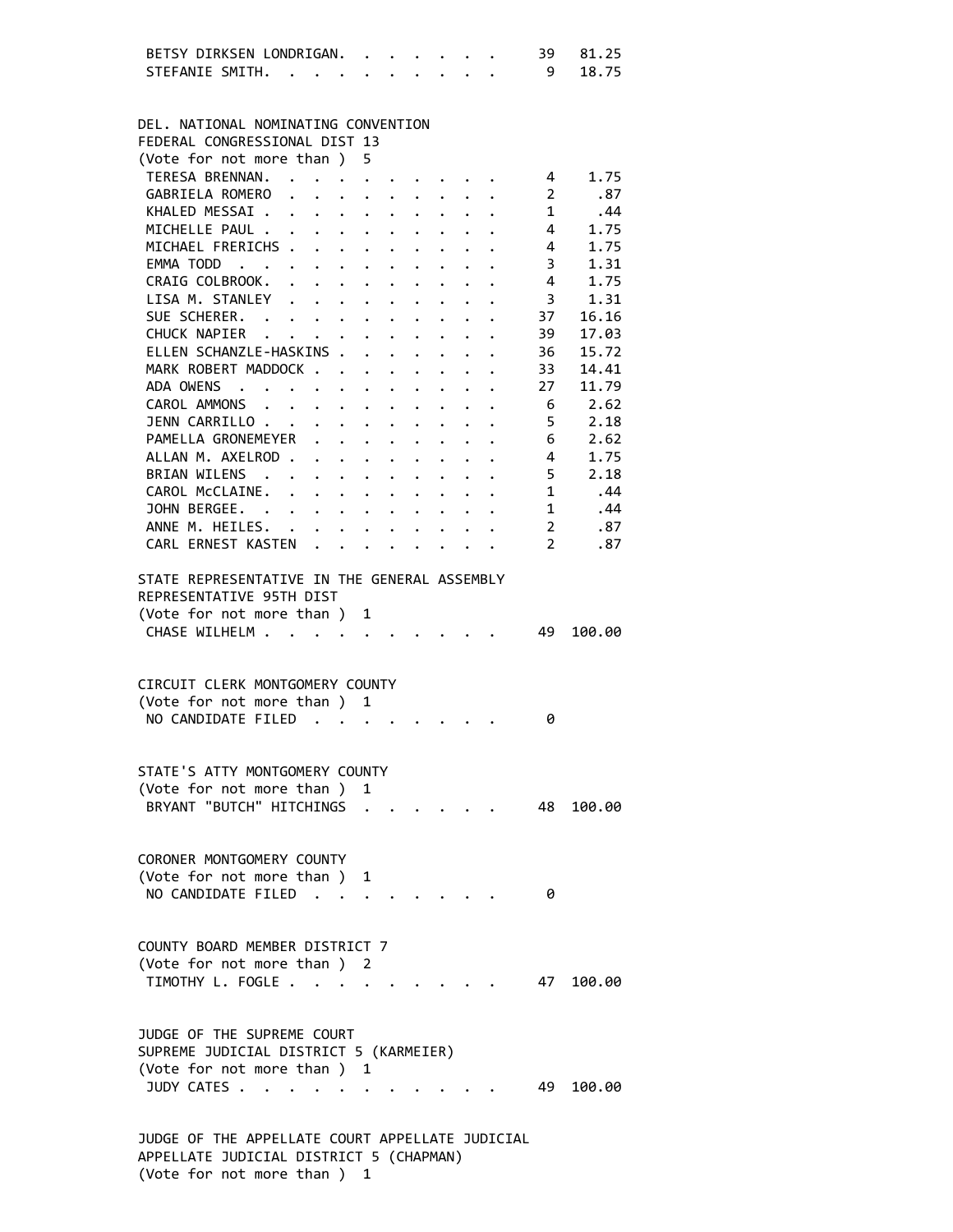| SARAH SMITH.                                                                               |                                                                                                                                                                                                                                    |                 |              |               |                      | $\cdots$                                                         | 45                                                                                                  | 100.00                                      |
|--------------------------------------------------------------------------------------------|------------------------------------------------------------------------------------------------------------------------------------------------------------------------------------------------------------------------------------|-----------------|--------------|---------------|----------------------|------------------------------------------------------------------|-----------------------------------------------------------------------------------------------------|---------------------------------------------|
| PRECINCT COMMITTEEPERSON NORTH LITCHFIELD 6<br>(Vote for not more than ) 1<br>CHUCK NAPIER | $\sim$ $\sim$ $\sim$                                                                                                                                                                                                               |                 |              |               |                      |                                                                  | 47                                                                                                  | 100.00                                      |
|                                                                                            |                                                                                                                                                                                                                                    |                 |              |               |                      |                                                                  |                                                                                                     |                                             |
| PRECINCT REPORT<br>RUN DATE:04/01/20<br>RUN TIME:10:04 AM                                  | 2020 GENERAL PRIMARY ELECTION<br>MARCH 17, 2020<br>STATISTICS                                                                                                                                                                      |                 |              |               |                      |                                                                  |                                                                                                     | MONTGOMERY COUNTY, ILLINOIS OFFICIAL TOTALS |
| 1201 PITMAN                                                                                |                                                                                                                                                                                                                                    |                 |              |               |                      |                                                                  |                                                                                                     |                                             |
|                                                                                            |                                                                                                                                                                                                                                    |                 |              |               |                      |                                                                  |                                                                                                     | VOTES PERCENT                               |
| REGISTERED VOTERS - TOTAL                                                                  |                                                                                                                                                                                                                                    |                 |              |               |                      |                                                                  | 250                                                                                                 |                                             |
| REGISTERED VOTERS - REPUBLICAN                                                             |                                                                                                                                                                                                                                    |                 |              |               |                      |                                                                  | 110                                                                                                 | 44.00                                       |
| REGISTERED VOTERS - DEMOCRATIC                                                             |                                                                                                                                                                                                                                    |                 |              |               |                      |                                                                  | 59                                                                                                  | 23.60                                       |
| REGISTERED VOTERS - NONPARTISAN                                                            |                                                                                                                                                                                                                                    |                 |              |               |                      |                                                                  |                                                                                                     | 13 5.20                                     |
| BALLOTS CAST - TOTAL.<br>BALLOTS CAST - REPUBLICAN                                         |                                                                                                                                                                                                                                    |                 |              | $\sim$ $\sim$ |                      |                                                                  | 61<br>$\mathbf{r}$ , $\mathbf{r}$ , $\mathbf{r}$ , $\mathbf{r}$ , $\mathbf{r}$ , $\mathbf{r}$<br>33 | 54.10                                       |
| BALLOTS CAST - DEMOCRATIC                                                                  |                                                                                                                                                                                                                                    |                 |              |               |                      |                                                                  | 28                                                                                                  | 45.90                                       |
| BALLOTS CAST - NONPARTISAN.                                                                |                                                                                                                                                                                                                                    |                 |              |               |                      | $\mathbf{r} = \mathbf{r} + \mathbf{r} + \mathbf{r}$ .            | - 0                                                                                                 |                                             |
| BALLOTS CAST - BLANK.                                                                      |                                                                                                                                                                                                                                    |                 |              |               |                      | $\mathbf{r} = \mathbf{r} + \mathbf{r} + \mathbf{r} + \mathbf{r}$ | - 0                                                                                                 |                                             |
| VOTER TURNOUT - TOTAL                                                                      |                                                                                                                                                                                                                                    |                 |              |               |                      |                                                                  |                                                                                                     | 24.40                                       |
| VOTER TURNOUT - REPUBLICAN.                                                                |                                                                                                                                                                                                                                    |                 |              |               |                      |                                                                  |                                                                                                     | 30.00                                       |
| VOTER TURNOUT - DEMOCRATIC.                                                                |                                                                                                                                                                                                                                    |                 |              |               |                      |                                                                  |                                                                                                     | 47.46                                       |
| VOTER TURNOUT - NONPARTISAN                                                                |                                                                                                                                                                                                                                    |                 |              |               |                      |                                                                  |                                                                                                     |                                             |
| VOTER TURNOUT - BLANK                                                                      |                                                                                                                                                                                                                                    |                 |              |               |                      |                                                                  |                                                                                                     |                                             |
|                                                                                            |                                                                                                                                                                                                                                    |                 |              |               |                      |                                                                  | *********** (REPUBLICAN) ***********                                                                |                                             |
| PRESIDENT OF THE UNITED STATES                                                             |                                                                                                                                                                                                                                    |                 |              |               |                      |                                                                  |                                                                                                     |                                             |
| (Vote for not more than ) 1                                                                |                                                                                                                                                                                                                                    |                 |              |               |                      |                                                                  |                                                                                                     |                                             |
| DONALD J TRUMP.                                                                            |                                                                                                                                                                                                                                    | $\cdot$ $\cdot$ |              |               |                      |                                                                  |                                                                                                     | $\cdot$ 32 96.97                            |
| ROQUE "ROCKY" DE LA FUENTE. 1 3.03                                                         |                                                                                                                                                                                                                                    |                 |              |               |                      |                                                                  |                                                                                                     |                                             |
|                                                                                            |                                                                                                                                                                                                                                    |                 |              |               |                      |                                                                  |                                                                                                     |                                             |
| UNITED STATES SENATOR U.S. SENATE                                                          |                                                                                                                                                                                                                                    |                 |              |               |                      |                                                                  |                                                                                                     |                                             |
| (Vote for not more than)                                                                   |                                                                                                                                                                                                                                    |                 | $\mathbf{1}$ |               |                      |                                                                  |                                                                                                     |                                             |
| MARK C. CURRAN JR.                                                                         |                                                                                                                                                                                                                                    |                 |              |               |                      |                                                                  | 10                                                                                                  | 34.48                                       |
| TOM TARTER                                                                                 |                                                                                                                                                                                                                                    |                 |              |               |                      | $\ddot{\phantom{a}}$                                             | 6                                                                                                   | 20.69                                       |
| CASEY CHLEBEK<br>PEGGY HUBBARD                                                             |                                                                                                                                                                                                                                    |                 |              |               |                      |                                                                  | 0<br>$5 -$                                                                                          | 17.24                                       |
| ROBERT MARSHALL                                                                            |                                                                                                                                                                                                                                    |                 |              |               |                      |                                                                  | 8                                                                                                   | 27.59                                       |
|                                                                                            |                                                                                                                                                                                                                                    |                 |              |               |                      |                                                                  |                                                                                                     |                                             |
| US REPRESENTATIVE IN CONGRESS 13TH DIST                                                    |                                                                                                                                                                                                                                    |                 |              |               |                      |                                                                  |                                                                                                     |                                             |
| FEDERAL CONGRESSIONAL DIST 13                                                              |                                                                                                                                                                                                                                    |                 |              |               |                      |                                                                  |                                                                                                     |                                             |
| (Vote for not more than) 1                                                                 |                                                                                                                                                                                                                                    |                 |              |               |                      |                                                                  |                                                                                                     |                                             |
| RODNEY DAVIS                                                                               |                                                                                                                                                                                                                                    |                 |              |               |                      |                                                                  | 26                                                                                                  | 100.00                                      |
|                                                                                            |                                                                                                                                                                                                                                    |                 |              |               |                      |                                                                  |                                                                                                     |                                             |
| DEL, NATIONAL NOMINATING CONVENTION                                                        |                                                                                                                                                                                                                                    |                 |              |               |                      |                                                                  |                                                                                                     |                                             |
| FEDERAL CONGRESSIONAL DIST 13<br>(Vote for not more than ) 3                               |                                                                                                                                                                                                                                    |                 |              |               |                      |                                                                  |                                                                                                     |                                             |
| MARTIN DAVIS                                                                               | $\mathcal{A}$ . The contribution of the contribution of the contribution of the contribution of the contribution of the contribution of the contribution of the contribution of the contribution of the contribution of the contri |                 |              |               |                      |                                                                  |                                                                                                     | 27 37.50                                    |
| SUSAN GANT REYNOLDS                                                                        |                                                                                                                                                                                                                                    |                 |              |               |                      |                                                                  |                                                                                                     | 23 31.94                                    |
| MARIA VASQUEZ                                                                              |                                                                                                                                                                                                                                    |                 |              |               | $\ddot{\phantom{0}}$ | $\cdot$ $\cdot$ $\cdot$                                          | 22                                                                                                  | 30.56                                       |
|                                                                                            |                                                                                                                                                                                                                                    |                 |              |               |                      |                                                                  |                                                                                                     |                                             |
| ALT. DEL. NATIONAL NOMINATING CONVENTION                                                   |                                                                                                                                                                                                                                    |                 |              |               |                      |                                                                  |                                                                                                     |                                             |
| FEDERAL CONGRESSIONAL DIST 13                                                              |                                                                                                                                                                                                                                    |                 |              |               |                      |                                                                  |                                                                                                     |                                             |

DON TRACY . . . . . . . . . . . 22 33.33

(Vote for not more than ) 3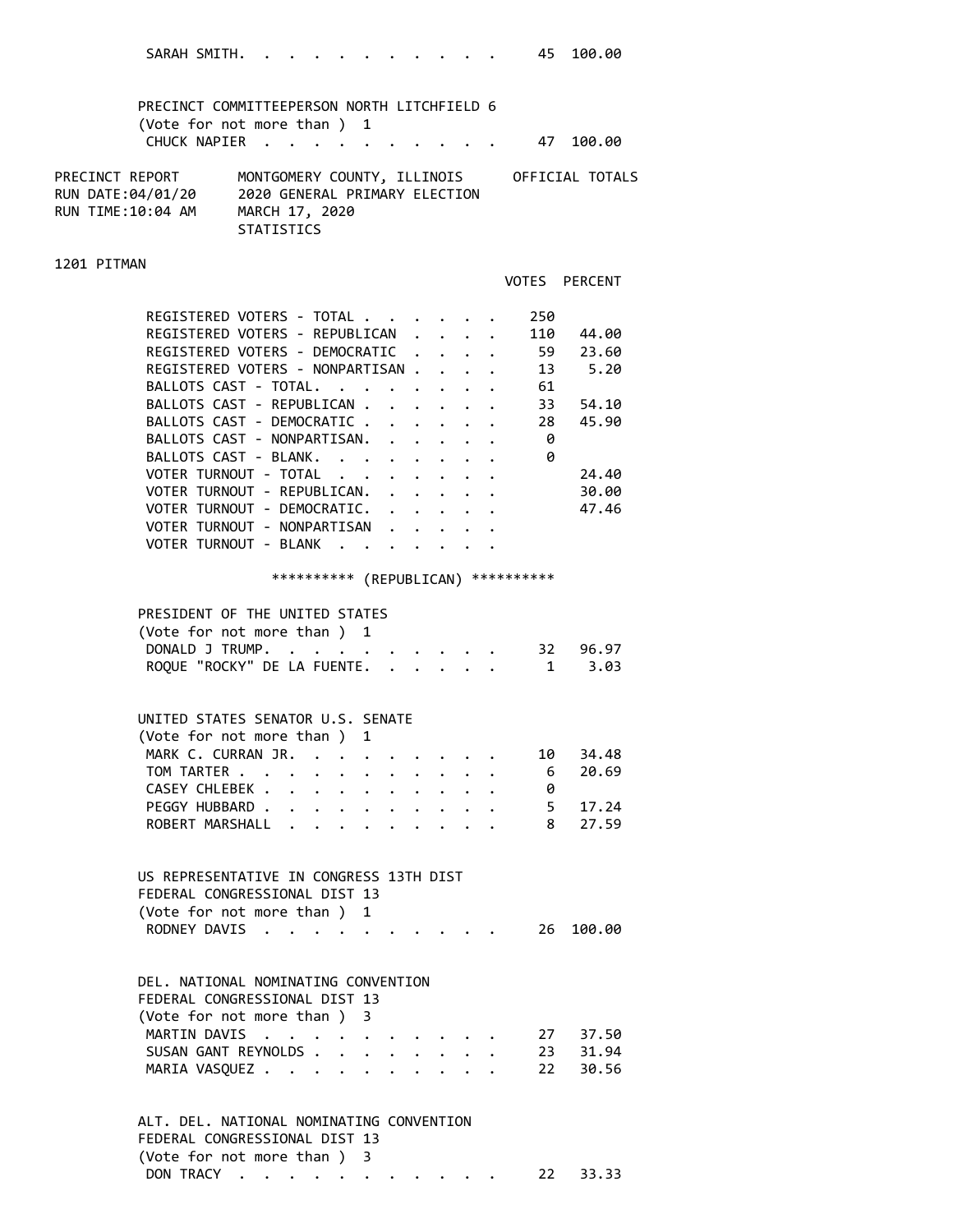| KEVIN BREHENY .                                                      |            |                                                                                                                                                                                                                                                                                                                                                                                                                                                                                                                                       |                                        |                      |                                 |  |                                 |                                     | 22 33.33            |
|----------------------------------------------------------------------|------------|---------------------------------------------------------------------------------------------------------------------------------------------------------------------------------------------------------------------------------------------------------------------------------------------------------------------------------------------------------------------------------------------------------------------------------------------------------------------------------------------------------------------------------------|----------------------------------------|----------------------|---------------------------------|--|---------------------------------|-------------------------------------|---------------------|
| SETH MCMILLAN .                                                      |            |                                                                                                                                                                                                                                                                                                                                                                                                                                                                                                                                       |                                        |                      |                                 |  |                                 |                                     | 22 33.33            |
|                                                                      |            |                                                                                                                                                                                                                                                                                                                                                                                                                                                                                                                                       |                                        |                      |                                 |  |                                 |                                     |                     |
| STATE REPRESENTATIVE IN THE GENERAL ASSEMBLY                         |            |                                                                                                                                                                                                                                                                                                                                                                                                                                                                                                                                       |                                        |                      |                                 |  |                                 |                                     |                     |
| REPRESENTATIVE 95TH DIST                                             |            |                                                                                                                                                                                                                                                                                                                                                                                                                                                                                                                                       |                                        |                      |                                 |  |                                 |                                     |                     |
| (Vote for not more than ) 1                                          |            |                                                                                                                                                                                                                                                                                                                                                                                                                                                                                                                                       |                                        |                      |                                 |  |                                 |                                     |                     |
| AVERY BOURNE<br>LAWRENCE L. OLIVER .                                 |            |                                                                                                                                                                                                                                                                                                                                                                                                                                                                                                                                       | $\mathbf{r} = \mathbf{r} - \mathbf{r}$ |                      |                                 |  |                                 |                                     | 27 87.10<br>4 12.90 |
|                                                                      |            |                                                                                                                                                                                                                                                                                                                                                                                                                                                                                                                                       |                                        |                      |                                 |  |                                 |                                     |                     |
|                                                                      |            |                                                                                                                                                                                                                                                                                                                                                                                                                                                                                                                                       |                                        |                      |                                 |  |                                 |                                     |                     |
| CIRCUIT CLERK MONTGOMERY COUNTY                                      |            |                                                                                                                                                                                                                                                                                                                                                                                                                                                                                                                                       |                                        |                      |                                 |  |                                 |                                     |                     |
| (Vote for not more than ) 1                                          |            |                                                                                                                                                                                                                                                                                                                                                                                                                                                                                                                                       |                                        |                      |                                 |  |                                 |                                     |                     |
| HOLLY LEMONS                                                         |            |                                                                                                                                                                                                                                                                                                                                                                                                                                                                                                                                       |                                        |                      |                                 |  |                                 |                                     | 30 100.00           |
|                                                                      |            |                                                                                                                                                                                                                                                                                                                                                                                                                                                                                                                                       |                                        |                      |                                 |  |                                 |                                     |                     |
| STATE'S ATTY MONTGOMERY COUNTY                                       |            |                                                                                                                                                                                                                                                                                                                                                                                                                                                                                                                                       |                                        |                      |                                 |  |                                 |                                     |                     |
| (Vote for not more than ) 1                                          |            |                                                                                                                                                                                                                                                                                                                                                                                                                                                                                                                                       |                                        |                      |                                 |  |                                 |                                     |                     |
| ANDREW AFFRUNTI                                                      |            |                                                                                                                                                                                                                                                                                                                                                                                                                                                                                                                                       | $\ddot{\phantom{0}}$                   |                      |                                 |  |                                 |                                     | 24 100.00           |
| CORONER MONTGOMERY COUNTY                                            |            |                                                                                                                                                                                                                                                                                                                                                                                                                                                                                                                                       |                                        |                      |                                 |  |                                 |                                     |                     |
| (Vote for not more than ) 1                                          |            |                                                                                                                                                                                                                                                                                                                                                                                                                                                                                                                                       |                                        |                      |                                 |  |                                 |                                     |                     |
| RANDY LEETHAM                                                        |            |                                                                                                                                                                                                                                                                                                                                                                                                                                                                                                                                       |                                        |                      |                                 |  |                                 | 27                                  | 100.00              |
|                                                                      |            |                                                                                                                                                                                                                                                                                                                                                                                                                                                                                                                                       |                                        |                      |                                 |  |                                 |                                     |                     |
|                                                                      |            |                                                                                                                                                                                                                                                                                                                                                                                                                                                                                                                                       |                                        |                      |                                 |  |                                 |                                     |                     |
| COUNTY BOARD MEMBER DISTRICT 1                                       |            |                                                                                                                                                                                                                                                                                                                                                                                                                                                                                                                                       |                                        |                      |                                 |  |                                 |                                     |                     |
| (Vote for not more than ) 2<br>CONNIE TAYLOR BECK                    |            |                                                                                                                                                                                                                                                                                                                                                                                                                                                                                                                                       | $\ddot{\phantom{0}}$                   |                      |                                 |  |                                 |                                     | 21 44.68            |
| JEREMY L. JONES                                                      |            |                                                                                                                                                                                                                                                                                                                                                                                                                                                                                                                                       |                                        |                      |                                 |  | $\cdot$ $\cdot$ $\cdot$ $\cdot$ |                                     | 26 55.32            |
|                                                                      |            |                                                                                                                                                                                                                                                                                                                                                                                                                                                                                                                                       |                                        |                      |                                 |  |                                 |                                     |                     |
|                                                                      |            |                                                                                                                                                                                                                                                                                                                                                                                                                                                                                                                                       |                                        |                      |                                 |  |                                 |                                     |                     |
| JUDGE OF THE SUPREME COURT<br>SUPREME JUDICIAL DISTRICT 5 (KARMEIER) |            |                                                                                                                                                                                                                                                                                                                                                                                                                                                                                                                                       |                                        |                      |                                 |  |                                 |                                     |                     |
| (Vote for not more than ) 1                                          |            |                                                                                                                                                                                                                                                                                                                                                                                                                                                                                                                                       |                                        |                      |                                 |  |                                 |                                     |                     |
| DAVID K. OVERSTREET                                                  |            |                                                                                                                                                                                                                                                                                                                                                                                                                                                                                                                                       |                                        |                      |                                 |  |                                 |                                     | 22 78.57            |
| JOHN B. BARBERIS, JR.                                                |            |                                                                                                                                                                                                                                                                                                                                                                                                                                                                                                                                       |                                        |                      | $\cdot$ $\cdot$ $\cdot$ $\cdot$ |  |                                 | 6                                   | 21.43               |
|                                                                      |            |                                                                                                                                                                                                                                                                                                                                                                                                                                                                                                                                       |                                        |                      |                                 |  |                                 |                                     |                     |
| JUDGE OF THE APPELLATE COURT                                         |            |                                                                                                                                                                                                                                                                                                                                                                                                                                                                                                                                       |                                        |                      |                                 |  |                                 |                                     |                     |
| APPELLATE JUDICIAL DISTRICT 5 (CHAPMAN)                              |            |                                                                                                                                                                                                                                                                                                                                                                                                                                                                                                                                       |                                        |                      |                                 |  |                                 |                                     |                     |
| (Vote for not more than )                                            |            |                                                                                                                                                                                                                                                                                                                                                                                                                                                                                                                                       | 1                                      |                      |                                 |  |                                 |                                     |                     |
| MARK M. BOIE                                                         | $\sim 100$ |                                                                                                                                                                                                                                                                                                                                                                                                                                                                                                                                       |                                        |                      |                                 |  |                                 |                                     | 16 55.17            |
| KATHERINE RUOCCO.                                                    |            |                                                                                                                                                                                                                                                                                                                                                                                                                                                                                                                                       |                                        |                      |                                 |  |                                 |                                     | 13 44.83            |
|                                                                      |            |                                                                                                                                                                                                                                                                                                                                                                                                                                                                                                                                       |                                        |                      |                                 |  |                                 |                                     |                     |
| PRECINCT COMMITTEEPERSON PITMAN                                      |            |                                                                                                                                                                                                                                                                                                                                                                                                                                                                                                                                       |                                        |                      |                                 |  |                                 |                                     |                     |
| (Vote for not more than ) 1                                          |            |                                                                                                                                                                                                                                                                                                                                                                                                                                                                                                                                       |                                        |                      |                                 |  |                                 |                                     |                     |
| JEREMY L. JONES .                                                    |            | $\mathcal{L}(\mathbf{X})$ , and $\mathcal{L}(\mathbf{X})$ , and $\mathcal{L}(\mathbf{X})$                                                                                                                                                                                                                                                                                                                                                                                                                                             |                                        |                      |                                 |  |                                 | 29                                  | 100.00              |
|                                                                      |            |                                                                                                                                                                                                                                                                                                                                                                                                                                                                                                                                       |                                        |                      |                                 |  |                                 | *********** (DEMOCRATIC) ********** |                     |
|                                                                      |            |                                                                                                                                                                                                                                                                                                                                                                                                                                                                                                                                       |                                        |                      |                                 |  |                                 |                                     |                     |
| PRESIDENT OF THE UNITED STATES                                       |            |                                                                                                                                                                                                                                                                                                                                                                                                                                                                                                                                       |                                        |                      |                                 |  |                                 |                                     |                     |
| (Vote for not more than)                                             |            |                                                                                                                                                                                                                                                                                                                                                                                                                                                                                                                                       | 1                                      |                      |                                 |  |                                 |                                     |                     |
| AMY J. KLOBUCHAR .                                                   |            |                                                                                                                                                                                                                                                                                                                                                                                                                                                                                                                                       |                                        |                      |                                 |  |                                 | $\mathbf{1}$                        | 3.57                |
| DEVAL PATRICK .<br>BERNIE SANDERS.                                   |            | $\ddot{\phantom{0}}$<br>$\bullet$ .                                                                                                                                                                                                                                                                                                                                                                                                                                                                                                   |                                        |                      |                                 |  |                                 | 0<br>8                              | 28.57               |
| JOSEPH R. BIDEN                                                      |            |                                                                                                                                                                                                                                                                                                                                                                                                                                                                                                                                       |                                        |                      |                                 |  |                                 | 17                                  | 60.71               |
| MICHAEL R. BLOOMBERG.                                                |            |                                                                                                                                                                                                                                                                                                                                                                                                                                                                                                                                       |                                        |                      |                                 |  |                                 | 0                                   |                     |
| ELIZABETH WARREN                                                     |            |                                                                                                                                                                                                                                                                                                                                                                                                                                                                                                                                       | $\ddot{\phantom{0}}$                   | $\ddot{\phantom{0}}$ |                                 |  |                                 | $\overline{2}$                      | 7.14                |
| PETE BUTTIGIEG.                                                      |            |                                                                                                                                                                                                                                                                                                                                                                                                                                                                                                                                       |                                        | $\ddot{\phantom{0}}$ |                                 |  |                                 | 0                                   |                     |
| TOM STEYER<br>ANDREW YANG. .                                         |            | $\cdot$ $\cdot$ $\cdot$ $\cdot$                                                                                                                                                                                                                                                                                                                                                                                                                                                                                                       |                                        |                      |                                 |  |                                 | 0                                   |                     |
| MICHAEL BENNET. .                                                    |            | $\mathbf{r}^{\prime}=\mathbf{r}^{\prime}+\mathbf{r}^{\prime}+\mathbf{r}^{\prime}+\mathbf{r}^{\prime}+\mathbf{r}^{\prime}+\mathbf{r}^{\prime}+\mathbf{r}^{\prime}+\mathbf{r}^{\prime}+\mathbf{r}^{\prime}+\mathbf{r}^{\prime}+\mathbf{r}^{\prime}+\mathbf{r}^{\prime}+\mathbf{r}^{\prime}+\mathbf{r}^{\prime}+\mathbf{r}^{\prime}+\mathbf{r}^{\prime}+\mathbf{r}^{\prime}+\mathbf{r}^{\prime}+\mathbf{r}^{\prime}+\mathbf{r}^{\prime}+\mathbf{r}^{\prime}$<br>$\mathbf{r} = \mathbf{r} + \mathbf{r}$ , where $\mathbf{r} = \mathbf{r}$ |                                        |                      |                                 |  |                                 | 0<br>0                              |                     |
| JOHN K. DELANEY .                                                    |            | $\bullet$ . $\bullet$                                                                                                                                                                                                                                                                                                                                                                                                                                                                                                                 |                                        |                      |                                 |  |                                 | 0                                   |                     |
| TULSI GABBARD .                                                      |            |                                                                                                                                                                                                                                                                                                                                                                                                                                                                                                                                       |                                        |                      |                                 |  |                                 | 0                                   |                     |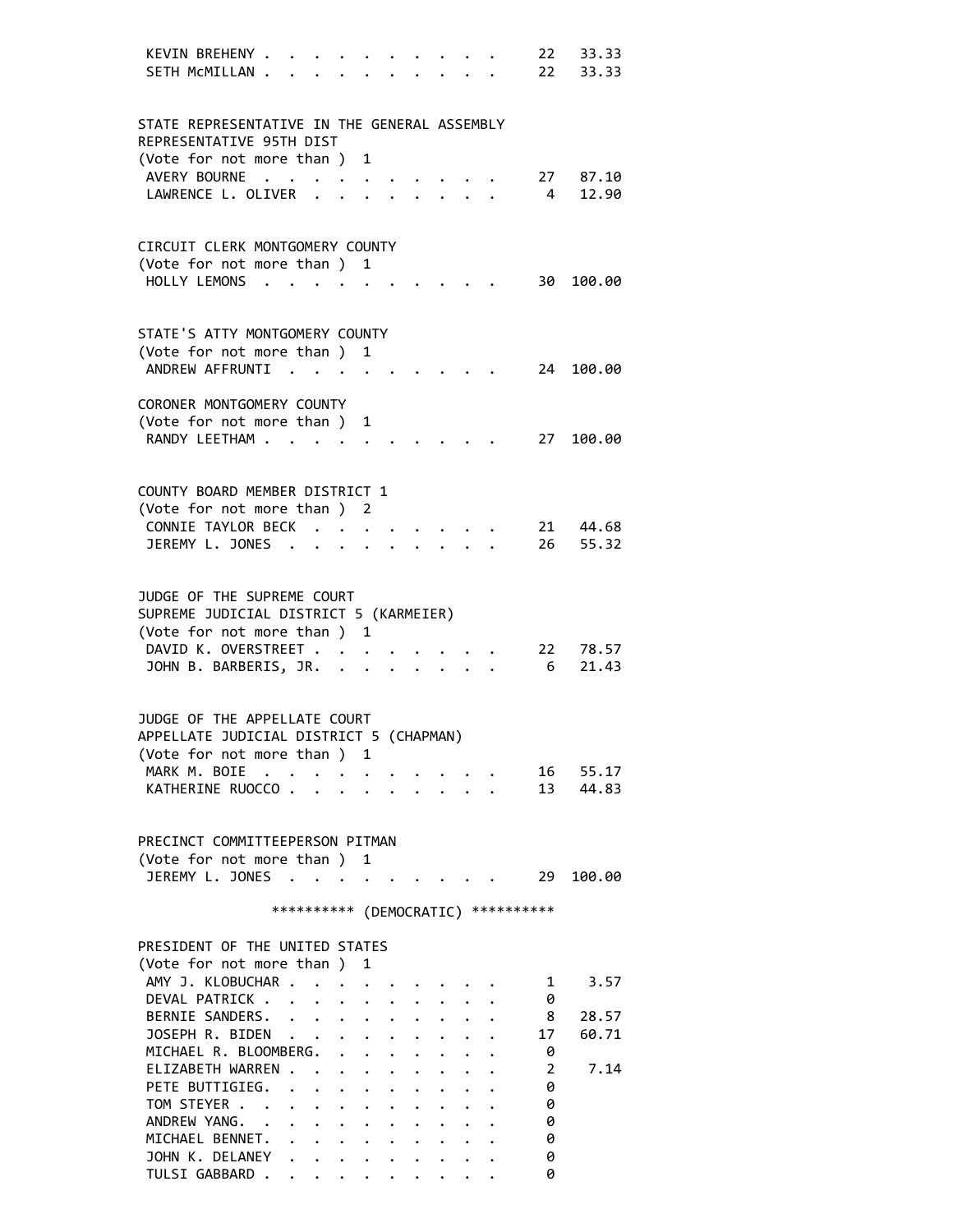| CORY BOOKER.<br>0                                                                                                                                                                                                                                                                                                                                                 |  |
|-------------------------------------------------------------------------------------------------------------------------------------------------------------------------------------------------------------------------------------------------------------------------------------------------------------------------------------------------------------------|--|
| UNITED STATES SENATOR U.S. SENATE                                                                                                                                                                                                                                                                                                                                 |  |
|                                                                                                                                                                                                                                                                                                                                                                   |  |
| (Vote for not more than)<br>1                                                                                                                                                                                                                                                                                                                                     |  |
| RICHARD J. DURBIN.<br>24<br>100.00                                                                                                                                                                                                                                                                                                                                |  |
|                                                                                                                                                                                                                                                                                                                                                                   |  |
| US REPRESENTATIVE IN CONGRESS 13TH DIST                                                                                                                                                                                                                                                                                                                           |  |
| FEDERAL CONGRESSIONAL DIST 13                                                                                                                                                                                                                                                                                                                                     |  |
| (Vote for not more than)<br>1                                                                                                                                                                                                                                                                                                                                     |  |
| BETSY DIRKSEN LONDRIGAN.<br>22<br>81.48                                                                                                                                                                                                                                                                                                                           |  |
| STEFANIE SMITH.<br>$-5$<br>18.52                                                                                                                                                                                                                                                                                                                                  |  |
|                                                                                                                                                                                                                                                                                                                                                                   |  |
| DEL. NATIONAL NOMINATING CONVENTION                                                                                                                                                                                                                                                                                                                               |  |
| FEDERAL CONGRESSIONAL DIST 13                                                                                                                                                                                                                                                                                                                                     |  |
| (Vote for not more than)<br>5.                                                                                                                                                                                                                                                                                                                                    |  |
| TERESA BRENNAN.<br>1.68<br>$\overline{\mathbf{2}}$<br>and the contract of the contract of                                                                                                                                                                                                                                                                         |  |
| GABRIELA ROMERO<br>2.52<br>3<br>$\ddot{\phantom{0}}$<br>$\cdot$ $\cdot$ $\cdot$ $\cdot$                                                                                                                                                                                                                                                                           |  |
| KHALED MESSAI .<br>0<br>$\mathbf{r}$ . The set of $\mathbf{r}$<br>$\mathbf{r} = \mathbf{r} + \mathbf{r}$ .<br>$\ddot{\phantom{0}}$                                                                                                                                                                                                                                |  |
| MICHELLE PAUL .<br>$\overline{4}$<br>3.36<br>$\ddot{\phantom{0}}$                                                                                                                                                                                                                                                                                                 |  |
| $\begin{array}{c} 7 \\ 3 \end{array}$<br>MICHAEL FRERICHS .<br>5.88<br>$\mathbf{L}$<br>$\ddot{\phantom{0}}$                                                                                                                                                                                                                                                       |  |
| 2.52<br>EMMA TODD<br>$\sim$ $-$<br>$\ddot{\phantom{0}}$                                                                                                                                                                                                                                                                                                           |  |
| 3, 2.52<br>CRAIG COLBROOK.<br>$\mathbf{r}$ and $\mathbf{r}$ and $\mathbf{r}$<br>$\mathbf{L}$ and $\mathbf{L}$<br>$\mathbf{L}$<br>$\ddot{\phantom{0}}$                                                                                                                                                                                                             |  |
| LISA M. STANLEY<br>.<br>3, 2.52<br>$\mathbf{r}$                                                                                                                                                                                                                                                                                                                   |  |
| SUE SCHERER. .<br>14.29<br>17<br>$\mathbf{L} = \mathbf{L}$<br>$\cdot$ $\cdot$ $\cdot$ $\cdot$ $\cdot$ $\cdot$ $\cdot$                                                                                                                                                                                                                                             |  |
| CHUCK NAPIER<br>17<br>14.29<br>$\mathbf{r} = \mathbf{r} + \mathbf{r}$ , where $\mathbf{r} = \mathbf{r}$<br>$\ddot{\phantom{a}}$<br>$\ddot{\phantom{0}}$                                                                                                                                                                                                           |  |
| ELLEN SCHANZLE-HASKINS .<br>15<br>12.61<br>$\mathbf{r}$<br>$\cdot$ $\cdot$                                                                                                                                                                                                                                                                                        |  |
| MARK ROBERT MADDOCK.<br>15<br>12.61<br>$\ddot{\bullet}$ . The set of the set of the set of the set of the set of the set of the set of the set of the set of the set of the set of the set of the set of the set of the set of the set of the set of the set of the set of t                                                                                      |  |
| ADA OWENS<br>10<br>8.40<br>$\ddot{\phantom{0}}$                                                                                                                                                                                                                                                                                                                   |  |
| 3.36<br>CAROL AMMONS<br>$\overline{4}$<br>$\sim$<br>$\ddot{\phantom{0}}$                                                                                                                                                                                                                                                                                          |  |
| 2.52<br>JENN CARRILLO.<br>3<br>$\ddot{\phantom{a}}$<br>$\mathbf{1}$ $\mathbf{1}$ $\mathbf{1}$ $\mathbf{1}$<br>$\cdot$ $\cdot$<br>$\mathbf{L}$                                                                                                                                                                                                                     |  |
| 3.36<br>PAMELLA GRONEMEYER<br>4<br>$\sim$ $\sim$<br>$\cdot$ $\cdot$ $\cdot$<br>$\mathbf{L}$ $\mathbf{L}$<br>$\ddot{\phantom{0}}$                                                                                                                                                                                                                                  |  |
| ALLAN M. AXELROD.<br>$3^{\circ}$<br>2.52                                                                                                                                                                                                                                                                                                                          |  |
| $\mathbf{1}$ , $\mathbf{1}$ , $\mathbf{1}$<br>$\ddotsc$<br>$\ddot{\phantom{0}}$<br>$\mathbf{L}^{\text{max}}$<br><b>BRIAN WILENS</b><br>1.68                                                                                                                                                                                                                       |  |
| $\overline{2}$<br>$\ddot{\phantom{0}}$<br>$\ddot{\phantom{0}}$<br>$\cdot$ $\cdot$                                                                                                                                                                                                                                                                                 |  |
| CAROL McCLAINE.<br>$1 \quad \blacksquare$<br>.84<br>$\ddot{\phantom{0}}$<br>$\ddot{\phantom{0}}$<br>$\ddot{\phantom{0}}$<br>$\ddot{\bullet}$ . The set of the set of the set of the set of the set of the set of the set of the set of the set of the set of the set of the set of the set of the set of the set of the set of the set of the set of the set of t |  |
| JOHN BERGEE. .<br>$1 \quad$<br>.84<br>$\sim 100$ km s $^{-1}$                                                                                                                                                                                                                                                                                                     |  |
| ANNE M. HEILES.<br>1<br>.84<br>$\ddot{\phantom{0}}$<br>$\ddot{\phantom{0}}$                                                                                                                                                                                                                                                                                       |  |
| $\mathbf{1}$<br>CARL ERNEST KASTEN<br>.84                                                                                                                                                                                                                                                                                                                         |  |
| STATE REPRESENTATIVE IN THE GENERAL ASSEMBLY<br>REPRESENTATIVE 95TH DIST                                                                                                                                                                                                                                                                                          |  |
| (Vote for not more than)<br>1                                                                                                                                                                                                                                                                                                                                     |  |
| CHASE WILHELM.<br>23 100.00                                                                                                                                                                                                                                                                                                                                       |  |
|                                                                                                                                                                                                                                                                                                                                                                   |  |
|                                                                                                                                                                                                                                                                                                                                                                   |  |
| CIRCUIT CLERK MONTGOMERY COUNTY                                                                                                                                                                                                                                                                                                                                   |  |
| (Vote for not more than) 1                                                                                                                                                                                                                                                                                                                                        |  |
| NO CANDIDATE FILED<br>0                                                                                                                                                                                                                                                                                                                                           |  |
|                                                                                                                                                                                                                                                                                                                                                                   |  |
|                                                                                                                                                                                                                                                                                                                                                                   |  |
| STATE'S ATTY MONTGOMERY COUNTY                                                                                                                                                                                                                                                                                                                                    |  |
| (Vote for not more than)<br>1                                                                                                                                                                                                                                                                                                                                     |  |
| BRYANT "BUTCH" HITCHINGS<br>27<br>100.00                                                                                                                                                                                                                                                                                                                          |  |
|                                                                                                                                                                                                                                                                                                                                                                   |  |
| CORONER MONTGOMERY COUNTY                                                                                                                                                                                                                                                                                                                                         |  |
| (Vote for not more than)<br>1                                                                                                                                                                                                                                                                                                                                     |  |
| NO CANDIDATE FILED<br>0                                                                                                                                                                                                                                                                                                                                           |  |
|                                                                                                                                                                                                                                                                                                                                                                   |  |
|                                                                                                                                                                                                                                                                                                                                                                   |  |
| COUNTY BOARD MEMBER DISTRICT 1                                                                                                                                                                                                                                                                                                                                    |  |
| (Vote for not more than ) 2                                                                                                                                                                                                                                                                                                                                       |  |
| RICKEY L. BROADDUS<br>100.00<br>24                                                                                                                                                                                                                                                                                                                                |  |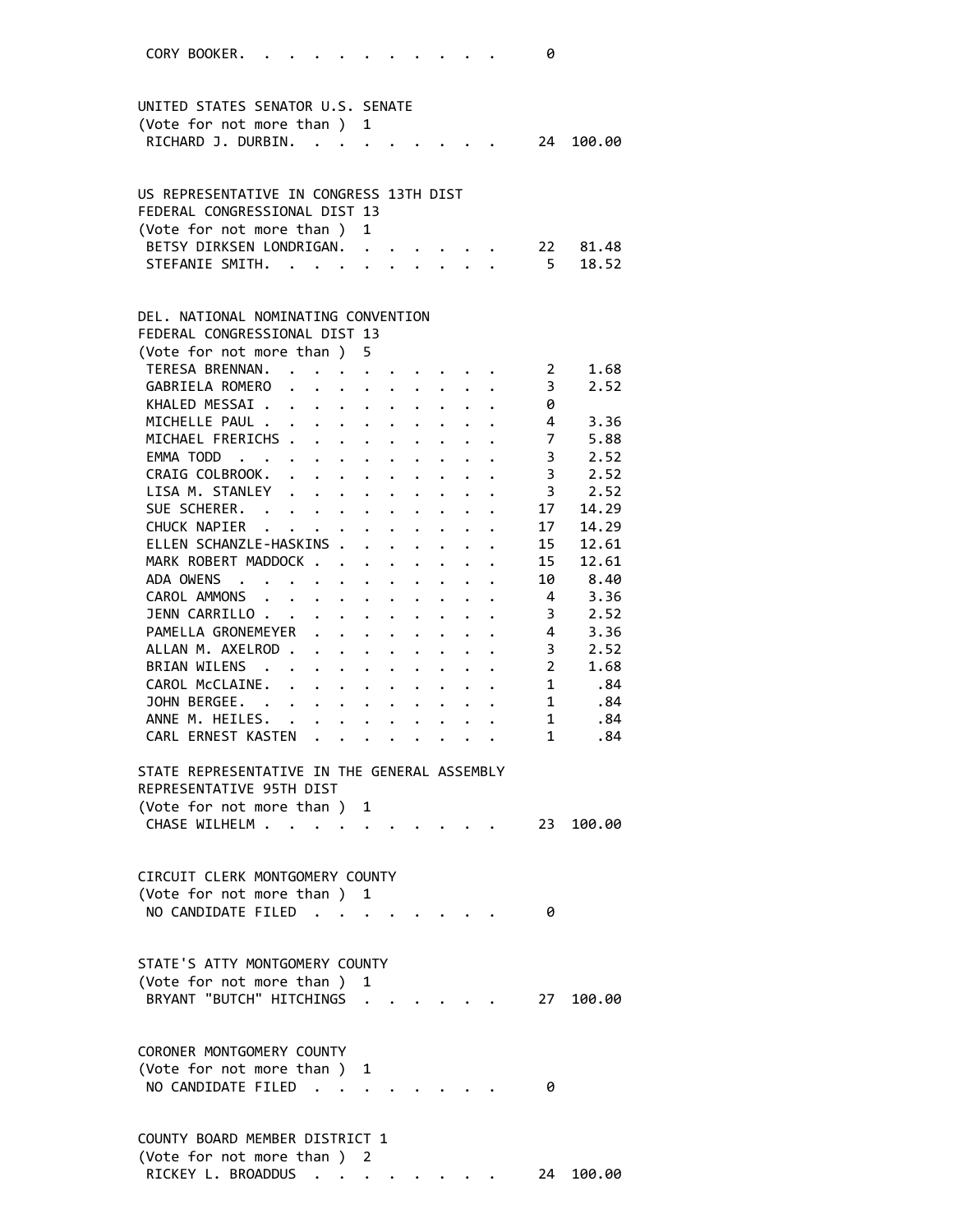JUDGE OF THE SUPREME COURT SUPREME JUDICIAL DISTRICT 5 (KARMEIER) (Vote for not more than ) 1 JUDY CATES . . . . . . . . . . . 23 100.00

 JUDGE OF THE APPELLATE COURT APPELLATE JUDICIAL APPELLATE JUDICIAL DISTRICT 5 (CHAPMAN) (Vote for not more than ) 1 SARAH SMITH. . . . . . . . . . . 23 100.00

 PRECINCT COMMITTEEPERSON PITMAN (Vote for not more than ) 1 NO CANDIDATE FILED . . . . . . . . 0

PRECINCT REPORT MONTGOMERY COUNTY, ILLINOIS OFFICIAL TOTALS RUN DATE:04/01/20 2020 GENERAL PRIMARY ELECTION RUN TIME:10:04 AM MARCH 17, 2020 **STATISTICS** 

1301 RAYMOND

VOTES PERCENT

| REGISTERED VOTERS - TOTAL        |  |  | 804 |       |
|----------------------------------|--|--|-----|-------|
| REGISTERED VOTERS - REPUBLICAN   |  |  | 358 | 44.53 |
| REGISTERED VOTERS - DEMOCRATIC.  |  |  | 138 | 17.16 |
| REGISTERED VOTERS - NONPARTISAN. |  |  | 66  | 8.21  |
| BALLOTS CAST - TOTAL.            |  |  | 191 |       |
| BALLOTS CAST - REPUBLICAN        |  |  | 128 | 67.02 |
| BALLOTS CAST - DEMOCRATIC        |  |  | 63  | 32.98 |
| BALLOTS CAST - NONPARTISAN.      |  |  | 0   |       |
| BALLOTS CAST - BLANK             |  |  | 0   |       |
| VOTER TURNOUT - TOTAL            |  |  |     | 23.76 |
| VOTER TURNOUT - REPUBLICAN.      |  |  |     | 35.75 |
| VOTER TURNOUT - DEMOCRATIC.      |  |  |     | 45.65 |
| VOTER TURNOUT - NONPARTISAN      |  |  |     |       |
| VOTER TURNOUT - BLANK            |  |  |     |       |

\*\*\*\*\*\*\*\*\*\* (REPUBLICAN) \*\*\*\*\*\*\*\*\*\*

| PRESIDENT OF THE UNITED STATES     |  |  |  |
|------------------------------------|--|--|--|
| (Vote for not more than ) 1        |  |  |  |
| DONALD J TRUMP. 120 96.00          |  |  |  |
| ROQUE "ROCKY" DE LA FUENTE. 5 4.00 |  |  |  |

| UNITED STATES SENATOR U.S. SENATE |  |  |  |  |  |  |
|-----------------------------------|--|--|--|--|--|--|
| (Vote for not more than) 1        |  |  |  |  |  |  |
| MARK C. CURRAN JR. 41 39.42       |  |  |  |  |  |  |
| TOM TARTER 23 22.12               |  |  |  |  |  |  |
| CASEY CHLEBEK 2 1.92              |  |  |  |  |  |  |
| PEGGY HUBBARD 23 22.12            |  |  |  |  |  |  |
| ROBERT MARSHALL 15 14.42          |  |  |  |  |  |  |

 US REPRESENTATIVE IN CONGRESS 13TH DIST FEDERAL CONGRESSIONAL DIST 13 (Vote for not more than ) 1 RODNEY DAVIS . . . . . . . . . . 116 100.00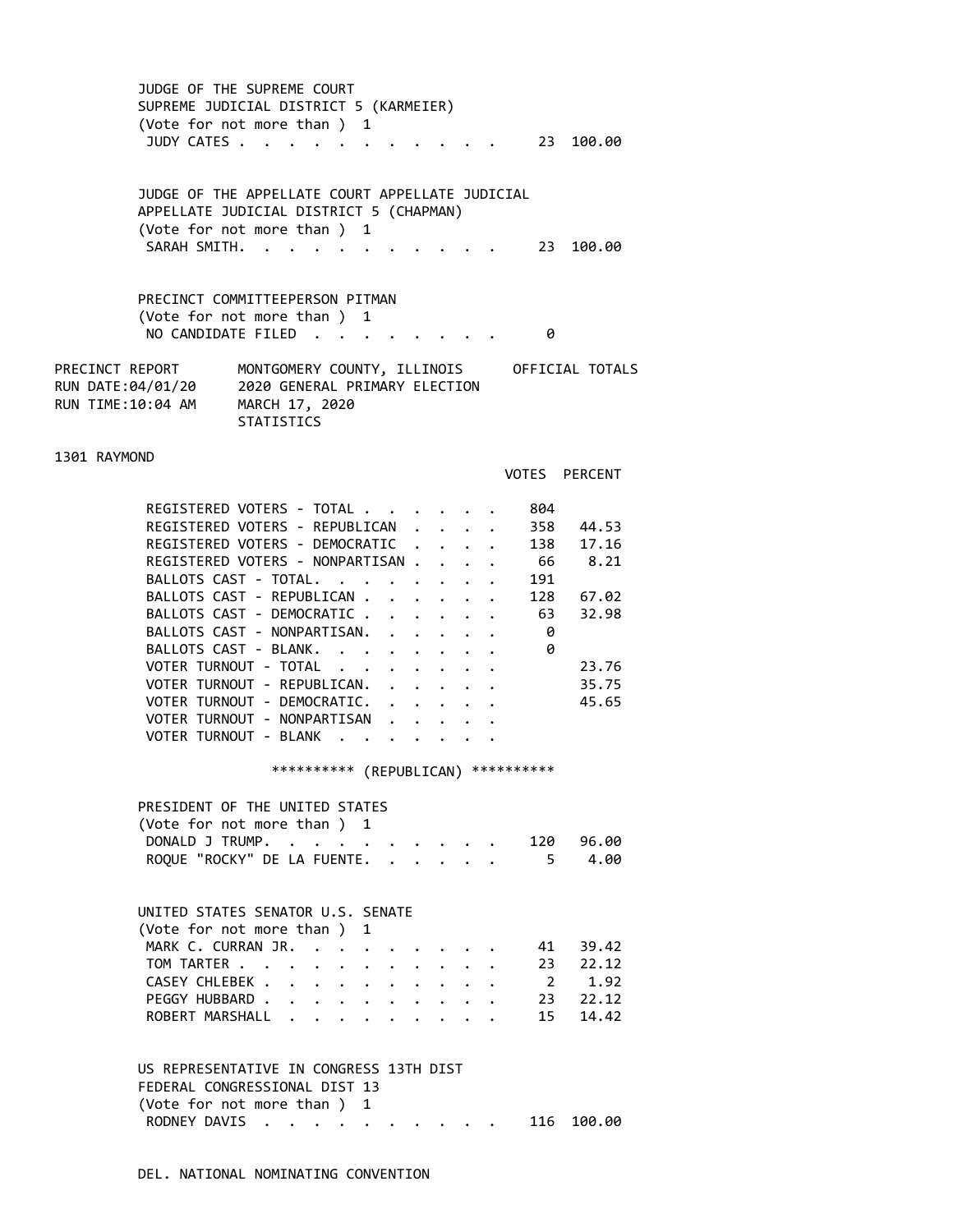| FEDERAL CONGRESSIONAL DIST 13<br>(Vote for not more than) 3<br>MARTIN DAVIS<br>SUSAN GANT REYNOLDS.<br>MARIA VASQUEZ       |                      | $\bullet$ |                      |                         |                           |  |              |                      |
|----------------------------------------------------------------------------------------------------------------------------|----------------------|-----------|----------------------|-------------------------|---------------------------|--|--------------|----------------------|
| ALT. DEL. NATIONAL NOMINATING CONVENTION                                                                                   |                      |           |                      |                         |                           |  |              |                      |
| FEDERAL CONGRESSIONAL DIST 13<br>(Vote for not more than )                                                                 |                      |           |                      |                         |                           |  |              |                      |
| DON TRACY                                                                                                                  |                      |           | 3                    |                         |                           |  |              | 68 31.78             |
| KEVIN BREHENY .                                                                                                            |                      |           |                      |                         |                           |  |              | 66 30.84<br>80 37.38 |
| SETH MCMILLAN .                                                                                                            | $\ddot{\phantom{0}}$ |           |                      |                         |                           |  |              |                      |
| STATE REPRESENTATIVE IN THE GENERAL ASSEMBLY<br>REPRESENTATIVE 95TH DIST                                                   |                      |           |                      |                         |                           |  |              |                      |
| (Vote for not more than) 1<br>AVERY BOURNE                                                                                 |                      |           |                      |                         |                           |  |              | 113 89.68            |
| LAWRENCE L. OLIVER .                                                                                                       |                      |           |                      |                         |                           |  | 13           | 10.32                |
| CIRCUIT CLERK MONTGOMERY COUNTY                                                                                            |                      |           |                      |                         |                           |  |              |                      |
| (Vote for not more than ) 1                                                                                                |                      |           |                      |                         |                           |  |              |                      |
| HOLLY LEMONS                                                                                                               | $\cdot$ .            |           |                      |                         |                           |  | 114          | 100.00               |
|                                                                                                                            |                      |           |                      |                         |                           |  |              |                      |
| STATE'S ATTY MONTGOMERY COUNTY                                                                                             |                      |           |                      |                         |                           |  |              |                      |
| (Vote for not more than ) 1                                                                                                |                      |           |                      |                         |                           |  |              |                      |
| ANDREW AFFRUNTI                                                                                                            | $\sim$ $\sim$        |           |                      |                         |                           |  | 96           | 100.00               |
| CORONER MONTGOMERY COUNTY                                                                                                  |                      |           |                      |                         |                           |  |              |                      |
| (Vote for not more than ) 1                                                                                                |                      |           |                      |                         |                           |  |              |                      |
| RANDY LEETHAM                                                                                                              |                      |           |                      |                         |                           |  | 105          | 100.00               |
|                                                                                                                            |                      |           |                      |                         |                           |  |              |                      |
| COUNTY BOARD MEMBER DISTRICT 1                                                                                             |                      |           |                      |                         |                           |  |              |                      |
| (Vote for not more than ) 2                                                                                                |                      |           |                      |                         |                           |  |              |                      |
| CONNIE TAYLOR BECK<br>JEREMY L. JONES                                                                                      |                      |           | $\ddot{\phantom{a}}$ |                         |                           |  | 67 —<br>61 — | 52.34<br>47.66       |
|                                                                                                                            |                      |           |                      |                         |                           |  |              |                      |
|                                                                                                                            |                      |           |                      |                         |                           |  |              |                      |
| COUNTY BOARD MEMBER DISTRICT 2<br>(Vote for not more than ) 2                                                              |                      |           |                      |                         |                           |  |              |                      |
| GENE MILES                                                                                                                 | $\bullet$            |           |                      |                         |                           |  |              | 16 35.56             |
| JIM HAVERA .                                                                                                               | $\ddot{\phantom{0}}$ |           |                      | $\ddot{\phantom{a}}$    | $\cdot$ $\cdot$ $\cdot$   |  |              | 18 40.00             |
| CHUCK GRADEN                                                                                                               |                      |           |                      |                         | 2.121                     |  |              | 11 24.44             |
| JUDGE OF THE SUPREME COURT<br>SUPREME JUDICIAL DISTRICT 5 (KARMEIER)<br>(Vote for not more than ) 1<br>DAVID K. OVERSTREET |                      |           |                      |                         |                           |  |              | 78 75.73             |
| JOHN B. BARBERIS, JR. .                                                                                                    |                      |           | $\ddot{\phantom{a}}$ | $\sim 100$ km s $^{-1}$ | $\mathbf{r} = \mathbf{r}$ |  | 25           | 24.27                |
|                                                                                                                            |                      |           |                      |                         |                           |  |              |                      |
| JUDGE OF THE APPELLATE COURT                                                                                               |                      |           |                      |                         |                           |  |              |                      |
| APPELLATE JUDICIAL DISTRICT 5 (CHAPMAN)<br>(Vote for not more than ) 1                                                     |                      |           |                      |                         |                           |  |              |                      |
| MARK M. BOIE                                                                                                               |                      |           |                      |                         |                           |  | 40 -         | 40.40                |
| KATHERINE RUOCCO                                                                                                           |                      |           |                      | $\ddot{\phantom{0}}$    |                           |  | 59 —         | 59.60                |
|                                                                                                                            |                      |           |                      |                         |                           |  |              |                      |

 PRECINCT COMMITTEEPERSON RAYMOND (Vote for not more than ) 1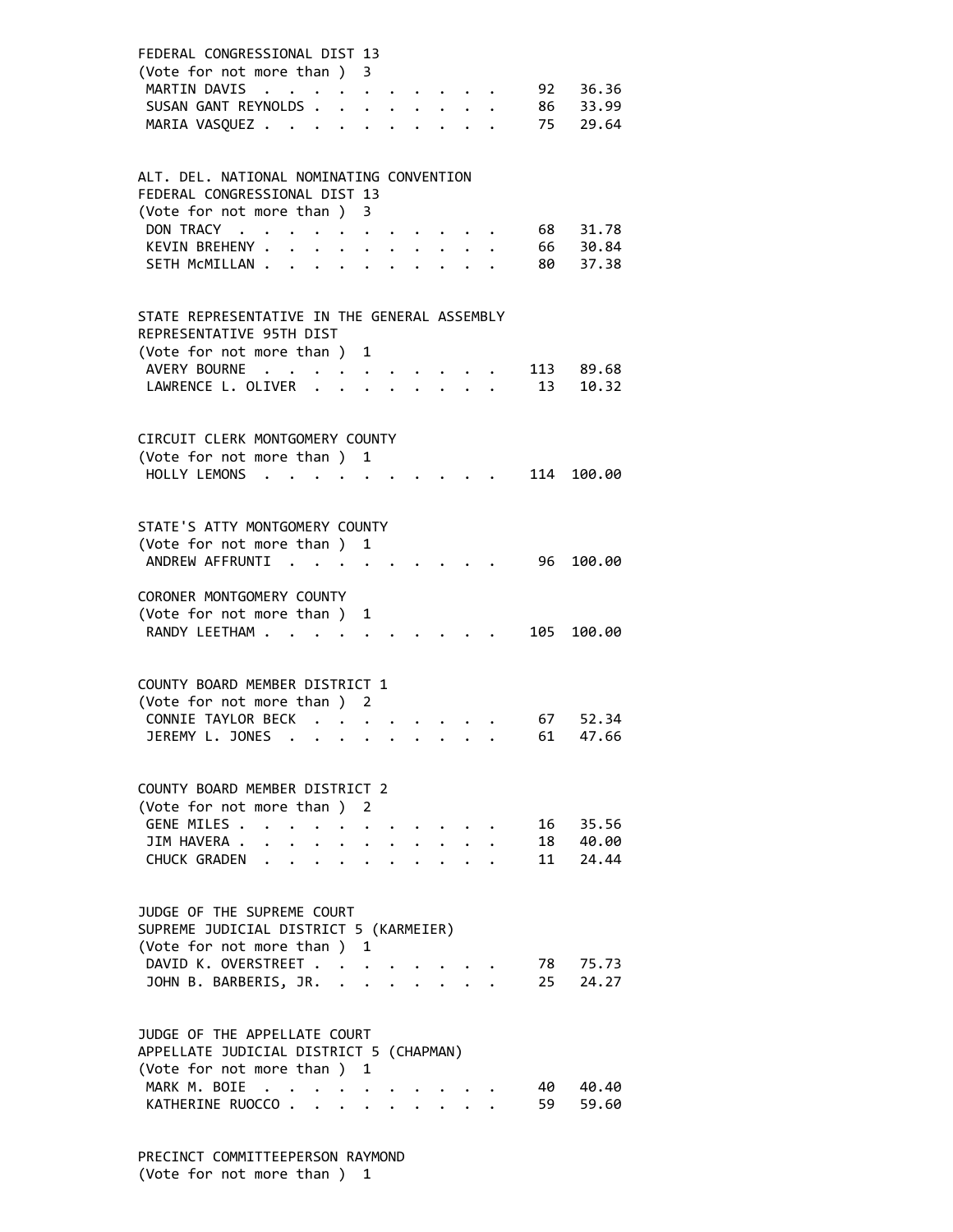TIMOTHY J. MIZERA. . . . . . . . . 116 100.00

\*\*\*\*\*\*\*\*\*\* (DEMOCRATIC) \*\*\*\*\*\*\*\*\*\*

| PRESIDENT OF THE UNITED STATES                                                         |                      |                                                                          |                      |                                                                                                                                                                                 |              |                             |                         |         |
|----------------------------------------------------------------------------------------|----------------------|--------------------------------------------------------------------------|----------------------|---------------------------------------------------------------------------------------------------------------------------------------------------------------------------------|--------------|-----------------------------|-------------------------|---------|
| (Vote for not more than ) 1                                                            |                      |                                                                          |                      |                                                                                                                                                                                 |              |                             |                         |         |
| AMY J. KLOBUCHAR                                                                       |                      |                                                                          |                      |                                                                                                                                                                                 |              |                             | $\overline{\mathbf{2}}$ | 3.28    |
| DEVAL PATRICK                                                                          |                      |                                                                          |                      |                                                                                                                                                                                 |              |                             | 0                       |         |
| BERNIE SANDERS. 6 9.84<br>JOSEPH R. BIDEN 47 77.05                                     |                      |                                                                          |                      |                                                                                                                                                                                 |              |                             |                         |         |
|                                                                                        |                      |                                                                          |                      |                                                                                                                                                                                 |              |                             |                         |         |
| MICHAEL R. BLOOMBERG. 4                                                                |                      |                                                                          |                      |                                                                                                                                                                                 |              |                             |                         | 6.56    |
| ELIZABETH WARREN 0                                                                     |                      |                                                                          |                      |                                                                                                                                                                                 |              |                             |                         |         |
| PETE BUTTIGIEG. 2                                                                      |                      |                                                                          |                      |                                                                                                                                                                                 |              |                             |                         | 3.28    |
| TOM STEYER 0                                                                           |                      |                                                                          |                      |                                                                                                                                                                                 |              |                             |                         |         |
| ANDREW YANG. 0                                                                         |                      |                                                                          |                      |                                                                                                                                                                                 |              |                             |                         |         |
|                                                                                        |                      |                                                                          |                      |                                                                                                                                                                                 |              |                             | $\theta$                |         |
| MICHAEL BENNET.<br>JOHN K. DELANEY                                                     |                      |                                                                          |                      |                                                                                                                                                                                 |              |                             | - 0                     |         |
| TULSI GABBARD                                                                          |                      |                                                                          |                      |                                                                                                                                                                                 |              |                             | - 0                     |         |
| CORY BOOKER.                                                                           |                      |                                                                          |                      |                                                                                                                                                                                 |              |                             | - 0                     |         |
|                                                                                        |                      |                                                                          |                      |                                                                                                                                                                                 |              |                             |                         |         |
|                                                                                        |                      |                                                                          |                      |                                                                                                                                                                                 |              |                             |                         |         |
| UNITED STATES SENATOR U.S. SENATE                                                      |                      |                                                                          |                      |                                                                                                                                                                                 |              |                             |                         |         |
| (Vote for not more than ) 1                                                            |                      |                                                                          |                      |                                                                                                                                                                                 |              |                             |                         |         |
| RICHARD J. DURBIN. 46                                                                  |                      |                                                                          |                      |                                                                                                                                                                                 |              |                             |                         | 100.00  |
|                                                                                        |                      |                                                                          |                      |                                                                                                                                                                                 |              |                             |                         |         |
|                                                                                        |                      |                                                                          |                      |                                                                                                                                                                                 |              |                             |                         |         |
| US REPRESENTATIVE IN CONGRESS 13TH DIST                                                |                      |                                                                          |                      |                                                                                                                                                                                 |              |                             |                         |         |
| FEDERAL CONGRESSIONAL DIST 13                                                          |                      |                                                                          |                      |                                                                                                                                                                                 |              |                             |                         |         |
| (Vote for not more than ) 1                                                            |                      |                                                                          |                      |                                                                                                                                                                                 |              |                             |                         |         |
| BETSY DIRKSEN LONDRIGAN. 52 89.66                                                      |                      |                                                                          |                      |                                                                                                                                                                                 |              |                             |                         |         |
| STEFANIE SMITH.                                                                        |                      |                                                                          |                      |                                                                                                                                                                                 |              | $\mathbf{r}$ , $\mathbf{r}$ |                         | 6 10.34 |
|                                                                                        |                      |                                                                          |                      |                                                                                                                                                                                 |              |                             |                         |         |
|                                                                                        |                      |                                                                          |                      |                                                                                                                                                                                 |              |                             |                         |         |
| DEL. NATIONAL NOMINATING CONVENTION                                                    |                      |                                                                          |                      |                                                                                                                                                                                 |              |                             |                         |         |
| FEDERAL CONGRESSIONAL DIST 13                                                          |                      |                                                                          |                      |                                                                                                                                                                                 |              |                             |                         |         |
| (Vote for not more than ) 5                                                            |                      |                                                                          |                      |                                                                                                                                                                                 |              |                             |                         |         |
| TERESA BRENNAN. 5                                                                      |                      |                                                                          |                      |                                                                                                                                                                                 |              |                             |                         | 2.25    |
| GABRIELA ROMERO 1                                                                      |                      |                                                                          |                      |                                                                                                                                                                                 |              |                             |                         | .45     |
|                                                                                        |                      |                                                                          |                      |                                                                                                                                                                                 |              |                             |                         |         |
| MICHELLE PAUL 45<br>MICHELLE PAUL 3 1.35<br>MICHAEL FRERICHS 2 .90<br>EMMA TODD 4 1.80 |                      |                                                                          |                      |                                                                                                                                                                                 |              |                             |                         |         |
|                                                                                        |                      |                                                                          |                      |                                                                                                                                                                                 |              |                             |                         |         |
|                                                                                        |                      |                                                                          |                      |                                                                                                                                                                                 |              |                             |                         |         |
|                                                                                        |                      |                                                                          |                      |                                                                                                                                                                                 |              |                             | 3 <sup>7</sup>          |         |
| CRAIG COLBROOK.                                                                        |                      |                                                                          |                      |                                                                                                                                                                                 |              |                             |                         | 1.35    |
| LISA M. STANLEY 7                                                                      |                      |                                                                          |                      |                                                                                                                                                                                 |              |                             |                         | 3.15    |
| SUE SCHERER.                                                                           |                      |                                                                          |                      |                                                                                                                                                                                 |              |                             | 38                      | 17.12   |
| CHUCK NAPIER                                                                           |                      |                                                                          |                      |                                                                                                                                                                                 |              |                             | 41                      | 18.47   |
| ELLEN SCHANZLE-HASKINS                                                                 |                      |                                                                          |                      |                                                                                                                                                                                 |              |                             | 38                      | 17.12   |
| MARK ROBERT MADDOCK                                                                    |                      |                                                                          |                      |                                                                                                                                                                                 |              |                             | 33                      | 14.86   |
| ADA OWENS                                                                              |                      | $\mathbf{r} = \mathbf{r} + \mathbf{r}$ , where $\mathbf{r} = \mathbf{r}$ |                      | $\ddotsc$ .                                                                                                                                                                     |              |                             | 25                      | 11.26   |
| CAROL AMMONS                                                                           |                      |                                                                          |                      |                                                                                                                                                                                 | $\mathbf{L}$ | $\ddot{\phantom{0}}$        | 4                       | 1.80    |
| JENN CARRILLO                                                                          |                      |                                                                          |                      |                                                                                                                                                                                 |              |                             | 4                       | 1.80    |
| PAMELLA GRONEMEYER                                                                     |                      |                                                                          |                      |                                                                                                                                                                                 |              |                             | $\overline{\mathbf{3}}$ | 1.35    |
| ALLAN M. AXELROD                                                                       |                      |                                                                          |                      | $\mathbf{r}$ , and $\mathbf{r}$ , and $\mathbf{r}$ , and $\mathbf{r}$                                                                                                           |              |                             | $\overline{4}$          | 1.80    |
| BRIAN WILENS                                                                           |                      |                                                                          |                      | $\begin{array}{cccccccccccccccccc} \bullet & \bullet & \bullet & \bullet & \bullet & \bullet & \bullet & \bullet & \bullet & \bullet & \bullet & \bullet & \bullet \end{array}$ |              |                             | 5 <sup>5</sup>          | 2.25    |
|                                                                                        |                      |                                                                          |                      |                                                                                                                                                                                 |              |                             | 0                       |         |
| CAROL MCCLAINE.                                                                        |                      |                                                                          |                      |                                                                                                                                                                                 |              |                             |                         |         |
| JOHN BERGEE.                                                                           |                      |                                                                          |                      |                                                                                                                                                                                 |              |                             | 0                       |         |
| ANNE M. HEILES. .                                                                      | $\ddot{\phantom{0}}$ |                                                                          |                      | $\mathbf{r} = \mathbf{r} \cdot \mathbf{r}$                                                                                                                                      |              |                             | 0                       |         |
| CARL ERNEST KASTEN                                                                     |                      | $\mathbf{L}$                                                             | $\ddot{\phantom{a}}$ | $\mathbf{r} = \mathbf{r}$                                                                                                                                                       | $\mathbf{L}$ |                             | $\mathbf{1}$            | .45     |
| STATE REPRESENTATIVE IN THE GENERAL ASSEMBLY                                           |                      |                                                                          |                      |                                                                                                                                                                                 |              |                             |                         |         |
| REPRESENTATIVE 95TH DIST                                                               |                      |                                                                          |                      |                                                                                                                                                                                 |              |                             |                         |         |
| (Vote for not more than ) 1                                                            |                      |                                                                          |                      |                                                                                                                                                                                 |              |                             |                         |         |
| CHASE WILHELM                                                                          |                      |                                                                          |                      |                                                                                                                                                                                 |              |                             | 44                      | 100.00  |
|                                                                                        |                      |                                                                          |                      |                                                                                                                                                                                 |              |                             |                         |         |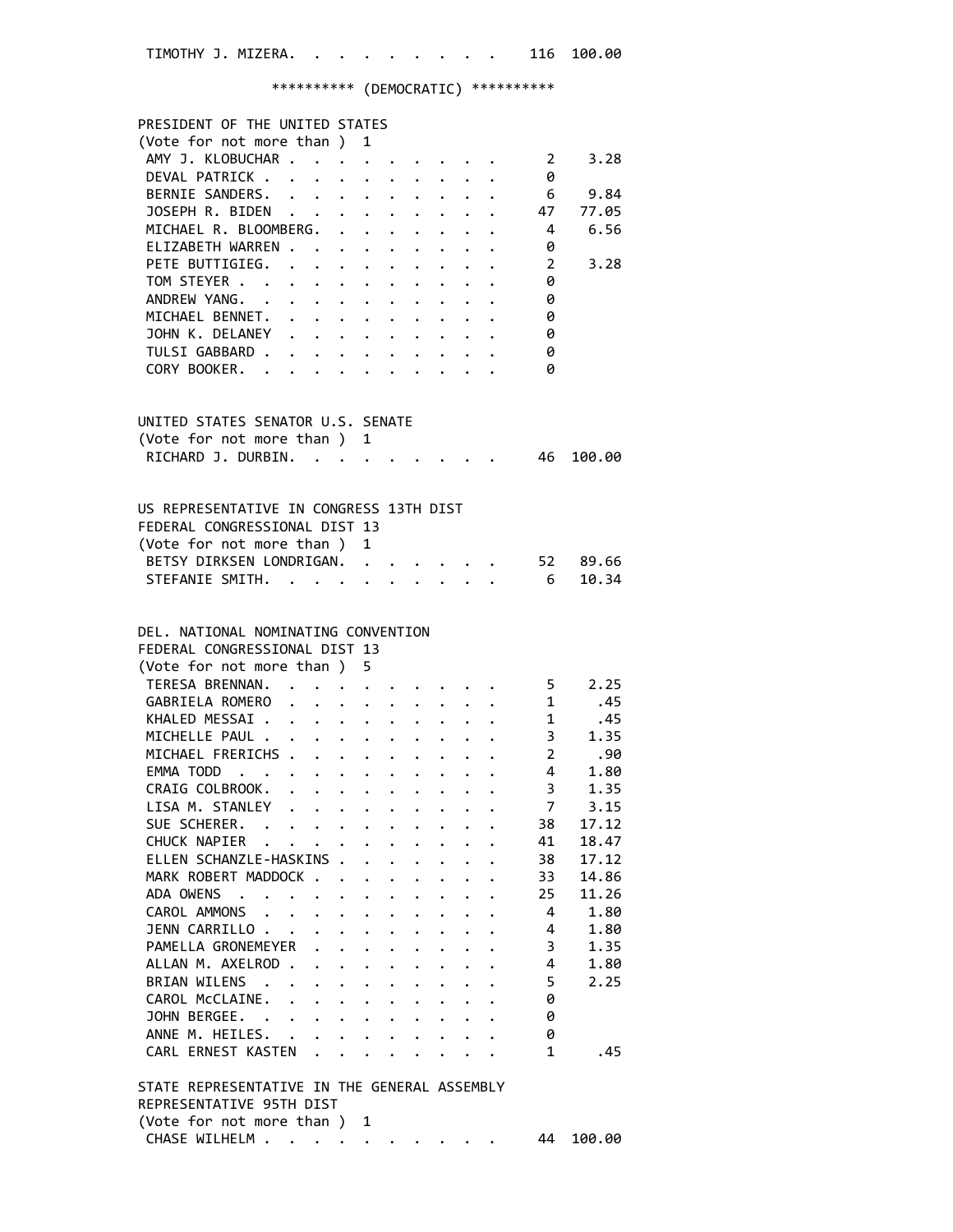CIRCUIT CLERK MONTGOMERY COUNTY (Vote for not more than ) 1 NO CANDIDATE FILED . . . . . . . . 0 STATE'S ATTY MONTGOMERY COUNTY (Vote for not more than ) 1 BRYANT "BUTCH" HITCHINGS . . . . . . 60 100.00 CORONER MONTGOMERY COUNTY (Vote for not more than ) 1 NO CANDIDATE FILED . . . . . . . . 0 COUNTY BOARD MEMBER DISTRICT 1 (Vote for not more than ) 2 RICKEY L. BROADDUS . . . . . . . . 44 100.00 COUNTY BOARD MEMBER DISTRICT 2 (Vote for not more than ) 2 NO CANDIDATE FILED . . . . . . . . 0 JUDGE OF THE SUPREME COURT SUPREME JUDICIAL DISTRICT 5 (KARMEIER) (Vote for not more than ) 1 JUDY CATES . . . . . . . . . . . 45 100.00 JUDGE OF THE APPELLATE COURT APPELLATE JUDICIAL APPELLATE JUDICIAL DISTRICT 5 (CHAPMAN) (Vote for not more than ) 1 SARAH SMITH. . . . . . . . . . . 43 100.00 PRECINCT COMMITTEEPERSON RAYMOND (Vote for not more than ) 1 NO CANDIDATE FILED . . . . . . . . 0 PRECINCT REPORT MONTGOMERY COUNTY, ILLINOIS OFFICIAL TOTALS RUN DATE:04/01/20 2020 GENERAL PRIMARY ELECTION RUN TIME:10:04 AM MARCH 17, 2020 **STATISTICS** 1401 ROUNTREE VOTES PERCENT REGISTERED VOTERS - TOTAL . . . . . . 151 REGISTERED VOTERS - REPUBLICAN . . . . 94 62.25 REGISTERED VOTERS - DEMOCRATIC . . . . 20 13.25 REGISTERED VOTERS - NONPARTISAN . . . . 4 2.65 BALLOTS CAST - TOTAL. . . . . . . . . 45<br>BALLOTS CAST - REPUBLICAN . . . . . . 40 88.89 BALLOTS CAST - REPUBLICAN . . . . . . 40 88.89<br>BALLOTS CAST - DEMOCRATIC . . . . . . 5 11.11<br>BALLOTS CAST - NONPARTISAN. . . . . . 0 BALLOTS CAST - DEMOCRATIC . . . . . . BALLOTS CAST - NONPARTISAN. . . . . . BALLOTS CAST - BLANK. . . . . . . . . 0<br>VOTER TURNOUT - TOTAL . . . . . . . . 29.80 VOTER TURNOUT - TOTAL . . . . . . . VOTER TURNOUT - REPUBLICAN. . . . . . 42.55 VOTER TURNOUT - DEMOCRATIC. . . . . . 25.00 VOTER TURNOUT - NONPARTISAN . . . . . VOTER TURNOUT - BLANK . . . .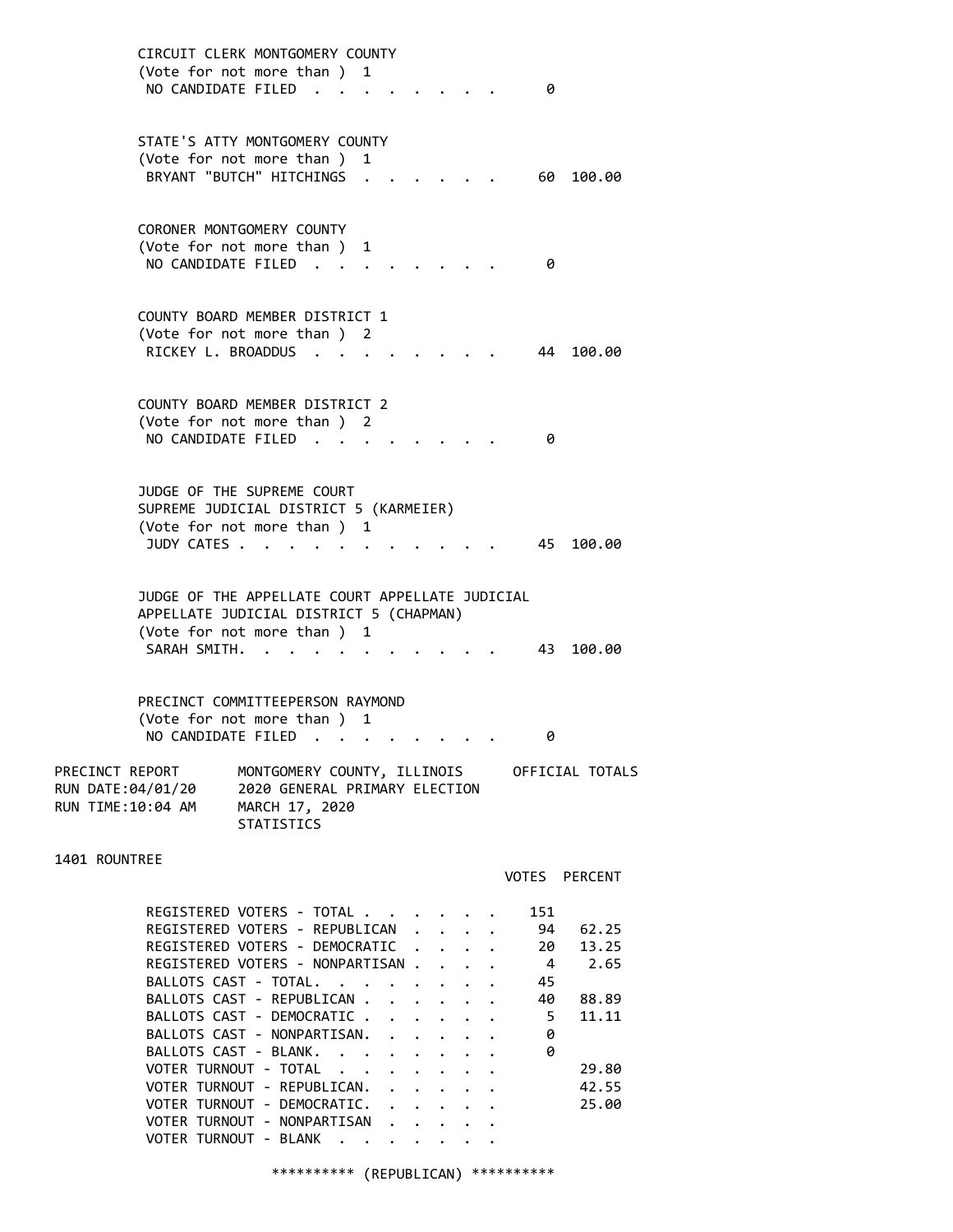| PRESIDENT OF THE UNITED STATES<br>(Vote for not more than ) 1 |                                                                 |                      |                                                 |                      |           |                                                                                                                                                                                                                                 |                |                      |
|---------------------------------------------------------------|-----------------------------------------------------------------|----------------------|-------------------------------------------------|----------------------|-----------|---------------------------------------------------------------------------------------------------------------------------------------------------------------------------------------------------------------------------------|----------------|----------------------|
| DONALD J TRUMP.                                               | $\sim$ $\sim$ $\sim$ $\sim$ $\sim$                              |                      |                                                 |                      |           |                                                                                                                                                                                                                                 |                | . 39 97.50           |
| ROQUE "ROCKY" DE LA FUENTE.                                   |                                                                 |                      |                                                 |                      |           |                                                                                                                                                                                                                                 |                | $1 \t 2.50$          |
|                                                               |                                                                 |                      |                                                 |                      |           |                                                                                                                                                                                                                                 |                |                      |
| UNITED STATES SENATOR U.S. SENATE                             |                                                                 |                      |                                                 |                      |           |                                                                                                                                                                                                                                 |                |                      |
| (Vote for not more than ) 1                                   |                                                                 |                      |                                                 |                      |           |                                                                                                                                                                                                                                 |                |                      |
| MARK C. CURRAN JR.                                            | $\sim$ $\sim$ $\sim$                                            |                      | $\bullet$                                       |                      |           |                                                                                                                                                                                                                                 |                | 20 57.14             |
| TOM TARTER                                                    | $\bullet$ . The set of $\bullet$                                |                      | $\ddot{\phantom{a}}$                            | $\ddot{\phantom{0}}$ |           |                                                                                                                                                                                                                                 |                | 4 11.43              |
| CASEY CHLEBEK                                                 | $\mathcal{A}=\mathcal{A}=\mathcal{A}=\mathcal{A}=\mathcal{A}$ . |                      |                                                 |                      |           |                                                                                                                                                                                                                                 |                | 1 2.86               |
| PEGGY HUBBARD                                                 |                                                                 |                      |                                                 | $\bullet$ .          |           |                                                                                                                                                                                                                                 |                | 7 20.00              |
| ROBERT MARSHALL                                               |                                                                 |                      |                                                 |                      |           |                                                                                                                                                                                                                                 |                | $3$ 8.57             |
|                                                               |                                                                 |                      |                                                 |                      |           |                                                                                                                                                                                                                                 |                |                      |
| US REPRESENTATIVE IN CONGRESS 13TH DIST                       |                                                                 |                      |                                                 |                      |           |                                                                                                                                                                                                                                 |                |                      |
| FEDERAL CONGRESSIONAL DIST 13                                 |                                                                 |                      |                                                 |                      |           |                                                                                                                                                                                                                                 |                |                      |
| (Vote for not more than )                                     |                                                                 |                      | 1                                               |                      |           |                                                                                                                                                                                                                                 |                |                      |
| RODNEY DAVIS<br>$\cdot$ .                                     |                                                                 |                      | $\cdots$                                        |                      |           |                                                                                                                                                                                                                                 | 39             | 100.00               |
|                                                               |                                                                 |                      |                                                 |                      |           |                                                                                                                                                                                                                                 |                |                      |
| DEL. NATIONAL NOMINATING CONVENTION                           |                                                                 |                      |                                                 |                      |           |                                                                                                                                                                                                                                 |                |                      |
| FEDERAL CONGRESSIONAL DIST 13                                 |                                                                 |                      |                                                 |                      |           |                                                                                                                                                                                                                                 |                |                      |
| (Vote for not more than ) 3                                   |                                                                 |                      |                                                 |                      |           |                                                                                                                                                                                                                                 |                |                      |
| MARTIN DAVIS<br>$\sim$ $\sim$                                 |                                                                 |                      |                                                 |                      |           | $\mathbf{r} = \mathbf{r} + \mathbf{r} + \mathbf{r} + \mathbf{r} + \mathbf{r}$                                                                                                                                                   |                | 33 41.77             |
| SUSAN GANT REYNOLDS.<br>MARIA VASQUEZ                         |                                                                 | $\ddot{\phantom{0}}$ | $\cdot$ $\cdot$ $\cdot$<br>$\ddot{\phantom{a}}$ | $\ddot{\phantom{a}}$ | $\bullet$ | $\ddotsc$ . The contract of the contract of the contract of the contract of the contract of the contract of the contract of the contract of the contract of the contract of the contract of the contract of the contract of the |                | 24 30.38<br>22 27.85 |
|                                                               |                                                                 |                      |                                                 |                      |           |                                                                                                                                                                                                                                 |                |                      |
|                                                               |                                                                 |                      |                                                 |                      |           |                                                                                                                                                                                                                                 |                |                      |
| ALT. DEL. NATIONAL NOMINATING CONVENTION                      |                                                                 |                      |                                                 |                      |           |                                                                                                                                                                                                                                 |                |                      |
| FEDERAL CONGRESSIONAL DIST 13<br>(Vote for not more than ) 3  |                                                                 |                      |                                                 |                      |           |                                                                                                                                                                                                                                 |                |                      |
| DON TRACY                                                     |                                                                 | $\bullet$            |                                                 |                      |           | $\begin{array}{cccccccccccccc} \bullet & \bullet & \bullet & \bullet & \bullet & \bullet & \bullet & \bullet & \bullet & \bullet \end{array}$                                                                                   | 29             | 42.03                |
| KEVIN BREHENY .                                               | $\mathbf{L}$<br>$\ddot{\phantom{0}}$                            | $\ddot{\phantom{0}}$ | $\ddot{\phantom{0}}$                            |                      |           |                                                                                                                                                                                                                                 | 18             | 26.09                |
| SETH MCMILLAN                                                 |                                                                 |                      |                                                 |                      |           |                                                                                                                                                                                                                                 | 22             | 31.88                |
|                                                               |                                                                 |                      |                                                 |                      |           |                                                                                                                                                                                                                                 |                |                      |
| STATE REPRESENTATIVE IN THE GENERAL ASSEMBLY                  |                                                                 |                      |                                                 |                      |           |                                                                                                                                                                                                                                 |                |                      |
| REPRESENTATIVE 95TH DIST                                      |                                                                 |                      |                                                 |                      |           |                                                                                                                                                                                                                                 |                |                      |
| (Vote for not more than )                                     |                                                                 |                      | 1                                               |                      |           |                                                                                                                                                                                                                                 |                |                      |
| AVERY BOURNE<br>$\mathbf{r} = \mathbf{r}$                     | $\bullet$                                                       |                      |                                                 |                      |           |                                                                                                                                                                                                                                 | 36             | 90.00                |
| LAWRENCE L. OLIVER .                                          |                                                                 |                      |                                                 |                      |           |                                                                                                                                                                                                                                 | $\overline{4}$ | 10.00                |
|                                                               |                                                                 |                      |                                                 |                      |           |                                                                                                                                                                                                                                 |                |                      |
| CIRCUIT CLERK MONTGOMERY COUNTY                               |                                                                 |                      |                                                 |                      |           |                                                                                                                                                                                                                                 |                |                      |
| (Vote for not more than)                                      |                                                                 |                      | 1                                               |                      |           |                                                                                                                                                                                                                                 |                |                      |
| HOLLY LEMONS                                                  |                                                                 |                      |                                                 |                      |           |                                                                                                                                                                                                                                 | 40             | 100.00               |
|                                                               |                                                                 |                      |                                                 |                      |           |                                                                                                                                                                                                                                 |                |                      |
| STATE'S ATTY MONTGOMERY COUNTY                                |                                                                 |                      |                                                 |                      |           |                                                                                                                                                                                                                                 |                |                      |
| (Vote for not more than)                                      |                                                                 |                      | 1                                               |                      |           |                                                                                                                                                                                                                                 |                |                      |
| ANDREW AFFRUNTI                                               | $\cdots$ $\cdots$                                               |                      |                                                 |                      |           |                                                                                                                                                                                                                                 | 34             | 100.00               |
|                                                               |                                                                 |                      |                                                 |                      |           |                                                                                                                                                                                                                                 |                |                      |
| CORONER MONTGOMERY COUNTY<br>(Vote for not more than ) 1      |                                                                 |                      |                                                 |                      |           |                                                                                                                                                                                                                                 |                |                      |
| RANDY LEETHAM                                                 |                                                                 |                      |                                                 |                      |           |                                                                                                                                                                                                                                 | 38             | 100.00               |
|                                                               |                                                                 |                      |                                                 |                      |           |                                                                                                                                                                                                                                 |                |                      |
|                                                               |                                                                 |                      |                                                 |                      |           |                                                                                                                                                                                                                                 |                |                      |
| COUNTY BOARD MEMBER DISTRICT 2                                |                                                                 |                      |                                                 |                      |           |                                                                                                                                                                                                                                 |                |                      |
| (Vote for not more than)<br>GENE MILES .                      |                                                                 |                      | 2                                               |                      |           |                                                                                                                                                                                                                                 | 30 -           | 41.67                |
| JIM HAVERA .                                                  | $\bullet$ .                                                     |                      |                                                 |                      |           |                                                                                                                                                                                                                                 | 25             | 34.72                |
| CHUCK GRADEN                                                  | $\ddot{\phantom{0}}$                                            |                      |                                                 |                      |           |                                                                                                                                                                                                                                 | 17             | 23.61                |
|                                                               |                                                                 |                      |                                                 |                      |           |                                                                                                                                                                                                                                 |                |                      |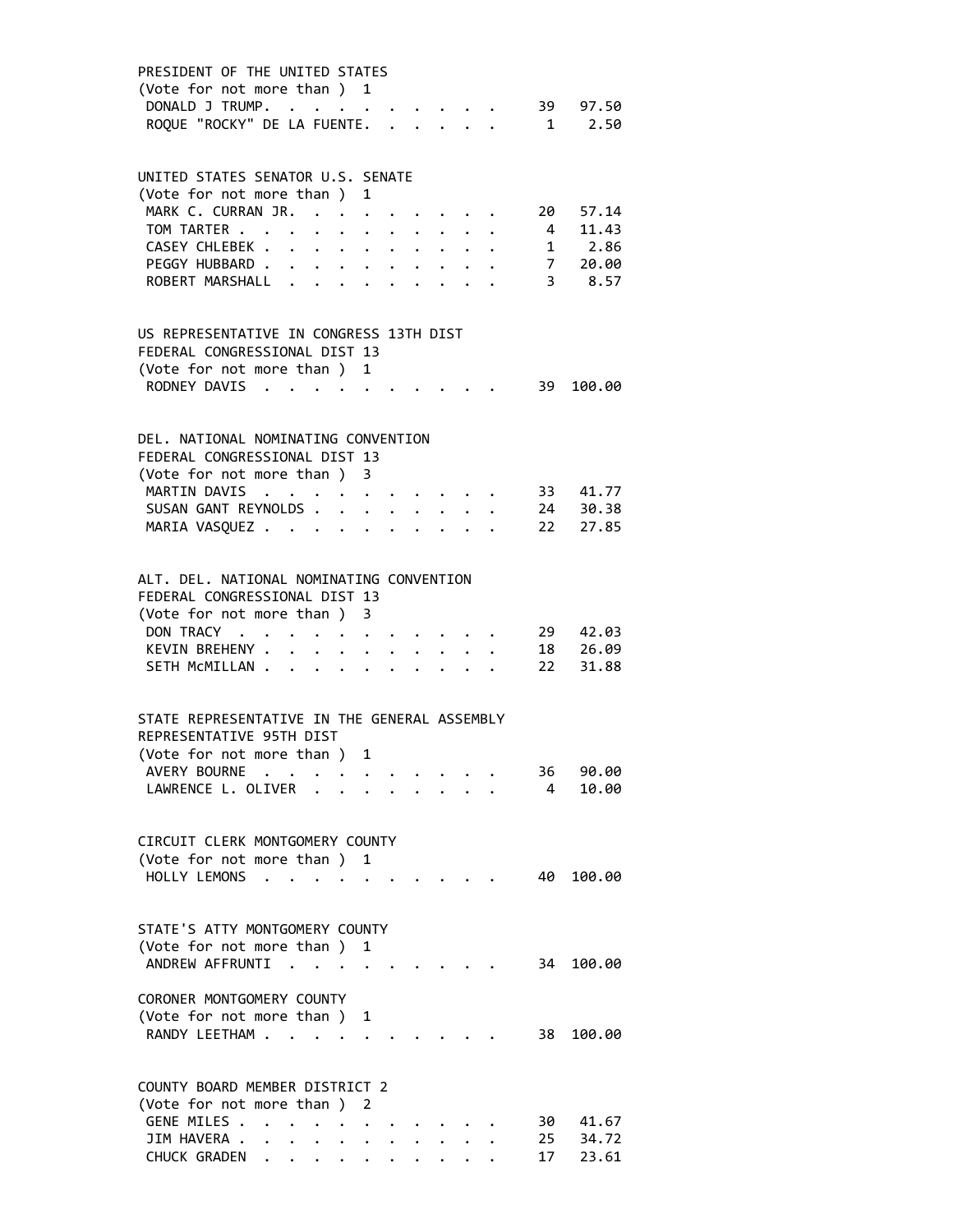| JUDGE OF THE SUPREME COURT<br>SUPREME JUDICIAL DISTRICT 5 (KARMEIER)<br>(Vote for not more than ) 1 |  |                                                                 |  |                                                 |                      |                                     |                |
|-----------------------------------------------------------------------------------------------------|--|-----------------------------------------------------------------|--|-------------------------------------------------|----------------------|-------------------------------------|----------------|
| DAVID K. OVERSTREET 32 86.49<br>JOHN B. BARBERIS, JR. 5 13.51                                       |  |                                                                 |  |                                                 |                      |                                     |                |
| JUDGE OF THE APPELLATE COURT<br>APPELLATE JUDICIAL DISTRICT 5 (CHAPMAN)                             |  |                                                                 |  |                                                 |                      |                                     |                |
| (Vote for not more than ) 1                                                                         |  |                                                                 |  |                                                 |                      |                                     |                |
| MARK M. BOIE $\cdots$                                                                               |  |                                                                 |  |                                                 |                      |                                     | 22 61.11       |
| KATHERINE RUOCCO                                                                                    |  |                                                                 |  |                                                 |                      |                                     | 14 38.89       |
| PRECINCT COMMITTEEPERSON ROUNTREE                                                                   |  |                                                                 |  |                                                 |                      |                                     |                |
| (Vote for not more than ) 1                                                                         |  |                                                                 |  |                                                 |                      |                                     |                |
| NO CANDIDATE FILED 0                                                                                |  |                                                                 |  |                                                 |                      |                                     |                |
|                                                                                                     |  |                                                                 |  |                                                 |                      | *********** (DEMOCRATIC) ********** |                |
| PRESIDENT OF THE UNITED STATES                                                                      |  |                                                                 |  |                                                 |                      |                                     |                |
| (Vote for not more than ) 1                                                                         |  |                                                                 |  |                                                 |                      |                                     |                |
| AMY J. KLOBUCHAR                                                                                    |  |                                                                 |  |                                                 |                      | - 0                                 |                |
| DEVAL PATRICK                                                                                       |  |                                                                 |  |                                                 |                      | 0                                   |                |
| BERNIE SANDERS.                                                                                     |  |                                                                 |  |                                                 |                      | 0                                   |                |
| JOSEPH R. BIDEN                                                                                     |  |                                                                 |  |                                                 |                      | 5                                   | 100.00         |
| MICHAEL R. BLOOMBERG.                                                                               |  |                                                                 |  |                                                 |                      | 0                                   |                |
| ELIZABETH WARREN                                                                                    |  |                                                                 |  |                                                 |                      | 0                                   |                |
| PETE BUTTIGIEG.                                                                                     |  |                                                                 |  |                                                 |                      | 0                                   |                |
| TOM STEYER                                                                                          |  |                                                                 |  |                                                 |                      | 0                                   |                |
| ANDREW YANG.                                                                                        |  |                                                                 |  |                                                 |                      | 0                                   |                |
| MICHAEL BENNET.                                                                                     |  |                                                                 |  |                                                 |                      | 0                                   |                |
| JOHN K. DELANEY                                                                                     |  |                                                                 |  |                                                 |                      | 0                                   |                |
| TULSI GABBARD                                                                                       |  |                                                                 |  |                                                 |                      | 0                                   |                |
| CORY BOOKER.                                                                                        |  |                                                                 |  |                                                 |                      | ø                                   |                |
| UNITED STATES SENATOR U.S. SENATE                                                                   |  |                                                                 |  |                                                 |                      |                                     |                |
| (Vote for not more than ) 1                                                                         |  |                                                                 |  |                                                 |                      |                                     |                |
| RICHARD J. DURBIN.                                                                                  |  |                                                                 |  |                                                 |                      |                                     | 5 100.00       |
|                                                                                                     |  |                                                                 |  |                                                 |                      |                                     |                |
| US REPRESENTATIVE IN CONGRESS 13TH DIST                                                             |  |                                                                 |  |                                                 |                      |                                     |                |
| FEDERAL CONGRESSIONAL DIST 13                                                                       |  |                                                                 |  |                                                 |                      |                                     |                |
| (Vote for not more than ) 1                                                                         |  |                                                                 |  |                                                 |                      |                                     |                |
| BETSY DIRKSEN LONDRIGAN.                                                                            |  |                                                                 |  |                                                 |                      | - 3                                 | 100.00         |
| STEFANIE SMITH.                                                                                     |  |                                                                 |  | $\cdot$ $\cdot$ $\cdot$ $\cdot$ $\cdot$ $\cdot$ |                      | 0                                   |                |
| DEL. NATIONAL NOMINATING CONVENTION                                                                 |  |                                                                 |  |                                                 |                      |                                     |                |
| FEDERAL CONGRESSIONAL DIST 13                                                                       |  |                                                                 |  |                                                 |                      |                                     |                |
| (Vote for not more than ) 5                                                                         |  |                                                                 |  |                                                 |                      |                                     |                |
| TERESA BRENNAN. .                                                                                   |  |                                                                 |  |                                                 |                      | 0                                   |                |
| GABRIELA ROMERO                                                                                     |  |                                                                 |  |                                                 |                      | 0                                   |                |
| KHALED MESSAI<br>MICHELLE PAUL                                                                      |  |                                                                 |  |                                                 |                      | 0                                   |                |
|                                                                                                     |  |                                                                 |  |                                                 | $\ddot{\phantom{0}}$ | 0                                   |                |
| MICHAEL FRERICHS                                                                                    |  |                                                                 |  |                                                 |                      | 0                                   |                |
| EMMA TODD                                                                                           |  |                                                                 |  |                                                 |                      | 0                                   |                |
| CRAIG COLBROOK.<br>LISA M. STANLEY                                                                  |  |                                                                 |  |                                                 |                      | 0                                   |                |
|                                                                                                     |  |                                                                 |  |                                                 |                      | 0                                   |                |
| SUE SCHERER.                                                                                        |  | $\cdot$ $\cdot$ $\cdot$ $\cdot$ $\cdot$ $\cdot$ $\cdot$ $\cdot$ |  |                                                 |                      | 3                                   | 20.00          |
| CHUCK NAPIER<br>ELLEN SCHANZLE-HASKINS                                                              |  |                                                                 |  |                                                 |                      | 3<br>3 <sup>7</sup>                 | 20.00<br>20.00 |
| MARK ROBERT MADDOCK                                                                                 |  |                                                                 |  |                                                 |                      | $2^{\circ}$                         | 13.33          |
|                                                                                                     |  |                                                                 |  |                                                 |                      |                                     |                |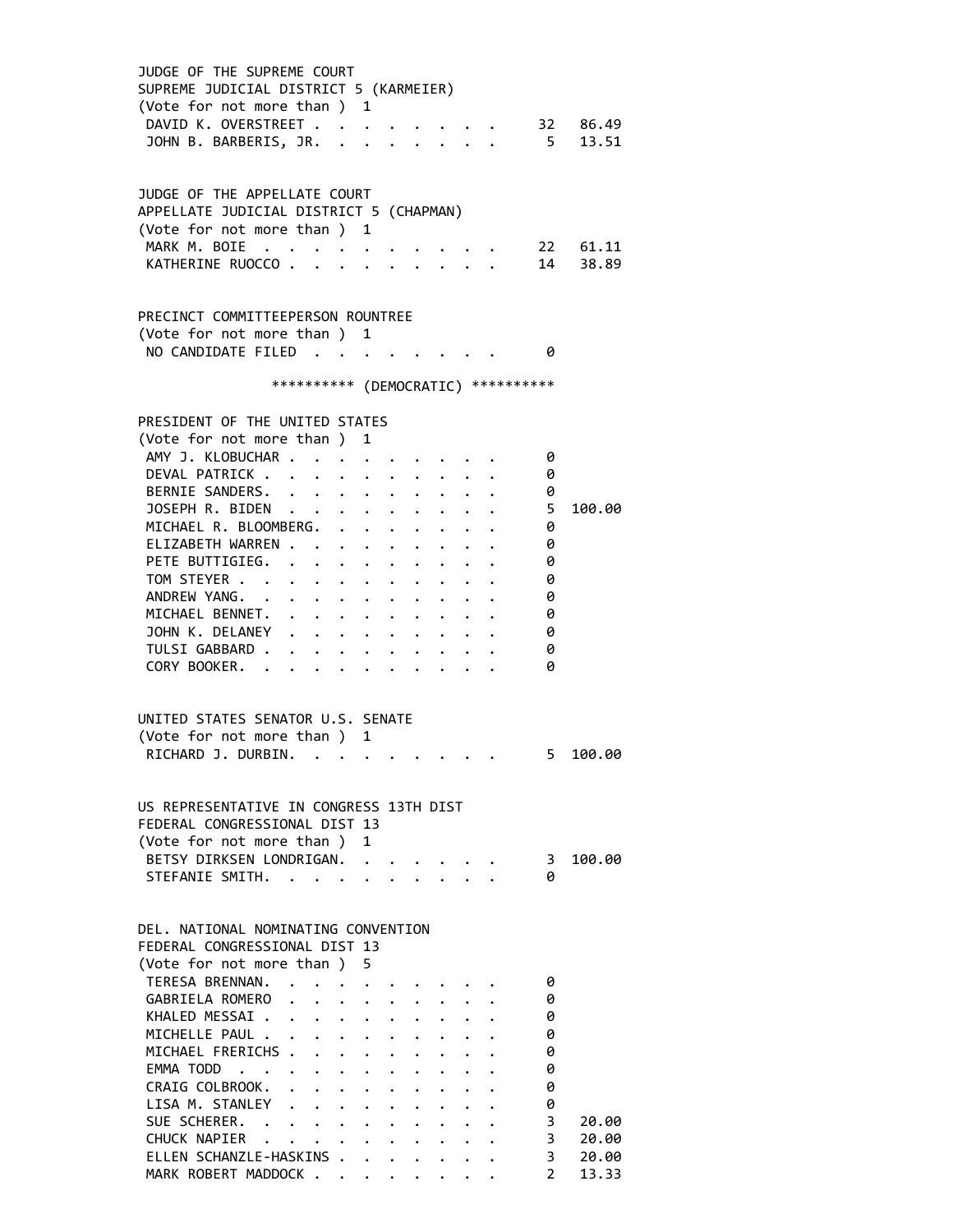|                   | ADA OWENS                                       |                               |               |   |                         |  |                                       | 2            | 13.33           |
|-------------------|-------------------------------------------------|-------------------------------|---------------|---|-------------------------|--|---------------------------------------|--------------|-----------------|
|                   | CAROL AMMONS                                    |                               |               |   |                         |  |                                       | 0            |                 |
|                   | JENN CARRILLO                                   |                               |               |   |                         |  |                                       | $\mathbf{1}$ | 6.67            |
|                   | PAMELLA GRONEMEYER .                            |                               | $\sim$ $\sim$ |   | $\ddot{\phantom{1}}$    |  | $\overline{\phantom{a}}$              |              | 6.67            |
|                   | ALLAN M. AXELROD                                |                               | $\sim$ $\sim$ |   | $\cdot$ $\cdot$ $\cdot$ |  |                                       | $\theta$     |                 |
|                   | BRIAN WILENS                                    |                               |               |   |                         |  |                                       | 0            |                 |
|                   | CAROL McCLAINE.                                 |                               |               |   |                         |  |                                       | 0            |                 |
|                   | JOHN BERGEE.                                    |                               |               |   |                         |  |                                       | 0            |                 |
|                   | ANNE M. HEILES.                                 |                               |               |   |                         |  |                                       | 0            |                 |
|                   | CARL ERNEST KASTEN .                            |                               |               |   |                         |  |                                       | 0            |                 |
|                   |                                                 |                               |               |   |                         |  |                                       |              |                 |
|                   | STATE REPRESENTATIVE IN THE GENERAL ASSEMBLY    |                               |               |   |                         |  |                                       |              |                 |
|                   | REPRESENTATIVE 95TH DIST                        |                               |               |   |                         |  |                                       |              |                 |
|                   | (Vote for not more than) 1                      |                               |               |   |                         |  |                                       |              |                 |
|                   | CHASE WILHELM                                   |                               |               |   |                         |  | $\overline{\phantom{a}}$ 3            |              | 100.00          |
|                   |                                                 |                               |               |   |                         |  |                                       |              |                 |
|                   |                                                 |                               |               |   |                         |  |                                       |              |                 |
|                   | CIRCUIT CLERK MONTGOMERY COUNTY                 |                               |               |   |                         |  |                                       |              |                 |
|                   | (Vote for not more than ) 1                     |                               |               |   |                         |  |                                       |              |                 |
|                   | NO CANDIDATE FILED                              |                               |               |   |                         |  |                                       | 0            |                 |
|                   |                                                 |                               |               |   |                         |  |                                       |              |                 |
|                   |                                                 |                               |               |   |                         |  |                                       |              |                 |
|                   | STATE'S ATTY MONTGOMERY COUNTY                  |                               |               |   |                         |  |                                       |              |                 |
|                   | (Vote for not more than ) 1                     |                               |               |   |                         |  |                                       |              |                 |
|                   | BRYANT "BUTCH" HITCHINGS                        |                               |               |   |                         |  |                                       | 3            | 100.00          |
|                   |                                                 |                               |               |   |                         |  |                                       |              |                 |
|                   |                                                 |                               |               |   |                         |  |                                       |              |                 |
|                   | CORONER MONTGOMERY COUNTY                       |                               |               |   |                         |  |                                       |              |                 |
|                   |                                                 |                               |               |   |                         |  |                                       |              |                 |
|                   | (Vote for not more than ) 1                     |                               |               |   |                         |  |                                       |              |                 |
|                   | NO CANDIDATE FILED                              |                               |               |   |                         |  |                                       | 0            |                 |
|                   |                                                 |                               |               |   |                         |  |                                       |              |                 |
|                   |                                                 |                               |               |   |                         |  |                                       |              |                 |
|                   | COUNTY BOARD MEMBER DISTRICT 2                  |                               |               |   |                         |  |                                       |              |                 |
|                   | (Vote for not more than ) 2                     |                               |               |   |                         |  |                                       |              |                 |
|                   | NO CANDIDATE FILED                              |                               |               |   |                         |  |                                       | 0            |                 |
|                   |                                                 |                               |               |   |                         |  |                                       |              |                 |
|                   |                                                 |                               |               |   |                         |  |                                       |              |                 |
|                   | JUDGE OF THE SUPREME COURT                      |                               |               |   |                         |  |                                       |              |                 |
|                   | SUPREME JUDICIAL DISTRICT 5 (KARMEIER)          |                               |               |   |                         |  |                                       |              |                 |
|                   | (Vote for not more than )                       |                               |               | 1 |                         |  |                                       |              |                 |
|                   | JUDY CATES .                                    |                               |               |   |                         |  |                                       | 3            | 100.00          |
|                   |                                                 |                               |               |   |                         |  |                                       |              |                 |
|                   |                                                 |                               |               |   |                         |  |                                       |              |                 |
|                   | JUDGE OF THE APPELLATE COURT APPELLATE JUDICIAL |                               |               |   |                         |  |                                       |              |                 |
|                   | APPELLATE JUDICIAL DISTRICT 5 (CHAPMAN)         |                               |               |   |                         |  |                                       |              |                 |
|                   | (Vote for not more than)                        |                               |               | 1 |                         |  |                                       |              |                 |
|                   | SARAH SMITH.                                    |                               |               |   |                         |  |                                       | 3            | 100.00          |
|                   |                                                 |                               |               |   |                         |  |                                       |              |                 |
|                   |                                                 |                               |               |   |                         |  |                                       |              |                 |
|                   | PRECINCT COMMITTEEPERSON ROUNTREE               |                               |               |   |                         |  |                                       |              |                 |
|                   | (Vote for not more than) 1                      |                               |               |   |                         |  |                                       |              |                 |
|                   | NO CANDIDATE FILED                              |                               |               |   |                         |  |                                       | 0            |                 |
|                   |                                                 |                               |               |   |                         |  |                                       |              |                 |
|                   |                                                 |                               |               |   |                         |  | *********** (NONPARTISAN) *********** |              |                 |
|                   |                                                 |                               |               |   |                         |  |                                       |              |                 |
|                   | CANNABIS QUESTION CITY OF HILLSBORO             |                               |               |   |                         |  |                                       |              |                 |
|                   | (Vote for not more than ) 1                     |                               |               |   |                         |  |                                       |              |                 |
|                   | <b>Yes</b>                                      |                               |               |   |                         |  |                                       | 0            |                 |
|                   | No.                                             |                               |               |   |                         |  |                                       | 0            |                 |
|                   |                                                 |                               |               |   |                         |  |                                       |              |                 |
| PRECINCT REPORT   |                                                 | MONTGOMERY COUNTY, ILLINOIS   |               |   |                         |  |                                       |              | OFFICIAL TOTALS |
| RUN DATE:04/01/20 |                                                 | 2020 GENERAL PRIMARY ELECTION |               |   |                         |  |                                       |              |                 |
| RUN TIME:10:04 AM |                                                 | MARCH 17, 2020                |               |   |                         |  |                                       |              |                 |
|                   |                                                 | STATISTICS                    |               |   |                         |  |                                       |              |                 |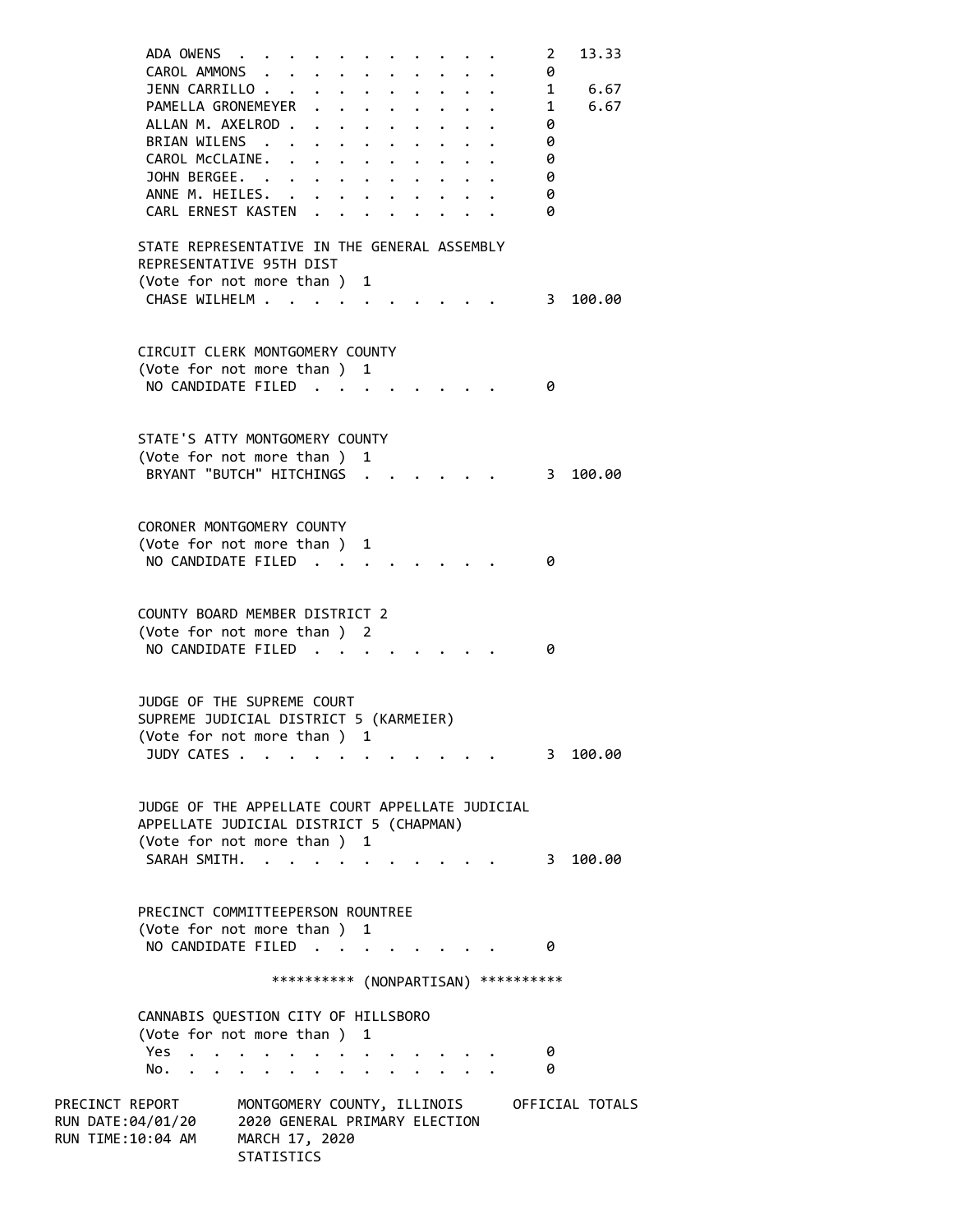| REGISTERED VOTERS - TOTAL<br>REGISTERED VOTERS - REPUBLICAN<br>REGISTERED VOTERS - DEMOCRATIC .<br>REGISTERED VOTERS - NONPARTISAN<br>BALLOTS CAST - TOTAL.<br>BALLOTS CAST - REPUBLICAN .<br>BALLOTS CAST - DEMOCRATIC .                 | 494<br>155 31.38<br>$\mathbf{r}$<br>120 24.29<br>$\ddot{\phantom{0}}$<br>10 2.02<br>91<br>55<br>60.44<br>$\sim$<br>36<br>39.56<br>$\mathbf{r} = \mathbf{r} + \mathbf{r}$ , where $\mathbf{r}$ |
|-------------------------------------------------------------------------------------------------------------------------------------------------------------------------------------------------------------------------------------------|-----------------------------------------------------------------------------------------------------------------------------------------------------------------------------------------------|
| BALLOTS CAST - NONPARTISAN.<br>BALLOTS CAST - BLANK.<br>VOTER TURNOUT - TOTAL<br>VOTER TURNOUT - REPUBLICAN.<br>VOTER TURNOUT - DEMOCRATIC.<br>VOTER TURNOUT - NONPARTISAN                                                                | $\mathbf{r}$ , $\mathbf{r}$ , $\mathbf{r}$ , $\mathbf{r}$<br>- 0<br>- 0<br>18.42<br>35.48<br>$\bullet$ .<br><br><br><br><br><br><br><br><br><br><br><br><br><br>30.00                         |
| VOTER TURNOUT - BLANK                                                                                                                                                                                                                     |                                                                                                                                                                                               |
|                                                                                                                                                                                                                                           | *********** (REPUBLICAN) **********                                                                                                                                                           |
| PRESIDENT OF THE UNITED STATES<br>(Vote for not more than ) 1<br>DONALD J TRUMP.<br>ROQUE "ROCKY" DE LA FUENTE.                                                                                                                           | . 53 98.15<br>1.85<br>$\sim$ 1                                                                                                                                                                |
| UNITED STATES SENATOR U.S. SENATE                                                                                                                                                                                                         |                                                                                                                                                                                               |
| (Vote for not more than ) 1<br>MARK C. CURRAN JR.<br>TOM TARTER 8 17.39<br>CASEY CHLEBEK<br>PEGGY HUBBARD<br>$\mathbf{L} = \mathbf{L}$<br>ROBERT MARSHALL                                                                                 | $\cdot$ $\cdot$ $\cdot$ $\cdot$ $\cdot$ $\cdot$ 13<br>28.26<br>$\frac{1}{2}$ 4.35<br>13 28.26<br>$\cdot$ $\cdot$ $\cdot$ $\cdot$<br>10 21.74                                                  |
| US REPRESENTATIVE IN CONGRESS 13TH DIST<br>FEDERAL CONGRESSIONAL DIST 13<br>(Vote for not more than ) 1                                                                                                                                   |                                                                                                                                                                                               |
| RODNEY DAVIS                                                                                                                                                                                                                              | . 53 100.00                                                                                                                                                                                   |
| DEL, NATIONAL NOMINATING CONVENTION<br>FEDERAL CONGRESSIONAL DIST 13<br>(Vote for not more than ) 3                                                                                                                                       |                                                                                                                                                                                               |
| MARTIN DAVIS<br>SUSAN GANT REYNOLDS.<br>$\ddot{\phantom{a}}$<br>MARIA VASQUEZ                                                                                                                                                             | 39 38.24<br>34 33.33<br>29 28.43<br>$\cdot$ $\cdot$ $\cdot$ $\cdot$ $\cdot$                                                                                                                   |
| ALT. DEL. NATIONAL NOMINATING CONVENTION<br>FEDERAL CONGRESSIONAL DIST 13<br>(Vote for not more than ) 3                                                                                                                                  |                                                                                                                                                                                               |
| DON TRACY<br>$\ddot{\phantom{a}}$<br>$\mathbf{r} = \mathbf{r} + \mathbf{r}$ , where $\mathbf{r} = \mathbf{r}$<br>KEVIN BREHENY .<br>$\mathbf{r}$<br>$\ddot{\phantom{0}}$<br>$\ddot{\phantom{a}}$<br>SETH MCMILLAN<br>$\ddot{\phantom{0}}$ | 35 34.31<br>30 29.41<br>36.27<br>37                                                                                                                                                           |
| STATE REPRESENTATIVE IN THE GENERAL ASSEMBLY<br>REPRESENTATIVE 95TH DIST<br>(Vote for not more than) 1                                                                                                                                    |                                                                                                                                                                                               |
| AVERY BOURNE                                                                                                                                                                                                                              | 46<br>85.19                                                                                                                                                                                   |

LAWRENCE L. OLIVER . . . . . . . . 8 14.81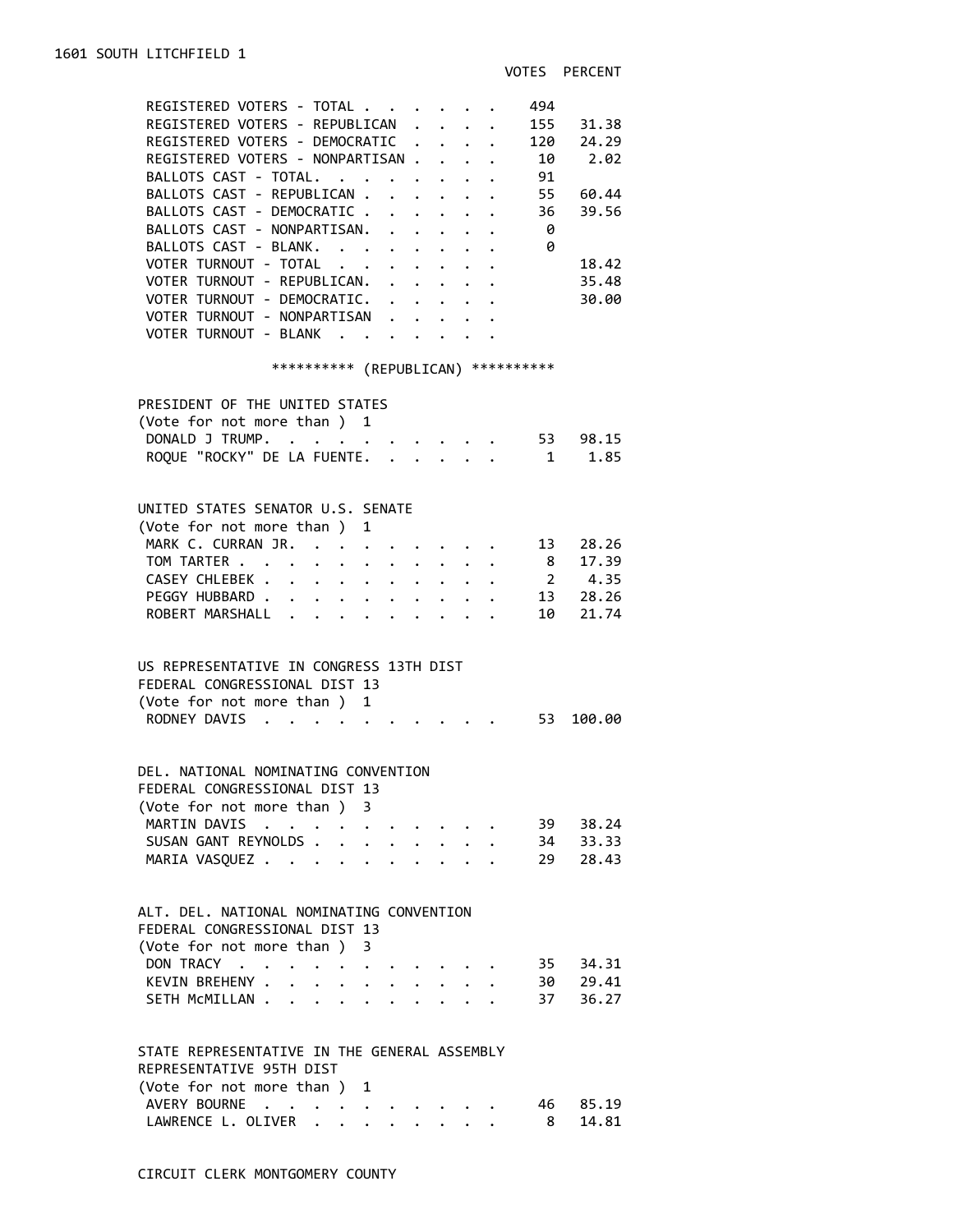| (Vote for not more than )                                                                                          | 1                    |                                                             |                      |           |                           |    |          |
|--------------------------------------------------------------------------------------------------------------------|----------------------|-------------------------------------------------------------|----------------------|-----------|---------------------------|----|----------|
| HOLLY LEMONS                                                                                                       |                      |                                                             |                      |           |                           | 51 | 100.00   |
|                                                                                                                    |                      |                                                             |                      |           |                           |    |          |
|                                                                                                                    |                      |                                                             |                      |           |                           |    |          |
|                                                                                                                    |                      |                                                             |                      |           |                           |    |          |
| STATE'S ATTY MONTGOMERY COUNTY                                                                                     |                      |                                                             |                      |           |                           |    |          |
|                                                                                                                    |                      |                                                             |                      |           |                           |    |          |
| (Vote for not more than)                                                                                           | 1                    |                                                             |                      |           |                           |    |          |
| ANDREW AFFRUNTI                                                                                                    |                      |                                                             |                      |           |                           | 49 | 100.00   |
|                                                                                                                    |                      |                                                             |                      |           |                           |    |          |
| CORONER MONTGOMERY COUNTY                                                                                          |                      |                                                             |                      |           |                           |    |          |
|                                                                                                                    |                      |                                                             |                      |           |                           |    |          |
| (Vote for not more than )                                                                                          | 1                    |                                                             |                      |           |                           |    |          |
| RANDY LEETHAM.                                                                                                     |                      |                                                             |                      |           |                           | 49 | 100.00   |
|                                                                                                                    |                      |                                                             |                      |           |                           |    |          |
|                                                                                                                    |                      |                                                             |                      |           |                           |    |          |
|                                                                                                                    |                      |                                                             |                      |           |                           |    |          |
| COUNTY BOARD MEMBER DISTRICT 5                                                                                     |                      |                                                             |                      |           |                           |    |          |
| (Vote for not more than ) 2                                                                                        |                      |                                                             |                      |           |                           |    |          |
| RUSSELL BEASON.                                                                                                    |                      |                                                             |                      |           |                           | 50 | 100.00   |
|                                                                                                                    |                      |                                                             |                      |           |                           |    |          |
|                                                                                                                    |                      |                                                             |                      |           |                           |    |          |
|                                                                                                                    |                      |                                                             |                      |           |                           |    |          |
| JUDGE OF THE SUPREME COURT                                                                                         |                      |                                                             |                      |           |                           |    |          |
| SUPREME JUDICIAL DISTRICT 5 (KARMEIER)                                                                             |                      |                                                             |                      |           |                           |    |          |
|                                                                                                                    |                      |                                                             |                      |           |                           |    |          |
| (Vote for not more than ) 1                                                                                        |                      |                                                             |                      |           |                           |    |          |
| DAVID K. OVERSTREET.                                                                                               |                      |                                                             |                      |           |                           | 35 | 74.47    |
| JOHN B. BARBERIS, JR.                                                                                              |                      |                                                             |                      |           |                           | 12 | 25.53    |
|                                                                                                                    |                      |                                                             |                      |           |                           |    |          |
|                                                                                                                    |                      |                                                             |                      |           |                           |    |          |
|                                                                                                                    |                      |                                                             |                      |           |                           |    |          |
| JUDGE OF THE APPELLATE COURT                                                                                       |                      |                                                             |                      |           |                           |    |          |
|                                                                                                                    |                      |                                                             |                      |           |                           |    |          |
| APPELLATE JUDICIAL DISTRICT 5 (CHAPMAN)                                                                            |                      |                                                             |                      |           |                           |    |          |
| (Vote for not more than)                                                                                           | 1                    |                                                             |                      |           |                           |    |          |
| MARK M. BOIE<br>$\sim$                                                                                             |                      |                                                             |                      |           |                           |    | 21 43.75 |
| KATHERINE RUOCCO.                                                                                                  |                      |                                                             |                      |           |                           | 27 | 56.25    |
|                                                                                                                    |                      |                                                             |                      |           |                           |    |          |
|                                                                                                                    |                      |                                                             |                      |           |                           |    |          |
|                                                                                                                    |                      |                                                             |                      |           |                           |    |          |
| PRECINCT COMMITTEEPERSON SOUTH LITCHFIELD 1                                                                        |                      |                                                             |                      |           |                           |    |          |
| (Vote for not more than ) 1                                                                                        |                      |                                                             |                      |           |                           |    |          |
|                                                                                                                    |                      |                                                             |                      |           |                           |    |          |
| BILL BERGEN.                                                                                                       |                      |                                                             |                      |           |                           | 48 | 100.00   |
|                                                                                                                    |                      |                                                             |                      |           |                           |    |          |
| *********** (DEMOCRATIC) ***********                                                                               |                      |                                                             |                      |           |                           |    |          |
|                                                                                                                    |                      |                                                             |                      |           |                           |    |          |
|                                                                                                                    |                      |                                                             |                      |           |                           |    |          |
| PRESIDENT OF THE UNITED STATES                                                                                     |                      |                                                             |                      |           |                           |    |          |
| (Vote for not more than )                                                                                          | 1                    |                                                             |                      |           |                           |    |          |
| AMY J. KLOBUCHAR .<br>$\mathcal{L}(\mathcal{A})$ , and $\mathcal{A}(\mathcal{A})$ , and $\mathcal{A}(\mathcal{A})$ |                      |                                                             |                      |           |                           | 1  | 2.86     |
|                                                                                                                    |                      |                                                             |                      |           |                           |    |          |
| DEVAL PATRICK                                                                                                      |                      |                                                             |                      |           |                           | 0  |          |
| BERNIE SANDERS.                                                                                                    |                      | $\bullet$ .<br><br><br><br><br><br><br><br><br><br><br><br> | $\ddot{\phantom{0}}$ |           | $\ddot{\phantom{a}}$      | 14 | 40.00    |
| JOSEPH R. BIDEN                                                                                                    |                      | $\bullet$ .                                                 | $\bullet$ .          | $\bullet$ |                           | 20 | 57.14    |
| MICHAEL R. BLOOMBERG.<br>$\mathbf{r}$                                                                              | $\ddot{\phantom{0}}$ |                                                             |                      |           |                           | 0  |          |
|                                                                                                                    |                      | $\ddot{\phantom{0}}$                                        |                      |           |                           |    |          |
| ELIZABETH WARREN.<br>$\bullet$ .                                                                                   |                      |                                                             |                      |           |                           | 0  |          |
| PETE BUTTIGIEG.<br>$\ddot{\phantom{0}}$                                                                            | $\ddot{\phantom{0}}$ |                                                             |                      |           |                           | 0  |          |
| TOM STEYER<br>$\bullet$ $\bullet$ $\bullet$                                                                        |                      | $\ddot{\phantom{0}}$                                        |                      |           |                           | 0  |          |
|                                                                                                                    |                      |                                                             |                      |           |                           |    |          |
| ANDREW YANG. .<br>$\cdot$ $\cdot$ $\cdot$ $\cdot$ $\cdot$ $\cdot$                                                  |                      |                                                             | $\ddot{\phantom{0}}$ |           |                           | 0  |          |
| MICHAEL BENNET.                                                                                                    |                      |                                                             |                      |           | $\mathbf{L}$ $\mathbf{L}$ | 0  |          |
| JOHN K. DELANEY                                                                                                    |                      |                                                             |                      |           |                           | 0  |          |
| TULSI GABBARD .                                                                                                    |                      |                                                             |                      |           |                           | 0  |          |
|                                                                                                                    |                      | $\cdot$ $\cdot$ $\cdot$ $\cdot$ $\cdot$ $\cdot$ $\cdot$     |                      |           |                           |    |          |
| CORY BOOKER. .                                                                                                     |                      | $\mathbf{r}$ , $\mathbf{r}$ , $\mathbf{r}$ , $\mathbf{r}$   |                      |           |                           | ø  |          |
|                                                                                                                    |                      |                                                             |                      |           |                           |    |          |
|                                                                                                                    |                      |                                                             |                      |           |                           |    |          |
|                                                                                                                    |                      |                                                             |                      |           |                           |    |          |
| UNITED STATES SENATOR U.S. SENATE                                                                                  |                      |                                                             |                      |           |                           |    |          |
| (Vote for not more than ) 1                                                                                        |                      |                                                             |                      |           |                           |    |          |
| RICHARD J. DURBIN.<br>$\cdot$                                                                                      |                      |                                                             |                      |           |                           | 29 | 100.00   |
|                                                                                                                    |                      |                                                             |                      |           |                           |    |          |
|                                                                                                                    |                      |                                                             |                      |           |                           |    |          |
|                                                                                                                    |                      |                                                             |                      |           |                           |    |          |
| US REPRESENTATIVE IN CONGRESS 13TH DIST                                                                            |                      |                                                             |                      |           |                           |    |          |
| FEDERAL CONGRESSIONAL DIST 13                                                                                      |                      |                                                             |                      |           |                           |    |          |
|                                                                                                                    |                      |                                                             |                      |           |                           |    |          |
| (Vote for not more than ) 1<br>BETSY DIRKSEN LONDRIGAN.                                                            |                      |                                                             |                      |           |                           |    |          |
|                                                                                                                    |                      |                                                             |                      |           |                           | 22 | 73.33    |

STEFANIE SMITH. . . . . . . . . . 8 26.67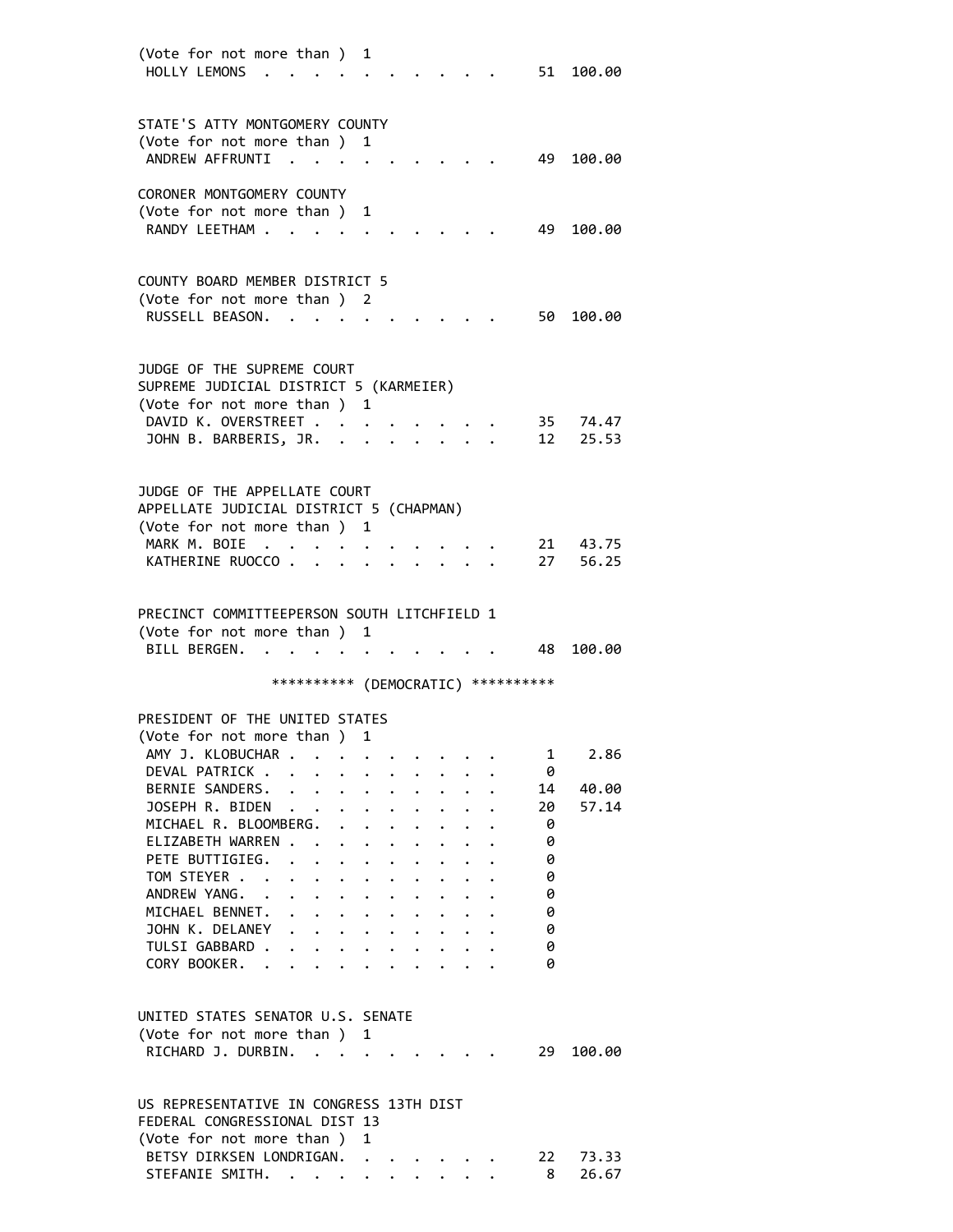| DEL, NATIONAL NOMINATING CONVENTION             |                      |                      |                      |                      |                      |                      |                      |  |                |           |
|-------------------------------------------------|----------------------|----------------------|----------------------|----------------------|----------------------|----------------------|----------------------|--|----------------|-----------|
| FEDERAL CONGRESSIONAL DIST 13                   |                      |                      |                      |                      |                      |                      |                      |  |                |           |
| (Vote for not more than )                       |                      |                      |                      | 5                    |                      |                      |                      |  |                |           |
| TERESA BRENNAN.                                 |                      |                      |                      | $\bullet$            |                      |                      |                      |  | 2              | 1.55      |
| GABRIELA ROMERO                                 | $\ddot{\phantom{a}}$ |                      |                      | $\ddot{\phantom{0}}$ | $\bullet$            |                      |                      |  | 5              | 3.88      |
| KHALED MESSAI.                                  | $\bullet$            | $\bullet$            | $\ddot{\phantom{0}}$ |                      |                      |                      |                      |  | 0              |           |
| MICHELLE PAUL .                                 |                      |                      |                      |                      |                      |                      |                      |  | 5              | 3.88      |
| MICHAEL FRERICHS .                              |                      | $\ddot{\phantom{a}}$ |                      |                      |                      |                      |                      |  | 4              | 3.10      |
| EMMA TODD                                       |                      |                      | $\ddot{\phantom{0}}$ | $\ddot{\phantom{a}}$ |                      |                      |                      |  | 4              | 3.10      |
| CRAIG COLBROOK.                                 |                      |                      | $\ddot{\phantom{0}}$ | $\ddot{\phantom{0}}$ |                      | $\ddot{\phantom{a}}$ |                      |  | 3              | 2.33      |
| LISA M. STANLEY                                 |                      |                      |                      |                      |                      | $\ddot{\phantom{0}}$ |                      |  | $\overline{2}$ | 1.55      |
| SUE SCHERER.                                    |                      |                      |                      |                      |                      |                      |                      |  | 12             | 9.30      |
| CHUCK NAPIER                                    | $\ddot{\phantom{a}}$ | $\ddot{\phantom{a}}$ | $\bullet$ .          | $\ddot{\phantom{0}}$ | $\bullet$            | $\bullet$            |                      |  | 19             | 14.73     |
|                                                 | $\ddot{\phantom{a}}$ |                      |                      |                      | $\ddot{\phantom{0}}$ | $\bullet$            |                      |  |                |           |
| ELLEN SCHANZLE-HASKINS .                        |                      |                      |                      |                      |                      | $\ddot{\phantom{0}}$ |                      |  | 15             | 11.63     |
| MARK ROBERT MADDOCK .                           |                      |                      |                      |                      |                      |                      |                      |  | 16             | 12.40     |
| ADA OWENS.                                      |                      |                      |                      |                      |                      |                      |                      |  | 12             | 9.30      |
| CAROL AMMONS                                    |                      |                      |                      | $\ddot{\phantom{0}}$ |                      |                      |                      |  | 5              | 3.88      |
| JENN CARRILLO.                                  | $\sim$ $\sim$        |                      | $\ddot{\phantom{a}}$ | $\ddot{\phantom{0}}$ |                      |                      |                      |  | 6              | 4.65      |
| PAMELLA GRONEMEYER                              |                      |                      |                      |                      |                      | $\ddot{\phantom{0}}$ | $\ddot{\phantom{0}}$ |  | 7              | 5.43      |
| ALLAN M. AXELROD.                               |                      |                      |                      | $\ddot{\phantom{0}}$ | $\ddot{\phantom{a}}$ | $\bullet$            | $\bullet$            |  | 5              | 3.88      |
| BRIAN WILENS                                    |                      | $\bullet$            |                      | $\ddot{\phantom{0}}$ | $\bullet$            | $\bullet$            |                      |  | 6              | 4.65      |
| CAROL McCLAINE.                                 | $\bullet$            | $\ddot{\phantom{0}}$ | $\bullet$            |                      |                      |                      |                      |  | 0              |           |
| JOHN BERGEE. .                                  | $\bullet$            |                      |                      |                      |                      |                      |                      |  | 0              |           |
| ANNE M. HEILES.                                 |                      |                      |                      |                      |                      |                      |                      |  | 1              | .78       |
| CARL ERNEST KASTEN                              |                      |                      |                      |                      |                      |                      |                      |  | 0              |           |
|                                                 |                      |                      |                      |                      |                      |                      |                      |  |                |           |
| STATE REPRESENTATIVE IN THE GENERAL ASSEMBLY    |                      |                      |                      |                      |                      |                      |                      |  |                |           |
| REPRESENTATIVE 95TH DIST                        |                      |                      |                      |                      |                      |                      |                      |  |                |           |
| (Vote for not more than )                       |                      |                      |                      | 1                    |                      |                      |                      |  |                |           |
| CHASE WILHELM                                   |                      | $\ddot{\phantom{a}}$ |                      |                      |                      |                      |                      |  | 29             | 100.00    |
|                                                 |                      |                      |                      |                      |                      |                      |                      |  |                |           |
|                                                 |                      |                      |                      |                      |                      |                      |                      |  |                |           |
| CIRCUIT CLERK MONTGOMERY COUNTY                 |                      |                      |                      |                      |                      |                      |                      |  |                |           |
| (Vote for not more than ) 1                     |                      |                      |                      |                      |                      |                      |                      |  |                |           |
| NO CANDIDATE FILED                              |                      | $\overline{a}$       |                      | $\cdot$ .            |                      |                      |                      |  | 0              |           |
|                                                 |                      |                      | $\ddot{\phantom{a}}$ |                      |                      |                      |                      |  |                |           |
|                                                 |                      |                      |                      |                      |                      |                      |                      |  |                |           |
|                                                 |                      |                      |                      |                      |                      |                      |                      |  |                |           |
| STATE'S ATTY MONTGOMERY COUNTY                  |                      |                      |                      |                      |                      |                      |                      |  |                |           |
| (Vote for not more than)                        |                      |                      |                      | 1                    |                      |                      |                      |  |                |           |
| BRYANT "BUTCH" HITCHINGS                        |                      |                      |                      |                      |                      |                      |                      |  | 30             | 100.00    |
|                                                 |                      |                      |                      |                      |                      |                      |                      |  |                |           |
|                                                 |                      |                      |                      |                      |                      |                      |                      |  |                |           |
| CORONER MONTGOMERY COUNTY                       |                      |                      |                      |                      |                      |                      |                      |  |                |           |
| (Vote for not more than )                       |                      |                      |                      | 1                    |                      |                      |                      |  |                |           |
| NO CANDIDATE FILED.                             |                      |                      |                      |                      |                      |                      |                      |  | 0              |           |
|                                                 |                      |                      |                      |                      |                      |                      |                      |  |                |           |
|                                                 |                      |                      |                      |                      |                      |                      |                      |  |                |           |
| COUNTY BOARD MEMBER DISTRICT 5                  |                      |                      |                      |                      |                      |                      |                      |  |                |           |
| (Vote for not more than) 2                      |                      |                      |                      |                      |                      |                      |                      |  |                |           |
| RICHARD WENDEL. .                               |                      |                      |                      |                      |                      |                      |                      |  |                | 32 100.00 |
|                                                 |                      |                      |                      |                      |                      |                      |                      |  |                |           |
|                                                 |                      |                      |                      |                      |                      |                      |                      |  |                |           |
| JUDGE OF THE SUPREME COURT                      |                      |                      |                      |                      |                      |                      |                      |  |                |           |
| SUPREME JUDICIAL DISTRICT 5 (KARMEIER)          |                      |                      |                      |                      |                      |                      |                      |  |                |           |
| (Vote for not more than ) 1                     |                      |                      |                      |                      |                      |                      |                      |  |                |           |
| JUDY CATES                                      |                      |                      |                      |                      |                      |                      |                      |  |                | 25 100.00 |
|                                                 |                      |                      |                      |                      |                      |                      |                      |  |                |           |
|                                                 |                      |                      |                      |                      |                      |                      |                      |  |                |           |
| JUDGE OF THE APPELLATE COURT APPELLATE JUDICIAL |                      |                      |                      |                      |                      |                      |                      |  |                |           |
| APPELLATE JUDICIAL DISTRICT 5 (CHAPMAN)         |                      |                      |                      |                      |                      |                      |                      |  |                |           |
| (Vote for not more than ) 1                     |                      |                      |                      |                      |                      |                      |                      |  |                |           |
|                                                 |                      |                      |                      |                      |                      |                      |                      |  |                |           |

SARAH SMITH. . . . . . . . . . . 26 100.00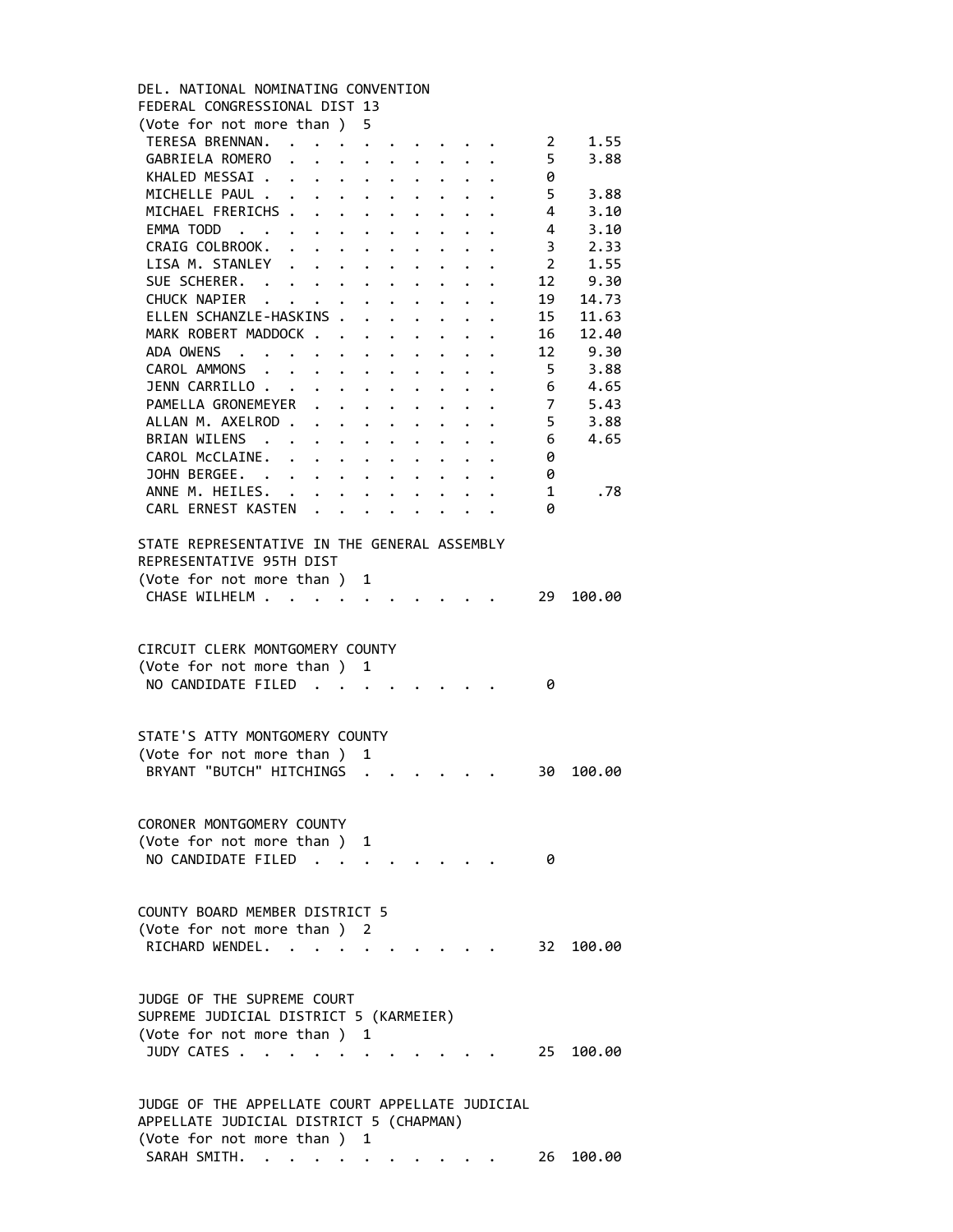PRECINCT COMMITTEEPERSON SOUTH LITCHFIELD 1 (Vote for not more than ) 1 EVELYN LANTER . . . . . . . . . . . 30 100.00 PRECINCT REPORT MONTGOMERY COUNTY, ILLINOIS OFFICIAL TOTALS RUN DATE:04/01/20 2020 GENERAL PRIMARY ELECTION RUN TIME:10:04 AM MARCH 17, 2020 **STATISTICS** 1602 SOUTH LITCHFIELD 2 VOTES PERCENT REGISTERED VOTERS - TOTAL . . . . . . 684 REGISTERED VOTERS - REPUBLICAN . . . . 146 21.35 REGISTERED VOTERS - DEMOCRATIC . . . . 187 27.34 REGISTERED VOTERS - NONPARTISAN . . . . 8 1.17<br>BALLOTS CAST - TOTAL. . . . . . . . 116 BALLOTS CAST - TOTAL. . . . . . . . 116 BALLOTS CAST - REPUBLICAN . . . . . . 50 43.10 BALLOTS CAST - DEMOCRATIC . . . . . . 66 56.90 BALLOTS CAST - NONPARTISAN. . . . . . 0 BALLOTS CAST - BLANK. . . . . . . . . 0 VOTER TURNOUT - TOTAL . . . . . . . 16.96 VOTER TURNOUT - REPUBLICAN. . . . . . 34.25 VOTER TURNOUT - DEMOCRATIC. . . . . . 35.29 VOTER TURNOUT - NONPARTISAN . . . . . VOTER TURNOUT - BLANK . . . . . . \*\*\*\*\*\*\*\*\*\* (REPUBLICAN) \*\*\*\*\*\*\*\*\*\* PRESIDENT OF THE UNITED STATES (Vote for not more than ) 1 DONALD J TRUMP. . . . . . . . . . 50 100.00 ROQUE "ROCKY" DE LA FUENTE. . . . . . 0 UNITED STATES SENATOR U.S. SENATE (Vote for not more than ) 1 MARK C. CURRAN JR. . . . . . . . . . 7 18.42<br>TOM TARTER . . . . . . . . . . . 8 21.05 TOM TARTER . . . . . . . . . . . . 8<br>CASEY CHLEBEK . . . . . . . . . . . 0 CASEY CHLEBEK . . . . . . . . . . . 0<br>PEGGY HUBBARD . . . . . . . . . . 10 26.32 PEGGY HUBBARD . . . . . . . . . . 10 26.32 ROBERT MARSHALL . . . . . . . . . 13 34.21 US REPRESENTATIVE IN CONGRESS 13TH DIST FEDERAL CONGRESSIONAL DIST 13 (Vote for not more than ) 1 RODNEY DAVIS . . . . . . . . . . 45 100.00 DEL. NATIONAL NOMINATING CONVENTION FEDERAL CONGRESSIONAL DIST 13 (Vote for not more than ) 3 MARTIN DAVIS . . . . . . . . . . 38 38.78<br>SUSAN GANT REYNOLDS . . . . . . . . 33 33.67<br>MARTA VASOUEZ SUSAN GANT REYNOLDS . . . . . . . . 33 33.67 MARIA VASQUEZ . . . . . . . . . . 27 27.55 ALT. DEL. NATIONAL NOMINATING CONVENTION FEDERAL CONGRESSIONAL DIST 13 (Vote for not more than ) 3 DON TRACY . . . . . . . . . . . 32 34.04<br>KEVIN BREHENY . . . . . . . . . . 29 30.85 KEVIN BREHENY . . . . . . . . . . 29 30.85

SETH MCMILLAN . . . . . . . . . . 33 35.11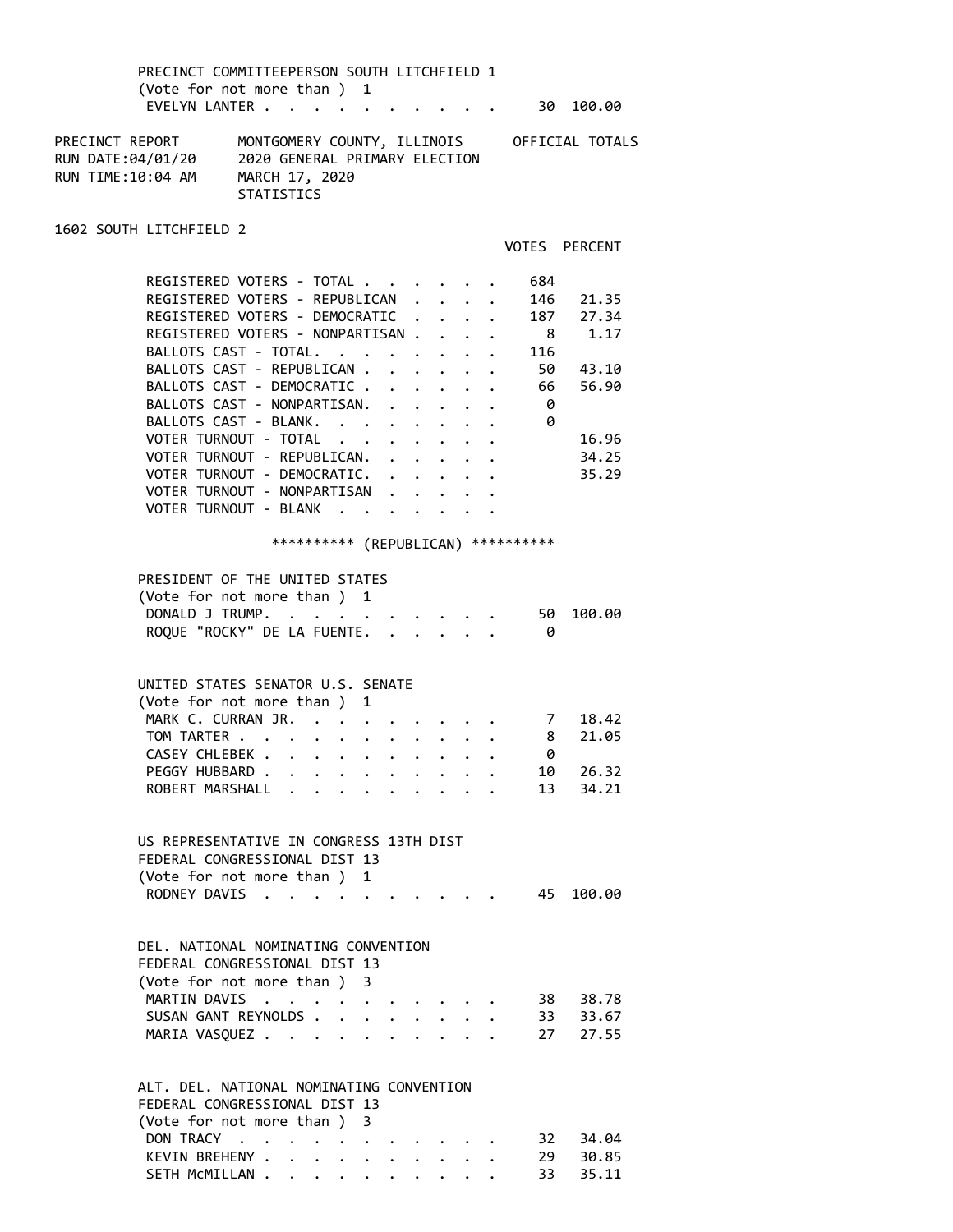STATE REPRESENTATIVE IN THE GENERAL ASSEMBLY REPRESENTATIVE 95TH DIST (Vote for not more than ) 1 AVERY BOURNE . . . . . . . . . . 38 80.85 LAWRENCE L. OLIVER . . . . . . . . 9 19.15 CIRCUIT CLERK MONTGOMERY COUNTY (Vote for not more than ) 1 HOLLY LEMONS . . . . . . . . . . 45 100.00 STATE'S ATTY MONTGOMERY COUNTY (Vote for not more than ) 1 ANDREW AFFRUNTI . . . . . . . . . 42 100.00 CORONER MONTGOMERY COUNTY (Vote for not more than ) 1 RANDY LEETHAM . . . . . . . . . . . 42 100.00 COUNTY BOARD MEMBER DISTRICT 5 (Vote for not more than ) 2 RUSSELL BEASON. . . . . . . . . . 41 100.00 JUDGE OF THE SUPREME COURT SUPREME JUDICIAL DISTRICT 5 (KARMEIER) (Vote for not more than ) 1 DAVID K. OVERSTREET . . . . . . . . 32 82.05 JOHN B. BARBERIS, JR. . . . . . . . 7 17.95 JUDGE OF THE APPELLATE COURT APPELLATE JUDICIAL DISTRICT 5 (CHAPMAN) (Vote for not more than ) 1 MARK M. BOIE . . . . . . . . . . . 21 48.84<br>KATHERINE RUOCCO . . . . . . . . . 22 51.16 KATHERINE RUOCCO . . . . . . . . . PRECINCT COMMITTEEPERSON SOUTH LITCHFIELD 2 (Vote for not more than ) 1 MARCIA E. SAILSBURY . . . . . . . . . 42 100.00 \*\*\*\*\*\*\*\*\*\* (DEMOCRATIC) \*\*\*\*\*\*\*\*\*\* PRESIDENT OF THE UNITED STATES (Vote for not more than ) 1 AMY J. KLOBUCHAR . . . . . . . . . . 1 1.56 DEVAL PATRICK . . . . . . . . . . 0 BERNIE SANDERS. . . . . . . . . . 19 29.69 JOSEPH R. BIDEN . . . . . . . . . . 38 59.38 MICHAEL R. BLOOMBERG. . . . . . . . 2 3.13 ELIZABETH WARREN . . . . . . . . . 2 3.13 PETE BUTTIGIEG. . . . . . . . . . 1 1.56 TOM STEYER . . . . . . . . . . . 0 ANDREW YANG. . . . . . . . . . . 0 MICHAEL BENNET. . . . . . . . . . 0 JOHN K. DELANEY . . . . . . . . . 0 TULSI GABBARD . . . . . . . . . . 1 1.56 CORY BOOKER. . . . . . . . . . . 0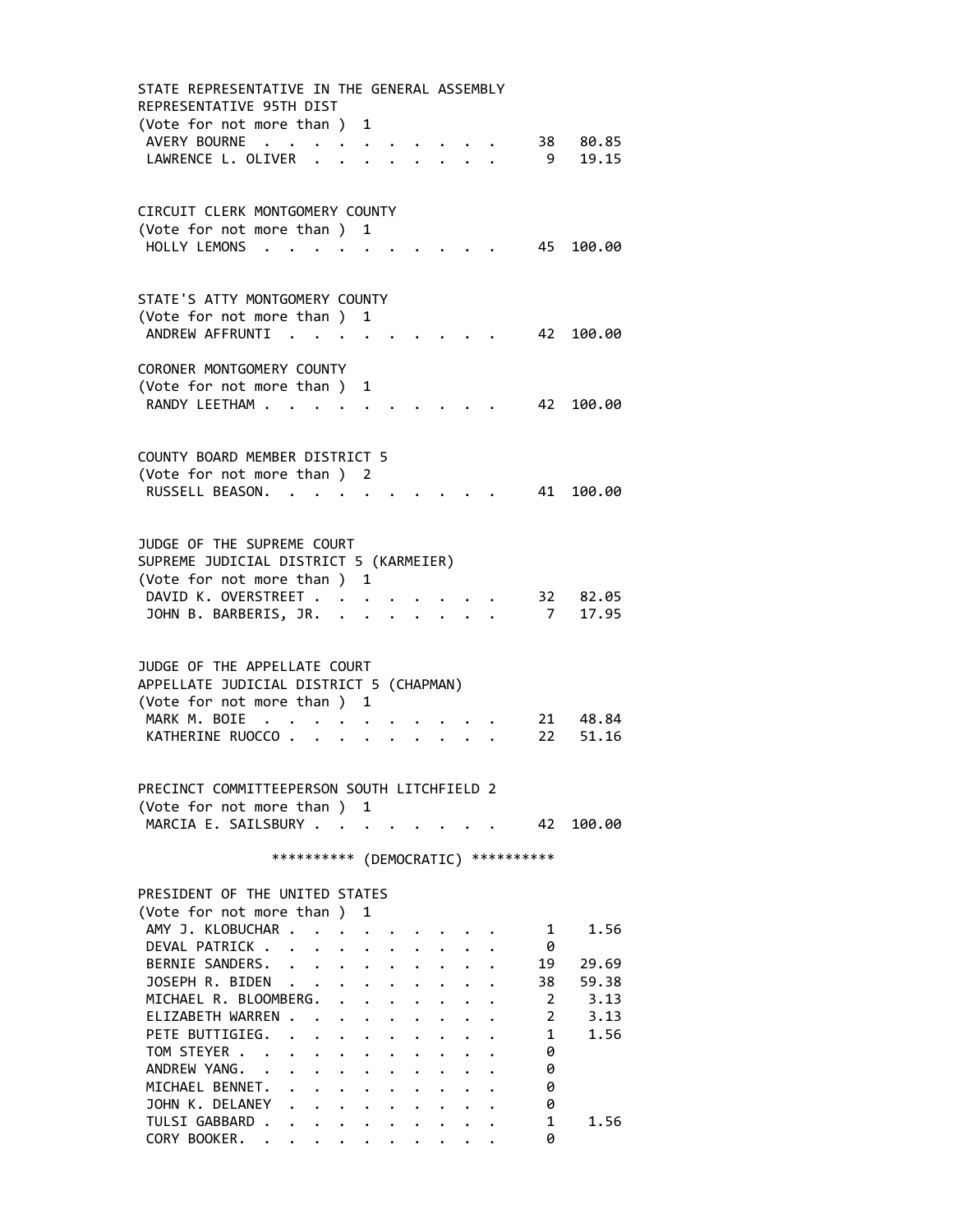| UNITED STATES SENATOR U.S. SENATE<br>(Vote for not more than ) 1<br>RICHARD J. DURBIN. 55 100.00                                                       |                                                                    |   |                      |                                 |                                                                       |                                                                                         |                                                                   |                                          |
|--------------------------------------------------------------------------------------------------------------------------------------------------------|--------------------------------------------------------------------|---|----------------------|---------------------------------|-----------------------------------------------------------------------|-----------------------------------------------------------------------------------------|-------------------------------------------------------------------|------------------------------------------|
| US REPRESENTATIVE IN CONGRESS 13TH DIST<br>FEDERAL CONGRESSIONAL DIST 13<br>(Vote for not more than ) 1<br>BETSY DIRKSEN LONDRIGAN.<br>STEFANIE SMITH. |                                                                    |   |                      |                                 |                                                                       |                                                                                         | 51<br>11                                                          | 82.26<br>17.74                           |
| DEL. NATIONAL NOMINATING CONVENTION<br>FEDERAL CONGRESSIONAL DIST 13<br>(Vote for not more than ) 5<br>TERESA BRENNAN. 4<br>GABRIELA ROMERO            |                                                                    |   |                      |                                 |                                                                       | . 4                                                                                     |                                                                   | 1.67<br>1.67                             |
| KHALED MESSAI. 1<br>MICHELLE PAUL<br>MICHAEL FRERICHS<br>EMMA TODD<br>CRAIG COLBROOK.                                                                  | $\mathbf{r} = \mathbf{r} + \mathbf{r} + \mathbf{r} + \mathbf{r}$ . |   | $\ddot{\phantom{0}}$ |                                 |                                                                       |                                                                                         | $6\overline{6}$<br>5 <sub>5</sub><br>- 9<br>$\overline{4}$        | .42<br>2.50<br>2.08<br>3.75<br>1.67      |
| LISA M. STANLEY<br>SUE SCHERER.<br>CHUCK NAPIER<br>ELLEN SCHANZLE-HASKINS .<br>MARK ROBERT MADDOCK                                                     |                                                                    |   |                      |                                 |                                                                       | $\mathbf{r}$ , $\mathbf{r}$ , $\mathbf{r}$ , $\mathbf{r}$ , $\mathbf{r}$ , $\mathbf{r}$ | $\overline{7}$<br>34<br>38<br>33<br>31                            | 2.92<br>14.17<br>15.83<br>13.75<br>12.92 |
| ADA OWENS<br>CAROL AMMONS<br>JENN CARRILLO<br>PAMELLA GRONEMEYER<br>ALLAN M. AXELROD                                                                   |                                                                    |   | $\ddot{\phantom{0}}$ | $\cdot$ $\cdot$ $\cdot$ $\cdot$ | $\bullet$ , $\bullet$ , $\bullet$ , $\bullet$ , $\bullet$ , $\bullet$ |                                                                                         | 28<br>$6\overline{6}$<br>$\overline{\mathbf{8}}$<br>5<br>- 5      | 11.67<br>2.50<br>3.33<br>2.08<br>2.08    |
| BRIAN WILENS<br>CAROL McCLAINE.<br>JOHN BERGEE.<br>ANNE M. HEILES.<br>CARL ERNEST KASTEN                                                               |                                                                    |   |                      |                                 |                                                                       |                                                                                         | 4<br>$1 \quad$<br>$2^{\circ}$<br>3 <sup>7</sup><br>$\overline{2}$ | 1.67<br>.42<br>.83<br>1.25<br>.83        |
| STATE REPRESENTATIVE IN THE GENERAL ASSEMBLY<br>REPRESENTATIVE 95TH DIST<br>(Vote for not more than ) 1<br>CHASE WILHELM                               |                                                                    |   |                      |                                 |                                                                       |                                                                                         | 53                                                                | 100.00                                   |
| CIRCUIT CLERK MONTGOMERY COUNTY<br>(Vote for not more than ) 1<br>NO CANDIDATE FILED                                                                   |                                                                    |   |                      |                                 |                                                                       |                                                                                         | 0                                                                 |                                          |
| STATE'S ATTY MONTGOMERY COUNTY<br>(Vote for not more than)<br>BRYANT "BUTCH" HITCHINGS                                                                 |                                                                    | 1 |                      |                                 |                                                                       |                                                                                         | 55                                                                | 100.00                                   |
| CORONER MONTGOMERY COUNTY<br>(Vote for not more than ) 1<br>NO CANDIDATE FILED                                                                         |                                                                    |   |                      |                                 |                                                                       |                                                                                         | 0                                                                 |                                          |
| COUNTY BOARD MEMBER DISTRICT 5<br>(Vote for not more than ) 2<br>RICHARD WENDEL. .                                                                     |                                                                    |   |                      |                                 |                                                                       |                                                                                         | 54                                                                | 100.00                                   |
|                                                                                                                                                        |                                                                    |   |                      |                                 |                                                                       |                                                                                         |                                                                   |                                          |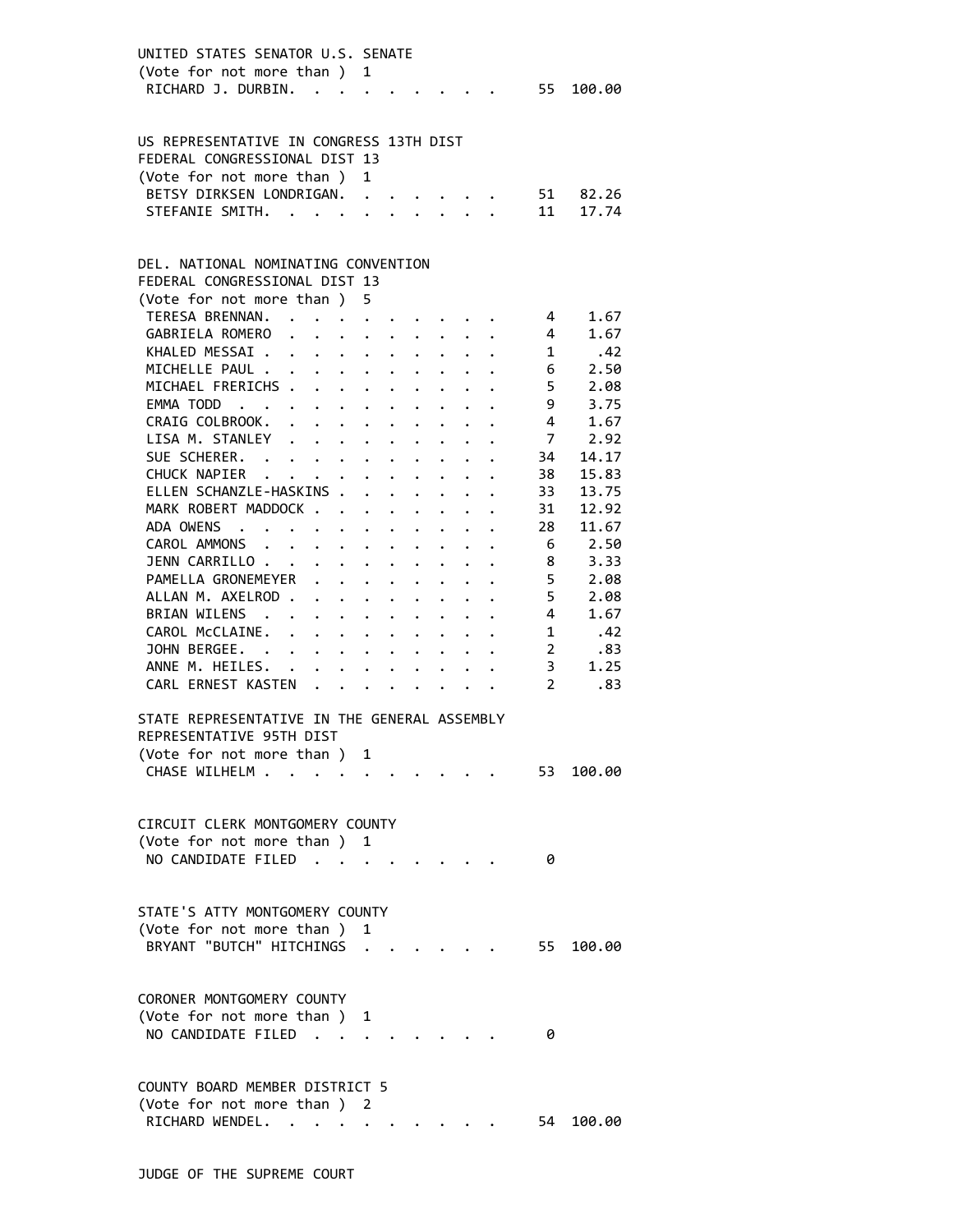SUPREME JUDICIAL DISTRICT 5 (KARMEIER) (Vote for not more than ) 1 JUDY CATES . . . . . . . . . . . 50 100.00 JUDGE OF THE APPELLATE COURT APPELLATE JUDICIAL APPELLATE JUDICIAL DISTRICT 5 (CHAPMAN) (Vote for not more than ) 1 SARAH SMITH. . . . . . . . . . . 51 100.00 PRECINCT COMMITTEEPERSON SOUTH LITCHFIELD 2 (Vote for not more than ) 1 PERRY A. JACKSON . . . . . . . . . . 55 100.00 PRECINCT REPORT MONTGOMERY COUNTY, ILLINOIS OFFICIAL TOTALS RUN DATE:04/01/20 2020 GENERAL PRIMARY ELECTION RUN TIME:10:04 AM MARCH 17, 2020 **STATISTICS** 1603 SOUTH LITCHFIELD 3 VOTES PERCENT REGISTERED VOTERS - TOTAL . . . . . . 285 REGISTERED VOTERS - REPUBLICAN . . . . 73 25.61 REGISTERED VOTERS - DEMOCRATIC . . . . 66 23.16 REGISTERED VOTERS - NONPARTISAN . . . . 1 .35 BALLOTS CAST - TOTAL. . . . . . . . 31 BALLOTS CAST - REPUBLICAN . . . . . . 18 58.06 BALLOTS CAST - DEMOCRATIC . . . . . . 13 41.94 BALLOTS CAST - NONPARTISAN. . . . . . 0<br>BALLOTS CAST - BLANK. . . . . . . . 0 BALLOTS CAST - BLANK. . . . . . . . VOTER TURNOUT - TOTAL . . . . . . . 10.88 VOTER TURNOUT - REPUBLICAN. . . . . . 24.66 VOTER TURNOUT - DEMOCRATIC. . . . . . 19.70 VOTER TURNOUT - NONPARTISAN . . . . . VOTER TURNOUT - BLANK . . . . . . . \*\*\*\*\*\*\*\*\*\* (REPUBLICAN) \*\*\*\*\*\*\*\*\*\* PRESIDENT OF THE UNITED STATES (Vote for not more than ) 1 DONALD J TRUMP. . . . . . . . . . . 17 94.44 ROQUE "ROCKY" DE LA FUENTE. . . . . . 1 5.56 UNITED STATES SENATOR U.S. SENATE (Vote for not more than ) 1 MARK C. CURRAN JR. . . . . . . . . 4 25.00 TOM TARTER . . . . . . . . . . . 3 18.75 CASEY CHLEBEK . . . . . . . . . . 2 12.50 PEGGY HUBBARD . . . . . . . . . . 2 12.50 ROBERT MARSHALL . . . . . . . . . 5 31.25 US REPRESENTATIVE IN CONGRESS 13TH DIST FEDERAL CONGRESSIONAL DIST 13 (Vote for not more than ) 1 RODNEY DAVIS . . . . . . . . . . 17 100.00 DEL. NATIONAL NOMINATING CONVENTION FEDERAL CONGRESSIONAL DIST 13

MARTIN DAVIS . . . . . . . . . . . 16 53.33

(Vote for not more than ) 3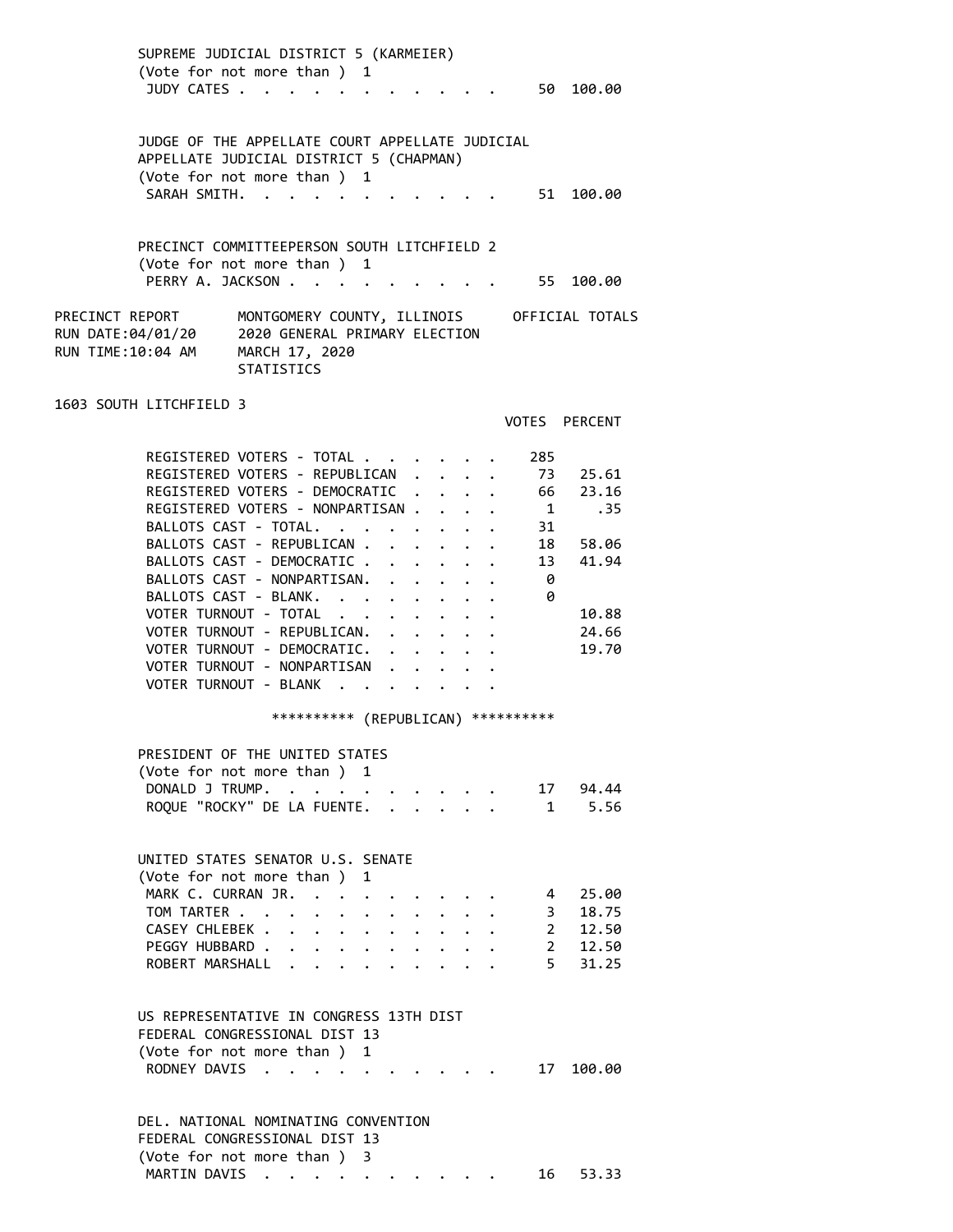|  | SUSAN GANT REYNOLDS.                         |                                  |                                                              |              |  |                               | 8                                   | 26.67    |
|--|----------------------------------------------|----------------------------------|--------------------------------------------------------------|--------------|--|-------------------------------|-------------------------------------|----------|
|  | MARIA VASQUEZ                                |                                  |                                                              |              |  |                               | 6                                   | 20.00    |
|  |                                              |                                  |                                                              |              |  |                               |                                     |          |
|  |                                              |                                  |                                                              |              |  |                               |                                     |          |
|  | ALT. DEL. NATIONAL NOMINATING CONVENTION     |                                  |                                                              |              |  |                               |                                     |          |
|  | FEDERAL CONGRESSIONAL DIST 13                |                                  |                                                              |              |  |                               |                                     |          |
|  | (Vote for not more than )                    |                                  |                                                              | 3            |  |                               |                                     |          |
|  | DON TRACY .                                  |                                  |                                                              |              |  |                               | 9                                   | 30.00    |
|  | KEVIN BREHENY .                              |                                  |                                                              |              |  |                               | 9                                   |          |
|  |                                              |                                  |                                                              |              |  |                               |                                     | 30.00    |
|  | SETH MCMILLAN                                |                                  |                                                              |              |  |                               | 12                                  | 40.00    |
|  |                                              |                                  |                                                              |              |  |                               |                                     |          |
|  |                                              |                                  |                                                              |              |  |                               |                                     |          |
|  | STATE REPRESENTATIVE IN THE GENERAL ASSEMBLY |                                  |                                                              |              |  |                               |                                     |          |
|  | REPRESENTATIVE 95TH DIST                     |                                  |                                                              |              |  |                               |                                     |          |
|  | (Vote for not more than ) 1                  |                                  |                                                              |              |  |                               |                                     |          |
|  | AVERY BOURNE                                 |                                  |                                                              |              |  |                               |                                     | 12 66.67 |
|  | LAWRENCE L. OLIVER                           |                                  |                                                              |              |  |                               | 6                                   | 33.33    |
|  |                                              |                                  |                                                              |              |  |                               |                                     |          |
|  |                                              |                                  |                                                              |              |  |                               |                                     |          |
|  | CIRCUIT CLERK MONTGOMERY COUNTY              |                                  |                                                              |              |  |                               |                                     |          |
|  | (Vote for not more than)                     |                                  |                                                              |              |  |                               |                                     |          |
|  |                                              |                                  |                                                              | 1            |  |                               |                                     |          |
|  | HOLLY LEMONS                                 |                                  |                                                              |              |  |                               | 17                                  | 100.00   |
|  |                                              |                                  |                                                              |              |  |                               |                                     |          |
|  |                                              |                                  |                                                              |              |  |                               |                                     |          |
|  | STATE'S ATTY MONTGOMERY COUNTY               |                                  |                                                              |              |  |                               |                                     |          |
|  | (Vote for not more than ) 1                  |                                  |                                                              |              |  |                               |                                     |          |
|  | ANDREW AFFRUNTI                              |                                  |                                                              |              |  |                               | 15                                  | 100.00   |
|  |                                              |                                  |                                                              |              |  |                               |                                     |          |
|  | CORONER MONTGOMERY COUNTY                    |                                  |                                                              |              |  |                               |                                     |          |
|  | (Vote for not more than )                    |                                  |                                                              | 1            |  |                               |                                     |          |
|  | RANDY LEETHAM                                |                                  |                                                              |              |  |                               | 16                                  | 100.00   |
|  |                                              |                                  |                                                              |              |  |                               |                                     |          |
|  |                                              |                                  |                                                              |              |  |                               |                                     |          |
|  |                                              |                                  |                                                              |              |  |                               |                                     |          |
|  | COUNTY BOARD MEMBER DISTRICT 5               |                                  |                                                              |              |  |                               |                                     |          |
|  | (Vote for not more than ) 2                  |                                  |                                                              |              |  |                               |                                     |          |
|  | RUSSELL BEASON.                              | $\ddot{\phantom{a}}$             |                                                              |              |  |                               | 16                                  | 100.00   |
|  |                                              |                                  |                                                              |              |  |                               |                                     |          |
|  |                                              |                                  |                                                              |              |  |                               |                                     |          |
|  | JUDGE OF THE SUPREME COURT                   |                                  |                                                              |              |  |                               |                                     |          |
|  | SUPREME JUDICIAL DISTRICT 5 (KARMEIER)       |                                  |                                                              |              |  |                               |                                     |          |
|  | (Vote for not more than )                    |                                  |                                                              | 1            |  |                               |                                     |          |
|  | DAVID K. OVERSTREET                          |                                  |                                                              |              |  |                               | 10 -                                | 62.50    |
|  |                                              |                                  |                                                              |              |  |                               |                                     |          |
|  | JOHN B. BARBERIS, JR. .                      |                                  |                                                              | $\mathbf{r}$ |  | $\mathbf{r}$ and $\mathbf{r}$ | 6                                   | 37.50    |
|  |                                              |                                  |                                                              |              |  |                               |                                     |          |
|  |                                              |                                  |                                                              |              |  |                               |                                     |          |
|  | JUDGE OF THE APPELLATE COURT                 |                                  |                                                              |              |  |                               |                                     |          |
|  | APPELLATE JUDICIAL DISTRICT 5 (CHAPMAN)      |                                  |                                                              |              |  |                               |                                     |          |
|  | (Vote for not more than ) 1                  |                                  |                                                              |              |  |                               |                                     |          |
|  | MARK M. BOIE                                 |                                  |                                                              |              |  |                               | 7                                   | 46.67    |
|  | KATHERINE RUOCCO.                            |                                  |                                                              |              |  |                               | 8                                   | 53.33    |
|  |                                              |                                  |                                                              |              |  |                               |                                     |          |
|  |                                              |                                  |                                                              |              |  |                               |                                     |          |
|  | PRECINCT COMMITTEEPERSON SOUTH LITCHFIELD 3  |                                  |                                                              |              |  |                               |                                     |          |
|  | (Vote for not more than ) 1                  |                                  |                                                              |              |  |                               |                                     |          |
|  |                                              |                                  |                                                              |              |  |                               |                                     |          |
|  | NO CANDIDATE FILED                           |                                  |                                                              |              |  |                               | 0                                   |          |
|  |                                              |                                  |                                                              |              |  |                               |                                     |          |
|  |                                              |                                  |                                                              |              |  |                               | *********** (DEMOCRATIC) ********** |          |
|  |                                              |                                  |                                                              |              |  |                               |                                     |          |
|  | PRESIDENT OF THE UNITED STATES               |                                  |                                                              |              |  |                               |                                     |          |
|  | (Vote for not more than)                     |                                  |                                                              | 1            |  |                               |                                     |          |
|  | AMY J. KLOBUCHAR .                           |                                  | $\ddot{\phantom{0}}$                                         |              |  |                               | 0                                   |          |
|  | DEVAL PATRICK                                |                                  |                                                              |              |  |                               | 0                                   |          |
|  | BERNIE SANDERS.                              | $\bullet$ . The set of $\bullet$ | $\bullet$ .                                                  |              |  |                               | 3 <sup>7</sup>                      | 23.08    |
|  | JOSEPH R. BIDEN                              |                                  | $\mathbf{r} = \mathbf{r} \mathbf{r} + \mathbf{r} \mathbf{r}$ |              |  |                               | 8                                   | 61.54    |
|  |                                              |                                  |                                                              |              |  |                               |                                     |          |

MICHAEL R. BLOOMBERG. . . . . . . . 0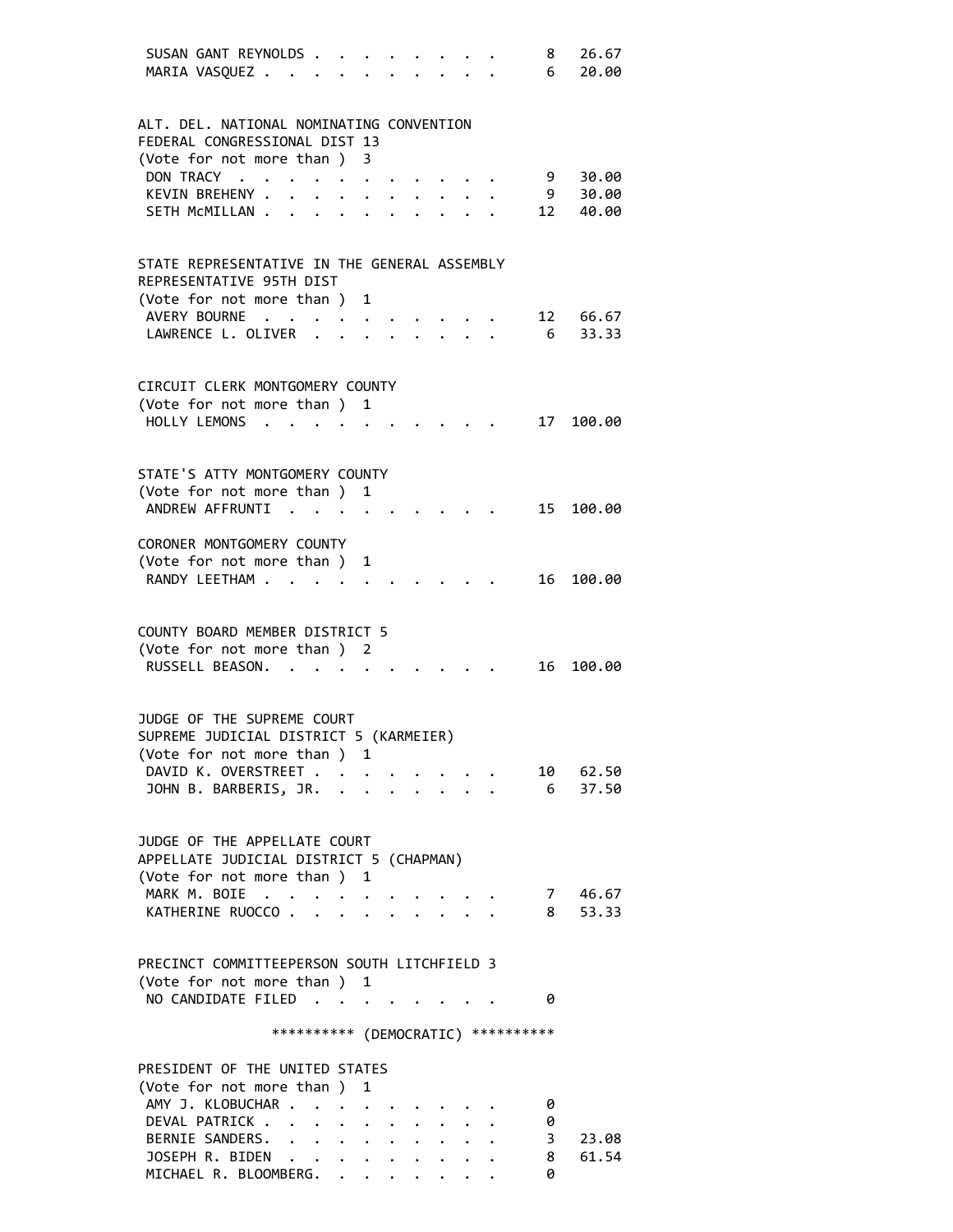| ELIZABETH WARREN .<br>$\mathbf{r}$ , and $\mathbf{r}$ , and $\mathbf{r}$ , and $\mathbf{r}$ , and $\mathbf{r}$                               |                      |                      |                      |                        |                                                                 | 1               | 7.69      |
|----------------------------------------------------------------------------------------------------------------------------------------------|----------------------|----------------------|----------------------|------------------------|-----------------------------------------------------------------|-----------------|-----------|
| PETE BUTTIGIEG.                                                                                                                              |                      |                      |                      |                        |                                                                 | 0               |           |
| TOM STEYER                                                                                                                                   |                      |                      |                      |                        |                                                                 | 0               |           |
| ANDREW YANG.                                                                                                                                 |                      |                      |                      |                        |                                                                 | 0               |           |
| MICHAEL BENNET. .<br>$\mathbf{r} = \mathbf{r} - \mathbf{r}$ , where $\mathbf{r} = \mathbf{r} - \mathbf{r}$ , where $\mathbf{r} = \mathbf{r}$ |                      |                      |                      |                        |                                                                 | 0               |           |
| JOHN K. DELANEY                                                                                                                              |                      |                      |                      |                        |                                                                 | 1               | 7.69      |
|                                                                                                                                              |                      |                      |                      |                        |                                                                 |                 |           |
| TULSI GABBARD .                                                                                                                              | $\ddot{\phantom{0}}$ |                      |                      |                        |                                                                 | 0               |           |
| CORY BOOKER. .                                                                                                                               | $\mathbf{L}$         |                      | $\ddot{\phantom{0}}$ |                        |                                                                 | 0               |           |
|                                                                                                                                              |                      |                      |                      |                        |                                                                 |                 |           |
|                                                                                                                                              |                      |                      |                      |                        |                                                                 |                 |           |
| UNITED STATES SENATOR U.S. SENATE                                                                                                            |                      |                      |                      |                        |                                                                 |                 |           |
| (Vote for not more than ) 1                                                                                                                  |                      |                      |                      |                        |                                                                 |                 |           |
| RICHARD J. DURBIN.                                                                                                                           |                      |                      |                      |                        |                                                                 |                 | 12 100.00 |
|                                                                                                                                              |                      |                      |                      |                        |                                                                 |                 |           |
| US REPRESENTATIVE IN CONGRESS 13TH DIST                                                                                                      |                      |                      |                      |                        |                                                                 |                 |           |
|                                                                                                                                              |                      |                      |                      |                        |                                                                 |                 |           |
| FEDERAL CONGRESSIONAL DIST 13                                                                                                                |                      |                      |                      |                        |                                                                 |                 |           |
| (Vote for not more than)                                                                                                                     | $\mathbf{1}$         |                      |                      |                        |                                                                 |                 |           |
| BETSY DIRKSEN LONDRIGAN.                                                                                                                     |                      |                      |                      |                        |                                                                 |                 | 11 91.67  |
| STEFANIE SMITH.                                                                                                                              |                      |                      |                      | $\ddot{\phantom{1}}$ . |                                                                 | $\overline{1}$  | 8.33      |
|                                                                                                                                              |                      |                      |                      |                        |                                                                 |                 |           |
|                                                                                                                                              |                      |                      |                      |                        |                                                                 |                 |           |
| DEL. NATIONAL NOMINATING CONVENTION                                                                                                          |                      |                      |                      |                        |                                                                 |                 |           |
| FEDERAL CONGRESSIONAL DIST 13                                                                                                                |                      |                      |                      |                        |                                                                 |                 |           |
| (Vote for not more than ) 5                                                                                                                  |                      |                      |                      |                        |                                                                 |                 |           |
| TERESA BRENNAN.                                                                                                                              |                      |                      |                      |                        |                                                                 | 0               |           |
| GABRIELA ROMERO                                                                                                                              |                      |                      |                      |                        |                                                                 | 1               | 2.44      |
| KHALED MESSAI                                                                                                                                |                      |                      |                      |                        |                                                                 | 0               |           |
| MICHELLE PAUL                                                                                                                                |                      |                      |                      |                        |                                                                 | $\overline{2}$  | 4.88      |
| MICHAEL FRERICHS                                                                                                                             |                      |                      |                      |                        |                                                                 | $\mathbf{1}$    | 2.44      |
| EMMA TODD                                                                                                                                    |                      |                      |                      |                        |                                                                 | $\overline{2}$  | 4.88      |
| CRAIG COLBROOK.                                                                                                                              |                      |                      |                      |                        |                                                                 | $\mathbf{1}$    | 2.44      |
| $\mathbf{r} = \mathbf{r} + \mathbf{r} + \mathbf{r} + \mathbf{r}$<br>LISA M. STANLEY                                                          |                      | $\ddot{\phantom{0}}$ |                      |                        |                                                                 |                 |           |
|                                                                                                                                              |                      |                      |                      |                        |                                                                 | 0               |           |
| SUE SCHERER.                                                                                                                                 |                      |                      |                      |                        |                                                                 | 5               | 12.20     |
| CHUCK NAPIER                                                                                                                                 |                      |                      |                      |                        | $\cdot$ $\cdot$ $\cdot$ $\cdot$ $\cdot$ $\cdot$ $\cdot$ $\cdot$ | 6               | 14.63     |
| ELLEN SCHANZLE-HASKINS .                                                                                                                     | $\ddot{\phantom{0}}$ |                      |                      |                        |                                                                 | 3               | 7.32      |
| MARK ROBERT MADDOCK                                                                                                                          |                      |                      |                      |                        | $\cdot$ $\cdot$ $\cdot$ $\cdot$ $\cdot$ $\cdot$                 | $4\overline{ }$ | 9.76      |
| ADA OWENS                                                                                                                                    |                      |                      |                      |                        |                                                                 | $4\overline{ }$ | 9.76      |
| CAROL AMMONS<br>$\mathbf{r}$<br>$\mathbf{L}$                                                                                                 |                      |                      |                      |                        |                                                                 | 1               | 2.44      |
| JENN CARRILLO                                                                                                                                |                      |                      |                      |                        |                                                                 | $\overline{2}$  | 4.88      |
| PAMELLA GRONEMEYER                                                                                                                           |                      |                      |                      |                        |                                                                 | 3               | 7.32      |
| ALLAN M. AXELROD.<br>$\ddot{\phantom{0}}$                                                                                                    |                      |                      |                      |                        |                                                                 | 3               | 7.32      |
| BRIAN WILENS .<br>$\ddot{\phantom{0}}$                                                                                                       | $\ddot{\phantom{0}}$ |                      |                      |                        |                                                                 | $\overline{2}$  | 4.88      |
| CAROL MCCLAINE.<br>$\ddot{\phantom{0}}$<br>$\ddotsc$ . The contract of $\ddotsc$                                                             | $\ddot{\phantom{0}}$ |                      |                      |                        |                                                                 | 0               |           |
| JOHN BERGEE.                                                                                                                                 |                      | $\ddot{\phantom{0}}$ |                      |                        |                                                                 | 0               |           |
| ANNE M. HEILES.                                                                                                                              | $\bullet$ .          |                      |                      |                        |                                                                 | 0               |           |
|                                                                                                                                              |                      |                      |                      |                        |                                                                 |                 |           |
| CARL ERNEST KASTEN                                                                                                                           |                      |                      |                      |                        |                                                                 | $\mathbf{1}$    | 2.44      |
|                                                                                                                                              |                      |                      |                      |                        |                                                                 |                 |           |
| STATE REPRESENTATIVE IN THE GENERAL ASSEMBLY                                                                                                 |                      |                      |                      |                        |                                                                 |                 |           |
| REPRESENTATIVE 95TH DIST                                                                                                                     |                      |                      |                      |                        |                                                                 |                 |           |
| (Vote for not more than )                                                                                                                    | 1                    |                      |                      |                        |                                                                 |                 |           |
| CHASE WILHELM                                                                                                                                |                      |                      |                      |                        |                                                                 | 11              | 100.00    |
|                                                                                                                                              |                      |                      |                      |                        |                                                                 |                 |           |
|                                                                                                                                              |                      |                      |                      |                        |                                                                 |                 |           |
| CIRCUIT CLERK MONTGOMERY COUNTY                                                                                                              |                      |                      |                      |                        |                                                                 |                 |           |
| (Vote for not more than ) 1                                                                                                                  |                      |                      |                      |                        |                                                                 |                 |           |
| NO CANDIDATE FILED.<br>$\ddot{\phantom{a}}$                                                                                                  |                      |                      |                      |                        |                                                                 | 0               |           |
|                                                                                                                                              |                      |                      |                      |                        |                                                                 |                 |           |
|                                                                                                                                              |                      |                      |                      |                        |                                                                 |                 |           |
| STATE'S ATTY MONTGOMERY COUNTY                                                                                                               |                      |                      |                      |                        |                                                                 |                 |           |
| (Vote for not more than)                                                                                                                     | 1                    |                      |                      |                        |                                                                 |                 |           |
| BRYANT "BUTCH" HITCHINGS                                                                                                                     |                      |                      |                      |                        |                                                                 | 10              | 100.00    |
|                                                                                                                                              |                      |                      |                      |                        |                                                                 |                 |           |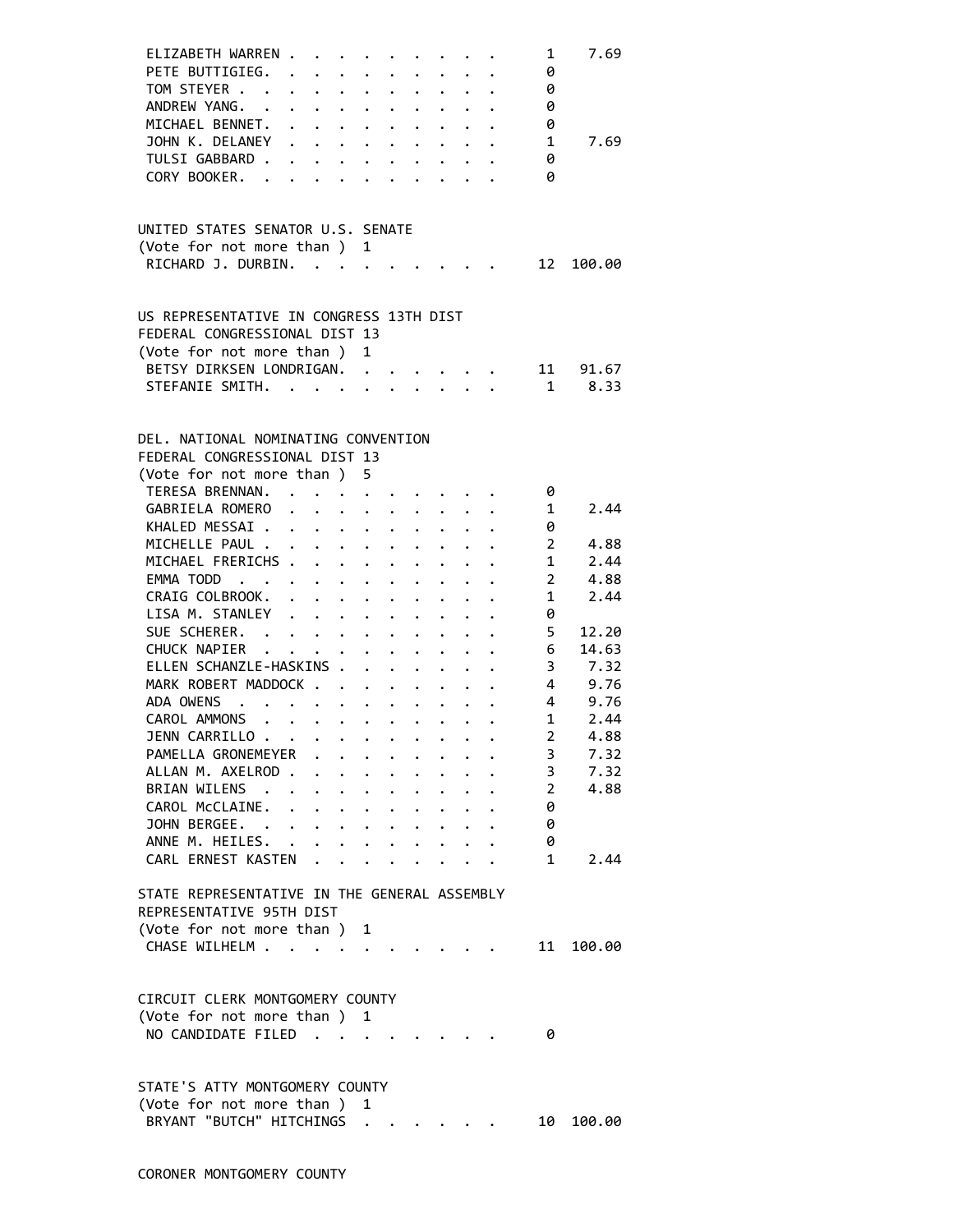(Vote for not more than ) 1 NO CANDIDATE FILED . . . . . . . . 0 COUNTY BOARD MEMBER DISTRICT 5 (Vote for not more than ) 2 RICHARD WENDEL. . . . . . . . . . 10 100.00 JUDGE OF THE SUPREME COURT SUPREME JUDICIAL DISTRICT 5 (KARMEIER) (Vote for not more than ) 1 JUDY CATES . . . . . . . . . . . . 10 100.00 JUDGE OF THE APPELLATE COURT APPELLATE JUDICIAL APPELLATE JUDICIAL DISTRICT 5 (CHAPMAN) (Vote for not more than ) 1 SARAH SMITH. . . . . . . . . . . . 10 100.00 PRECINCT COMMITTEEPERSON SOUTH LITCHFIELD 3 (Vote for not more than ) 1 NO CANDIDATE FILED . . . . . . . . 0 PRECINCT REPORT MONTGOMERY COUNTY, ILLINOIS OFFICIAL TOTALS<br>RUN DATE:04/01/20 2020 GENERAL PRIMARY ELECTION 2020 GENERAL PRIMARY ELECTION RUN TIME:10:04 AM MARCH 17, 2020 STATISTICS 1604 SOUTH LITCHFIELD 4 VOTES PERCENT REGISTERED VOTERS - TOTAL . . . . . . 407 REGISTERED VOTERS - REPUBLICAN . . . . 130 31.94 REGISTERED VOTERS - DEMOCRATIC . . . . 121 29.73 REGISTERED VOTERS - NONPARTISAN . . . . 2 .49 BALLOTS CAST - TOTAL. . . . . . . . 100 BALLOTS CAST - REPUBLICAN . . . . . . 54 54.00 BALLOTS CAST - DEMOCRATIC . . . . . . 46 46.00<br>BALLOTS CAST - NONPARTISAN. . . . . . 0<br>BALLOTS CAST - BLANK. . . . . . . . 0 BALLOTS CAST - NONPARTISAN. . . . . .

BALLOTS CAST - BLANK. . . . . . . . . 0<br>VOTER TURNOUT - TOTAL . . . . . . . . 24.57 VOTER TURNOUT - TOTAL . . . . . . . VOTER TURNOUT - REPUBLICAN. . . . . . 41.54 VOTER TURNOUT - DEMOCRATIC. . . . . . 38.02 VOTER TURNOUT - NONPARTISAN . . . . . VOTER TURNOUT - BLANK . . . . . .

\*\*\*\*\*\*\*\*\*\* (REPUBLICAN) \*\*\*\*\*\*\*\*\*\*

| PRESIDENT OF THE UNITED STATES     |  |
|------------------------------------|--|
| (Vote for not more than ) 1        |  |
| DONALD J TRUMP. 51 96.23           |  |
| ROQUE "ROCKY" DE LA FUENTE. 2 3.77 |  |

UNITED STATES SENATOR U.S. SENATE

| (Vote for not more than) 1  |  |  |  |  |  |  |
|-----------------------------|--|--|--|--|--|--|
| MARK C. CURRAN JR. 14 29.79 |  |  |  |  |  |  |
| TOM TARTER 8 17.02          |  |  |  |  |  |  |
| CASEY CHLEBEK 2 4.26        |  |  |  |  |  |  |
| PEGGY HUBBARD 12 25.53      |  |  |  |  |  |  |
| ROBERT MARSHALL 11 23.40    |  |  |  |  |  |  |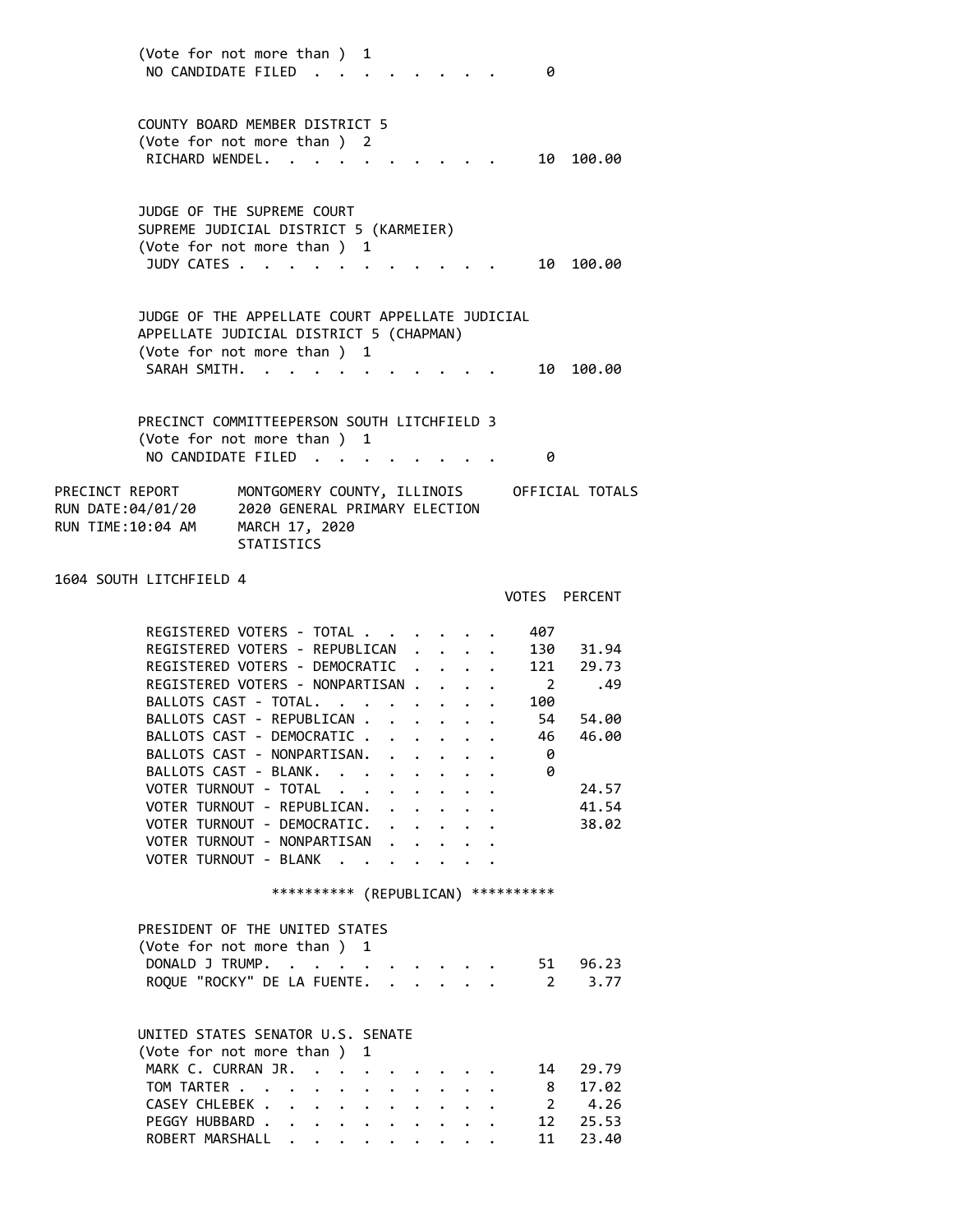| US REPRESENTATIVE IN CONGRESS 13TH DIST<br>FEDERAL CONGRESSIONAL DIST 13<br>(Vote for not more than) 1 |                                                                                                     |                                                   |                                                         |  |  |      |                      |
|--------------------------------------------------------------------------------------------------------|-----------------------------------------------------------------------------------------------------|---------------------------------------------------|---------------------------------------------------------|--|--|------|----------------------|
| RODNEY DAVIS                                                                                           |                                                                                                     |                                                   |                                                         |  |  |      | 50 100.00            |
| DEL. NATIONAL NOMINATING CONVENTION<br>FEDERAL CONGRESSIONAL DIST 13                                   |                                                                                                     |                                                   |                                                         |  |  |      |                      |
| (Vote for not more than ) 3<br>MARTIN DAVIS                                                            | $\mathcal{A}=\mathcal{A}=\mathcal{A}=\mathcal{A}=\mathcal{A}=\mathcal{A}=\mathcal{A}=\mathcal{A}$ . |                                                   |                                                         |  |  |      | 43 34.96             |
| SUSAN GANT REYNOLDS                                                                                    |                                                                                                     |                                                   | $\cdot$ $\cdot$ $\cdot$ $\cdot$ $\cdot$ $\cdot$ $\cdot$ |  |  |      | 41 33.33             |
| MARIA VASQUEZ                                                                                          |                                                                                                     |                                                   | $\cdot$ $\cdot$ $\cdot$ $\cdot$ $\cdot$                 |  |  |      | 39 31.71             |
| ALT. DEL. NATIONAL NOMINATING CONVENTION<br>FEDERAL CONGRESSIONAL DIST 13                              |                                                                                                     |                                                   |                                                         |  |  |      |                      |
| (Vote for not more than) 3                                                                             |                                                                                                     |                                                   |                                                         |  |  |      |                      |
| DON TRACY                                                                                              |                                                                                                     |                                                   |                                                         |  |  |      | 39 34.21             |
| KEVIN BREHENY .                                                                                        |                                                                                                     | $\bullet$ $\bullet$ $\bullet$ $\bullet$ $\bullet$ |                                                         |  |  |      | 36 31.58             |
| SETH MCMILLAN                                                                                          |                                                                                                     |                                                   |                                                         |  |  |      | 39 34.21             |
| STATE REPRESENTATIVE IN THE GENERAL ASSEMBLY<br>REPRESENTATIVE 95TH DIST                               |                                                                                                     |                                                   |                                                         |  |  |      |                      |
| (Vote for not more than) 1                                                                             |                                                                                                     |                                                   |                                                         |  |  |      |                      |
| AVERY BOURNE                                                                                           |                                                                                                     |                                                   |                                                         |  |  |      | 38 73.08             |
| LAWRENCE L. OLIVER                                                                                     |                                                                                                     |                                                   |                                                         |  |  |      | 14 26.92             |
| CIRCUIT CLERK MONTGOMERY COUNTY<br>(Vote for not more than ) 1                                         |                                                                                                     |                                                   |                                                         |  |  |      |                      |
| HOLLY LEMONS                                                                                           |                                                                                                     |                                                   |                                                         |  |  | 50   | 100.00               |
| STATE'S ATTY MONTGOMERY COUNTY                                                                         |                                                                                                     |                                                   |                                                         |  |  |      |                      |
| (Vote for not more than ) 1                                                                            |                                                                                                     |                                                   |                                                         |  |  |      |                      |
| ANDREW AFFRUNTI.                                                                                       |                                                                                                     |                                                   |                                                         |  |  | 47   | 100.00               |
| CORONER MONTGOMERY COUNTY                                                                              |                                                                                                     |                                                   |                                                         |  |  |      |                      |
| (Vote for not more than ) 1<br>RANDY LEETHAM                                                           |                                                                                                     |                                                   |                                                         |  |  | 50 - | 100.00               |
|                                                                                                        |                                                                                                     |                                                   |                                                         |  |  |      |                      |
| COUNTY BOARD MEMBER DISTRICT 5<br>(Vote for not more than ) 2                                          |                                                                                                     |                                                   |                                                         |  |  |      |                      |
| RUSSELL BEASON.                                                                                        |                                                                                                     |                                                   |                                                         |  |  | 49   | 100.00               |
|                                                                                                        |                                                                                                     |                                                   |                                                         |  |  |      |                      |
| JUDGE OF THE SUPREME COURT<br>SUPREME JUDICIAL DISTRICT 5 (KARMEIER)                                   |                                                                                                     |                                                   |                                                         |  |  |      |                      |
| (Vote for not more than ) 1                                                                            |                                                                                                     |                                                   |                                                         |  |  |      |                      |
| DAVID K. OVERSTREET<br>JOHN B. BARBERIS, JR.                                                           |                                                                                                     |                                                   |                                                         |  |  |      | 32 76.19<br>10 23.81 |
|                                                                                                        |                                                                                                     |                                                   |                                                         |  |  |      |                      |
| JUDGE OF THE APPELLATE COURT<br>APPELLATE JUDICIAL DISTRICT 5 (CHAPMAN)                                |                                                                                                     |                                                   |                                                         |  |  |      |                      |
| (Vote for not more than ) 1                                                                            |                                                                                                     |                                                   |                                                         |  |  |      |                      |
| MARK M. BOIE<br>KATHERINE RUOCCO                                                                       |                                                                                                     |                                                   |                                                         |  |  |      | 23 54.76<br>19 45.24 |
|                                                                                                        |                                                                                                     |                                                   |                                                         |  |  |      |                      |
| PRECINCT COMMITTEEPERSON SOUTH LITCHFIELD 4<br>(Vote for not more than ) 1                             |                                                                                                     |                                                   |                                                         |  |  |      |                      |

KENNETH GAFFNEY . . . . . . . . . 50 100.00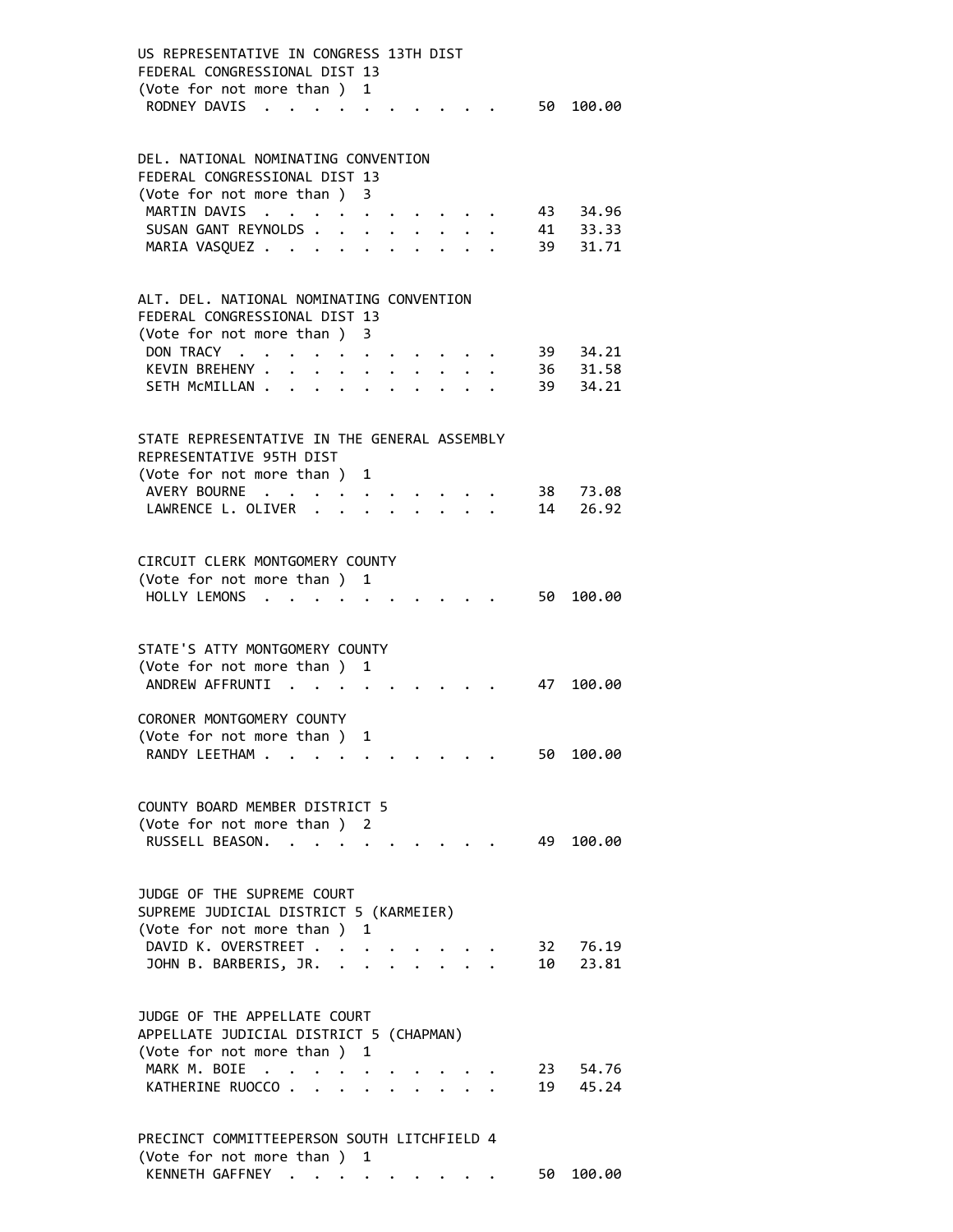# \*\*\*\*\*\*\*\*\*\* (DEMOCRATIC) \*\*\*\*\*\*\*\*\*\*

| PRESIDENT OF THE UNITED STATES                                                                                                          |                                                                  |                      |                                                                                                                                                                                                                                       |                      |                                                         |                      |                           |                         |          |
|-----------------------------------------------------------------------------------------------------------------------------------------|------------------------------------------------------------------|----------------------|---------------------------------------------------------------------------------------------------------------------------------------------------------------------------------------------------------------------------------------|----------------------|---------------------------------------------------------|----------------------|---------------------------|-------------------------|----------|
| (Vote for not more than ) 1                                                                                                             |                                                                  |                      |                                                                                                                                                                                                                                       |                      |                                                         |                      |                           |                         |          |
| AMY J. KLOBUCHAR 3                                                                                                                      |                                                                  |                      |                                                                                                                                                                                                                                       |                      |                                                         |                      |                           |                         | 6.67     |
| DEVAL PATRICK                                                                                                                           |                                                                  |                      |                                                                                                                                                                                                                                       |                      |                                                         |                      |                           | - 0                     |          |
| BERNIE SANDERS.                                                                                                                         |                                                                  |                      |                                                                                                                                                                                                                                       |                      |                                                         |                      |                           | 12                      | 26.67    |
| JOSEPH R. BIDEN                                                                                                                         |                                                                  |                      |                                                                                                                                                                                                                                       |                      |                                                         |                      |                           | 26                      | 57.78    |
| MICHAEL R. BLOOMBERG.                                                                                                                   |                                                                  |                      |                                                                                                                                                                                                                                       |                      |                                                         |                      |                           | $\overline{2}$          | 4.44     |
| ELIZABETH WARREN                                                                                                                        |                                                                  |                      |                                                                                                                                                                                                                                       |                      |                                                         |                      |                           | $\mathbf{1}$            | 2.22     |
| PETE BUTTIGIEG. .                                                                                                                       | $\mathbf{r} = \mathbf{r} + \mathbf{r} + \mathbf{r} + \mathbf{r}$ |                      |                                                                                                                                                                                                                                       | $\ddot{\phantom{0}}$ |                                                         |                      |                           | 0                       |          |
| TOM STEYER                                                                                                                              |                                                                  |                      |                                                                                                                                                                                                                                       |                      |                                                         |                      |                           | 0                       |          |
| ANDREW YANG.                                                                                                                            |                                                                  |                      |                                                                                                                                                                                                                                       |                      |                                                         |                      |                           | 0                       |          |
| MICHAEL BENNET.                                                                                                                         |                                                                  |                      |                                                                                                                                                                                                                                       |                      |                                                         |                      |                           | 0                       |          |
| JOHN K. DELANEY                                                                                                                         |                                                                  |                      |                                                                                                                                                                                                                                       |                      |                                                         |                      |                           | 0                       |          |
| TULSI GABBARD .<br>$\mathbf{r} = \mathbf{r} - \mathbf{r} = \mathbf{r} - \mathbf{r} = \mathbf{r} - \mathbf{r} = \mathbf{r} - \mathbf{r}$ |                                                                  |                      |                                                                                                                                                                                                                                       |                      |                                                         |                      |                           | 0                       |          |
| CORY BOOKER.                                                                                                                            |                                                                  |                      |                                                                                                                                                                                                                                       |                      |                                                         |                      |                           | $\mathbf{1}$            | 2.22     |
|                                                                                                                                         |                                                                  |                      |                                                                                                                                                                                                                                       |                      |                                                         |                      |                           |                         |          |
|                                                                                                                                         |                                                                  |                      |                                                                                                                                                                                                                                       |                      |                                                         |                      |                           |                         |          |
| UNITED STATES SENATOR U.S. SENATE                                                                                                       |                                                                  |                      |                                                                                                                                                                                                                                       |                      |                                                         |                      |                           |                         |          |
| (Vote for not more than ) 1                                                                                                             |                                                                  |                      |                                                                                                                                                                                                                                       |                      |                                                         |                      |                           |                         |          |
| RICHARD J. DURBIN.<br>$\mathbf{r}$ , $\mathbf{r}$ , $\mathbf{r}$ , $\mathbf{r}$ , $\mathbf{r}$                                          |                                                                  |                      |                                                                                                                                                                                                                                       |                      |                                                         |                      |                           | 41                      | 100.00   |
|                                                                                                                                         |                                                                  |                      |                                                                                                                                                                                                                                       |                      |                                                         |                      |                           |                         |          |
|                                                                                                                                         |                                                                  |                      |                                                                                                                                                                                                                                       |                      |                                                         |                      |                           |                         |          |
| US REPRESENTATIVE IN CONGRESS 13TH DIST                                                                                                 |                                                                  |                      |                                                                                                                                                                                                                                       |                      |                                                         |                      |                           |                         |          |
| FEDERAL CONGRESSIONAL DIST 13                                                                                                           |                                                                  |                      |                                                                                                                                                                                                                                       |                      |                                                         |                      |                           |                         |          |
| (Vote for not more than)                                                                                                                |                                                                  | 1                    |                                                                                                                                                                                                                                       |                      |                                                         |                      |                           |                         |          |
| BETSY DIRKSEN LONDRIGAN.                                                                                                                |                                                                  |                      |                                                                                                                                                                                                                                       |                      |                                                         |                      |                           |                         | 29 70.73 |
| STEFANIE SMITH.                                                                                                                         |                                                                  |                      |                                                                                                                                                                                                                                       |                      | $\cdot$ $\cdot$ $\cdot$ $\cdot$ $\cdot$ $\cdot$ $\cdot$ |                      |                           | 12                      | 29.27    |
|                                                                                                                                         |                                                                  |                      |                                                                                                                                                                                                                                       |                      |                                                         |                      |                           |                         |          |
|                                                                                                                                         |                                                                  |                      |                                                                                                                                                                                                                                       |                      |                                                         |                      |                           |                         |          |
| DEL. NATIONAL NOMINATING CONVENTION                                                                                                     |                                                                  |                      |                                                                                                                                                                                                                                       |                      |                                                         |                      |                           |                         |          |
| FEDERAL CONGRESSIONAL DIST 13                                                                                                           |                                                                  |                      |                                                                                                                                                                                                                                       |                      |                                                         |                      |                           |                         |          |
| (Vote for not more than ) 5                                                                                                             |                                                                  |                      |                                                                                                                                                                                                                                       |                      |                                                         |                      |                           |                         |          |
| TERESA BRENNAN. .                                                                                                                       |                                                                  |                      |                                                                                                                                                                                                                                       |                      |                                                         |                      |                           | 9                       | 4.86     |
| GABRIELA ROMERO<br>$\ddot{\phantom{0}}$                                                                                                 | $\ddot{\phantom{a}}$                                             |                      | $\cdot$ $\cdot$ $\cdot$                                                                                                                                                                                                               |                      |                                                         |                      |                           | $\overline{2}$          | 1.08     |
| KHALED MESSAI                                                                                                                           |                                                                  |                      | $\ddot{\bullet}$ . The set of the set of the set of the set of the set of the set of the set of the set of the set of the set of the set of the set of the set of the set of the set of the set of the set of the set of the set of t | $\ddot{\phantom{0}}$ |                                                         |                      | $\cdot \cdot \cdot$ 3     |                         | 1.62     |
| MICHELLE PAUL                                                                                                                           |                                                                  |                      |                                                                                                                                                                                                                                       | $\ddot{\phantom{0}}$ |                                                         |                      | $\cdot$ $\cdot$ $\cdot$ 6 |                         | 3.24     |
| MICHAEL FRERICHS                                                                                                                        |                                                                  |                      |                                                                                                                                                                                                                                       |                      |                                                         |                      |                           | 10                      | 5.41     |
| EMMA TODD                                                                                                                               |                                                                  |                      |                                                                                                                                                                                                                                       |                      |                                                         |                      |                           | $\overline{\mathbf{3}}$ | 1.62     |
| $\ddot{\phantom{0}}$<br>CRAIG COLBROOK.                                                                                                 |                                                                  |                      |                                                                                                                                                                                                                                       |                      |                                                         |                      |                           | $4\overline{ }$         | 2.16     |
| LISA M. STANLEY<br>$\bullet$ , $\bullet$ , $\bullet$ , $\bullet$ , $\bullet$                                                            |                                                                  |                      | $\bullet$ , $\bullet$ , $\bullet$ , $\bullet$ , $\bullet$                                                                                                                                                                             |                      |                                                         |                      |                           | 6                       | 3.24     |
| SUE SCHERER.                                                                                                                            |                                                                  |                      |                                                                                                                                                                                                                                       |                      |                                                         |                      |                           | 23                      | 12.43    |
| CHUCK NAPIER<br>$\ddot{\phantom{a}}$                                                                                                    |                                                                  |                      | $\ddot{\phantom{0}}$                                                                                                                                                                                                                  | $\ddot{\phantom{0}}$ | $\mathbf{r}$                                            |                      |                           | 26                      | 14.05    |
| ELLEN SCHANZLE-HASKINS .                                                                                                                |                                                                  |                      | $\ddot{\phantom{0}}$                                                                                                                                                                                                                  | $\ddot{\phantom{0}}$ | $\ddot{\phantom{0}}$                                    | $\ddot{\phantom{0}}$ | $\ddot{\phantom{0}}$      | 21                      | 11.35    |
| MARK ROBERT MADDOCK                                                                                                                     |                                                                  | $\ddot{\phantom{0}}$ | $\ddot{\phantom{0}}$                                                                                                                                                                                                                  | $\ddot{\phantom{0}}$ | $\mathbf{L}$                                            | $\ddot{\phantom{0}}$ |                           | 23                      | 12.43    |
| ADA OWENS<br>$\sim$ $\sim$<br>$\sim$<br>$\bullet$ .                                                                                     | $\bullet$                                                        | $\ddot{\phantom{0}}$ | $\bullet$ .                                                                                                                                                                                                                           | $\ddot{\phantom{0}}$ | $\bullet$ .                                             | $\bullet$            | $\ddot{\phantom{0}}$      | 15                      | 8.11     |
| CAROL AMMONS .<br>$\ddot{\phantom{0}}$<br>$\sim$                                                                                        | $\bullet$ .                                                      | $\ddot{\phantom{0}}$ | $\ddot{\phantom{0}}$                                                                                                                                                                                                                  | $\ddot{\phantom{0}}$ | $\ddot{\phantom{0}}$                                    | $\ddot{\phantom{0}}$ | $\bullet$                 | 6                       | 3.24     |
| JENN CARRILLO<br>$\bullet$                                                                                                              | $\bullet$                                                        | $\ddot{\phantom{0}}$ | $\bullet$ .                                                                                                                                                                                                                           | $\ddot{\phantom{0}}$ |                                                         |                      |                           | 6                       | 3.24     |
| PAMELLA GRONEMEYER                                                                                                                      |                                                                  | $\ddot{\phantom{a}}$ |                                                                                                                                                                                                                                       |                      |                                                         |                      |                           | 6                       | 3.24     |
| ALLAN M. AXELROD.<br>$\ddot{\phantom{a}}$                                                                                               | $\ddot{\phantom{0}}$                                             | $\bullet$            |                                                                                                                                                                                                                                       | $\ddot{\phantom{0}}$ |                                                         |                      |                           | 6                       | 3.24     |
| BRIAN WILENS .<br>$\ddot{\phantom{0}}$<br>$\ddot{\phantom{a}}$                                                                          | $\ddot{\phantom{0}}$                                             | $\ddot{\phantom{a}}$ | $\cdot$                                                                                                                                                                                                                               | $\ddot{\phantom{0}}$ | $\ddot{\phantom{a}}$                                    |                      |                           | 5                       | 2.70     |
| CAROL McCLAINE.<br>$\cdot$ $\cdot$                                                                                                      | $\mathbf{L}$                                                     | $\ddot{\phantom{0}}$ | $\ddot{\phantom{0}}$                                                                                                                                                                                                                  | $\ddot{\phantom{0}}$ | $\ddot{\phantom{a}}$                                    | $\ddot{\phantom{0}}$ | $\ddot{\phantom{0}}$      | 3                       | 1.62     |
| JOHN BERGEE.<br>$\ddot{\phantom{0}}$                                                                                                    | $\ddot{\phantom{0}}$                                             | $\ddot{\phantom{0}}$ | $\ddot{\phantom{0}}$                                                                                                                                                                                                                  | $\ddot{\phantom{0}}$ | $\ddot{\phantom{0}}$                                    | $\ddot{\phantom{0}}$ |                           | 1                       | .54      |
| ANNE M. HEILES. .                                                                                                                       | $\ddot{\phantom{0}}$                                             | $\ddot{\phantom{0}}$ | $\ddot{\phantom{0}}$                                                                                                                                                                                                                  | $\ddot{\phantom{a}}$ | $\ddot{\phantom{a}}$                                    | $\ddot{\phantom{0}}$ |                           | $\mathbf{1}$            | .54      |
| CARL ERNEST KASTEN<br>$\bullet$                                                                                                         | $\ddot{\phantom{0}}$                                             |                      |                                                                                                                                                                                                                                       |                      |                                                         |                      |                           | 0                       |          |
|                                                                                                                                         |                                                                  |                      |                                                                                                                                                                                                                                       |                      |                                                         |                      |                           |                         |          |
| STATE REPRESENTATIVE IN THE GENERAL ASSEMBLY                                                                                            |                                                                  |                      |                                                                                                                                                                                                                                       |                      |                                                         |                      |                           |                         |          |
| REPRESENTATIVE 95TH DIST                                                                                                                |                                                                  |                      |                                                                                                                                                                                                                                       |                      |                                                         |                      |                           |                         |          |
| (Vote for not more than)                                                                                                                |                                                                  | 1                    |                                                                                                                                                                                                                                       |                      |                                                         |                      |                           |                         |          |
| CHASE WILHELM                                                                                                                           |                                                                  |                      |                                                                                                                                                                                                                                       |                      |                                                         |                      |                           | 40                      | 100.00   |
|                                                                                                                                         |                                                                  |                      |                                                                                                                                                                                                                                       |                      |                                                         |                      |                           |                         |          |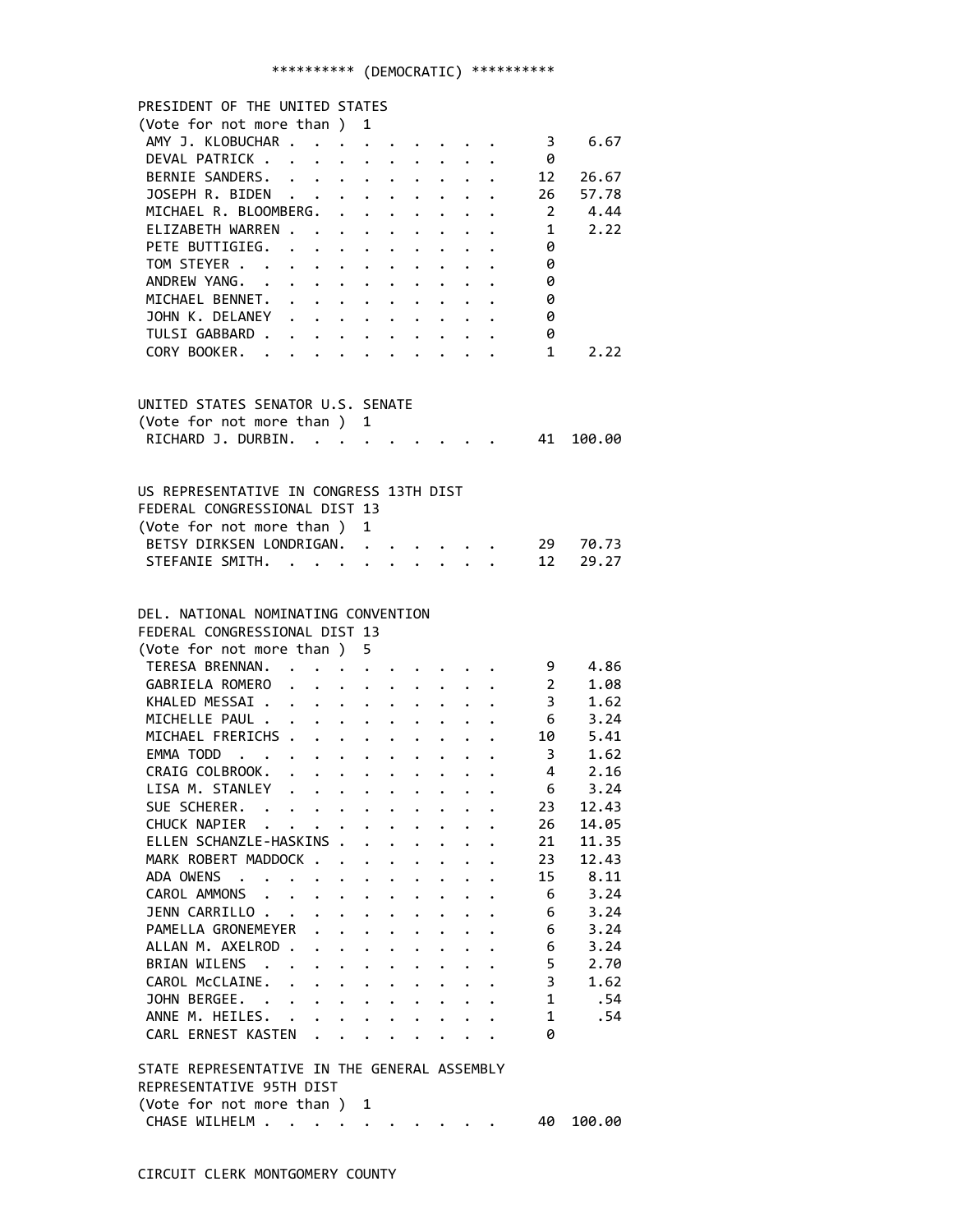(Vote for not more than ) 1 NO CANDIDATE FILED . . . . . . . . 0 STATE'S ATTY MONTGOMERY COUNTY (Vote for not more than ) 1 BRYANT "BUTCH" HITCHINGS . . . . . . 41 100.00 CORONER MONTGOMERY COUNTY (Vote for not more than ) 1 NO CANDIDATE FILED . . . . . . . . 0 COUNTY BOARD MEMBER DISTRICT 5 (Vote for not more than ) 2 RICHARD WENDEL. . . . . . . . . . 41 100.00 JUDGE OF THE SUPREME COURT SUPREME JUDICIAL DISTRICT 5 (KARMEIER) (Vote for not more than ) 1 JUDY CATES . . . . . . . . . . . 40 100.00 JUDGE OF THE APPELLATE COURT APPELLATE JUDICIAL APPELLATE JUDICIAL DISTRICT 5 (CHAPMAN) (Vote for not more than ) 1 SARAH SMITH. . . . . . . . . . . . 39 100.00 PRECINCT COMMITTEEPERSON SOUTH LITCHFIELD 4 (Vote for not more than ) 1 RICHARD WENDEL. . . . . . . . . . 41 100.00 PRECINCT REPORT MONTGOMERY COUNTY, ILLINOIS OFFICIAL TOTALS RUN DATE:04/01/20 2020 GENERAL PRIMARY ELECTION RUN TIME:10:04 AM MARCH 17, 2020 STATISTICS VOTES PERCENT REGISTERED VOTERS - TOTAL . . . . . . 216 REGISTERED VOTERS - REPUBLICAN . . . . 71 32.87 REGISTERED VOTERS - DEMOCRATIC . . . . 50 23.15 REGISTERED VOTERS - NONPARTISAN . . . . 2 .93 BALLOTS CAST - TOTAL. . . . . . . . 40 BALLOTS CAST - REPUBLICAN . . . . . . 18 45.00 BALLOTS CAST - DEMOCRATIC . . . . . . 22 55.00

1701 WALSHVILLE

|  | REGISTERED VOTERS - TOTAL .      |  |  | $\sim$ $\sim$ $\sim$ $\sim$ $\sim$ $\sim$ |  | 216            |       |
|--|----------------------------------|--|--|-------------------------------------------|--|----------------|-------|
|  | REGISTERED VOTERS - REPUBLICAN.  |  |  |                                           |  | 71             | 32.87 |
|  | REGISTERED VOTERS - DEMOCRATIC   |  |  |                                           |  | 50             | 23.15 |
|  | REGISTERED VOTERS - NONPARTISAN. |  |  |                                           |  | $\overline{2}$ | .93   |
|  | BALLOTS CAST - TOTAL.            |  |  |                                           |  | 40             |       |
|  | BALLOTS CAST - REPUBLICAN.       |  |  |                                           |  | 18             | 45.00 |
|  | BALLOTS CAST - DEMOCRATIC.       |  |  |                                           |  | 22             | 55.00 |
|  | BALLOTS CAST - NONPARTISAN.      |  |  |                                           |  | 0              |       |
|  | BALLOTS CAST - BLANK.            |  |  |                                           |  | 0              |       |
|  | VOTER TURNOUT - TOTAL            |  |  |                                           |  |                | 18.52 |
|  | VOTER TURNOUT - REPUBLICAN.      |  |  |                                           |  |                | 25.35 |
|  | VOTER TURNOUT - DEMOCRATIC.      |  |  |                                           |  |                | 44.00 |
|  | VOTER TURNOUT - NONPARTISAN      |  |  |                                           |  |                |       |
|  | VOTER TURNOUT - BLANK            |  |  |                                           |  |                |       |

\*\*\*\*\*\*\*\*\*\* (REPUBLICAN) \*\*\*\*\*\*\*\*\*\*

| PRESIDENT OF THE UNITED STATES |  |
|--------------------------------|--|
| (Vote for not more than ) 1    |  |
| DONALD J TRUMP. 18 100.00      |  |
| ROQUE "ROCKY" DE LA FUENTE.    |  |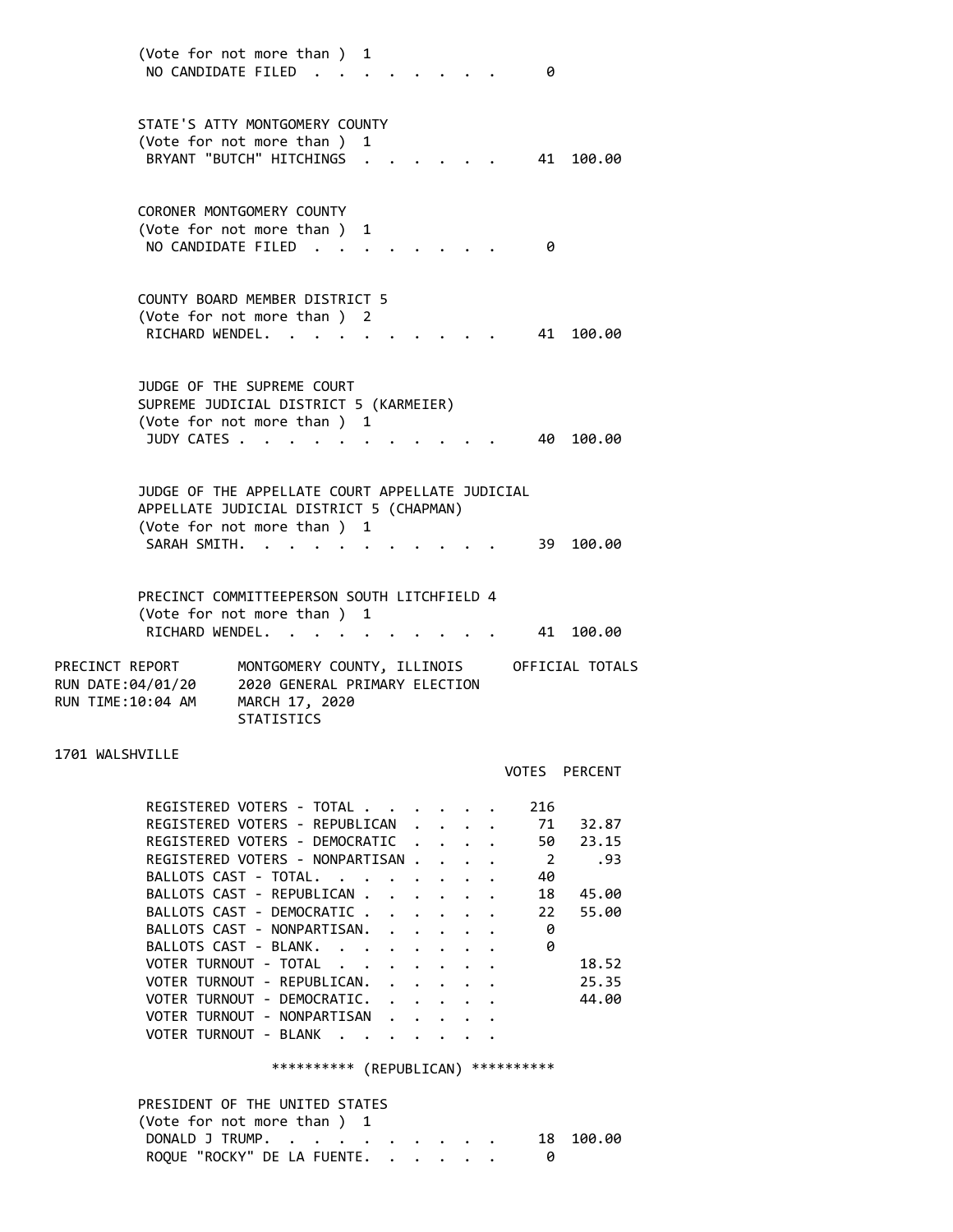| UNITED STATES SENATOR U.S. SENATE<br>(Vote for not more than ) 1     |              |                      |                                                                                                                                                                                                                                       |                                                                    |  |                                                                                                                                                                           |                |                                                                                   |  |
|----------------------------------------------------------------------|--------------|----------------------|---------------------------------------------------------------------------------------------------------------------------------------------------------------------------------------------------------------------------------------|--------------------------------------------------------------------|--|---------------------------------------------------------------------------------------------------------------------------------------------------------------------------|----------------|-----------------------------------------------------------------------------------|--|
| MARK C. CURRAN JR. 4 23.53                                           |              |                      |                                                                                                                                                                                                                                       |                                                                    |  |                                                                                                                                                                           |                |                                                                                   |  |
| TOM TARTER                                                           |              |                      |                                                                                                                                                                                                                                       |                                                                    |  |                                                                                                                                                                           |                |                                                                                   |  |
| CASEY CHLEBEK .<br>$\mathbf{r}$                                      |              |                      |                                                                                                                                                                                                                                       |                                                                    |  |                                                                                                                                                                           |                |                                                                                   |  |
| PEGGY HUBBARD                                                        |              |                      |                                                                                                                                                                                                                                       |                                                                    |  | $\mathbf{1}$ $\mathbf{1}$ $\mathbf{1}$ $\mathbf{1}$                                                                                                                       |                | $\begin{array}{ccc} 4 & 23.53 \\ 5 & 29.41 \\ 2 & 11.76 \\ 2 & 11.76 \end{array}$ |  |
| ROBERT MARSHALL                                                      |              |                      |                                                                                                                                                                                                                                       |                                                                    |  |                                                                                                                                                                           |                | 4 23.53                                                                           |  |
|                                                                      |              |                      |                                                                                                                                                                                                                                       |                                                                    |  |                                                                                                                                                                           |                |                                                                                   |  |
| US REPRESENTATIVE IN CONGRESS 13TH DIST                              |              |                      |                                                                                                                                                                                                                                       |                                                                    |  |                                                                                                                                                                           |                |                                                                                   |  |
| FEDERAL CONGRESSIONAL DIST 13                                        |              |                      |                                                                                                                                                                                                                                       |                                                                    |  |                                                                                                                                                                           |                |                                                                                   |  |
| (Vote for not more than ) 1                                          |              |                      |                                                                                                                                                                                                                                       |                                                                    |  |                                                                                                                                                                           |                |                                                                                   |  |
| RODNEY DAVIS                                                         |              |                      |                                                                                                                                                                                                                                       |                                                                    |  |                                                                                                                                                                           |                | 18 100.00                                                                         |  |
|                                                                      |              |                      |                                                                                                                                                                                                                                       |                                                                    |  |                                                                                                                                                                           |                |                                                                                   |  |
| DEL. NATIONAL NOMINATING CONVENTION<br>FEDERAL CONGRESSIONAL DIST 13 |              |                      |                                                                                                                                                                                                                                       |                                                                    |  |                                                                                                                                                                           |                |                                                                                   |  |
| (Vote for not more than ) 3                                          |              |                      |                                                                                                                                                                                                                                       |                                                                    |  |                                                                                                                                                                           |                |                                                                                   |  |
| MARTIN DAVIS                                                         |              |                      |                                                                                                                                                                                                                                       |                                                                    |  |                                                                                                                                                                           |                | 14 40.00                                                                          |  |
| SUSAN GANT REYNOLDS                                                  |              |                      |                                                                                                                                                                                                                                       |                                                                    |  |                                                                                                                                                                           |                |                                                                                   |  |
| MARIA VASQUEZ                                                        |              |                      | $\ddot{\bullet}$ . The set of the set of the set of the set of the set of the set of the set of the set of the set of the set of the set of the set of the set of the set of the set of the set of the set of the set of the set of t |                                                                    |  |                                                                                                                                                                           |                | 13 37.14<br>8 22.86                                                               |  |
|                                                                      |              |                      |                                                                                                                                                                                                                                       |                                                                    |  |                                                                                                                                                                           |                |                                                                                   |  |
| ALT. DEL. NATIONAL NOMINATING CONVENTION                             |              |                      |                                                                                                                                                                                                                                       |                                                                    |  |                                                                                                                                                                           |                |                                                                                   |  |
| FEDERAL CONGRESSIONAL DIST 13                                        |              |                      |                                                                                                                                                                                                                                       |                                                                    |  |                                                                                                                                                                           |                |                                                                                   |  |
| (Vote for not more than ) 3                                          |              |                      |                                                                                                                                                                                                                                       |                                                                    |  |                                                                                                                                                                           |                |                                                                                   |  |
| DON TRACY                                                            |              |                      |                                                                                                                                                                                                                                       |                                                                    |  | $\mathbf{a} = \mathbf{a} \times \mathbf{a} \times \mathbf{a} \times \mathbf{a} \times \mathbf{a} \times \mathbf{a} \times \mathbf{a} \times \mathbf{a} \times \mathbf{a}$ |                | 10 34.48                                                                          |  |
| KEVIN BREHENY                                                        | $\mathbf{L}$ | $\bullet$ .          |                                                                                                                                                                                                                                       | $\mathbf{r} = \mathbf{r} + \mathbf{r} + \mathbf{r} + \mathbf{r}$ . |  |                                                                                                                                                                           |                |                                                                                   |  |
| SETH MCMILLAN                                                        | $\sim$       | $\ddot{\phantom{0}}$ |                                                                                                                                                                                                                                       |                                                                    |  |                                                                                                                                                                           |                | 7 24.14<br>12 41.38                                                               |  |
|                                                                      |              |                      |                                                                                                                                                                                                                                       |                                                                    |  |                                                                                                                                                                           |                |                                                                                   |  |
| STATE REPRESENTATIVE IN THE GENERAL ASSEMBLY                         |              |                      |                                                                                                                                                                                                                                       |                                                                    |  |                                                                                                                                                                           |                |                                                                                   |  |
| REPRESENTATIVE 95TH DIST                                             |              |                      |                                                                                                                                                                                                                                       |                                                                    |  |                                                                                                                                                                           |                |                                                                                   |  |
| (Vote for not more than ) 1                                          |              |                      |                                                                                                                                                                                                                                       |                                                                    |  |                                                                                                                                                                           |                |                                                                                   |  |
| AVERY BOURNE                                                         |              |                      |                                                                                                                                                                                                                                       |                                                                    |  |                                                                                                                                                                           |                | 17 94.44                                                                          |  |
| LAWRENCE L. OLIVER                                                   |              |                      |                                                                                                                                                                                                                                       | $\cdot$ $\cdot$ $\cdot$ $\cdot$ $\cdot$                            |  |                                                                                                                                                                           | $\overline{1}$ | 5.56                                                                              |  |
|                                                                      |              |                      |                                                                                                                                                                                                                                       |                                                                    |  |                                                                                                                                                                           |                |                                                                                   |  |
| CIRCUIT CLERK MONTGOMERY COUNTY                                      |              |                      |                                                                                                                                                                                                                                       |                                                                    |  |                                                                                                                                                                           |                |                                                                                   |  |
| (Vote for not more than ) 1                                          |              |                      |                                                                                                                                                                                                                                       |                                                                    |  |                                                                                                                                                                           |                |                                                                                   |  |
| HOLLY LEMONS                                                         |              |                      |                                                                                                                                                                                                                                       |                                                                    |  |                                                                                                                                                                           | 18             | 100.00                                                                            |  |
| STATE'S ATTY MONTGOMERY COUNTY                                       |              |                      |                                                                                                                                                                                                                                       |                                                                    |  |                                                                                                                                                                           |                |                                                                                   |  |
| (Vote for not more than ) 1                                          |              |                      |                                                                                                                                                                                                                                       |                                                                    |  |                                                                                                                                                                           |                |                                                                                   |  |
| ANDREW AFFRUNTI                                                      |              |                      |                                                                                                                                                                                                                                       |                                                                    |  |                                                                                                                                                                           | 17             | 100.00                                                                            |  |
|                                                                      |              |                      |                                                                                                                                                                                                                                       |                                                                    |  |                                                                                                                                                                           |                |                                                                                   |  |
| CORONER MONTGOMERY COUNTY                                            |              |                      |                                                                                                                                                                                                                                       |                                                                    |  |                                                                                                                                                                           |                |                                                                                   |  |
| (Vote for not more than ) 1                                          |              |                      |                                                                                                                                                                                                                                       |                                                                    |  |                                                                                                                                                                           |                |                                                                                   |  |
| RANDY LEETHAM                                                        |              |                      |                                                                                                                                                                                                                                       |                                                                    |  |                                                                                                                                                                           | 18             | 100.00                                                                            |  |
|                                                                      |              |                      |                                                                                                                                                                                                                                       |                                                                    |  |                                                                                                                                                                           |                |                                                                                   |  |
| COUNTY BOARD MEMBER DISTRICT 4                                       |              |                      |                                                                                                                                                                                                                                       |                                                                    |  |                                                                                                                                                                           |                |                                                                                   |  |
| (Vote for not more than ) 1                                          |              |                      |                                                                                                                                                                                                                                       |                                                                    |  |                                                                                                                                                                           |                |                                                                                   |  |
| NO CANDIDATE FILED                                                   |              |                      |                                                                                                                                                                                                                                       |                                                                    |  |                                                                                                                                                                           | 0              |                                                                                   |  |
|                                                                      |              |                      |                                                                                                                                                                                                                                       |                                                                    |  |                                                                                                                                                                           |                |                                                                                   |  |
| JUDGE OF THE SUPREME COURT                                           |              |                      |                                                                                                                                                                                                                                       |                                                                    |  |                                                                                                                                                                           |                |                                                                                   |  |
| SUPREME JUDICIAL DISTRICT 5 (KARMEIER)                               |              |                      |                                                                                                                                                                                                                                       |                                                                    |  |                                                                                                                                                                           |                |                                                                                   |  |
| (Vote for not more than ) 1                                          |              |                      |                                                                                                                                                                                                                                       |                                                                    |  |                                                                                                                                                                           |                |                                                                                   |  |
| DAVID K. OVERSTREET                                                  |              |                      |                                                                                                                                                                                                                                       |                                                                    |  |                                                                                                                                                                           | 11             | 84.62                                                                             |  |
| JOHN B. BARBERIS, JR. .                                              |              |                      |                                                                                                                                                                                                                                       |                                                                    |  |                                                                                                                                                                           | $2^{\circ}$    | 15.38                                                                             |  |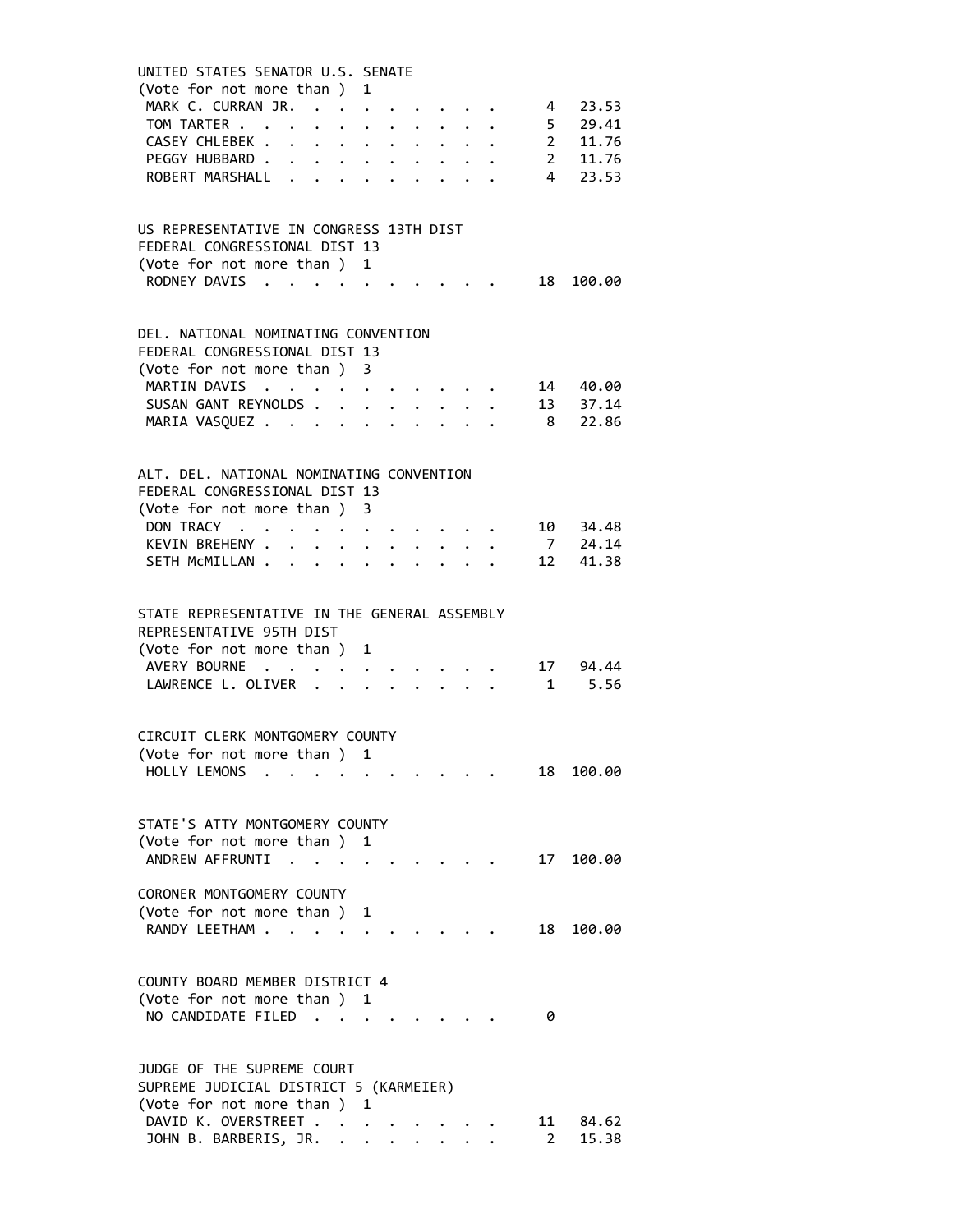| JUDGE OF THE APPELLATE COURT<br>APPELLATE JUDICIAL DISTRICT 5 (CHAPMAN)<br>(Vote for not more than ) 1<br>MARK M. BOIE<br>KATHERINE RUOCCO |                      |                                                         |                                      |                      | $\cdot$ $\cdot$ $\cdot$ $\cdot$ $\cdot$ $\cdot$ $\cdot$               |                      |                      |                      |                                                    |                                     |                     | 8 61.54<br>5 38.46 |
|--------------------------------------------------------------------------------------------------------------------------------------------|----------------------|---------------------------------------------------------|--------------------------------------|----------------------|-----------------------------------------------------------------------|----------------------|----------------------|----------------------|----------------------------------------------------|-------------------------------------|---------------------|--------------------|
| PRECINCT COMMITTEEPERSON WALSHVILLE<br>(Vote for not more than ) 1                                                                         |                      |                                                         |                                      |                      |                                                                       |                      |                      |                      |                                                    |                                     |                     |                    |
| NO CANDIDATE FILED                                                                                                                         |                      |                                                         |                                      |                      |                                                                       |                      |                      |                      |                                                    |                                     | - 0                 |                    |
|                                                                                                                                            |                      |                                                         |                                      |                      |                                                                       |                      |                      |                      |                                                    | *********** (DEMOCRATIC) ********** |                     |                    |
| PRESIDENT OF THE UNITED STATES                                                                                                             |                      |                                                         |                                      |                      |                                                                       |                      |                      |                      |                                                    |                                     |                     |                    |
| (Vote for not more than)                                                                                                                   |                      |                                                         |                                      |                      | 1                                                                     |                      |                      |                      |                                                    |                                     |                     |                    |
| AMY J. KLOBUCHAR                                                                                                                           |                      |                                                         |                                      |                      |                                                                       |                      |                      |                      |                                                    |                                     | 0                   |                    |
| DEVAL PATRICK                                                                                                                              |                      |                                                         | $\bullet$ .                          | $\ddot{\phantom{0}}$ |                                                                       | $\bullet$ .          |                      |                      |                                                    |                                     | 0                   |                    |
| BERNIE SANDERS.                                                                                                                            |                      |                                                         |                                      |                      |                                                                       | $\ddot{\phantom{0}}$ |                      |                      |                                                    |                                     | 5                   | 22.73              |
| JOSEPH R. BIDEN                                                                                                                            |                      |                                                         |                                      |                      |                                                                       |                      |                      |                      |                                                    |                                     | 16                  | 72.73              |
| MICHAEL R. BLOOMBERG.                                                                                                                      |                      |                                                         |                                      |                      |                                                                       |                      |                      |                      |                                                    |                                     | 0                   |                    |
| ELIZABETH WARREN.                                                                                                                          |                      |                                                         |                                      |                      | $\mathbf{r}$ , and $\mathbf{r}$ , and $\mathbf{r}$ , and $\mathbf{r}$ |                      |                      |                      |                                                    |                                     | 0                   |                    |
| PETE BUTTIGIEG.                                                                                                                            |                      |                                                         |                                      |                      |                                                                       |                      |                      |                      |                                                    |                                     | 0                   |                    |
| TOM STEYER                                                                                                                                 |                      |                                                         |                                      |                      |                                                                       |                      |                      |                      |                                                    |                                     | 0                   |                    |
| ANDREW YANG.                                                                                                                               | $\ddot{\phantom{0}}$ | $\cdot$ $\cdot$ $\cdot$ $\cdot$ $\cdot$                 |                                      |                      |                                                                       |                      |                      |                      |                                                    |                                     | 0                   |                    |
| MICHAEL BENNET.                                                                                                                            |                      |                                                         |                                      |                      |                                                                       |                      |                      |                      |                                                    |                                     | 0                   |                    |
| JOHN K. DELANEY                                                                                                                            |                      |                                                         |                                      |                      |                                                                       |                      |                      |                      |                                                    |                                     | 0                   |                    |
| TULSI GABBARD .                                                                                                                            |                      | $\cdot$ $\cdot$ $\cdot$ $\cdot$ $\cdot$ $\cdot$ $\cdot$ |                                      |                      |                                                                       |                      |                      |                      | $\ddot{\bullet}$ $\ddot{\bullet}$ $\ddot{\bullet}$ |                                     | -1                  | 4.55               |
| CORY BOOKER.                                                                                                                               |                      |                                                         |                                      |                      | $\cdot$ $\cdot$ $\cdot$ $\cdot$ $\cdot$ $\cdot$                       |                      |                      |                      | $\ddot{\phantom{a}}$                               |                                     | 0                   |                    |
| (Vote for not more than ) 1<br>RICHARD J. DURBIN. .<br>US REPRESENTATIVE IN CONGRESS 13TH DIST<br>FEDERAL CONGRESSIONAL DIST 13            |                      |                                                         |                                      |                      |                                                                       |                      |                      |                      |                                                    |                                     | 14                  | 100.00             |
| (Vote for not more than ) 1                                                                                                                |                      |                                                         |                                      |                      |                                                                       |                      |                      |                      |                                                    |                                     |                     |                    |
| BETSY DIRKSEN LONDRIGAN.                                                                                                                   |                      |                                                         |                                      |                      |                                                                       |                      |                      |                      |                                                    |                                     |                     | 12 70.59           |
| STEFANIE SMITH. .                                                                                                                          |                      |                                                         |                                      |                      |                                                                       |                      |                      |                      |                                                    |                                     | 5 <sub>5</sub>      | 29.41              |
| DEL, NATIONAL NOMINATING CONVENTION<br>FEDERAL CONGRESSIONAL DIST 13<br>(Vote for not more than)<br>TERESA BRENNAN.                        |                      |                                                         |                                      |                      | 5                                                                     |                      |                      |                      |                                                    |                                     |                     |                    |
| GABRIELA ROMERO                                                                                                                            |                      | $\cdot$ $\cdot$ $\cdot$ $\cdot$                         |                                      |                      |                                                                       |                      |                      |                      |                                                    |                                     | 3<br>$\overline{2}$ | 4.05<br>2.70       |
| KHALED MESSAI.                                                                                                                             |                      |                                                         | $\mathbf{L} = \mathbf{L} \mathbf{L}$ |                      | $\ddot{\phantom{0}}$                                                  |                      |                      |                      |                                                    |                                     | $\overline{2}$      | 2.70               |
| MICHELLE PAUL .                                                                                                                            |                      |                                                         | $\mathbf{L} = \mathbf{L} \mathbf{L}$ |                      | $\sim$                                                                | $\ddot{\phantom{0}}$ |                      |                      |                                                    |                                     | $\mathbf{1}$        | 1.35               |
| MICHAEL FRERICHS .                                                                                                                         |                      |                                                         |                                      |                      | $\cdot$ $\cdot$ $\cdot$                                               | $\ddot{\phantom{0}}$ |                      |                      |                                                    |                                     | $\overline{2}$      | 2.70               |
| EMMA TODD                                                                                                                                  |                      |                                                         |                                      |                      |                                                                       | $\ddot{\phantom{0}}$ | $\mathbf{L}$         |                      |                                                    |                                     | $\overline{2}$      | 2.70               |
| CRAIG COLBROOK.                                                                                                                            |                      |                                                         |                                      |                      |                                                                       | $\ddot{\phantom{0}}$ | $\ddot{\phantom{0}}$ | $\ddot{\phantom{0}}$ |                                                    |                                     | 0                   |                    |
| LISA M. STANLEY                                                                                                                            |                      |                                                         |                                      | $\ddot{\phantom{0}}$ | $\ddot{\phantom{0}}$                                                  | $\ddot{\phantom{0}}$ |                      | $\ddot{\phantom{0}}$ |                                                    |                                     | 1                   | 1.35               |
| SUE SCHERER.                                                                                                                               |                      |                                                         |                                      |                      |                                                                       | $\ddot{\phantom{0}}$ | $\ddot{\bullet}$     | $\bullet$ .          |                                                    |                                     | 12                  | 16.22              |
| CHUCK NAPIER                                                                                                                               |                      |                                                         |                                      |                      |                                                                       |                      | $\bullet$ .          |                      |                                                    |                                     | 13                  | 17.57              |
| ELLEN SCHANZLE-HASKINS .                                                                                                                   |                      |                                                         |                                      |                      | $\mathbf{A}$                                                          | $\ddot{\phantom{0}}$ |                      |                      |                                                    |                                     | 11                  | 14.86              |
| MARK ROBERT MADDOCK                                                                                                                        |                      |                                                         |                                      |                      | $\ddot{\phantom{0}}$                                                  | $\ddot{\phantom{0}}$ |                      |                      |                                                    |                                     | 11                  | 14.86              |
| ADA OWENS                                                                                                                                  |                      | $\cdot$ $\cdot$                                         |                                      |                      | $\ddot{\phantom{a}}$                                                  | $\ddot{\phantom{0}}$ | $\ddot{\phantom{0}}$ | $\mathbf{L}$         | $\ddot{\phantom{0}}$                               |                                     | 8                   | 10.81              |
| CAROL AMMONS                                                                                                                               |                      |                                                         |                                      |                      |                                                                       |                      | $\ddot{\phantom{0}}$ |                      |                                                    |                                     | 0                   |                    |
| JENN CARRILLO                                                                                                                              |                      |                                                         |                                      |                      | $\ddot{\phantom{a}}$                                                  | $\ddot{\phantom{0}}$ |                      | $\ddot{\phantom{0}}$ |                                                    |                                     | 1                   | 1.35               |
| PAMELLA GRONEMEYER                                                                                                                         |                      |                                                         |                                      | $\ddot{\phantom{0}}$ | $\ddot{\phantom{0}}$                                                  | $\ddot{\phantom{0}}$ |                      |                      |                                                    |                                     | $\overline{2}$      | 2.70               |
| ALLAN M. AXELROD                                                                                                                           |                      |                                                         |                                      | $\ddot{\phantom{0}}$ | $\ddot{\phantom{0}}$                                                  | $\ddot{\phantom{0}}$ |                      |                      |                                                    |                                     | 0                   |                    |
| BRIAN WILENS .                                                                                                                             |                      |                                                         |                                      |                      | $\mathbf{L} = \mathbf{L} \mathbf{L}$                                  |                      |                      |                      |                                                    |                                     | 0                   |                    |
| CAROL McCLAINE.                                                                                                                            |                      | $\ddot{\phantom{0}}$                                    |                                      |                      |                                                                       |                      |                      |                      |                                                    |                                     | 0                   |                    |
| JOHN BERGEE. .                                                                                                                             |                      | $\mathbf{L}^{\text{max}}$                               |                                      | $\ddot{\phantom{0}}$ |                                                                       |                      |                      |                      |                                                    |                                     | ø                   |                    |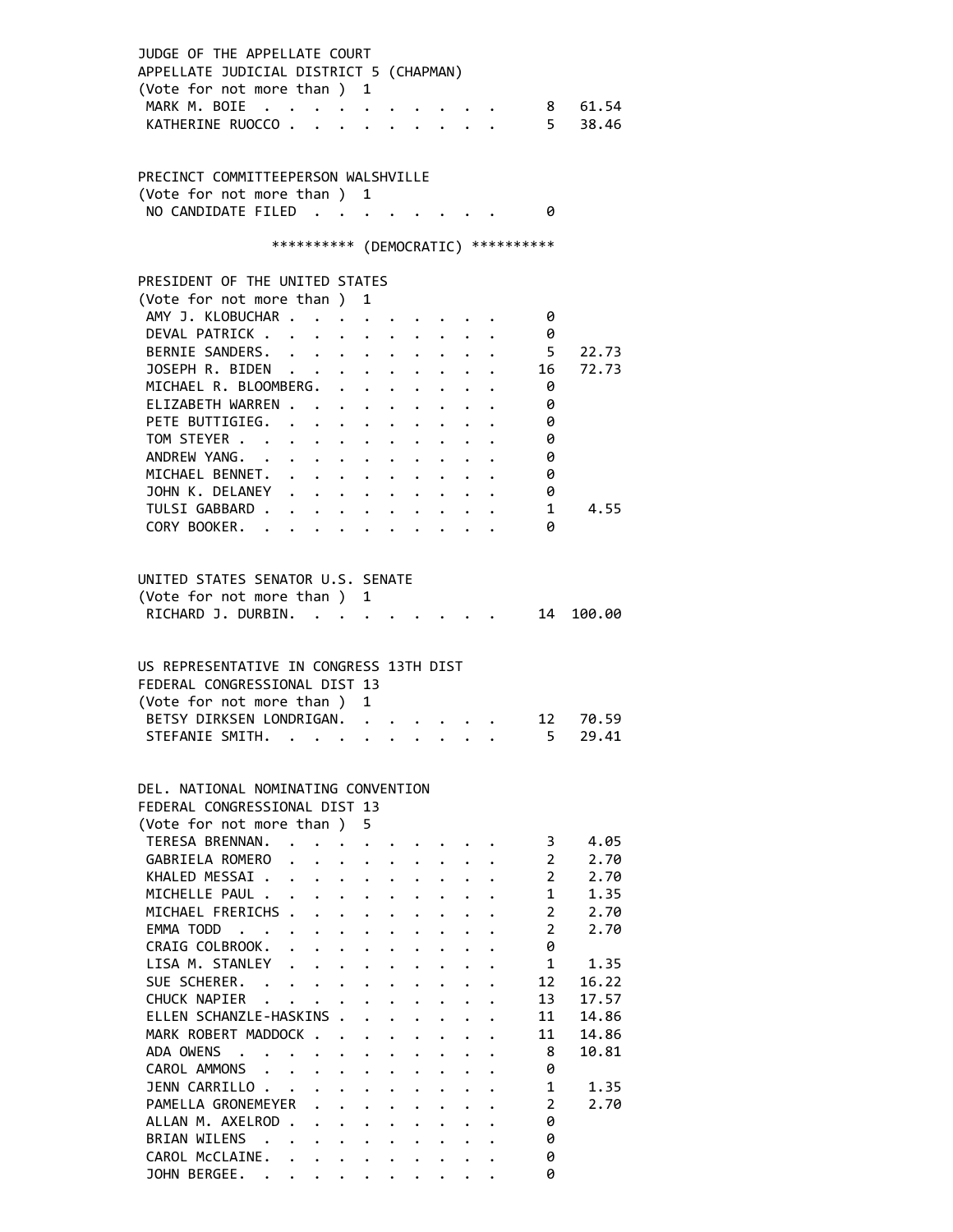ANNE M. HEILES. . . . . . . . . . 2 2.70 CARL ERNEST KASTEN . . . . . . . . 1 1.35 STATE REPRESENTATIVE IN THE GENERAL ASSEMBLY REPRESENTATIVE 95TH DIST (Vote for not more than ) 1 CHASE WILHELM . . . . . . . . . . 16 100.00 CIRCUIT CLERK MONTGOMERY COUNTY (Vote for not more than ) 1 NO CANDIDATE FILED . . . . . . . . 0 STATE'S ATTY MONTGOMERY COUNTY (Vote for not more than ) 1 BRYANT "BUTCH" HITCHINGS . . . . . . 16 100.00 CORONER MONTGOMERY COUNTY (Vote for not more than ) 1 NO CANDIDATE FILED . . . . . . . . 0 COUNTY BOARD MEMBER DISTRICT 4 (Vote for not more than ) 1 JIM MOORE . . . . . . . . . . . . 17 100.00 JUDGE OF THE SUPREME COURT SUPREME JUDICIAL DISTRICT 5 (KARMEIER) (Vote for not more than ) 1 JUDY CATES . . . . . . . . . . . . 15 100.00 JUDGE OF THE APPELLATE COURT APPELLATE JUDICIAL APPELLATE JUDICIAL DISTRICT 5 (CHAPMAN) (Vote for not more than ) 1 SARAH SMITH. . . . . . . . . . . 13 100.00 PRECINCT COMMITTEEPERSON WALSHVILLE (Vote for not more than ) 1 NO CANDIDATE FILED . . . . . . . . 0 PRECINCT REPORT MONTGOMERY COUNTY, ILLINOIS OFFICIAL TOTALS RUN DATE:04/01/20 2020 GENERAL PRIMARY ELECTION RUN TIME:10:04 AM MARCH 17, 2020 STATISTICS 1801 WITT 1 VOTES PERCENT REGISTERED VOTERS - TOTAL . . . . . . 370 REGISTERED VOTERS - REPUBLICAN . . . . 193 52.16<br>REGISTERED VOTERS - DEMOCRATIC . . . . 55 14.86 REGISTERED VOTERS - DEMOCRATIC . . . . REGISTERED VOTERS - NONPARTISAN . . . . 12 3.24<br>BALLOTS CAST - TOTAL. . . . . . . . 91 BALLOTS CAST - TOTAL. . . . . . . . BALLOTS CAST - REPUBLICAN . . . . . . 69 75.82 BALLOTS CAST - DEMOCRATIC . . . . . . 22 24.18 BALLOTS CAST - NONPARTISAN. . . . . . 0 BALLOTS CAST - BLANK. . . . . . . . 0 VOTER TURNOUT - TOTAL . . . . . . . . 24.59 VOTER TURNOUT - REPUBLICAN. . . . . . 35.75

VOTER TURNOUT - DEMOCRATIC. . . . . . 40.00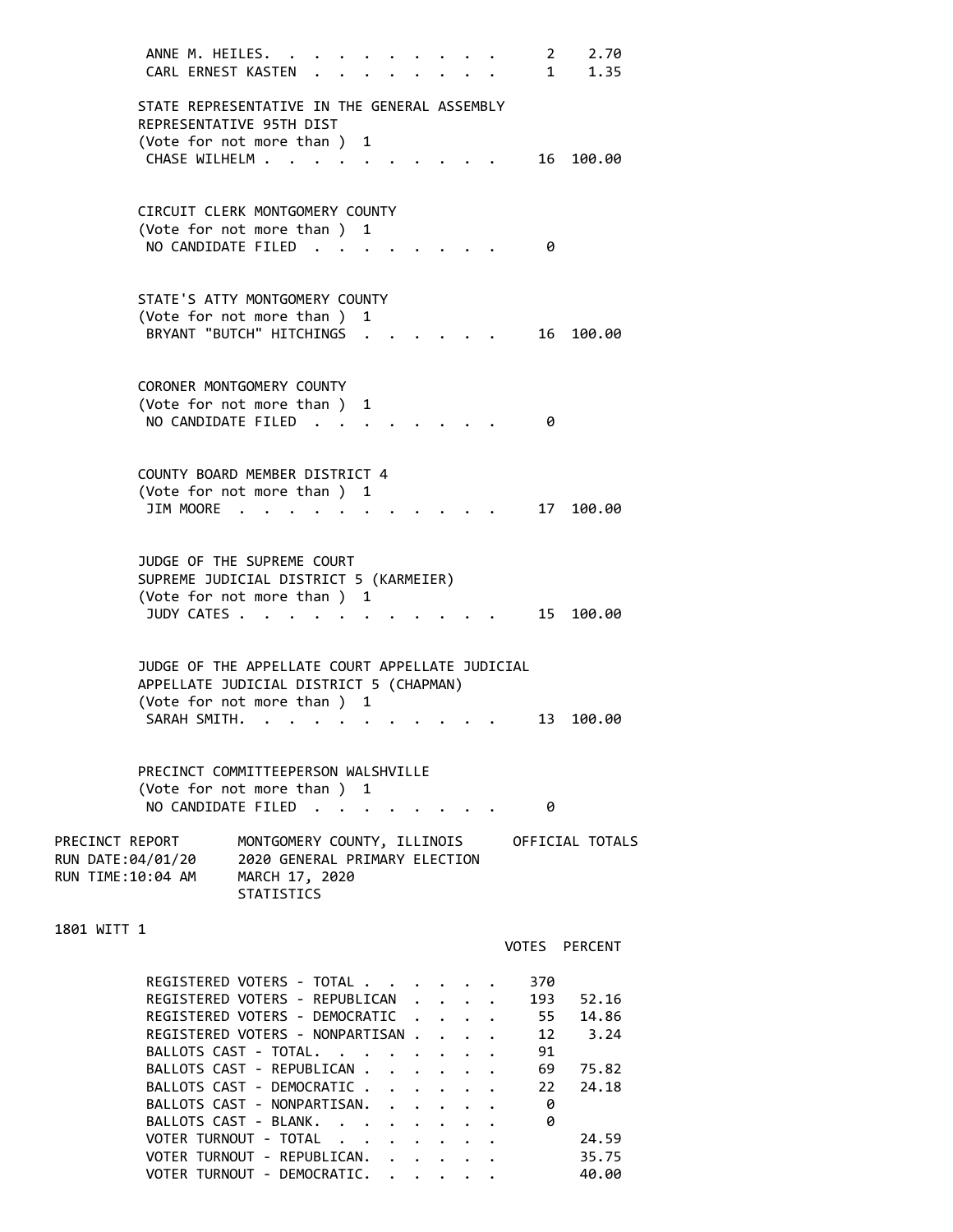VOTER TURNOUT - NONPARTISAN . . . . . VOTER TURNOUT - BLANK . . . . . \*\*\*\*\*\*\*\*\*\* (REPUBLICAN) \*\*\*\*\*\*\*\*\*\* PRESIDENT OF THE UNITED STATES (Vote for not more than ) 1 DONALD J TRUMP. . . . . . . . . . . 65 98.48 ROQUE "ROCKY" DE LA FUENTE. . . . . . 1 1.52 UNITED STATES SENATOR U.S. SENATE (Vote for not more than ) 1 MARK C. CURRAN JR. . . . . . . . . 20 34.48 TOM TARTER . . . . . . . . . . . . 10 17.24 CASEY CHLEBEK . . . . . . . . . . . 3 5.17<br>PEGGY HUBBARD . . . . . . . . . . . 14 24.14 PEGGY HUBBARD . . . . . . . . . . . ROBERT MARSHALL . . . . . . . . . 11 18.97 US REPRESENTATIVE IN CONGRESS 13TH DIST FEDERAL CONGRESSIONAL DIST 13 (Vote for not more than ) 1 RODNEY DAVIS . . . . . . . . . . 61 100.00 DEL. NATIONAL NOMINATING CONVENTION FEDERAL CONGRESSIONAL DIST 13 (Vote for not more than ) 3 MARTIN DAVIS . . . . . . . . . . 50 37.04 SUSAN GANT REYNOLDS . . . . . . . . 44 32.59 MARIA VASQUEZ . . . . . . . . . . 41 30.37 ALT. DEL. NATIONAL NOMINATING CONVENTION FEDERAL CONGRESSIONAL DIST 13 (Vote for not more than ) 3 DON TRACY . . . . . . . . . . . 42 32.31 KEVIN BREHENY . . . . . . . . . . 40 30.77 SETH MCMILLAN . . . . . . . . . . 48 36.92 STATE REPRESENTATIVE IN THE GENERAL ASSEMBLY REPRESENTATIVE 95TH DIST (Vote for not more than ) 1 AVERY BOURNE . . . . . . . . . . 54 83.08 LAWRENCE L. OLIVER . . . . . . . . 11 16.92 CIRCUIT CLERK MONTGOMERY COUNTY (Vote for not more than ) 1 HOLLY LEMONS . . . . . . . . . . . 65 100.00 STATE'S ATTY MONTGOMERY COUNTY (Vote for not more than ) 1 ANDREW AFFRUNTI . . . . . . . . . 57 100.00 CORONER MONTGOMERY COUNTY (Vote for not more than ) 1 RANDY LEETHAM . . . . . . . . . . . 62 100.00

 COUNTY BOARD MEMBER DISTRICT 3 (Vote for not more than ) 1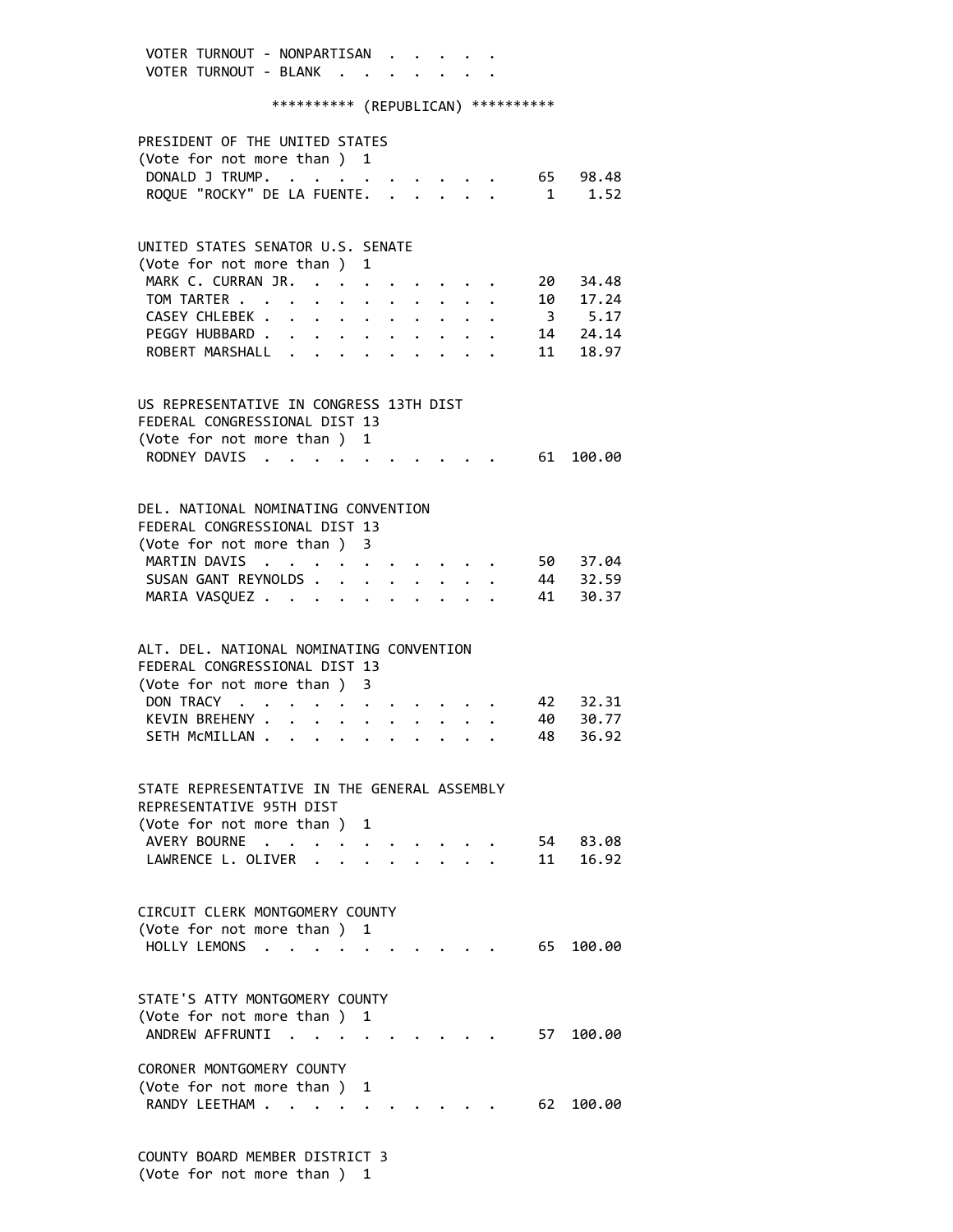DOUG DONALDSON. . . . . . . . . . . 64 100.00 JUDGE OF THE SUPREME COURT SUPREME JUDICIAL DISTRICT 5 (KARMEIER) (Vote for not more than ) 1 DAVID K. OVERSTREET . . . . . . . . 40 71.43 JOHN B. BARBERIS, JR. . . . . . . . 16 28.57 JUDGE OF THE APPELLATE COURT APPELLATE JUDICIAL DISTRICT 5 (CHAPMAN) (Vote for not more than ) 1 MARK M. BOIE . . . . . . . . . . 23 41.07 KATHERINE RUOCCO . . . . . . . . . 33 58.93 PRECINCT COMMITTEEPERSON WITT 1 (Vote for not more than ) 1 DONNA J. YESKE. . . . . . . . . . . 63 100.00 \*\*\*\*\*\*\*\*\*\* (DEMOCRATIC) \*\*\*\*\*\*\*\*\*\* PRESIDENT OF THE UNITED STATES (Vote for not more than ) 1 AMY J. KLOBUCHAR . . . . . . . . . . 0 DEVAL PATRICK . . . . . . . . . . 0 BERNIE SANDERS. . . . . . . . . . 2 9.09 JOSEPH R. BIDEN . . . . . . . . . 17 77.27<br>MICHAEL R. BLOOMBERG. . . . . . . . 1 4.55 MICHAEL R. BLOOMBERG. . . . . . . . . ELIZABETH WARREN . . . . . . . . . 1 4.55 PETE BUTTIGIEG. . . . . . . . . . 1 4.55<br>TOM STEYER . . . . . . . . . . . 0 TOM STEYER . . . . . . . . . . . ANDREW YANG. . . . . . . . . . . 0 MICHAEL BENNET. . . . . . . . . . 0<br>JOHN K. DELANEY . . . . . . . . . 0 JOHN K. DELANEY . . . . . . . . . . 0<br>TULSI GABBARD . . . . . . . . . . . 0 TULSI GABBARD . . . . . . . . . . CORY BOOKER. . . . . . . . . . . 0 UNITED STATES SENATOR U.S. SENATE (Vote for not more than ) 1 RICHARD J. DURBIN. . . . . . . . . . 18 100.00 US REPRESENTATIVE IN CONGRESS 13TH DIST FEDERAL CONGRESSIONAL DIST 13 (Vote for not more than ) 1 BETSY DIRKSEN LONDRIGAN. . . . . . . 16 72.73 STEFANIE SMITH. . . . . . . . . . . 6 27.27 DEL. NATIONAL NOMINATING CONVENTION FEDERAL CONGRESSIONAL DIST 13 (Vote for not more than ) 5 TERESA BRENNAN. . . . . . . . . . . 1 1.00 GABRIELA ROMERO . . . . . . . . . 1 1.00 KHALED MESSAI . . . . . . . . . . 0 MICHELLE PAUL . . . . . . . . . . . 4 4.00 MICHAEL FRERICHS . . . . . . . . . 1 1.00 EMMA TODD . . . . . . . . . . . . 1 1.00 CRAIG COLBROOK. . . . . . . . . . 2 2.00 LISA M. STANLEY . . . . . . . . . . 2 2.00<br>SUE SCHERER. . . . . . . . . . . 15 15.00 SUE SCHERER. . . . . . . . . . . 15 15.00 CHUCK NAPIER . . . . . . . . . . 17 17.00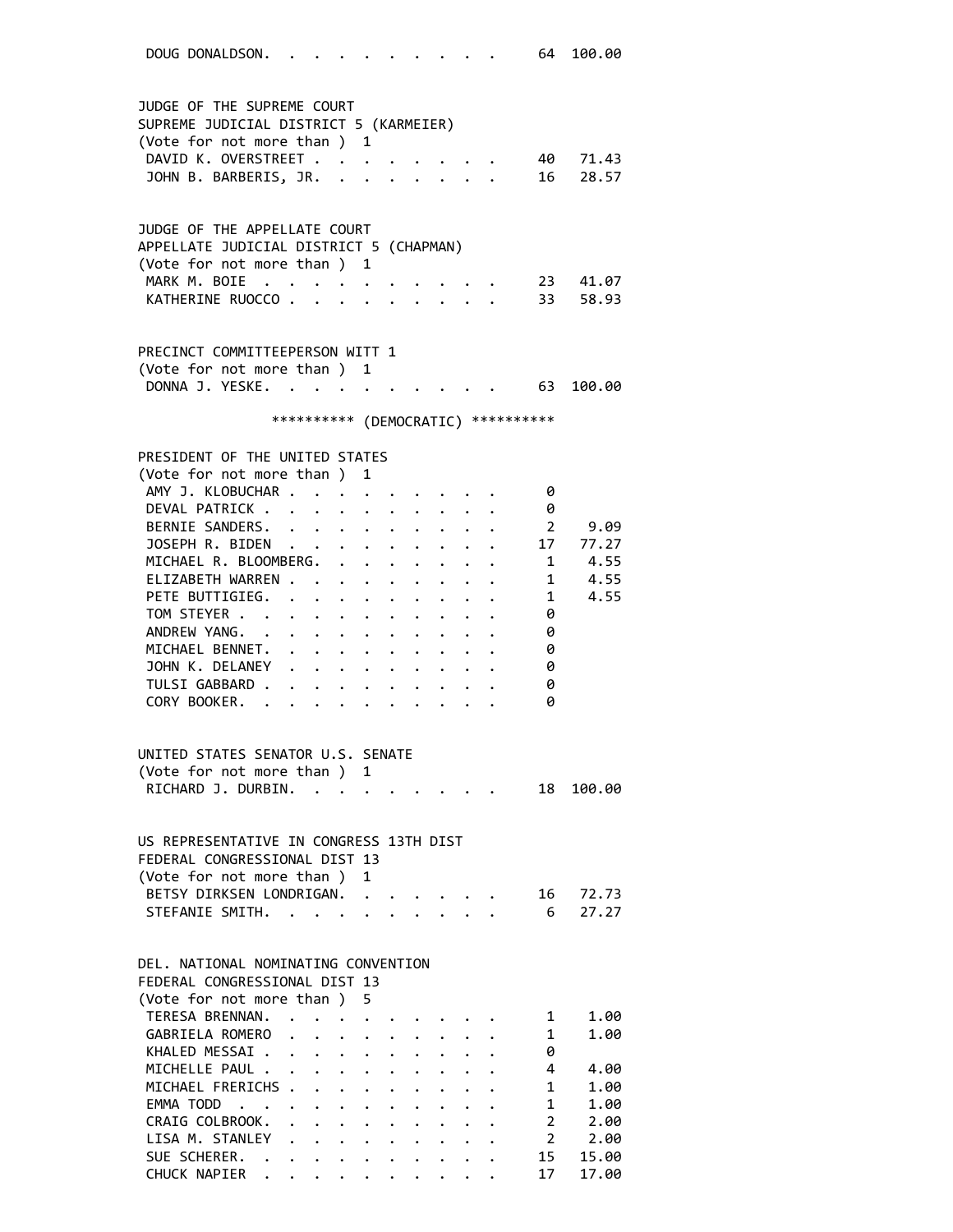|                                                           | ELLEN SCHANZLE-HASKINS<br>MARK ROBERT MADDOCK<br>ADA OWENS<br>CAROL AMMONS<br>JENN CARRILLO<br>PAMELLA GRONEMEYER<br>ALLAN M. AXELROD.<br>BRIAN WILENS .<br>CAROL McCLAINE.<br>JOHN BERGEE. .<br>ANNE M. HEILES.<br>CARL ERNEST KASTEN | $\sim$ $\sim$                                                                                       | $\cdot$ $\cdot$ $\cdot$ $\cdot$ | $\mathbf{L}^{\text{max}}$<br>$\cdot$ $\cdot$ $\cdot$ | $\bullet$<br>$\bullet$<br>$\bullet$ .<br>$\ddot{\phantom{0}}$ | $\ddot{\phantom{a}}$<br>$\ddot{\phantom{0}}$ |  | $\ddot{\phantom{1}}$ |  | 14<br>16<br>13<br>$\sim$ 2<br>2<br>2<br>3<br>2<br>0<br>1<br>0<br>1 | 14.00<br>16.00<br>13.00<br>2.00<br>2.00<br>2.00<br>3.00<br>2.00<br>1.00<br>1.00 |  |
|-----------------------------------------------------------|----------------------------------------------------------------------------------------------------------------------------------------------------------------------------------------------------------------------------------------|-----------------------------------------------------------------------------------------------------|---------------------------------|------------------------------------------------------|---------------------------------------------------------------|----------------------------------------------|--|----------------------|--|--------------------------------------------------------------------|---------------------------------------------------------------------------------|--|
|                                                           | STATE REPRESENTATIVE IN THE GENERAL ASSEMBLY                                                                                                                                                                                           |                                                                                                     |                                 |                                                      |                                                               |                                              |  |                      |  |                                                                    |                                                                                 |  |
|                                                           | REPRESENTATIVE 95TH DIST                                                                                                                                                                                                               |                                                                                                     |                                 |                                                      |                                                               |                                              |  |                      |  |                                                                    |                                                                                 |  |
|                                                           | (Vote for not more than) 1                                                                                                                                                                                                             |                                                                                                     |                                 |                                                      |                                                               |                                              |  |                      |  |                                                                    |                                                                                 |  |
|                                                           | CHASE WILHELM                                                                                                                                                                                                                          |                                                                                                     |                                 | $\sim$ $\sim$                                        |                                                               |                                              |  |                      |  | 18                                                                 | 100.00                                                                          |  |
|                                                           | CIRCUIT CLERK MONTGOMERY COUNTY                                                                                                                                                                                                        |                                                                                                     |                                 |                                                      |                                                               |                                              |  |                      |  |                                                                    |                                                                                 |  |
|                                                           | (Vote for not more than ) 1                                                                                                                                                                                                            |                                                                                                     |                                 |                                                      |                                                               |                                              |  |                      |  |                                                                    |                                                                                 |  |
|                                                           | NO CANDIDATE FILED.                                                                                                                                                                                                                    |                                                                                                     |                                 |                                                      |                                                               |                                              |  |                      |  | 0                                                                  |                                                                                 |  |
|                                                           |                                                                                                                                                                                                                                        |                                                                                                     |                                 |                                                      |                                                               |                                              |  |                      |  |                                                                    |                                                                                 |  |
|                                                           | STATE'S ATTY MONTGOMERY COUNTY                                                                                                                                                                                                         |                                                                                                     |                                 |                                                      |                                                               |                                              |  |                      |  |                                                                    |                                                                                 |  |
|                                                           | (Vote for not more than ) 1                                                                                                                                                                                                            |                                                                                                     |                                 |                                                      |                                                               |                                              |  |                      |  |                                                                    |                                                                                 |  |
|                                                           | BRYANT "BUTCH" HITCHINGS.                                                                                                                                                                                                              |                                                                                                     |                                 |                                                      |                                                               |                                              |  |                      |  | 17                                                                 | 100.00                                                                          |  |
|                                                           |                                                                                                                                                                                                                                        |                                                                                                     |                                 |                                                      |                                                               |                                              |  |                      |  |                                                                    |                                                                                 |  |
|                                                           | CORONER MONTGOMERY COUNTY                                                                                                                                                                                                              |                                                                                                     |                                 |                                                      |                                                               |                                              |  |                      |  |                                                                    |                                                                                 |  |
|                                                           | (Vote for not more than )                                                                                                                                                                                                              |                                                                                                     |                                 |                                                      | 1                                                             |                                              |  |                      |  |                                                                    |                                                                                 |  |
|                                                           | NO CANDIDATE FILED                                                                                                                                                                                                                     |                                                                                                     |                                 |                                                      |                                                               |                                              |  |                      |  | 0                                                                  |                                                                                 |  |
|                                                           |                                                                                                                                                                                                                                        |                                                                                                     |                                 |                                                      |                                                               |                                              |  |                      |  |                                                                    |                                                                                 |  |
|                                                           | COUNTY BOARD MEMBER DISTRICT 3<br>(Vote for not more than)<br>NO CANDIDATE FILED.                                                                                                                                                      |                                                                                                     |                                 | <b>Contract Contract</b>                             | 1                                                             |                                              |  |                      |  | 0                                                                  |                                                                                 |  |
|                                                           | JUDGE OF THE SUPREME COURT                                                                                                                                                                                                             |                                                                                                     |                                 |                                                      |                                                               |                                              |  |                      |  |                                                                    |                                                                                 |  |
|                                                           | SUPREME JUDICIAL DISTRICT 5 (KARMEIER)                                                                                                                                                                                                 |                                                                                                     |                                 |                                                      |                                                               |                                              |  |                      |  |                                                                    |                                                                                 |  |
|                                                           | (Vote for not more than ) 1                                                                                                                                                                                                            |                                                                                                     |                                 |                                                      |                                                               |                                              |  |                      |  |                                                                    |                                                                                 |  |
|                                                           | JUDY CATES .                                                                                                                                                                                                                           | $\sim$ $\sim$ $\sim$                                                                                |                                 |                                                      |                                                               |                                              |  |                      |  | 16                                                                 | 100.00                                                                          |  |
|                                                           |                                                                                                                                                                                                                                        |                                                                                                     |                                 |                                                      |                                                               |                                              |  |                      |  |                                                                    |                                                                                 |  |
|                                                           | JUDGE OF THE APPELLATE COURT APPELLATE JUDICIAL                                                                                                                                                                                        |                                                                                                     |                                 |                                                      |                                                               |                                              |  |                      |  |                                                                    |                                                                                 |  |
|                                                           | APPELLATE JUDICIAL DISTRICT 5 (CHAPMAN)                                                                                                                                                                                                |                                                                                                     |                                 |                                                      |                                                               |                                              |  |                      |  |                                                                    |                                                                                 |  |
|                                                           | (Vote for not more than ) 1                                                                                                                                                                                                            |                                                                                                     |                                 |                                                      |                                                               |                                              |  |                      |  |                                                                    |                                                                                 |  |
|                                                           | SARAH SMITH.                                                                                                                                                                                                                           | $\sim$ $\sim$                                                                                       |                                 |                                                      |                                                               |                                              |  |                      |  | 17                                                                 | 100.00                                                                          |  |
|                                                           |                                                                                                                                                                                                                                        |                                                                                                     |                                 |                                                      |                                                               |                                              |  |                      |  |                                                                    |                                                                                 |  |
|                                                           | PRECINCT COMMITTEEPERSON WITT 1<br>(Vote for not more than ) 1<br>NO CANDIDATE FILED                                                                                                                                                   |                                                                                                     |                                 |                                                      |                                                               |                                              |  |                      |  | 0                                                                  |                                                                                 |  |
|                                                           |                                                                                                                                                                                                                                        |                                                                                                     |                                 |                                                      |                                                               |                                              |  |                      |  |                                                                    |                                                                                 |  |
| PRECINCT REPORT<br>RUN DATE:04/01/20<br>RUN TIME:10:04 AM |                                                                                                                                                                                                                                        | MONTGOMERY COUNTY, ILLINOIS<br>2020 GENERAL PRIMARY ELECTION<br>MARCH 17, 2020<br><b>STATISTICS</b> |                                 |                                                      |                                                               |                                              |  |                      |  |                                                                    | OFFICIAL TOTALS                                                                 |  |
| 1802 WITT 2                                               |                                                                                                                                                                                                                                        |                                                                                                     |                                 |                                                      |                                                               |                                              |  |                      |  |                                                                    |                                                                                 |  |
|                                                           |                                                                                                                                                                                                                                        |                                                                                                     |                                 |                                                      |                                                               |                                              |  |                      |  |                                                                    | VOTES PERCENT                                                                   |  |

REGISTERED VOTERS - TOTAL . . . . . . 276 REGISTERED VOTERS - REPUBLICAN . . . . 121 43.84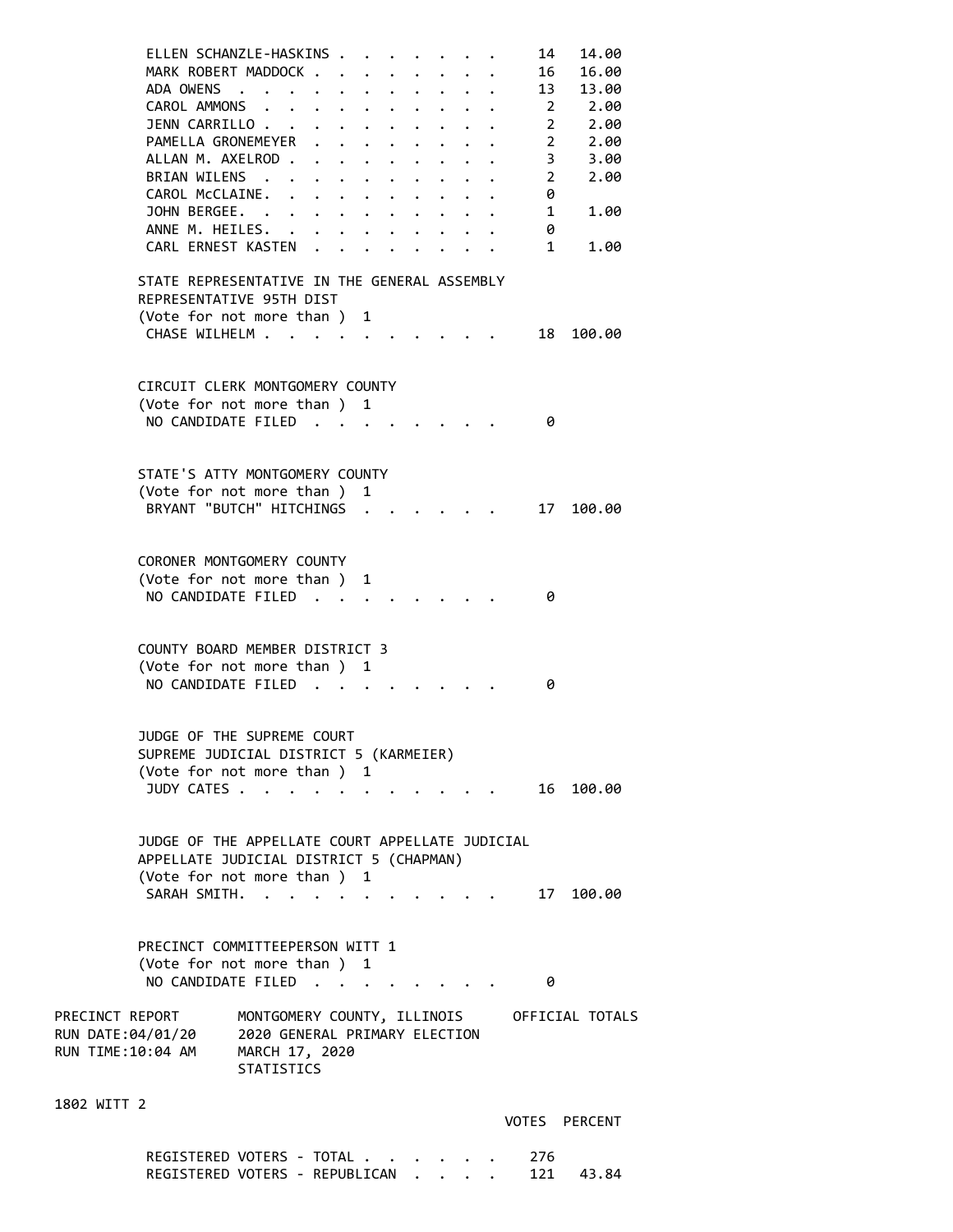| REGISTERED VOTERS - DEMOCRATIC                                                                                                                                                                                                                | 21.38<br>59                                                          |
|-----------------------------------------------------------------------------------------------------------------------------------------------------------------------------------------------------------------------------------------------|----------------------------------------------------------------------|
| REGISTERED VOTERS - NONPARTISAN.                                                                                                                                                                                                              | 2.17<br>- 6                                                          |
| BALLOTS CAST - TOTAL.                                                                                                                                                                                                                         | 66                                                                   |
| BALLOTS CAST - REPUBLICAN 35 53.03                                                                                                                                                                                                            |                                                                      |
| BALLOTS CAST - DEMOCRATIC 31 46.97                                                                                                                                                                                                            |                                                                      |
| BALLOTS CAST - NONPARTISAN.                                                                                                                                                                                                                   | $\cdot$ 0                                                            |
| BALLOTS CAST - BLANK. 0                                                                                                                                                                                                                       |                                                                      |
| VOTER TURNOUT - TOTAL                                                                                                                                                                                                                         | 23.91                                                                |
| VOTER TURNOUT - REPUBLICAN.                                                                                                                                                                                                                   | 28.93                                                                |
| VOTER TURNOUT - DEMOCRATIC.                                                                                                                                                                                                                   | 52.54                                                                |
| VOTER TURNOUT - NONPARTISAN                                                                                                                                                                                                                   |                                                                      |
| VOTER TURNOUT - BLANK                                                                                                                                                                                                                         |                                                                      |
|                                                                                                                                                                                                                                               | *********** (REPUBLICAN) ***********                                 |
|                                                                                                                                                                                                                                               |                                                                      |
| PRESIDENT OF THE UNITED STATES                                                                                                                                                                                                                |                                                                      |
| (Vote for not more than ) 1                                                                                                                                                                                                                   |                                                                      |
| DONALD J TRUMP. 34                                                                                                                                                                                                                            | 100.00                                                               |
| ROQUE "ROCKY" DE LA FUENTE.                                                                                                                                                                                                                   | - 0                                                                  |
|                                                                                                                                                                                                                                               |                                                                      |
| UNITED STATES SENATOR U.S. SENATE                                                                                                                                                                                                             |                                                                      |
| (Vote for not more than ) 1                                                                                                                                                                                                                   |                                                                      |
| MARK C. CURRAN JR.                                                                                                                                                                                                                            | 11 33.33                                                             |
| TOM TARTER                                                                                                                                                                                                                                    | $\begin{array}{ccc} 5 & 15.15 \\ 1 & 3.03 \\ 10 & 30.30 \end{array}$ |
| CASEY CHLEBEK                                                                                                                                                                                                                                 |                                                                      |
| PEGGY HUBBARD<br>$\mathbf{L} = \mathbf{L} \mathbf{L}$ .<br>$\bullet$ .                                                                                                                                                                        |                                                                      |
| ROBERT MARSHALL                                                                                                                                                                                                                               | $6$ 18.18<br>$\mathbf{r}$ and $\mathbf{r}$ and $\mathbf{r}$          |
|                                                                                                                                                                                                                                               |                                                                      |
| US REPRESENTATIVE IN CONGRESS 13TH DIST                                                                                                                                                                                                       |                                                                      |
| FEDERAL CONGRESSIONAL DIST 13                                                                                                                                                                                                                 |                                                                      |
| (Vote for not more than ) 1                                                                                                                                                                                                                   |                                                                      |
| RODNEY DAVIS                                                                                                                                                                                                                                  | $\cdot \cdot \cdot \cdot \cdot 33 \quad 100.00$                      |
|                                                                                                                                                                                                                                               |                                                                      |
|                                                                                                                                                                                                                                               |                                                                      |
| DEL. NATIONAL NOMINATING CONVENTION                                                                                                                                                                                                           |                                                                      |
| FEDERAL CONGRESSIONAL DIST 13                                                                                                                                                                                                                 |                                                                      |
| (Vote for not more than ) 3                                                                                                                                                                                                                   |                                                                      |
| MARTIN DAVIS<br>. The contract of the contract of the contract of the contract of the contract of the contract of the contract of the contract of the contract of the contract of the contract of the contract of the contract of the contrac | 29<br>35.80                                                          |
| SUSAN GANT REYNOLDS                                                                                                                                                                                                                           | 35.80<br>29 -                                                        |
| MARIA VASQUEZ                                                                                                                                                                                                                                 | 23 28.40                                                             |
|                                                                                                                                                                                                                                               |                                                                      |
| ALT. DEL. NATIONAL NOMINATING CONVENTION                                                                                                                                                                                                      |                                                                      |
| FEDERAL CONGRESSIONAL DIST 13                                                                                                                                                                                                                 |                                                                      |
| (Vote for not more than ) 3                                                                                                                                                                                                                   |                                                                      |
| DON TRACY                                                                                                                                                                                                                                     | 23 33.82                                                             |
| KEVIN BREHENY .                                                                                                                                                                                                                               | 20 29.41                                                             |
| SETH MCMILLAN.<br>$\ddot{\phantom{a}}$                                                                                                                                                                                                        | 25 36.76                                                             |
|                                                                                                                                                                                                                                               |                                                                      |
| STATE REPRESENTATIVE IN THE GENERAL ASSEMBLY                                                                                                                                                                                                  |                                                                      |
| REPRESENTATIVE 95TH DIST                                                                                                                                                                                                                      |                                                                      |
| (Vote for not more than ) 1                                                                                                                                                                                                                   |                                                                      |
| AVERY BOURNE                                                                                                                                                                                                                                  | 27 77.14                                                             |
| LAWRENCE L. OLIVER .                                                                                                                                                                                                                          | 22.86<br>- 8                                                         |
|                                                                                                                                                                                                                                               |                                                                      |
|                                                                                                                                                                                                                                               |                                                                      |
| CIRCUIT CLERK MONTGOMERY COUNTY                                                                                                                                                                                                               |                                                                      |
| (Vote for not more than ) 1                                                                                                                                                                                                                   |                                                                      |
| HOLLY LEMONS                                                                                                                                                                                                                                  | 32<br>100.00                                                         |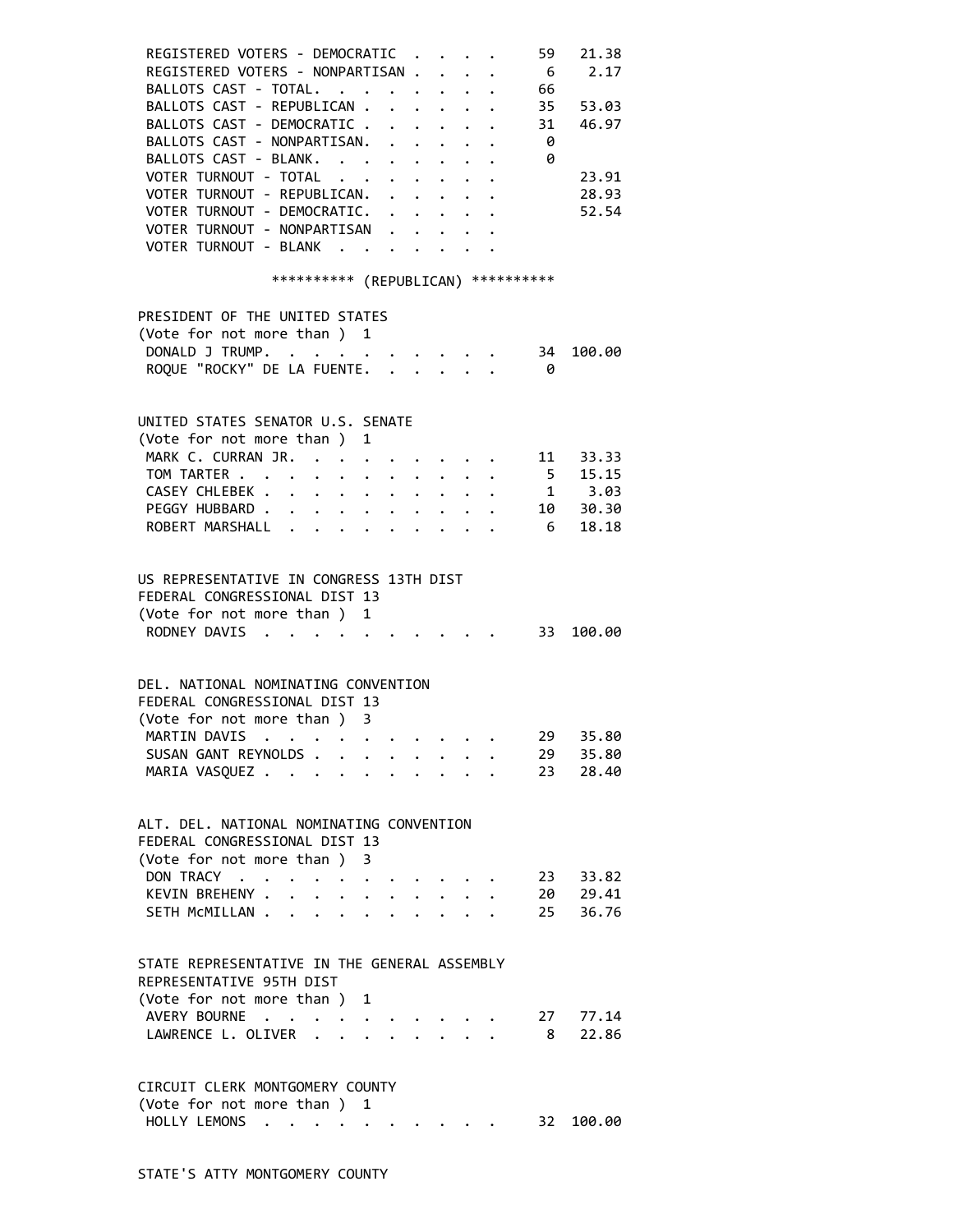| (Vote for not more than) 1<br>ANDREW AFFRUNTI                        | $\sim$               |                                                 |                          |                      |                      |                      |                      |                                                   |                                     | 29 100.00         |
|----------------------------------------------------------------------|----------------------|-------------------------------------------------|--------------------------|----------------------|----------------------|----------------------|----------------------|---------------------------------------------------|-------------------------------------|-------------------|
| CORONER MONTGOMERY COUNTY<br>(Vote for not more than) 1              |                      |                                                 |                          |                      |                      |                      |                      |                                                   |                                     |                   |
| RANDY LEETHAM .                                                      |                      |                                                 |                          |                      |                      |                      |                      |                                                   |                                     | 32 100.00         |
| COUNTY BOARD MEMBER DISTRICT 3<br>(Vote for not more than )          |                      |                                                 |                          | 1                    |                      |                      |                      |                                                   |                                     |                   |
| DOUG DONALDSON.                                                      |                      |                                                 |                          |                      |                      |                      |                      |                                                   | 32                                  | 100.00            |
| JUDGE OF THE SUPREME COURT<br>SUPREME JUDICIAL DISTRICT 5 (KARMEIER) |                      |                                                 |                          |                      |                      |                      |                      |                                                   |                                     |                   |
| (Vote for not more than ) 1                                          |                      |                                                 |                          |                      |                      |                      |                      |                                                   |                                     |                   |
| DAVID K. OVERSTREET                                                  |                      |                                                 |                          |                      |                      |                      |                      |                                                   |                                     | 22 66.67          |
| JOHN B. BARBERIS, JR. .                                              |                      |                                                 |                          |                      |                      |                      |                      |                                                   | 11                                  | 33.33             |
| JUDGE OF THE APPELLATE COURT                                         |                      |                                                 |                          |                      |                      |                      |                      |                                                   |                                     |                   |
| APPELLATE JUDICIAL DISTRICT 5 (CHAPMAN)                              |                      |                                                 |                          |                      |                      |                      |                      |                                                   |                                     |                   |
| (Vote for not more than)<br>MARK M. BOIE                             |                      |                                                 |                          | 1                    |                      |                      |                      |                                                   |                                     |                   |
| KATHERINE RUOCCO                                                     | $\ddot{\phantom{1}}$ |                                                 |                          |                      |                      |                      |                      |                                                   | 14                                  | 18 56.25<br>43.75 |
|                                                                      |                      |                                                 | <b>Contract Contract</b> |                      |                      |                      |                      |                                                   |                                     |                   |
| PRECINCT COMMITTEEPERSON WITT 2                                      |                      |                                                 |                          |                      |                      |                      |                      |                                                   |                                     |                   |
| (Vote for not more than ) 1                                          |                      |                                                 |                          |                      |                      |                      |                      |                                                   |                                     |                   |
| NO CANDIDATE FILED                                                   |                      |                                                 |                          |                      |                      |                      |                      |                                                   | 0                                   |                   |
|                                                                      |                      |                                                 |                          |                      |                      |                      |                      |                                                   | *********** (DEMOCRATIC) ********** |                   |
| PRESIDENT OF THE UNITED STATES                                       |                      |                                                 |                          |                      |                      |                      |                      |                                                   |                                     |                   |
|                                                                      |                      |                                                 |                          | 1                    |                      |                      |                      |                                                   |                                     |                   |
| (Vote for not more than)                                             |                      |                                                 |                          |                      |                      |                      |                      |                                                   |                                     |                   |
| AMY J. KLOBUCHAR                                                     |                      |                                                 |                          |                      |                      |                      |                      |                                                   | 0                                   |                   |
| DEVAL PATRICK                                                        |                      |                                                 |                          |                      |                      |                      |                      |                                                   | - 0                                 |                   |
| BERNIE SANDERS.                                                      |                      |                                                 |                          |                      |                      |                      |                      | $\ddotsc$                                         | 10                                  | 32.26             |
|                                                                      |                      |                                                 |                          |                      |                      |                      |                      |                                                   | 17                                  | 54.84             |
| JOSEPH R. BIDEN                                                      |                      |                                                 |                          |                      |                      |                      |                      | $\ddot{\phantom{0}}$                              |                                     |                   |
| MICHAEL R. BLOOMBERG.<br>ELIZABETH WARREN .                          |                      |                                                 |                          |                      |                      |                      |                      |                                                   | $\overline{\phantom{0}}$<br>0       | 6.45              |
| PETE BUTTIGIEG.                                                      |                      |                                                 |                          |                      |                      |                      |                      |                                                   | 0                                   |                   |
| TOM STEYER                                                           |                      |                                                 |                          |                      |                      |                      |                      |                                                   |                                     |                   |
|                                                                      |                      | $\ddot{\phantom{0}}$                            |                          |                      |                      |                      |                      |                                                   | 0<br>0                              |                   |
| ANDREW YANG.                                                         |                      | $\mathbf{r} = \mathbf{r} + \mathbf{r}$          |                          | $\ddot{\phantom{0}}$ |                      |                      |                      |                                                   |                                     |                   |
| MICHAEL BENNET.                                                      |                      | $\ddot{\phantom{a}}$                            |                          |                      | $\ddot{\phantom{0}}$ | $\ddot{\phantom{0}}$ | $\ddot{\phantom{0}}$ |                                                   | 0                                   |                   |
| JOHN K. DELANEY                                                      |                      | $\ddot{\phantom{a}}$                            |                          |                      |                      |                      |                      | $\ddot{\phantom{a}}$                              | 0                                   |                   |
| TULSI GABBARD .<br>CORY BOOKER.                                      |                      | $\cdot$ $\cdot$ $\cdot$ $\cdot$ $\cdot$ $\cdot$ |                          |                      |                      |                      |                      | $\mathbf{r}$ $\mathbf{r}$<br>$\ddot{\phantom{a}}$ | $\mathbf{1}$<br>$1 \quad$           | 3.23<br>3.23      |
|                                                                      |                      |                                                 |                          |                      |                      |                      |                      |                                                   |                                     |                   |
| UNITED STATES SENATOR U.S. SENATE                                    |                      |                                                 |                          |                      |                      |                      |                      |                                                   |                                     |                   |
| (Vote for not more than ) 1<br>RICHARD J. DURBIN.                    |                      | <b>Contract Contract Contract</b>               |                          |                      |                      |                      |                      |                                                   | 27                                  | 100.00            |
| US REPRESENTATIVE IN CONGRESS 13TH DIST                              |                      |                                                 |                          |                      |                      |                      |                      |                                                   |                                     |                   |
| FEDERAL CONGRESSIONAL DIST 13                                        |                      |                                                 |                          |                      |                      |                      |                      |                                                   |                                     |                   |
| (Vote for not more than ) 1                                          |                      |                                                 |                          |                      |                      |                      |                      |                                                   |                                     |                   |
| BETSY DIRKSEN LONDRIGAN.                                             |                      |                                                 |                          |                      |                      |                      |                      |                                                   |                                     | 19 73.08          |
| STEFANIE SMITH.                                                      |                      |                                                 |                          |                      |                      |                      |                      |                                                   | 7 <sup>7</sup>                      | 26.92             |

 DEL. NATIONAL NOMINATING CONVENTION FEDERAL CONGRESSIONAL DIST 13 (Vote for not more than ) 5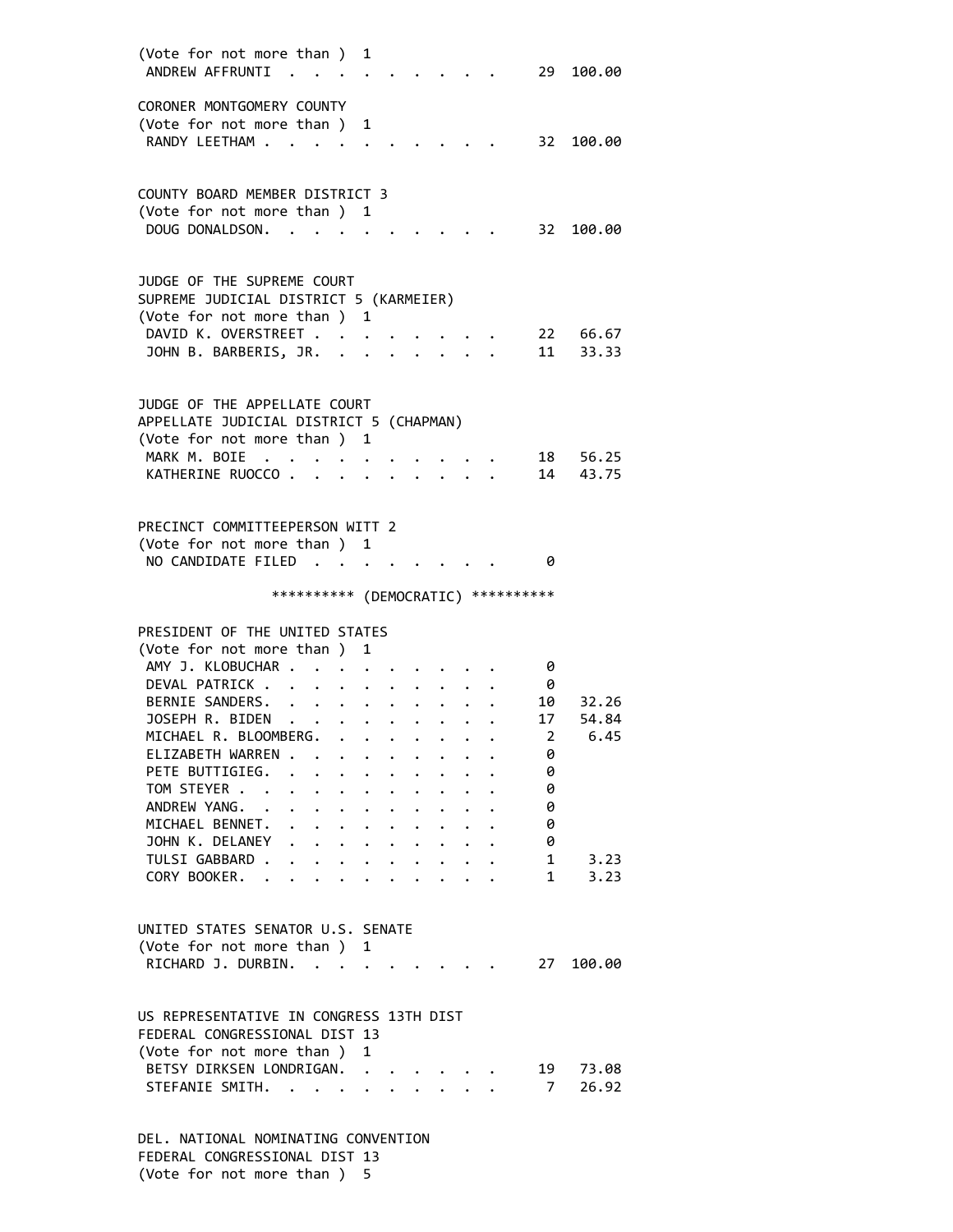| TERESA BRENNAN.                                 |                                        |                                                                  |                                                           |                      |                      |                                               |                      | 2              | 1.87      |
|-------------------------------------------------|----------------------------------------|------------------------------------------------------------------|-----------------------------------------------------------|----------------------|----------------------|-----------------------------------------------|----------------------|----------------|-----------|
| GABRIELA ROMERO                                 |                                        |                                                                  |                                                           |                      |                      |                                               |                      | 0              |           |
|                                                 |                                        |                                                                  |                                                           |                      |                      |                                               |                      |                |           |
| KHALED MESSAI                                   |                                        |                                                                  |                                                           |                      |                      |                                               |                      | $\mathbf{1}$   | .93       |
| MICHELLE PAUL                                   |                                        |                                                                  |                                                           |                      |                      |                                               |                      | 5              | 4.67      |
| MICHAEL FRERICHS                                |                                        |                                                                  |                                                           |                      |                      |                                               |                      | $\overline{7}$ | 6.54      |
| EMMA TODD                                       |                                        |                                                                  |                                                           |                      | $\mathbf{L}$         |                                               |                      | 5              | 4.67      |
| CRAIG COLBROOK.                                 |                                        |                                                                  |                                                           |                      |                      |                                               |                      | $5^{\circ}$    | 4.67      |
| LISA M. STANLEY                                 |                                        |                                                                  |                                                           |                      |                      |                                               | $\ddot{\phantom{a}}$ |                | 5 4.67    |
| SUE SCHERER.                                    |                                        |                                                                  |                                                           |                      |                      |                                               |                      | 12             | 11.21     |
| CHUCK NAPIER                                    |                                        |                                                                  |                                                           |                      |                      |                                               |                      | 12             | 11.21     |
|                                                 |                                        |                                                                  |                                                           |                      |                      |                                               |                      |                |           |
| ELLEN SCHANZLE-HASKINS .                        |                                        |                                                                  | $\mathbf{r}$                                              | $\ddot{\phantom{0}}$ |                      | $\bullet$ , $\bullet$ , $\bullet$ , $\bullet$ |                      | 11             | 10.28     |
| MARK ROBERT MADDOCK                             |                                        |                                                                  |                                                           | $\ddot{\phantom{a}}$ |                      |                                               |                      | 11             | 10.28     |
| ADA OWENS                                       | $\mathbf{z} = \mathbf{z} + \mathbf{z}$ |                                                                  | $\mathbf{L}^{\text{max}}$ , and $\mathbf{L}^{\text{max}}$ |                      |                      |                                               |                      | 10             | 9.35      |
| CAROL AMMONS                                    |                                        |                                                                  |                                                           |                      | $\ddot{\phantom{0}}$ | $\bullet$                                     | $\ddot{\phantom{0}}$ | 5 <sub>1</sub> | 4.67      |
| JENN CARRILLO                                   |                                        |                                                                  |                                                           |                      |                      |                                               |                      | $\overline{4}$ | 3.74      |
| PAMELLA GRONEMEYER                              |                                        |                                                                  |                                                           |                      |                      |                                               |                      | $\overline{4}$ | 3.74      |
| ALLAN M. AXELROD                                |                                        |                                                                  |                                                           |                      |                      |                                               |                      | $\overline{2}$ | 1.87      |
| BRIAN WILENS                                    |                                        |                                                                  |                                                           |                      |                      |                                               |                      | $2^{\circ}$    | 1.87      |
|                                                 |                                        |                                                                  |                                                           |                      |                      |                                               |                      |                |           |
| CAROL McCLAINE.                                 |                                        |                                                                  |                                                           |                      |                      |                                               |                      | 1              | .93       |
| JOHN BERGEE.                                    |                                        |                                                                  |                                                           |                      |                      |                                               |                      | $\mathbf{2}$   | 1.87      |
| ANNE M. HEILES. .                               |                                        | $\mathbf{r} = \mathbf{r} + \mathbf{r} + \mathbf{r} + \mathbf{r}$ |                                                           |                      |                      |                                               |                      | 0              |           |
| CARL ERNEST KASTEN                              |                                        |                                                                  |                                                           |                      |                      |                                               |                      | $\mathbf{1}$   | .93       |
|                                                 |                                        |                                                                  |                                                           |                      |                      |                                               |                      |                |           |
| STATE REPRESENTATIVE IN THE GENERAL ASSEMBLY    |                                        |                                                                  |                                                           |                      |                      |                                               |                      |                |           |
| REPRESENTATIVE 95TH DIST                        |                                        |                                                                  |                                                           |                      |                      |                                               |                      |                |           |
| (Vote for not more than)                        |                                        |                                                                  | 1                                                         |                      |                      |                                               |                      |                |           |
|                                                 |                                        |                                                                  |                                                           |                      |                      |                                               |                      |                |           |
| CHASE WILHELM                                   |                                        |                                                                  |                                                           |                      |                      |                                               |                      | 28             | 100.00    |
|                                                 |                                        |                                                                  |                                                           |                      |                      |                                               |                      |                |           |
|                                                 |                                        |                                                                  |                                                           |                      |                      |                                               |                      |                |           |
| CIRCUIT CLERK MONTGOMERY COUNTY                 |                                        |                                                                  |                                                           |                      |                      |                                               |                      |                |           |
| (Vote for not more than ) 1                     |                                        |                                                                  |                                                           |                      |                      |                                               |                      |                |           |
| NO CANDIDATE FILED                              |                                        |                                                                  |                                                           |                      |                      |                                               |                      | 0              |           |
|                                                 |                                        |                                                                  |                                                           |                      |                      |                                               |                      |                |           |
|                                                 |                                        |                                                                  |                                                           |                      |                      |                                               |                      |                |           |
| STATE'S ATTY MONTGOMERY COUNTY                  |                                        |                                                                  |                                                           |                      |                      |                                               |                      |                |           |
|                                                 |                                        |                                                                  |                                                           |                      |                      |                                               |                      |                |           |
| (Vote for not more than ) 1                     |                                        |                                                                  |                                                           |                      |                      |                                               |                      |                |           |
| BRYANT "BUTCH" HITCHINGS                        |                                        |                                                                  |                                                           |                      |                      |                                               |                      | 25             | 100.00    |
|                                                 |                                        |                                                                  |                                                           |                      |                      |                                               |                      |                |           |
|                                                 |                                        |                                                                  |                                                           |                      |                      |                                               |                      |                |           |
| CORONER MONTGOMERY COUNTY                       |                                        |                                                                  |                                                           |                      |                      |                                               |                      |                |           |
| (Vote for not more than ) 1                     |                                        |                                                                  |                                                           |                      |                      |                                               |                      |                |           |
| NO CANDIDATE FILED                              |                                        |                                                                  |                                                           |                      |                      |                                               |                      | 0              |           |
|                                                 |                                        |                                                                  |                                                           |                      |                      |                                               |                      |                |           |
|                                                 |                                        |                                                                  |                                                           |                      |                      |                                               |                      |                |           |
|                                                 |                                        |                                                                  |                                                           |                      |                      |                                               |                      |                |           |
| COUNTY BOARD MEMBER DISTRICT 3                  |                                        |                                                                  |                                                           |                      |                      |                                               |                      |                |           |
| (Vote for not more than ) 1                     |                                        |                                                                  |                                                           |                      |                      |                                               |                      |                |           |
| NO CANDIDATE FILED                              |                                        |                                                                  |                                                           |                      |                      |                                               |                      | 0              |           |
|                                                 |                                        |                                                                  |                                                           |                      |                      |                                               |                      |                |           |
|                                                 |                                        |                                                                  |                                                           |                      |                      |                                               |                      |                |           |
|                                                 |                                        |                                                                  |                                                           |                      |                      |                                               |                      |                |           |
| JUDGE OF THE SUPREME COURT                      |                                        |                                                                  |                                                           |                      |                      |                                               |                      |                |           |
| SUPREME JUDICIAL DISTRICT 5 (KARMEIER)          |                                        |                                                                  |                                                           |                      |                      |                                               |                      |                |           |
| (Vote for not more than ) 1                     |                                        |                                                                  |                                                           |                      |                      |                                               |                      |                |           |
| JUDY CATES                                      |                                        |                                                                  |                                                           |                      |                      |                                               |                      | 25             | 100.00    |
|                                                 |                                        |                                                                  |                                                           |                      |                      |                                               |                      |                |           |
|                                                 |                                        |                                                                  |                                                           |                      |                      |                                               |                      |                |           |
| JUDGE OF THE APPELLATE COURT APPELLATE JUDICIAL |                                        |                                                                  |                                                           |                      |                      |                                               |                      |                |           |
| APPELLATE JUDICIAL DISTRICT 5 (CHAPMAN)         |                                        |                                                                  |                                                           |                      |                      |                                               |                      |                |           |
|                                                 |                                        |                                                                  |                                                           |                      |                      |                                               |                      |                |           |
| (Vote for not more than ) 1                     |                                        |                                                                  |                                                           |                      |                      |                                               |                      |                |           |
| SARAH SMITH.                                    |                                        |                                                                  |                                                           |                      |                      |                                               |                      |                | 24 100.00 |
|                                                 |                                        |                                                                  |                                                           |                      |                      |                                               |                      |                |           |
|                                                 |                                        |                                                                  |                                                           |                      |                      |                                               |                      |                |           |
| PRECINCT COMMITTEEPERSON WITT 2                 |                                        |                                                                  |                                                           |                      |                      |                                               |                      |                |           |
| (Vote for not more than ) 1                     |                                        |                                                                  |                                                           |                      |                      |                                               |                      |                |           |
| NO CANDIDATE FILED                              |                                        |                                                                  |                                                           |                      |                      |                                               |                      | 0              |           |
|                                                 |                                        |                                                                  |                                                           |                      |                      |                                               |                      |                |           |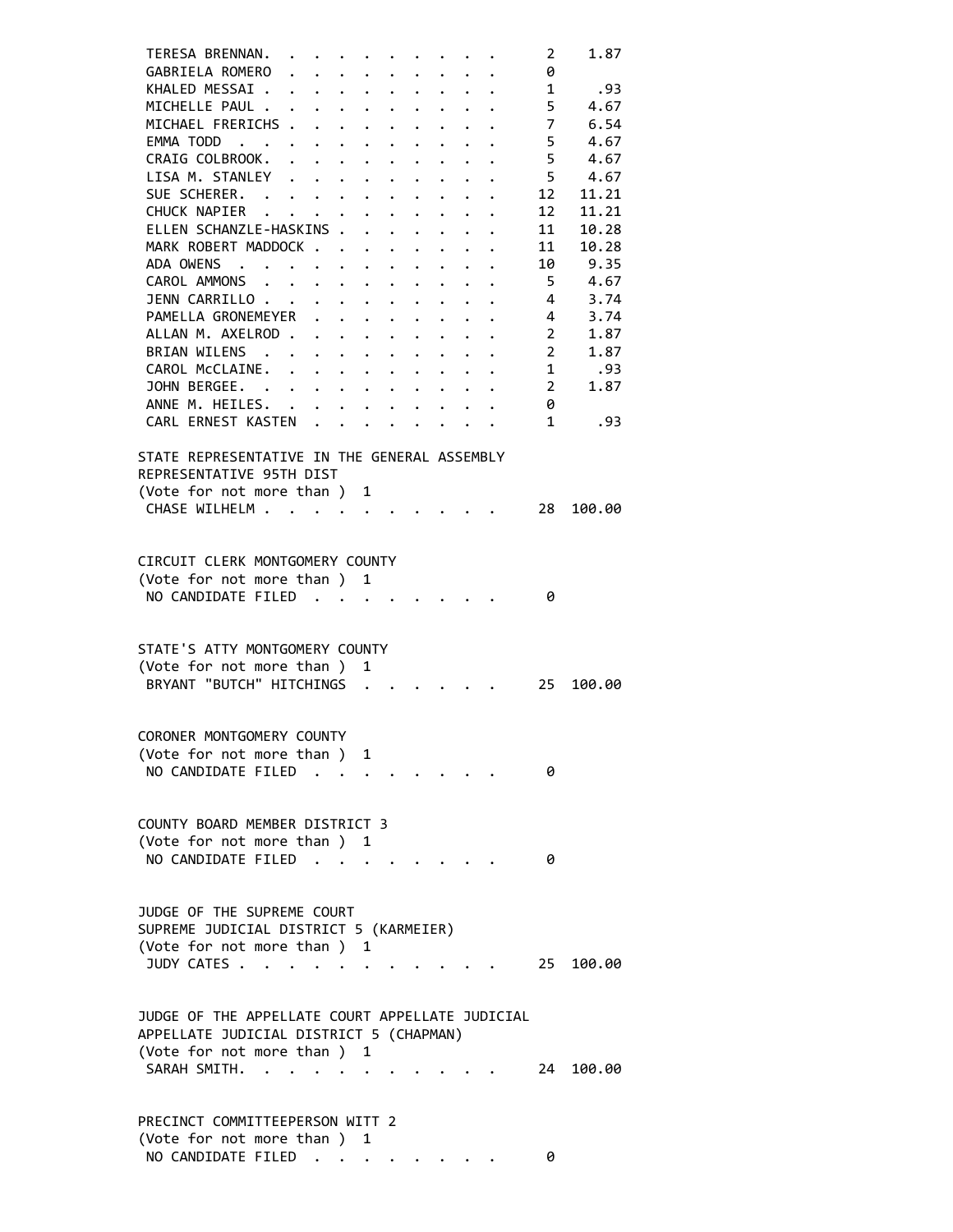PRECINCT REPORT MONTGOMERY COUNTY, ILLINOIS OFFICIAL TOTALS RUN TIME:10:04 AM MARCH 17, 2020

RUN DATE:04/01/20 2020 GENERAL PRIMARY ELECTION STATISTICS

### 1901 ZANESVILLE

|                                               |  |  | VOTES | <b>PERCENT</b> |
|-----------------------------------------------|--|--|-------|----------------|
| REGISTERED VOTERS - TOTAL.                    |  |  | 300   |                |
| REGISTERED VOTERS - REPUBLICAN                |  |  | 124   | 41.33          |
| REGISTERED VOTERS - DEMOCRATIC                |  |  | 58    | 19.33          |
| REGISTERED VOTERS - NONPARTISAN               |  |  | 12    | 4.00           |
| BALLOTS CAST - TOTAL.                         |  |  | 84    |                |
| BALLOTS CAST - REPUBLICAN                     |  |  | 70    | 83.33          |
| BALLOTS CAST - DEMOCRATIC                     |  |  | 14    | 16.67          |
| BALLOTS CAST - NONPARTISAN.                   |  |  | 0     |                |
| BALLOTS CAST - BLANK.                         |  |  | 0     |                |
| VOTER TURNOUT - TOTAL                         |  |  |       | 28.00          |
| VOTER TURNOUT - REPUBLICAN.                   |  |  |       | 56.45          |
| VOTER TURNOUT - DEMOCRATIC.                   |  |  |       | 24.14          |
| VOTER TURNOUT<br><b>NONPARTTSAN</b><br>$\sim$ |  |  |       |                |
| VOTER TURNOUT<br>- BIANK                      |  |  |       |                |
|                                               |  |  |       |                |

#### \*\*\*\*\*\*\*\*\*\* (REPUBLICAN) \*\*\*\*\*\*\*\*\*\*

| PRESIDENT OF THE UNITED STATES |  |
|--------------------------------|--|
| (Vote for not more than ) 1    |  |
| DONALD J TRUMP. 70 100.00      |  |
| ROQUE "ROCKY" DE LA FUENTE.    |  |

#### UNITED STATES SENATOR U.S. SENATE

|  | (Vote for not more than) 1  |  |  |  |  |  |  |
|--|-----------------------------|--|--|--|--|--|--|
|  | MARK C. CURRAN JR. 19 30.65 |  |  |  |  |  |  |
|  | TOM TARTER 18 29.03         |  |  |  |  |  |  |
|  | CASEY CHLEBEK 3 4.84        |  |  |  |  |  |  |
|  | PEGGY HUBBARD 11 17.74      |  |  |  |  |  |  |
|  | ROBERT MARSHALL 11 17.74    |  |  |  |  |  |  |
|  |                             |  |  |  |  |  |  |

## US REPRESENTATIVE IN CONGRESS 13TH DIST FEDERAL CONGRESSIONAL DIST 13 (Vote for not more than ) 1 RODNEY DAVIS . . . . . . . . . . . 68 100.00

#### DEL. NATIONAL NOMINATING CONVENTION FEDERAL CONGRESSIONAL DIST 13 (Vote for not more than ) 3 MARTIN DAVIS . . . . . . . . . . 55 38.73

|  |  |  |  |  |  | SUSAN GANT REYNOLDS 48 33.80 |
|--|--|--|--|--|--|------------------------------|
|  |  |  |  |  |  | MARIA VASOUEZ 39 27.46       |

## ALT. DEL. NATIONAL NOMINATING CONVENTION FEDERAL CONGRESSIONAL DIST 13

| (Vote for not more than ) 3 |  |  |  |  |  |
|-----------------------------|--|--|--|--|--|
| DON TRACY 45 34.88          |  |  |  |  |  |
| KEVIN BREHENY 40 31.01      |  |  |  |  |  |
| SETH MCMILLAN 44 34.11      |  |  |  |  |  |

 STATE REPRESENTATIVE IN THE GENERAL ASSEMBLY REPRESENTATIVE 95TH DIST (Vote for not more than ) 1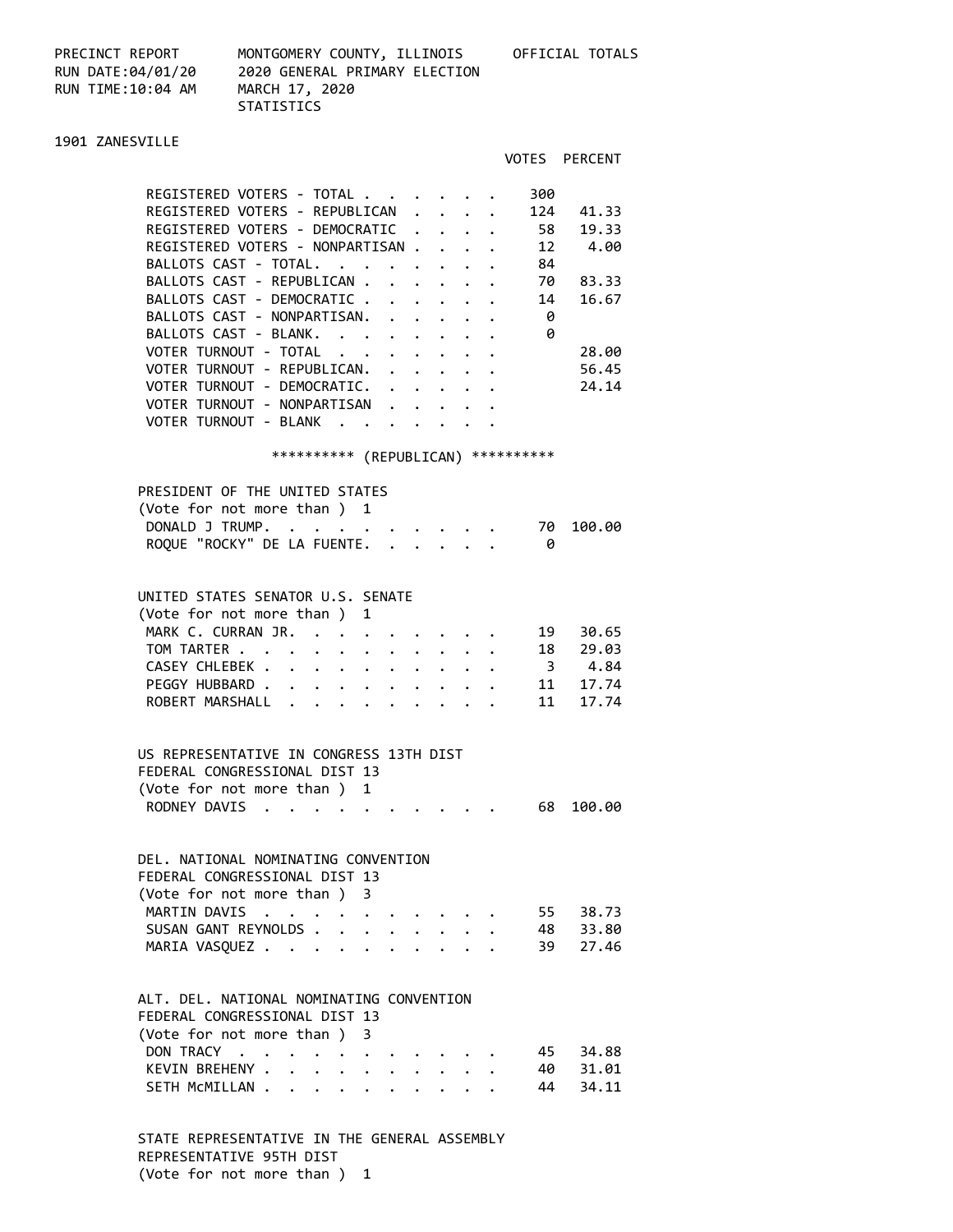| AVERY BOURNE<br>LAWRENCE L. OLIVER                                     |                                                                                                                                                                                                                                                                                                                                                                                                                                                     |  |                      | 62<br>7                             | 89.86<br>10.14 |
|------------------------------------------------------------------------|-----------------------------------------------------------------------------------------------------------------------------------------------------------------------------------------------------------------------------------------------------------------------------------------------------------------------------------------------------------------------------------------------------------------------------------------------------|--|----------------------|-------------------------------------|----------------|
|                                                                        |                                                                                                                                                                                                                                                                                                                                                                                                                                                     |  |                      |                                     |                |
| CIRCUIT CLERK MONTGOMERY COUNTY                                        |                                                                                                                                                                                                                                                                                                                                                                                                                                                     |  |                      |                                     |                |
| (Vote for not more than ) 1                                            |                                                                                                                                                                                                                                                                                                                                                                                                                                                     |  |                      |                                     |                |
| HOLLY LEMONS<br>$\cdot$ .                                              |                                                                                                                                                                                                                                                                                                                                                                                                                                                     |  |                      | 65                                  | 100.00         |
|                                                                        |                                                                                                                                                                                                                                                                                                                                                                                                                                                     |  |                      |                                     |                |
| STATE'S ATTY MONTGOMERY COUNTY<br>(Vote for not more than ) 1          |                                                                                                                                                                                                                                                                                                                                                                                                                                                     |  |                      |                                     |                |
| ANDREW AFFRUNTI.                                                       |                                                                                                                                                                                                                                                                                                                                                                                                                                                     |  |                      | 60                                  | 100.00         |
|                                                                        |                                                                                                                                                                                                                                                                                                                                                                                                                                                     |  |                      |                                     |                |
| CORONER MONTGOMERY COUNTY                                              |                                                                                                                                                                                                                                                                                                                                                                                                                                                     |  |                      |                                     |                |
| (Vote for not more than)<br>RANDY LEETHAM                              | 1                                                                                                                                                                                                                                                                                                                                                                                                                                                   |  |                      | 62                                  | 100.00         |
|                                                                        |                                                                                                                                                                                                                                                                                                                                                                                                                                                     |  |                      |                                     |                |
| COUNTY BOARD MEMBER DISTRICT 1                                         |                                                                                                                                                                                                                                                                                                                                                                                                                                                     |  |                      |                                     |                |
| (Vote for not more than ) 2                                            |                                                                                                                                                                                                                                                                                                                                                                                                                                                     |  |                      |                                     |                |
| CONNIE TAYLOR BECK                                                     |                                                                                                                                                                                                                                                                                                                                                                                                                                                     |  |                      | 58                                  | 57.43          |
| JEREMY L. JONES                                                        |                                                                                                                                                                                                                                                                                                                                                                                                                                                     |  |                      | 43                                  | 42.57          |
|                                                                        |                                                                                                                                                                                                                                                                                                                                                                                                                                                     |  |                      |                                     |                |
| JUDGE OF THE SUPREME COURT<br>SUPREME JUDICIAL DISTRICT 5 (KARMEIER)   |                                                                                                                                                                                                                                                                                                                                                                                                                                                     |  |                      |                                     |                |
| (Vote for not more than ) 1                                            |                                                                                                                                                                                                                                                                                                                                                                                                                                                     |  |                      |                                     |                |
| DAVID K. OVERSTREET                                                    |                                                                                                                                                                                                                                                                                                                                                                                                                                                     |  |                      | 53                                  | 79.10          |
| JOHN B. BARBERIS, JR. .                                                |                                                                                                                                                                                                                                                                                                                                                                                                                                                     |  |                      | 14                                  | 20.90          |
|                                                                        |                                                                                                                                                                                                                                                                                                                                                                                                                                                     |  |                      |                                     |                |
| JUDGE OF THE APPELLATE COURT                                           |                                                                                                                                                                                                                                                                                                                                                                                                                                                     |  |                      |                                     |                |
| APPELLATE JUDICIAL DISTRICT 5 (CHAPMAN)<br>(Vote for not more than ) 1 |                                                                                                                                                                                                                                                                                                                                                                                                                                                     |  |                      |                                     |                |
| MARK M. BOIE .                                                         |                                                                                                                                                                                                                                                                                                                                                                                                                                                     |  |                      | 26                                  | 40.63          |
| KATHERINE RUOCCO.                                                      |                                                                                                                                                                                                                                                                                                                                                                                                                                                     |  |                      | 38                                  | 59.38          |
|                                                                        |                                                                                                                                                                                                                                                                                                                                                                                                                                                     |  |                      |                                     |                |
| PRECINCT COMMITTEEPERSON ZANESVILLE                                    |                                                                                                                                                                                                                                                                                                                                                                                                                                                     |  |                      |                                     |                |
| (Vote for not more than)<br>NO CANDIDATE FILED                         | 1                                                                                                                                                                                                                                                                                                                                                                                                                                                   |  |                      | 0                                   |                |
|                                                                        |                                                                                                                                                                                                                                                                                                                                                                                                                                                     |  |                      |                                     |                |
|                                                                        |                                                                                                                                                                                                                                                                                                                                                                                                                                                     |  |                      | *********** (DEMOCRATIC) ********** |                |
| PRESIDENT OF THE UNITED STATES                                         |                                                                                                                                                                                                                                                                                                                                                                                                                                                     |  |                      |                                     |                |
| (Vote for not more than )                                              | 1                                                                                                                                                                                                                                                                                                                                                                                                                                                   |  |                      |                                     |                |
| AMY J. KLOBUCHAR                                                       |                                                                                                                                                                                                                                                                                                                                                                                                                                                     |  |                      | 0                                   |                |
| DEVAL PATRICK                                                          |                                                                                                                                                                                                                                                                                                                                                                                                                                                     |  |                      | 0<br>4                              | 28.57          |
| BERNIE SANDERS.<br>JOSEPH R. BIDEN                                     |                                                                                                                                                                                                                                                                                                                                                                                                                                                     |  |                      | 10                                  | 71.43          |
| MICHAEL R. BLOOMBERG.                                                  |                                                                                                                                                                                                                                                                                                                                                                                                                                                     |  |                      | 0                                   |                |
| ELIZABETH WARREN                                                       |                                                                                                                                                                                                                                                                                                                                                                                                                                                     |  |                      | 0                                   |                |
| PETE BUTTIGIEG.                                                        |                                                                                                                                                                                                                                                                                                                                                                                                                                                     |  |                      | 0                                   |                |
| TOM STEYER<br>ANDREW YANG. .                                           | $\label{eq:reduced} \begin{array}{lllllllllllllllllllll} \mathbf{1}_{\mathbf{1}_{\mathbf{1}_{\mathbf{1}_{\mathbf{1}_{\mathbf{1}}\mathbf{1}_{\mathbf{1}}\mathbf{1}_{\mathbf{1}}\mathbf{1}_{\mathbf{1}}\mathbf{1}_{\mathbf{1}}\mathbf{1}_{\mathbf{1}}\mathbf{1}_{\mathbf{1}}\mathbf{1}_{\mathbf{1}}\mathbf{1}_{\mathbf{1}}\mathbf{1}_{\mathbf{1}}\mathbf{1}_{\mathbf{1}}\mathbf{1}_{\mathbf{1}}\mathbf{1}_{\mathbf{1}}\mathbf{1}_{\mathbf{1}}\mathbf$ |  | $\ddot{\phantom{a}}$ | 0<br>0                              |                |
| MICHAEL BENNET. .                                                      | $\mathbf{r} = \mathbf{r} + \mathbf{r} + \mathbf{r} + \mathbf{r}$ .                                                                                                                                                                                                                                                                                                                                                                                  |  |                      | 0                                   |                |
| JOHN K. DELANEY                                                        |                                                                                                                                                                                                                                                                                                                                                                                                                                                     |  |                      | 0                                   |                |
| TULSI GABBARD .                                                        |                                                                                                                                                                                                                                                                                                                                                                                                                                                     |  |                      | 0                                   |                |
| CORY BOOKER. .                                                         |                                                                                                                                                                                                                                                                                                                                                                                                                                                     |  |                      | 0                                   |                |
|                                                                        |                                                                                                                                                                                                                                                                                                                                                                                                                                                     |  |                      |                                     |                |

| UNITED STATES SENATOR U.S. SENATE |           |
|-----------------------------------|-----------|
| (Vote for not more than) 1        |           |
| RICHARD J. DURBIN.                | 10 100.00 |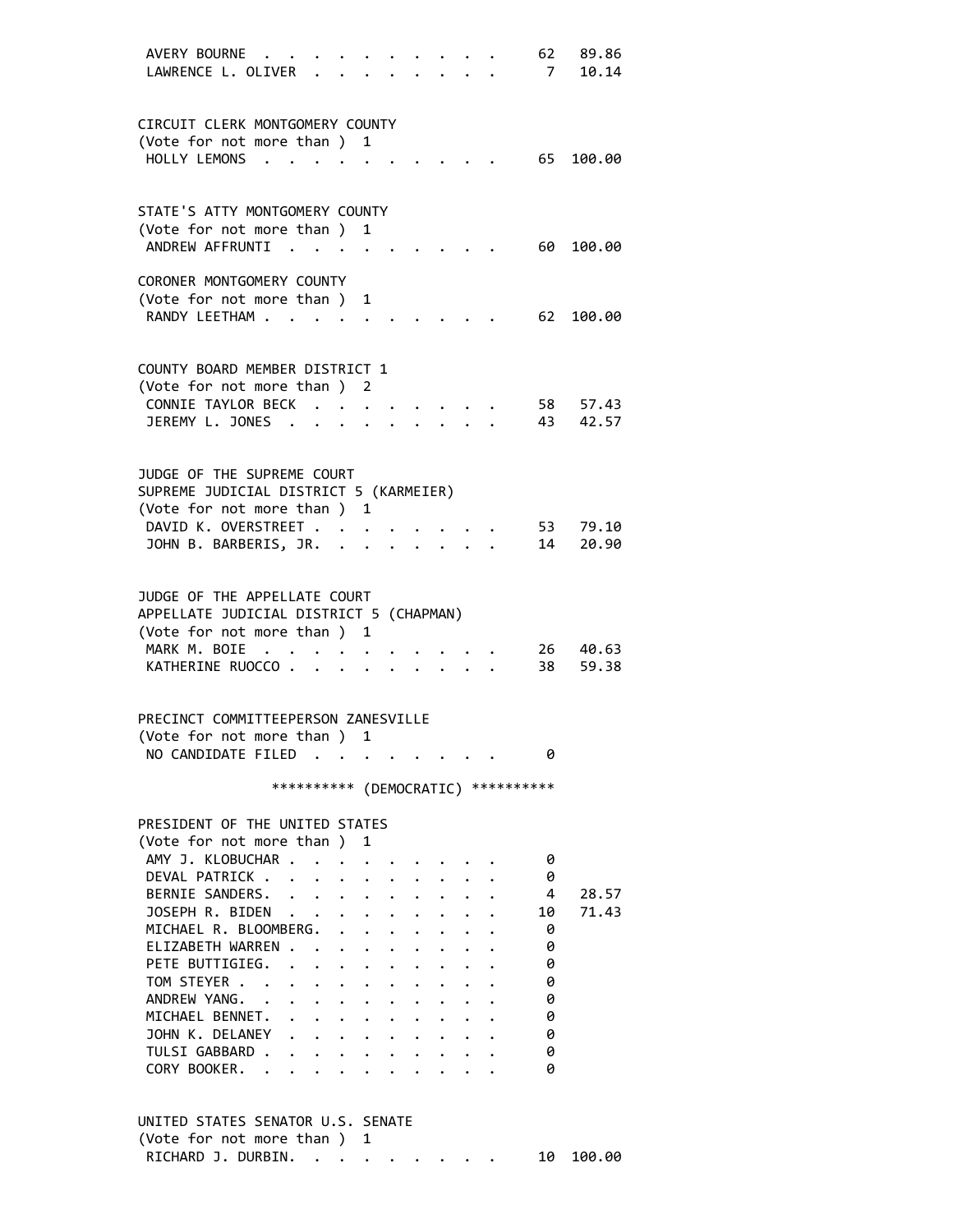| US REPRESENTATIVE IN CONGRESS 13TH DIST |  |  |  |  |
|-----------------------------------------|--|--|--|--|
| FEDERAL CONGRESSIONAL DIST 13           |  |  |  |  |
| (Vote for not more than ) 1             |  |  |  |  |
| BETSY DIRKSEN LONDRIGAN. 10 71.43       |  |  |  |  |
| STEFANIE SMITH. 4 28.57                 |  |  |  |  |

## DEL. NATIONAL NOMINATING CONVENTION FEDERAL CONGRESSIONAL DIST 13 (Vote for not more than ) 5 TERESA BRENNAN. . . . . . . . . . 0 GABRIELA ROMERO . . . . . . . . . 1 1.49 KHALED MESSAI . . . . . . . . . . 0 MICHELLE PAUL . . . . . . . . . . 2 2.99 MICHAEL FRERICHS . . . . . . . . . 2 2.99 EMMA TODD . . . . . . . . . . . . 1 1.49 CRAIG COLBROOK. . . . . . . . . . 0 LISA M. STANLEY . . . . . . . . . . 3 4.48 SUE SCHERER. . . . . . . . . . . 10 14.93 CHUCK NAPIER . . . . . . . . . . 9 13.43 ELLEN SCHANZLE-HASKINS . . . . . . . 9 13.43 MARK ROBERT MADDOCK . . . . . . . . 10 14.93 ADA OWENS . . . . . . . . . . . . 8 11.94 CAROL AMMONS . . . . . . . . . . 2 2.99 JENN CARRILLO . . . . . . . . . . . 3 4.48 PAMELLA GRONEMEYER . . . . . . . . 2 2.99<br>ALLAN M. AXELROD . . . . . . . . . . 3 4.48 ALLAN M. AXELROD . . . . . . . . . . 3 BRIAN WILENS . . . . . . . . . . 2 2.99 CAROL McCLAINE. . . . . . . . . . 0 JOHN BERGEE. . . . . . . . . . . 0 ANNE M. HEILES. . . . . . . . . . 0 CARL ERNEST KASTEN . . . . . . . . 0 STATE REPRESENTATIVE IN THE GENERAL ASSEMBLY REPRESENTATIVE 95TH DIST (Vote for not more than ) 1 CHASE WILHELM . . . . . . . . . . . 13 100.00 CIRCUIT CLERK MONTGOMERY COUNTY (Vote for not more than ) 1 NO CANDIDATE FILED . . . . . . . . 0 STATE'S ATTY MONTGOMERY COUNTY (Vote for not more than ) 1 BRYANT "BUTCH" HITCHINGS . . . . . . 14 100.00 CORONER MONTGOMERY COUNTY (Vote for not more than ) 1 NO CANDIDATE FILED . . . . . . . . 0 COUNTY BOARD MEMBER DISTRICT 1 (Vote for not more than ) 2 RICKEY L. BROADDUS . . . . . . . . 14 100.00 JUDGE OF THE SUPREME COURT SUPREME JUDICIAL DISTRICT 5 (KARMEIER) (Vote for not more than ) 1

JUDY CATES . . . . . . . . . . . . 13 100.00